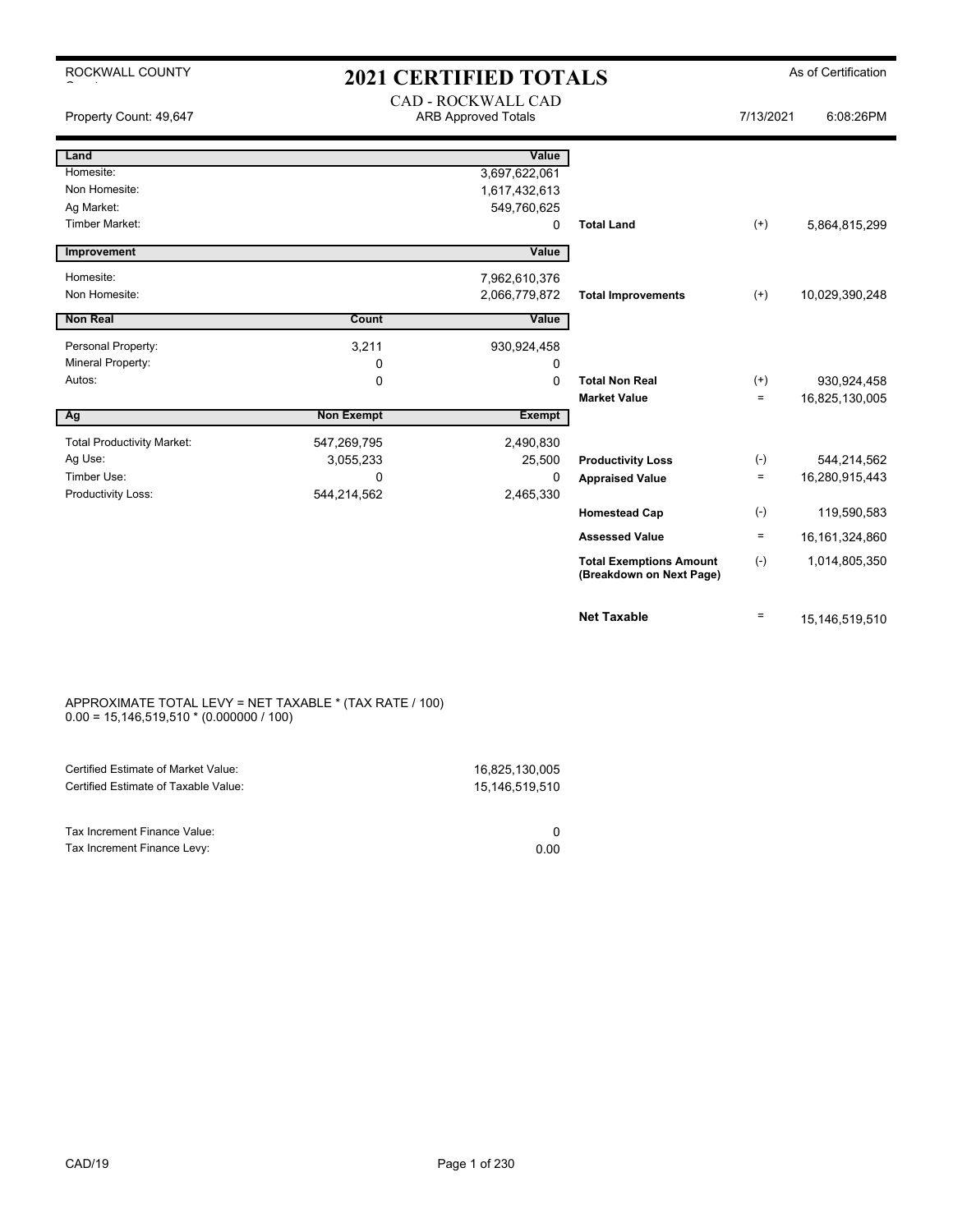## 2021 CERTIFIED TOTALS As of Certification CAD - ROCKWALL CAD

Property Count: 49,647 ARB Approved Totals 7/13/2021 6:09:09PM

## **Exemption Breakdown**

| <b>Exemption</b>  | Count          | Local          | <b>State</b>  | Total         |
|-------------------|----------------|----------------|---------------|---------------|
| AB                |                | $\overline{0}$ | 0             |               |
| <b>DSTR</b>       | 79             | 6,951,151      | 0             | 6,951,151     |
| DV <sub>1</sub>   | 191            | 0              | 1,528,000     | 1,528,000     |
| DV <sub>1</sub> S | $\overline{2}$ | 0              | 10,000        | 10,000        |
| DV <sub>2</sub>   | 163            | 0              | 1,368,000     | 1,368,000     |
| DV2S              | 4              | 0              | 30,000        | 30,000        |
| DV3               | 189            | $\mathbf 0$    | 1,890,350     | 1,890,350     |
| DV3S              | $\overline{2}$ | 0              | 20,000        | 20,000        |
| DV4               | 595            | 0              | 4,139,090     | 4,139,090     |
| DV4S              | 16             | $\mathbf 0$    | 150,000       | 150,000       |
| <b>DVHS</b>       | 501            | 0              | 181,128,496   | 181,128,496   |
| <b>DVHSS</b>      | 12             | 0              | 3,011,033     | 3,011,033     |
| EX                |                | 0              | 19,790        | 19,790        |
| EX-XG             | 2              | 0              | 266,610       | 266,610       |
| EX-XI             | 4              | 0              | 4,315,560     | 4,315,560     |
| EX-XJ             |                | 0              | 52,500        | 52,500        |
| EX-XL             | 27             | 0              | 27,247,730    | 27,247,730    |
| EX-XR             | 28             | $\mathbf 0$    | 5,340,590     | 5,340,590     |
| EX-XU             |                | 0              | 32,660        | 32,660        |
| EX-XV             | 646            | 0              | 774,114,400   | 774,114,400   |
| EX366             | 278            | 0              | 97,480        | 97,480        |
| <b>FR</b>         | 19             | 0              | 0             | $\Omega$      |
| LIH               |                | $\mathbf 0$    | 2,744,720     | 2,744,720     |
| <b>MASSS</b>      |                | 0              | 320,220       | 320,220       |
| <b>PC</b>         | 11             | 26,970         | 0             | 26,970        |
| SO                |                | 0              | 0             | 0             |
|                   | <b>Totals</b>  | 6,978,121      | 1,007,827,229 | 1,014,805,350 |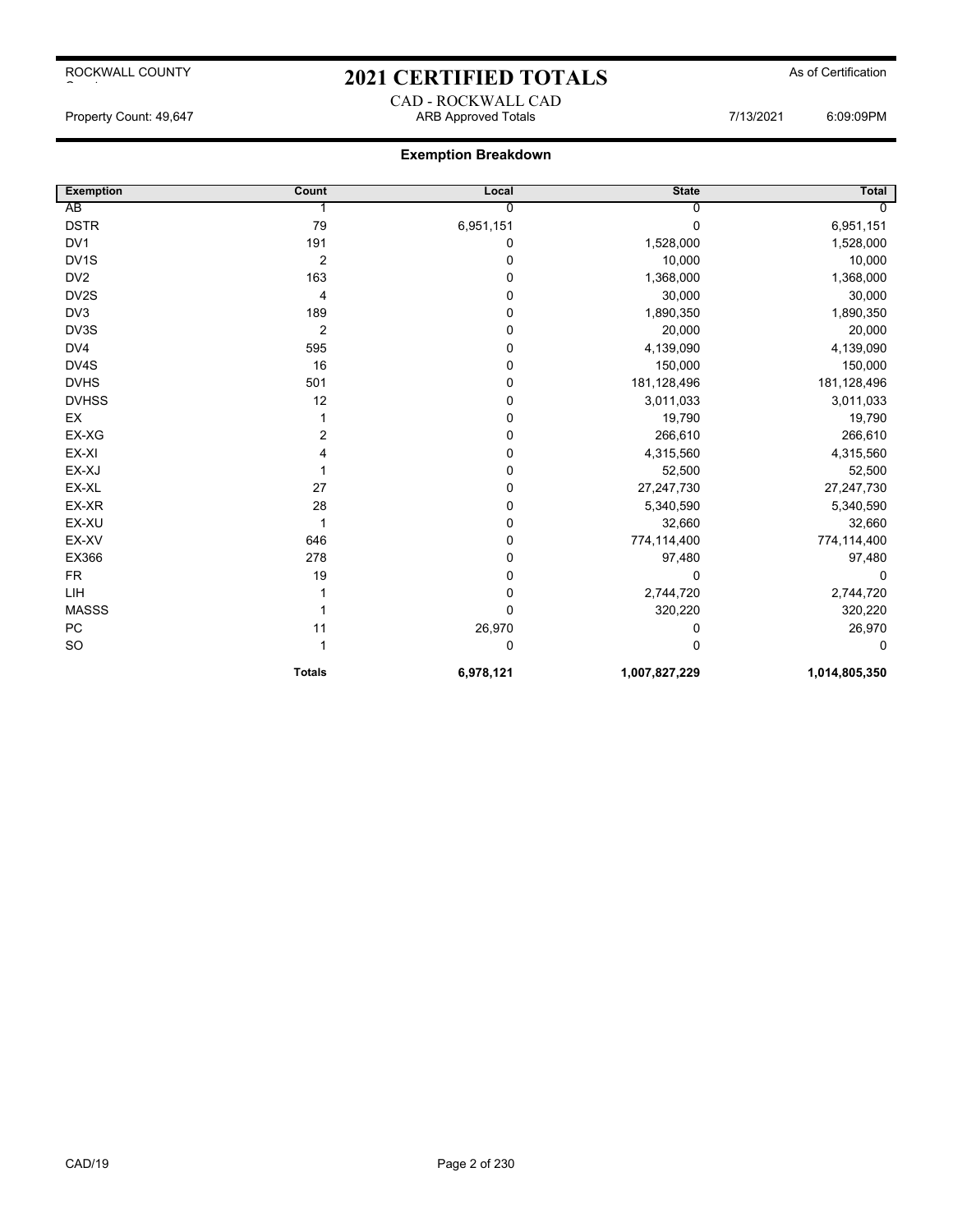| ROCKWALL COUNTY                   | <b>2021 CERTIFIED TOTALS</b> |                                                      |                                                            |           | As of Certification |
|-----------------------------------|------------------------------|------------------------------------------------------|------------------------------------------------------------|-----------|---------------------|
| Property Count: 18                |                              | CAD - ROCKWALL CAD<br><b>Under ARB Review Totals</b> |                                                            | 7/13/2021 | 6:08:26PM           |
| Land                              |                              | Value                                                |                                                            |           |                     |
| Homesite:                         |                              | 1,575,420                                            |                                                            |           |                     |
| Non Homesite:                     |                              | 539,560                                              |                                                            |           |                     |
| Ag Market:                        |                              | 0                                                    |                                                            |           |                     |
| <b>Timber Market:</b>             |                              | 0                                                    | <b>Total Land</b>                                          | $(+)$     | 2,114,980           |
| Improvement                       |                              | Value                                                |                                                            |           |                     |
| Homesite:                         |                              | 2,615,190                                            |                                                            |           |                     |
| Non Homesite:                     |                              | 24,060                                               | <b>Total Improvements</b>                                  | $(+)$     | 2,639,250           |
| Non Real                          | Count                        | Value                                                |                                                            |           |                     |
|                                   |                              |                                                      |                                                            |           |                     |
| Personal Property:                | $\overline{2}$               | 2,081,730                                            |                                                            |           |                     |
| Mineral Property:                 | 0                            | 0                                                    |                                                            |           |                     |
| Autos:                            | $\Omega$                     | $\Omega$                                             | <b>Total Non Real</b>                                      | $^{(+)}$  | 2,081,730           |
|                                   |                              |                                                      | <b>Market Value</b>                                        | $\equiv$  | 6,835,960           |
| Ag                                | <b>Non Exempt</b>            | <b>Exempt</b>                                        |                                                            |           |                     |
| <b>Total Productivity Market:</b> | $\pmb{0}$                    | 0                                                    |                                                            |           |                     |
| Ag Use:                           | 0                            | 0                                                    | <b>Productivity Loss</b>                                   | $(-)$     | 0                   |
| Timber Use:                       | 0                            | 0                                                    | <b>Appraised Value</b>                                     | $\equiv$  | 6,835,960           |
| Productivity Loss:                | $\mathbf 0$                  | 0                                                    |                                                            |           |                     |
|                                   |                              |                                                      | <b>Homestead Cap</b>                                       | $(-)$     | 123,581             |
|                                   |                              |                                                      | <b>Assessed Value</b>                                      | $\equiv$  | 6,712,379           |
|                                   |                              |                                                      | <b>Total Exemptions Amount</b><br>(Breakdown on Next Page) | $(-)$     | 205,719             |
|                                   |                              |                                                      | <b>Net Taxable</b>                                         | $\quad =$ | 6,506,660           |

### APPROXIMATE TOTAL LEVY = NET TAXABLE \* (TAX RATE / 100)  $0.00 = 6,506,660 * (0.000000 / 100)$

| Certified Estimate of Market Value:<br>Certified Estimate of Taxable Value: | 6.015.515<br>5.739.611 |
|-----------------------------------------------------------------------------|------------------------|
| Tax Increment Finance Value:                                                |                        |
| Tax Increment Finance Levy:                                                 | 0.00                   |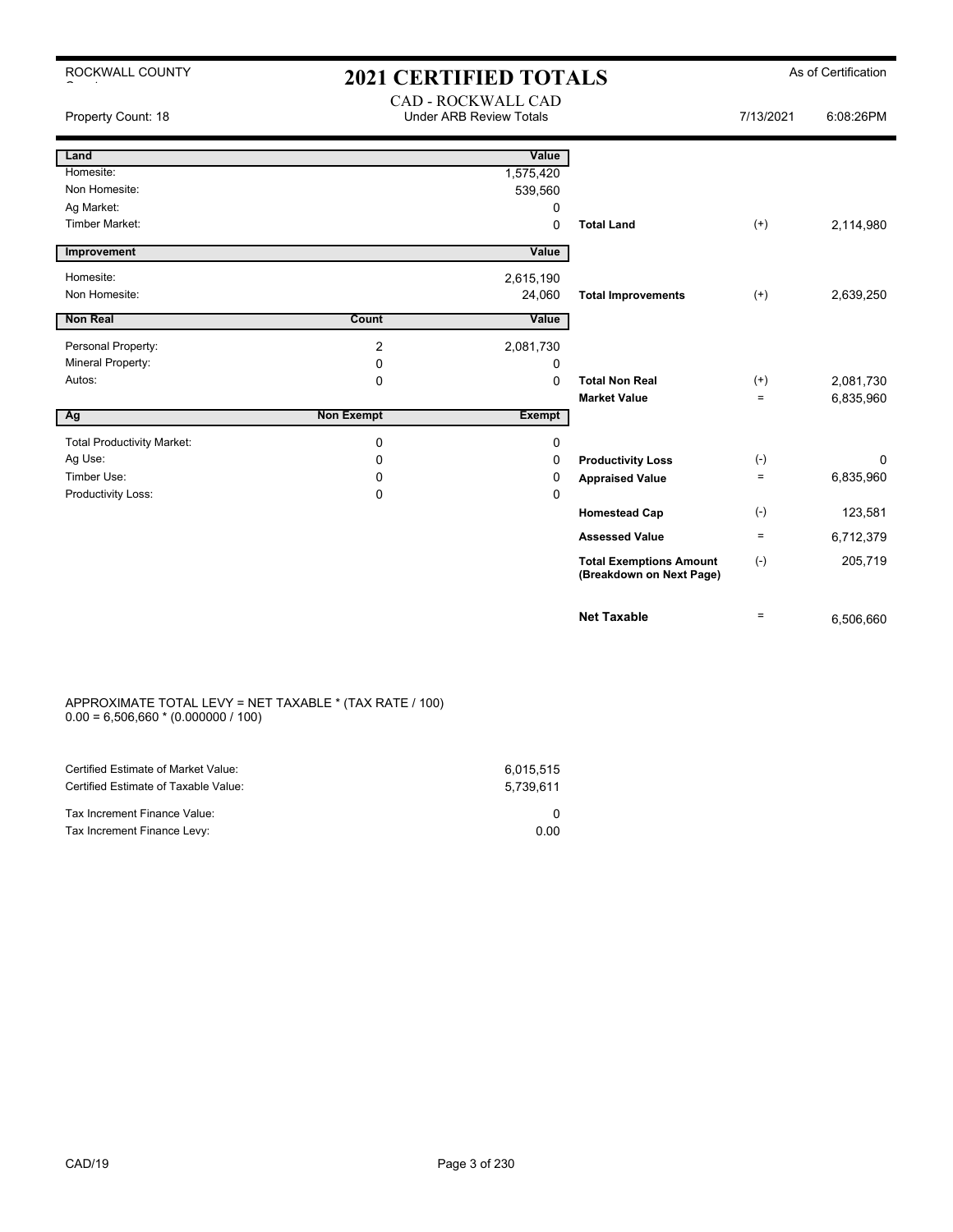# 2021 CERTIFIED TOTALS As of Certification

## CAD - ROCKWALL CAD Property Count: 18 Under ARB Review Totals 7/13/2021 6:09:09PM

## **Exemption Breakdown**

| Exemption   | Count         | Local   | <b>State</b> | Total     |
|-------------|---------------|---------|--------------|-----------|
| <b>DSTR</b> |               | 205,719 |              | 205<br>15 |
|             | <b>Totals</b> | 205,719 |              | 205,719   |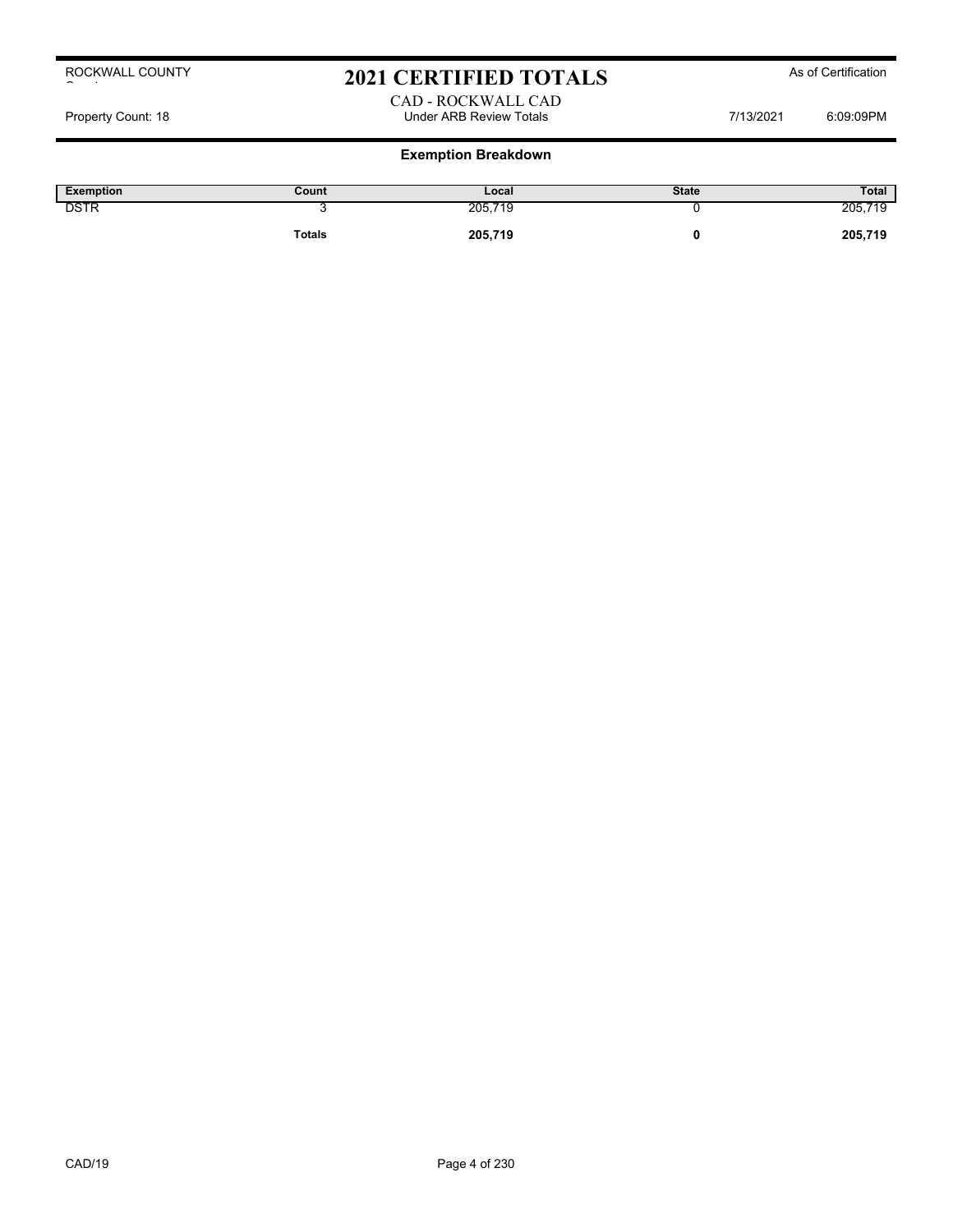| ROCKWALL COUNTY                              | <b>2021 CERTIFIED TOTALS</b> |                                                  |                                                            |           | As of Certification |
|----------------------------------------------|------------------------------|--------------------------------------------------|------------------------------------------------------------|-----------|---------------------|
| Property Count: 49,665                       |                              | <b>CAD - ROCKWALL CAD</b><br><b>Grand Totals</b> |                                                            | 7/13/2021 | 6:08:26PM           |
| Land                                         |                              | Value                                            |                                                            |           |                     |
| Homesite:                                    |                              | 3,699,197,481                                    |                                                            |           |                     |
| Non Homesite:                                |                              | 1,617,972,173                                    |                                                            |           |                     |
| Ag Market:                                   |                              | 549,760,625                                      |                                                            |           |                     |
| <b>Timber Market:</b>                        |                              | 0                                                | <b>Total Land</b>                                          | $(+)$     | 5,866,930,279       |
| Improvement                                  |                              | Value                                            |                                                            |           |                     |
| Homesite:                                    |                              | 7,965,225,566                                    |                                                            |           |                     |
| Non Homesite:                                |                              | 2,066,803,932                                    | <b>Total Improvements</b>                                  | $(+)$     | 10,032,029,498      |
| <b>Non Real</b>                              | Count                        | Value                                            |                                                            |           |                     |
|                                              |                              |                                                  |                                                            |           |                     |
| Personal Property:                           | 3,213                        | 933,006,188                                      |                                                            |           |                     |
| Mineral Property:<br>Autos:                  | 0<br>0                       | 0<br>$\mathbf 0$                                 | <b>Total Non Real</b>                                      | $(+)$     | 933,006,188         |
|                                              |                              |                                                  | <b>Market Value</b>                                        | $\equiv$  | 16,831,965,965      |
| Ag                                           | <b>Non Exempt</b>            | <b>Exempt</b>                                    |                                                            |           |                     |
|                                              |                              |                                                  |                                                            |           |                     |
| <b>Total Productivity Market:</b><br>Ag Use: | 547,269,795<br>3,055,233     | 2,490,830<br>25,500                              | <b>Productivity Loss</b>                                   | $(-)$     | 544,214,562         |
| Timber Use:                                  | $\Omega$                     | 0                                                | <b>Appraised Value</b>                                     | $\equiv$  | 16,287,751,403      |
| Productivity Loss:                           | 544,214,562                  | 2,465,330                                        |                                                            |           |                     |
|                                              |                              |                                                  | <b>Homestead Cap</b>                                       | $(-)$     | 119,714,164         |
|                                              |                              |                                                  | <b>Assessed Value</b>                                      | $\equiv$  | 16,168,037,239      |
|                                              |                              |                                                  | <b>Total Exemptions Amount</b><br>(Breakdown on Next Page) | $(-)$     | 1,015,011,069       |
|                                              |                              |                                                  | <b>Net Taxable</b>                                         | $\equiv$  | 15,153,026,170      |

#### APPROXIMATE TOTAL LEVY = NET TAXABLE \* (TAX RATE / 100) 0.00 = 15,153,026,170 \* (0.000000 / 100)

| Certified Estimate of Market Value:<br>Certified Estimate of Taxable Value: | 16.831.145.520<br>15.152.259.121 |
|-----------------------------------------------------------------------------|----------------------------------|
| Tax Increment Finance Value:                                                | <sup>0</sup>                     |
| Tax Increment Finance Levy:                                                 | 0.00                             |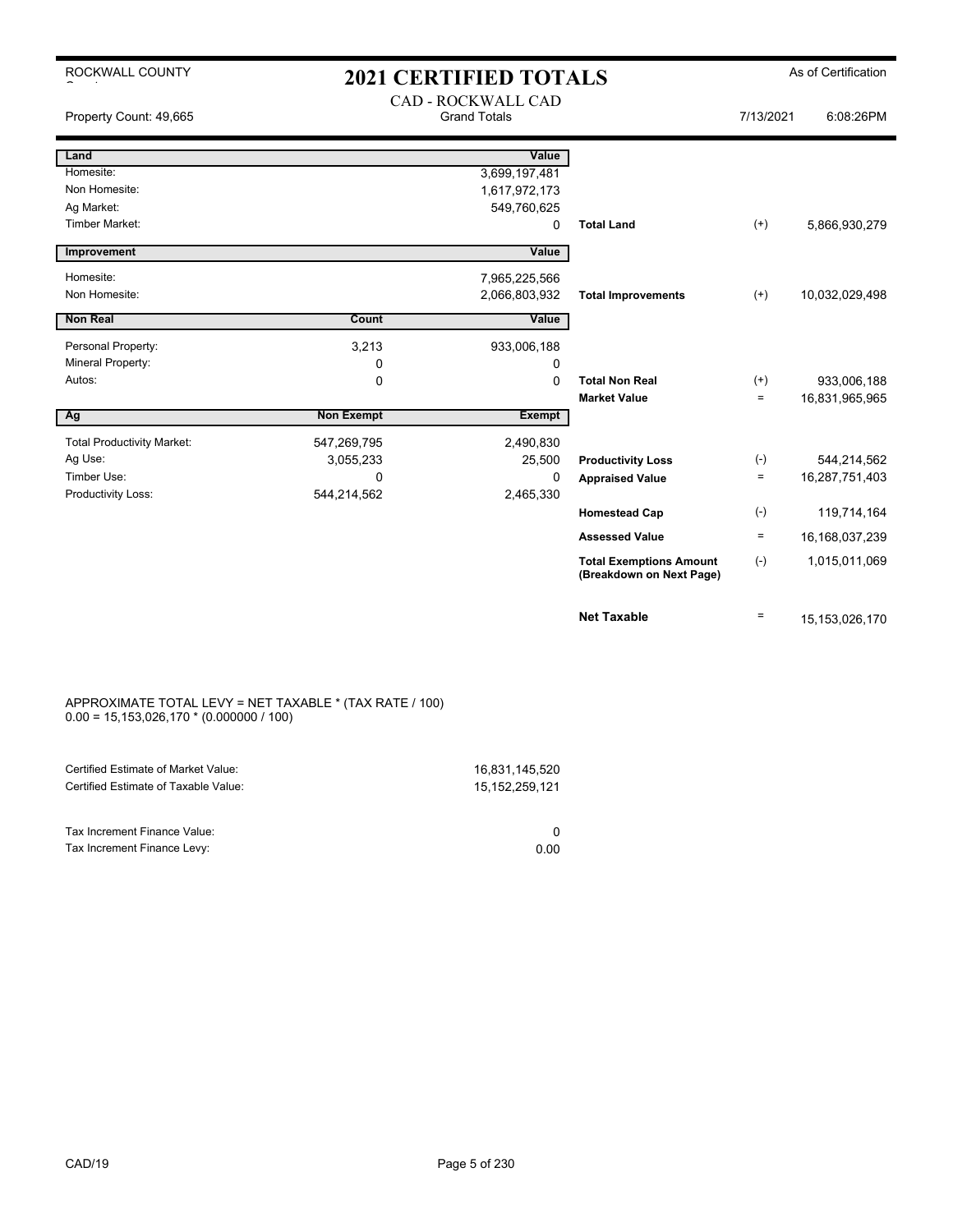## 2021 CERTIFIED TOTALS As of Certification CAD - ROCKWALL CAD

## **Exemption Breakdown**

| <b>Exemption</b>  | Count            | Local       | <b>State</b>  | Total         |
|-------------------|------------------|-------------|---------------|---------------|
| AB                |                  | 0           | Ω             |               |
| <b>DSTR</b>       | 82               | 7,156,870   | 0             | 7,156,870     |
| DV1               | 191              | 0           | 1,528,000     | 1,528,000     |
| DV <sub>1</sub> S | $\overline{2}$   | $\mathbf 0$ | 10,000        | 10,000        |
| DV <sub>2</sub>   | 163              | 0           | 1,368,000     | 1,368,000     |
| DV2S              | 4                | 0           | 30,000        | 30,000        |
| DV3               | 189              | $\mathbf 0$ | 1,890,350     | 1,890,350     |
| DV3S              | $\boldsymbol{2}$ | 0           | 20,000        | 20,000        |
| DV4               | 595              | $\mathbf 0$ | 4,139,090     | 4,139,090     |
| DV4S              | 16               | $\mathbf 0$ | 150,000       | 150,000       |
| <b>DVHS</b>       | 501              | 0           | 181,128,496   | 181,128,496   |
| <b>DVHSS</b>      | 12               | 0           | 3,011,033     | 3,011,033     |
| EX                |                  | 0           | 19,790        | 19,790        |
| EX-XG             | 2                | 0           | 266,610       | 266,610       |
| EX-XI             | 4                | $\mathbf 0$ | 4,315,560     | 4,315,560     |
| EX-XJ             |                  | 0           | 52,500        | 52,500        |
| EX-XL             | 27               | $\mathbf 0$ | 27,247,730    | 27,247,730    |
| EX-XR             | 28               | 0           | 5,340,590     | 5,340,590     |
| EX-XU             |                  | 0           | 32,660        | 32,660        |
| EX-XV             | 646              | $\mathbf 0$ | 774,114,400   | 774,114,400   |
| EX366             | 278              | 0           | 97,480        | 97,480        |
| <b>FR</b>         | 19               | 0           | 0             | $\Omega$      |
| LIH               |                  | $\mathbf 0$ | 2,744,720     | 2,744,720     |
| <b>MASSS</b>      |                  | 0           | 320,220       | 320,220       |
| PC                | 11               | 26,970      | 0             | 26,970        |
| SO                |                  | 0           | 0             | 0             |
|                   | <b>Totals</b>    | 7,183,840   | 1,007,827,229 | 1,015,011,069 |

Property Count: 49,665 Grand Totals 7/13/2021 6:09:09PM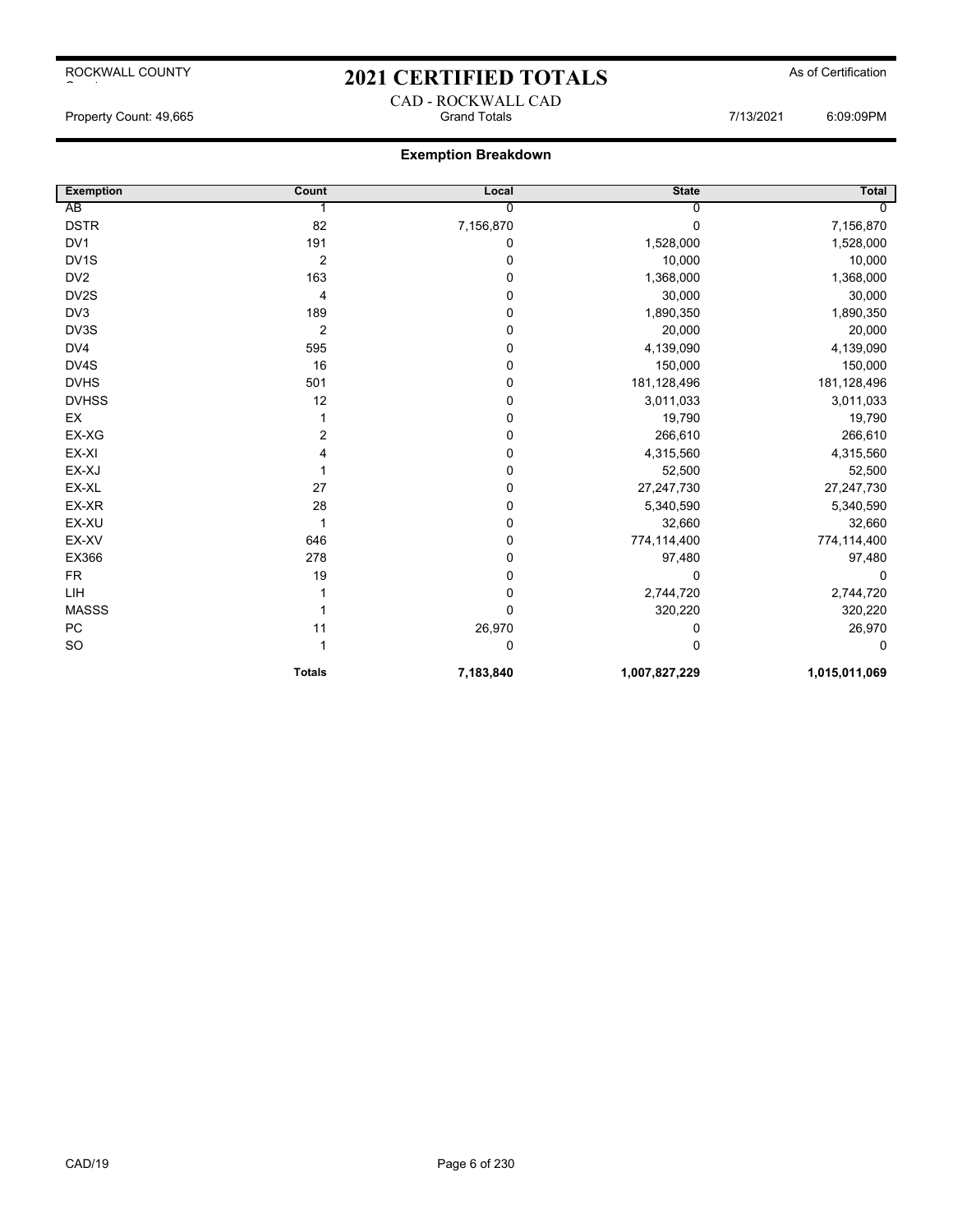# 2021 CERTIFIED TOTALS As of Certification

## CAD - ROCKWALL CAD Property Count: 49,647 ARE Approved Totals 7/13/2021 6:09:09PM

|                | <b>State Code Description</b>       | Count         | Acres       | <b>New Value</b> | <b>Market Value</b> | <b>Taxable Value</b> |
|----------------|-------------------------------------|---------------|-------------|------------------|---------------------|----------------------|
|                |                                     |               |             |                  |                     |                      |
| Α              | SINGLE FAMILY RESIDENCE             | 35,578        | 17,745.3581 | \$355,033,590    | \$11,317,366,463    | \$11,008,338,880     |
| B              | <b>MULTIFAMILY RESIDENCE</b>        | 54            | 120.2484    | \$134,950        | \$159,058,288       | \$158,965,316        |
| C <sub>1</sub> | VACANT LOTS AND LAND TRACTS         | 3,439         | 5,982.1984  | \$0              | \$407,249,214       | \$407,215,214        |
| D <sub>1</sub> | QUALIFIED OPEN-SPACE LAND           | 1,447         | 38,502.0984 | \$0              | \$547,269,795       | \$3,053,055          |
| D <sub>2</sub> | <b>IMPROVEMENTS ON QUALIFIED OP</b> | 315           |             | \$349,010        | \$6,651,970         | \$6,642,996          |
| E              | RURAL LAND. NON QUALIFIED OPE       | 1,296         | 6,449.8065  | \$5,277,540      | \$426,877,557       | \$416,810,209        |
| F1             | <b>COMMERCIAL REAL PROPERTY</b>     | 1,290         | 2,984.7540  | \$42,511,530     | \$1,805,251,456     | \$1,804,854,445      |
| F <sub>2</sub> | INDUSTRIAL AND MANUFACTURIN         | 29            | 140.3311    | \$0              | \$135,028,583       | \$135,028,583        |
| J <sub>1</sub> | <b>WATER SYSTEMS</b>                |               |             | \$0              | \$3,750             | \$3,750              |
| J2             | <b>GAS DISTRIBUTION SYSTEM</b>      | 11            | 0.7450      | \$0              | \$25.577.780        | \$25,577,780         |
| J3             | ELECTRIC COMPANY (INCLUDING C       | 21            | 46.3280     | \$0              | \$123,298,140       | \$123,298,140        |
| J4             | TELEPHONE COMPANY (INCLUDI          | 23            | 0.9630      | \$0              | \$9,008,123         | \$9,008,123          |
| J5             | <b>RAILROAD</b>                     | 22            | 8.3800      | \$0              | \$2,415,830         | \$2,415,830          |
| J6             | PIPELAND COMPANY                    | 49            |             | \$0              | \$62,081,780        | \$62,081,780         |
| J7             | CABLE TELEVISION COMPANY            | 12            | 0.4300      | \$0              | \$12,152,790        | \$12,152,790         |
| J9             | RAILROAD ROLLING STOCK              |               |             | \$0              | \$2,248,820         | \$2,248,820          |
| L1             | <b>COMMERCIAL PERSONAL PROPE</b>    | 2,455         |             | \$0              | \$519,402,678       | \$519,358,365        |
| L2             | INDUSTRIAL AND MANUFACTURIN         | 229           |             | \$0              | \$105,272,790       | \$105,245,820        |
| M <sub>1</sub> | TANGIBLE OTHER PERSONAL, MOB        | 658           |             | \$668,320        | \$14,069,473        | \$13,939,871         |
| O              | <b>RESIDENTIAL INVENTORY</b>        | 2,849         | 655.6064    | \$81,873,820     | \$277,854,775       | \$277,521,833        |
| S              | SPECIAL INVENTORY TAX               | 75            |             | \$0              | \$52,757,910        | \$52,757,910         |
| X              | TOTALLY EXEMPT PROPERTY             | 988           | 4,006.8959  | \$29,290,700     | \$814,232,040       | \$0                  |
|                |                                     | <b>Totals</b> | 76,644.1432 | \$515,139,460    | \$16,825,130,005    | \$15,146,519,510     |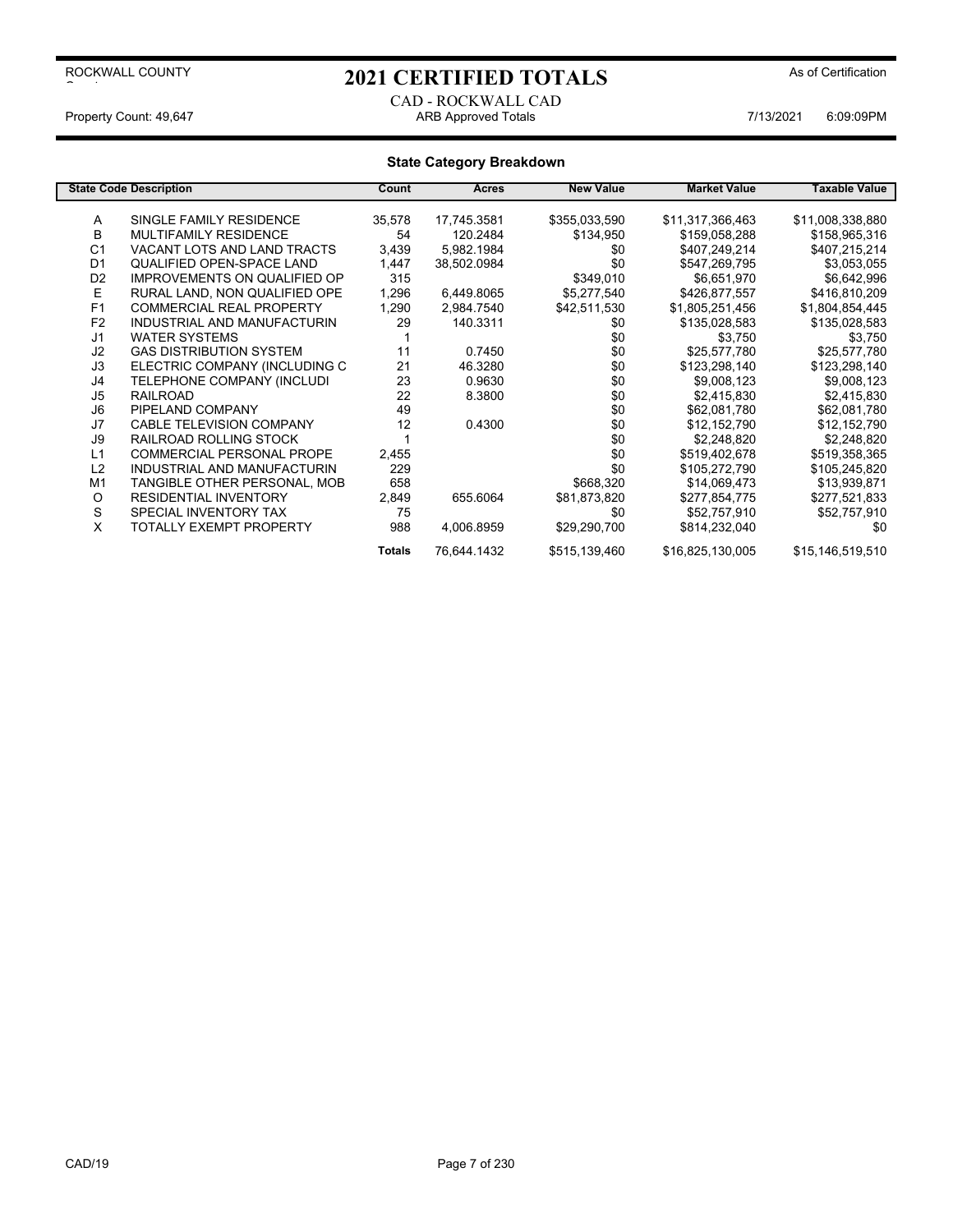# 2021 CERTIFIED TOTALS As of Certification

CAD - ROCKWALL CAD Property Count: 18 **Property Count: 18** COUNTER TO LOTE TO MALL Under ARB Review Totals **7/13/2021** 6:09:09PM

|                     | <b>State Code Description</b>                          | Count  | <b>Acres</b>     | <b>New Value</b> | <b>Market Value</b>        | <b>Taxable Value</b>       |
|---------------------|--------------------------------------------------------|--------|------------------|------------------|----------------------------|----------------------------|
| A<br>C <sub>1</sub> | SINGLE FAMILY RESIDENCE<br>VACANT LOTS AND LAND TRACTS | 12     | 6.0686<br>7.1500 | \$482.890<br>\$0 | \$3.802.130<br>\$390.800   | \$3.472.830<br>\$390.800   |
| E.                  | RURAL LAND, NON QUALIFIED OPE                          | ◠      | 12.7940          | \$0              | \$561.300                  | \$561.300                  |
| L1                  | COMMERCIAL PERSONAL PROPE                              | Totals | 26 0126          | \$0<br>\$482.890 | \$2.081.730<br>\$6.835.960 | \$2.081.730<br>\$6,506,660 |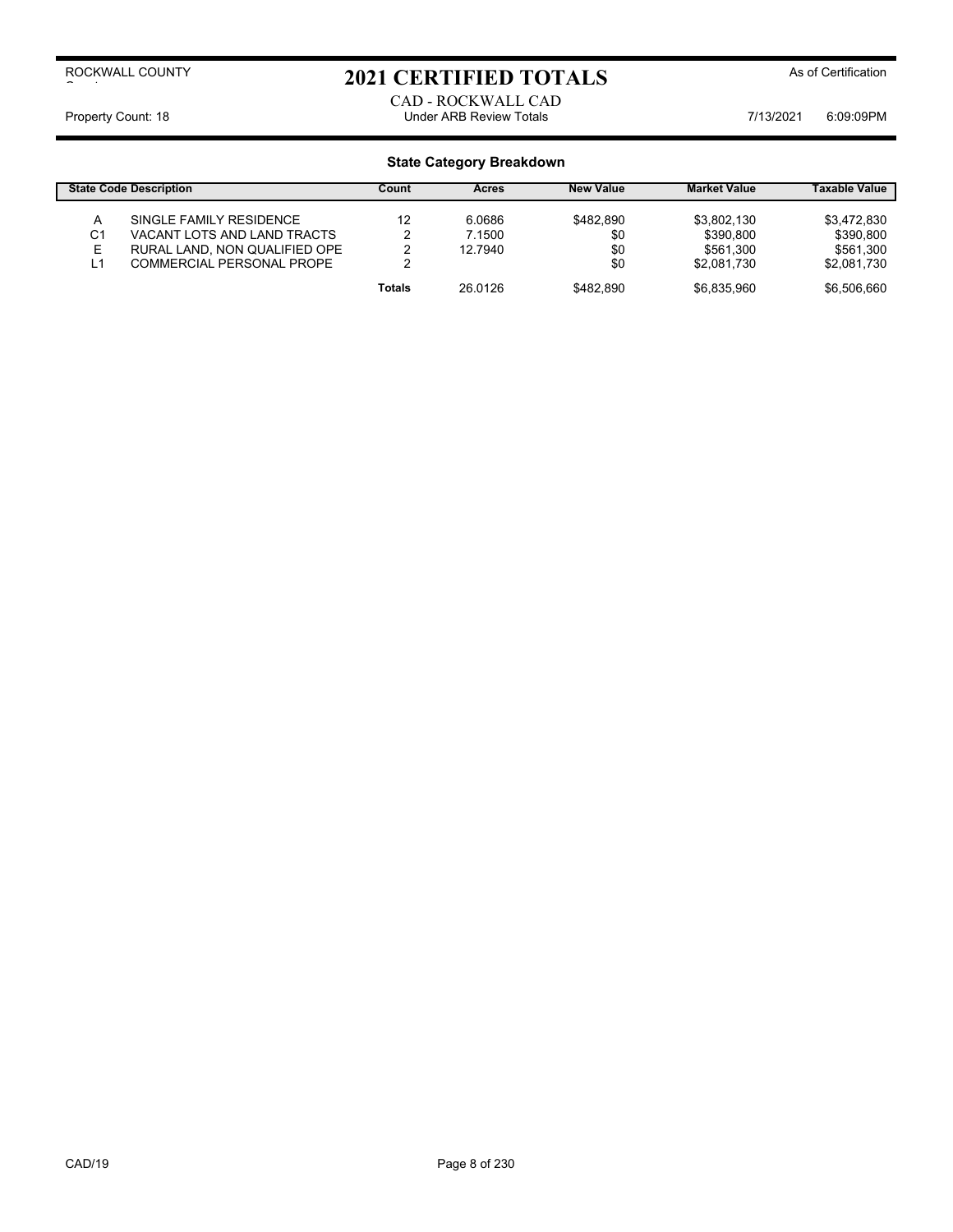# 2021 CERTIFIED TOTALS As of Certification

## CAD - ROCKWALL CAD Property Count: 49,665 Grand Totals 7/13/2021 6:09:09PM

|                | <b>State Code Description</b>       | Count         | Acres       | <b>New Value</b> | <b>Market Value</b> | Taxable Value    |
|----------------|-------------------------------------|---------------|-------------|------------------|---------------------|------------------|
|                |                                     |               |             |                  |                     |                  |
| Α              | SINGLE FAMILY RESIDENCE             | 35,590        | 17,751.4267 | \$355,516,480    | \$11,321,168,593    | \$11,011,811,710 |
| B              | <b>MULTIFAMILY RESIDENCE</b>        | 54            | 120.2484    | \$134,950        | \$159,058,288       | \$158,965,316    |
| C <sub>1</sub> | VACANT LOTS AND LAND TRACTS         | 3,441         | 5,989.3484  | \$0              | \$407,640,014       | \$407,606,014    |
| D <sub>1</sub> | QUALIFIED OPEN-SPACE LAND           | 1,447         | 38,502.0984 | \$0              | \$547,269,795       | \$3,053,055      |
| D <sub>2</sub> | <b>IMPROVEMENTS ON QUALIFIED OP</b> | 315           |             | \$349,010        | \$6,651,970         | \$6,642,996      |
| E              | RURAL LAND, NON QUALIFIED OPE       | 1,298         | 6,462.6005  | \$5,277,540      | \$427,438,857       | \$417,371,509    |
| F1             | <b>COMMERCIAL REAL PROPERTY</b>     | 1,290         | 2,984.7540  | \$42,511,530     | \$1,805,251,456     | \$1,804,854,445  |
| F <sub>2</sub> | INDUSTRIAL AND MANUFACTURIN         | 29            | 140.3311    | \$0              | \$135,028,583       | \$135,028,583    |
| J <sub>1</sub> | <b>WATER SYSTEMS</b>                |               |             | \$0              | \$3,750             | \$3,750          |
| J2             | <b>GAS DISTRIBUTION SYSTEM</b>      | 11            | 0.7450      | \$0              | \$25,577,780        | \$25,577,780     |
| J3             | ELECTRIC COMPANY (INCLUDING C       | 21            | 46.3280     | \$0              | \$123,298,140       | \$123,298,140    |
| J4             | TELEPHONE COMPANY (INCLUDI          | 23            | 0.9630      | \$0              | \$9,008,123         | \$9,008,123      |
| J <sub>5</sub> | <b>RAILROAD</b>                     | 22            | 8.3800      | \$0              | \$2,415,830         | \$2,415,830      |
| J6             | PIPELAND COMPANY                    | 49            |             | \$0              | \$62,081,780        | \$62,081,780     |
| J7             | CABLE TELEVISION COMPANY            | 12            | 0.4300      | \$0              | \$12,152,790        | \$12,152,790     |
| J9             | RAILROAD ROLLING STOCK              |               |             | \$0              | \$2,248,820         | \$2,248,820      |
| L1             | <b>COMMERCIAL PERSONAL PROPE</b>    | 2,457         |             | \$0              | \$521,484,408       | \$521,440,095    |
| L2             | INDUSTRIAL AND MANUFACTURIN         | 229           |             | \$0              | \$105,272,790       | \$105,245,820    |
| M <sub>1</sub> | TANGIBLE OTHER PERSONAL, MOB        | 658           |             | \$668,320        | \$14,069,473        | \$13,939,871     |
| O              | <b>RESIDENTIAL INVENTORY</b>        | 2,849         | 655.6064    | \$81,873,820     | \$277,854,775       | \$277,521,833    |
| S              | SPECIAL INVENTORY TAX               | 75            |             | \$0              | \$52,757,910        | \$52,757,910     |
| X              | TOTALLY EXEMPT PROPERTY             | 988           | 4,006.8959  | \$29,290,700     | \$814,232,040       | \$0              |
|                |                                     | <b>Totals</b> | 76,670.1558 | \$515,622,350    | \$16,831,965,965    | \$15,153,026,170 |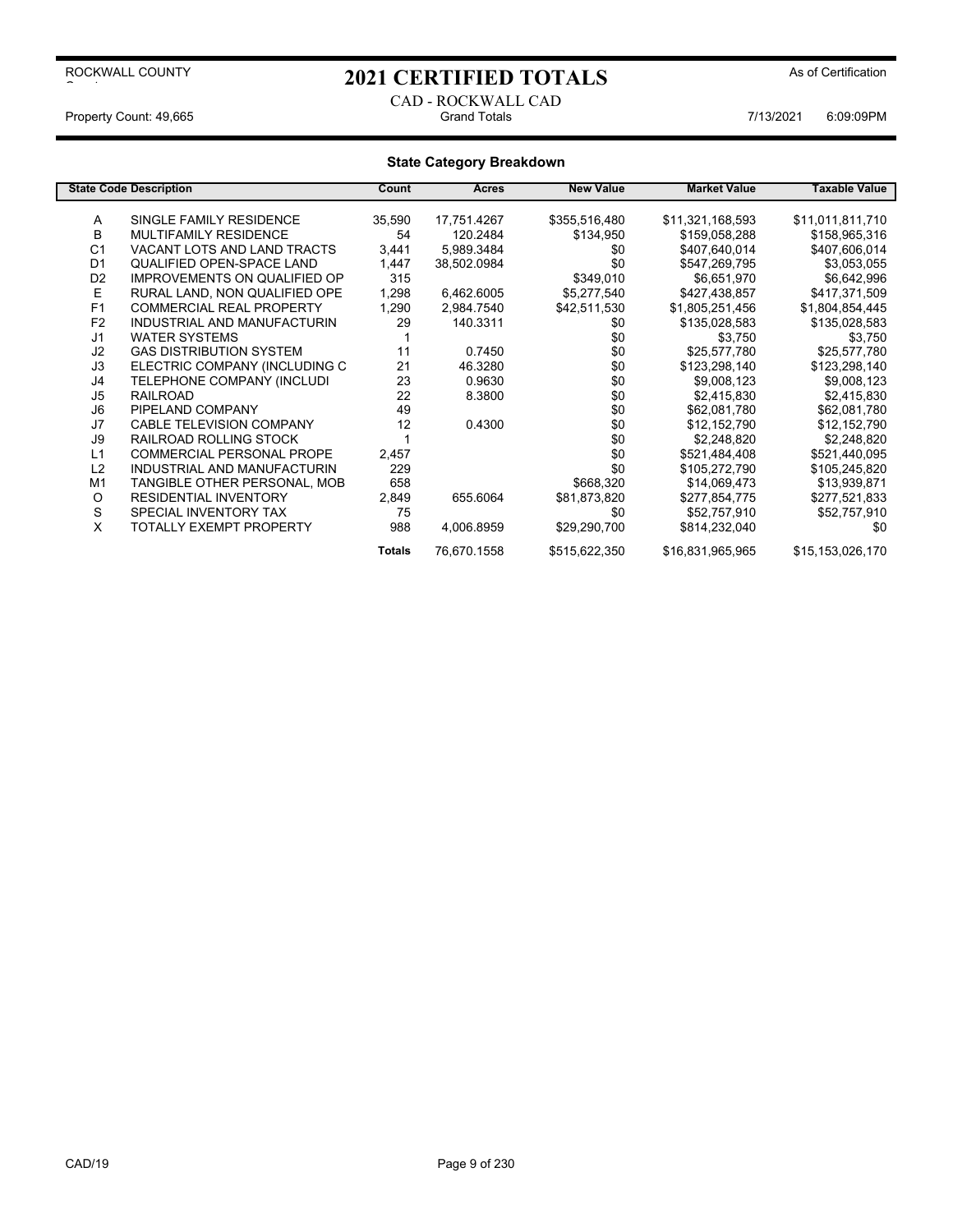# 2021 CERTIFIED TOTALS As of Certification

CAD - ROCKWALL CAD Property Count: 49,665 **Effective Rate Assumption Effective Rate Assumption** 7/13/2021 6:09:09PM

### **New Value**

**TOTAL NEW VALUE MARKET: TOTAL NEW VALUE TAXABLE: \$479,414,616**

| \$515,622,350 |
|---------------|
| \$479,414,616 |

|                         | <b>New Exemptions</b>                           |                                               |                                    |                                   |  |  |
|-------------------------|-------------------------------------------------|-----------------------------------------------|------------------------------------|-----------------------------------|--|--|
| <b>Exemption</b>        | <b>Description</b>                              | Count                                         |                                    |                                   |  |  |
| EX-XV                   | Other Exemptions (including public property, re | $\overline{7}$                                | 2020 Market Value                  | \$2,872,010                       |  |  |
| EX366                   | HB366 Exempt                                    | 22                                            | 2020 Market Value                  | \$7,460                           |  |  |
|                         |                                                 | <b>ABSOLUTE EXEMPTIONS VALUE LOSS</b>         |                                    | \$2,879,470                       |  |  |
| <b>Exemption</b>        | <b>Description</b>                              |                                               | Count                              | <b>Exemption Amount</b>           |  |  |
| DV <sub>1</sub>         | Disabled Veterans 10% - 29%                     |                                               | 15                                 | \$89,000                          |  |  |
| DV <sub>2</sub>         | Disabled Veterans 30% - 49%                     |                                               | 23                                 | \$178,500                         |  |  |
| DV2S<br>DV <sub>3</sub> | Disabled Veterans 50% - 69%                     | Disabled Veterans Surviving Spouse 30% - 49%  | 1<br>35                            | \$7,500<br>\$356,000              |  |  |
| DV4                     | Disabled Veterans 70% - 100%                    |                                               | 87                                 | \$726,000                         |  |  |
| DV <sub>4</sub> S       |                                                 | Disabled Veterans Surviving Spouse 70% - 100% | 5                                  | \$36,000                          |  |  |
| <b>DVHS</b>             | Disabled Veteran Homestead                      |                                               | 40                                 | \$13,638,021                      |  |  |
|                         |                                                 | <b>PARTIAL EXEMPTIONS VALUE LOSS</b>          | 206                                | \$15,031,021                      |  |  |
|                         |                                                 |                                               | <b>NEW EXEMPTIONS VALUE LOSS</b>   | \$17,910,491                      |  |  |
|                         |                                                 | <b>Increased Exemptions</b>                   |                                    |                                   |  |  |
| <b>Exemption</b>        | <b>Description</b>                              |                                               | Count                              | <b>Increased Exemption Amount</b> |  |  |
|                         |                                                 |                                               |                                    |                                   |  |  |
|                         |                                                 | <b>INCREASED EXEMPTIONS VALUE LOSS</b>        |                                    |                                   |  |  |
|                         |                                                 |                                               | <b>TOTAL EXEMPTIONS VALUE LOSS</b> | \$17,910,491                      |  |  |
|                         |                                                 | <b>New Ag / Timber Exemptions</b>             |                                    |                                   |  |  |
| 2020 Market Value       |                                                 | \$4,057,189                                   |                                    | Count: 20                         |  |  |
| 2021 Ag/Timber Use      |                                                 | \$10,150                                      |                                    |                                   |  |  |
|                         | <b>NEW AG / TIMBER VALUE LOSS</b>               | \$4,047,039                                   |                                    |                                   |  |  |
|                         |                                                 | <b>New Annexations</b>                        |                                    |                                   |  |  |
|                         |                                                 | <b>New Deannexations</b>                      |                                    |                                   |  |  |
|                         |                                                 | <b>Average Homestead Value</b>                |                                    |                                   |  |  |
|                         |                                                 | Category A and E                              |                                    |                                   |  |  |
|                         | <b>Count of HS Residences</b>                   | <b>Average Market</b>                         | <b>Average HS Exemption</b>        | <b>Average Taxable</b>            |  |  |
|                         | 25,863                                          | \$343,666                                     | \$4,623                            | \$339,043                         |  |  |
|                         |                                                 | <b>Category A Only</b>                        |                                    |                                   |  |  |
|                         | <b>Count of HS Residences</b>                   | <b>Average Market</b>                         | <b>Average HS Exemption</b>        | <b>Average Taxable</b>            |  |  |
|                         |                                                 |                                               |                                    |                                   |  |  |
|                         | 25,237                                          | \$342,734                                     | \$4,496                            | \$338,238                         |  |  |
|                         |                                                 |                                               |                                    |                                   |  |  |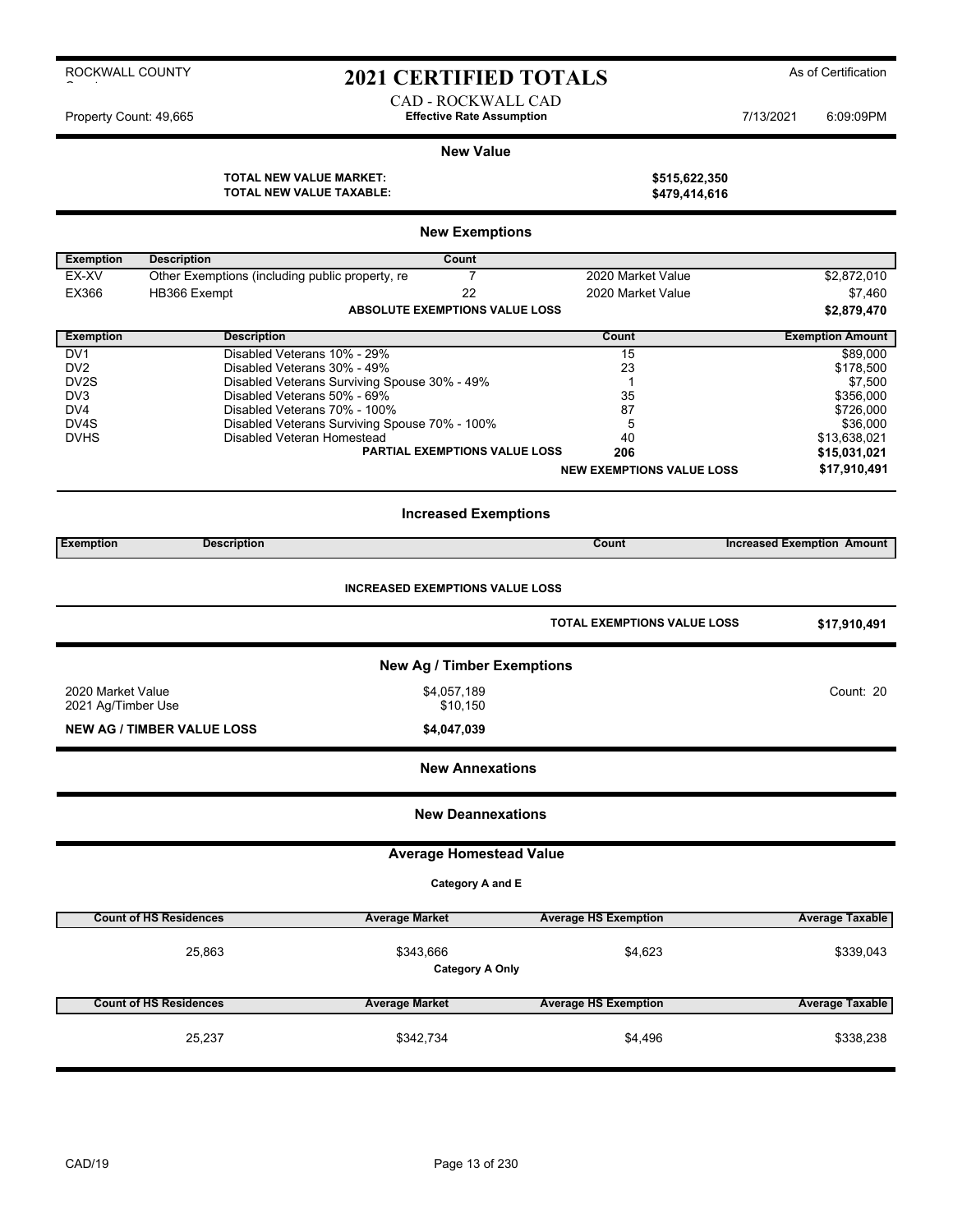# 2021 CERTIFIED TOTALS As of Certification

## CAD - ROCKWALL CAD **Lower Value Used**

**Count of Protested Properties Total Market Value Total Value Used**

18 \$6,835,960.00 \$6,835,960.00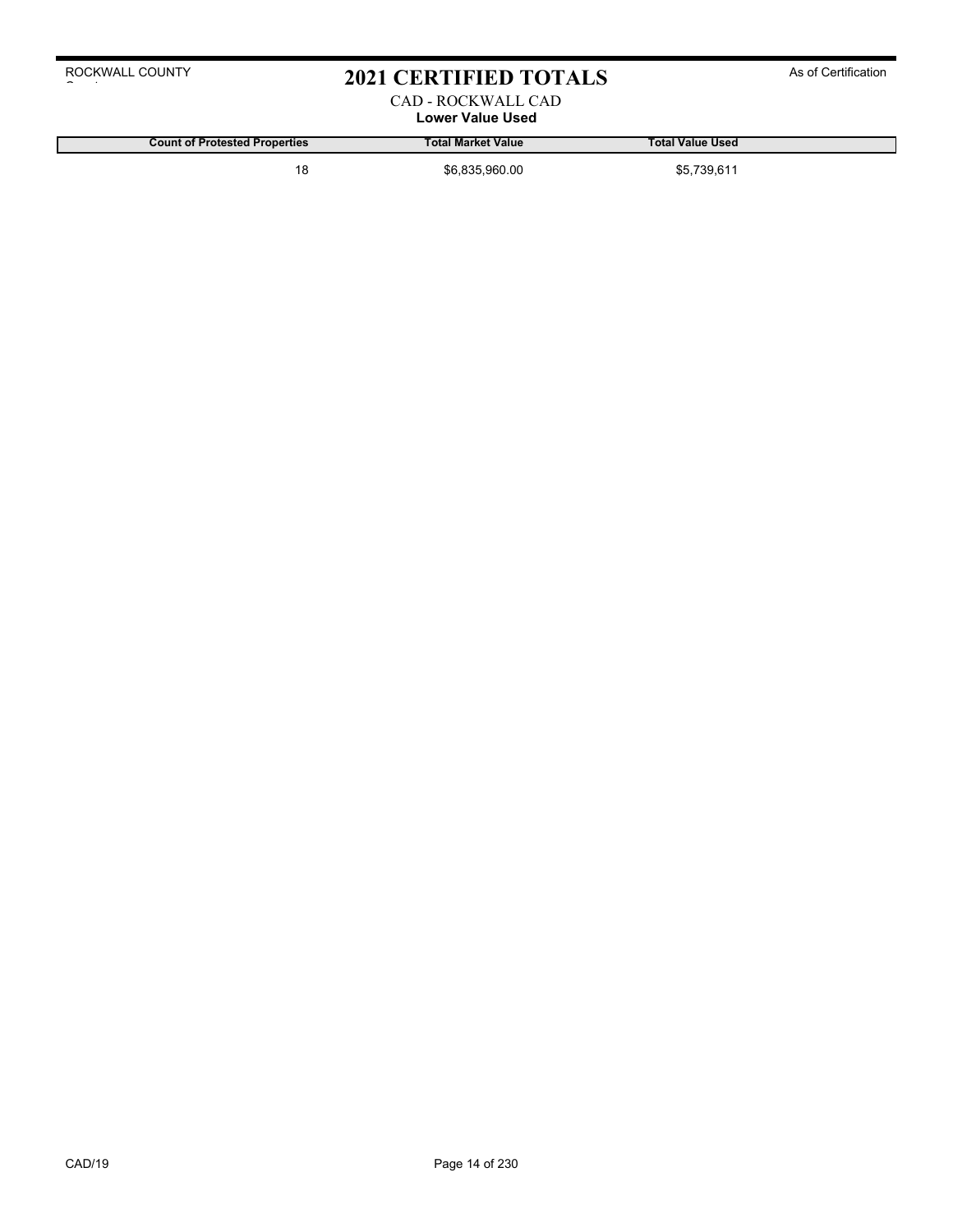| ROCKWALL COUNTY                   | <b>2021 CERTIFIED TOTALS</b> |                                                           |                                                            |           | As of Certification |
|-----------------------------------|------------------------------|-----------------------------------------------------------|------------------------------------------------------------|-----------|---------------------|
| Property Count: 17                |                              | <b>CDA - CITY OF DALLAS</b><br><b>ARB Approved Totals</b> |                                                            | 7/13/2021 | 6:08:26PM           |
| Land                              |                              | Value                                                     |                                                            |           |                     |
| Homesite:                         |                              | <sup>0</sup>                                              |                                                            |           |                     |
| Non Homesite:                     |                              | 1,163,840                                                 |                                                            |           |                     |
| Ag Market:                        |                              | 0                                                         |                                                            |           |                     |
| <b>Timber Market:</b>             |                              | 0                                                         | <b>Total Land</b>                                          | $(+)$     | 1,163,840           |
| Improvement                       |                              | Value                                                     |                                                            |           |                     |
| Homesite:                         |                              | 0                                                         |                                                            |           |                     |
| Non Homesite:                     |                              | 6,817,780                                                 | <b>Total Improvements</b>                                  | $(+)$     | 6,817,780           |
| Non Real                          | Count                        | Value                                                     |                                                            |           |                     |
| Personal Property:                | 12                           | 2,425,490                                                 |                                                            |           |                     |
| Mineral Property:                 | $\mathbf 0$                  | 0                                                         |                                                            |           |                     |
| Autos:                            | $\mathbf 0$                  | $\Omega$                                                  | <b>Total Non Real</b>                                      | $(+)$     | 2,425,490           |
|                                   |                              |                                                           | <b>Market Value</b>                                        | $=$       | 10,407,110          |
| Ag                                | <b>Non Exempt</b>            | Exempt                                                    |                                                            |           |                     |
| <b>Total Productivity Market:</b> | $\mathbf 0$                  | 0                                                         |                                                            |           |                     |
| Ag Use:                           | $\Omega$                     | 0                                                         | <b>Productivity Loss</b>                                   | $(-)$     | $\Omega$            |
| Timber Use:                       | $\Omega$                     | 0                                                         | <b>Appraised Value</b>                                     | $=$       | 10,407,110          |
| Productivity Loss:                | 0                            | 0                                                         |                                                            |           |                     |
|                                   |                              |                                                           | <b>Homestead Cap</b>                                       | $(-)$     | 0                   |
|                                   |                              |                                                           | <b>Assessed Value</b>                                      | $\equiv$  | 10,407,110          |
|                                   |                              |                                                           | <b>Total Exemptions Amount</b><br>(Breakdown on Next Page) | $(-)$     | 1,452,430           |
|                                   |                              |                                                           | <b>Net Taxable</b>                                         | $\equiv$  | 8,954,680           |

### APPROXIMATE TOTAL LEVY = NET TAXABLE \* (TAX RATE / 100) 69,515.18 = 8,954,680 \* (0.776300 / 100)

| Certified Estimate of Market Value:                         | 10,407,110 |
|-------------------------------------------------------------|------------|
| Certified Estimate of Taxable Value:                        | 8.954.680  |
| Tax Increment Finance Value:<br>Tax Increment Finance Levy: | 0.00       |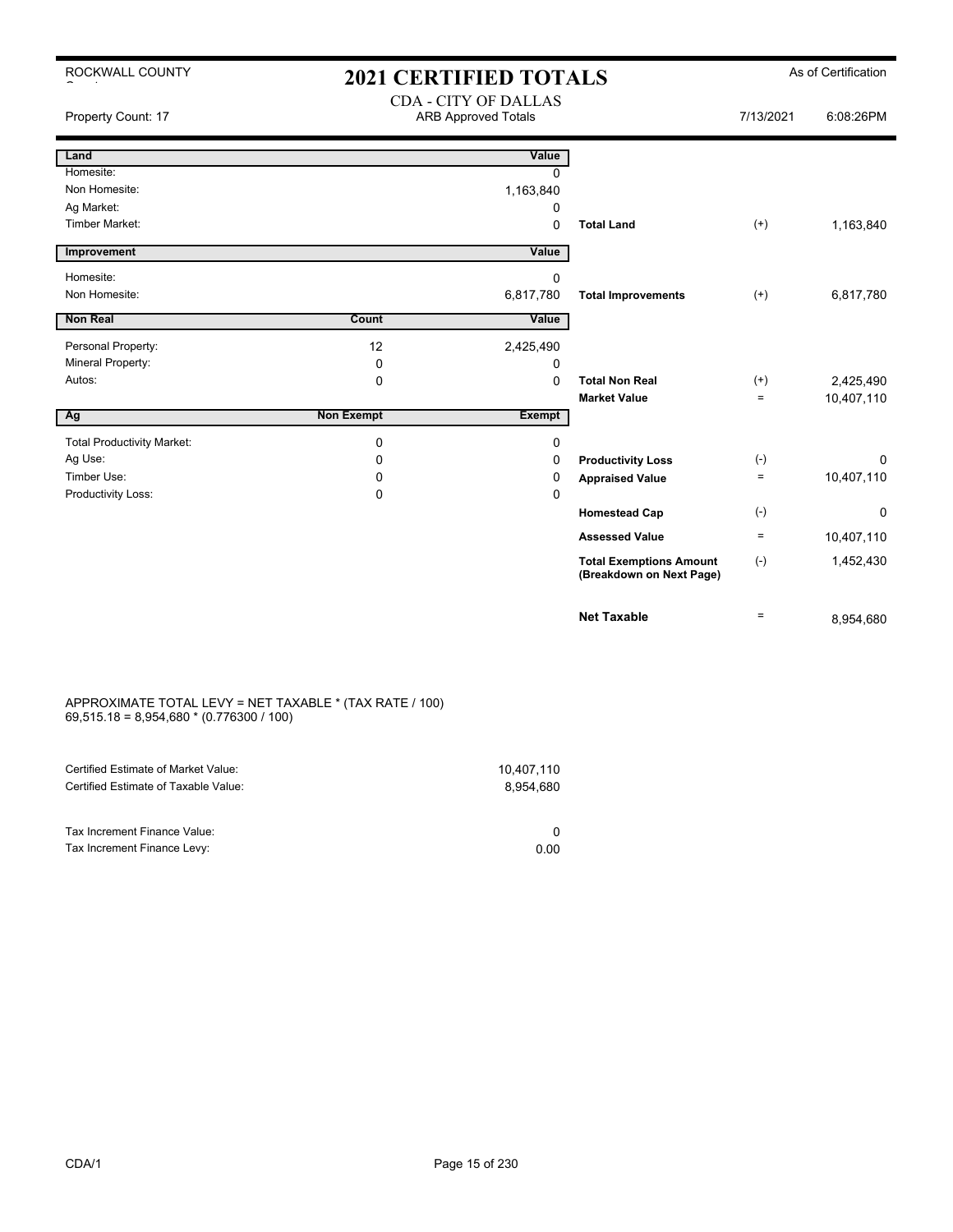# 2021 CERTIFIED TOTALS As of Certification

## CDA - CITY OF DALLAS Property Count: 17 ARB Approved Totals 7/13/2021 6:09:09PM 6:09:09PM

## **Exemption Breakdown**

| Exemption | Count         | Local | <b>State</b> | <b>Total</b> |
|-----------|---------------|-------|--------------|--------------|
| EX-XV     |               |       | .451,840     | ,451,840     |
| EX366     |               |       | 590          | 590          |
|           | <b>Totals</b> |       | 1,452,430    | 1,452,430    |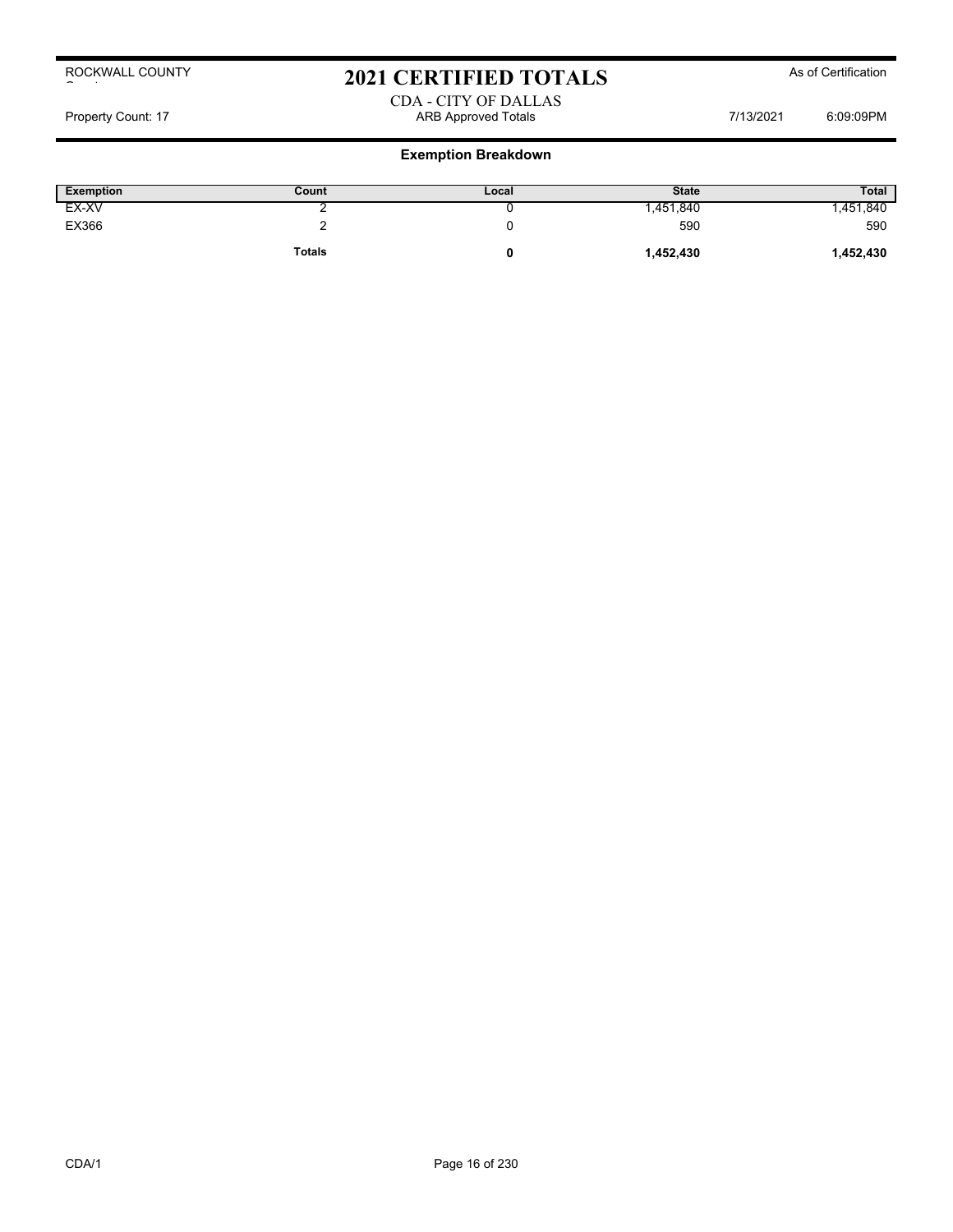| ROCKWALL COUNTY                                | <b>2021 CERTIFIED TOTALS</b>                       |               |                                                            |           | As of Certification |
|------------------------------------------------|----------------------------------------------------|---------------|------------------------------------------------------------|-----------|---------------------|
| Property Count: 17                             | <b>CDA - CITY OF DALLAS</b><br><b>Grand Totals</b> |               |                                                            | 7/13/2021 | 6:08:26PM           |
| Land                                           |                                                    | Value         |                                                            |           |                     |
| Homesite:                                      |                                                    | 0             |                                                            |           |                     |
| Non Homesite:                                  |                                                    | 1,163,840     |                                                            |           |                     |
| Ag Market:                                     |                                                    | 0             |                                                            |           |                     |
| <b>Timber Market:</b>                          |                                                    | 0             | <b>Total Land</b>                                          | $^{(+)}$  | 1,163,840           |
| Improvement                                    |                                                    | Value         |                                                            |           |                     |
| Homesite:                                      |                                                    | 0             |                                                            |           |                     |
| Non Homesite:                                  |                                                    | 6,817,780     | <b>Total Improvements</b>                                  | $(+)$     | 6,817,780           |
| <b>Non Real</b>                                | Count                                              | Value         |                                                            |           |                     |
|                                                |                                                    |               |                                                            |           |                     |
| Personal Property:<br><b>Mineral Property:</b> | 12                                                 | 2,425,490     |                                                            |           |                     |
| Autos:                                         | 0<br>0                                             | 0<br>$\Omega$ | <b>Total Non Real</b>                                      | $(+)$     | 2,425,490           |
|                                                |                                                    |               | <b>Market Value</b>                                        | $=$       | 10,407,110          |
| Ag                                             | <b>Non Exempt</b>                                  | <b>Exempt</b> |                                                            |           |                     |
| <b>Total Productivity Market:</b>              | 0                                                  | 0             |                                                            |           |                     |
| Ag Use:                                        | 0                                                  | 0             | <b>Productivity Loss</b>                                   | $(-)$     | 0                   |
| Timber Use:                                    | 0                                                  | 0             | <b>Appraised Value</b>                                     | $=$       | 10,407,110          |
| Productivity Loss:                             | 0                                                  | 0             |                                                            |           |                     |
|                                                |                                                    |               | <b>Homestead Cap</b>                                       | $(-)$     | 0                   |
|                                                |                                                    |               | <b>Assessed Value</b>                                      | $\equiv$  | 10,407,110          |
|                                                |                                                    |               | <b>Total Exemptions Amount</b><br>(Breakdown on Next Page) | $(-)$     | 1,452,430           |
|                                                |                                                    |               | <b>Net Taxable</b>                                         | $=$       | 8,954,680           |

### APPROXIMATE TOTAL LEVY = NET TAXABLE \* (TAX RATE / 100) 69,515.18 = 8,954,680 \* (0.776300 / 100)

| Certified Estimate of Market Value:                         | 10,407,110 |
|-------------------------------------------------------------|------------|
| Certified Estimate of Taxable Value:                        | 8.954.680  |
| Tax Increment Finance Value:<br>Tax Increment Finance Levy: | 0.00       |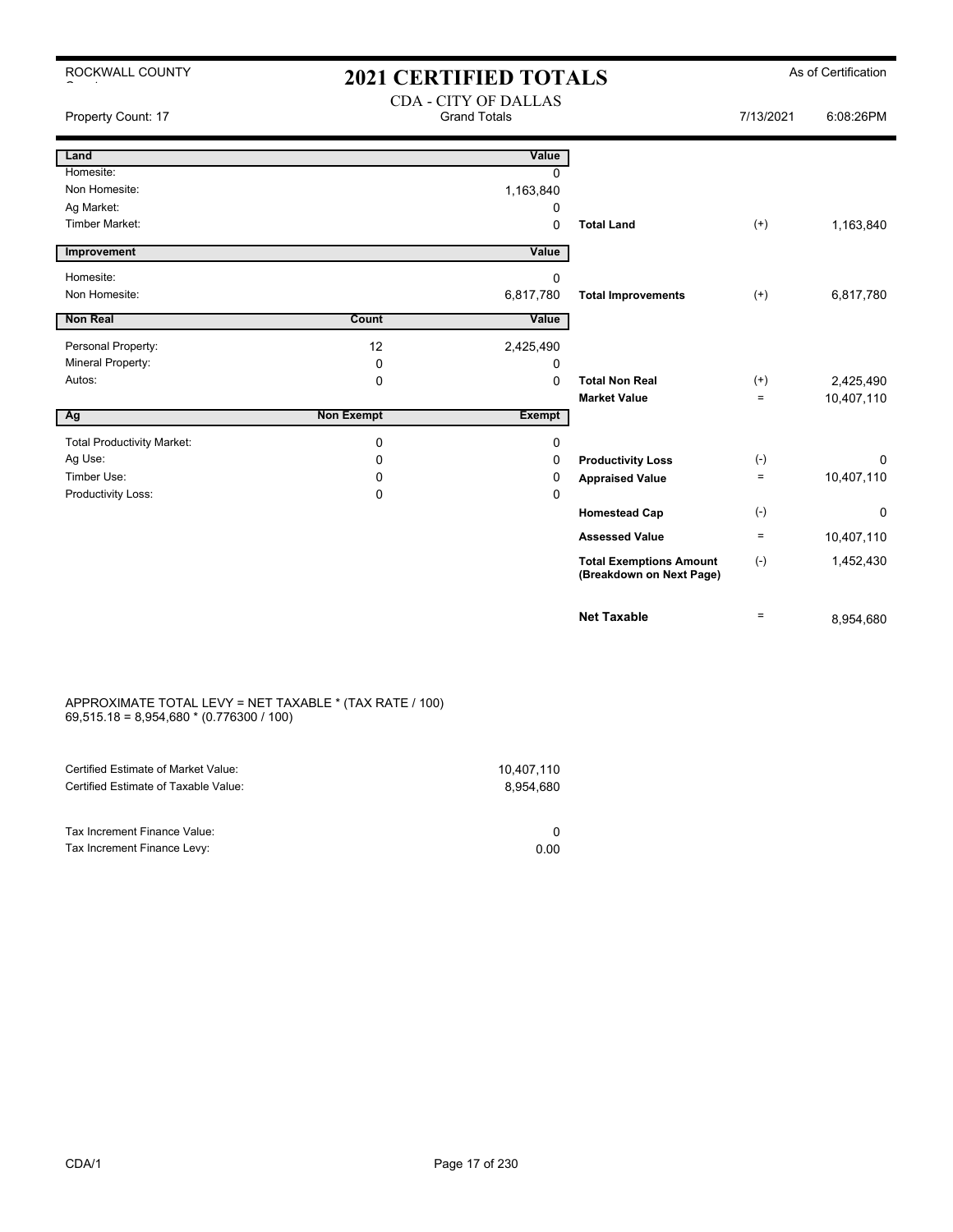# 2021 CERTIFIED TOTALS As of Certification

## CDA - CITY OF DALLAS Property Count: 17 **Figure 2018** Grand Totals **Count: 17** 6:09:09PM

## **Exemption Breakdown**

| Exemption | Count         | Local | <b>State</b> | <b>Total</b> |
|-----------|---------------|-------|--------------|--------------|
| EX-XV     |               |       | .451,840     | ,451,840     |
| EX366     |               |       | 590          | 590          |
|           | <b>Totals</b> |       | 1,452,430    | 1,452,430    |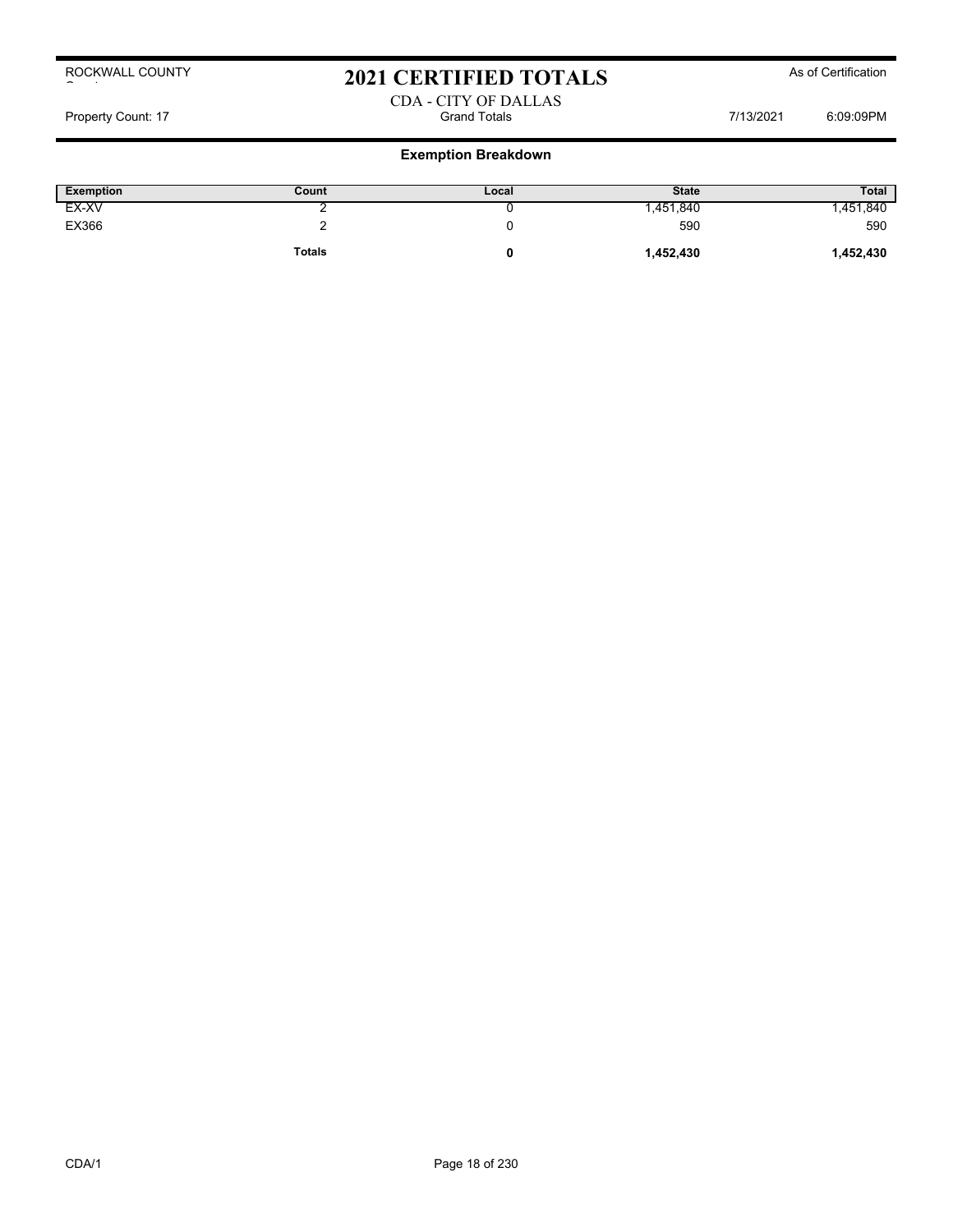# 2021 CERTIFIED TOTALS As of Certification

CDA - CITY OF DALLAS Property Count: 17 **ARB Approved Totals ARB Approved Totals** 7/13/2021 6:09:09PM

|    | <b>State Code Description</b>   | Count         | Acres  | <b>New Value</b> | <b>Market Value</b> | Taxable Value |
|----|---------------------------------|---------------|--------|------------------|---------------------|---------------|
| F1 | <b>COMMERCIAL REAL PROPERTY</b> |               |        | \$0              | \$6.529.780         | \$6,529,780   |
| J3 | ELECTRIC COMPANY (INCLUDING C   |               |        | \$0              | \$2,284,280         | \$2,284,280   |
| J4 | TELEPHONE COMPANY (INCLUDI      |               |        | \$0              | \$29,010            | \$29,010      |
| ∟1 | COMMERCIAL PERSONAL PROPE       |               |        | \$0              | \$111.610           | \$111,610     |
|    | TOTALLY EXEMPT PROPERTY         |               | 1.7812 | \$0              | \$1.452.430         | \$0           |
|    |                                 | <b>Totals</b> | 1.7812 | \$0              | \$10.407.110        | \$8.954.680   |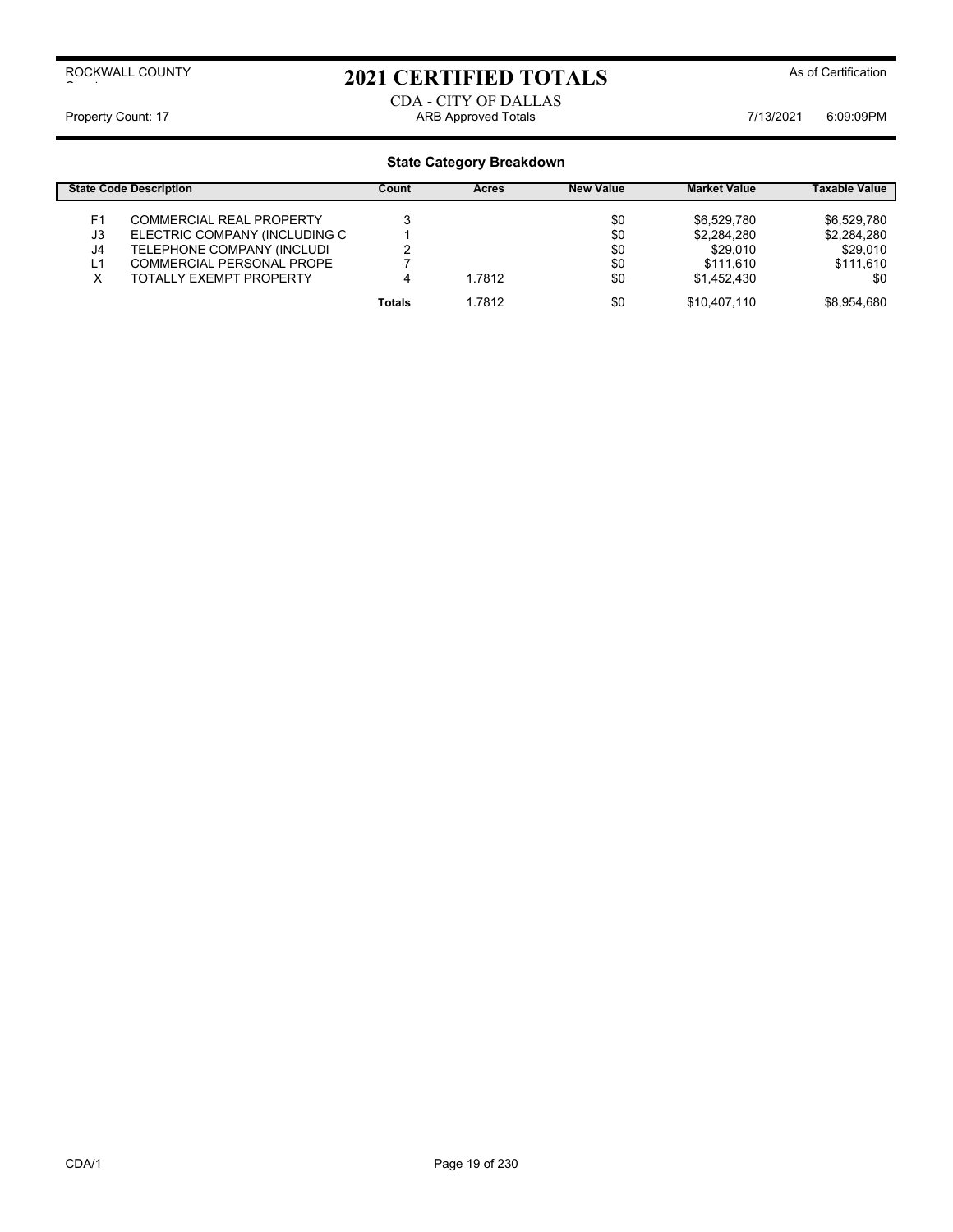# 2021 CERTIFIED TOTALS As of Certification

## CDA - CITY OF DALLAS Property Count: 17 **Figure 2018** Grand Totals **Count: 17** Grand Totals **7/13/2021** 6:09:09PM

|    | <b>State Code Description</b>   | Count  | <b>Acres</b> | <b>New Value</b> | <b>Market Value</b> | Taxable Value |
|----|---------------------------------|--------|--------------|------------------|---------------------|---------------|
| F1 | <b>COMMERCIAL REAL PROPERTY</b> |        |              | \$0              | \$6.529.780         | \$6.529.780   |
| J3 | ELECTRIC COMPANY (INCLUDING C   |        |              | \$0              | \$2,284,280         | \$2,284,280   |
| J4 | TELEPHONE COMPANY (INCLUDI      |        |              | \$0              | \$29,010            | \$29,010      |
| ∟1 | COMMERCIAL PERSONAL PROPE       |        |              | \$0              | \$111.610           | \$111,610     |
|    | TOTALLY EXEMPT PROPERTY         | 4      | 1.7812       | \$0              | \$1,452,430         | \$0           |
|    |                                 | Totals | 1.7812       | \$0              | \$10,407,110        | \$8.954.680   |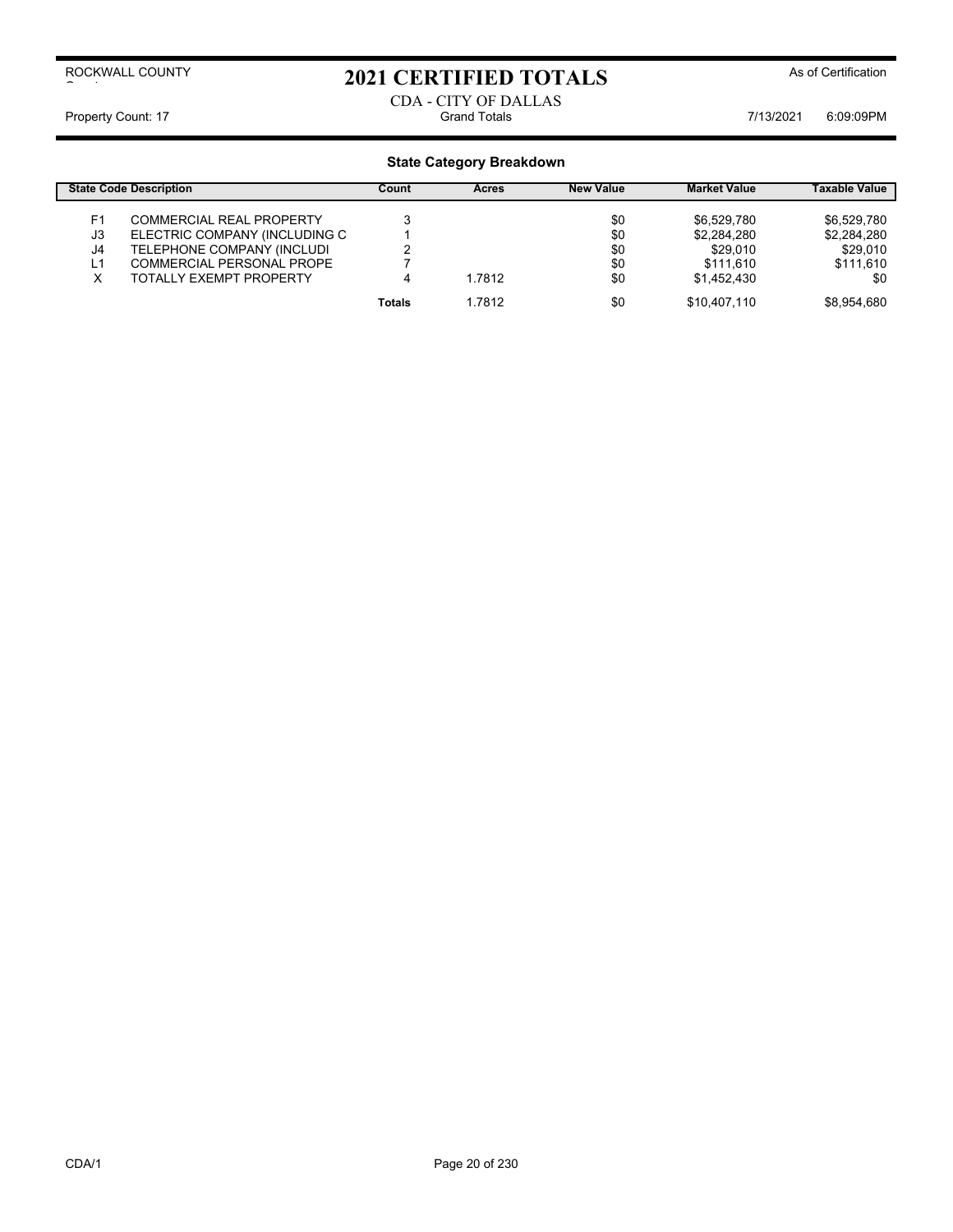# 2021 CERTIFIED TOTALS As of Certification

CDA - CITY OF DALLAS Property Count: 17 **Effective Rate Assumption Effective Rate Assumption** 7/13/2021 6:09:09PM

ROCKWALL COUNTY

|                  |                                                            | <b>New Value</b>                       |                                    |                                   |                        |
|------------------|------------------------------------------------------------|----------------------------------------|------------------------------------|-----------------------------------|------------------------|
|                  | <b>TOTAL NEW VALUE MARKET:</b><br>TOTAL NEW VALUE TAXABLE: |                                        | \$0<br>\$0                         |                                   |                        |
|                  |                                                            | <b>New Exemptions</b>                  |                                    |                                   |                        |
| <b>Exemption</b> | <b>Description</b>                                         | Count                                  |                                    |                                   |                        |
| EX366            | HB366 Exempt                                               | $\mathbf{1}$                           | 2020 Market Value                  |                                   | \$0                    |
|                  |                                                            | <b>ABSOLUTE EXEMPTIONS VALUE LOSS</b>  |                                    |                                   | \$0                    |
| <b>Exemption</b> | <b>Description</b>                                         |                                        | <b>Count</b>                       | <b>Exemption Amount</b>           |                        |
|                  |                                                            |                                        |                                    |                                   |                        |
|                  |                                                            | <b>PARTIAL EXEMPTIONS VALUE LOSS</b>   |                                    |                                   | \$0                    |
|                  |                                                            |                                        | <b>NEW EXEMPTIONS VALUE LOSS</b>   |                                   |                        |
|                  |                                                            | <b>Increased Exemptions</b>            |                                    |                                   |                        |
| <b>Exemption</b> | <b>Description</b>                                         |                                        | Count                              | <b>Increased Exemption Amount</b> |                        |
|                  |                                                            | <b>INCREASED EXEMPTIONS VALUE LOSS</b> | <b>TOTAL EXEMPTIONS VALUE LOSS</b> |                                   | \$0                    |
|                  |                                                            | <b>New Ag / Timber Exemptions</b>      |                                    |                                   |                        |
|                  |                                                            | <b>New Annexations</b>                 |                                    |                                   |                        |
|                  |                                                            | <b>New Deannexations</b>               |                                    |                                   |                        |
|                  |                                                            | <b>Average Homestead Value</b>         |                                    |                                   |                        |
|                  | <b>Count of HS Residences</b>                              | <b>Average Market</b>                  | <b>Average HS Exemption</b>        |                                   | <b>Average Taxable</b> |
|                  |                                                            |                                        |                                    |                                   |                        |
|                  |                                                            | <b>Lower Value Used</b>                |                                    |                                   |                        |
|                  | <b>Count of Protested Properties</b>                       | <b>Total Market Value</b>              | <b>Total Value Used</b>            |                                   |                        |

 $\sim$  to the set of the set of the set of the set of the set of the set of the set of the set of the set of the set of the set of the set of the set of the set of the set of the set of the set of the set of the set of the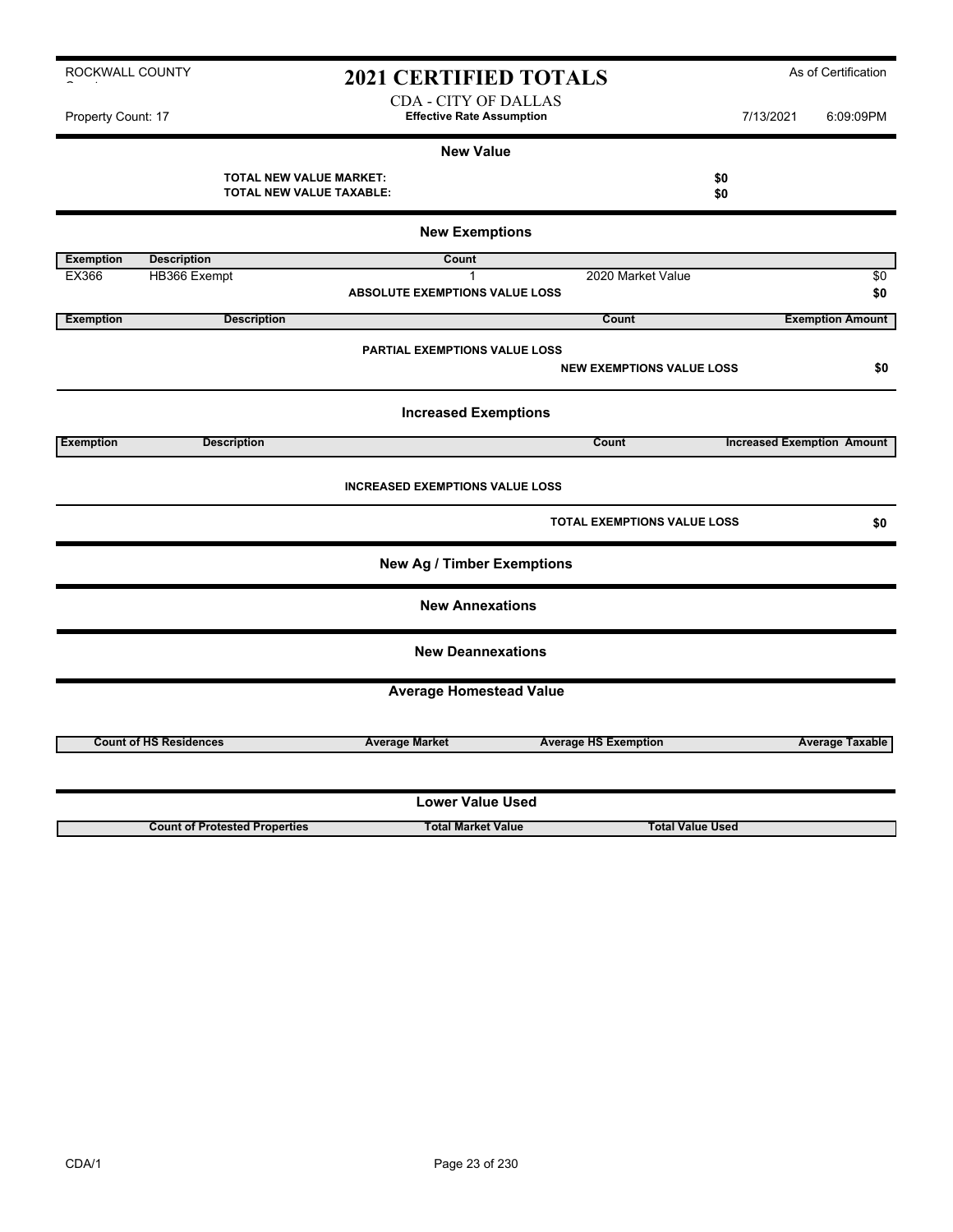| ROCKWALL COUNTY                   |                   | <b>2021 CERTIFIED TOTALS</b>                            |                                                            |           | As of Certification |
|-----------------------------------|-------------------|---------------------------------------------------------|------------------------------------------------------------|-----------|---------------------|
| Property Count: 8,016             |                   | <b>CFA - CITY OF FATE</b><br><b>ARB Approved Totals</b> |                                                            | 7/13/2021 | 6:08:26PM           |
| Land                              |                   | Value                                                   |                                                            |           |                     |
| Homesite:                         |                   | 509,572,688                                             |                                                            |           |                     |
| Non Homesite:                     |                   | 127, 145, 051                                           |                                                            |           |                     |
| Ag Market:                        |                   | 38,386,340                                              |                                                            |           |                     |
| <b>Timber Market:</b>             |                   | 0                                                       | <b>Total Land</b>                                          | $^{(+)}$  | 675,104,079         |
| Improvement                       |                   | Value                                                   |                                                            |           |                     |
| Homesite:                         |                   | 1,161,767,769                                           |                                                            |           |                     |
| Non Homesite:                     |                   | 108,204,661                                             | <b>Total Improvements</b>                                  | $(+)$     | 1,269,972,430       |
|                                   |                   |                                                         |                                                            |           |                     |
| <b>Non Real</b>                   | Count             | Value                                                   |                                                            |           |                     |
| Personal Property:                | 349               | 34,876,460                                              |                                                            |           |                     |
| Mineral Property:                 | 0                 | 0                                                       |                                                            |           |                     |
| Autos:                            | $\Omega$          | 0                                                       | <b>Total Non Real</b>                                      | $(+)$     | 34,876,460          |
|                                   |                   |                                                         | <b>Market Value</b>                                        | $=$       | 1,979,952,969       |
| Ag                                | <b>Non Exempt</b> | <b>Exempt</b>                                           |                                                            |           |                     |
| <b>Total Productivity Market:</b> | 38,350,060        | 36,280                                                  |                                                            |           |                     |
| Ag Use:                           | 218,890           | 100                                                     | <b>Productivity Loss</b>                                   | $(-)$     | 38,131,170          |
| Timber Use:                       | 0                 | 0                                                       | <b>Appraised Value</b>                                     | $\equiv$  | 1,941,821,799       |
| Productivity Loss:                | 38,131,170        | 36,180                                                  |                                                            |           |                     |
|                                   |                   |                                                         | <b>Homestead Cap</b>                                       | $(-)$     | 6,610,006           |
|                                   |                   |                                                         | <b>Assessed Value</b>                                      | $\equiv$  | 1,935,211,793       |
|                                   |                   |                                                         | <b>Total Exemptions Amount</b><br>(Breakdown on Next Page) | $(-)$     | 146, 182, 172       |
|                                   |                   |                                                         | <b>Net Taxable</b>                                         | $\equiv$  | 1,789,029,621       |

### APPROXIMATE TOTAL LEVY = NET TAXABLE \* (TAX RATE / 100) 4,890,115.68 = 1,789,029,621 \* (0.273339 / 100)

| Certified Estimate of Market Value:                         | 1.979.952.969 |
|-------------------------------------------------------------|---------------|
| Certified Estimate of Taxable Value:                        | 1,789,029,621 |
| Tax Increment Finance Value:<br>Tax Increment Finance Levy: | 0.00          |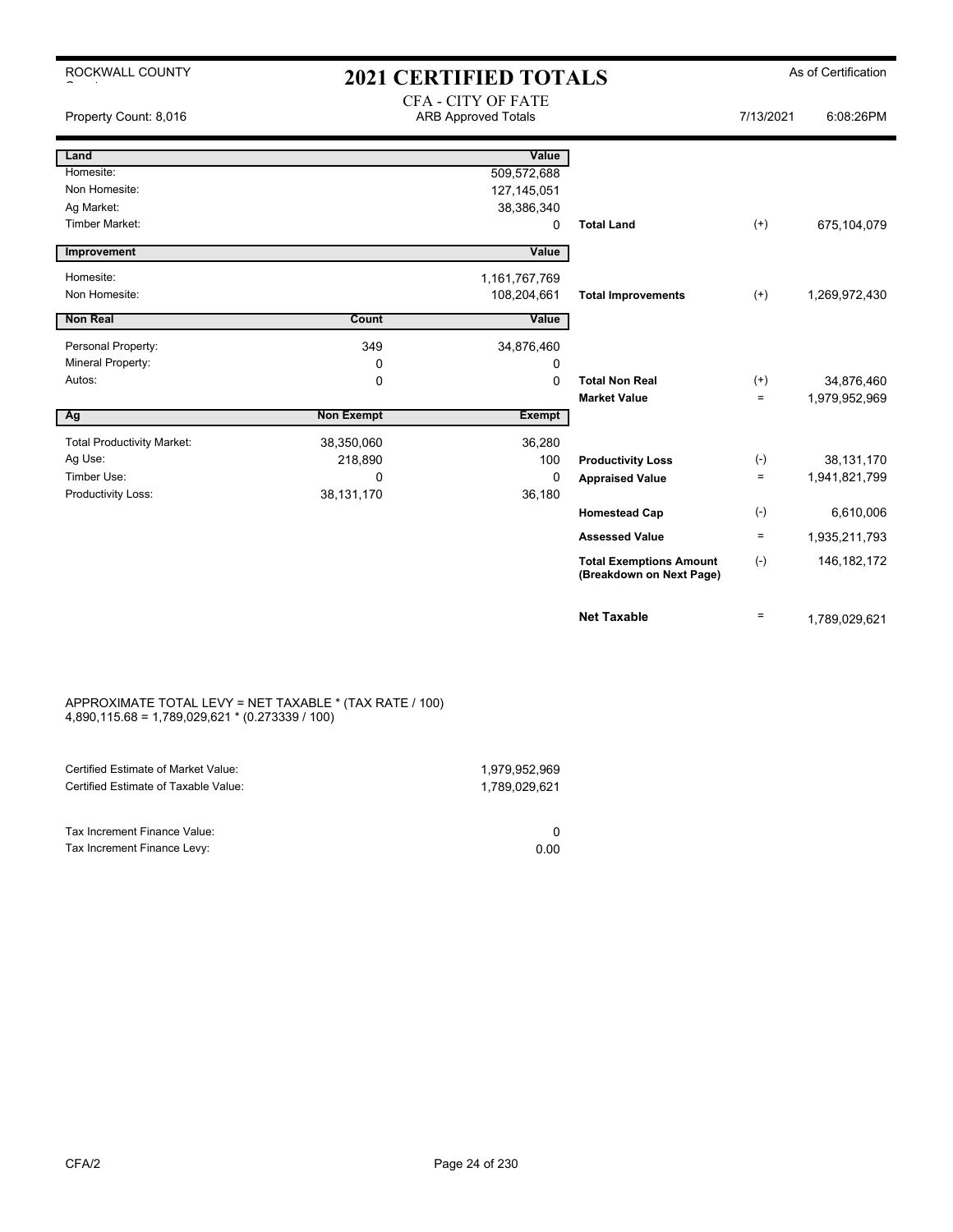ROCKWALL COUNTY

## 2021 CERTIFIED TOTALS As of Certification CFA - CITY OF FATE

## **Exemption Breakdown**

| <b>Exemption</b> | Count         | Local      | <b>State</b> | Total       |
|------------------|---------------|------------|--------------|-------------|
| DP               | 74            | 1,637,888  |              | 1,637,888   |
| <b>DSTR</b>      |               | 38,746     |              | 38,746      |
| DV <sub>1</sub>  | 30            | 0          | 213,000      | 213,000     |
| DV <sub>2</sub>  | 36            | 0          | 294,000      | 294,000     |
| DV <sub>3</sub>  | 33            | 0          | 336,000      | 336,000     |
| DV4              | 152           | 0          | 1,138,070    | 1,138,070   |
| DV4S             | 4             | 0          | 30,000       | 30,000      |
| <b>DVHS</b>      | 108           | 0          | 31,148,204   | 31,148,204  |
| <b>DVHSS</b>     | 2             | 0          | 514,000      | 514,000     |
| EX               |               | 0          | 19,790       | 19,790      |
| EX-XJ            |               | 0          | 52,500       | 52,500      |
| EX-XR            | 6             | 0          | 733,300      | 733,300     |
| EX-XV            | 63            | 0          | 74,771,870   | 74,771,870  |
| EX366            | 50            | 0          | 15,800       | 15,800      |
| <b>MASSS</b>     |               | 0          | 320,220      | 320,220     |
| OV65             | 729           | 34,667,854 | 0            | 34,667,854  |
| OV65S            | 5             | 250,000    | 0            | 250,000     |
| PC               |               | 930        | 0            | 930         |
|                  | <b>Totals</b> | 36,595,418 | 109,586,754  | 146,182,172 |

 $\sim$  to the set of the set of the set of the set of the set of the set of the set of the set of the set of the set of the set of the set of the set of the set of the set of the set of the set of the set of the set of the

Property Count: 8,016 **ARB Approved Totals** ARB Approved Totals 7/13/2021 6:09:09PM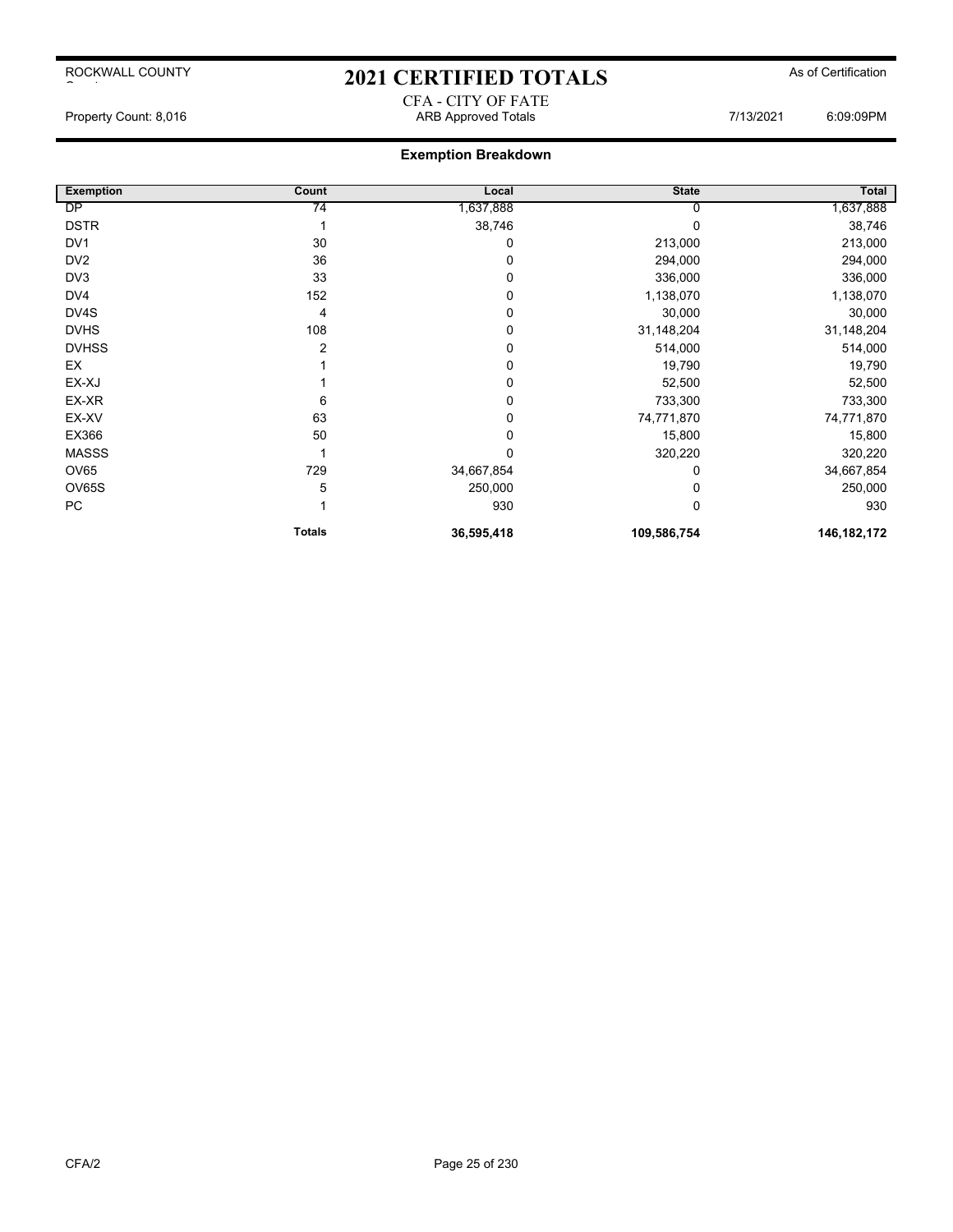| ROCKWALL COUNTY                   |                   | <b>2021 CERTIFIED TOTALS</b>                     |                                                            |           | As of Certification |
|-----------------------------------|-------------------|--------------------------------------------------|------------------------------------------------------------|-----------|---------------------|
| Property Count: 8,016             |                   | <b>CFA - CITY OF FATE</b><br><b>Grand Totals</b> |                                                            | 7/13/2021 | 6:08:26PM           |
| Land                              |                   | Value                                            |                                                            |           |                     |
| Homesite:                         |                   | 509,572,688                                      |                                                            |           |                     |
| Non Homesite:                     |                   | 127,145,051                                      |                                                            |           |                     |
| Ag Market:                        |                   | 38,386,340                                       |                                                            |           |                     |
| Timber Market:                    |                   | 0                                                | <b>Total Land</b>                                          | $(+)$     | 675,104,079         |
| Improvement                       |                   | Value                                            |                                                            |           |                     |
| Homesite:                         |                   | 1,161,767,769                                    |                                                            |           |                     |
| Non Homesite:                     |                   | 108,204,661                                      | <b>Total Improvements</b>                                  | $(+)$     | 1,269,972,430       |
| <b>Non Real</b>                   | Count             |                                                  |                                                            |           |                     |
|                                   |                   | Value                                            |                                                            |           |                     |
| Personal Property:                | 349               | 34,876,460                                       |                                                            |           |                     |
| Mineral Property:                 | 0                 | 0                                                |                                                            |           |                     |
| Autos:                            | $\mathbf 0$       | $\mathbf 0$                                      | <b>Total Non Real</b>                                      | $(+)$     | 34,876,460          |
|                                   |                   |                                                  | <b>Market Value</b>                                        | $=$       | 1,979,952,969       |
| $\overline{Ag}$                   | <b>Non Exempt</b> | Exempt                                           |                                                            |           |                     |
| <b>Total Productivity Market:</b> | 38,350,060        | 36,280                                           |                                                            |           |                     |
| Ag Use:                           | 218,890           | 100                                              | <b>Productivity Loss</b>                                   | $(-)$     | 38,131,170          |
| Timber Use:                       | $\Omega$          | $\mathbf 0$                                      | <b>Appraised Value</b>                                     | $\equiv$  | 1,941,821,799       |
| Productivity Loss:                | 38, 131, 170      | 36,180                                           |                                                            |           |                     |
|                                   |                   |                                                  | <b>Homestead Cap</b>                                       | $(-)$     | 6,610,006           |
|                                   |                   |                                                  | <b>Assessed Value</b>                                      | $=$       | 1,935,211,793       |
|                                   |                   |                                                  | <b>Total Exemptions Amount</b><br>(Breakdown on Next Page) | $(-)$     | 146, 182, 172       |
|                                   |                   |                                                  | <b>Net Taxable</b>                                         | $=$       | 1,789,029,621       |

### APPROXIMATE TOTAL LEVY = NET TAXABLE \* (TAX RATE / 100) 4,890,115.68 = 1,789,029,621 \* (0.273339 / 100)

| Certified Estimate of Market Value:                         | 1.979.952.969 |
|-------------------------------------------------------------|---------------|
| Certified Estimate of Taxable Value:                        | 1.789.029.621 |
| Tax Increment Finance Value:<br>Tax Increment Finance Levy: | 0.00          |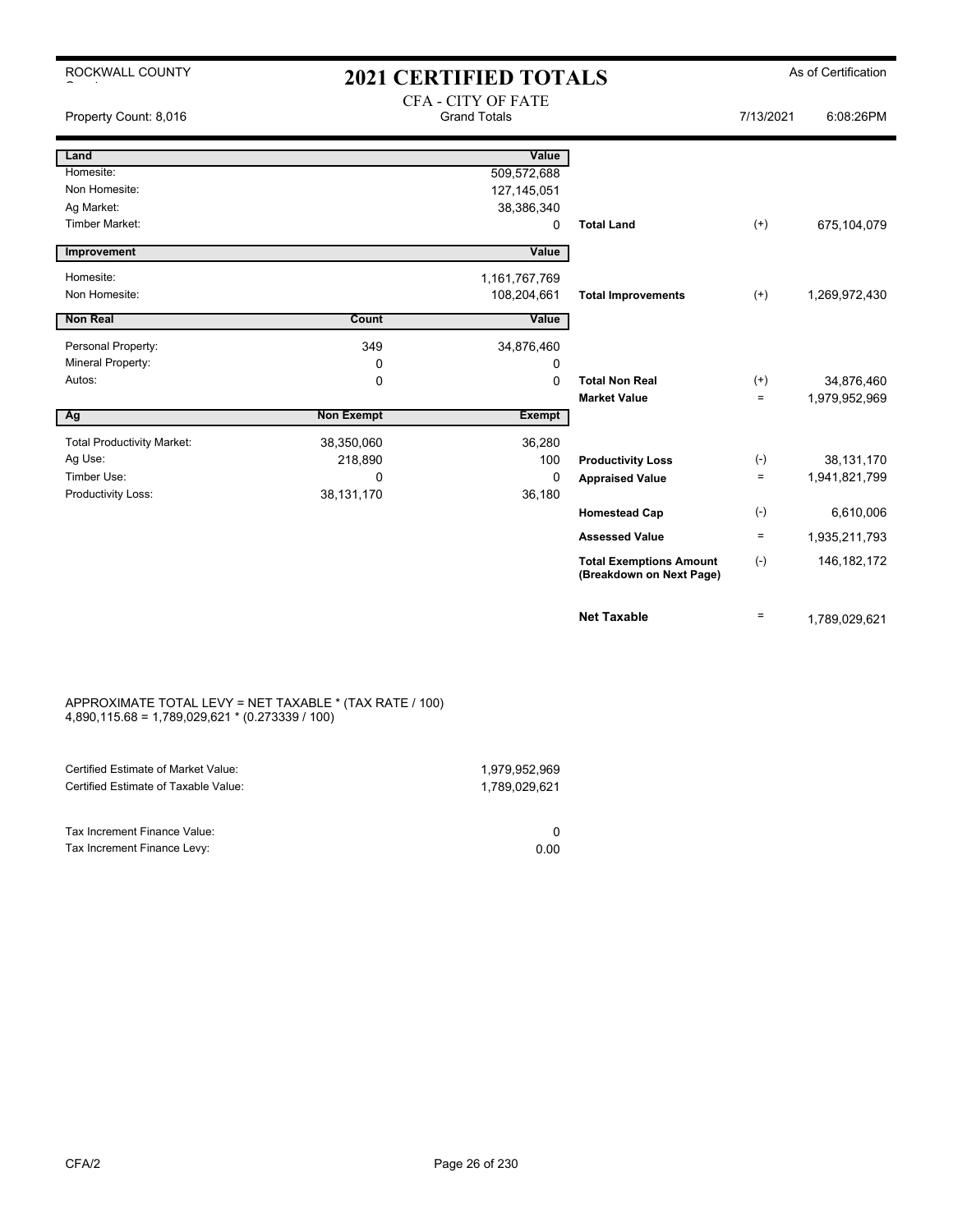## ROCKWALL COUNTY

## 2021 CERTIFIED TOTALS As of Certification CFA - CITY OF FATE

## **Exemption Breakdown**

| <b>Exemption</b> | Count         | Local      | <b>State</b> | Total         |
|------------------|---------------|------------|--------------|---------------|
| DP               | 74            | 1,637,888  |              | 1,637,888     |
| <b>DSTR</b>      |               | 38,746     |              | 38,746        |
| DV <sub>1</sub>  | 30            | 0          | 213,000      | 213,000       |
| DV <sub>2</sub>  | 36            | 0          | 294,000      | 294,000       |
| DV3              | 33            | 0          | 336,000      | 336,000       |
| DV4              | 152           | 0          | 1,138,070    | 1,138,070     |
| DV4S             | 4             | 0          | 30,000       | 30,000        |
| <b>DVHS</b>      | 108           | 0          | 31,148,204   | 31,148,204    |
| <b>DVHSS</b>     | 2             | 0          | 514,000      | 514,000       |
| EX               |               | 0          | 19,790       | 19,790        |
| EX-XJ            |               | 0          | 52,500       | 52,500        |
| EX-XR            | 6             | 0          | 733,300      | 733,300       |
| EX-XV            | 63            | 0          | 74,771,870   | 74,771,870    |
| EX366            | 50            | 0          | 15,800       | 15,800        |
| <b>MASSS</b>     |               | 0          | 320,220      | 320,220       |
| <b>OV65</b>      | 729           | 34,667,854 | 0            | 34,667,854    |
| OV65S            | 5             | 250,000    |              | 250,000       |
| PC               |               | 930        | 0            | 930           |
|                  | <b>Totals</b> | 36,595,418 | 109,586,754  | 146, 182, 172 |

 $\sim$  to the set of the set of the set of the set of the set of the set of the set of the set of the set of the set of the set of the set of the set of the set of the set of the set of the set of the set of the set of the

Property Count: 8,016 Grand Totals 7/13/2021 6:09:09PM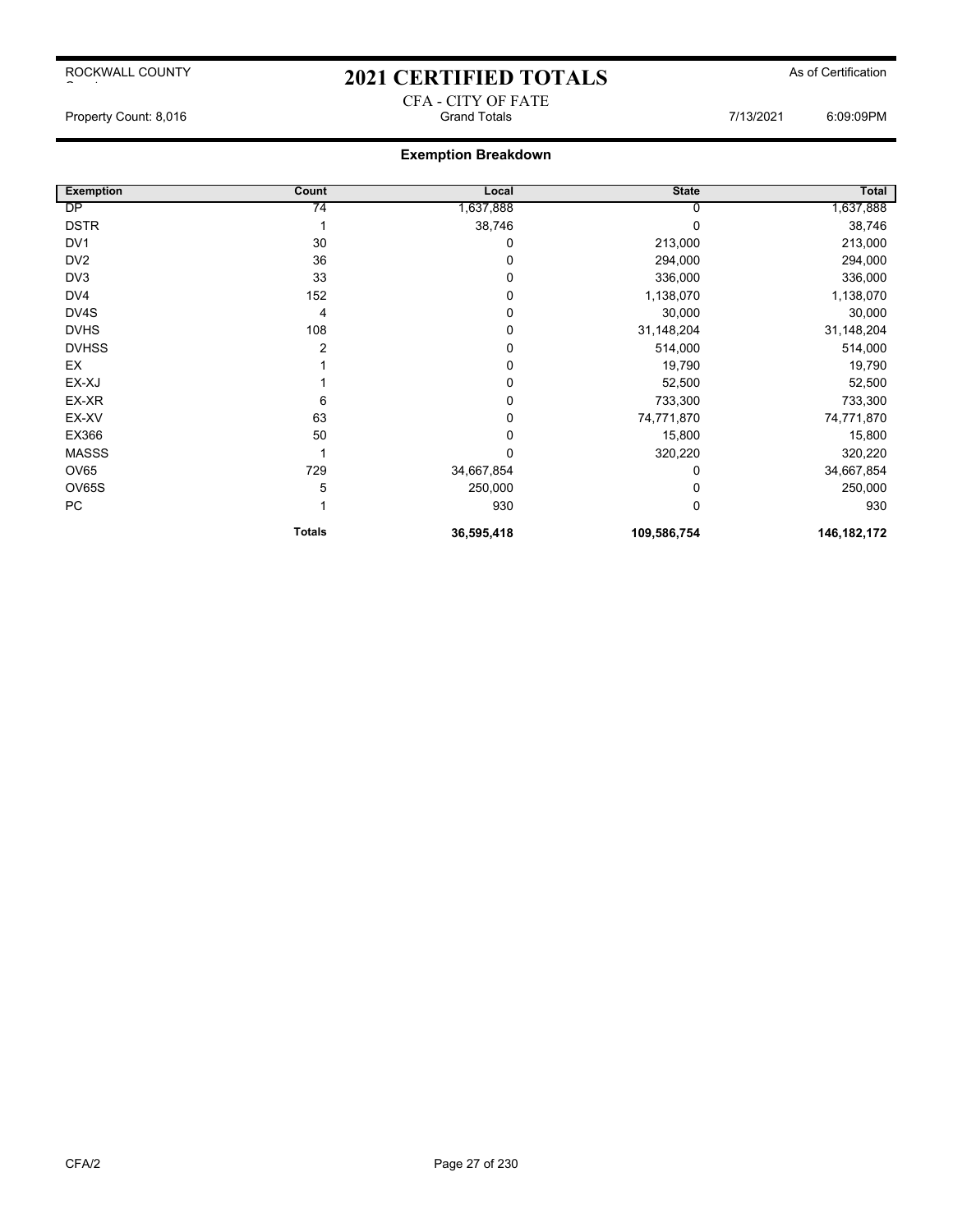# 2021 CERTIFIED TOTALS As of Certification

## CFA - CITY OF FATE Property Count: 8,016 **ARB Approved Totals** ARB Approved Totals **ARB Approved Totals** 7/13/2021 6:09:09PM

|                | <b>State Code Description</b>       | Count  | <b>Acres</b> | <b>New Value</b> | <b>Market Value</b> | Taxable Value   |
|----------------|-------------------------------------|--------|--------------|------------------|---------------------|-----------------|
| A              | SINGLE FAMILY RESIDENCE             | 6,019  | 1,857.8159   | \$98,535,310     | \$1,613,634,431     | \$1,538,599,151 |
| C <sub>1</sub> | VACANT LOTS AND LAND TRACTS         | 390    | 990.0623     | \$0              | \$32,710,393        | \$32,710,393    |
| D <sub>1</sub> | QUALIFIED OPEN-SPACE LAND           | 75     | 2,487.5054   | \$0              | \$38,350,060        | \$218,890       |
| D <sub>2</sub> | <b>IMPROVEMENTS ON QUALIFIED OP</b> | 11     |              | \$0              | \$276,560           | \$276,560       |
| Е              | RURAL LAND, NON QUALIFIED OPE       | 124    | 871.7083     | \$25,130         | \$33,390,620        | \$31,227,912    |
| F <sub>1</sub> | <b>COMMERCIAL REAL PROPERTY</b>     | 113    | 274.4306     | \$2,214,550      | \$66,130,239        | \$66,130,239    |
| F <sub>2</sub> | INDUSTRIAL AND MANUFACTURIN         |        | 7.8360       | \$0              | \$1,781,120         | \$1,781,120     |
| J <sub>1</sub> | <b>WATER SYSTEMS</b>                |        |              | \$0              | \$3,750             | \$3,750         |
| J2             | <b>GAS DISTRIBUTION SYSTEM</b>      |        | 0.1250       | \$0              | \$730,330           | \$730,330       |
| J3             | ELECTRIC COMPANY (INCLUDING C       |        |              | \$0              | \$12,758,500        | \$12,758,500    |
| J4             | TELEPHONE COMPANY (INCLUDI          |        |              | \$0              | \$415,680           | \$415,680       |
| J5             | <b>RAILROAD</b>                     |        | 5.3300       | \$0              | \$537,510           | \$537,510       |
| J6             | PIPELAND COMPANY                    |        |              | \$0              | \$3,290             | \$3,290         |
| J7             | <b>CABLE TELEVISION COMPANY</b>     |        |              | \$0              | \$966,560           | \$966,560       |
| L1             | <b>COMMERCIAL PERSONAL PROPE</b>    | 240    |              | \$0              | \$14,407,390        | \$14,407,390    |
| L2             | INDUSTRIAL AND MANUFACTURIN         | 29     |              | \$0              | \$969,720           | \$968,790       |
| M <sub>1</sub> | TANGIBLE OTHER PERSONAL, MOB        | 5      |              | \$0              | \$141,980           | \$141,980       |
| O              | <b>RESIDENTIAL INVENTORY</b>        | 928    | 143.3987     | \$29,159,340     | \$82,766,626        | \$82,766,626    |
| S              | SPECIAL INVENTORY TAX               | 16     |              | \$0              | \$4,384,950         | \$4,384,950     |
| X              | TOTALLY EXEMPT PROPERTY             | 120    | 312.1739     | \$11,193,270     | \$75,593,260        | \$0             |
|                |                                     | Totals | 6,950.3861   | \$141,127,600    | \$1,979,952,969     | \$1,789,029,621 |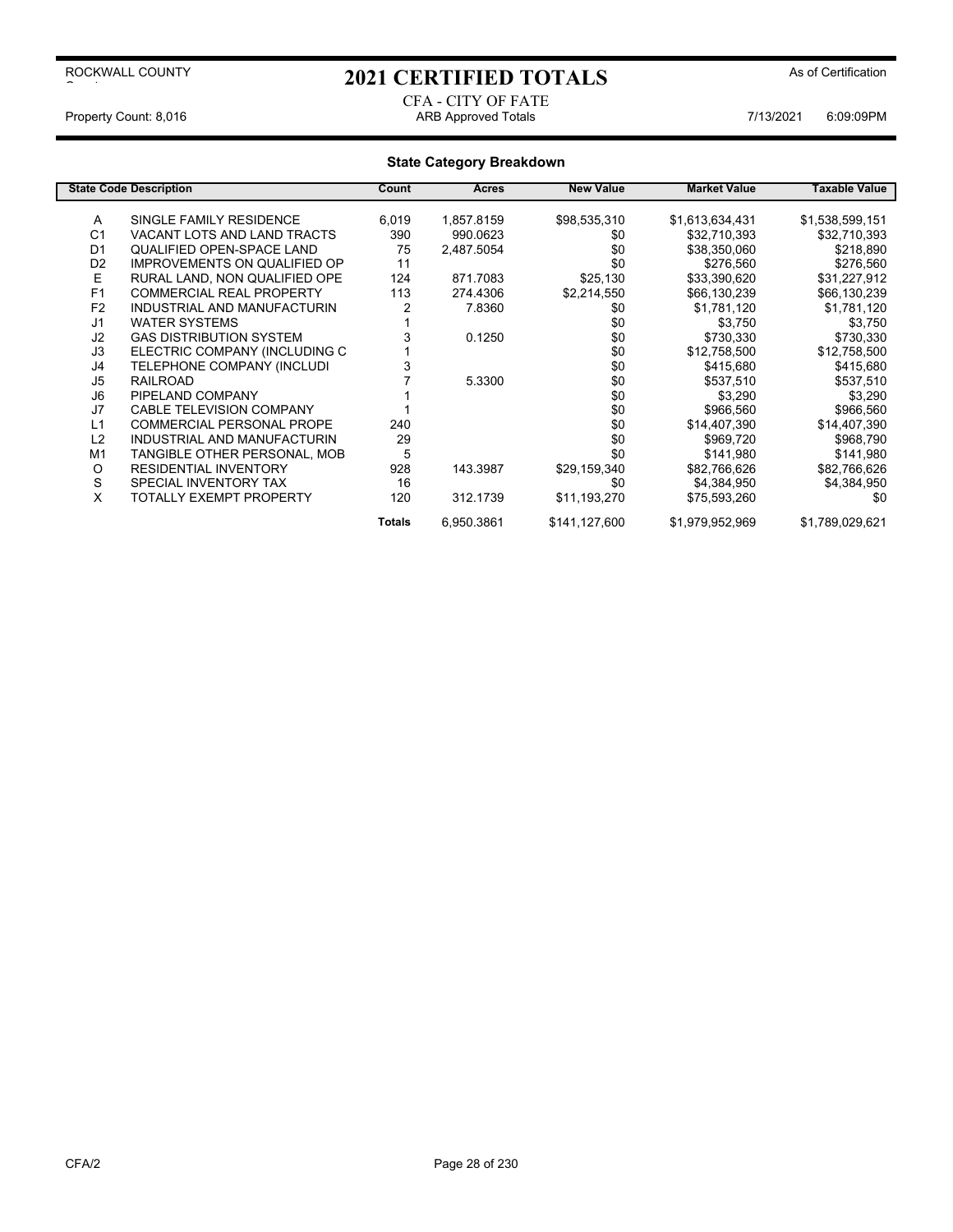# 2021 CERTIFIED TOTALS As of Certification

# CFA - CITY OF FATE

Property Count: 8,016 Grand Totals 7/13/2021 6:09:09PM

|                | <b>State Code Description</b>       | Count         | Acres      | <b>New Value</b> | <b>Market Value</b> | Taxable Value   |
|----------------|-------------------------------------|---------------|------------|------------------|---------------------|-----------------|
| A              | SINGLE FAMILY RESIDENCE             | 6,019         | 1,857.8159 | \$98,535,310     | \$1,613,634,431     | \$1,538,599,151 |
| C <sub>1</sub> | VACANT LOTS AND LAND TRACTS         | 390           | 990.0623   | \$0              | \$32,710,393        | \$32,710,393    |
| D <sub>1</sub> | QUALIFIED OPEN-SPACE LAND           | 75            | 2,487.5054 | \$0              | \$38,350,060        | \$218,890       |
| D <sub>2</sub> | <b>IMPROVEMENTS ON QUALIFIED OP</b> | 11            |            | \$0              | \$276,560           | \$276,560       |
| Е              | RURAL LAND, NON QUALIFIED OPE       | 124           | 871.7083   | \$25,130         | \$33,390,620        | \$31,227,912    |
| F1             | <b>COMMERCIAL REAL PROPERTY</b>     | 113           | 274.4306   | \$2,214,550      | \$66,130,239        | \$66,130,239    |
| F <sub>2</sub> | INDUSTRIAL AND MANUFACTURIN         |               | 7.8360     | \$0              | \$1,781,120         | \$1,781,120     |
| J <sub>1</sub> | <b>WATER SYSTEMS</b>                |               |            | \$0              | \$3,750             | \$3,750         |
| J2             | <b>GAS DISTRIBUTION SYSTEM</b>      |               | 0.1250     | \$0              | \$730,330           | \$730,330       |
| J3             | ELECTRIC COMPANY (INCLUDING C       |               |            | \$0              | \$12,758,500        | \$12,758,500    |
| J4             | TELEPHONE COMPANY (INCLUDI          |               |            | \$0              | \$415,680           | \$415,680       |
| J5             | <b>RAILROAD</b>                     |               | 5.3300     | \$0              | \$537,510           | \$537,510       |
| J6             | PIPELAND COMPANY                    |               |            | \$0              | \$3,290             | \$3,290         |
| J7             | <b>CABLE TELEVISION COMPANY</b>     |               |            | \$0              | \$966,560           | \$966,560       |
| L1             | <b>COMMERCIAL PERSONAL PROPE</b>    | 240           |            | \$0              | \$14,407,390        | \$14,407,390    |
| L2             | INDUSTRIAL AND MANUFACTURIN         | 29            |            | \$0              | \$969,720           | \$968,790       |
| M <sub>1</sub> | TANGIBLE OTHER PERSONAL, MOB        | 5             |            | \$0              | \$141,980           | \$141,980       |
| O              | <b>RESIDENTIAL INVENTORY</b>        | 928           | 143.3987   | \$29,159,340     | \$82,766,626        | \$82,766,626    |
| S              | SPECIAL INVENTORY TAX               | 16            |            | \$0              | \$4,384,950         | \$4,384,950     |
| X              | TOTALLY EXEMPT PROPERTY             | 120           | 312.1739   | \$11,193,270     | \$75,593,260        | \$0             |
|                |                                     | <b>Totals</b> | 6,950.3861 | \$141,127,600    | \$1,979,952,969     | \$1,789,029,621 |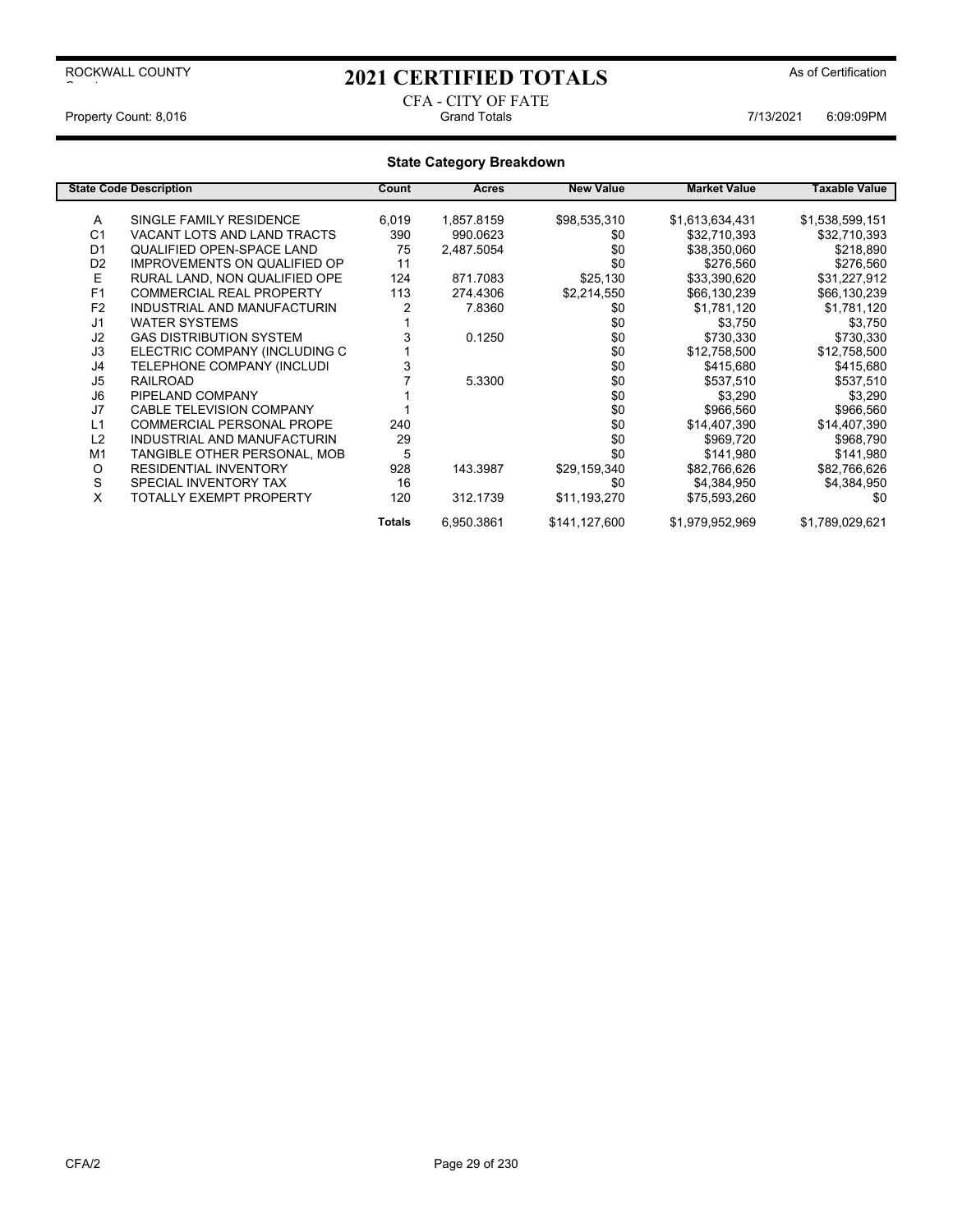# 2021 CERTIFIED TOTALS As of Certification

CFA - CITY OF FATE

Property Count: 8,016 **Effective Rate Assumption Effective Rate Assumption** 7/13/2021 6:09:09PM

## **New Value**

| TOTAL NEW VALUE MARKET:  | \$141,127,600 |
|--------------------------|---------------|
| TOTAL NEW VALUE TAXABLE: | \$127,975,668 |

|                     |                                                 | <b>New Exemptions</b>                         |                                  |                                   |
|---------------------|-------------------------------------------------|-----------------------------------------------|----------------------------------|-----------------------------------|
| <b>Exemption</b>    | <b>Description</b>                              | Count                                         |                                  |                                   |
| EX-XV               | Other Exemptions (including public property, re | 2                                             | 2020 Market Value                | \$2,147,720                       |
| EX366               | HB366 Exempt                                    | 3                                             | 2020 Market Value                | \$290                             |
|                     |                                                 | <b>ABSOLUTE EXEMPTIONS VALUE LOSS</b>         |                                  | \$2,148,010                       |
| <b>Exemption</b>    | <b>Description</b>                              |                                               | Count                            | <b>Exemption Amount</b>           |
| <b>DP</b>           | Disability                                      |                                               | 7                                | \$159,658                         |
| DV <sub>1</sub>     | Disabled Veterans 10% - 29%                     |                                               | 4                                | \$20,000                          |
| DV2                 | Disabled Veterans 30% - 49%                     |                                               | 5                                | \$37,500                          |
| DV <sub>3</sub>     | Disabled Veterans 50% - 69%                     |                                               | 8                                | \$82,000                          |
| DV <sub>4</sub>     | Disabled Veterans 70% - 100%                    |                                               | 29                               | \$264,000                         |
| DV4S                | Disabled Veteran Homestead                      | Disabled Veterans Surviving Spouse 70% - 100% | $\overline{2}$                   | \$12,000                          |
| <b>DVHS</b><br>OV65 | Over <sub>65</sub>                              |                                               | 13<br>68                         | \$3,723,634<br>\$3,191,667        |
| OV65S               | OV65 Surviving Spouse                           |                                               | 1                                | \$50,000                          |
|                     |                                                 | <b>PARTIAL EXEMPTIONS VALUE LOSS</b>          | 137                              | \$7,540,459                       |
|                     |                                                 |                                               | <b>NEW EXEMPTIONS VALUE LOSS</b> | \$9,688,469                       |
|                     |                                                 |                                               |                                  |                                   |
|                     |                                                 | <b>Increased Exemptions</b>                   |                                  |                                   |
| <b>Exemption</b>    | <b>Description</b>                              |                                               | <b>Count</b>                     | <b>Increased Exemption Amount</b> |
|                     |                                                 | <b>INCREASED EXEMPTIONS VALUE LOSS</b>        |                                  |                                   |
|                     |                                                 |                                               |                                  |                                   |
|                     |                                                 |                                               | TOTAL EXEMPTIONS VALUE LOSS      | \$9,688,469                       |
|                     |                                                 | <b>New Ag / Timber Exemptions</b>             |                                  |                                   |
| 2020 Market Value   |                                                 | \$481,011                                     |                                  | Count: 2                          |
| 2021 Ag/Timber Use  |                                                 | \$780                                         |                                  |                                   |
|                     | <b>NEW AG / TIMBER VALUE LOSS</b>               | \$480,231                                     |                                  |                                   |
|                     |                                                 | <b>New Annexations</b>                        |                                  |                                   |
|                     |                                                 | <b>New Deannexations</b>                      |                                  |                                   |
|                     |                                                 | <b>Average Homestead Value</b>                |                                  |                                   |
|                     |                                                 | Category A and E                              |                                  |                                   |
|                     | <b>Count of HS Residences</b>                   | <b>Average Market</b>                         | <b>Average HS Exemption</b>      | <b>Average Taxable</b>            |
|                     | 4,335                                           |                                               | \$1,525                          |                                   |
|                     |                                                 | \$274,523<br><b>Category A Only</b>           |                                  | \$272,998                         |
|                     |                                                 |                                               |                                  |                                   |
|                     | <b>Count of HS Residences</b>                   | <b>Average Market</b>                         | <b>Average HS Exemption</b>      | <b>Average Taxable</b>            |
|                     | 4,286                                           | \$274,457                                     | \$1,407                          | \$273,050                         |
|                     |                                                 |                                               |                                  |                                   |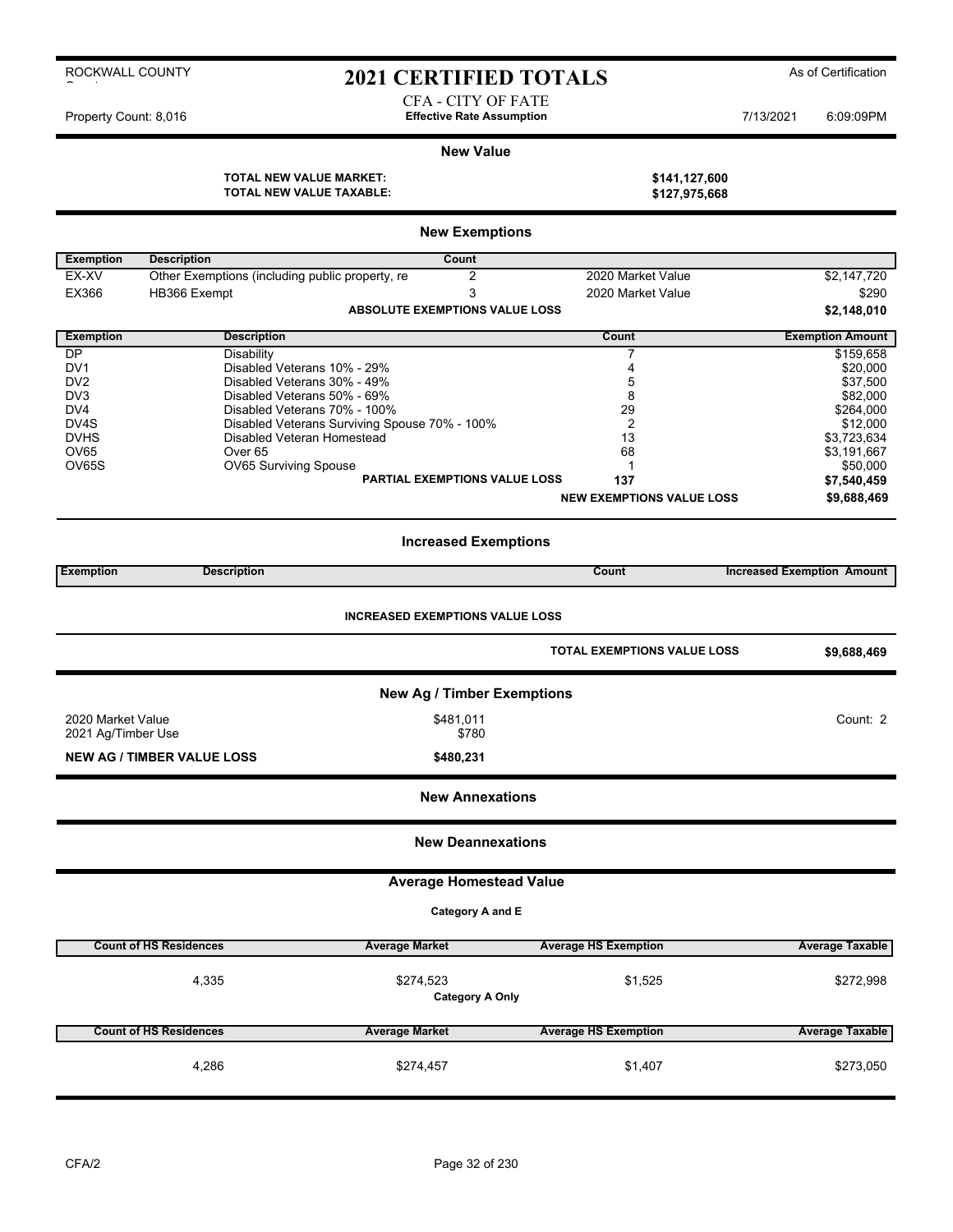# 2021 CERTIFIED TOTALS As of Certification

CFA - CITY OF FATE **Lower Value Used**

**Count of Protested Properties Total Market Value Total Value Used**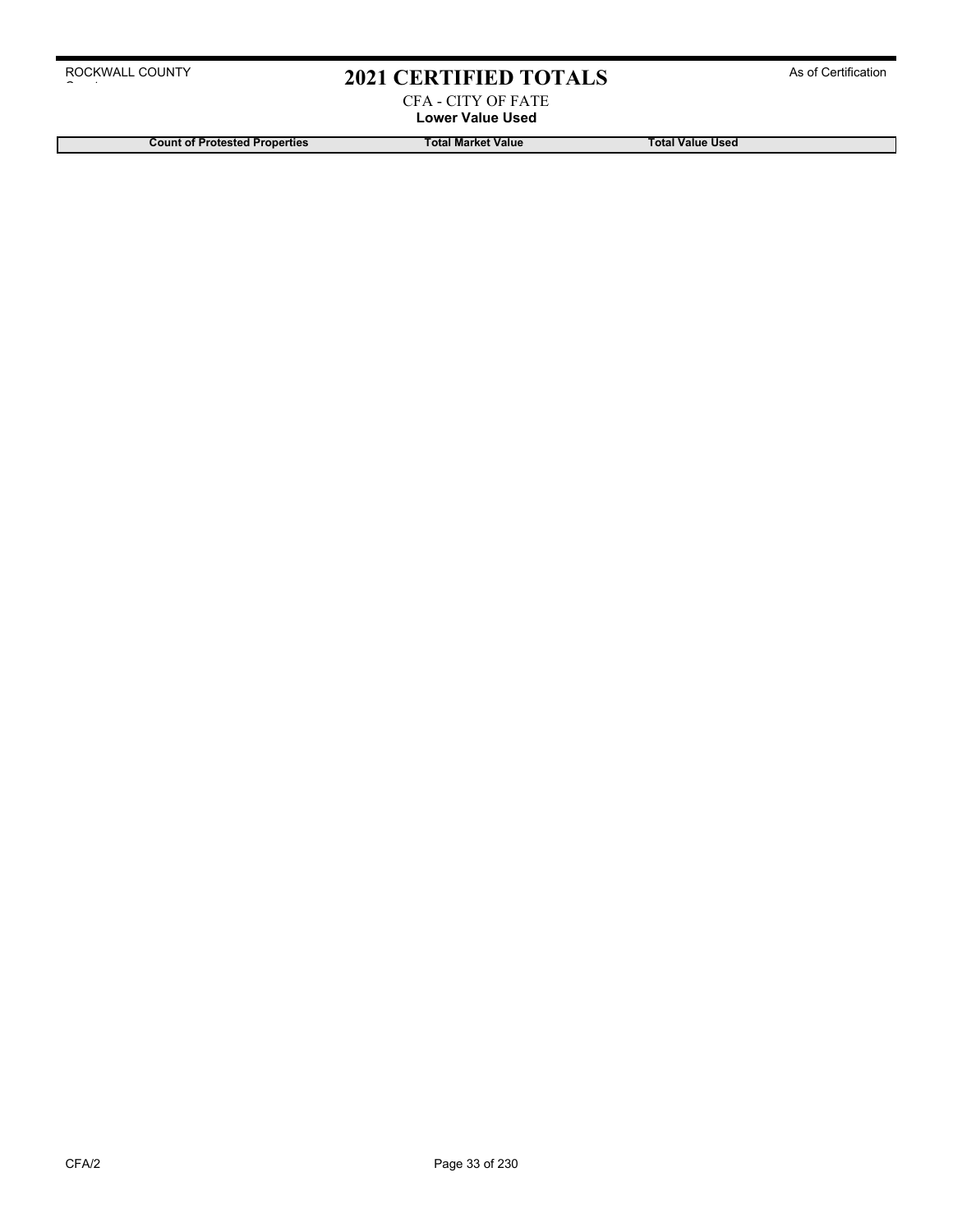|  | ROCKWALL COUNTY |  |
|--|-----------------|--|
|  |                 |  |

## 2021 CERTIFIED TOTALS As of Certification CGA - CITY OF GARLAND

| Property Count: 1                 |                   | CUA - CITT UF UANLAND<br><b>ARB Approved Totals</b> |                                                            | 7/13/2021 | 6:08:26PM    |
|-----------------------------------|-------------------|-----------------------------------------------------|------------------------------------------------------------|-----------|--------------|
| Land                              |                   | Value                                               |                                                            |           |              |
| Homesite:                         |                   | 0                                                   |                                                            |           |              |
| Non Homesite:                     |                   | 0                                                   |                                                            |           |              |
| Ag Market:                        |                   | 73,180                                              |                                                            |           |              |
| <b>Timber Market:</b>             |                   | $\mathbf 0$                                         | <b>Total Land</b>                                          | $^{(+)}$  | 73,180       |
| Improvement                       |                   | Value                                               |                                                            |           |              |
| Homesite:                         |                   | 0                                                   |                                                            |           |              |
| Non Homesite:                     |                   | 0                                                   | <b>Total Improvements</b>                                  | $^{(+)}$  | $\mathbf 0$  |
| <b>Non Real</b>                   | Count             | <b>Value</b>                                        |                                                            |           |              |
| Personal Property:                | 0                 | 0                                                   |                                                            |           |              |
| Mineral Property:                 | 0                 | 0                                                   |                                                            |           |              |
| Autos:                            | 0                 | 0                                                   | <b>Total Non Real</b>                                      | $^{(+)}$  | $\mathbf{0}$ |
|                                   |                   |                                                     | <b>Market Value</b>                                        | $\equiv$  | 73,180       |
| Ag                                | <b>Non Exempt</b> | <b>Exempt</b>                                       |                                                            |           |              |
| <b>Total Productivity Market:</b> | 73,180            | 0                                                   |                                                            |           |              |
| Ag Use:                           | 100               | 0                                                   | <b>Productivity Loss</b>                                   | $(-)$     | 73,080       |
| Timber Use:                       | $\Omega$          | 0                                                   | <b>Appraised Value</b>                                     | $\equiv$  | 100          |
| Productivity Loss:                | 73,080            | 0                                                   |                                                            |           |              |
|                                   |                   |                                                     | <b>Homestead Cap</b>                                       | $(-)$     | $\mathbf{0}$ |
|                                   |                   |                                                     | <b>Assessed Value</b>                                      | $\equiv$  | 100          |
|                                   |                   |                                                     | <b>Total Exemptions Amount</b><br>(Breakdown on Next Page) | $(-)$     | $\mathbf 0$  |
|                                   |                   |                                                     | <b>Net Taxable</b>                                         | $\equiv$  | 100          |

#### APPROXIMATE TOTAL LEVY = NET TAXABLE \* (TAX RATE / 100) 0.77 = 100 \* (0.769600 / 100)

| Certified Estimate of Market Value:                         | 73,180 |
|-------------------------------------------------------------|--------|
| Certified Estimate of Taxable Value:                        | 100    |
| Tax Increment Finance Value:<br>Tax Increment Finance Levy: | 0.00   |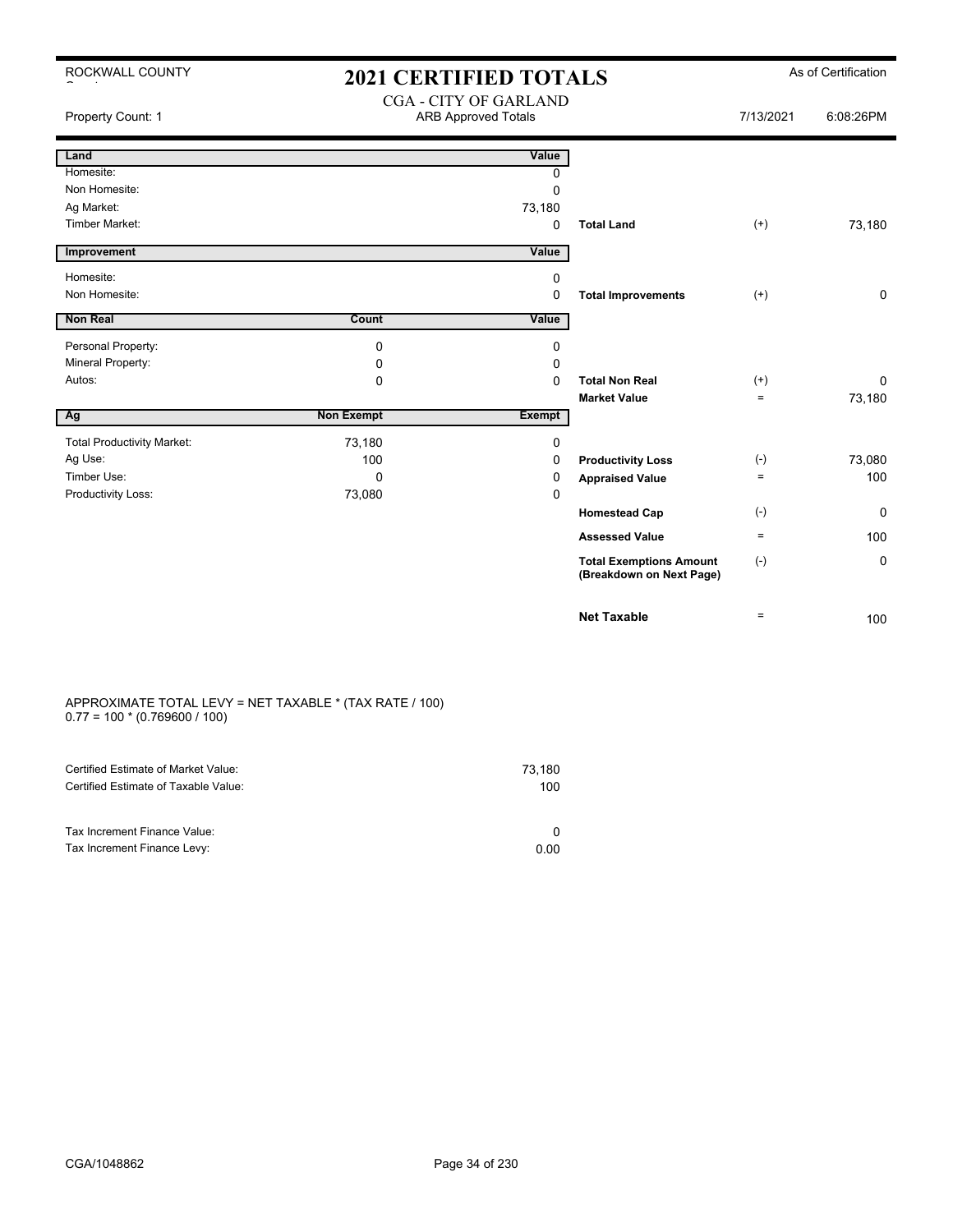# 2021 CERTIFIED TOTALS As of Certification

## CGA - CITY OF GARLAND Property Count: 1 **ARB Approved Totals ARB Approved Totals** 7/13/2021 6:09:09PM

## **Exemption Breakdown**

| Exemption | Count  | Local | <b>State</b> | Total |
|-----------|--------|-------|--------------|-------|
|           |        |       |              |       |
|           | Totals |       |              |       |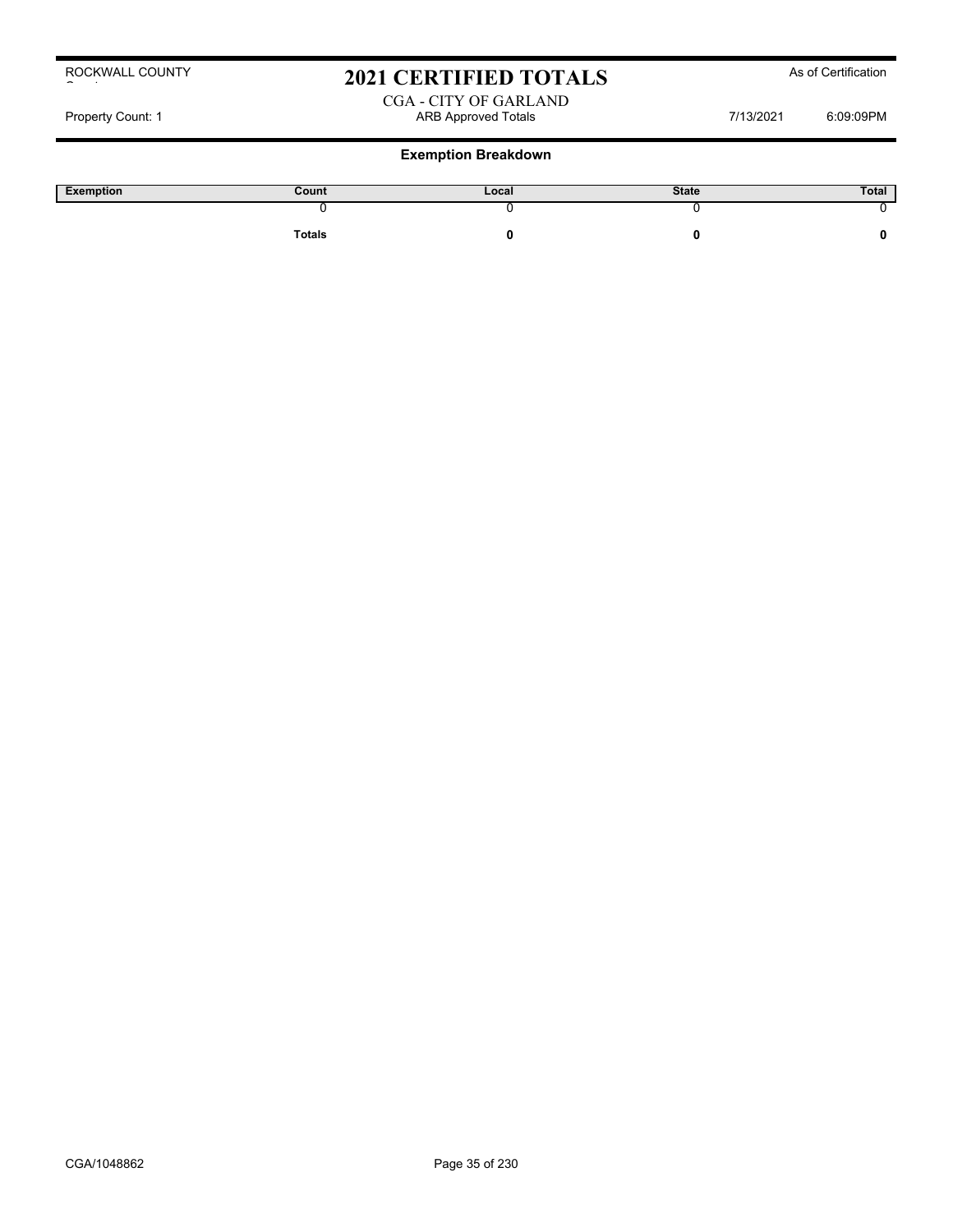## 2021 CERTIFIED TOTALS As of Certification CGA - CITY OF GARLAND

| Property Count: 1                 |                   | CUA - CITT OF UANLAIND<br><b>Grand Totals</b> |                                                            | 7/13/2021          | 6:08:26PM   |
|-----------------------------------|-------------------|-----------------------------------------------|------------------------------------------------------------|--------------------|-------------|
| Land                              |                   | Value                                         |                                                            |                    |             |
| Homesite:                         |                   | 0                                             |                                                            |                    |             |
| Non Homesite:                     |                   | $\mathbf 0$                                   |                                                            |                    |             |
| Ag Market:                        |                   | 73,180                                        |                                                            |                    |             |
| <b>Timber Market:</b>             |                   | $\mathbf 0$                                   | <b>Total Land</b>                                          | $^{(+)}$           | 73,180      |
| Improvement                       |                   | Value                                         |                                                            |                    |             |
| Homesite:                         |                   | $\mathbf 0$                                   |                                                            |                    |             |
| Non Homesite:                     |                   | $\mathbf 0$                                   | <b>Total Improvements</b>                                  | $^{(+)}$           | $\mathbf 0$ |
| <b>Non Real</b>                   | Count             | Value                                         |                                                            |                    |             |
| Personal Property:                | 0                 | 0                                             |                                                            |                    |             |
| Mineral Property:                 | 0                 | 0                                             |                                                            |                    |             |
| Autos:                            | $\mathbf 0$       | $\Omega$                                      | <b>Total Non Real</b>                                      | $^{(+)}$           | $\Omega$    |
|                                   |                   |                                               | <b>Market Value</b>                                        | $=$                | 73,180      |
| Ag                                | <b>Non Exempt</b> | <b>Exempt</b>                                 |                                                            |                    |             |
| <b>Total Productivity Market:</b> | 73,180            | 0                                             |                                                            |                    |             |
| Ag Use:                           | 100               | 0                                             | <b>Productivity Loss</b>                                   | $(\textnormal{-})$ | 73,080      |
| Timber Use:                       | $\Omega$          | 0                                             | <b>Appraised Value</b>                                     | $=$                | 100         |
| Productivity Loss:                | 73,080            | $\mathbf 0$                                   |                                                            |                    |             |
|                                   |                   |                                               | <b>Homestead Cap</b>                                       | $(\textnormal{-})$ | $\mathbf 0$ |
|                                   |                   |                                               | <b>Assessed Value</b>                                      | $\equiv$           | 100         |
|                                   |                   |                                               | <b>Total Exemptions Amount</b><br>(Breakdown on Next Page) | $(\text{-})$       | 0           |
|                                   |                   |                                               | <b>Net Taxable</b>                                         | $=$                | 100         |

#### APPROXIMATE TOTAL LEVY = NET TAXABLE \* (TAX RATE / 100) 0.77 = 100 \* (0.769600 / 100)

| Certified Estimate of Market Value:<br>Certified Estimate of Taxable Value: | 73,180<br>100 |
|-----------------------------------------------------------------------------|---------------|
| Tax Increment Finance Value:<br>Tax Increment Finance Levy:                 | 0.00          |
|                                                                             |               |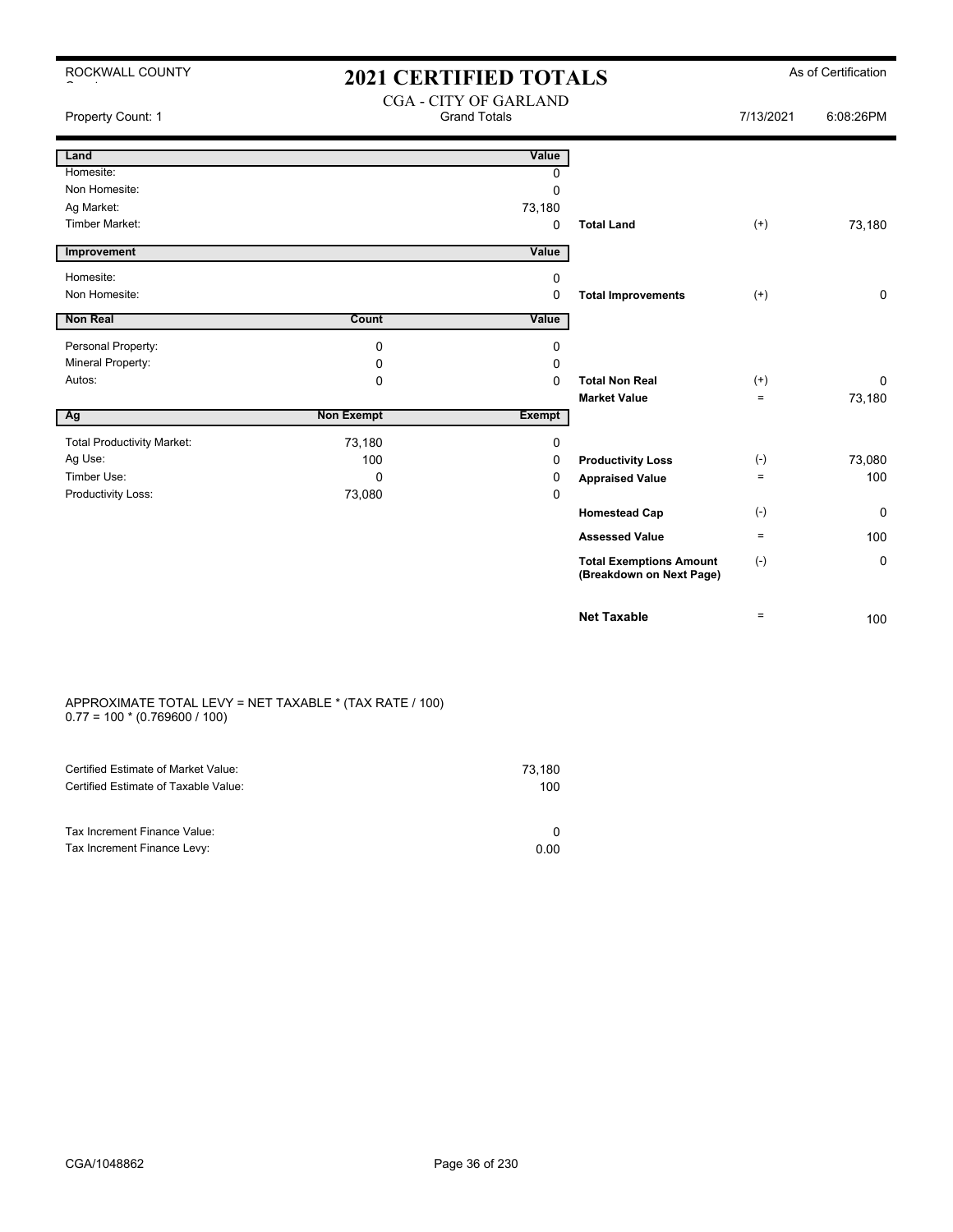# 2021 CERTIFIED TOTALS As of Certification

## CGA - CITY OF GARLAND Property Count: 1 Count: 1 Count: 1 Count: 1 Count: 1 Count: 1 Count: 1 Count: 1 Count: 1 Count: 1 Count: 1 Count: 1 Count: 0 Count: 0 Count: 0 Count: 0 Count: 0 Count: 0 Count: 0 Count: 0 Count: 0 Count: 0 Count: 0 Count:

## **Exemption Breakdown**

| Exemption | Count         | Local | <b>State</b> | Total |
|-----------|---------------|-------|--------------|-------|
|           |               |       |              |       |
|           | <b>Totals</b> |       |              |       |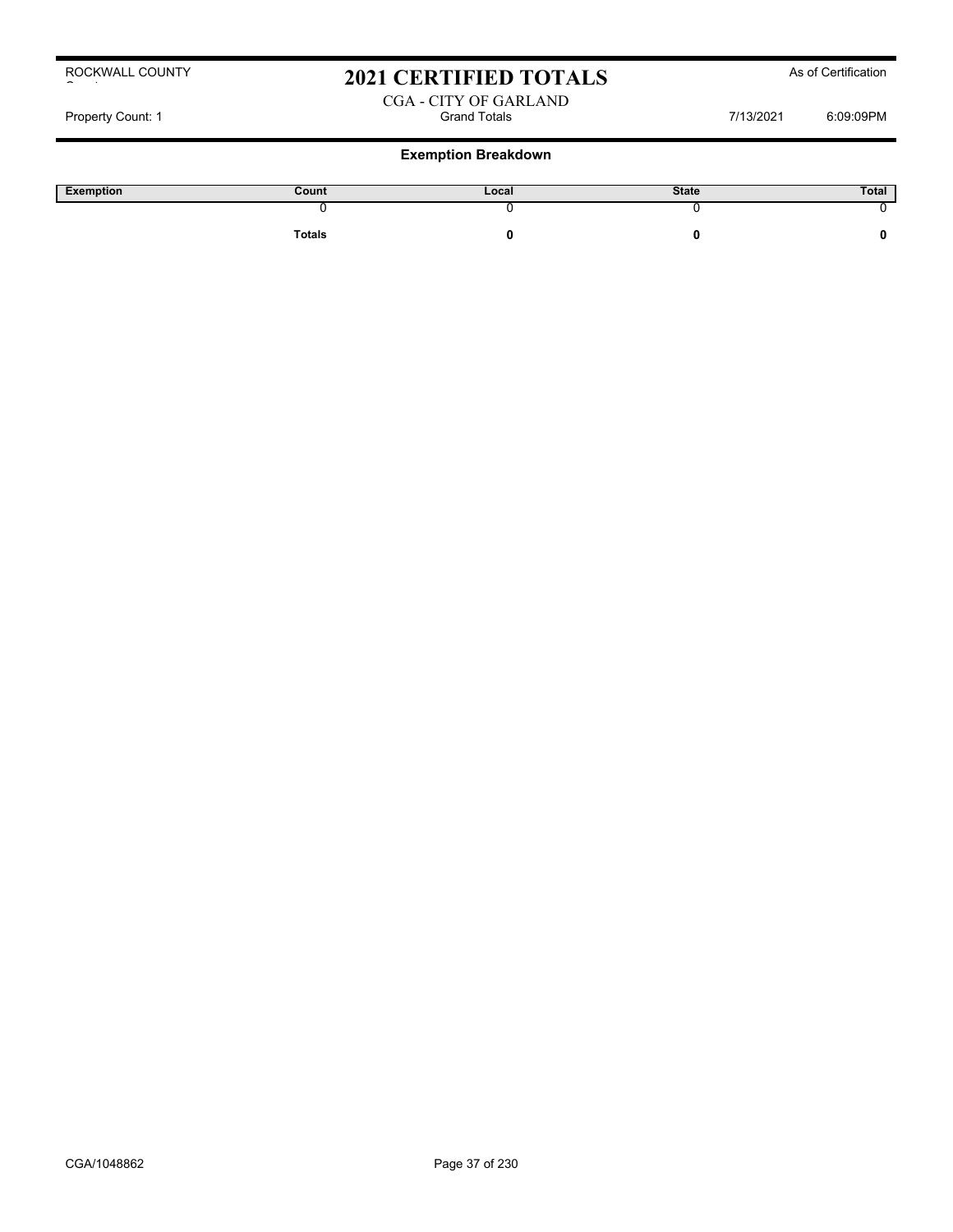# 2021 CERTIFIED TOTALS As of Certification

## CGA - CITY OF GARLAND Property Count: 1 **ARB Approved Totals** ARB Approved Totals **1**7/13/2021 6:09:09PM

|                | <b>State Code Description</b> | Count  | Acres  | <b>New Value</b> | <b>Market Value</b> | <b>Taxable Value</b> |
|----------------|-------------------------------|--------|--------|------------------|---------------------|----------------------|
| D <sub>1</sub> | QUALIFIED OPEN-SPACE LAND     |        | 3.6590 | \$0              | \$73.180            | \$100                |
|                |                               | Totals | 3.6590 | \$0              | \$73.180            | \$100                |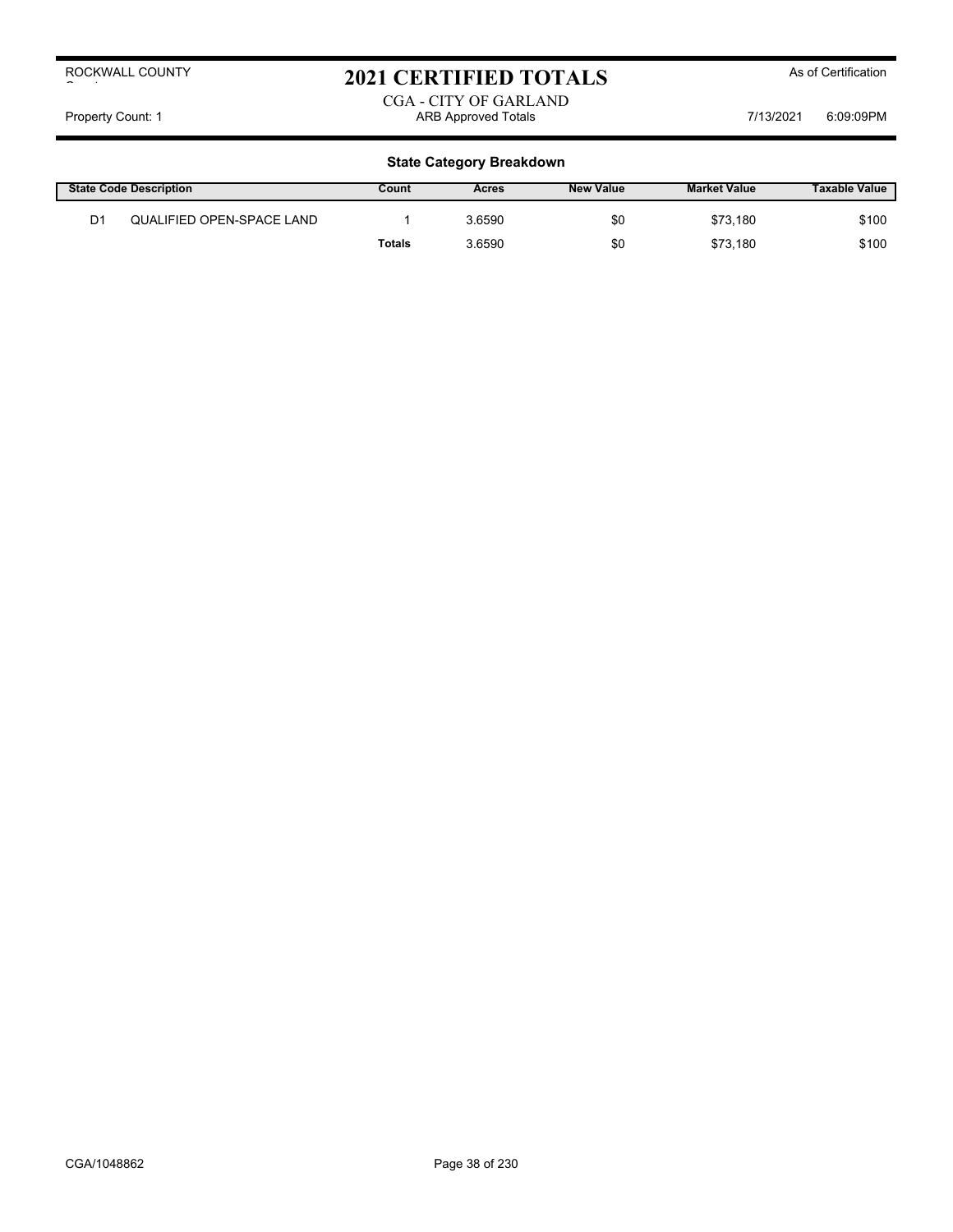# 2021 CERTIFIED TOTALS As of Certification

CGA - CITY OF GARLAND Property Count: 1 Count: 1 Count: 1 Count: 1 Count: 1 Count: 1 Count: 1 Count: 1 Count: 1 Count: 1 Count: 1 Count: 1 Count: 0 Count: 0 Count: 1 Count: 0 Count: 0 Count: 0 Count: 0 Count: 0 Count: 0 Count: 0 Count: 0 Count:

|                | <b>State Code Description</b> | Count  | Acres  | <b>New Value</b> | <b>Market Value</b> | <b>Taxable Value</b> |
|----------------|-------------------------------|--------|--------|------------------|---------------------|----------------------|
| D <sub>1</sub> | QUALIFIED OPEN-SPACE LAND     |        | 3.6590 | \$0              | \$73.180            | \$100                |
|                |                               | Totals | 3.6590 | \$0              | \$73.180            | \$100                |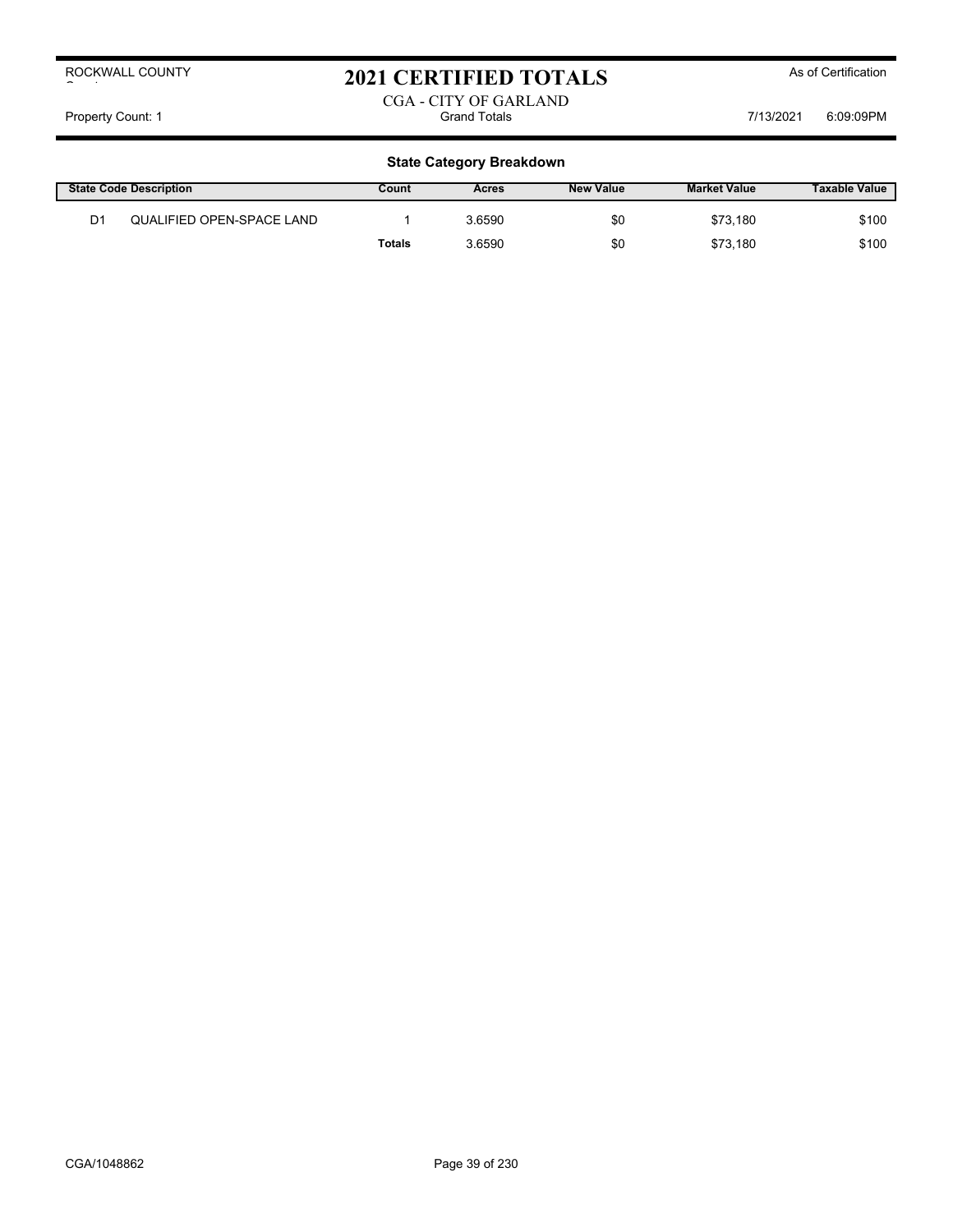# 2021 CERTIFIED TOTALS As of Certification

CGA - CITY OF GARLAND Property Count: 1 **Effective Rate Assumption Effective Rate Assumption** 7/13/2021 6:09:09PM

## **New Value**

|                  | <b>TOTAL NEW VALUE MARKET:</b><br><b>TOTAL NEW VALUE TAXABLE:</b> |                                        |                             | \$0<br>\$0                         |                                   |
|------------------|-------------------------------------------------------------------|----------------------------------------|-----------------------------|------------------------------------|-----------------------------------|
|                  |                                                                   | <b>New Exemptions</b>                  |                             |                                    |                                   |
| <b>Exemption</b> | <b>Description</b>                                                | Count                                  |                             |                                    |                                   |
|                  |                                                                   | <b>ABSOLUTE EXEMPTIONS VALUE LOSS</b>  |                             |                                    |                                   |
| <b>Exemption</b> | <b>Description</b>                                                |                                        | Count                       |                                    | <b>Exemption Amount</b>           |
|                  |                                                                   | <b>PARTIAL EXEMPTIONS VALUE LOSS</b>   |                             | <b>NEW EXEMPTIONS VALUE LOSS</b>   | \$0                               |
|                  |                                                                   | <b>Increased Exemptions</b>            |                             |                                    |                                   |
| <b>Exemption</b> | <b>Description</b>                                                |                                        | Count                       |                                    | <b>Increased Exemption Amount</b> |
|                  |                                                                   | <b>INCREASED EXEMPTIONS VALUE LOSS</b> |                             |                                    |                                   |
|                  |                                                                   |                                        |                             | <b>TOTAL EXEMPTIONS VALUE LOSS</b> | \$0                               |
|                  |                                                                   | <b>New Ag / Timber Exemptions</b>      |                             |                                    |                                   |
|                  |                                                                   | <b>New Annexations</b>                 |                             |                                    |                                   |
|                  |                                                                   | <b>New Deannexations</b>               |                             |                                    |                                   |
|                  |                                                                   | <b>Average Homestead Value</b>         |                             |                                    |                                   |
|                  |                                                                   |                                        |                             |                                    |                                   |
|                  | <b>Count of HS Residences</b>                                     | <b>Average Market</b>                  | <b>Average HS Exemption</b> |                                    | <b>Average Taxable</b>            |
|                  |                                                                   |                                        |                             |                                    |                                   |
|                  |                                                                   | <b>Lower Value Used</b>                |                             |                                    |                                   |
|                  | <b>Count of Protested Properties</b>                              | <b>Total Market Value</b>              |                             | <b>Total Value Used</b>            |                                   |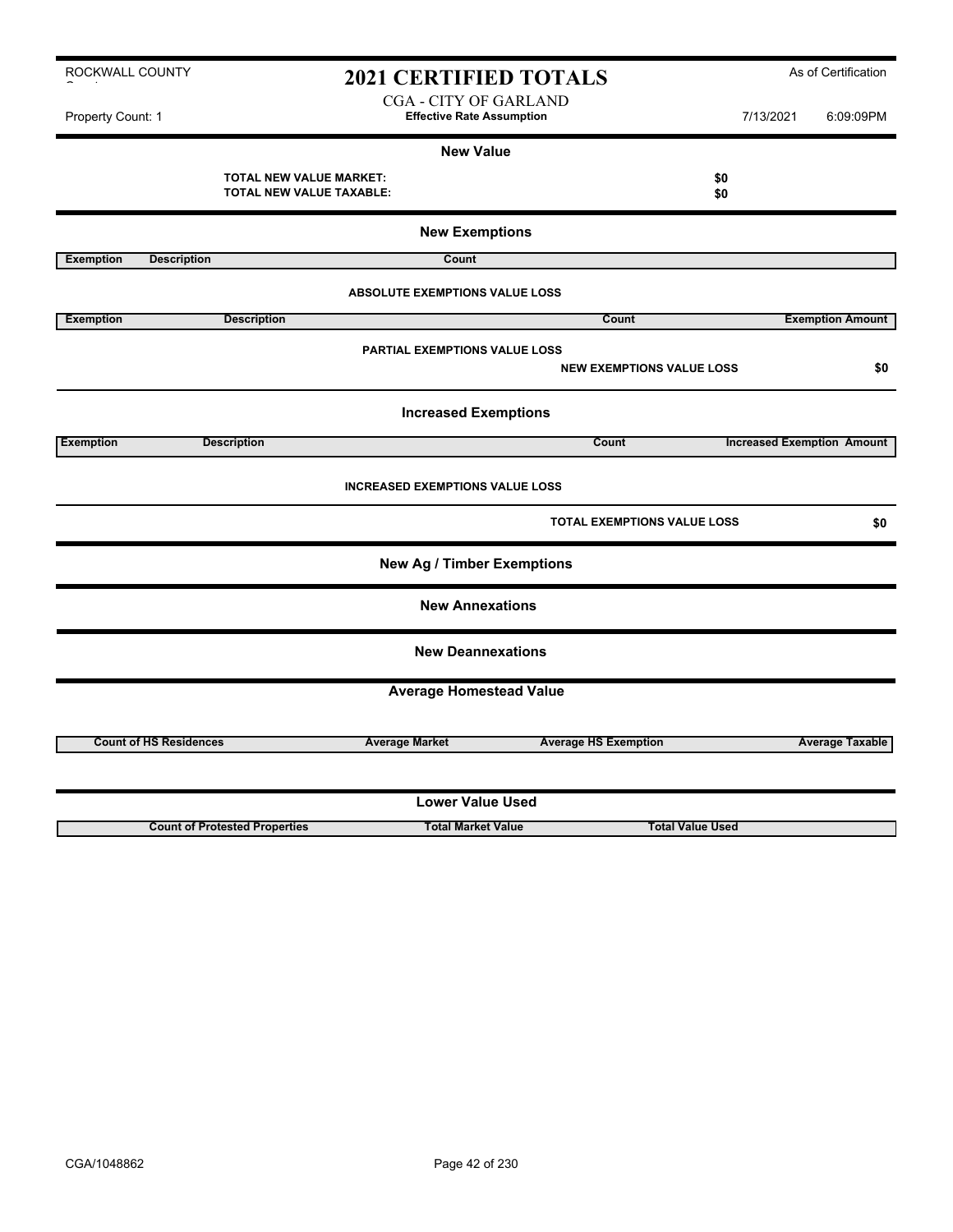|                                     | ROCKWALL COUNTY                   |                           |                           | <b>2021 CERTIFIED TOTALS</b>                      |                 |                                                            |                   | As of Certification |
|-------------------------------------|-----------------------------------|---------------------------|---------------------------|---------------------------------------------------|-----------------|------------------------------------------------------------|-------------------|---------------------|
|                                     | Property Count: 4,790             |                           |                           | CHE - CITY OF HEATH<br><b>ARB Approved Totals</b> |                 |                                                            | 7/13/2021         | 6:08:26PM           |
| Land                                |                                   |                           |                           |                                                   | Value           |                                                            |                   |                     |
| Homesite:                           |                                   |                           |                           |                                                   | 586,749,589     |                                                            |                   |                     |
| Non Homesite:                       |                                   |                           |                           |                                                   | 166,969,044     |                                                            |                   |                     |
| Ag Market:<br><b>Timber Market:</b> |                                   |                           |                           |                                                   | 62,470,759<br>0 | <b>Total Land</b>                                          | $^{(+)}$          | 816, 189, 392       |
|                                     |                                   |                           |                           |                                                   |                 |                                                            |                   |                     |
| Improvement                         |                                   |                           |                           |                                                   | Value           |                                                            |                   |                     |
| Homesite:                           |                                   |                           |                           | 1,413,119,307                                     |                 |                                                            |                   |                     |
| Non Homesite:                       |                                   |                           |                           |                                                   | 146,545,478     | <b>Total Improvements</b>                                  | $^{(+)}$          | 1,559,664,785       |
| <b>Non Real</b>                     |                                   |                           | Count                     |                                                   | Value           |                                                            |                   |                     |
| Personal Property:                  |                                   |                           | 311                       |                                                   | 42,302,130      |                                                            |                   |                     |
| Mineral Property:                   |                                   |                           | $\mathbf 0$               |                                                   | 0               |                                                            |                   |                     |
| Autos:                              |                                   |                           | 0                         |                                                   | 0               | <b>Total Non Real</b>                                      | $^{(+)}$          | 42,302,130          |
|                                     |                                   |                           |                           |                                                   |                 | <b>Market Value</b>                                        | $\equiv$          | 2,418,156,307       |
| Ag                                  |                                   |                           | <b>Non Exempt</b>         |                                                   | <b>Exempt</b>   |                                                            |                   |                     |
|                                     | <b>Total Productivity Market:</b> |                           | 62,435,139                |                                                   | 35,620          |                                                            |                   |                     |
| Ag Use:                             |                                   |                           | 109,190                   |                                                   | 20              | <b>Productivity Loss</b>                                   | $(\text{-})$      | 62,325,949          |
| Timber Use:                         |                                   |                           | 0                         |                                                   | $\mathbf 0$     | <b>Appraised Value</b>                                     | $\equiv$          | 2,355,830,358       |
| Productivity Loss:                  |                                   |                           | 62,325,949                |                                                   | 35,600          |                                                            |                   |                     |
|                                     |                                   |                           |                           |                                                   |                 | <b>Homestead Cap</b>                                       | $(\cdot)$         | 28,136,500          |
|                                     |                                   |                           |                           |                                                   |                 | <b>Assessed Value</b>                                      | $\equiv$          | 2,327,693,858       |
|                                     |                                   |                           |                           |                                                   |                 | <b>Total Exemptions Amount</b><br>(Breakdown on Next Page) | $(-)$             | 136,269,913         |
|                                     |                                   |                           |                           |                                                   |                 | <b>Net Taxable</b>                                         | $\equiv$          | 2,191,423,945       |
| Freeze                              | <b>Assessed</b>                   | <b>Taxable</b>            | <b>Actual Tax</b>         | Ceiling                                           | Count           |                                                            |                   |                     |
| <b>DP</b>                           | $\overline{12}$ , 095, 123        | 10,893,375                | 34,447.10                 | 34,447.10                                         | 23              |                                                            |                   |                     |
| <b>OV65</b>                         | 451,592,736                       | 439,794,188               | 1,409,442.38              | 1,420,843.62                                      | 857             |                                                            |                   |                     |
| <b>Total</b>                        | 463,687,859                       | 450,687,563               | 1,443,889.48              | 1,455,290.72                                      | 880             | <b>Freeze Taxable</b>                                      | $(-)$             | 450,687,563         |
| <b>Tax Rate</b>                     | 0.376569                          |                           |                           |                                                   |                 |                                                            |                   |                     |
| <b>Transfer</b><br><b>OV65</b>      | <b>Assessed</b><br>735,500        | <b>Taxable</b><br>732,500 | Post % Taxable<br>548,555 | <b>Adjustment</b><br>183,945                      | Count           |                                                            |                   |                     |
| <b>Total</b>                        | 735,500                           | 732,500                   | 548,555                   | 183,945                                           | 1               | <b>Transfer Adjustment</b>                                 | $(-)$             | 183,945             |
|                                     |                                   |                           |                           |                                                   |                 |                                                            |                   |                     |
|                                     |                                   |                           |                           |                                                   |                 | <b>Freeze Adjusted Taxable</b>                             | $\qquad \qquad =$ | 1,740,552,437       |

APPROXIMATE LEVY = (FREEZE ADJUSTED TAXABLE \* (TAX RATE / 100)) + ACTUAL TAX 7,998,270.39 = 1,740,552,437 \* (0.376569 / 100) + 1,443,889.48

| Certified Estimate of Market Value:                         | 2,418,156,307 |
|-------------------------------------------------------------|---------------|
| Certified Estimate of Taxable Value:                        | 2.191.423.945 |
| Tax Increment Finance Value:<br>Tax Increment Finance Levy: | 0.OO          |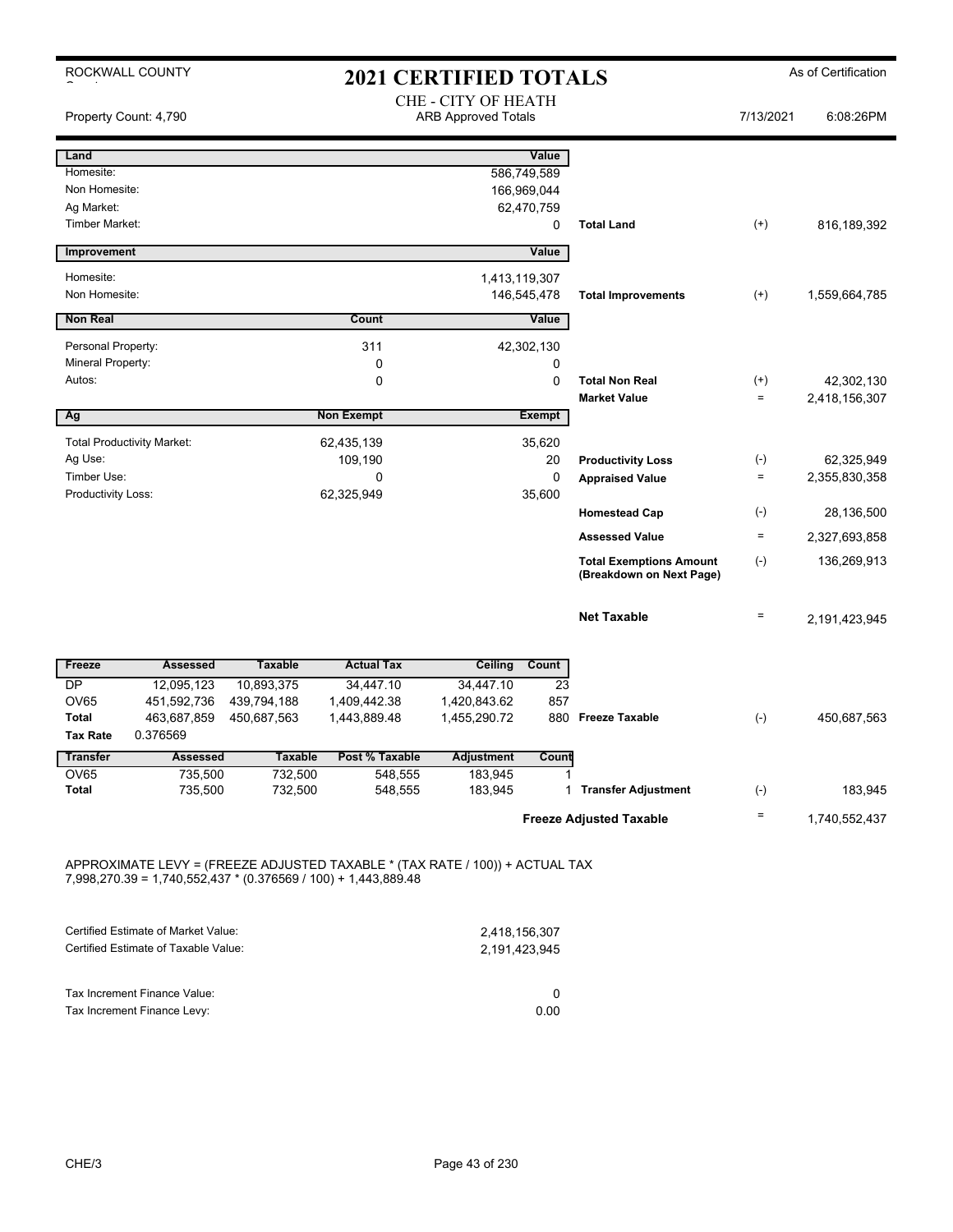## 2021 CERTIFIED TOTALS As of Certification CHE - CITY OF HEATH

Property Count: 4,790 ARB Approved Totals 7/13/2021 6:09:09PM

## **Exemption Breakdown**

| <b>Exemption</b>  | Count  | Local     | <b>State</b> | Total       |
|-------------------|--------|-----------|--------------|-------------|
| <b>DP</b>         | 28     | 76,500    |              | 76,500      |
| <b>DSTR</b>       | 40     | 5,041,053 |              | 5,041,053   |
| DV <sub>1</sub>   | 23     | 0         | 213,000      | 213,000     |
| DV <sub>2</sub>   | 15     | 0         | 130,500      | 130,500     |
| DV <sub>2</sub> S |        | 0         | 7,500        | 7,500       |
| DV <sub>3</sub>   | 19     | 0         | 192,000      | 192,000     |
| DV4               | 48     | 0         | 306,000      | 306,000     |
| <b>DVHS</b>       | 47     | 0         | 25,265,006   | 25,265,006  |
| <b>DVHSS</b>      |        | 0         | 188,351      | 188,351     |
| EX-XV             | 57     | 0         | 101,707,700  | 101,707,700 |
| EX366             | 31     | 0         | 9,180        | 9,180       |
| OV65              | 938    | 2,747,186 |              | 2,747,186   |
| OV65S             | 2      | 6,000     |              | 6,000       |
| PC                |        | 379,937   | 0            | 379,937     |
|                   | Totals | 8,250,676 | 128,019,237  | 136,269,913 |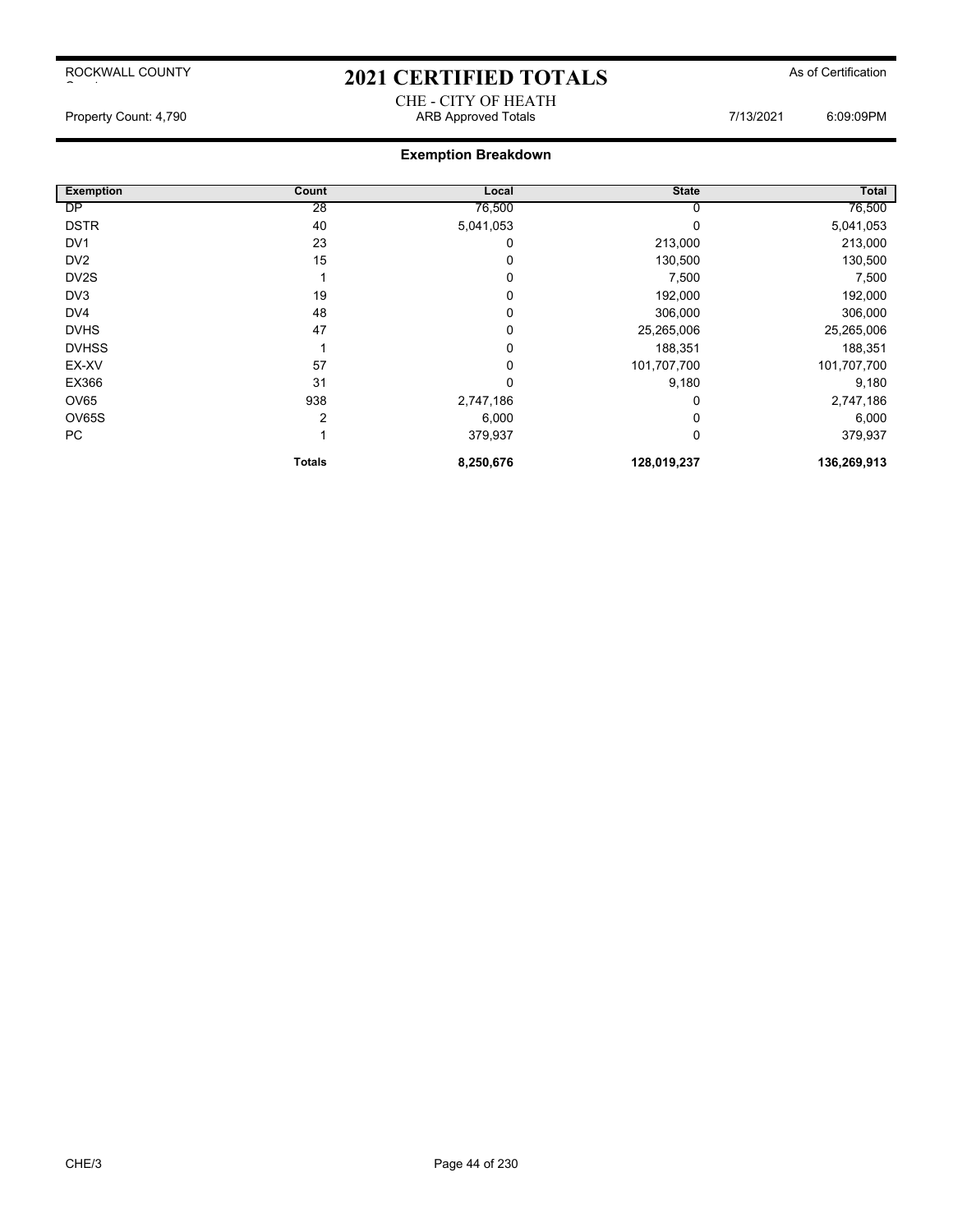| ROCKWALL COUNTY                   | <b>2021 CERTIFIED TOTALS</b> |                                                       |                                                            |              | As of Certification |
|-----------------------------------|------------------------------|-------------------------------------------------------|------------------------------------------------------------|--------------|---------------------|
| Property Count: 3                 |                              | CHE - CITY OF HEATH<br><b>Under ARB Review Totals</b> |                                                            | 7/13/2021    | 6:08:26PM           |
| Land                              |                              | Value                                                 |                                                            |              |                     |
| Homesite:                         |                              | 313,000                                               |                                                            |              |                     |
| Non Homesite:                     |                              | 0                                                     |                                                            |              |                     |
| Ag Market:                        |                              | 0                                                     |                                                            |              |                     |
| Timber Market:                    |                              | 0                                                     | <b>Total Land</b>                                          | $(+)$        | 313,000             |
| Improvement                       |                              | Value                                                 |                                                            |              |                     |
| Homesite:                         |                              | 718,730                                               |                                                            |              |                     |
| Non Homesite:                     |                              | 0                                                     | <b>Total Improvements</b>                                  | $(+)$        | 718,730             |
| <b>Non Real</b>                   | <b>Count</b>                 | Value                                                 |                                                            |              |                     |
| Personal Property:                | $\mathbf 1$                  | 272,740                                               |                                                            |              |                     |
| Mineral Property:                 | 0                            | 0                                                     |                                                            |              |                     |
| Autos:                            | $\mathbf 0$                  | $\Omega$                                              | <b>Total Non Real</b>                                      | $^{(+)}$     | 272,740             |
|                                   |                              |                                                       | <b>Market Value</b>                                        | $=$          | 1,304,470           |
| $\overline{Ag}$                   | <b>Non Exempt</b>            | <b>Exempt</b>                                         |                                                            |              |                     |
| <b>Total Productivity Market:</b> | $\mathbf 0$                  | 0                                                     |                                                            |              |                     |
| Ag Use:                           | $\Omega$                     | 0                                                     | <b>Productivity Loss</b>                                   | $(\text{-})$ | 0                   |
| Timber Use:                       | 0                            | 0                                                     | <b>Appraised Value</b>                                     | $\equiv$     | 1,304,470           |
| Productivity Loss:                | 0                            | $\mathbf 0$                                           |                                                            |              |                     |
|                                   |                              |                                                       | <b>Homestead Cap</b>                                       | $(-)$        | 16,664              |
|                                   |                              |                                                       | <b>Assessed Value</b>                                      | $\equiv$     | 1,287,806           |
|                                   |                              |                                                       | <b>Total Exemptions Amount</b><br>(Breakdown on Next Page) | $(-)$        | 26,205              |
|                                   |                              |                                                       | <b>Net Taxable</b>                                         | $\equiv$     | 1.261.601           |

### APPROXIMATE TOTAL LEVY = NET TAXABLE \* (TAX RATE / 100) 4,750.80 = 1,261,601 \* (0.376569 / 100)

| Certified Estimate of Market Value:<br>Certified Estimate of Taxable Value: | 1.088.000<br>1.088.000 |
|-----------------------------------------------------------------------------|------------------------|
| Tax Increment Finance Value:                                                |                        |
| Tax Increment Finance Levy:                                                 | 0.00                   |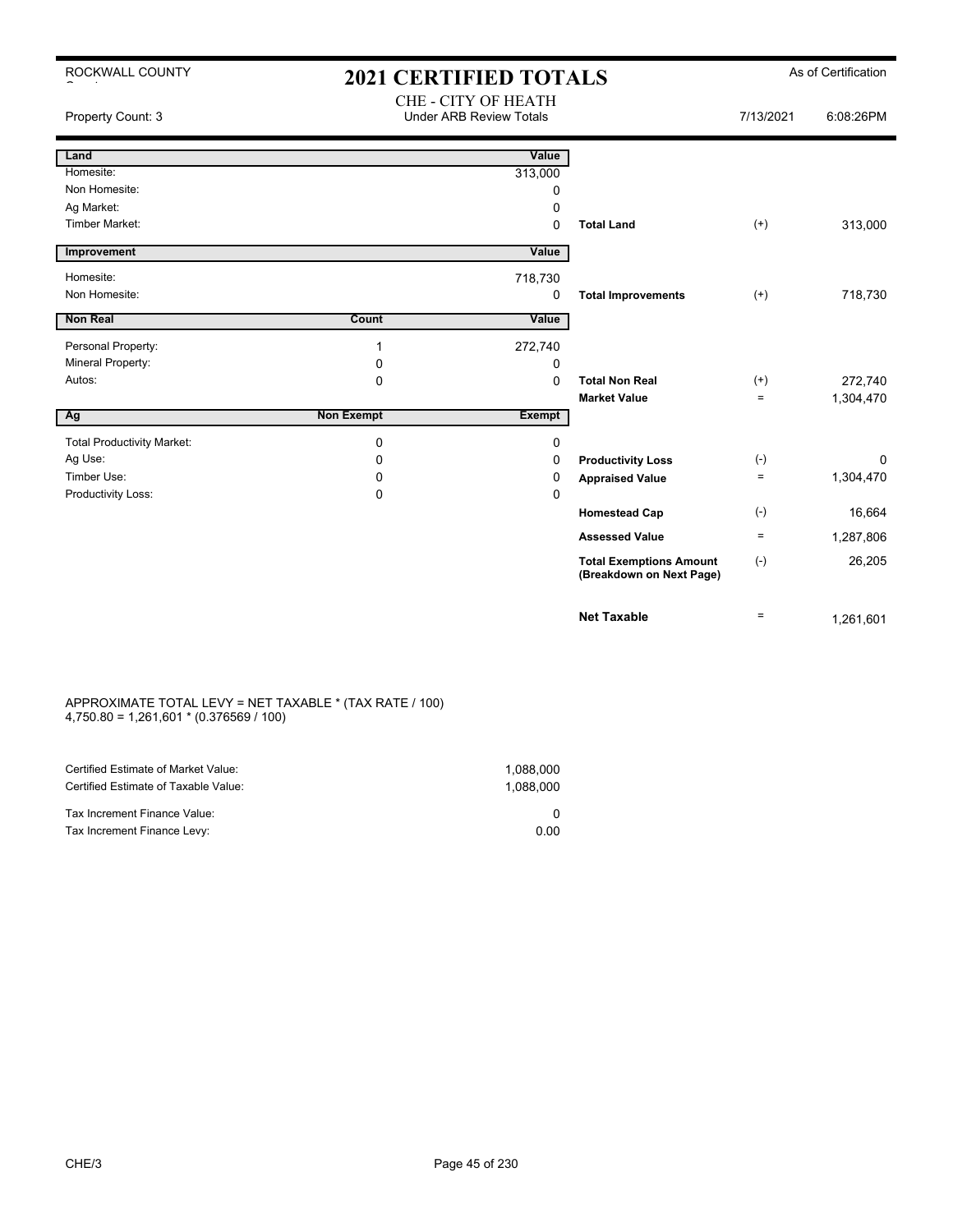## 2021 CERTIFIED TOTALS As of Certification

#### CHE - CITY OF HEATH Property Count: 3 **Property Count: 3** CO9:09PM

| Exemption   | Count         | Local  | <b>State</b> | Total  |
|-------------|---------------|--------|--------------|--------|
| <b>DSTR</b> |               | 26,205 |              | 26,205 |
|             | <b>Totals</b> | 26,205 |              | 26,205 |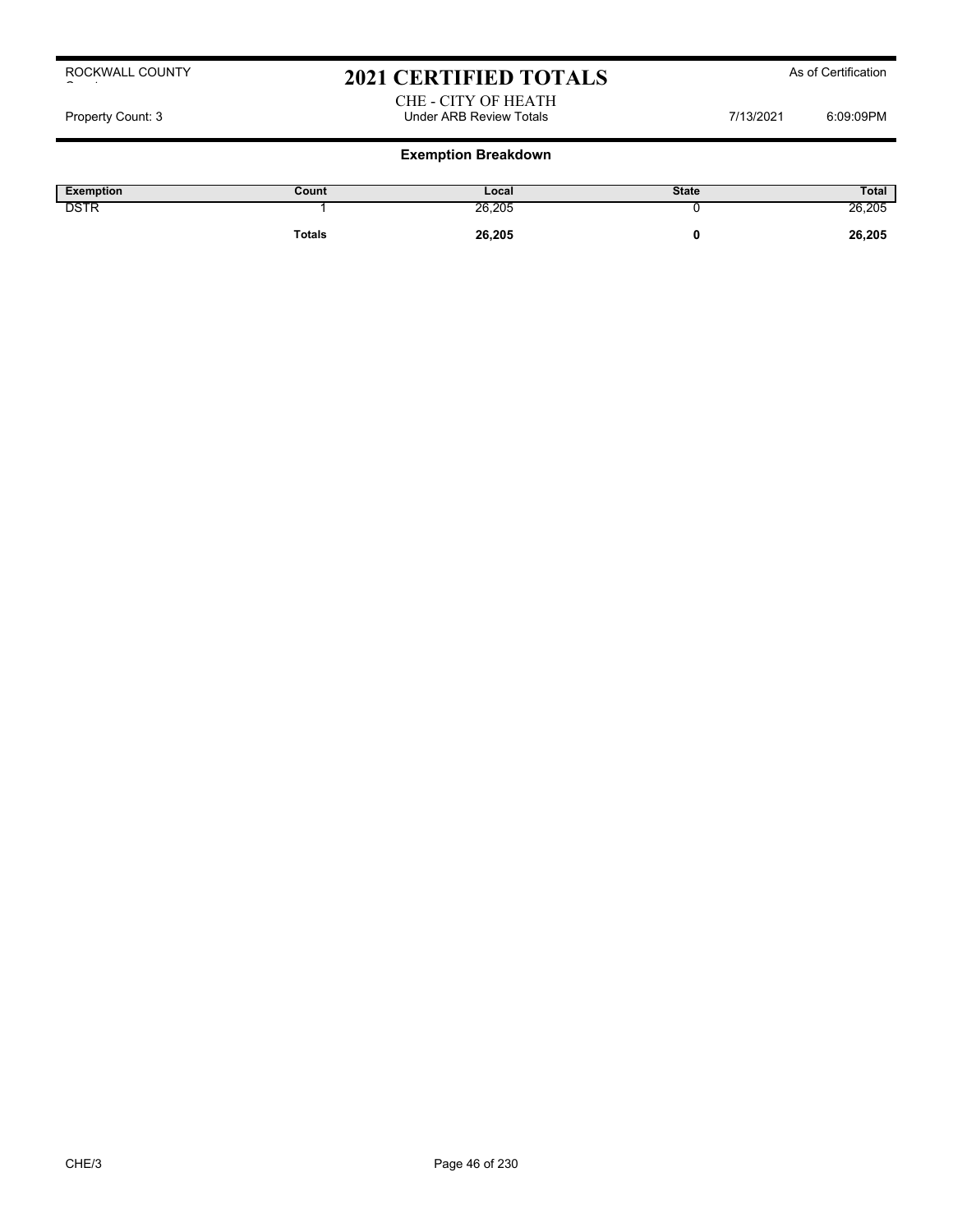|                                   | ROCKWALL COUNTY                   |                |                   | <b>2021 CERTIFIED TOTALS</b>                      |                           |                                                            |                          | As of Certification |
|-----------------------------------|-----------------------------------|----------------|-------------------|---------------------------------------------------|---------------------------|------------------------------------------------------------|--------------------------|---------------------|
| Property Count: 4,793             |                                   |                |                   | <b>CHE - CITY OF HEATH</b><br><b>Grand Totals</b> |                           |                                                            | 7/13/2021                | 6:08:26PM           |
| Land                              |                                   |                |                   |                                                   | Value                     |                                                            |                          |                     |
| Homesite:                         |                                   |                |                   |                                                   | 587,062,589               |                                                            |                          |                     |
| Non Homesite:<br>Ag Market:       |                                   |                |                   |                                                   | 166,969,044<br>62,470,759 |                                                            |                          |                     |
| <b>Timber Market:</b>             |                                   |                |                   |                                                   | 0                         | <b>Total Land</b>                                          | $^{(+)}$                 | 816,502,392         |
| Improvement                       |                                   |                |                   |                                                   | Value                     |                                                            |                          |                     |
| Homesite:                         |                                   |                |                   | 1,413,838,037                                     |                           |                                                            |                          |                     |
| Non Homesite:                     |                                   |                |                   |                                                   | 146,545,478               | <b>Total Improvements</b>                                  | $^{(+)}$                 | 1,560,383,515       |
| <b>Non Real</b>                   |                                   |                | Count             |                                                   | Value                     |                                                            |                          |                     |
| Personal Property:                |                                   |                | 312               |                                                   | 42,574,870                |                                                            |                          |                     |
| Mineral Property:                 |                                   |                | 0                 |                                                   | 0                         |                                                            |                          |                     |
| Autos:                            |                                   |                | 0                 |                                                   | $\mathbf 0$               | <b>Total Non Real</b>                                      | $^{(+)}$                 | 42,574,870          |
|                                   |                                   |                |                   |                                                   |                           | <b>Market Value</b>                                        | $\equiv$                 | 2,419,460,777       |
| Ag                                |                                   |                | <b>Non Exempt</b> |                                                   | Exempt                    |                                                            |                          |                     |
|                                   | <b>Total Productivity Market:</b> |                | 62,435,139        |                                                   | 35,620                    |                                                            |                          |                     |
| Ag Use:                           |                                   |                | 109,190           |                                                   | 20                        | <b>Productivity Loss</b>                                   | $(\text{-})$<br>$\equiv$ | 62,325,949          |
| Timber Use:<br>Productivity Loss: |                                   |                | 0<br>62,325,949   |                                                   | 0<br>35,600               | <b>Appraised Value</b>                                     |                          | 2,357,134,828       |
|                                   |                                   |                |                   |                                                   |                           | <b>Homestead Cap</b>                                       | $(-)$                    | 28, 153, 164        |
|                                   |                                   |                |                   |                                                   |                           | <b>Assessed Value</b>                                      | $\equiv$                 | 2,328,981,664       |
|                                   |                                   |                |                   |                                                   |                           | <b>Total Exemptions Amount</b><br>(Breakdown on Next Page) | $(-)$                    | 136,296,118         |
|                                   |                                   |                |                   |                                                   |                           | <b>Net Taxable</b>                                         | $\equiv$                 | 2,192,685,546       |
| Freeze                            | <b>Assessed</b>                   | <b>Taxable</b> | <b>Actual Tax</b> | Ceiling                                           | Count                     |                                                            |                          |                     |
| DP                                | 12.095.123                        | 10.893.375     | 34.447.10         | 34.447.10                                         | 23                        |                                                            |                          |                     |
| <b>OV65</b>                       | 451,592,736                       | 439,794,188    | 1,409,442.38      | 1,420,843.62                                      | 857                       |                                                            |                          |                     |
| <b>Total</b><br><b>Tax Rate</b>   | 463,687,859<br>0.376569           | 450,687,563    | 1,443,889.48      | 1,455,290.72                                      | 880                       | <b>Freeze Taxable</b>                                      | $(-)$                    | 450,687,563         |
| <b>Transfer</b>                   | <b>Assessed</b>                   | <b>Taxable</b> | Post % Taxable    | <b>Adjustment</b>                                 | Count                     |                                                            |                          |                     |
| <b>OV65</b>                       | 735,500                           | 732,500        | 548,555           | 183,945                                           | 1                         |                                                            |                          |                     |
| <b>Total</b>                      | 735,500                           | 732,500        | 548,555           | 183,945                                           | 1                         | <b>Transfer Adjustment</b>                                 | $(-)$                    | 183,945             |
|                                   |                                   |                |                   |                                                   |                           | <b>Freeze Adjusted Taxable</b>                             | $\equiv$                 | 1,741,814,038       |

APPROXIMATE LEVY = (FREEZE ADJUSTED TAXABLE \* (TAX RATE / 100)) + ACTUAL TAX 8,003,021.18 = 1,741,814,038 \* (0.376569 / 100) + 1,443,889.48

| Certified Estimate of Market Value:                         | 2.419.244.307 |
|-------------------------------------------------------------|---------------|
| Certified Estimate of Taxable Value:                        | 2.192.511.945 |
| Tax Increment Finance Value:<br>Tax Increment Finance Levy: | 0.00          |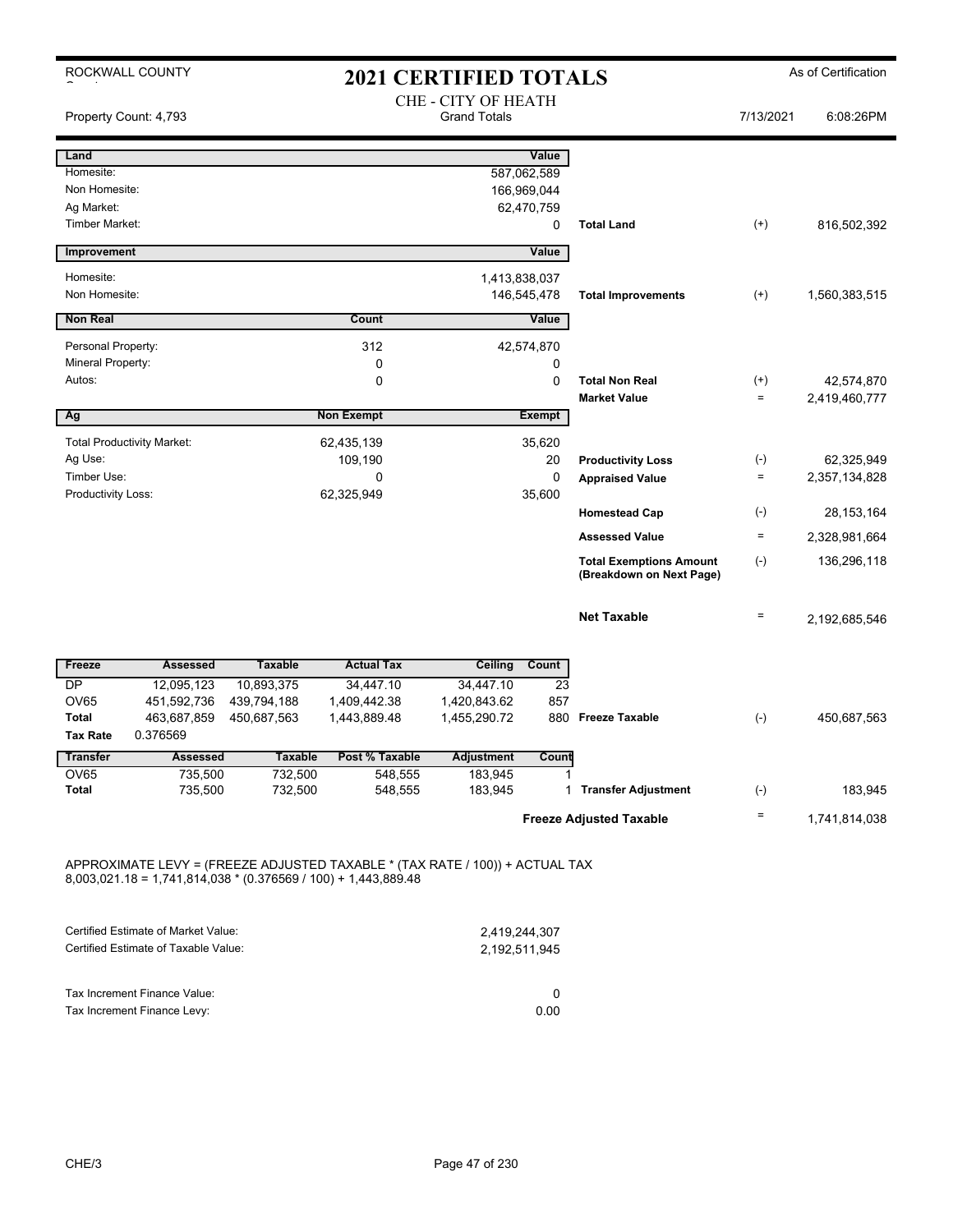# 2021 CERTIFIED TOTALS As of Certification CHE - CITY OF HEATH<br>Grand Totals

Property Count: 4,793 **Count: 4,793** Grand Totals **Grand Totals** 6:09:09PM

| <b>Exemption</b>  | Count  | Local     | <b>State</b> | Total       |
|-------------------|--------|-----------|--------------|-------------|
| <b>DP</b>         | 28     | 76,500    |              | 76,500      |
| <b>DSTR</b>       | 41     | 5,067,258 |              | 5,067,258   |
| DV <sub>1</sub>   | 23     | 0         | 213,000      | 213,000     |
| DV <sub>2</sub>   | 15     | 0         | 130,500      | 130,500     |
| DV <sub>2</sub> S |        | 0         | 7,500        | 7,500       |
| DV <sub>3</sub>   | 19     | 0         | 192,000      | 192,000     |
| DV4               | 48     | 0         | 306,000      | 306,000     |
| <b>DVHS</b>       | 47     | 0         | 25,265,006   | 25,265,006  |
| <b>DVHSS</b>      |        | 0         | 188,351      | 188,351     |
| EX-XV             | 57     | 0         | 101,707,700  | 101,707,700 |
| EX366             | 31     | 0         | 9,180        | 9,180       |
| OV65              | 938    | 2,747,186 |              | 2,747,186   |
| OV65S             | 2      | 6,000     |              | 6,000       |
| PC                |        | 379,937   | 0            | 379,937     |
|                   | Totals | 8,276,881 | 128,019,237  | 136,296,118 |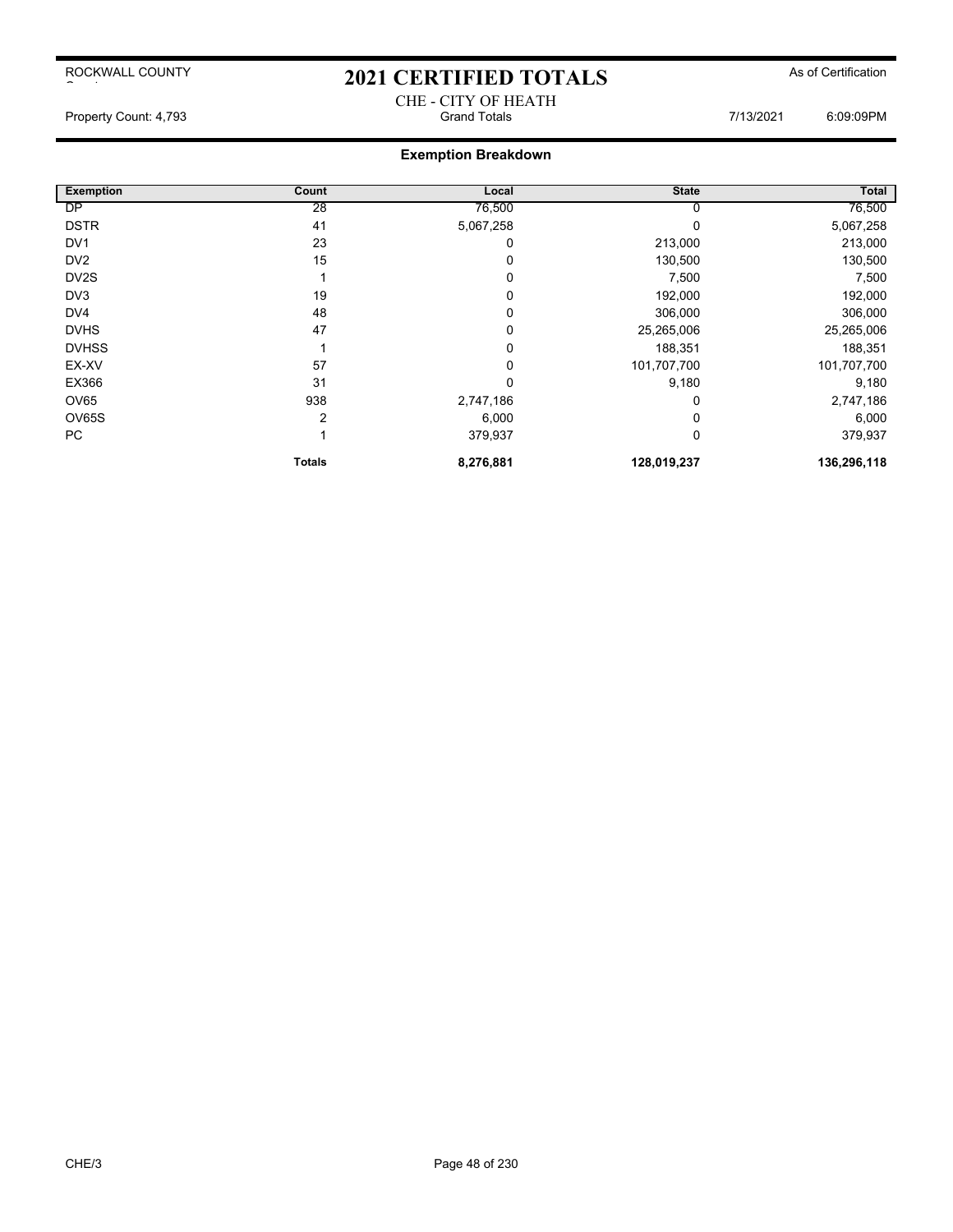### 2021 CERTIFIED TOTALS As of Certification

#### CHE - CITY OF HEATH Property Count: 4,790 **ARB Approved Totals ARB Approved Totals** 7/13/2021 6:09:09PM

|                | <b>State Code Description</b>       | Count  | Acres      | <b>New Value</b> | <b>Market Value</b> | Taxable Value   |
|----------------|-------------------------------------|--------|------------|------------------|---------------------|-----------------|
| A              | SINGLE FAMILY RESIDENCE             |        |            | \$50,441,940     |                     |                 |
|                |                                     | 3,510  | 2,731.2796 |                  | \$1,982,532,290     | \$1,920,443,051 |
| B              | MULTIFAMILY RESIDENCE               | 6      | 2.1340     | \$0              | \$1,063,420         | \$1,053,989     |
| C <sub>1</sub> | VACANT LOTS AND LAND TRACTS         | 420    | 663.5226   | \$0              | \$64,975,045        | \$64,975,045    |
| D <sub>1</sub> | QUALIFIED OPEN-SPACE LAND           | 122    | 2,483.0494 | \$0              | \$62,435,139        | \$109,190       |
| D <sub>2</sub> | <b>IMPROVEMENTS ON QUALIFIED OP</b> | 21     |            | \$0              | \$333,294           | \$333,294       |
| E              | RURAL LAND. NON QUALIFIED OPE       | 88     | 367.3592   | \$0              | \$40,802,844        | \$40,591,918    |
| F1             | <b>COMMERCIAL REAL PROPERTY</b>     | 64     | 458.7101   | \$2,404,220      | \$77,834,083        | \$77,834,083    |
| J2             | <b>GAS DISTRIBUTION SYSTEM</b>      |        |            | \$0              | \$3,889,550         | \$3,889,550     |
| J3             | ELECTRIC COMPANY (INCLUDING C       |        |            | \$0              | \$12,209,680        | \$12,209,680    |
| J4             | TELEPHONE COMPANY (INCLUDI          |        |            | \$0              | \$652,570           | \$652,570       |
| J6             | PIPELAND COMPANY                    |        |            | \$0              | \$1,377,530         | \$1,377,530     |
| J7             | <b>CABLE TELEVISION COMPANY</b>     |        |            | \$0              | \$1,427,900         | \$1,427,900     |
| L1             | <b>COMMERCIAL PERSONAL PROPE</b>    | 243    |            | \$0              | \$21,015,920        | \$21,015,920    |
| L2             | INDUSTRIAL AND MANUFACTURIN         | 24     |            | \$0              | \$1,350,110         | \$970,173       |
| M <sub>1</sub> | TANGIBLE OTHER PERSONAL, MOB        |        |            | \$0              | \$26.170            | \$26,170        |
| O              | <b>RESIDENTIAL INVENTORY</b>        | 299    | 155.1376   | \$6,148,270      | \$44,509,212        | \$44,509,212    |
| S              | SPECIAL INVENTORY TAX               |        |            | \$0              | \$4,670             | \$4,670         |
| X              | TOTALLY EXEMPT PROPERTY             | 88     | 337.2430   | \$0              | \$101,716,880       | \$0             |
|                |                                     | Totals | 7,198.4355 | \$58,994,430     | \$2,418,156,307     | \$2,191,423,945 |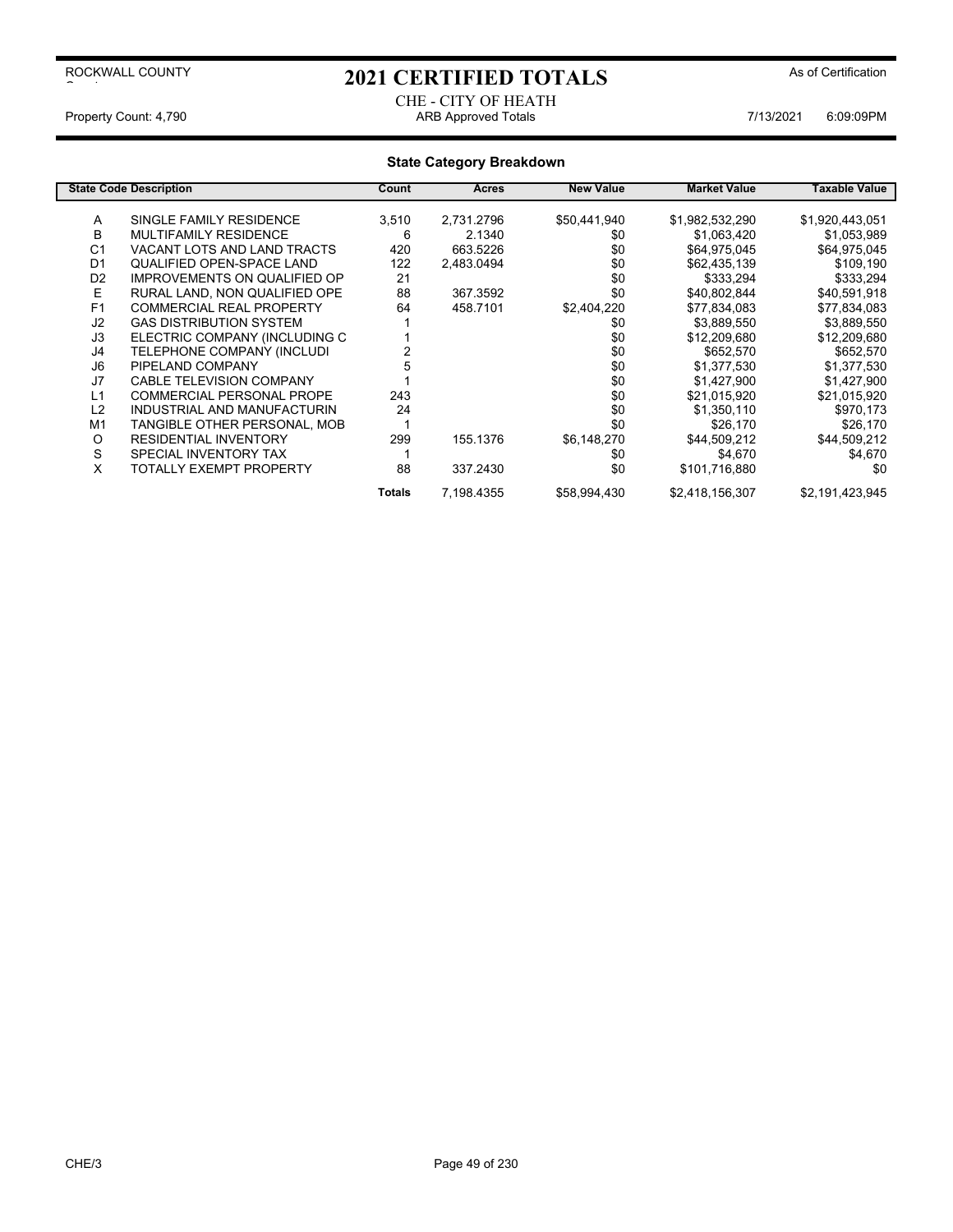## 2021 CERTIFIED TOTALS As of Certification

#### CHE - CITY OF HEATH Property Count: 3 **Property Count: 3** COUNTER TOTAL STATE Review Totals **Property Count: 3** COSCOPM

| <b>State Code Description</b>                        | Count  | Acres | <b>New Value</b> | <b>Market Value</b>      | <b>Taxable Value</b>   |
|------------------------------------------------------|--------|-------|------------------|--------------------------|------------------------|
| SINGLE FAMILY RESIDENCE<br>COMMERCIAL PERSONAL PROPE |        | .2871 | \$467.910<br>\$0 | \$1.031.730<br>\$272.740 | \$988,861<br>\$272.740 |
|                                                      | Totals | .2871 | \$467.910        | \$1.304.470              | \$1.261.601            |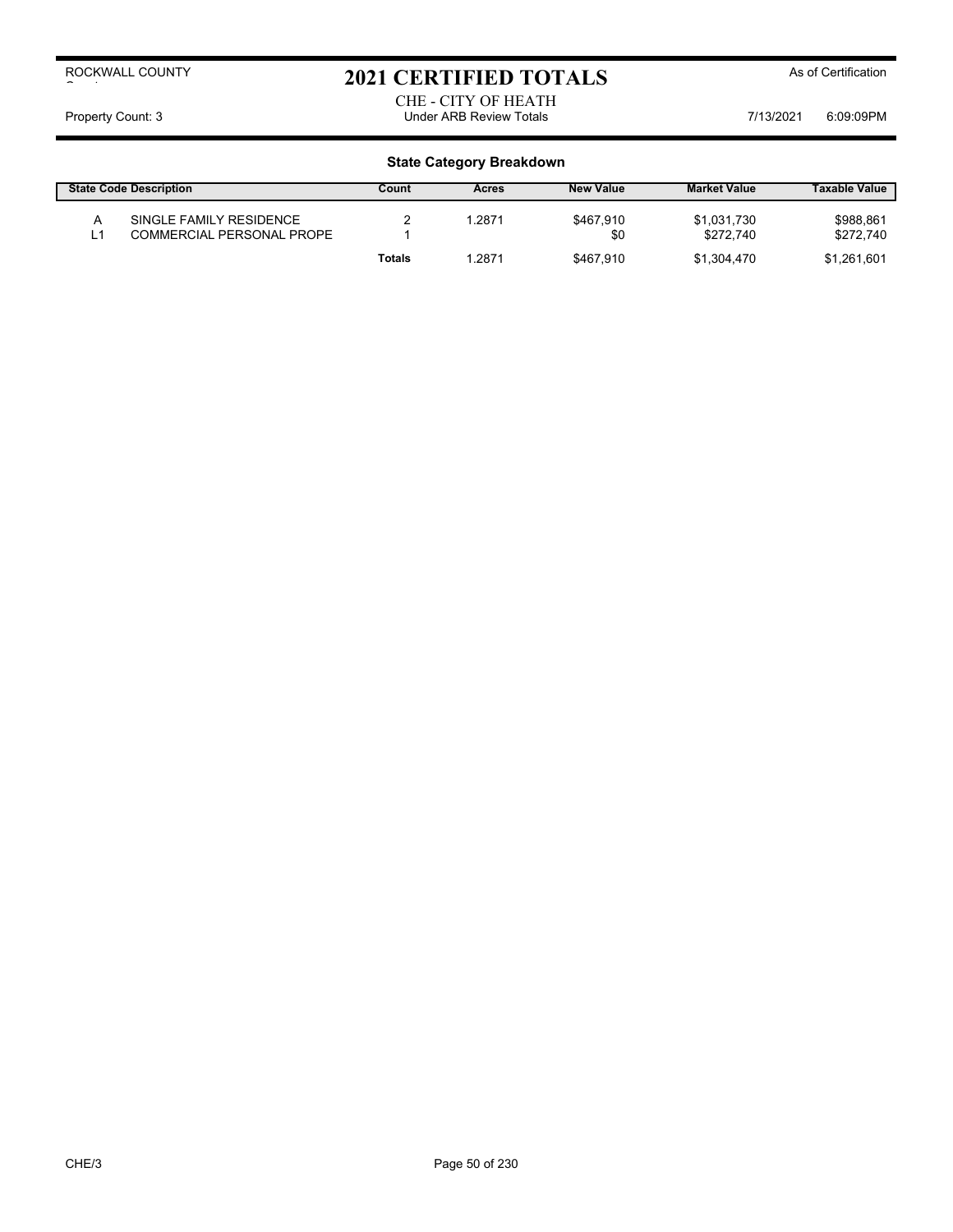### 2021 CERTIFIED TOTALS As of Certification

#### CHE - CITY OF HEATH<br>Grand Totals Property Count: 4,793 **Count: 4,793** Grand Totals **Grand Totals Controller 10 and Totals** 7/13/2021 6:09:09PM

|                | <b>State Code Description</b>       | Count         | Acres      | <b>New Value</b> | <b>Market Value</b> | Taxable Value   |
|----------------|-------------------------------------|---------------|------------|------------------|---------------------|-----------------|
|                |                                     |               |            |                  |                     |                 |
| Α              | SINGLE FAMILY RESIDENCE             | 3,512         | 2,732.5667 | \$50,909,850     | \$1,983,564,020     | \$1,921,431,912 |
| B              | <b>MULTIFAMILY RESIDENCE</b>        | 6             | 2.1340     | \$0              | \$1,063,420         | \$1,053,989     |
| C <sub>1</sub> | VACANT LOTS AND LAND TRACTS         | 420           | 663.5226   | \$0              | \$64,975,045        | \$64,975,045    |
| D <sub>1</sub> | QUALIFIED OPEN-SPACE LAND           | 122           | 2,483.0494 | \$0              | \$62,435,139        | \$109,190       |
| D <sub>2</sub> | <b>IMPROVEMENTS ON QUALIFIED OP</b> | 21            |            | \$0              | \$333,294           | \$333,294       |
| E              | RURAL LAND. NON QUALIFIED OPE       | 88            | 367.3592   | \$0              | \$40,802,844        | \$40,591,918    |
| F <sub>1</sub> | <b>COMMERCIAL REAL PROPERTY</b>     | 64            | 458.7101   | \$2,404,220      | \$77,834,083        | \$77,834,083    |
| J <sub>2</sub> | <b>GAS DISTRIBUTION SYSTEM</b>      |               |            | \$0              | \$3,889,550         | \$3,889,550     |
| J3             | ELECTRIC COMPANY (INCLUDING C       |               |            | \$0              | \$12,209,680        | \$12,209,680    |
| J4             | TELEPHONE COMPANY (INCLUDI          |               |            | \$0              | \$652,570           | \$652,570       |
| J6             | PIPELAND COMPANY                    |               |            | \$0              | \$1,377,530         | \$1,377,530     |
| J7             | <b>CABLE TELEVISION COMPANY</b>     |               |            | \$0              | \$1,427,900         | \$1,427,900     |
| L1             | <b>COMMERCIAL PERSONAL PROPE</b>    | 244           |            | \$0              | \$21,288,660        | \$21,288,660    |
| L2             | INDUSTRIAL AND MANUFACTURIN         | 24            |            | \$0              | \$1,350,110         | \$970,173       |
| M <sub>1</sub> | TANGIBLE OTHER PERSONAL, MOB        |               |            | \$0              | \$26,170            | \$26,170        |
| O              | <b>RESIDENTIAL INVENTORY</b>        | 299           | 155.1376   | \$6,148,270      | \$44,509,212        | \$44,509,212    |
| S              | SPECIAL INVENTORY TAX               |               |            | \$0              | \$4,670             | \$4,670         |
| X              | TOTALLY EXEMPT PROPERTY             | 88            | 337.2430   | \$0              | \$101,716,880       | \$0             |
|                |                                     | <b>Totals</b> | 7,199.7226 | \$59,462,340     | \$2,419,460,777     | \$2,192,685,546 |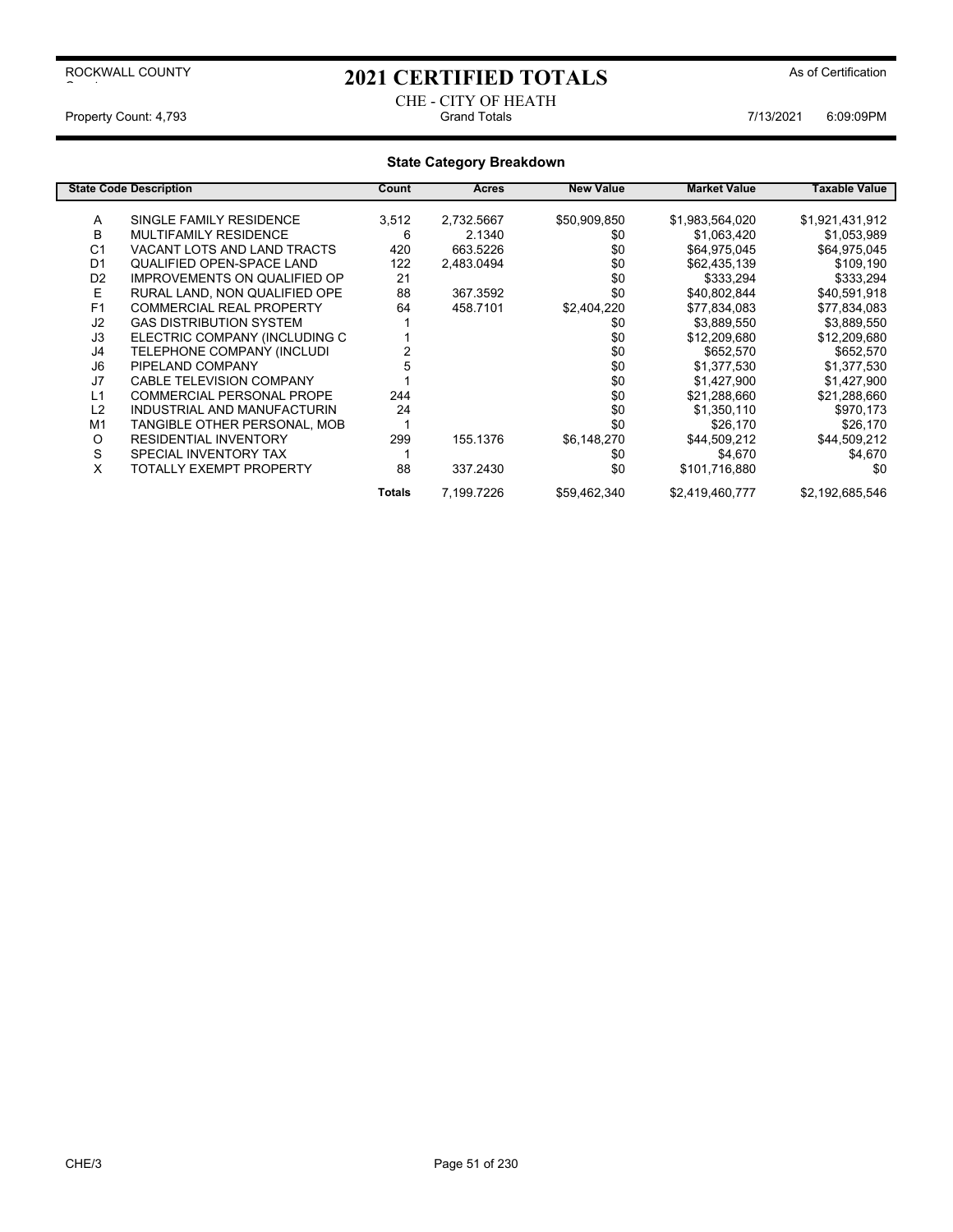### 2021 CERTIFIED TOTALS As of Certification

CHE - CITY OF HEATH Property Count: 4,793 **Effective Rate Assumption Effective Rate Assumption** 7/13/2021 6:09:09PM

#### **New Value**

**TOTAL NEW VALUE MARKET: \$59,462,340 TOTAL NEW VALUE TAXABLE: \$58,843,917**

|                    |                                   | <b>New Exemptions</b>                        |                                    |                                   |
|--------------------|-----------------------------------|----------------------------------------------|------------------------------------|-----------------------------------|
| <b>Exemption</b>   | <b>Description</b>                | Count                                        |                                    |                                   |
| EX366              | HB366 Exempt                      | 5                                            | 2020 Market Value                  | \$350                             |
|                    |                                   | <b>ABSOLUTE EXEMPTIONS VALUE LOSS</b>        |                                    | \$350                             |
| <b>Exemption</b>   | <b>Description</b>                |                                              | Count                              | <b>Exemption Amount</b>           |
| <b>DP</b><br>DV1   | Disability                        | Disabled Veterans 10% - 29%                  | 3                                  | \$9,000                           |
| DV <sub>2</sub>    |                                   | Disabled Veterans 30% - 49%                  | 3<br>3                             | \$15,000<br>\$22,500              |
| DV2S               |                                   | Disabled Veterans Surviving Spouse 30% - 49% | 1                                  | \$7,500                           |
| DV3                |                                   | Disabled Veterans 50% - 69%                  | 5                                  | \$50,000                          |
| DV4<br><b>DVHS</b> |                                   | Disabled Veterans 70% - 100%                 | 7                                  | \$54,000                          |
| OV65               | Over <sub>65</sub>                | Disabled Veteran Homestead                   | 3<br>46                            | \$1,043,053<br>\$135,000          |
|                    |                                   | <b>PARTIAL EXEMPTIONS VALUE LOSS</b>         | 71                                 | \$1,336,053                       |
|                    |                                   |                                              | <b>NEW EXEMPTIONS VALUE LOSS</b>   | \$1,336,403                       |
|                    |                                   |                                              |                                    |                                   |
|                    |                                   | <b>Increased Exemptions</b>                  |                                    |                                   |
| <b>Exemption</b>   | <b>Description</b>                |                                              | Count                              | <b>Increased Exemption Amount</b> |
|                    |                                   |                                              |                                    |                                   |
|                    |                                   | <b>INCREASED EXEMPTIONS VALUE LOSS</b>       |                                    |                                   |
|                    |                                   |                                              | <b>TOTAL EXEMPTIONS VALUE LOSS</b> | \$1,336,403                       |
|                    |                                   |                                              |                                    |                                   |
|                    |                                   | <b>New Ag / Timber Exemptions</b>            |                                    |                                   |
| 2020 Market Value  |                                   | \$613,870                                    |                                    | Count: 2                          |
| 2021 Ag/Timber Use |                                   | \$1,230                                      |                                    |                                   |
|                    | <b>NEW AG / TIMBER VALUE LOSS</b> | \$612,640                                    |                                    |                                   |
|                    |                                   | <b>New Annexations</b>                       |                                    |                                   |
|                    |                                   |                                              |                                    |                                   |
|                    |                                   | <b>New Deannexations</b>                     |                                    |                                   |
|                    |                                   | <b>Average Homestead Value</b>               |                                    |                                   |
|                    |                                   | Category A and E                             |                                    |                                   |
|                    |                                   |                                              |                                    |                                   |
|                    | <b>Count of HS Residences</b>     | <b>Average Market</b>                        | <b>Average HS Exemption</b>        | <b>Average Taxable</b>            |
|                    | 2,872                             | \$583,920                                    | \$9,803                            | \$574,117                         |
|                    |                                   | <b>Category A Only</b>                       |                                    |                                   |
|                    | <b>Count of HS Residences</b>     | <b>Average Market</b>                        | <b>Average HS Exemption</b>        | <b>Average Taxable</b>            |
|                    |                                   |                                              |                                    |                                   |
|                    | 2,833                             | \$582,053                                    | \$9,893                            | \$572,160                         |
|                    |                                   |                                              |                                    |                                   |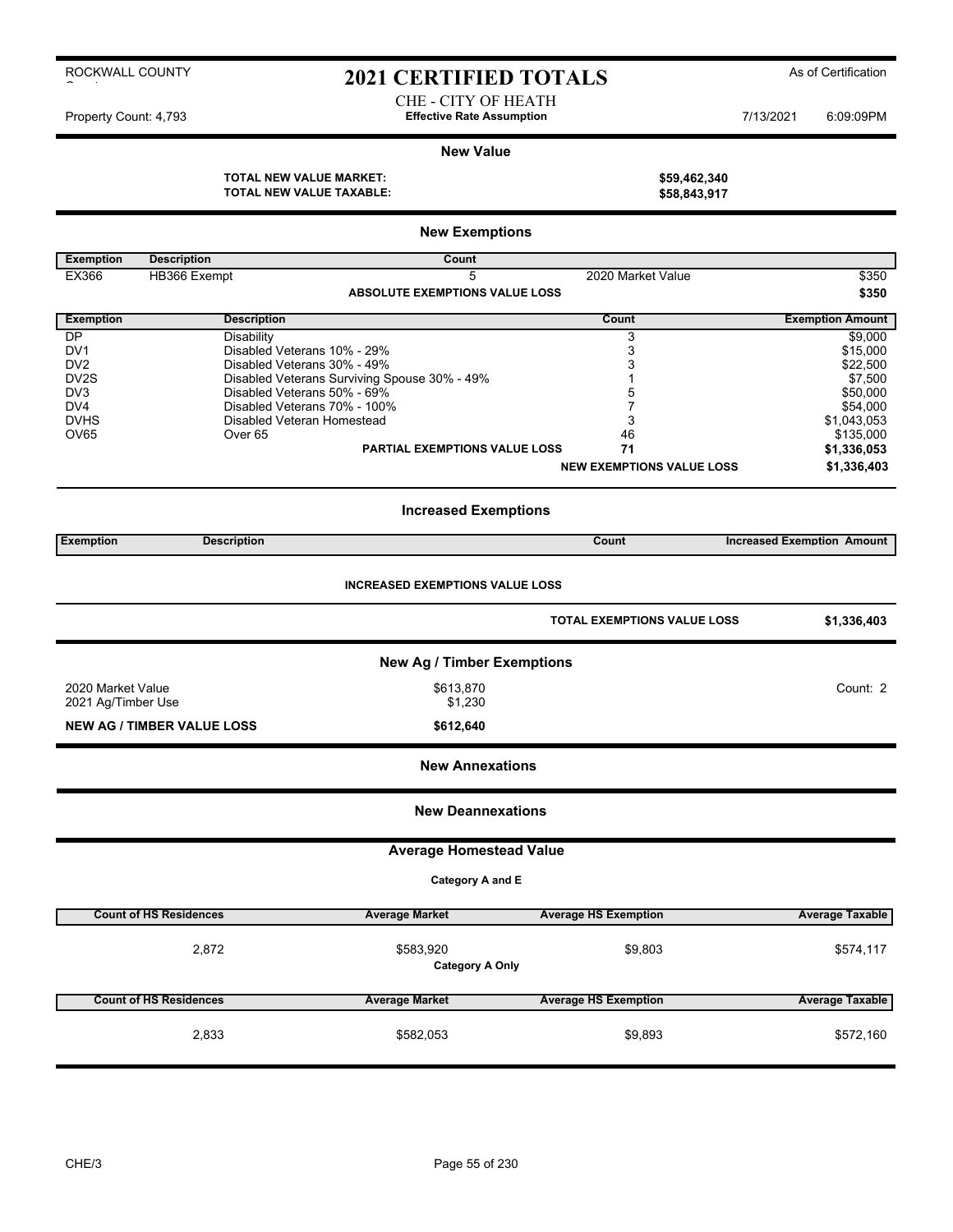### 2021 CERTIFIED TOTALS As of Certification

#### CHE - CITY OF HEATH **Lower Value Used**

**Count of Protested Properties Total Market Value Total Value Used**

3 \$1,304,470.00 \$1,088,000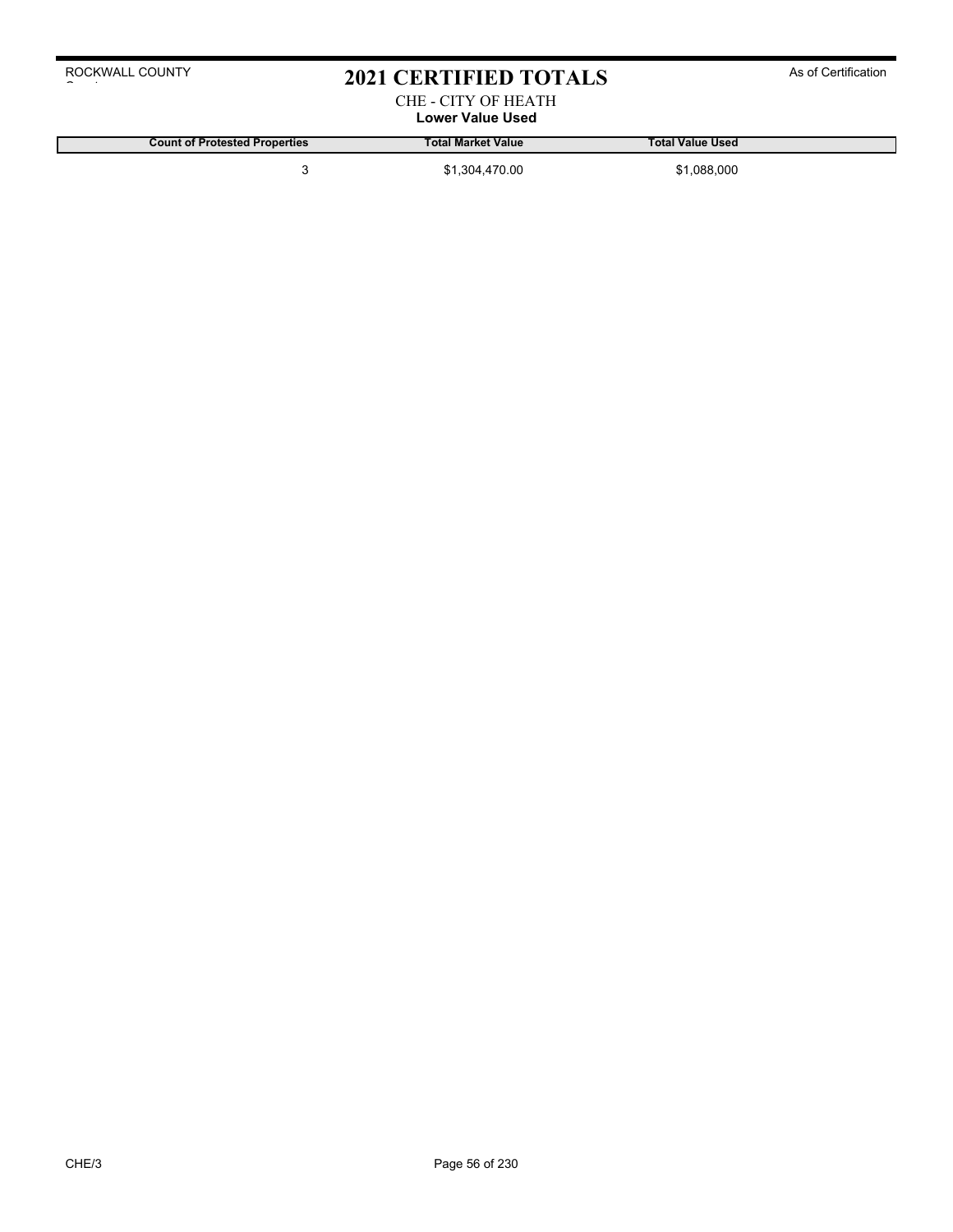ROCKWALL COUNTY

# 2021 CERTIFIED TOTALS As of Certification

| Property Count: 1,885                                                                                                                   |                          | 2021 CERTIFIED TOTALD<br>CMC - CITY OF MCLENDON-CHISHOLM<br><b>ARB Approved Totals</b> |                        |                                                       |                                                            |                            | 6:08:26PM                 |
|-----------------------------------------------------------------------------------------------------------------------------------------|--------------------------|----------------------------------------------------------------------------------------|------------------------|-------------------------------------------------------|------------------------------------------------------------|----------------------------|---------------------------|
| Land<br>Homesite:<br>Non Homesite:<br>Ag Market:<br><b>Timber Market:</b>                                                               |                          |                                                                                        |                        | Value<br>141,808,006<br>44,489,378<br>64,847,264<br>0 | <b>Total Land</b>                                          | $^{(+)}$                   | 251,144,648               |
| Improvement                                                                                                                             |                          |                                                                                        |                        | Value                                                 |                                                            |                            |                           |
| Homesite:<br>Non Homesite:                                                                                                              |                          |                                                                                        | 444,580,301            | 13,355,908                                            | <b>Total Improvements</b>                                  | $^{(+)}$                   | 457,936,209               |
| Non Real                                                                                                                                |                          | Count                                                                                  |                        | Value                                                 |                                                            |                            |                           |
| Personal Property:<br>Mineral Property:<br>Autos:                                                                                       |                          | 115<br>0<br>0                                                                          |                        | 5,162,950<br>0<br>0                                   | <b>Total Non Real</b><br><b>Market Value</b>               | $^{(+)}$<br>$=$            | 5,162,950                 |
| Ag                                                                                                                                      |                          | <b>Non Exempt</b>                                                                      |                        | <b>Exempt</b>                                         |                                                            |                            | 714,243,807               |
| <b>Total Productivity Market:</b><br>Ag Use:<br>Timber Use:<br>Productivity Loss:                                                       |                          | 64,517,264<br>290,440<br>0<br>64,226,824                                               |                        | 330,000<br>2,360<br>0<br>327,640                      | <b>Productivity Loss</b><br><b>Appraised Value</b>         | $(-)$<br>$\qquad \qquad =$ | 64,226,824<br>650,016,983 |
|                                                                                                                                         |                          |                                                                                        |                        |                                                       | <b>Homestead Cap</b>                                       | $(-)$                      | 4,387,338                 |
|                                                                                                                                         |                          |                                                                                        |                        |                                                       | <b>Assessed Value</b>                                      | $\equiv$                   | 645,629,645               |
|                                                                                                                                         |                          |                                                                                        |                        |                                                       | <b>Total Exemptions Amount</b><br>(Breakdown on Next Page) | $(-)$                      | 34,973,382                |
|                                                                                                                                         |                          |                                                                                        |                        |                                                       | <b>Net Taxable</b>                                         | $\quad \  \  =$            | 610,656,263               |
| <b>Assessed</b><br>Freeze                                                                                                               | <b>Taxable</b>           | <b>Actual Tax</b>                                                                      | <b>Ceiling</b>         | Count                                                 |                                                            |                            |                           |
| <b>OV65</b><br>85,706,895<br><b>Total</b><br>85,706,895<br><b>Tax Rate</b><br>0.150000                                                  | 75,659,309<br>75,659,309 | 95,986.87<br>95,986.87                                                                 | 96,497.75<br>96,497.75 | 212                                                   | 212 Freeze Taxable                                         | $(-)$                      | 75,659,309                |
|                                                                                                                                         |                          |                                                                                        |                        |                                                       | <b>Freeze Adjusted Taxable</b>                             | $\equiv$                   | 534,996,954               |
| APPROXIMATE LEVY = (FREEZE ADJUSTED TAXABLE * (TAX RATE / 100)) + ACTUAL TAX<br>898,482.30 = 534,996,954 * (0.150000 / 100) + 95,986.87 |                          |                                                                                        |                        |                                                       |                                                            |                            |                           |
| Certified Estimate of Market Value:<br>Certified Estimate of Taxable Value:                                                             |                          |                                                                                        |                        | 714,243,807<br>610,656,263                            |                                                            |                            |                           |

| Tax Increment Finance Value: |      |
|------------------------------|------|
| Tax Increment Finance Levy:  | 0.00 |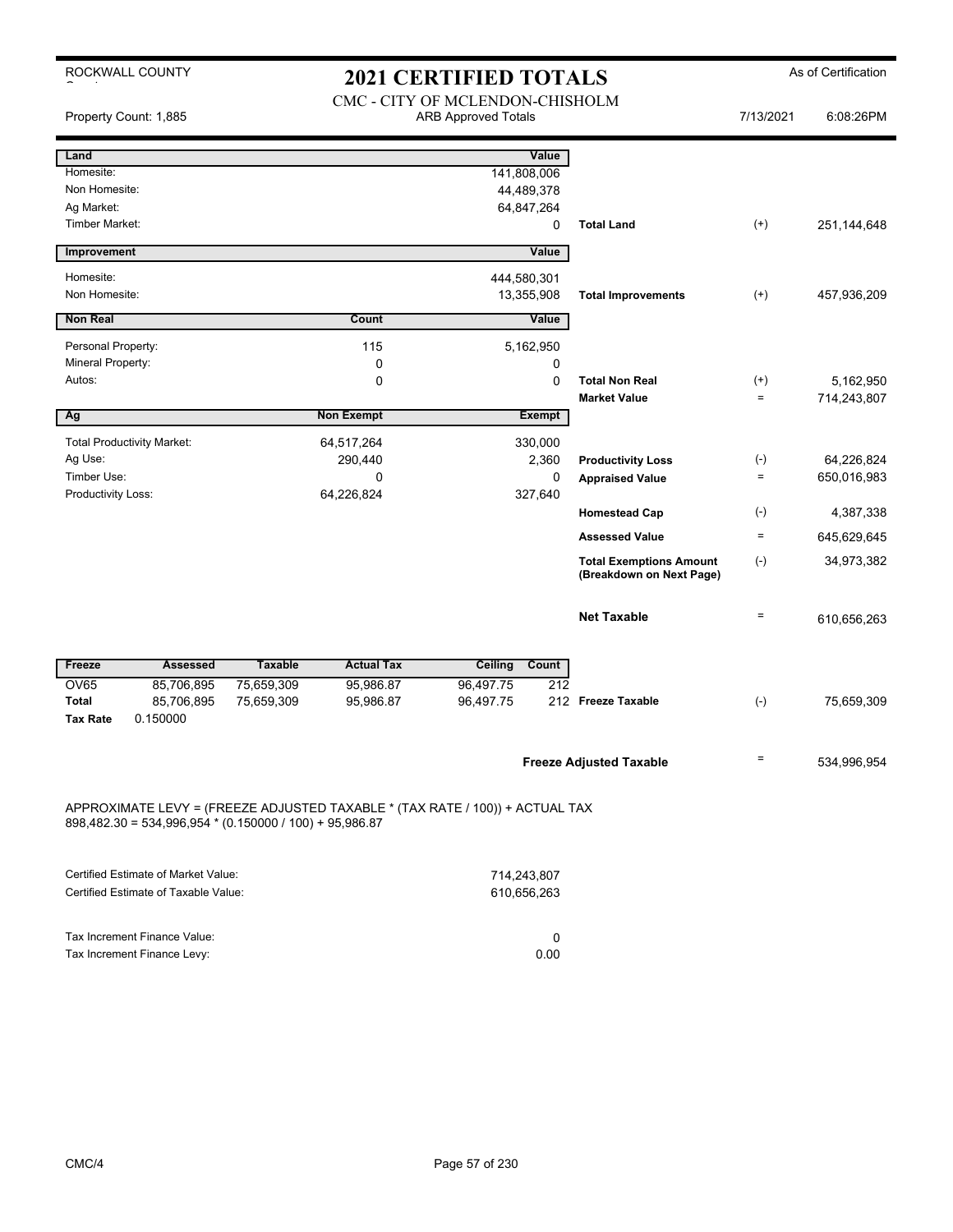### 2021 CERTIFIED TOTALS As of Certification

CMC - CITY OF MCLENDON-CHISHOLM Property Count: 1,885 **ARB Approved Totals** ARB Approved Totals 7/13/2021 6:09:09PM

| <b>Exemption</b> | Count         | Local     | <b>State</b> | <b>Total</b> |
|------------------|---------------|-----------|--------------|--------------|
| <b>DP</b>        | 14            | 400,027   |              | 400,027      |
| DV <sub>1</sub>  | 10            | 0         | 78,000       | 78,000       |
| DV <sub>2</sub>  | 7             | 0         | 57,000       | 57,000       |
| DV3              | 10            | 0         | 80,000       | 80,000       |
| DV4              | 34            | 0         | 138,590      | 138,590      |
| DV4S             | 6             | 0         | 48,000       | 48,000       |
| <b>DVHS</b>      | 42            | 0         | 18,739,668   | 18,739,668   |
| <b>DVHSS</b>     | 4             | 0         | 973,077      | 973,077      |
| EX-XR            |               | 0         | 47,040       | 47,040       |
| EX-XV            | 12            | 0         | 7,671,930    | 7,671,930    |
| EX366            | 14            | 0         | 4,310        | 4,310        |
| OV65             | 236           | 6,735,740 | 0            | 6,735,740    |
|                  | <b>Totals</b> | 7,135,767 | 27,837,615   | 34,973,382   |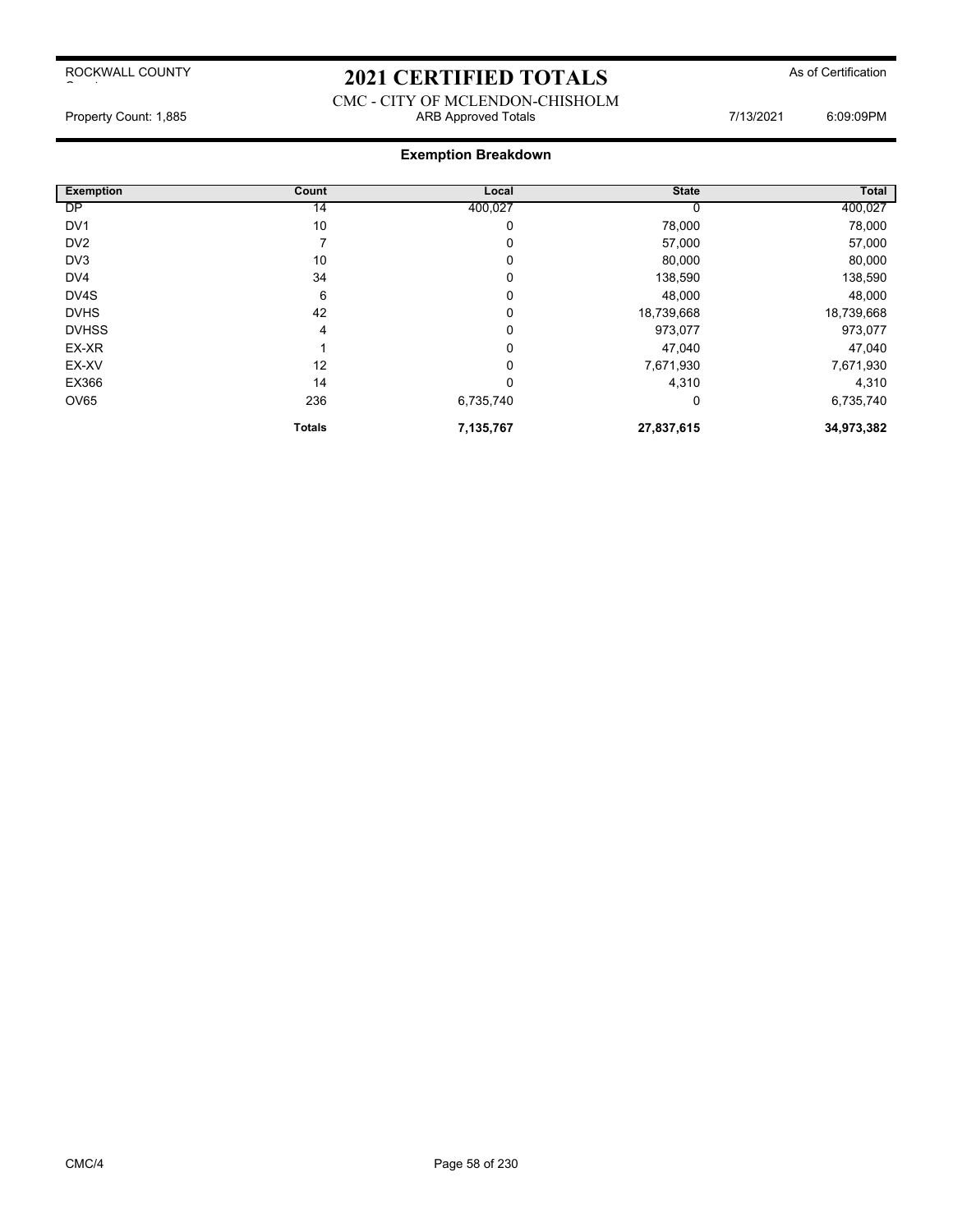| ROCKWALL COUNTY                                                                                                                | <b>2021 CERTIFIED TOTALS</b> |                   |                                                                   | As of Certification                                        |           |           |
|--------------------------------------------------------------------------------------------------------------------------------|------------------------------|-------------------|-------------------------------------------------------------------|------------------------------------------------------------|-----------|-----------|
| Property Count: 3                                                                                                              |                              |                   | CMC - CITY OF MCLENDON-CHISHOLM<br><b>Under ARB Review Totals</b> |                                                            | 7/13/2021 | 6:08:26PM |
| Land                                                                                                                           |                              |                   | Value                                                             |                                                            |           |           |
| Homesite:                                                                                                                      |                              |                   | 352,600                                                           |                                                            |           |           |
| Non Homesite:                                                                                                                  |                              |                   | 164,610                                                           |                                                            |           |           |
| Ag Market:                                                                                                                     |                              |                   | 0                                                                 |                                                            |           |           |
| <b>Timber Market:</b>                                                                                                          |                              |                   | $\mathbf 0$                                                       | <b>Total Land</b>                                          | $^{(+)}$  | 517,210   |
| Improvement                                                                                                                    |                              |                   | Value                                                             |                                                            |           |           |
| Homesite:                                                                                                                      |                              |                   | 132,760                                                           |                                                            |           |           |
| Non Homesite:                                                                                                                  |                              |                   | 0                                                                 | <b>Total Improvements</b>                                  | $^{(+)}$  | 132,760   |
| <b>Non Real</b>                                                                                                                |                              | Count             | Value                                                             |                                                            |           |           |
| Personal Property:                                                                                                             |                              | $\mathbf 0$       | 0                                                                 |                                                            |           |           |
| Mineral Property:                                                                                                              |                              | 0                 | $\mathbf 0$                                                       |                                                            |           |           |
| Autos:                                                                                                                         |                              | 0                 | 0                                                                 | <b>Total Non Real</b>                                      | $^{(+)}$  | 0         |
|                                                                                                                                |                              |                   |                                                                   | <b>Market Value</b>                                        | $\equiv$  | 649,970   |
| Ag                                                                                                                             |                              | <b>Non Exempt</b> | <b>Exempt</b>                                                     |                                                            |           |           |
| <b>Total Productivity Market:</b>                                                                                              |                              | $\mathbf 0$       | 0                                                                 |                                                            |           |           |
| Ag Use:                                                                                                                        |                              | 0                 | 0                                                                 | <b>Productivity Loss</b>                                   | $(-)$     | $\Omega$  |
| Timber Use:                                                                                                                    |                              | 0                 | 0                                                                 | <b>Appraised Value</b>                                     | $\equiv$  | 649,970   |
| Productivity Loss:                                                                                                             |                              | $\mathbf 0$       | 0                                                                 |                                                            |           |           |
|                                                                                                                                |                              |                   |                                                                   | <b>Homestead Cap</b>                                       | $(-)$     | 72,265    |
|                                                                                                                                |                              |                   |                                                                   | <b>Assessed Value</b>                                      | $\equiv$  | 577,705   |
|                                                                                                                                |                              |                   |                                                                   | <b>Total Exemptions Amount</b><br>(Breakdown on Next Page) | $(-)$     | 30,000    |
|                                                                                                                                |                              |                   |                                                                   | <b>Net Taxable</b>                                         | $\equiv$  | 547,705   |
| Freeze<br><b>Assessed</b>                                                                                                      | <b>Taxable</b>               | <b>Actual Tax</b> | Count<br><b>Ceiling</b>                                           |                                                            |           |           |
| <b>OV65</b><br>236,795                                                                                                         | 206,795                      | 226.96            | 226.96                                                            |                                                            |           |           |
| Total<br>236,795                                                                                                               | 206,795                      | 226.96            | 226.96                                                            | 1 Freeze Taxable                                           | $(-)$     | 206,795   |
| <b>Tax Rate</b><br>0.150000                                                                                                    |                              |                   |                                                                   |                                                            |           |           |
|                                                                                                                                |                              |                   |                                                                   | <b>Freeze Adjusted Taxable</b>                             | $=$       | 340,910   |
|                                                                                                                                |                              |                   |                                                                   |                                                            |           |           |
| APPROXIMATE LEVY = (FREEZE ADJUSTED TAXABLE * (TAX RATE / 100)) + ACTUAL TAX<br>$738.33 = 340,910 * (0.150000 / 100) + 226.96$ |                              |                   |                                                                   |                                                            |           |           |
| Certified Estimate of Market Value:                                                                                            |                              |                   | 473,095                                                           |                                                            |           |           |
| Certified Estimate of Taxable Value:                                                                                           |                              |                   | 473,095                                                           |                                                            |           |           |
|                                                                                                                                |                              |                   |                                                                   |                                                            |           |           |

| +≀ ບ.ບວບ |
|----------|
|          |
| 0.00     |
|          |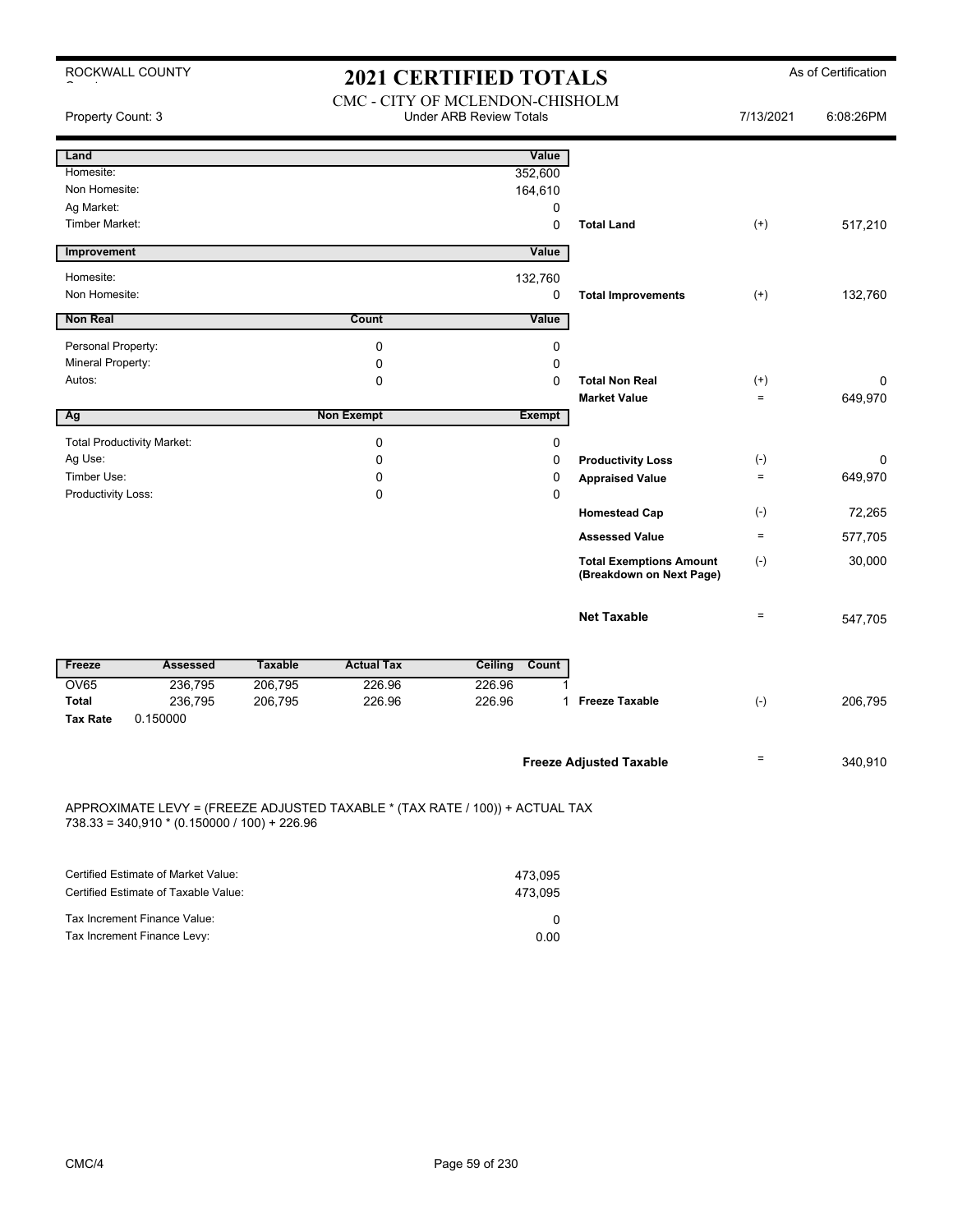### 2021 CERTIFIED TOTALS As of Certification

### CMC - CITY OF MCLENDON-CHISHOLM Property Count: 3 **Property Count: 3** CO9:09PM

| Exemption   | Count         | Local  | <b>State</b> | Total  |
|-------------|---------------|--------|--------------|--------|
| <b>OV65</b> |               | 30,000 |              | 30,000 |
|             | <b>Totals</b> | 30,000 |              | 30,000 |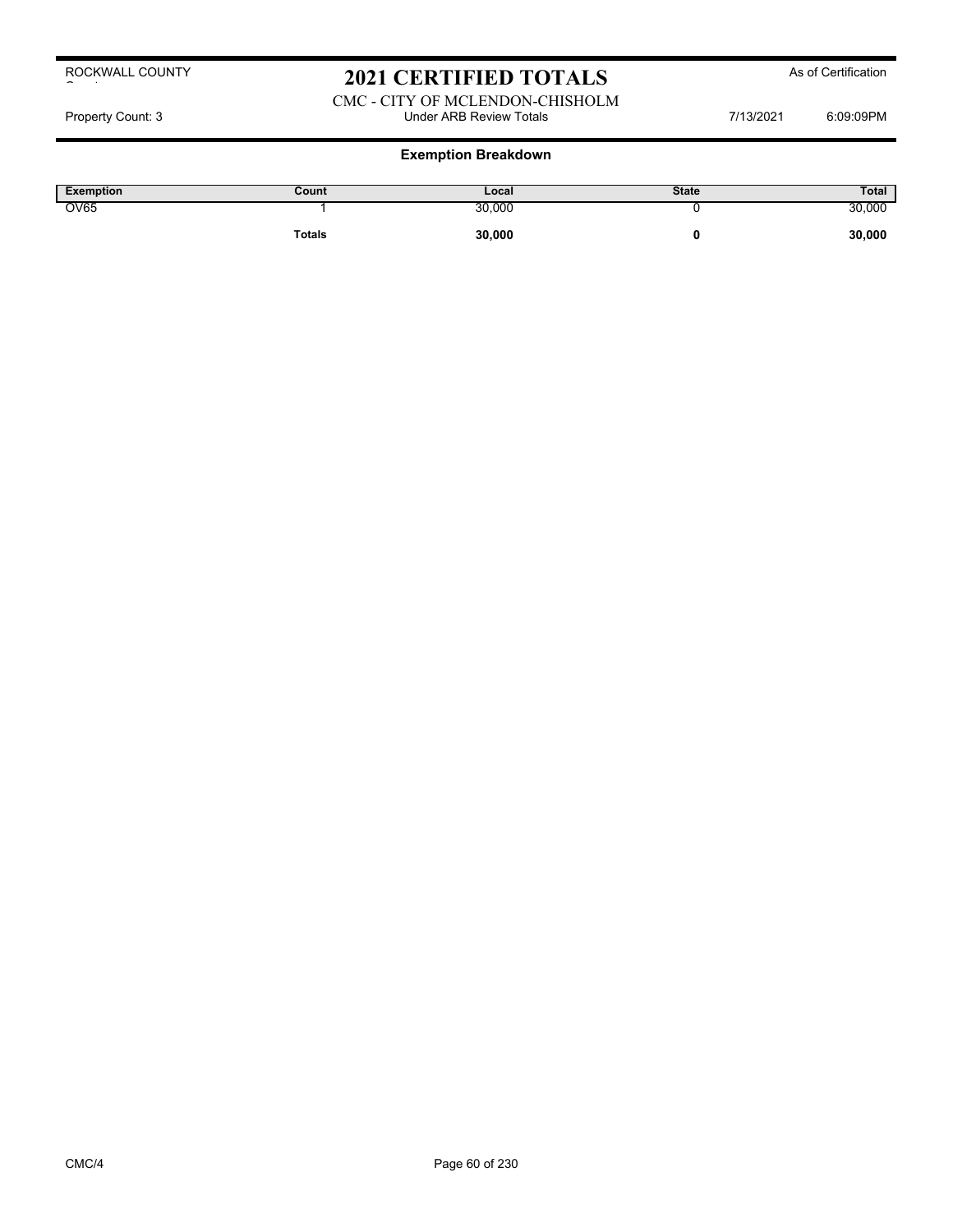ROCKWALL COUNTY

# 2021 CERTIFIED TOTALS As of Certification

|                                                                                                                                           |                                     | 2021 CEINTHEID TOTALD           |                                                            |                            |             |
|-------------------------------------------------------------------------------------------------------------------------------------------|-------------------------------------|---------------------------------|------------------------------------------------------------|----------------------------|-------------|
|                                                                                                                                           |                                     | CMC - CITY OF MCLENDON-CHISHOLM |                                                            |                            |             |
| Property Count: 1,888                                                                                                                     |                                     | <b>Grand Totals</b>             |                                                            | 7/13/2021                  | 6:08:26PM   |
|                                                                                                                                           |                                     |                                 |                                                            |                            |             |
| Land                                                                                                                                      |                                     | Value                           |                                                            |                            |             |
| Homesite:                                                                                                                                 |                                     | 142,160,606                     |                                                            |                            |             |
| Non Homesite:                                                                                                                             |                                     | 44,653,988                      |                                                            |                            |             |
| Ag Market:                                                                                                                                |                                     | 64,847,264                      |                                                            |                            |             |
| Timber Market:                                                                                                                            |                                     | 0                               | <b>Total Land</b>                                          | $^{(+)}$                   | 251,661,858 |
| Improvement                                                                                                                               |                                     | Value                           |                                                            |                            |             |
| Homesite:                                                                                                                                 |                                     | 444,713,061                     |                                                            |                            |             |
| Non Homesite:                                                                                                                             |                                     | 13,355,908                      | <b>Total Improvements</b>                                  | $^{(+)}$                   | 458,068,969 |
| <b>Non Real</b>                                                                                                                           | Count                               | Value                           |                                                            |                            |             |
| Personal Property:                                                                                                                        | 115                                 | 5,162,950                       |                                                            |                            |             |
| Mineral Property:                                                                                                                         | 0                                   | 0                               |                                                            |                            |             |
| Autos:                                                                                                                                    | 0                                   | 0                               | <b>Total Non Real</b>                                      | $^{(+)}$                   | 5,162,950   |
|                                                                                                                                           |                                     |                                 | <b>Market Value</b>                                        | $\equiv$                   | 714,893,777 |
| Ag                                                                                                                                        | <b>Non Exempt</b>                   | <b>Exempt</b>                   |                                                            |                            |             |
| <b>Total Productivity Market:</b>                                                                                                         | 64,517,264                          | 330,000                         |                                                            |                            |             |
| Ag Use:                                                                                                                                   | 290,440                             | 2,360                           | <b>Productivity Loss</b>                                   | $(-)$                      | 64,226,824  |
| Timber Use:                                                                                                                               | 0                                   | 0                               | <b>Appraised Value</b>                                     | $\equiv$                   | 650,666,953 |
| Productivity Loss:                                                                                                                        | 64,226,824                          | 327,640                         |                                                            |                            |             |
|                                                                                                                                           |                                     |                                 | <b>Homestead Cap</b>                                       | $(-)$                      | 4,459,603   |
|                                                                                                                                           |                                     |                                 | <b>Assessed Value</b>                                      | $\equiv$                   | 646,207,350 |
|                                                                                                                                           |                                     |                                 | <b>Total Exemptions Amount</b><br>(Breakdown on Next Page) | $(-)$                      | 35,003,382  |
|                                                                                                                                           |                                     |                                 | <b>Net Taxable</b>                                         | $\quad \  \, =\quad \  \,$ | 611,203,968 |
|                                                                                                                                           |                                     |                                 |                                                            |                            |             |
| <b>Assessed</b><br>Freeze                                                                                                                 | <b>Taxable</b><br><b>Actual Tax</b> | <b>Ceiling</b><br>Count         |                                                            |                            |             |
| <b>OV65</b><br>85,943,690<br><b>Total</b><br>85,943,690                                                                                   | 96,213.83<br>75,866,104             | 96,724.71                       | 213                                                        |                            |             |
|                                                                                                                                           | 75,866,104<br>96,213.83             | 96,724.71                       | 213 Freeze Taxable                                         | $(-)$                      | 75,866,104  |
|                                                                                                                                           |                                     |                                 |                                                            |                            |             |
| <b>Tax Rate</b><br>0.150000                                                                                                               |                                     |                                 |                                                            |                            |             |
|                                                                                                                                           |                                     |                                 | <b>Freeze Adjusted Taxable</b>                             | $\equiv$                   | 535,337,864 |
|                                                                                                                                           |                                     |                                 |                                                            |                            |             |
| APPROXIMATE LEVY = (FREEZE ADJUSTED TAXABLE * (TAX RATE / 100)) + ACTUAL TAX<br>$899,220.63 = 535,337,864 * (0.150000 / 100) + 96,213.83$ |                                     |                                 |                                                            |                            |             |
|                                                                                                                                           |                                     |                                 |                                                            |                            |             |
|                                                                                                                                           |                                     | 714,716,902                     |                                                            |                            |             |
| Certified Estimate of Market Value:<br>Certified Estimate of Taxable Value:                                                               |                                     | 611,129,358                     |                                                            |                            |             |

Tax Increment Finance Levy: 0.00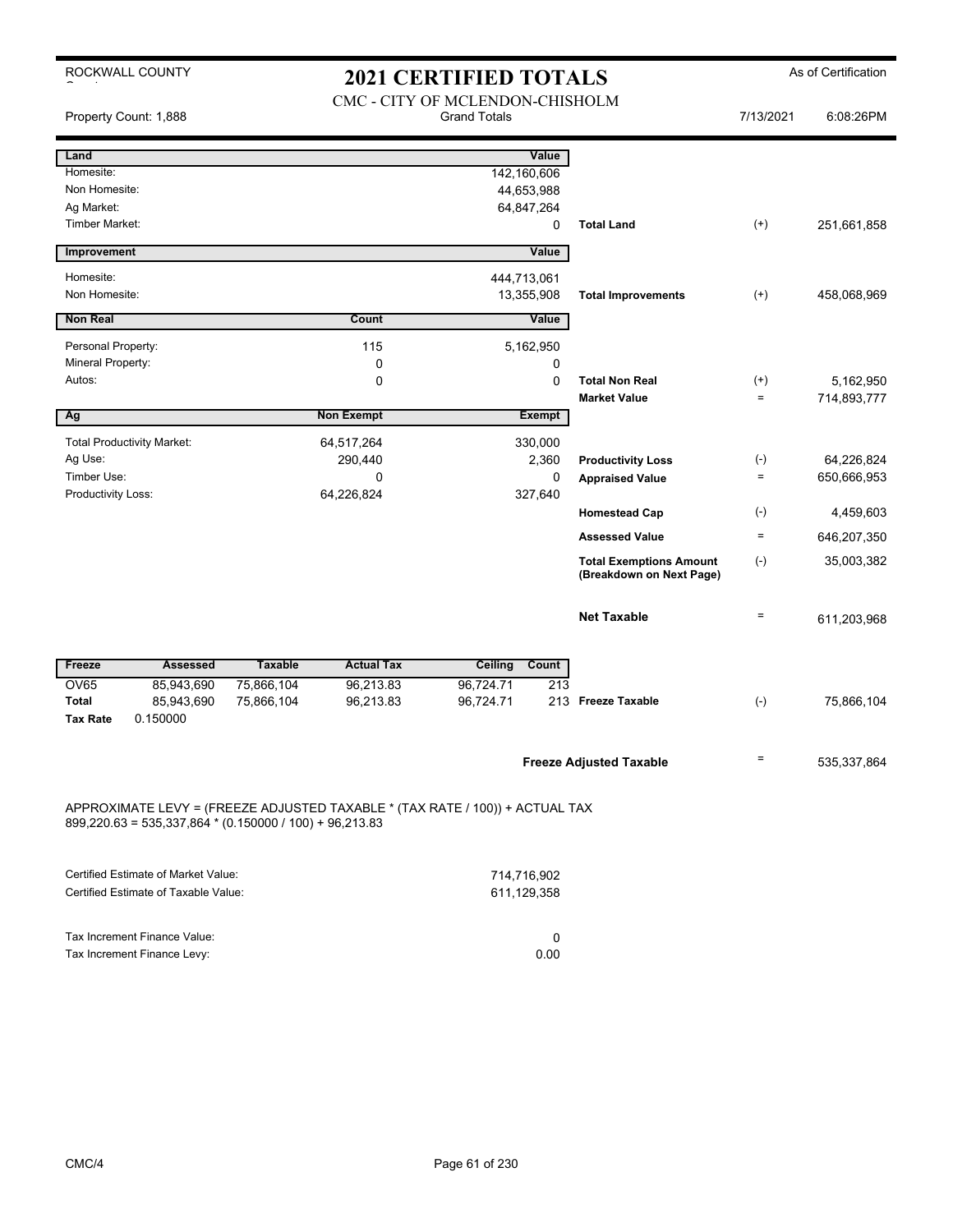### 2021 CERTIFIED TOTALS As of Certification

#### CMC - CITY OF MCLENDON-CHISHOLM Property Count: 1,888 **Fig. 2008** Grand Totals **Grand Totals** 7/13/2021 6:09:09PM

| Exemption       | Count         | Local     | <b>State</b> | <b>Total</b> |
|-----------------|---------------|-----------|--------------|--------------|
| DP              | 14            | 400,027   |              | 400,027      |
| DV <sub>1</sub> | 10            | 0         | 78,000       | 78,000       |
| DV <sub>2</sub> |               | 0         | 57,000       | 57,000       |
| DV3             | 10            | 0         | 80,000       | 80,000       |
| DV <sub>4</sub> | 34            | 0         | 138,590      | 138,590      |
| DV4S            | 6             | 0         | 48,000       | 48,000       |
| <b>DVHS</b>     | 42            | 0         | 18,739,668   | 18,739,668   |
| <b>DVHSS</b>    | 4             | 0         | 973,077      | 973,077      |
| EX-XR           |               | 0         | 47,040       | 47,040       |
| EX-XV           | 12            | 0         | 7,671,930    | 7,671,930    |
| EX366           | 14            | 0         | 4,310        | 4,310        |
| <b>OV65</b>     | 237           | 6,765,740 | 0            | 6,765,740    |
|                 | <b>Totals</b> | 7,165,767 | 27,837,615   | 35,003,382   |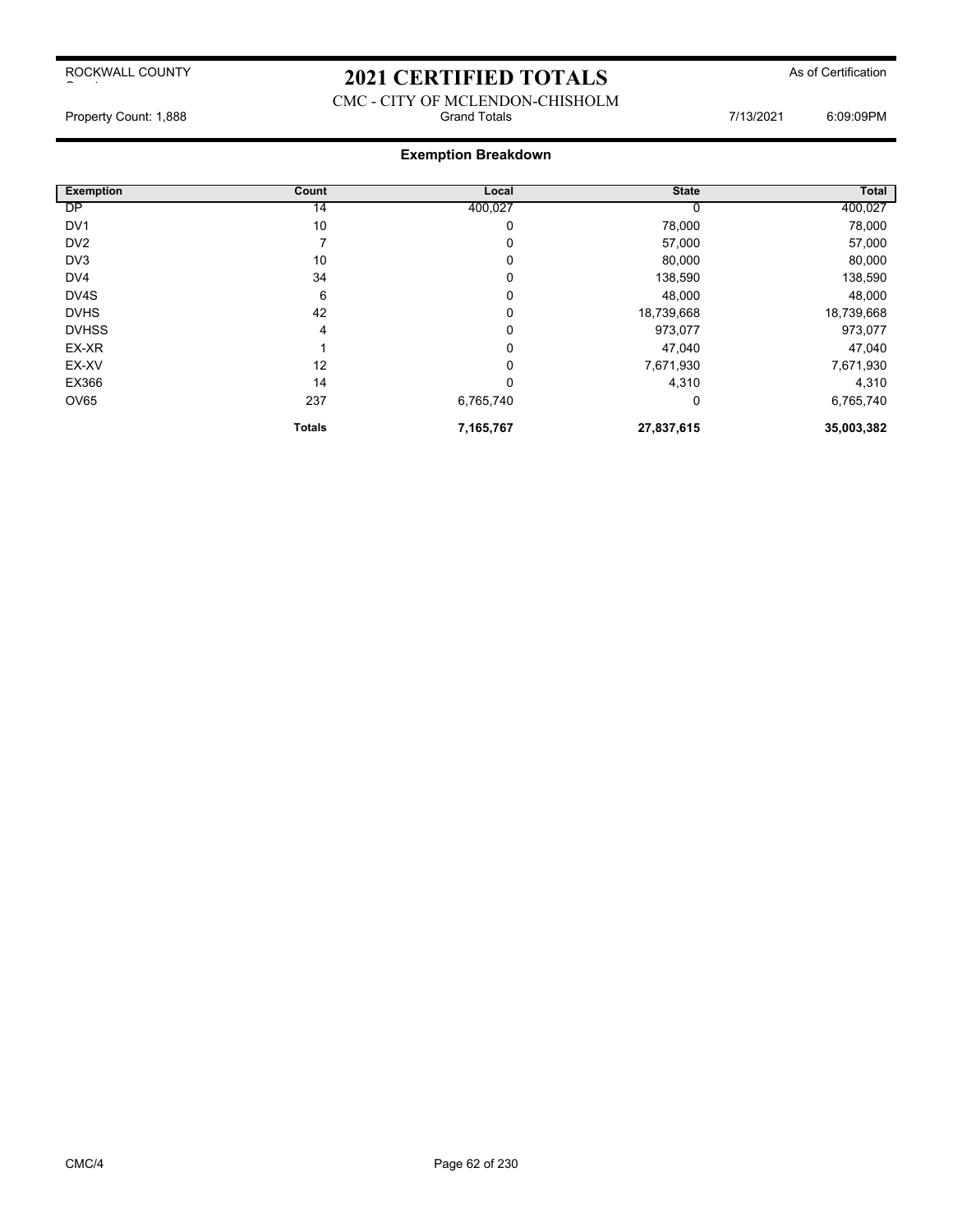### 2021 CERTIFIED TOTALS<sup>As of Certification</sup>

CMC - CITY OF MCLENDON-CHISHOLM Property Count: 1,885 **ARB Approved Totals ARB Approved Totals** 7/13/2021 6:09:09PM

#### **State Category Breakdown State Code Description Count Count Acres New Value Market Value Taxable Value** A SINGLE FAMILY RESIDENCE 1,213 1,495.4686 \$39,257,160 \$546,477,902 \$517,907,043<br>C1 VACANT LOTS AND LAND TRACTS 85 252.8661 \$10,575,070 \$10,563,070 VACANT LOTS AND LAND TRACTS  $85$   $252.8661$   $30$   $30,575,070$   $310,563,070$ D1 QUALIFIED OPEN-SPACE LAND 195 4,861.0401 \$0 \$64,517,264 \$290,180<br>D2 IMPROVEMENTS ON QUALIFIED OP 63 \$145,600 \$1,057,594 \$1,051,064 IMPROVEMENTS ON QUALIFIED OP E RURAL LAND, NON QUALIFIED OPE 171 725.3917 \$1,439,270 \$51,945,847 \$49,230,998<br>F1 COMMERCIAL REAL PROPERTY 16 36.7847 \$1.323.130 \$7.378.940 \$7.378.940 F1 COMMERCIAL REAL PROPERTY 16 36.7847 \$1,323,130 \$7,378,940 \$7,378,940<br>J3 ELECTRIC COMPANY (INCLUDING C 1 ELECTRIC COMPANY (INCLUDING C 1 L1 COMMERCIAL PERSONAL PROPE 92 \$0 \$2,368,100 \$2,368,100 INDUSTRIAL AND MANUFACTURIN 7<br>RESIDENTIAL INVENTORY 162 76.4989 O RESIDENTIAL INVENTORY 162 \$6,924,370 \$19,456,310 \$19,123,368 76.4989 TOTALLY EXEMPT PROPERTY 27 136.1090 \$0 **Totals** 7,584.1591 \$49,089,530 \$714,243,807 \$610,656,263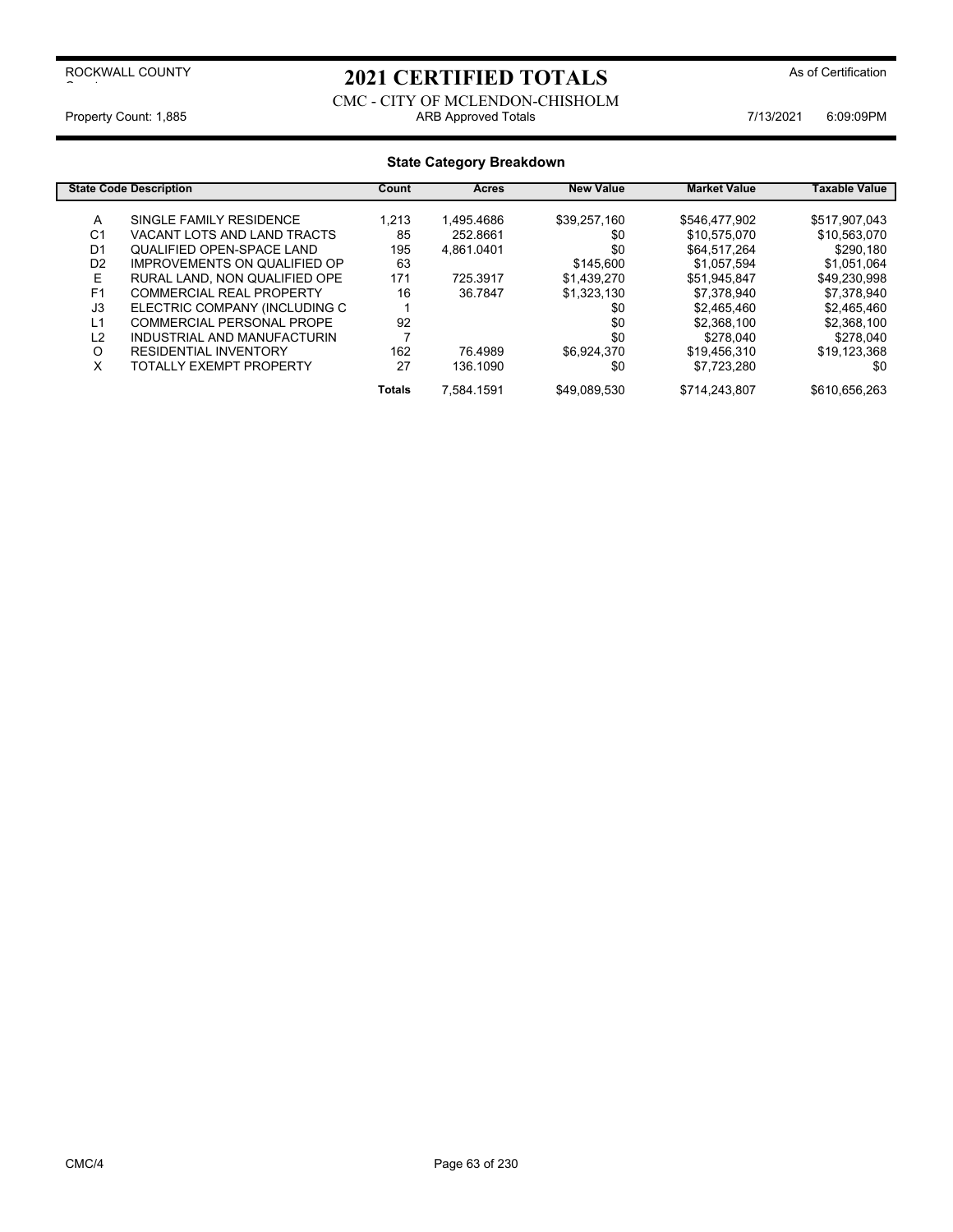## 2021 CERTIFIED TOTALS As of Certification

CMC - CITY OF MCLENDON-CHISHOLM Property Count: 3 **Property Count: 3** COUNTER TOTAL STATE Review Totals **Property Count: 3** COSCOPM

|    | <b>State Code Description</b> | Count         | Acres  | <b>New Value</b> | <b>Market Value</b> | <b>Taxable Value</b> |
|----|-------------------------------|---------------|--------|------------------|---------------------|----------------------|
|    | SINGLE FAMILY RESIDENCE       |               | 2.1500 | \$14.980         | \$309.060           | \$206.795            |
| C1 | VACANT LOTS AND LAND TRACTS   |               | 2.1500 | \$0              | \$176.300           | \$176.300            |
| E  | RURAL LAND, NON QUALIFIED OPE |               | 5.4870 | \$0              | \$164.610           | \$164.610            |
|    |                               | <b>Totals</b> | 9.7870 | \$14.980         | \$649.970           | \$547.705            |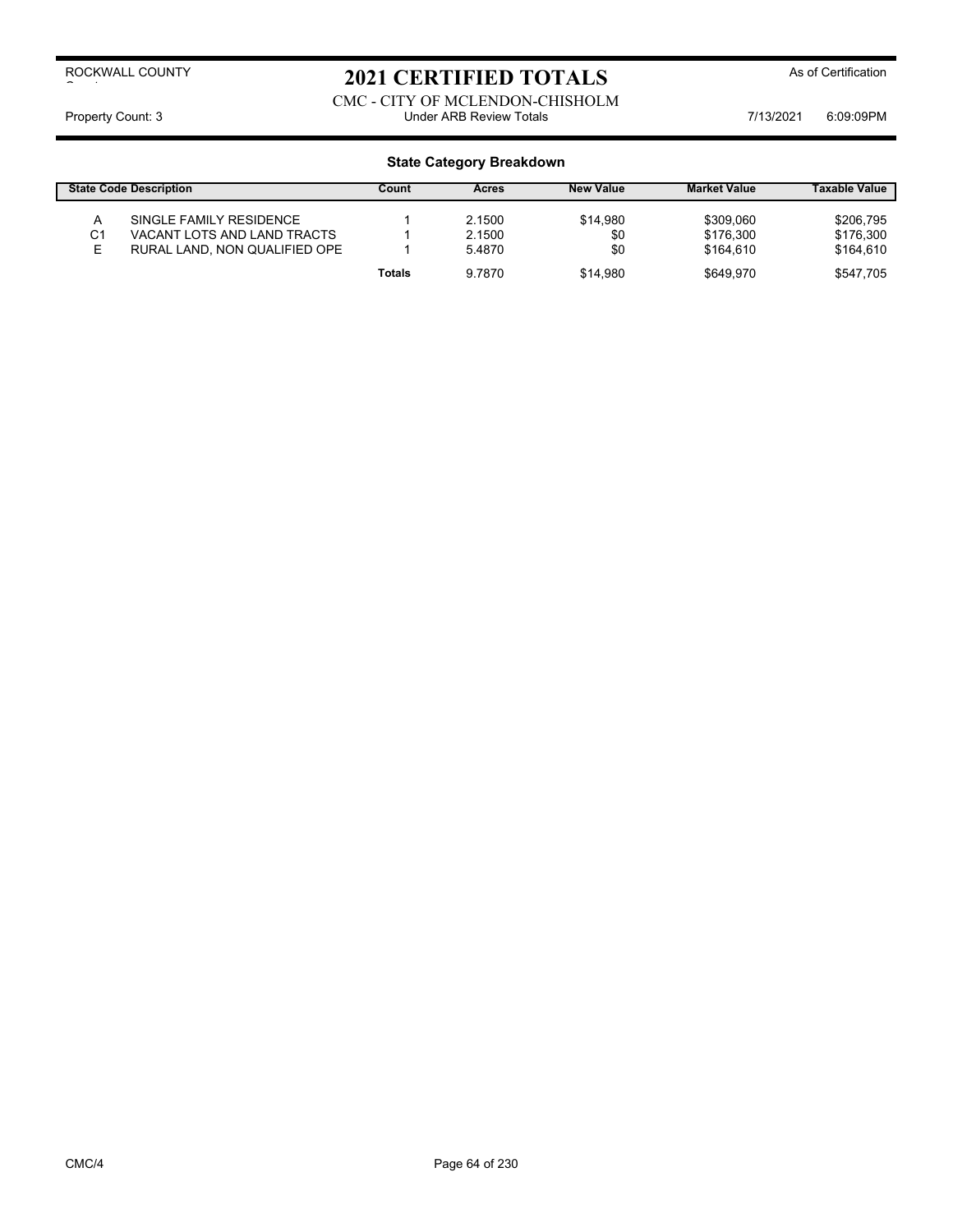### 2021 CERTIFIED TOTALS As of Certification

#### CMC - CITY OF MCLENDON-CHISHOLM Property Count: 1,888 **Fig. 2018** Grand Totals **Grand Totals Count: 1,888** 6:09:09PM

| <b>State Category Breakdown</b> |                                     |               |              |                  |                     |                      |
|---------------------------------|-------------------------------------|---------------|--------------|------------------|---------------------|----------------------|
|                                 | <b>State Code Description</b>       | Count         | <b>Acres</b> | <b>New Value</b> | <b>Market Value</b> | <b>Taxable Value</b> |
| A                               | SINGLE FAMILY RESIDENCE             | 1.214         | 1.497.6186   | \$39.272.140     | \$546,786,962       | \$518,113,838        |
| C <sub>1</sub>                  | VACANT LOTS AND LAND TRACTS         | 86            | 255.0161     | \$0              | \$10,751,370        | \$10,739,370         |
| D1                              | <b>QUALIFIED OPEN-SPACE LAND</b>    | 195           | 4,861.0401   | \$0              | \$64,517,264        | \$290,180            |
| D <sub>2</sub>                  | <b>IMPROVEMENTS ON QUALIFIED OP</b> | 63            |              | \$145,600        | \$1.057.594         | \$1,051,064          |
| E                               | RURAL LAND, NON QUALIFIED OPE       | 172           | 730.8787     | \$1,439,270      | \$52,110,457        | \$49,395,608         |
| F <sub>1</sub>                  | <b>COMMERCIAL REAL PROPERTY</b>     | 16            | 36.7847      | \$1.323.130      | \$7.378.940         | \$7.378.940          |
| J3                              | ELECTRIC COMPANY (INCLUDING C       |               |              | \$0              | \$2,465,460         | \$2,465,460          |
| L1                              | COMMERCIAL PERSONAL PROPE           | 92            |              | \$0              | \$2,368,100         | \$2,368,100          |
| L2                              | INDUSTRIAL AND MANUFACTURIN         |               |              | \$0              | \$278.040           | \$278,040            |
| O                               | <b>RESIDENTIAL INVENTORY</b>        | 162           | 76.4989      | \$6,924,370      | \$19,456,310        | \$19,123,368         |
| X                               | TOTALLY EXEMPT PROPERTY             | 27            | 136.1090     | \$0              | \$7,723,280         | \$0                  |
|                                 |                                     | <b>Totals</b> | 7.593.9461   | \$49,104,510     | \$714,893,777       | \$611,203,968        |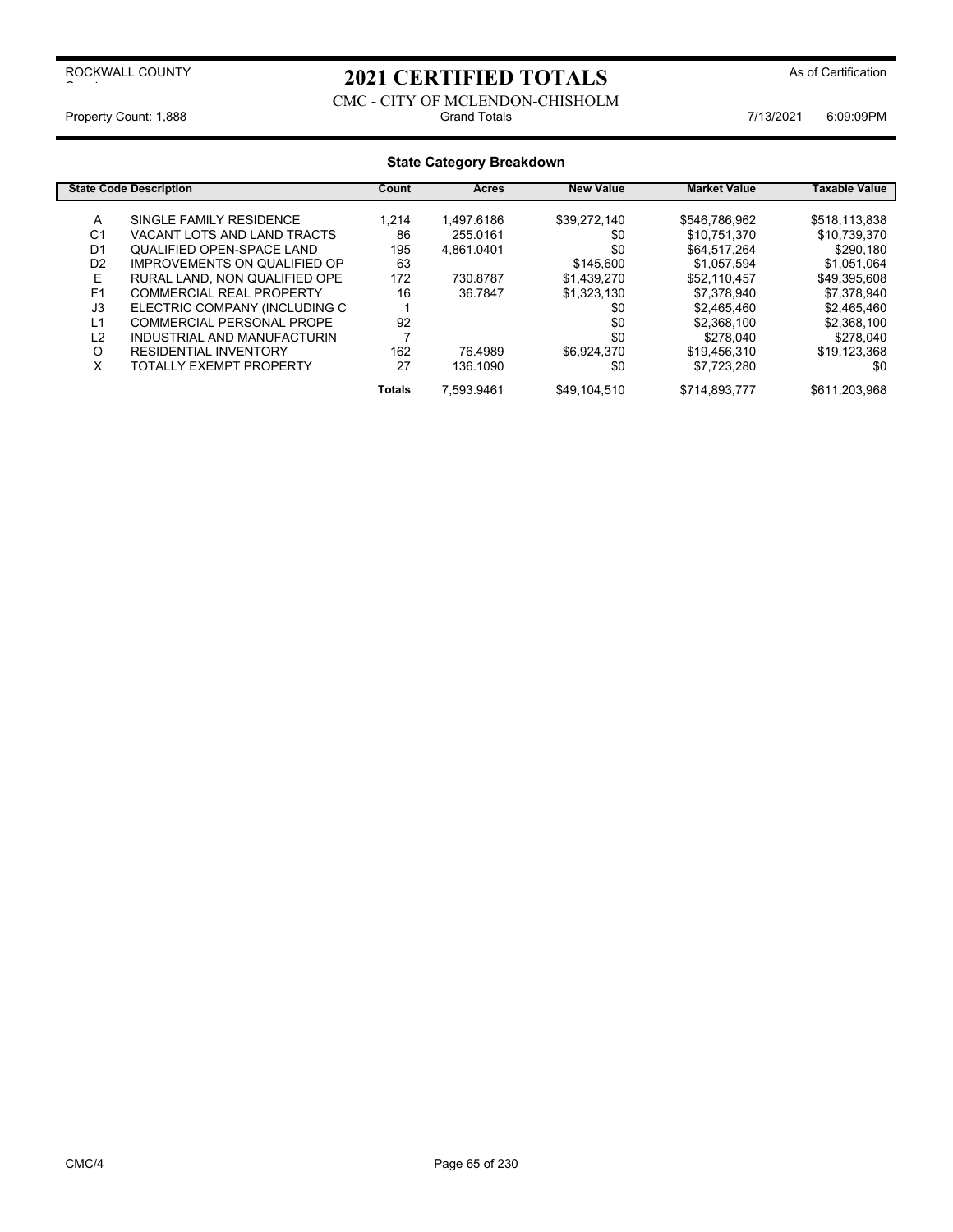### 2021 CERTIFIED TOTALS As of Certification

CMC - CITY OF MCLENDON-CHISHOLM Property Count: 1,888 **Effective Rate Assumption Effective Rate Assumption** 7/13/2021 6:09:09PM

#### **New Value**

**TOTAL NEW VALUE MARKET: \$49,104,510 TOTAL NEW VALUE TAXABLE:** 

|                            | <b>New Exemptions</b>             |                                                                             |                                    |                                   |  |  |
|----------------------------|-----------------------------------|-----------------------------------------------------------------------------|------------------------------------|-----------------------------------|--|--|
| <b>Exemption</b>           | <b>Description</b>                | Count                                                                       |                                    |                                   |  |  |
| EX366                      | HB366 Exempt                      | 1                                                                           | 2020 Market Value                  | \$570                             |  |  |
|                            |                                   | <b>ABSOLUTE EXEMPTIONS VALUE LOSS</b>                                       |                                    | \$570                             |  |  |
| <b>Exemption</b>           | <b>Description</b>                |                                                                             | Count                              | <b>Exemption Amount</b>           |  |  |
| DP                         | Disability                        |                                                                             | 5                                  | \$150,000                         |  |  |
| DV <sub>1</sub>            |                                   | Disabled Veterans 10% - 29%                                                 | $\boldsymbol{2}$                   | \$10,000                          |  |  |
| DV <sub>3</sub>            |                                   | Disabled Veterans 50% - 69%                                                 | 1                                  | \$10,000                          |  |  |
| DV4                        |                                   | Disabled Veterans 70% - 100%                                                | 7                                  | \$48,000                          |  |  |
| DV <sub>4</sub> S          |                                   | Disabled Veterans Surviving Spouse 70% - 100%<br>Disabled Veteran Homestead | 3                                  | \$24,000                          |  |  |
| <b>DVHS</b><br><b>OV65</b> | Over <sub>65</sub>                |                                                                             | 3<br>19                            | \$332,942<br>\$555,000            |  |  |
|                            |                                   | PARTIAL EXEMPTIONS VALUE LOSS                                               | 40                                 | \$1,129,942                       |  |  |
|                            |                                   |                                                                             | <b>NEW EXEMPTIONS VALUE LOSS</b>   | \$1,130,512                       |  |  |
|                            |                                   |                                                                             |                                    |                                   |  |  |
|                            |                                   | <b>Increased Exemptions</b>                                                 |                                    |                                   |  |  |
| <b>Exemption</b>           | <b>Description</b>                |                                                                             | Count                              | <b>Increased Exemption Amount</b> |  |  |
|                            |                                   |                                                                             |                                    |                                   |  |  |
|                            |                                   | <b>INCREASED EXEMPTIONS VALUE LOSS</b>                                      |                                    |                                   |  |  |
|                            |                                   |                                                                             | <b>TOTAL EXEMPTIONS VALUE LOSS</b> | \$1,130,512                       |  |  |
|                            |                                   |                                                                             |                                    |                                   |  |  |
|                            |                                   | <b>New Ag / Timber Exemptions</b>                                           |                                    |                                   |  |  |
| 2020 Market Value          |                                   | \$113,018                                                                   |                                    | Count: 1                          |  |  |
| 2021 Ag/Timber Use         |                                   | \$590                                                                       |                                    |                                   |  |  |
|                            | <b>NEW AG / TIMBER VALUE LOSS</b> | \$112,428                                                                   |                                    |                                   |  |  |
|                            |                                   | <b>New Annexations</b>                                                      |                                    |                                   |  |  |
|                            |                                   | <b>New Deannexations</b>                                                    |                                    |                                   |  |  |
|                            |                                   |                                                                             |                                    |                                   |  |  |
|                            |                                   | <b>Average Homestead Value</b>                                              |                                    |                                   |  |  |
|                            |                                   | Category A and E                                                            |                                    |                                   |  |  |
|                            | <b>Count of HS Residences</b>     | <b>Average Market</b>                                                       | <b>Average HS Exemption</b>        | <b>Average Taxable</b>            |  |  |
|                            |                                   |                                                                             |                                    |                                   |  |  |
|                            | 1,062                             | \$446,636                                                                   | \$4,199                            | \$442,437                         |  |  |
|                            |                                   | <b>Category A Only</b>                                                      |                                    |                                   |  |  |
|                            | <b>Count of HS Residences</b>     | <b>Average Market</b>                                                       | <b>Average HS Exemption</b>        | <b>Average Taxable</b>            |  |  |
|                            |                                   |                                                                             |                                    |                                   |  |  |
|                            | 966                               | \$462,659                                                                   | \$3,827                            | \$458,832                         |  |  |
|                            |                                   |                                                                             |                                    |                                   |  |  |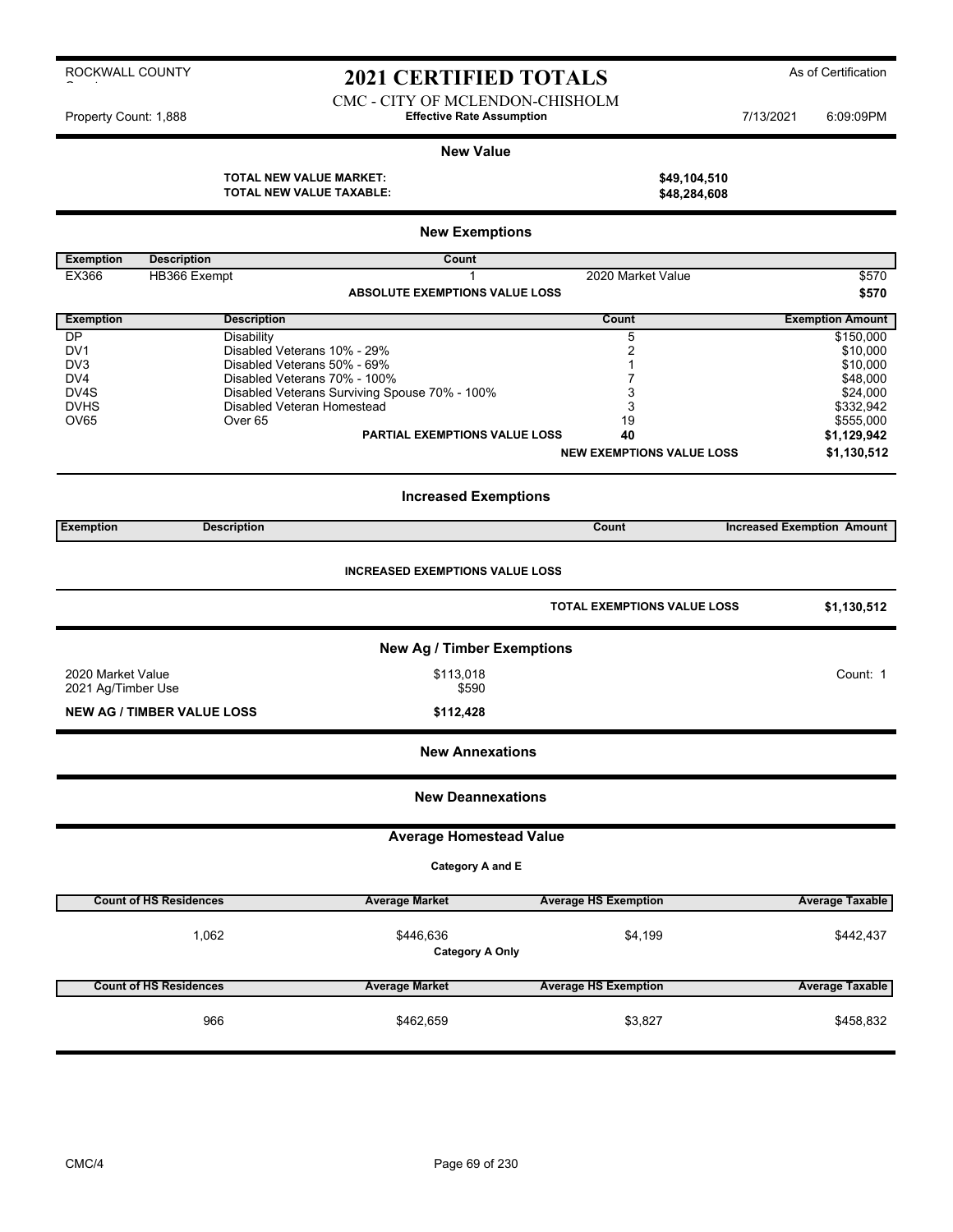### 2021 CERTIFIED TOTALS As of Certification

CMC - CITY OF MCLENDON-CHISHOLM

### **Lower Value Used**

**Count of Protested Properties Total Market Value Total Value Used**

3 \$649,970.00 \$473,095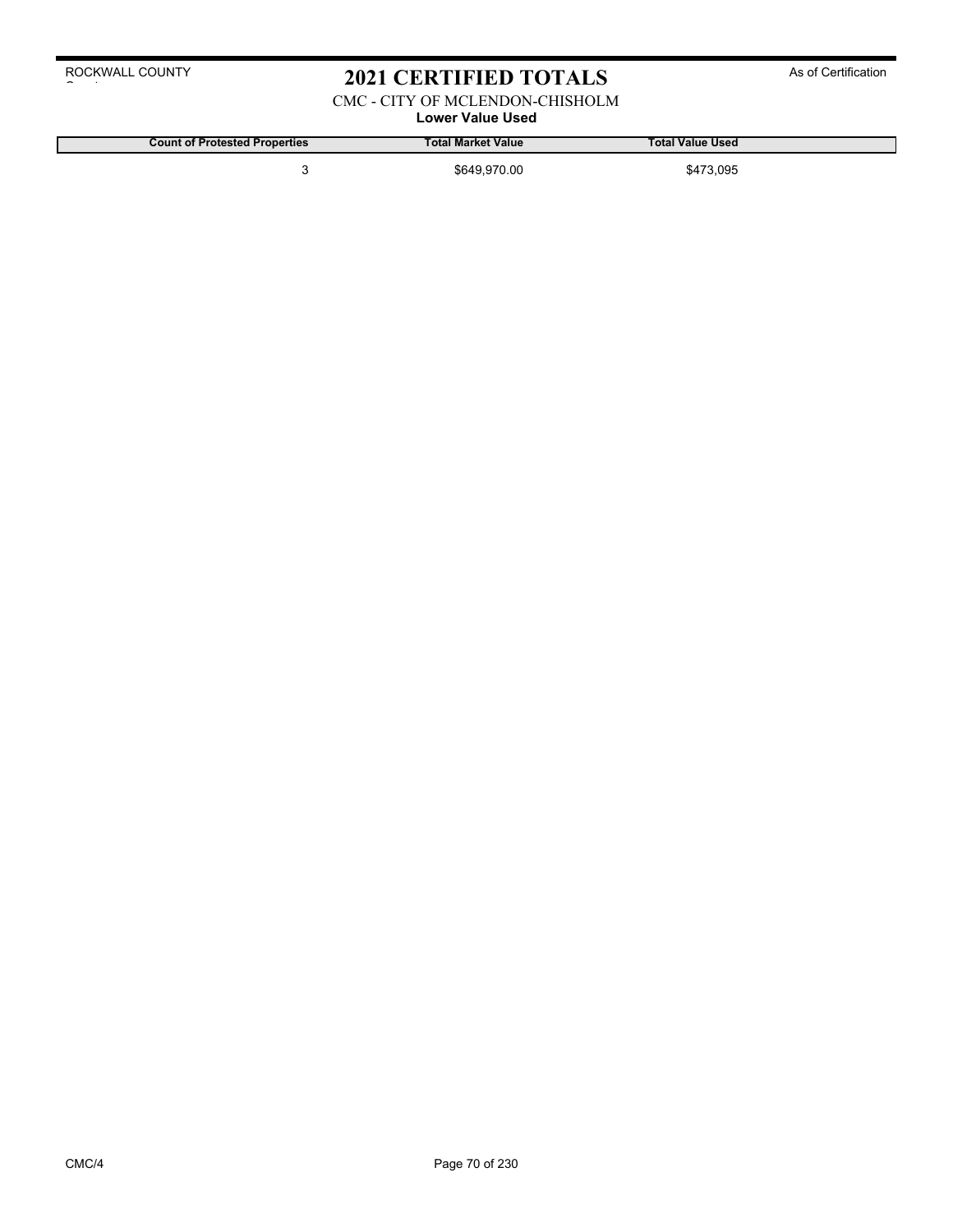|                                   | ROCKWALL COUNTY                                              |                |                   | <b>2021 CERTIFIED TOTALS</b>                                                 |               |                                |           | As of Certification |
|-----------------------------------|--------------------------------------------------------------|----------------|-------------------|------------------------------------------------------------------------------|---------------|--------------------------------|-----------|---------------------|
|                                   | Property Count: 5,196                                        |                |                   | CRC - CITY OF ROYSE CITY<br><b>ARB Approved Totals</b>                       |               |                                | 7/13/2021 | 6:08:26PM           |
| Land                              |                                                              |                |                   |                                                                              | Value         |                                |           |                     |
| Homesite:                         |                                                              |                |                   | 216,520,815                                                                  |               |                                |           |                     |
| Non Homesite:                     |                                                              |                |                   | 133,906,704                                                                  |               |                                |           |                     |
| Ag Market:                        |                                                              |                |                   | 32,524,952                                                                   |               |                                |           |                     |
| <b>Timber Market:</b>             |                                                              |                |                   |                                                                              | $\mathbf 0$   | <b>Total Land</b>              | $^{(+)}$  | 382,952,471         |
| Improvement                       |                                                              |                |                   |                                                                              | Value         |                                |           |                     |
| Homesite:                         |                                                              |                |                   | 439,882,214                                                                  |               |                                |           |                     |
| Non Homesite:                     |                                                              |                |                   | 107,181,890                                                                  |               | <b>Total Improvements</b>      | $^{(+)}$  | 547,064,104         |
| <b>Non Real</b>                   |                                                              |                | Count             |                                                                              | Value         |                                |           |                     |
| Personal Property:                |                                                              |                | 371               | 57,919,260                                                                   |               |                                |           |                     |
| Mineral Property:                 |                                                              |                | 0                 |                                                                              | $\Omega$      |                                |           |                     |
| Autos:                            |                                                              |                | 0                 |                                                                              | $\Omega$      | <b>Total Non Real</b>          | $^{(+)}$  | 57,919,260          |
|                                   |                                                              |                |                   |                                                                              |               | <b>Market Value</b>            | $\equiv$  | 987,935,835         |
| Ag                                |                                                              |                | <b>Non Exempt</b> | <b>Exempt</b>                                                                |               |                                |           |                     |
|                                   | <b>Total Productivity Market:</b>                            |                | 32,524,952        |                                                                              | $\mathbf 0$   |                                |           |                     |
| Ag Use:                           |                                                              |                | 233,980           |                                                                              | 0             | <b>Productivity Loss</b>       | $(-)$     | 32,290,972          |
| Timber Use:<br>Productivity Loss: |                                                              |                | 0<br>32,290,972   |                                                                              | 0<br>$\Omega$ | <b>Appraised Value</b>         | $\equiv$  | 955,644,863         |
|                                   |                                                              |                |                   |                                                                              |               | <b>Homestead Cap</b>           | $(-)$     | 3,880,904           |
|                                   |                                                              |                |                   |                                                                              |               | <b>Assessed Value</b>          | $=$       | 951,763,959         |
|                                   |                                                              |                |                   |                                                                              |               | <b>Total Exemptions Amount</b> | $(-)$     | 58,077,394          |
|                                   |                                                              |                |                   |                                                                              |               | (Breakdown on Next Page)       |           |                     |
|                                   |                                                              |                |                   |                                                                              |               | <b>Net Taxable</b>             | $=$       | 893,686,565         |
| Freeze                            | <b>Assessed</b>                                              | <b>Taxable</b> | <b>Actual Tax</b> | Ceiling                                                                      | Count         |                                |           |                     |
| OV65                              | 66.414.148                                                   | 61,592,355     | 269,045.35        | 273,491.28                                                                   | 349           |                                |           |                     |
| <b>Total</b><br><b>Tax Rate</b>   | 66,414,148<br>0.621500                                       | 61,592,355     | 269,045.35        | 273,491.28                                                                   | 349           | <b>Freeze Taxable</b>          | $(-)$     | 61,592,355          |
|                                   |                                                              |                |                   |                                                                              |               | <b>Freeze Adjusted Taxable</b> | $=$       | 832,094,210         |
|                                   | $5,440,510.87 = 832,094,210 * (0.621500 / 100) + 269,045.35$ |                |                   | APPROXIMATE LEVY = (FREEZE ADJUSTED TAXABLE * (TAX RATE / 100)) + ACTUAL TAX |               |                                |           |                     |
|                                   |                                                              |                |                   |                                                                              |               |                                |           |                     |
|                                   | Certified Estimate of Market Value:                          |                |                   | 987,935,835                                                                  |               |                                |           |                     |
|                                   | Certified Estimate of Taxable Value:                         |                |                   | 893,686,565                                                                  |               |                                |           |                     |
|                                   |                                                              |                |                   |                                                                              |               |                                |           |                     |
| <b>Tif Zone Code</b>              |                                                              |                |                   | <b>Tax Increment Loss</b>                                                    |               |                                |           |                     |
| TIRZ1                             |                                                              |                |                   | 48, 167, 261                                                                 |               |                                |           |                     |
|                                   | Tax Increment Finance Value:                                 |                |                   | 48, 167, 261                                                                 |               |                                |           |                     |
|                                   | Tax Increment Finance Levy:                                  |                |                   | 299,359.53                                                                   |               |                                |           |                     |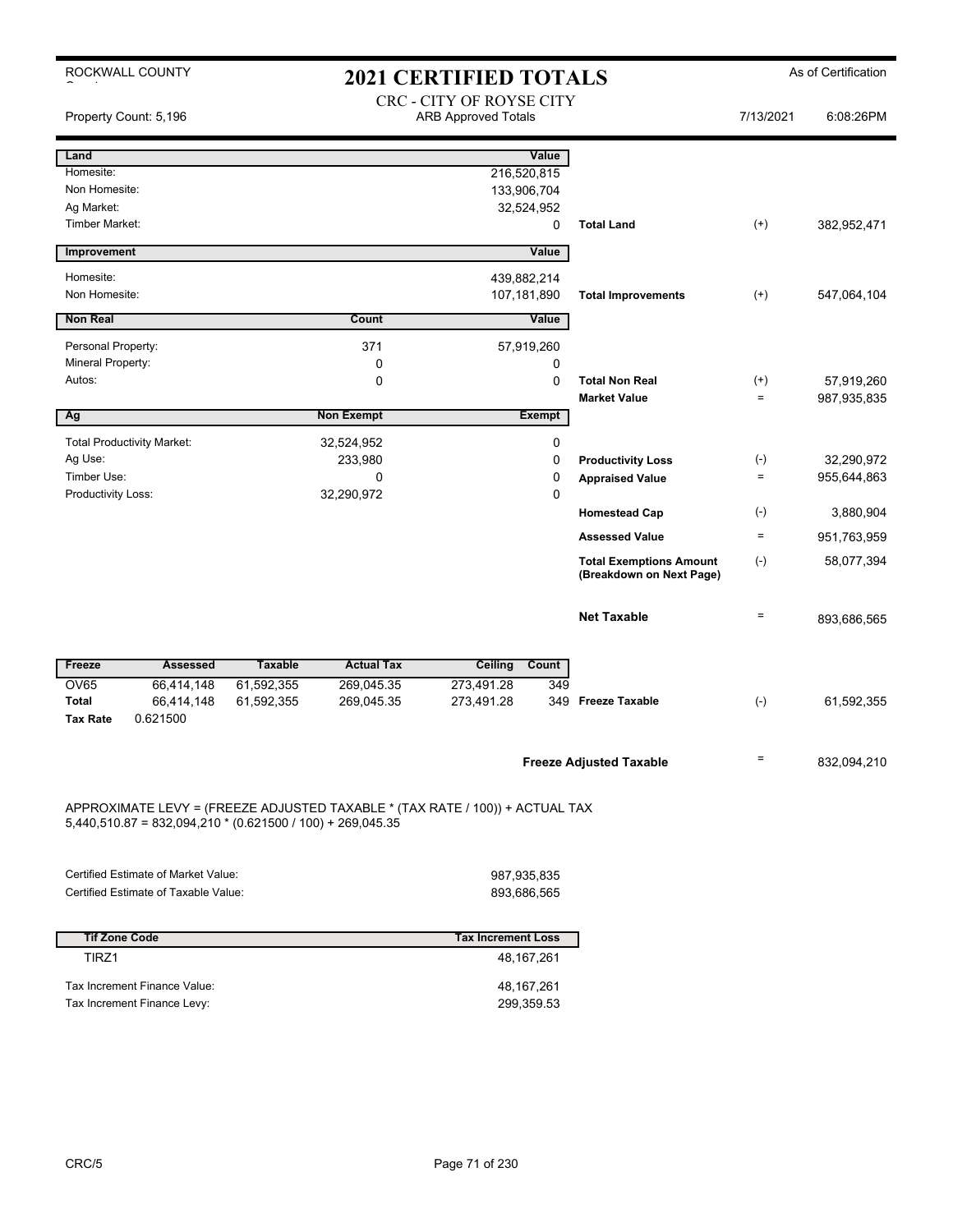### 2021 CERTIFIED TOTALS As of Certification

CRC - CITY OF ROYSE CITY Property Count: 5,196 **ARB Approved Totals** ARB Approved Totals **1998** 7/13/2021 6:09:09PM

| <b>Exemption</b>  | Count          | Local     | <b>State</b> | Total      |
|-------------------|----------------|-----------|--------------|------------|
| <b>DP</b>         | 47             | 230,000   |              | 230,000    |
| <b>DSTR</b>       |                | 51,685    |              | 51,685     |
| DV <sub>1</sub>   | 12             | 0         | 95,000       | 95,000     |
| DV <sub>1</sub> S |                | 0         | 5,000        | 5,000      |
| DV <sub>2</sub>   | 12             | 0         | 87,000       | 87,000     |
| DV3               | 14             | 0         | 142,000      | 142,000    |
| DV4               | 37             | 0         | 288,000      | 288,000    |
| <b>DVHS</b>       | 25             | 0         | 5,339,102    | 5,339,102  |
| EX-XL             | $\overline{2}$ | 0         | 297,910      | 297,910    |
| EX-XR             | 2              | 0         | 235,180      | 235,180    |
| EX-XV             | 64             | 0         | 48,573,950   | 48,573,950 |
| EX366             | 43             | 0         | 13,270       | 13,270     |
| FR                |                | 327,742   | 0            | 327,742    |
| <b>HS</b>         | 1,835          | 0         |              | 0          |
| <b>OV65</b>       | 406            | 2,347,315 |              | 2,347,315  |
| <b>OV65S</b>      | 4              | 24,000    | 0            | 24,000     |
| <b>PC</b>         |                | 20,240    | 0            | 20,240     |
| SO                |                | 0         | 0            | 0          |
|                   | <b>Totals</b>  | 3,000,982 | 55,076,412   | 58,077,394 |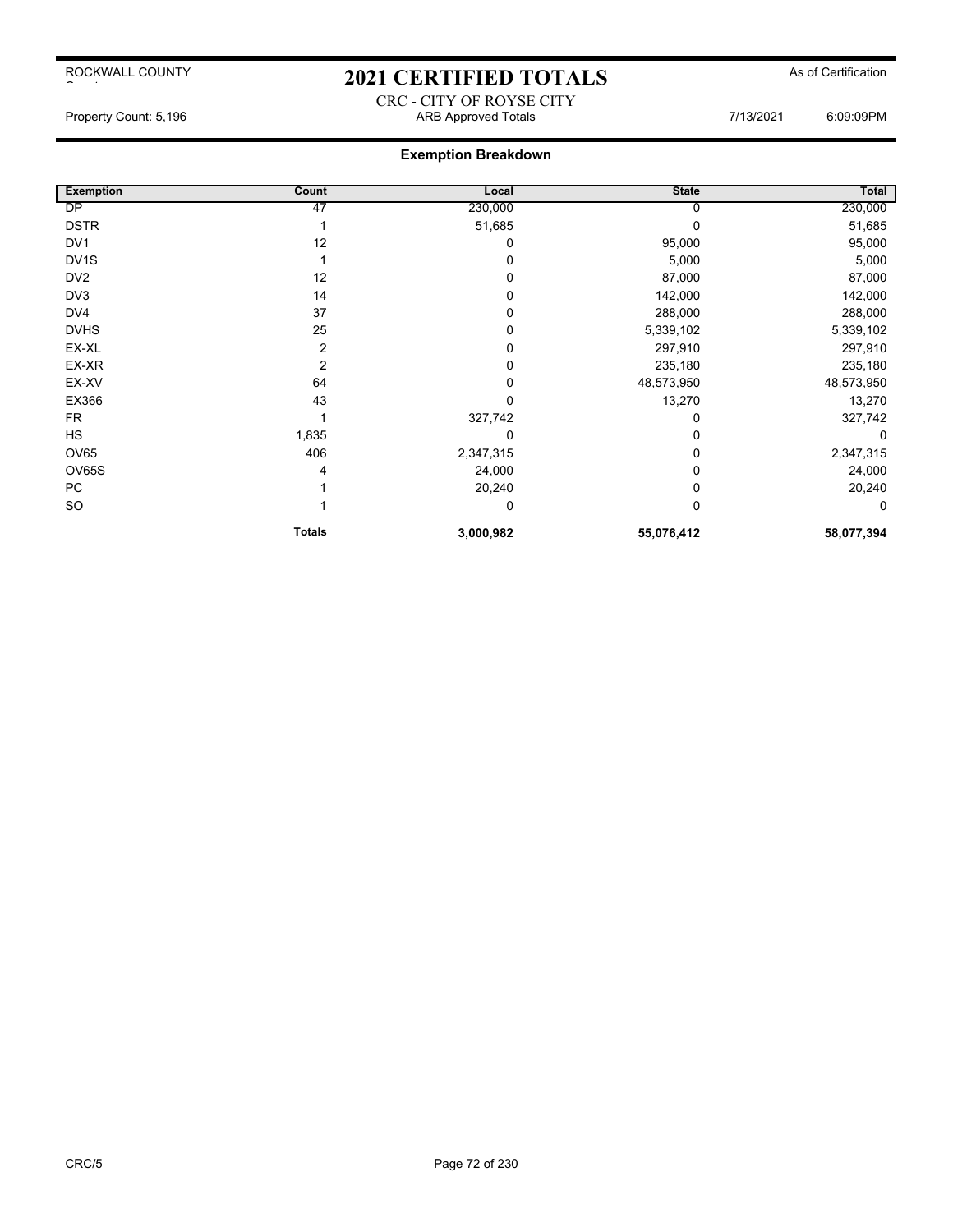| ROCKWALL COUNTY                   | <b>2021 CERTIFIED TOTALS</b> |                                                            |                                                            |           | As of Certification |
|-----------------------------------|------------------------------|------------------------------------------------------------|------------------------------------------------------------|-----------|---------------------|
| Property Count: 4                 |                              | CRC - CITY OF ROYSE CITY<br><b>Under ARB Review Totals</b> |                                                            | 7/13/2021 | 6:08:26PM           |
| Land                              |                              | Value                                                      |                                                            |           |                     |
| Homesite:                         |                              | 214,120                                                    |                                                            |           |                     |
| Non Homesite:                     |                              | 214,500                                                    |                                                            |           |                     |
| Ag Market:                        |                              | 0                                                          |                                                            |           |                     |
| <b>Timber Market:</b>             |                              | $\Omega$                                                   | <b>Total Land</b>                                          | $^{(+)}$  | 428,620             |
| Improvement                       |                              | Value                                                      |                                                            |           |                     |
| Homesite:                         |                              | 346,210                                                    |                                                            |           |                     |
| Non Homesite:                     |                              | 0                                                          | <b>Total Improvements</b>                                  | $^{(+)}$  | 346,210             |
| Non Real                          | Count                        | Value                                                      |                                                            |           |                     |
| Personal Property:                | 0                            | 0                                                          |                                                            |           |                     |
| Mineral Property:                 | 0                            | 0                                                          |                                                            |           |                     |
| Autos:                            | $\mathbf 0$                  | $\Omega$                                                   | <b>Total Non Real</b>                                      | $(+)$     | 0                   |
|                                   |                              |                                                            | <b>Market Value</b>                                        | $=$       | 774,830             |
| Ag                                | <b>Non Exempt</b>            | <b>Exempt</b>                                              |                                                            |           |                     |
| <b>Total Productivity Market:</b> | 0                            | 0                                                          |                                                            |           |                     |
| Ag Use:                           | $\Omega$                     | $\Omega$                                                   | <b>Productivity Loss</b>                                   | $(-)$     | $\Omega$            |
| Timber Use:                       | 0                            | 0                                                          | <b>Appraised Value</b>                                     | $=$       | 774,830             |
| Productivity Loss:                | $\mathbf 0$                  | 0                                                          |                                                            |           |                     |
|                                   |                              |                                                            | <b>Homestead Cap</b>                                       | $(-)$     | 3,423               |
|                                   |                              |                                                            | <b>Assessed Value</b>                                      | $=$       | 771,407             |
|                                   |                              |                                                            | <b>Total Exemptions Amount</b><br>(Breakdown on Next Page) | $(-)$     | 5,000               |
|                                   |                              |                                                            | <b>Net Taxable</b>                                         | $\equiv$  | 766.407             |

#### APPROXIMATE TOTAL LEVY = NET TAXABLE \* (TAX RATE / 100) 4,763.22 = 766,407 \* (0.621500 / 100)

| Certified Estimate of Market Value:<br>Certified Estimate of Taxable Value: | 511.000<br>511.000 |
|-----------------------------------------------------------------------------|--------------------|
| Tax Increment Finance Value:                                                |                    |
| Tax Increment Finance Levy:                                                 | 0.00               |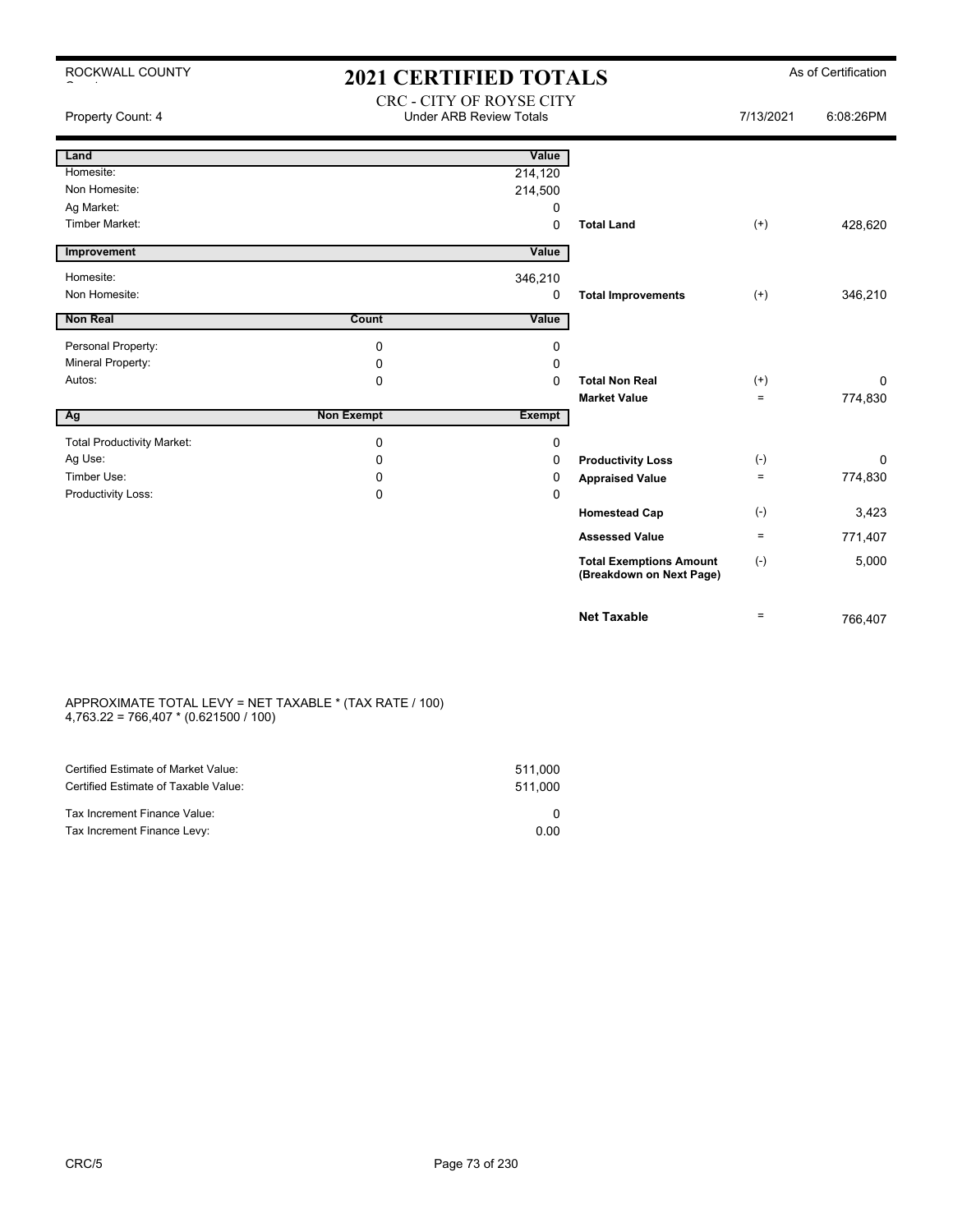### 2021 CERTIFIED TOTALS As of Certification

#### CRC - CITY OF ROYSE CITY Property Count: 4 Count: 4 Count: 4 Count: 4 Count: 4 Count: 4 Count: 4 Count: 4 Count: 4 Count: 4 Count: 4 Count: 4 Count: 4 Count: 0 Count: 4 Count: 0 Count: 0 Count: 0 Count: 0 Count: 0 Count: 0 Count: 0 Count: 0 Count:

| <b>Exemption</b> | Count         | Local | <b>State</b> | <b>Total</b> |
|------------------|---------------|-------|--------------|--------------|
| DP               |               | 5,000 |              | 5,000        |
| HS               |               |       |              |              |
|                  | <b>Totals</b> | 5,000 |              | 5,000        |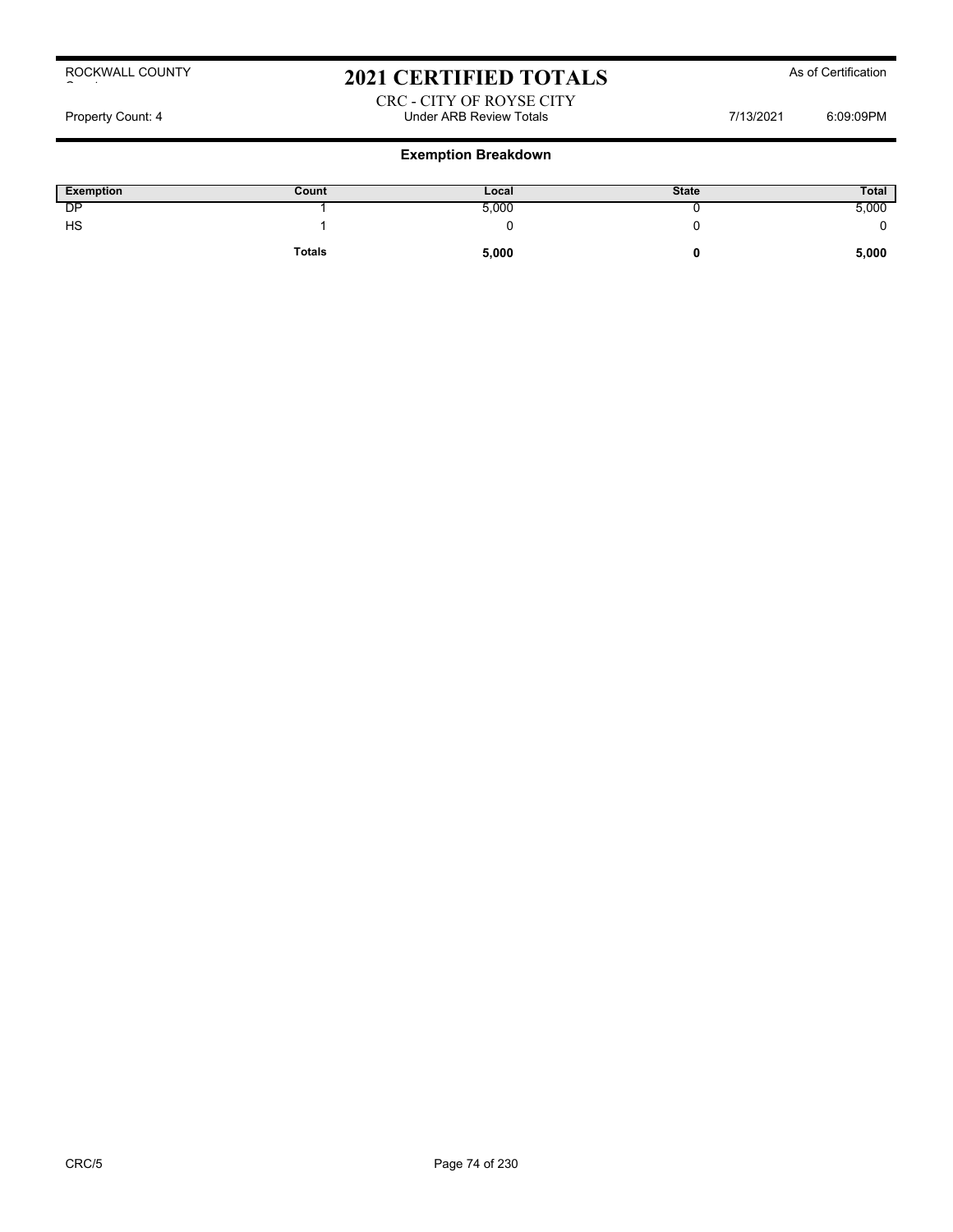|                                 | ROCKWALL COUNTY                                              |                |                                                                              | <b>2021 CERTIFIED TOTALS</b>                    |               |                                              |                   | As of Certification       |
|---------------------------------|--------------------------------------------------------------|----------------|------------------------------------------------------------------------------|-------------------------------------------------|---------------|----------------------------------------------|-------------------|---------------------------|
|                                 | Property Count: 5,200                                        |                |                                                                              | CRC - CITY OF ROYSE CITY<br><b>Grand Totals</b> |               |                                              | 7/13/2021         | 6:08:26PM                 |
| Land                            |                                                              |                |                                                                              |                                                 | Value         |                                              |                   |                           |
| Homesite:                       |                                                              |                |                                                                              | 216,734,935                                     |               |                                              |                   |                           |
| Non Homesite:                   |                                                              |                |                                                                              | 134, 121, 204                                   |               |                                              |                   |                           |
| Ag Market:                      |                                                              |                |                                                                              |                                                 | 32,524,952    |                                              |                   |                           |
| <b>Timber Market:</b>           |                                                              |                |                                                                              |                                                 | $\mathbf 0$   | <b>Total Land</b>                            | $^{(+)}$          | 383,381,091               |
| Improvement                     |                                                              |                |                                                                              |                                                 | Value         |                                              |                   |                           |
| Homesite:                       |                                                              |                |                                                                              | 440,228,424                                     |               |                                              |                   |                           |
| Non Homesite:                   |                                                              |                |                                                                              | 107,181,890                                     |               | <b>Total Improvements</b>                    | $^{(+)}$          | 547,410,314               |
| <b>Non Real</b>                 |                                                              |                | Count                                                                        |                                                 | Value         |                                              |                   |                           |
| Personal Property:              |                                                              |                | 371                                                                          |                                                 | 57,919,260    |                                              |                   |                           |
| Mineral Property:               |                                                              |                | 0                                                                            |                                                 | 0             |                                              |                   |                           |
| Autos:                          |                                                              |                | 0                                                                            |                                                 | $\Omega$      | <b>Total Non Real</b><br><b>Market Value</b> | $^{(+)}$<br>$=$   | 57,919,260<br>988,710,665 |
| Ag                              |                                                              |                | <b>Non Exempt</b>                                                            |                                                 | <b>Exempt</b> |                                              |                   |                           |
|                                 |                                                              |                |                                                                              |                                                 |               |                                              |                   |                           |
| Ag Use:                         | <b>Total Productivity Market:</b>                            |                | 32,524,952<br>233,980                                                        |                                                 | 0<br>0        |                                              |                   | 32,290,972                |
| Timber Use:                     |                                                              |                | 0                                                                            |                                                 | 0             | <b>Productivity Loss</b>                     | $(-)$<br>$\equiv$ | 956,419,693               |
| Productivity Loss:              |                                                              |                | 32,290,972                                                                   |                                                 | $\Omega$      | <b>Appraised Value</b>                       |                   |                           |
|                                 |                                                              |                |                                                                              |                                                 |               | <b>Homestead Cap</b>                         | $(-)$             | 3,884,327                 |
|                                 |                                                              |                |                                                                              |                                                 |               | <b>Assessed Value</b>                        | $=$               | 952,535,366               |
|                                 |                                                              |                |                                                                              |                                                 |               | <b>Total Exemptions Amount</b>               | $(-)$             | 58,082,394                |
|                                 |                                                              |                |                                                                              |                                                 |               | (Breakdown on Next Page)                     |                   |                           |
|                                 |                                                              |                |                                                                              |                                                 |               | <b>Net Taxable</b>                           | $\equiv$          | 894,452,972               |
| Freeze                          | <b>Assessed</b>                                              | <b>Taxable</b> | <b>Actual Tax</b>                                                            | Ceiling                                         | Count         |                                              |                   |                           |
| <b>OV65</b>                     | 66,414,148                                                   | 61,592,355     | 269,045.35                                                                   | 273,491.28                                      | 349           |                                              |                   |                           |
| <b>Total</b><br><b>Tax Rate</b> | 66,414,148<br>0.621500                                       | 61,592,355     | 269,045.35                                                                   | 273,491.28                                      | 349           | <b>Freeze Taxable</b>                        | $(-)$             | 61,592,355                |
|                                 |                                                              |                |                                                                              |                                                 |               | <b>Freeze Adjusted Taxable</b>               | $=$               | 832,860,617               |
|                                 | $5,445,274.08 = 832,860,617 * (0.621500 / 100) + 269,045.35$ |                | APPROXIMATE LEVY = (FREEZE ADJUSTED TAXABLE * (TAX RATE / 100)) + ACTUAL TAX |                                                 |               |                                              |                   |                           |
|                                 |                                                              |                |                                                                              |                                                 |               |                                              |                   |                           |
|                                 | Certified Estimate of Market Value:                          |                |                                                                              |                                                 | 988,446,835   |                                              |                   |                           |
|                                 | Certified Estimate of Taxable Value:                         |                |                                                                              | 894, 197, 565                                   |               |                                              |                   |                           |
|                                 |                                                              |                |                                                                              |                                                 |               |                                              |                   |                           |
| <b>Tif Zone Code</b>            |                                                              |                |                                                                              | <b>Tax Increment Loss</b>                       |               |                                              |                   |                           |
| TIRZ1                           |                                                              |                |                                                                              |                                                 | 48,167,261    |                                              |                   |                           |
|                                 | Tax Increment Finance Value:                                 |                |                                                                              |                                                 | 48, 167, 261  |                                              |                   |                           |
|                                 | Tax Increment Finance Levy:                                  |                |                                                                              |                                                 | 299,359.53    |                                              |                   |                           |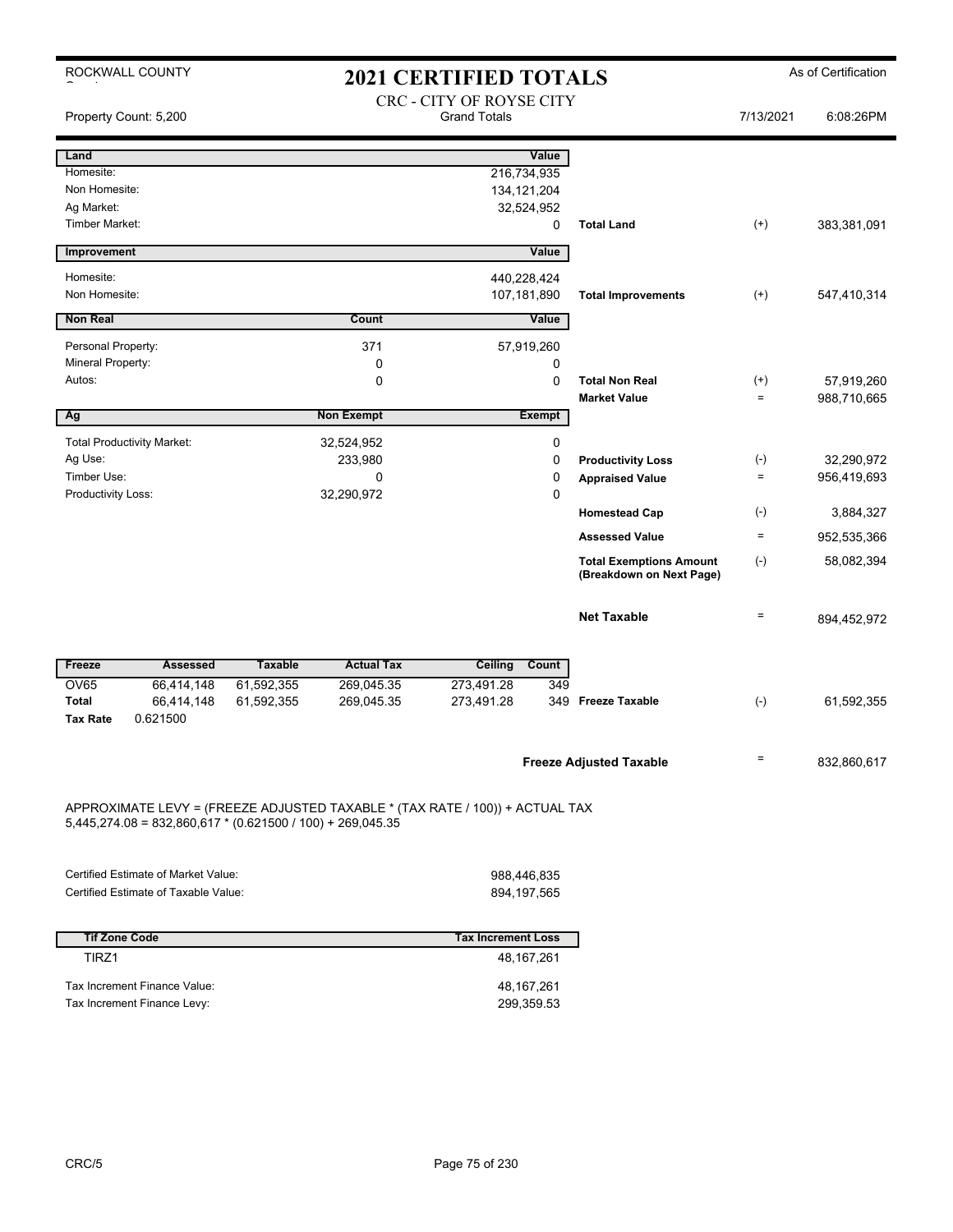# 2021 CERTIFIED TOTALS As of Certification CRC - CITY OF ROYSE CITY

### **Exemption Breakdown**

| <b>Exemption</b>  | Count         | Local     | <b>State</b> | Total      |
|-------------------|---------------|-----------|--------------|------------|
| DP                | 48            | 235,000   | O            | 235,000    |
| <b>DSTR</b>       |               | 51,685    | 0            | 51,685     |
| DV <sub>1</sub>   | 12            | 0         | 95,000       | 95,000     |
| DV <sub>1</sub> S |               | $\Omega$  | 5,000        | 5,000      |
| DV <sub>2</sub>   | 12            | $\Omega$  | 87,000       | 87,000     |
| DV3               | 14            | $\Omega$  | 142,000      | 142,000    |
| DV4               | 37            | 0         | 288,000      | 288,000    |
| <b>DVHS</b>       | 25            | 0         | 5,339,102    | 5,339,102  |
| EX-XL             | 2             | 0         | 297,910      | 297,910    |
| EX-XR             | 2             | 0         | 235,180      | 235,180    |
| EX-XV             | 64            | 0         | 48,573,950   | 48,573,950 |
| EX366             | 43            | 0         | 13,270       | 13,270     |
| <b>FR</b>         |               | 327,742   | 0            | 327,742    |
| HS                | 1,836         | 0         | 0            | $\Omega$   |
| <b>OV65</b>       | 406           | 2,347,315 | 0            | 2,347,315  |
| OV65S             | 4             | 24,000    | 0            | 24,000     |
| PC                |               | 20,240    | 0            | 20,240     |
| SO                |               | 0         | 0            | 0          |
|                   | <b>Totals</b> | 3,005,982 | 55,076,412   | 58,082,394 |

Property Count: 5,200 **Stand Totals** Grand Totals **Connection** Count: 5,200 6:09:09PM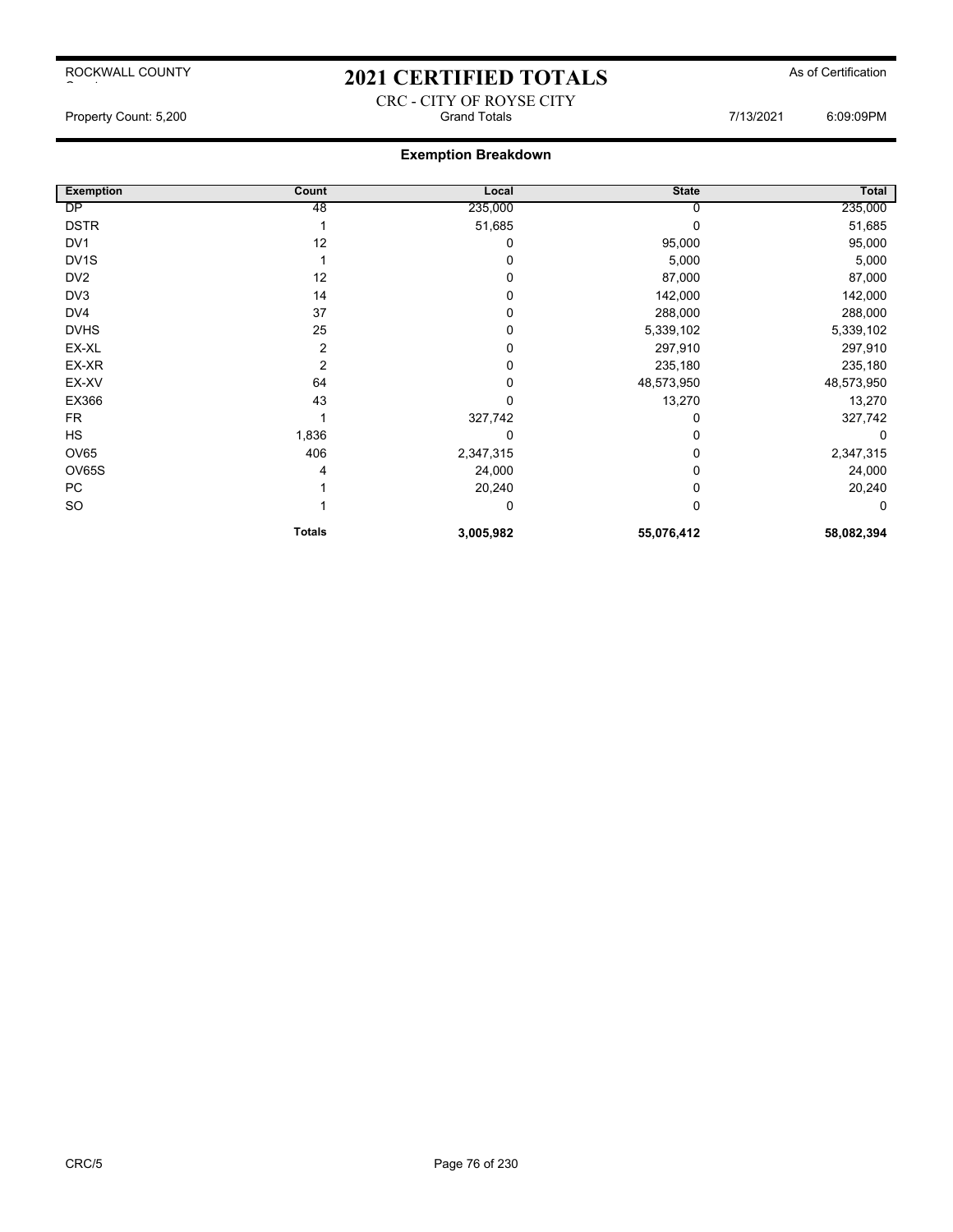ROCKWALL COUNTY

## 2021 CERTIFIED TOTALS As of Certification

#### CRC - CITY OF ROYSE CITY Property Count: 5,196 **ARB Approved Totals** ARB Approved Totals **ARB Approved Totals** 7/13/2021 6:09:09PM

### **State Category Breakdown**

|                | <b>State Code Description</b>       | Count         | Acres      | <b>New Value</b> | <b>Market Value</b> | Taxable Value |
|----------------|-------------------------------------|---------------|------------|------------------|---------------------|---------------|
| Α              | SINGLE FAMILY RESIDENCE             | 2,951         | 955.1841   | \$39,357,590     | \$620,608,138       | \$608,406,360 |
| B              | <b>MULTIFAMILY RESIDENCE</b>        | 10            | 23.3274    | \$0              | \$1,786,288         | \$1,786,288   |
| C <sub>1</sub> | VACANT LOTS AND LAND TRACTS         | 525           | 759.8585   | \$0              | \$51,517,493        | \$51,517,493  |
| D <sub>1</sub> | <b>QUALIFIED OPEN-SPACE LAND</b>    | 95            | 2,280.2455 | \$0              | \$32,524,952        | \$233,980     |
| D <sub>2</sub> | <b>IMPROVEMENTS ON QUALIFIED OP</b> | 11            |            | \$0              |                     |               |
|                |                                     |               |            |                  | \$60,540            | \$60,540      |
| Е              | RURAL LAND, NON QUALIFIED OPE       | 33            | 293.7420   | \$258,220        | \$8,209,649         | \$8,074,097   |
| F <sub>1</sub> | <b>COMMERCIAL REAL PROPERTY</b>     | 170           | 304.4297   | \$2,063,750      | \$99,765,334        | \$99,765,334  |
| F <sub>2</sub> | INDUSTRIAL AND MANUFACTURIN         |               | 5.0000     | \$0              | \$1,068,080         | \$1,068,080   |
| J2             | <b>GAS DISTRIBUTION SYSTEM</b>      |               |            | \$0              | \$1,807,310         | \$1,807,310   |
| J3             | ELECTRIC COMPANY (INCLUDING C       |               | 35.3640    | \$0              | \$28,191,940        | \$28,191,940  |
| J4             | TELEPHONE COMPANY (INCLUDI          |               | 0.3615     | \$0              | \$877,822           | \$877,822     |
| J5             | <b>RAILROAD</b>                     |               | 3.0500     | \$0              | \$185,320           | \$185,320     |
| J6             | PIPELAND COMPANY                    |               |            | \$0              | \$43,250            | \$43,250      |
| J7             | <b>CABLE TELEVISION COMPANY</b>     | 2             | 0.4300     | \$0              | \$2,659,560         | \$2,659,560   |
| L1             | <b>COMMERCIAL PERSONAL PROPE</b>    | 284           |            | \$0              | \$22,033,410        | \$22,033,410  |
| L2             | INDUSTRIAL AND MANUFACTURIN         | 25            |            | \$0              | \$1,943,630         | \$1,595,648   |
| M1             | TANGIBLE OTHER PERSONAL, MOB        | 231           |            | \$247,430        | \$5,324,664         | \$5,171,988   |
| O              | <b>RESIDENTIAL INVENTORY</b>        | 783           | 132.6250   | \$20,411,940     | \$59,800,395        | \$59,800,395  |
| S              | SPECIAL INVENTORY TAX               | 3             |            | \$0              | \$407,750           | \$407,750     |
| X              | TOTALLY EXEMPT PROPERTY             | 111           | 224.5638   | \$665,200        | \$49,120,310        | \$0           |
|                |                                     | <b>Totals</b> | 5,018.1815 | \$63,004,130     | \$987,935,835       | \$893,686,565 |

 $\sim$  to the set of  $\sim$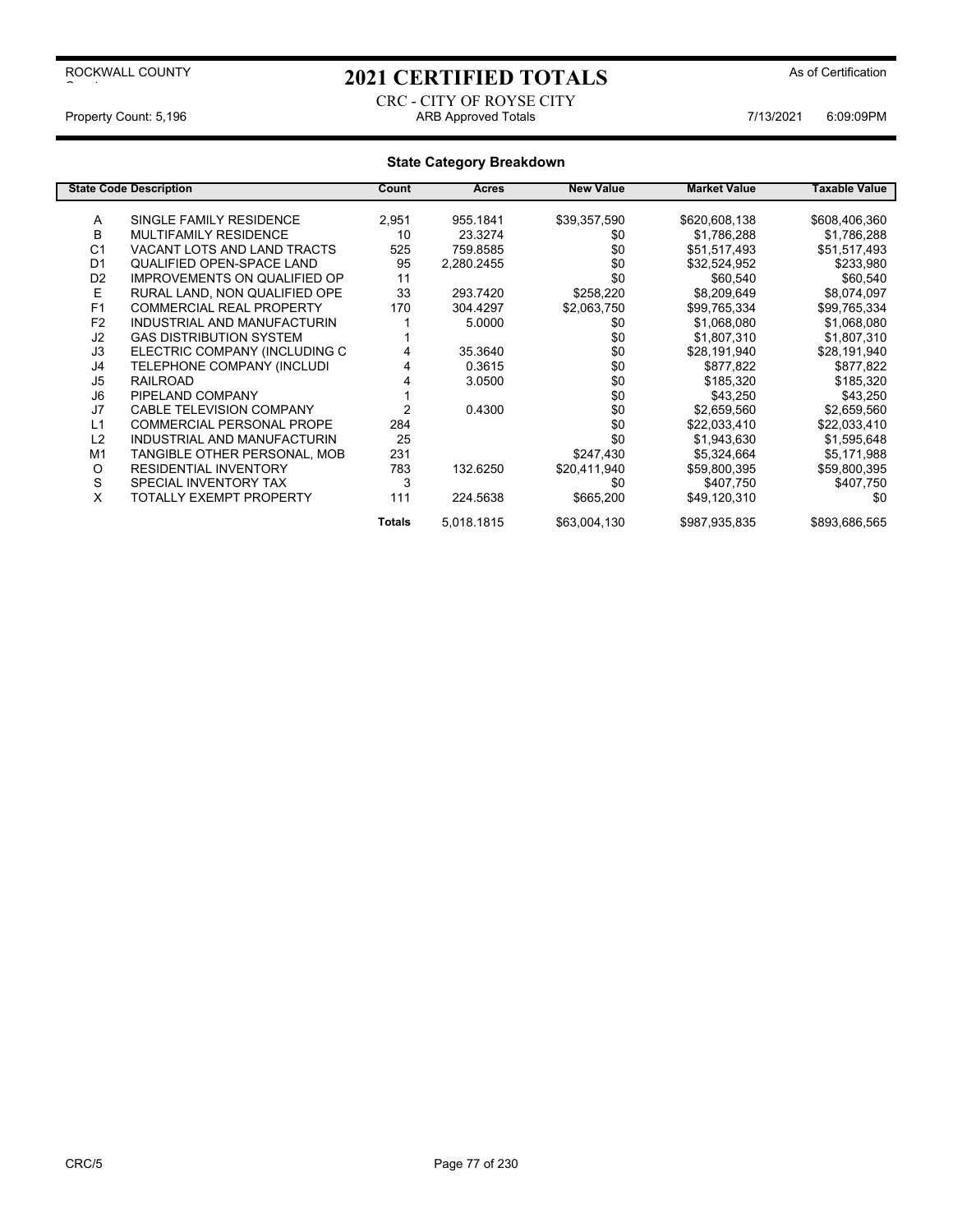## 2021 CERTIFIED TOTALS As of Certification

CRC - CITY OF ROYSE CITY Property Count: 4 Count: 4 Count: 4 Count: 4 Count: 4 Count: 4 Count: 4 Count: 4 Count: 4 Count: 4 Count: 4 Count: 4 Count: 0 Count: 0 Count: 0 Count: 0 Count: 0 Count: 0 Count: 0 Count: 0 Count: 0 Count: 0 Count: 0 Count:

| <b>State Code Description</b> |                                                        | Count  | Acres            | <b>New Value</b> | <b>Market Value</b>    | <b>Taxable Value</b>   |
|-------------------------------|--------------------------------------------------------|--------|------------------|------------------|------------------------|------------------------|
| C1                            | SINGLE FAMILY RESIDENCE<br>VACANT LOTS AND LAND TRACTS |        | 0.4725<br>5.0000 | \$0<br>\$0       | \$560,330<br>\$214.500 | \$551,907<br>\$214,500 |
|                               |                                                        | Totals | 5.4725           | \$0              | \$774.830              | \$766.407              |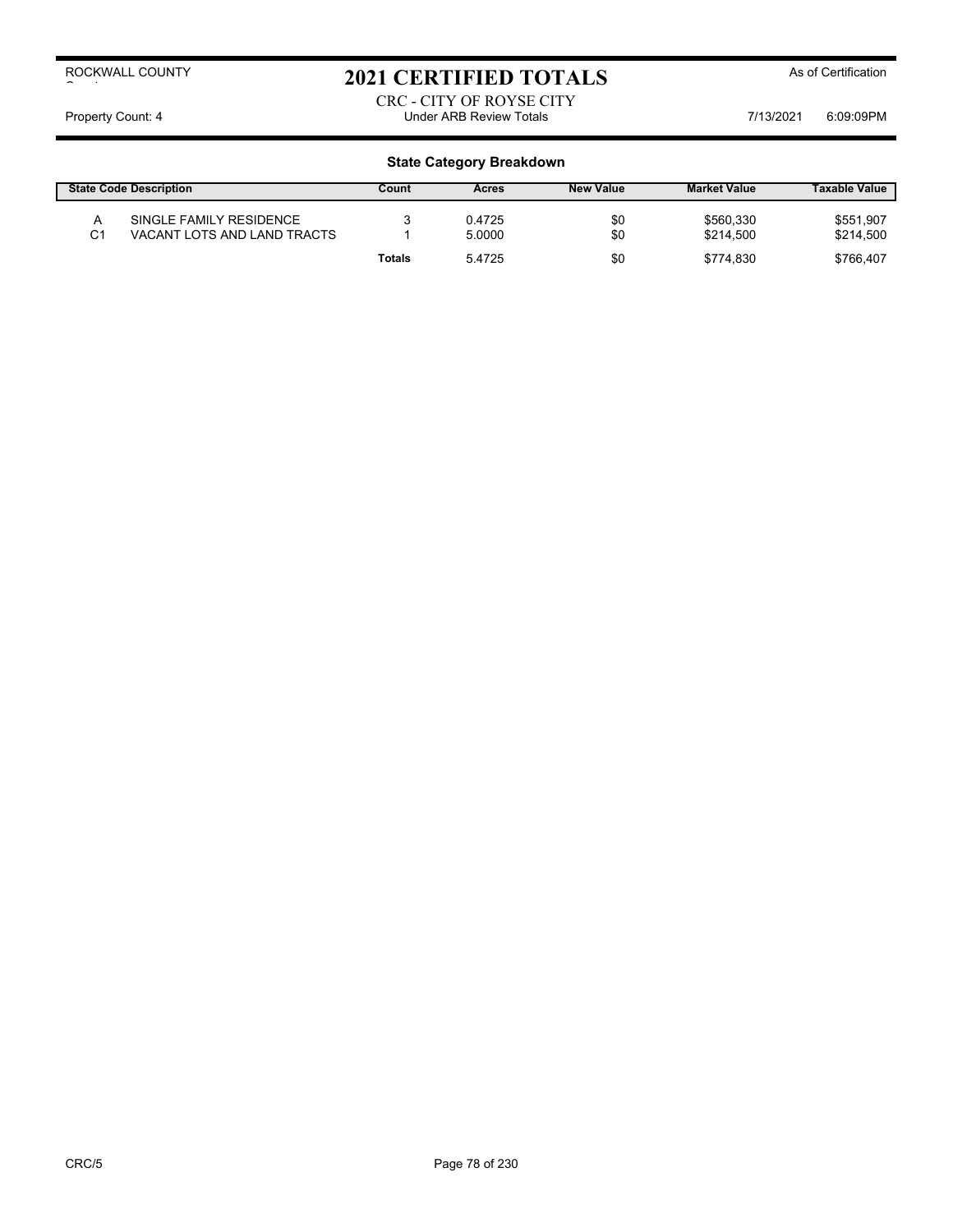## 2021 CERTIFIED TOTALS As of Certification

CRC - CITY OF ROYSE CITY Property Count: 5,200 **Fig. 200** Grand Totals Grand Totals **7/13/2021** 6:09:09PM

|                | <b>State Code Description</b>       | Count  | Acres      | <b>New Value</b> | <b>Market Value</b> | Taxable Value |
|----------------|-------------------------------------|--------|------------|------------------|---------------------|---------------|
| Α              | SINGLE FAMILY RESIDENCE             | 2,954  | 955.6566   | \$39,357,590     | \$621,168,468       | \$608,958,267 |
| B              | <b>MULTIFAMILY RESIDENCE</b>        | 10     | 23.3274    | \$0              | \$1,786,288         | \$1,786,288   |
| C <sub>1</sub> | VACANT LOTS AND LAND TRACTS         | 526    | 764.8585   | \$0              | \$51,731,993        | \$51,731,993  |
| D <sub>1</sub> | QUALIFIED OPEN-SPACE LAND           | 95     | 2,280.2455 | \$0              | \$32,524,952        | \$233,980     |
| D <sub>2</sub> | <b>IMPROVEMENTS ON QUALIFIED OP</b> | 11     |            | \$0              | \$60,540            | \$60,540      |
| Е              | RURAL LAND, NON QUALIFIED OPE       | 33     | 293.7420   | \$258,220        | \$8,209,649         | \$8,074,097   |
| F <sub>1</sub> | <b>COMMERCIAL REAL PROPERTY</b>     | 170    | 304.4297   | \$2,063,750      | \$99,765,334        | \$99,765,334  |
| F <sub>2</sub> | INDUSTRIAL AND MANUFACTURIN         |        | 5.0000     | \$0              | \$1,068,080         | \$1,068,080   |
| J2             | <b>GAS DISTRIBUTION SYSTEM</b>      |        |            | \$0              | \$1,807,310         | \$1,807,310   |
| J3             | ELECTRIC COMPANY (INCLUDING C       |        | 35.3640    | \$0              | \$28,191,940        | \$28,191,940  |
| J4             | TELEPHONE COMPANY (INCLUDI          |        | 0.3615     | \$0              | \$877,822           | \$877,822     |
| J5             | <b>RAILROAD</b>                     |        | 3.0500     | \$0              | \$185,320           | \$185,320     |
| J6             | PIPELAND COMPANY                    |        |            | \$0              | \$43,250            | \$43,250      |
| J7             | <b>CABLE TELEVISION COMPANY</b>     |        | 0.4300     | \$0              | \$2,659,560         | \$2,659,560   |
| L1             | <b>COMMERCIAL PERSONAL PROPE</b>    | 284    |            | \$0              | \$22,033,410        | \$22,033,410  |
| L2             | INDUSTRIAL AND MANUFACTURIN         | 25     |            | \$0              | \$1,943,630         | \$1,595,648   |
| M <sub>1</sub> | TANGIBLE OTHER PERSONAL, MOB        | 231    |            | \$247,430        | \$5,324,664         | \$5,171,988   |
| O              | <b>RESIDENTIAL INVENTORY</b>        | 783    | 132.6250   | \$20,411,940     | \$59,800,395        | \$59,800,395  |
| S              | SPECIAL INVENTORY TAX               | 3      |            | \$0              | \$407,750           | \$407,750     |
| X              | TOTALLY EXEMPT PROPERTY             | 111    | 224.5638   | \$665,200        | \$49,120,310        | \$0           |
|                |                                     | Totals | 5,023.6540 | \$63,004,130     | \$988,710,665       | \$894,452,972 |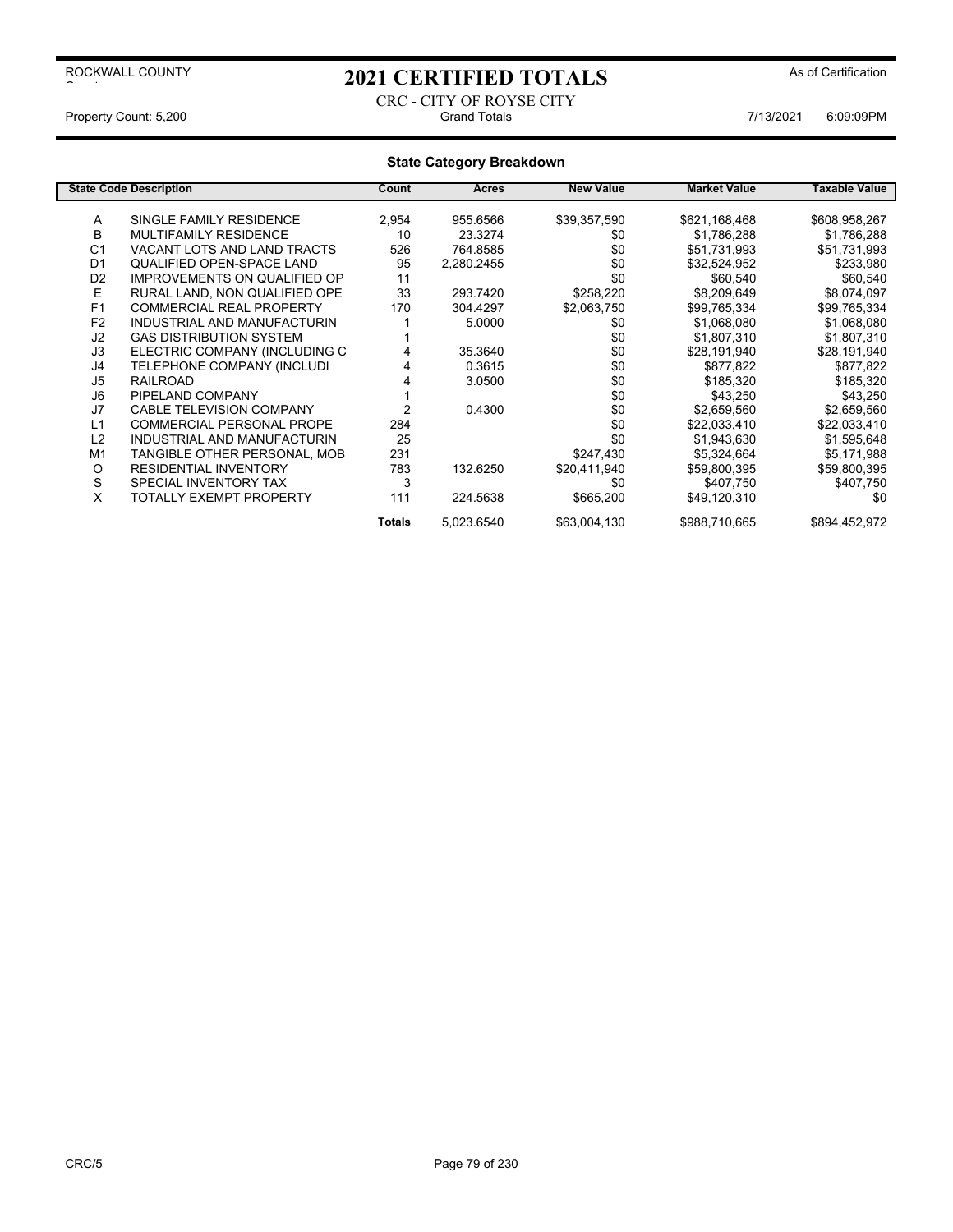### 2021 CERTIFIED TOTALS As of Certification

CRC - CITY OF ROYSE CITY Property Count: 5,200 **Effective Rate Assumption Effective Rate Assumption** 7/13/2021 6:09:09PM

#### **New Value**

**TOTAL NEW VALUE MARKET: \$63,004,130 TOTAL NEW VALUE TAXABLE:**  $$62,135,894$ 

| \$63,004,130 |  |
|--------------|--|
| \$62,135,894 |  |

|                  | <b>New Exemptions</b>                           |                                        |                                    |                                   |  |  |  |
|------------------|-------------------------------------------------|----------------------------------------|------------------------------------|-----------------------------------|--|--|--|
| <b>Exemption</b> | <b>Description</b>                              | Count                                  |                                    |                                   |  |  |  |
| EX-XV            | Other Exemptions (including public property, re | $\mathbf{1}$                           | 2020 Market Value                  | \$21,000                          |  |  |  |
| EX366            | HB366 Exempt                                    | $\overline{7}$                         | 2020 Market Value                  | \$14,190                          |  |  |  |
|                  |                                                 | <b>ABSOLUTE EXEMPTIONS VALUE LOSS</b>  |                                    | \$35,190                          |  |  |  |
| <b>Exemption</b> | <b>Description</b>                              |                                        | Count                              | <b>Exemption Amount</b>           |  |  |  |
| $\overline{DP}$  | Disability                                      |                                        | 1                                  | \$5,000                           |  |  |  |
| DV <sub>1</sub>  | Disabled Veterans 10% - 29%                     |                                        | $\mathbf{1}$                       | \$5,000                           |  |  |  |
| DV <sub>2</sub>  | Disabled Veterans 30% - 49%                     |                                        | 4                                  | \$34,500                          |  |  |  |
| DV3              | Disabled Veterans 50% - 69%                     |                                        | 5                                  | \$50,000                          |  |  |  |
| DV <sub>4</sub>  | Disabled Veterans 70% - 100%                    |                                        | 9                                  | \$84,000                          |  |  |  |
| <b>DVHS</b>      | Disabled Veteran Homestead                      |                                        | $\mathbf{1}$                       | \$206,361                         |  |  |  |
| HS               | Homestead                                       |                                        | 164                                | \$0                               |  |  |  |
| <b>OV65</b>      | Over <sub>65</sub>                              |                                        | 29                                 | \$174,000                         |  |  |  |
|                  |                                                 | PARTIAL EXEMPTIONS VALUE LOSS          | 214                                | \$558,861                         |  |  |  |
|                  |                                                 |                                        | <b>NEW EXEMPTIONS VALUE LOSS</b>   | \$594,051                         |  |  |  |
|                  |                                                 | <b>Increased Exemptions</b>            |                                    |                                   |  |  |  |
| <b>Exemption</b> | <b>Description</b>                              |                                        | Count                              | <b>Increased Exemption Amount</b> |  |  |  |
|                  |                                                 | <b>INCREASED EXEMPTIONS VALUE LOSS</b> | <b>TOTAL EXEMPTIONS VALUE LOSS</b> | \$594,051                         |  |  |  |
|                  |                                                 | <b>New Ag / Timber Exemptions</b>      |                                    |                                   |  |  |  |
|                  |                                                 | <b>New Annexations</b>                 |                                    |                                   |  |  |  |
|                  |                                                 | <b>New Deannexations</b>               |                                    |                                   |  |  |  |
|                  |                                                 | <b>Average Homestead Value</b>         |                                    |                                   |  |  |  |
|                  |                                                 | Category A and E                       |                                    |                                   |  |  |  |
|                  | <b>Count of HS Residences</b>                   | <b>Average Market</b>                  | <b>Average HS Exemption</b>        | <b>Average Taxable</b>            |  |  |  |
|                  | 1,796                                           | \$220,142                              | \$2,134                            | \$218,008                         |  |  |  |
|                  |                                                 | <b>Category A Only</b>                 |                                    |                                   |  |  |  |
|                  | <b>Count of HS Residences</b>                   | <b>Average Market</b>                  | <b>Average HS Exemption</b>        | <b>Average Taxable</b>            |  |  |  |
|                  | 1,788                                           | \$219,703                              | \$2,134                            | \$217,569                         |  |  |  |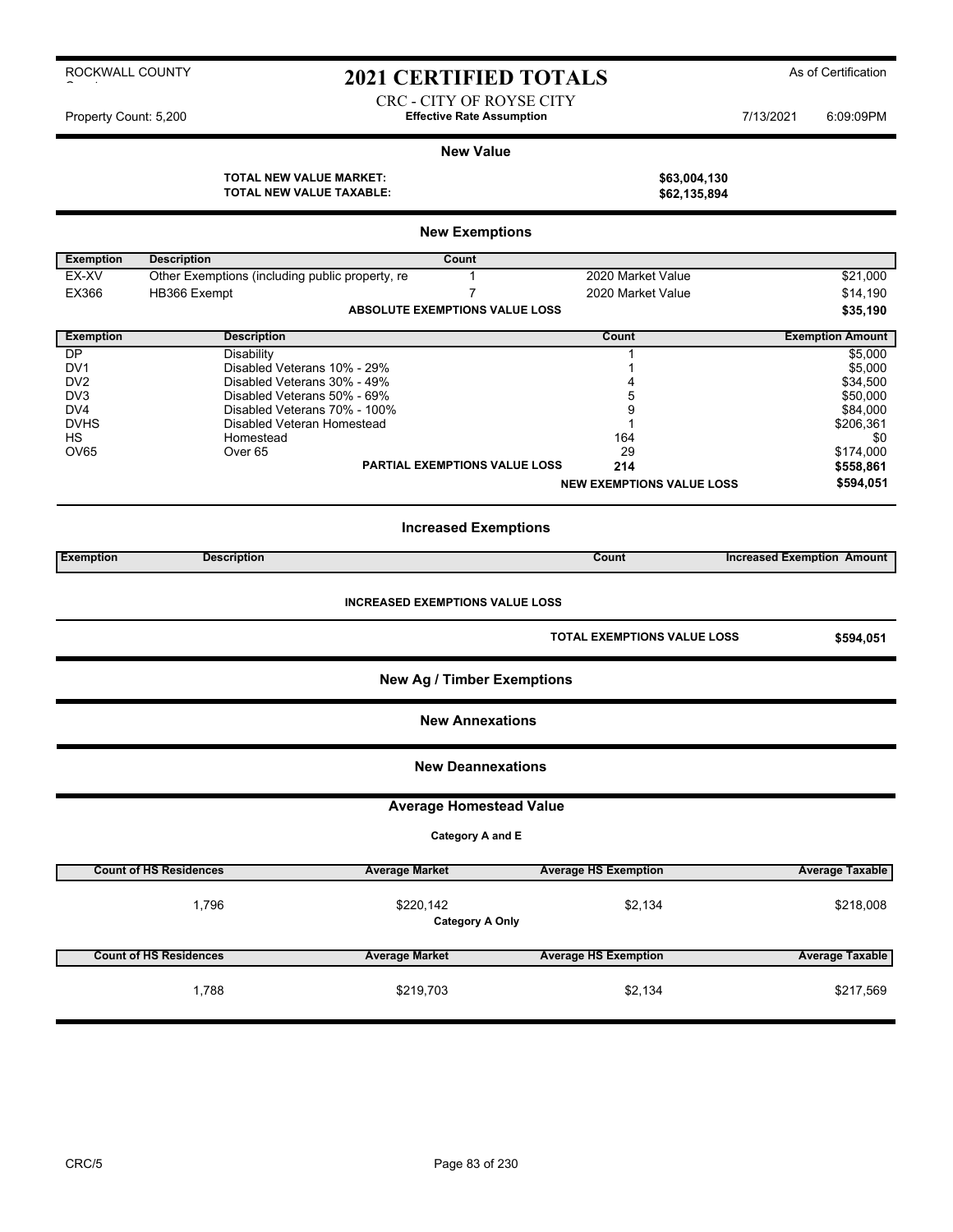### 2021 CERTIFIED TOTALS As of Certification

#### CRC - CITY OF ROYSE CITY **Lower Value Used**

**Count of Protested Properties Total Market Value Total Value Used**

4 \$774,830.00 \$511,000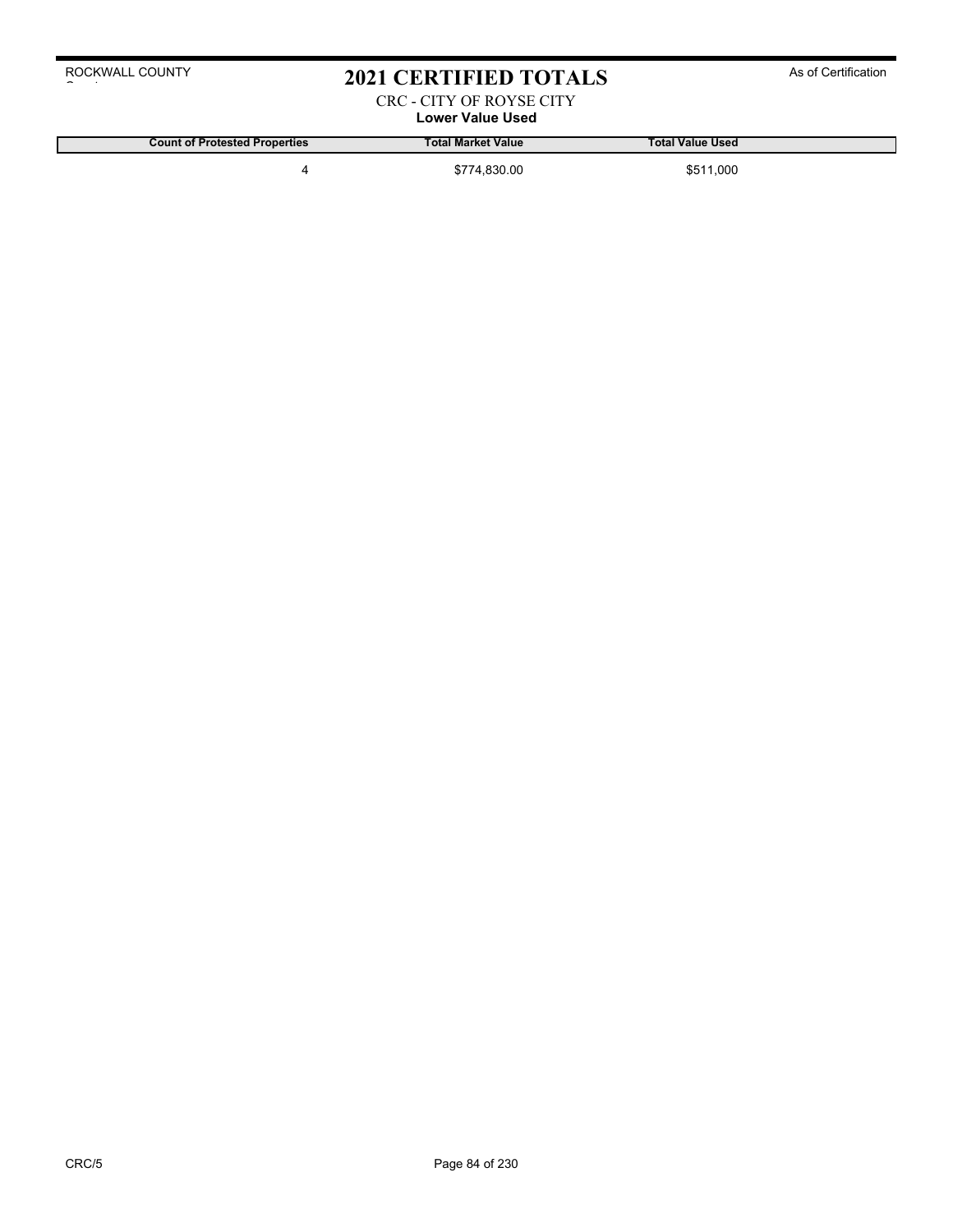| ROCKWALL COUNTY<br>2021 CERTIFIED TOTALS |                                                                                                                                              |                |                   |                                                            |               |                                                            |           | As of Certification |  |
|------------------------------------------|----------------------------------------------------------------------------------------------------------------------------------------------|----------------|-------------------|------------------------------------------------------------|---------------|------------------------------------------------------------|-----------|---------------------|--|
|                                          | Property Count: 2,779                                                                                                                        |                |                   | <b>CRT - CITY OF ROWLETT</b><br><b>ARB Approved Totals</b> |               |                                                            | 7/13/2021 | 6:08:26PM           |  |
| Land                                     |                                                                                                                                              |                |                   |                                                            | Value         |                                                            |           |                     |  |
| Homesite:                                |                                                                                                                                              |                |                   | 249,569,870                                                |               |                                                            |           |                     |  |
| Non Homesite:                            |                                                                                                                                              |                |                   |                                                            | 63,045,620    |                                                            |           |                     |  |
| Ag Market:                               |                                                                                                                                              |                |                   |                                                            | 353,640       |                                                            |           |                     |  |
| <b>Timber Market:</b>                    |                                                                                                                                              |                |                   |                                                            | 0             | <b>Total Land</b>                                          | $^{(+)}$  | 312,969,130         |  |
| Improvement                              |                                                                                                                                              |                |                   |                                                            | Value         |                                                            |           |                     |  |
| Homesite:                                |                                                                                                                                              |                |                   | 403,727,107                                                |               |                                                            |           |                     |  |
| Non Homesite:                            |                                                                                                                                              |                |                   | 157,568,187                                                |               | <b>Total Improvements</b>                                  | $^{(+)}$  | 561,295,294         |  |
| <b>Non Real</b>                          |                                                                                                                                              |                | Count             |                                                            | Value         |                                                            |           |                     |  |
| Personal Property:                       |                                                                                                                                              |                | 253               |                                                            | 32,603,509    |                                                            |           |                     |  |
| Mineral Property:                        |                                                                                                                                              |                | 0                 |                                                            | 0             |                                                            |           |                     |  |
| Autos:                                   |                                                                                                                                              |                | $\mathbf 0$       |                                                            | 0             | <b>Total Non Real</b>                                      | $^{(+)}$  | 32,603,509          |  |
|                                          |                                                                                                                                              |                |                   |                                                            |               | <b>Market Value</b>                                        | $\equiv$  | 906,867,933         |  |
| Ag                                       |                                                                                                                                              |                | <b>Non Exempt</b> |                                                            | <b>Exempt</b> |                                                            |           |                     |  |
|                                          | <b>Total Productivity Market:</b>                                                                                                            |                | 353,640           |                                                            | 0             |                                                            |           |                     |  |
| Ag Use:                                  |                                                                                                                                              |                | 510               |                                                            | 0             | <b>Productivity Loss</b>                                   | $(-)$     | 353,130             |  |
| Timber Use:                              |                                                                                                                                              |                | $\mathbf 0$       |                                                            | 0             | <b>Appraised Value</b>                                     | $\equiv$  | 906,514,803         |  |
| Productivity Loss:                       |                                                                                                                                              |                | 353,130           |                                                            | 0             |                                                            |           |                     |  |
|                                          |                                                                                                                                              |                |                   |                                                            |               | <b>Homestead Cap</b>                                       | $(-)$     | 9,779,468           |  |
|                                          |                                                                                                                                              |                |                   |                                                            |               | <b>Assessed Value</b>                                      | $\equiv$  | 896,735,335         |  |
|                                          |                                                                                                                                              |                |                   |                                                            |               | <b>Total Exemptions Amount</b><br>(Breakdown on Next Page) | $(-)$     | 99,419,915          |  |
|                                          |                                                                                                                                              |                |                   |                                                            |               | <b>Net Taxable</b>                                         | $\equiv$  | 797,315,420         |  |
| Freeze                                   | <b>Assessed</b>                                                                                                                              | <b>Taxable</b> | <b>Actual Tax</b> | Ceiling                                                    | Count         |                                                            |           |                     |  |
| DP                                       | 8,848,012                                                                                                                                    | 6,742,946      | 27,872.02         | 28,886.46                                                  | 39            |                                                            |           |                     |  |
| <b>OV65</b>                              | 152,093,649                                                                                                                                  | 127,748,732    | 599,441.73        | 607,388.98                                                 | 545           |                                                            |           |                     |  |
| Total                                    | 160,941,661                                                                                                                                  | 134,491,678    | 627,313.75        | 636,275.44                                                 | 584           | <b>Freeze Taxable</b>                                      | $(-)$     | 134,491,678         |  |
| <b>Tax Rate</b>                          | 0.745000                                                                                                                                     |                |                   |                                                            |               |                                                            |           |                     |  |
|                                          |                                                                                                                                              |                |                   |                                                            |               | <b>Freeze Adjusted Taxable</b>                             | Ξ         | 662,823,742         |  |
|                                          | APPROXIMATE LEVY = (FREEZE ADJUSTED TAXABLE * (TAX RATE / 100)) + ACTUAL TAX<br>$5,565,350.63 = 662,823,742 * (0.745000 / 100) + 627,313.75$ |                |                   |                                                            |               |                                                            |           |                     |  |

| Certified Estimate of Market Value:  | 906.867.933 |
|--------------------------------------|-------------|
| Certified Estimate of Taxable Value: | 797.315.420 |

| <b>Tif Zone Code</b>         | <b>Tax Increment Loss</b> |
|------------------------------|---------------------------|
| TIF#2                        | 10,111,546                |
| Tax Increment Finance Value: | 10,111,546                |
| Tax Increment Finance Levy:  | 75.331.02                 |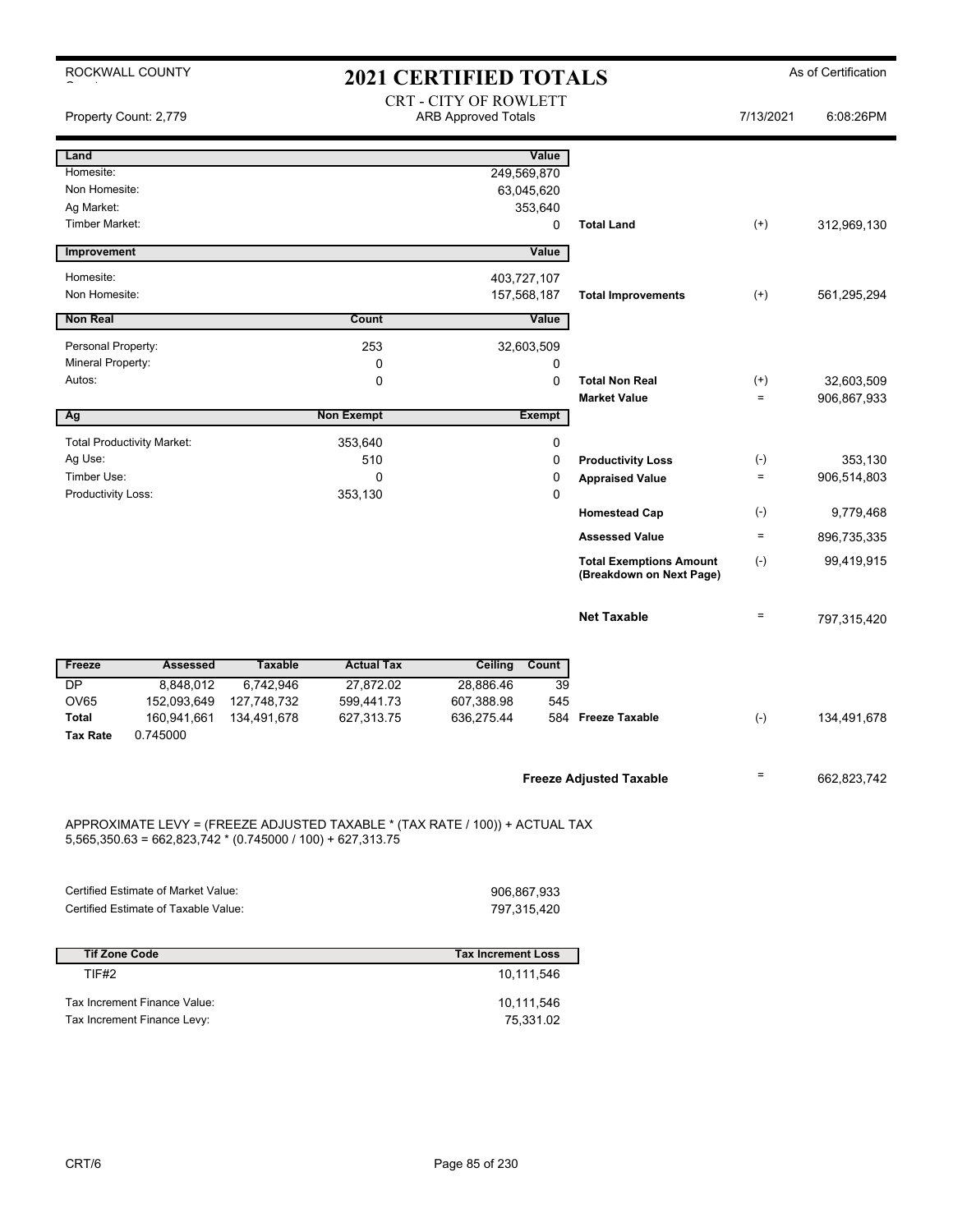### 2021 CERTIFIED TOTALS As of Certification

# CRT - CITY OF ROWLETT

Property Count: 2,779 **ARB Approved Totals ARB Approved Totals** 7/13/2021 6:09:09PM

| <b>Exemption</b> | Count         | Local      | <b>State</b> | <b>Total</b> |
|------------------|---------------|------------|--------------|--------------|
| <b>DP</b>        | 40            | ,934,178   | 0            | 1,934,178    |
| <b>DSTR</b>      | 3             | 107,872    | 0            | 107,872      |
| DV <sub>1</sub>  | 9             | 0          | 61,000       | 61,000       |
| DV <sub>2</sub>  | 8             | 0          | 61,500       | 61,500       |
| DV3              | 10            | 0          | 82,000       | 82,000       |
| DV4              | 25            | 0          | 132,000      | 132,000      |
| DV4S             |               | 0          | 12,000       | 12,000       |
| <b>DVHS</b>      | 36            | 0          | 9,603,911    | 9,603,911    |
| EX-XV            | 19            | 0          | 62,079,420   | 62,079,420   |
| EX366            | 20            | $\Omega$   | 5,070        | 5,070        |
| <b>HS</b>        | 1,782         | 8,889,498  | 0            | 8,889,498    |
| <b>OV65</b>      | 572           | 16,361,466 | $\Omega$     | 16,361,466   |
| OV65S            | 3             | 90,000     | 0            | 90,000       |
|                  | <b>Totals</b> | 27,383,014 | 72,036,901   | 99,419,915   |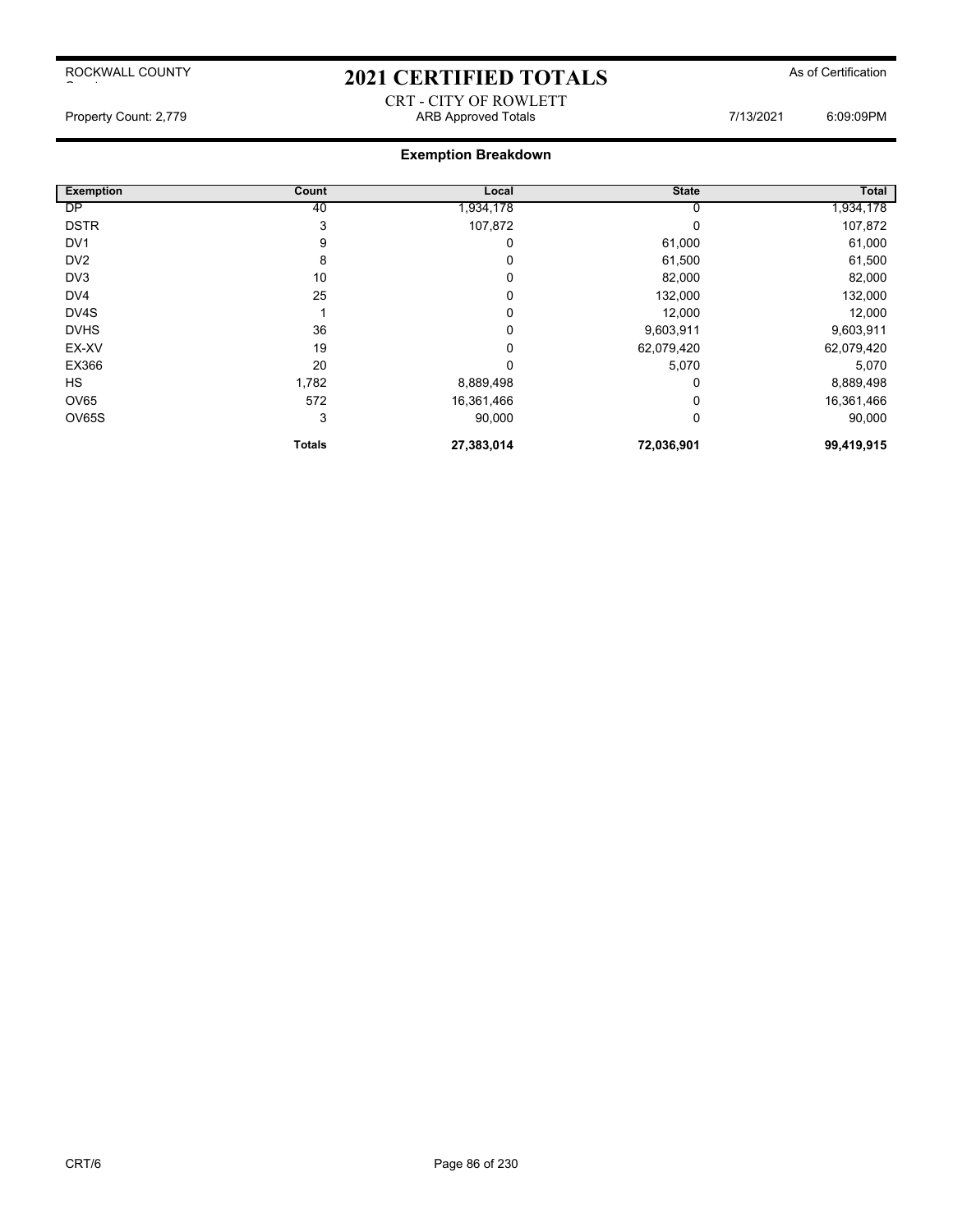| ROCKWALL COUNTY                   | <b>2021 CERTIFIED TOTALS</b>                                   |             |                                                            | As of Certification |           |
|-----------------------------------|----------------------------------------------------------------|-------------|------------------------------------------------------------|---------------------|-----------|
| Property Count: 1                 | <b>CRT - CITY OF ROWLETT</b><br><b>Under ARB Review Totals</b> |             |                                                            | 7/13/2021           | 6:08:26PM |
| Land                              |                                                                | Value       |                                                            |                     |           |
| Homesite:                         |                                                                | 54,600      |                                                            |                     |           |
| Non Homesite:                     |                                                                | 0           |                                                            |                     |           |
| Ag Market:                        |                                                                | 0           |                                                            |                     |           |
| <b>Timber Market:</b>             |                                                                | $\mathbf 0$ | <b>Total Land</b>                                          | $^{(+)}$            | 54,600    |
| Improvement                       |                                                                | Value       |                                                            |                     |           |
| Homesite:                         |                                                                | 168,400     |                                                            |                     |           |
| Non Homesite:                     |                                                                | 0           | <b>Total Improvements</b>                                  | $(+)$               | 168,400   |
| <b>Non Real</b>                   | Count                                                          | Value       |                                                            |                     |           |
| Personal Property:                | 0                                                              | 0           |                                                            |                     |           |
| Mineral Property:                 | 0                                                              | 0           |                                                            |                     |           |
| Autos:                            | 0                                                              | $\Omega$    | <b>Total Non Real</b>                                      | $^{(+)}$            | $\Omega$  |
|                                   |                                                                |             | <b>Market Value</b>                                        | $=$                 | 223,000   |
| Ag                                | <b>Non Exempt</b>                                              | Exempt      |                                                            |                     |           |
| <b>Total Productivity Market:</b> | 0                                                              | 0           |                                                            |                     |           |
| Ag Use:                           | 0                                                              | 0           | <b>Productivity Loss</b>                                   | $(-)$               | $\Omega$  |
| Timber Use:                       | 0                                                              | 0           | <b>Appraised Value</b>                                     | $=$                 | 223,000   |
| Productivity Loss:                | 0                                                              | 0           |                                                            |                     |           |
|                                   |                                                                |             | <b>Homestead Cap</b>                                       | $(-)$               | 0         |
|                                   |                                                                |             | <b>Assessed Value</b>                                      | $=$                 | 223,000   |
|                                   |                                                                |             | <b>Total Exemptions Amount</b><br>(Breakdown on Next Page) | $(-)$               | 5,000     |
|                                   |                                                                |             | <b>Net Taxable</b>                                         | $=$                 | 218,000   |

#### APPROXIMATE TOTAL LEVY = NET TAXABLE \* (TAX RATE / 100) 1,624.10 = 218,000 \* (0.745000 / 100)

| Certified Estimate of Market Value:<br>Certified Estimate of Taxable Value: | 223,000<br>218,000 |
|-----------------------------------------------------------------------------|--------------------|
| Tax Increment Finance Value:                                                |                    |
| Tax Increment Finance Levy:                                                 | 0.00               |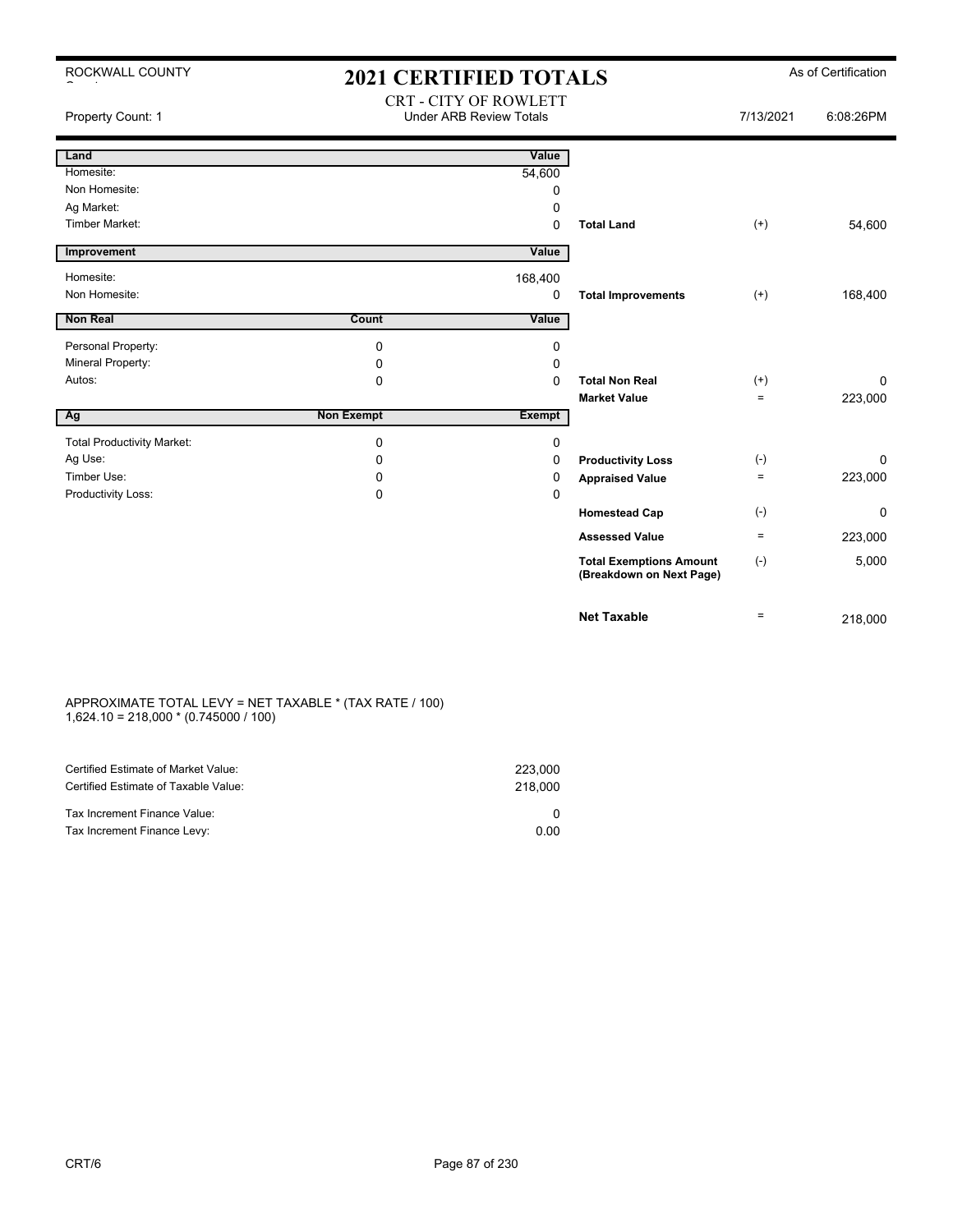### 2021 CERTIFIED TOTALS As of Certification

### CRT - CITY OF ROWLETT Property Count: 1 **Property Count: 1** COUNTER TOTAL STATE Review Totals **Property Count: 1** 6:09:09PM

| <b>Exemption</b> | Count  | Local | <b>State</b> | Total |
|------------------|--------|-------|--------------|-------|
| НS               |        | 5,000 |              | 5,000 |
|                  | Totals | 5,000 |              | 5,000 |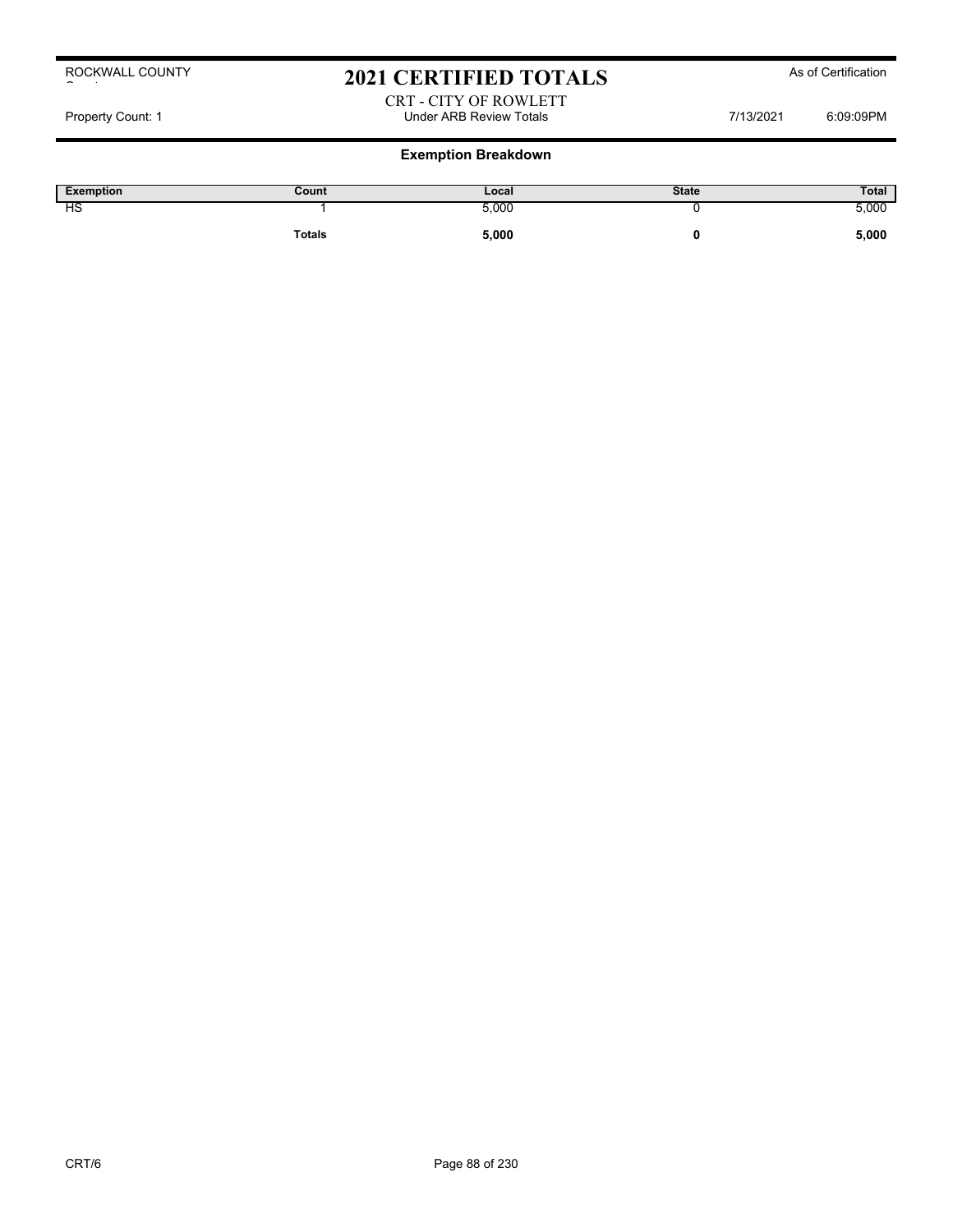|                                 | ROCKWALL COUNTY<br><b>2021 CERTIFIED TOTALS</b>                                                                                            |                                                     |                   | As of Certification |               |                                                            |                   |             |
|---------------------------------|--------------------------------------------------------------------------------------------------------------------------------------------|-----------------------------------------------------|-------------------|---------------------|---------------|------------------------------------------------------------|-------------------|-------------|
|                                 | Property Count: 2,780                                                                                                                      | <b>CRT - CITY OF ROWLETT</b><br><b>Grand Totals</b> |                   |                     | 7/13/2021     | 6:08:26PM                                                  |                   |             |
| Land                            |                                                                                                                                            |                                                     |                   |                     | Value         |                                                            |                   |             |
| Homesite:                       |                                                                                                                                            |                                                     |                   | 249,624,470         |               |                                                            |                   |             |
| Non Homesite:                   |                                                                                                                                            |                                                     |                   |                     | 63,045,620    |                                                            |                   |             |
| Ag Market:                      |                                                                                                                                            |                                                     |                   |                     | 353,640       |                                                            |                   |             |
| <b>Timber Market:</b>           |                                                                                                                                            |                                                     |                   |                     | 0             | <b>Total Land</b>                                          | $(+)$             | 313,023,730 |
| Improvement                     |                                                                                                                                            |                                                     |                   |                     | Value         |                                                            |                   |             |
| Homesite:                       |                                                                                                                                            |                                                     |                   | 403,895,507         |               |                                                            |                   |             |
| Non Homesite:                   |                                                                                                                                            |                                                     |                   | 157,568,187         |               | <b>Total Improvements</b>                                  | $^{(+)}$          | 561,463,694 |
| <b>Non Real</b>                 |                                                                                                                                            |                                                     | Count             |                     | Value         |                                                            |                   |             |
| Personal Property:              |                                                                                                                                            |                                                     | 253               |                     | 32,603,509    |                                                            |                   |             |
| Mineral Property:               |                                                                                                                                            |                                                     | 0                 |                     | 0             |                                                            |                   |             |
| Autos:                          |                                                                                                                                            |                                                     | $\mathbf 0$       |                     | 0             | <b>Total Non Real</b>                                      | $^{(+)}$          | 32,603,509  |
|                                 |                                                                                                                                            |                                                     |                   |                     |               | <b>Market Value</b>                                        | $\qquad \qquad =$ | 907,090,933 |
| Ag                              |                                                                                                                                            |                                                     | <b>Non Exempt</b> |                     | <b>Exempt</b> |                                                            |                   |             |
|                                 | <b>Total Productivity Market:</b>                                                                                                          |                                                     | 353,640           |                     | 0             |                                                            |                   |             |
| Ag Use:                         |                                                                                                                                            |                                                     | 510               |                     | 0             | <b>Productivity Loss</b>                                   | $(\cdot)$         | 353,130     |
| Timber Use:                     |                                                                                                                                            |                                                     | $\Omega$          |                     | 0             | <b>Appraised Value</b>                                     | $\qquad \qquad =$ | 906,737,803 |
| Productivity Loss:              |                                                                                                                                            |                                                     | 353,130           |                     | $\Omega$      |                                                            |                   |             |
|                                 |                                                                                                                                            |                                                     |                   |                     |               | <b>Homestead Cap</b>                                       | $(-)$             | 9,779,468   |
|                                 |                                                                                                                                            |                                                     |                   |                     |               | <b>Assessed Value</b>                                      | $=$               | 896,958,335 |
|                                 |                                                                                                                                            |                                                     |                   |                     |               | <b>Total Exemptions Amount</b><br>(Breakdown on Next Page) | $(-)$             | 99,424,915  |
|                                 |                                                                                                                                            |                                                     |                   |                     |               | <b>Net Taxable</b>                                         | $=$               | 797,533,420 |
| Freeze                          | <b>Assessed</b>                                                                                                                            | <b>Taxable</b>                                      | <b>Actual Tax</b> | Ceiling             | Count         |                                                            |                   |             |
| <b>DP</b>                       | 8,848,012                                                                                                                                  | 6,742,946                                           | 27,872.02         | 28,886.46           | 39            |                                                            |                   |             |
| <b>OV65</b>                     | 152,093,649                                                                                                                                | 127,748,732                                         | 599,441.73        | 607,388.98          | 545           |                                                            |                   |             |
| <b>Total</b><br><b>Tax Rate</b> | 160,941,661<br>0.745000                                                                                                                    | 134,491,678                                         | 627,313.75        | 636,275.44          | 584           | <b>Freeze Taxable</b>                                      | $(-)$             | 134,491,678 |
|                                 |                                                                                                                                            |                                                     |                   |                     |               |                                                            |                   |             |
|                                 |                                                                                                                                            |                                                     |                   |                     |               | <b>Freeze Adjusted Taxable</b>                             | Ξ                 | 663,041,742 |
|                                 | APPROXIMATE LEVY = (FREEZE ADJUSTED TAXABLE * (TAX RATE / 100)) + ACTUAL TAX<br>5,566,974.73 = 663,041,742 * (0.745000 / 100) + 627,313.75 |                                                     |                   |                     |               |                                                            |                   |             |

| Certified Estimate of Market Value:  | 907.090.933 |
|--------------------------------------|-------------|
| Certified Estimate of Taxable Value: | 797.533.420 |

| <b>Tif Zone Code</b>         | <b>Tax Increment Loss</b> |
|------------------------------|---------------------------|
| TIF#2                        | 10,111,546                |
| Tax Increment Finance Value: | 10,111,546                |
| Tax Increment Finance Levy:  | 75.331.02                 |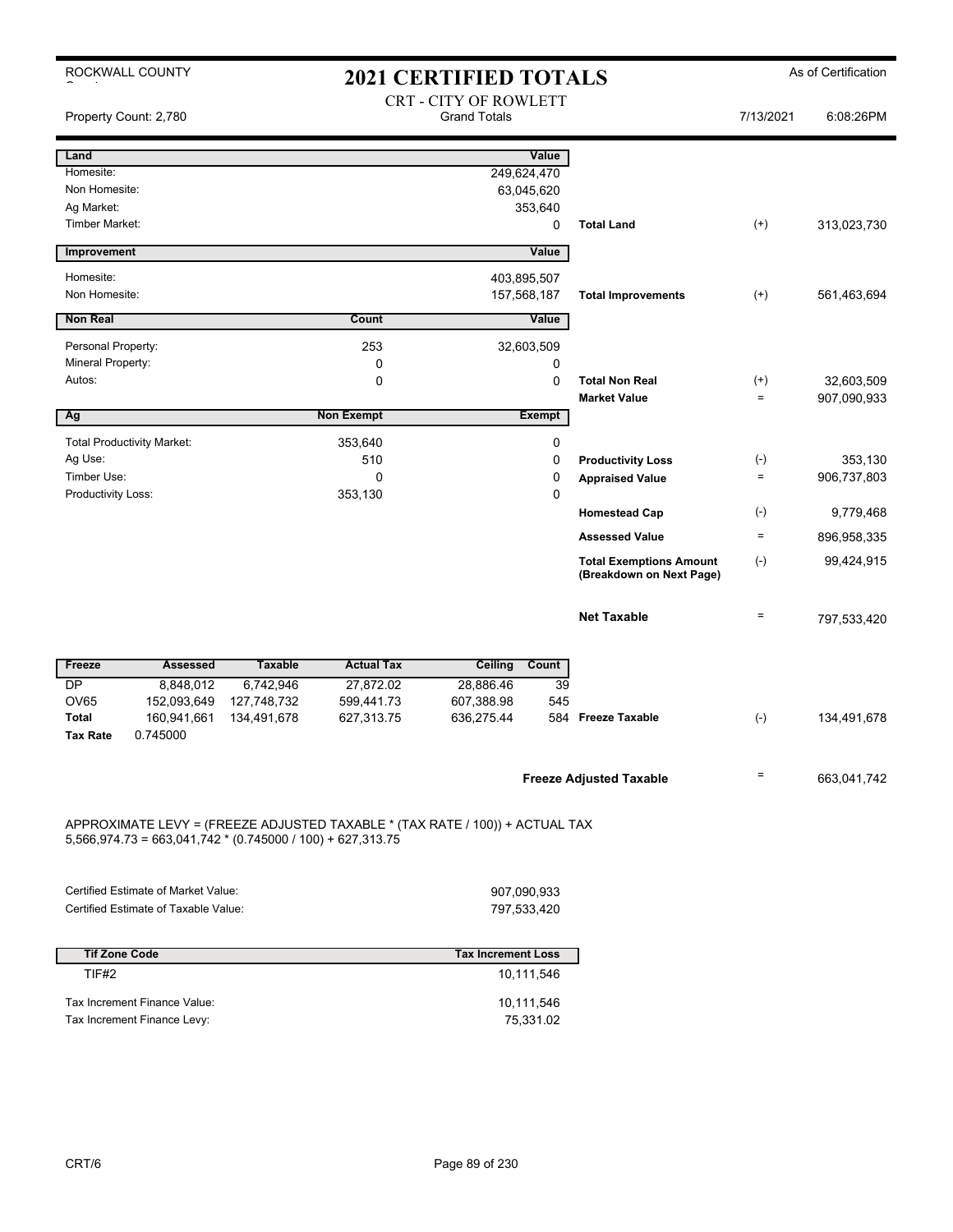# 2021 CERTIFIED TOTALS As of Certification CRT - CITY OF ROWLETT

Property Count: 2,780 **Stand Totals** Grand Totals **Connection** Count: 2,780 6:09:09PM

| <b>Exemption</b> | Count         | Local      | <b>State</b> | <b>Total</b> |
|------------------|---------------|------------|--------------|--------------|
| <b>DP</b>        | 40            | .934,178   | U            | 1,934,178    |
| <b>DSTR</b>      | 3             | 107,872    | 0            | 107,872      |
| DV <sub>1</sub>  | 9             | 0          | 61,000       | 61,000       |
| DV <sub>2</sub>  | 8             | 0          | 61,500       | 61,500       |
| DV <sub>3</sub>  | 10            | 0          | 82,000       | 82,000       |
| DV4              | 25            | 0          | 132,000      | 132,000      |
| DV4S             |               | 0          | 12,000       | 12,000       |
| <b>DVHS</b>      | 36            | 0          | 9,603,911    | 9,603,911    |
| EX-XV            | 19            | 0          | 62,079,420   | 62,079,420   |
| EX366            | 20            | 0          | 5,070        | 5,070        |
| <b>HS</b>        | 1,783         | 8,894,498  | $\Omega$     | 8,894,498    |
| OV65             | 572           | 16,361,466 | 0            | 16,361,466   |
| OV65S            | 3             | 90,000     | 0            | 90,000       |
|                  | <b>Totals</b> | 27,388,014 | 72,036,901   | 99,424,915   |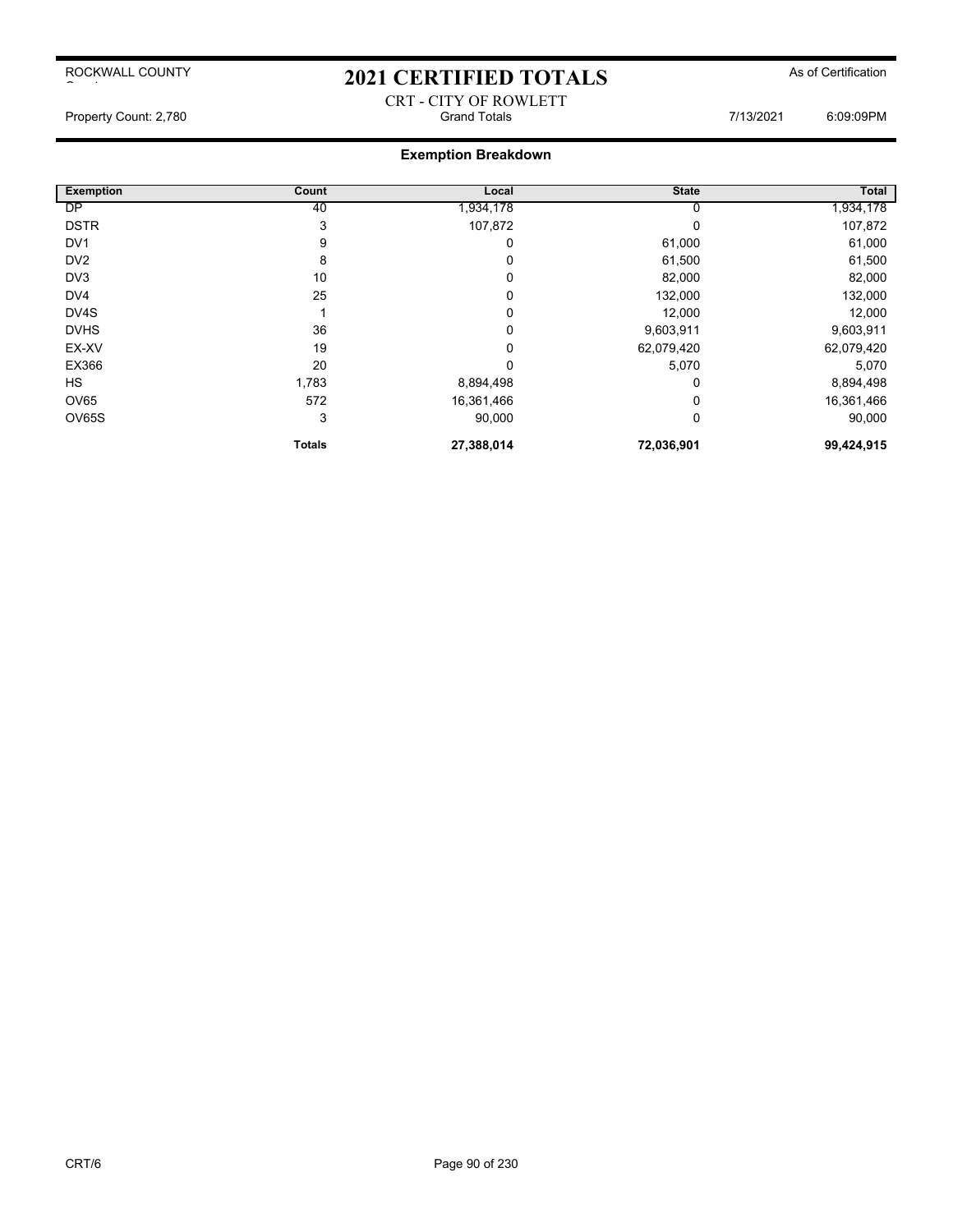# 2021 CERTIFIED TOTALS As of Certification

#### CRT - CITY OF ROWLETT Property Count: 2,779 **ARB Approved Totals ARB Approved Totals** 7/13/2021 6:09:09PM

| <b>State Code Description</b> |                                  | Count         | <b>Acres</b> | <b>New Value</b> | <b>Market Value</b> | Taxable Value |
|-------------------------------|----------------------------------|---------------|--------------|------------------|---------------------|---------------|
| A                             | SINGLE FAMILY RESIDENCE          | 2.412         | 519.2313     | \$936,630        | \$658,150,505       | \$611,035,612 |
| C <sub>1</sub>                | VACANT LOTS AND LAND TRACTS      | 50            | 42.0630      | \$0              | \$8,657,772         | \$8,657,772   |
| D <sub>1</sub>                | <b>QUALIFIED OPEN-SPACE LAND</b> | າ             | 17.6820      | \$0              | \$353.640           | \$510         |
| F <sub>1</sub>                | <b>COMMERCIAL REAL PROPERTY</b>  | 46            | 128.9890     | \$625,880        | \$153,409,797       | \$153,409,797 |
| J2                            | <b>GAS DISTRIBUTION SYSTEM</b>   |               |              | \$0              | \$1,082,950         | \$1,082,950   |
| J3                            | ELECTRIC COMPANY (INCLUDING C    |               | 2.0000       | \$0              | \$6,694,470         | \$6,694,470   |
| J4                            | TELEPHONE COMPANY (INCLUDI       |               | 0.0275       | \$0              | \$351,130           | \$351,130     |
| J7                            | <b>CABLE TELEVISION COMPANY</b>  |               |              | \$0              | \$54.720            | \$54.720      |
| L1                            | COMMERCIAL PERSONAL PROPE        | 220           |              | \$0              | \$15,508,349        | \$15.508.349  |
| L2                            | INDUSTRIAL AND MANUFACTURIN      |               |              | \$0              | \$140.300           | \$140.300     |
| O                             | <b>RESIDENTIAL INVENTORY</b>     |               | 0.2472       | \$293.180        | \$379,810           | \$379.810     |
| X                             | <b>TOTALLY EXEMPT PROPERTY</b>   | 39            | 42.1597      | \$0              | \$62.084.490        | \$0           |
|                               |                                  | <b>Totals</b> | 752.3997     | \$1,855,690      | \$906,867,933       | \$797,315,420 |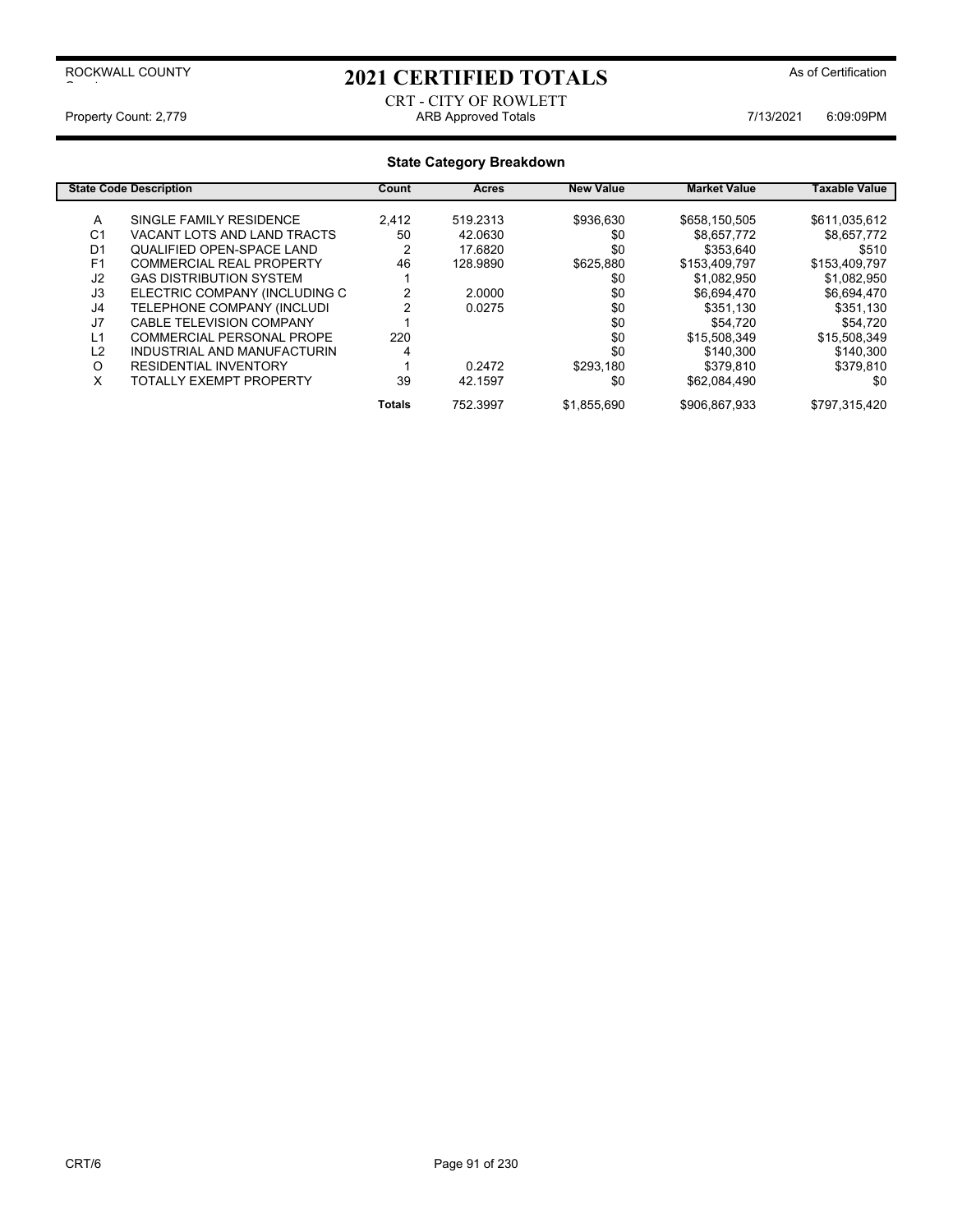# 2021 CERTIFIED TOTALS As of Certification

#### CRT - CITY OF ROWLETT Property Count: 1 **Property Count: 1** COUNTER TOTAL STATE Review Totals **Property Count: 1** COSCOPM

| <b>State Code Description</b> |                         | Count  | Acres  | <b>New Value</b> | <b>Market Value</b> | <b>Taxable Value</b> |
|-------------------------------|-------------------------|--------|--------|------------------|---------------------|----------------------|
|                               | SINGLE FAMILY RESIDENCE |        | 0.1843 | \$0              | \$223,000           | \$218,000            |
|                               |                         | Totals | 0.1843 | \$0              | \$223,000           | \$218,000            |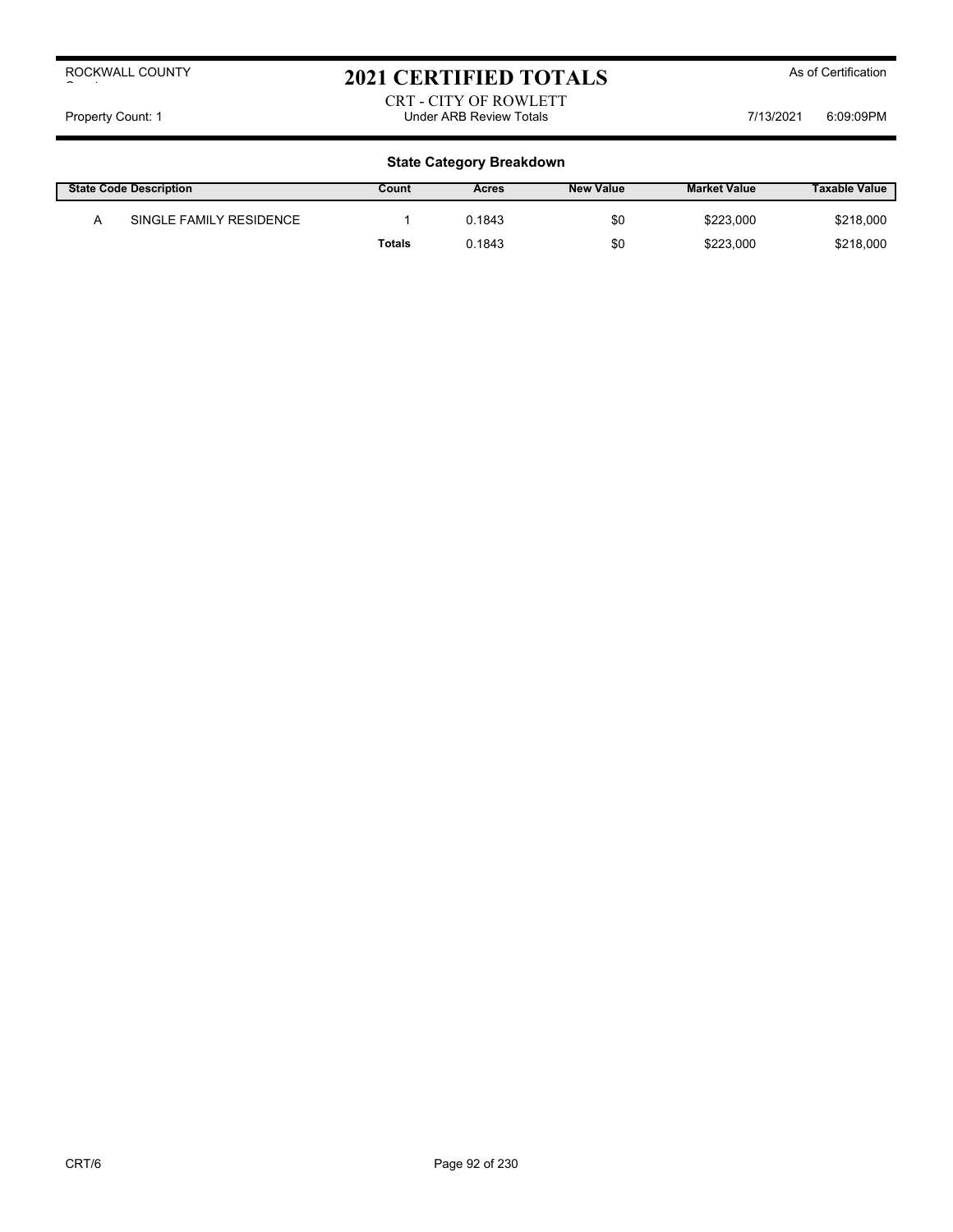### 2021 CERTIFIED TOTALS As of Certification

#### CRT - CITY OF ROWLETT Property Count: 2,780 **Count: 2,780** Crand Totals Grand Totals **7/13/2021** 6:09:09PM

| <b>State Code Description</b> |                                 | Count         | <b>Acres</b> | <b>New Value</b> | <b>Market Value</b> | Taxable Value |
|-------------------------------|---------------------------------|---------------|--------------|------------------|---------------------|---------------|
| A                             | SINGLE FAMILY RESIDENCE         | 2.413         | 519.4156     | \$936,630        | \$658,373,505       | \$611,253,612 |
| C <sub>1</sub>                | VACANT LOTS AND LAND TRACTS     | 50            | 42.0630      | \$0              | \$8,657,772         | \$8,657,772   |
| D <sub>1</sub>                | QUALIFIED OPEN-SPACE LAND       |               | 17.6820      | \$0              | \$353,640           | \$510         |
| F <sub>1</sub>                | <b>COMMERCIAL REAL PROPERTY</b> | 46            | 128.9890     | \$625,880        | \$153,409,797       | \$153,409,797 |
| J2                            | <b>GAS DISTRIBUTION SYSTEM</b>  |               |              | \$0              | \$1,082,950         | \$1,082,950   |
| J3                            | ELECTRIC COMPANY (INCLUDING C   |               | 2.0000       | \$0              | \$6.694.470         | \$6,694,470   |
| J <sub>4</sub>                | TELEPHONE COMPANY (INCLUDI      |               | 0.0275       | \$0              | \$351,130           | \$351,130     |
| J <sub>7</sub>                | <b>CABLE TELEVISION COMPANY</b> |               |              | \$0              | \$54,720            | \$54,720      |
| L1                            | COMMERCIAL PERSONAL PROPE       | 220           |              | \$0              | \$15,508,349        | \$15,508,349  |
| L2                            | INDUSTRIAL AND MANUFACTURIN     |               |              | \$0              | \$140.300           | \$140,300     |
| O                             | <b>RESIDENTIAL INVENTORY</b>    |               | 0.2472       | \$293.180        | \$379,810           | \$379,810     |
| X                             | <b>TOTALLY EXEMPT PROPERTY</b>  | 39            | 42.1597      | \$0              | \$62.084.490        | \$0           |
|                               |                                 | <b>Totals</b> | 752.5840     | \$1,855,690      | \$907,090,933       | \$797,533,420 |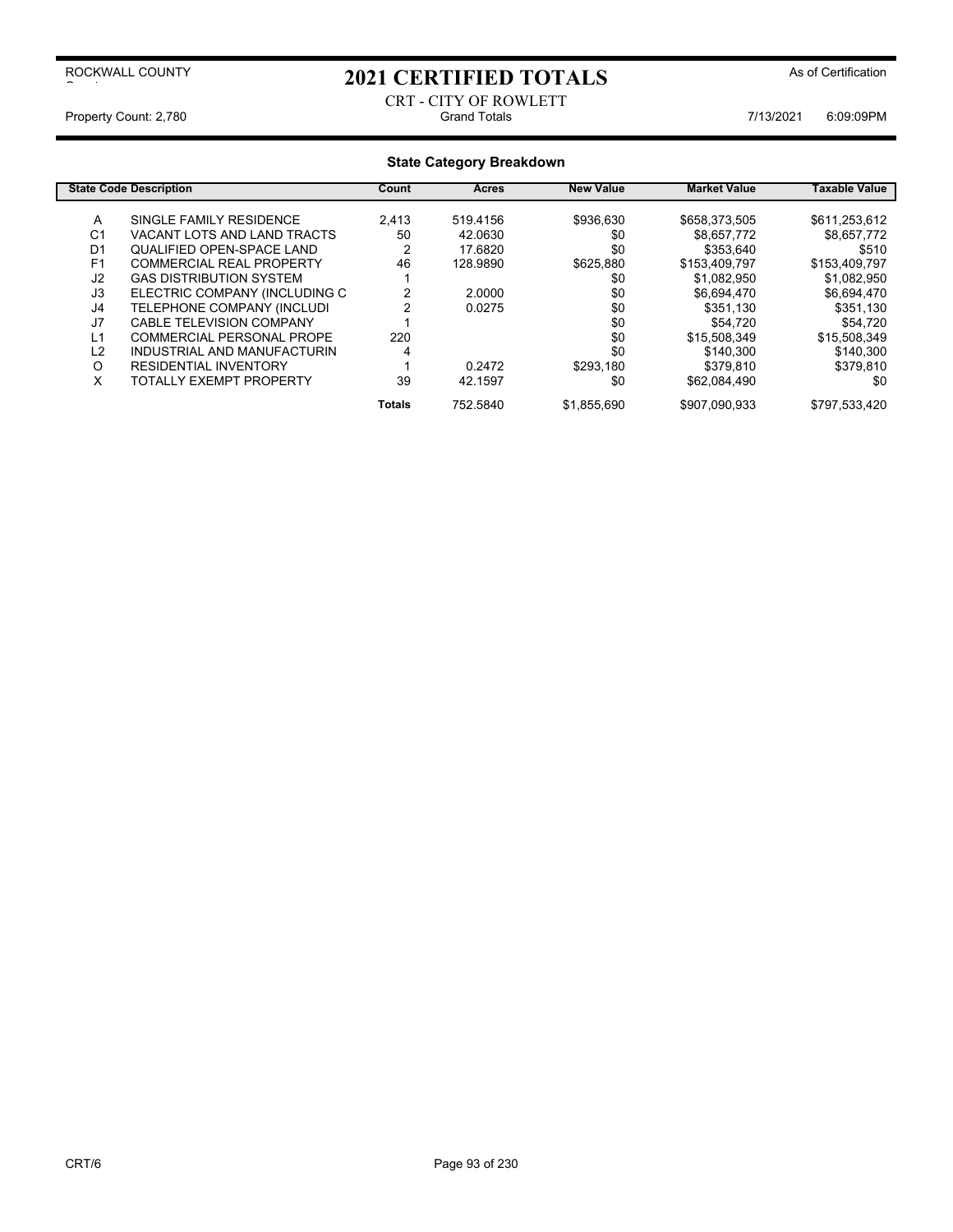### 2021 CERTIFIED TOTALS As of Certification

CRT - CITY OF ROWLETT Property Count: 2,780 **Effective Rate Assumption Effective Rate Assumption** 7/13/2021 6:09:09PM

#### **New Value**

**TOTAL NEW VALUE MARKET: \$1,855,690 TOTAL NEW VALUE TAXABLE: \$1,844,152**

|                  | <b>New Exemptions</b>           |                                        |                                    |                                   |  |  |  |
|------------------|---------------------------------|----------------------------------------|------------------------------------|-----------------------------------|--|--|--|
| <b>Exemption</b> | <b>Description</b>              | Count                                  |                                    |                                   |  |  |  |
| EX366            | HB366 Exempt                    | $\overline{4}$                         | 2020 Market Value                  | \$500                             |  |  |  |
|                  |                                 | <b>ABSOLUTE EXEMPTIONS VALUE LOSS</b>  |                                    | \$500                             |  |  |  |
| <b>Exemption</b> | <b>Description</b>              |                                        | Count                              | <b>Exemption Amount</b>           |  |  |  |
| DP               | <b>Disability</b>               |                                        | 1                                  | \$25,000                          |  |  |  |
| DV3              | Disabled Veterans 50% - 69%     |                                        | 1                                  | \$10,000                          |  |  |  |
| DV4              | Disabled Veterans 70% - 100%    |                                        | 1                                  | \$12,000                          |  |  |  |
| <b>DVHS</b>      | Disabled Veteran Homestead      |                                        | 1                                  | \$368,220<br>\$245,304            |  |  |  |
| HS<br>OV65       | Homestead<br>Over <sub>65</sub> |                                        | 53<br>13                           | \$360,000                         |  |  |  |
|                  |                                 | <b>PARTIAL EXEMPTIONS VALUE LOSS</b>   | 70                                 | \$1,020,524                       |  |  |  |
|                  |                                 |                                        | <b>NEW EXEMPTIONS VALUE LOSS</b>   | \$1,021,024                       |  |  |  |
|                  |                                 |                                        |                                    |                                   |  |  |  |
|                  |                                 | <b>Increased Exemptions</b>            |                                    |                                   |  |  |  |
| <b>Exemption</b> | <b>Description</b>              |                                        | Count                              | <b>Increased Exemption Amount</b> |  |  |  |
|                  |                                 | <b>INCREASED EXEMPTIONS VALUE LOSS</b> | <b>TOTAL EXEMPTIONS VALUE LOSS</b> | \$1,021,024                       |  |  |  |
|                  |                                 |                                        |                                    |                                   |  |  |  |
|                  |                                 | <b>New Ag / Timber Exemptions</b>      |                                    |                                   |  |  |  |
|                  |                                 | <b>New Annexations</b>                 |                                    |                                   |  |  |  |
|                  |                                 | <b>New Deannexations</b>               |                                    |                                   |  |  |  |
|                  |                                 | <b>Average Homestead Value</b>         |                                    |                                   |  |  |  |
|                  |                                 | Category A and E                       |                                    |                                   |  |  |  |
|                  | <b>Count of HS Residences</b>   | <b>Average Market</b>                  | <b>Average HS Exemption</b>        | <b>Average Taxable</b>            |  |  |  |
|                  |                                 |                                        |                                    |                                   |  |  |  |
|                  | 1,783                           | \$281,469                              | \$10,473                           | \$270,996                         |  |  |  |
|                  |                                 | <b>Category A Only</b>                 |                                    |                                   |  |  |  |
|                  | <b>Count of HS Residences</b>   | <b>Average Market</b>                  | <b>Average HS Exemption</b>        | <b>Average Taxable</b>            |  |  |  |
|                  |                                 |                                        |                                    |                                   |  |  |  |
|                  | 1,783                           | \$281,469                              | \$10,473                           | \$270,996                         |  |  |  |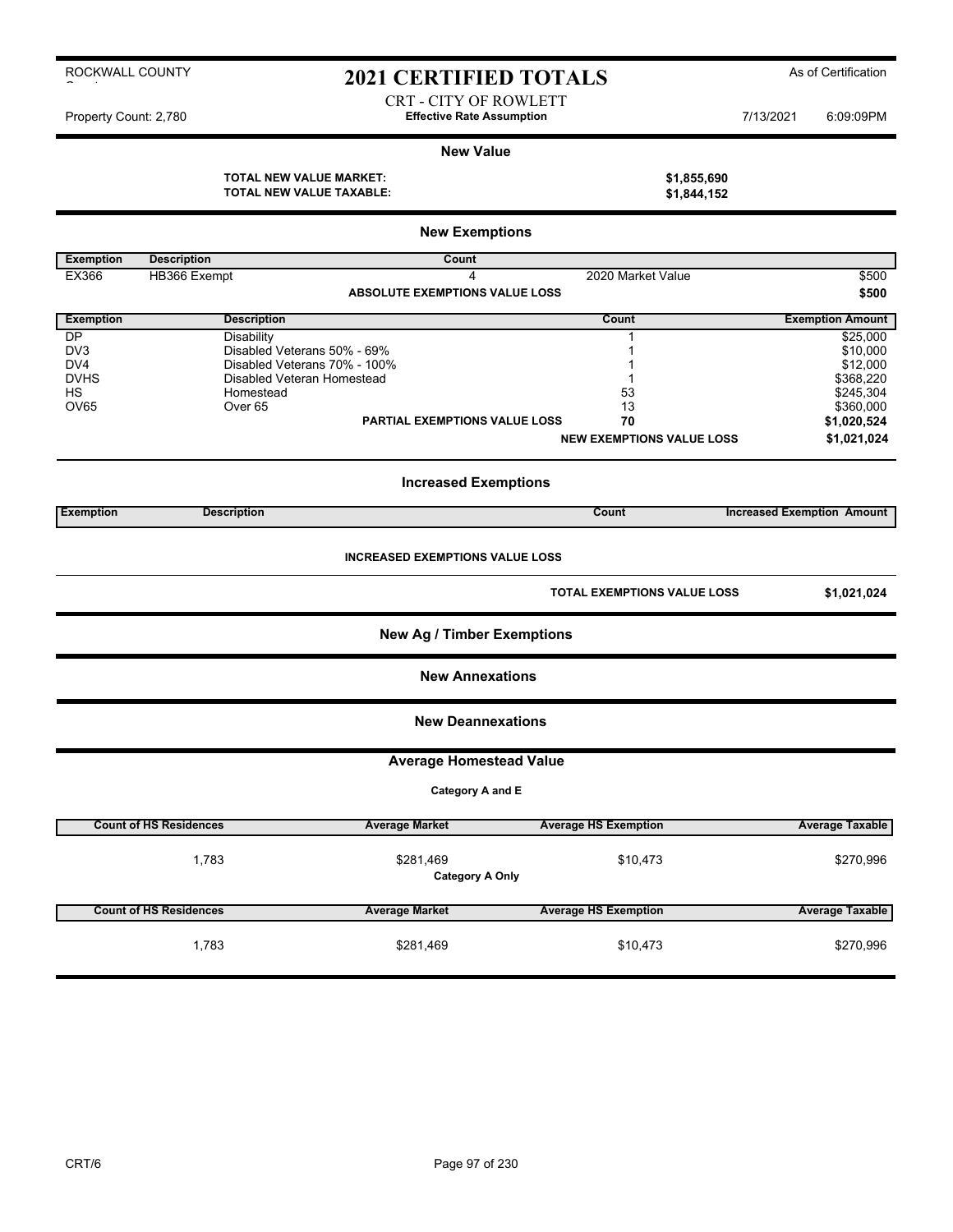### 2021 CERTIFIED TOTALS As of Certification

#### CRT - CITY OF ROWLETT **Lower Value Used**

**Count of Protested Properties Total Market Value Total Value Used**

1 \$223,000.00 \$218,000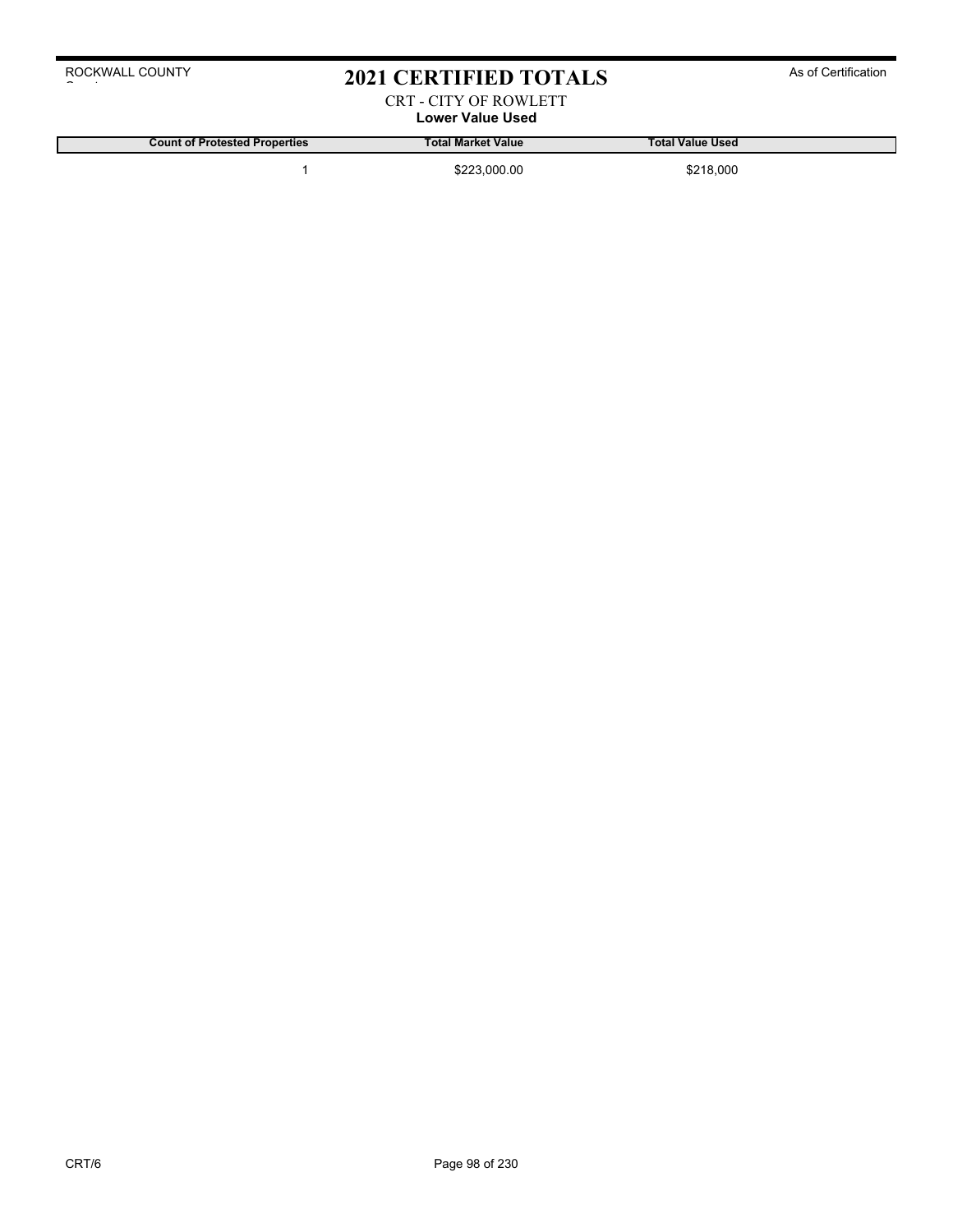|                                     | ROCKWALL COUNTY                   |                |                   | <b>2021 CERTIFIED TOTALS</b>  |               |                                                            |                   | As of Certification |
|-------------------------------------|-----------------------------------|----------------|-------------------|-------------------------------|---------------|------------------------------------------------------------|-------------------|---------------------|
|                                     |                                   |                |                   | <b>CRW - CITY OF ROCKWALL</b> |               |                                                            |                   |                     |
|                                     | Property Count: 21,144            |                |                   | <b>ARB Approved Totals</b>    |               |                                                            | 7/13/2021         | 6:08:26PM           |
| Land                                |                                   |                |                   |                               | Value         |                                                            |                   |                     |
| Homesite:                           |                                   |                |                   |                               | 1,551,238,167 |                                                            |                   |                     |
| Non Homesite:                       |                                   |                |                   |                               | 917,574,239   |                                                            |                   |                     |
| Ag Market:<br><b>Timber Market:</b> |                                   |                |                   |                               | 109,674,374   |                                                            |                   |                     |
|                                     |                                   |                |                   |                               | 0             | <b>Total Land</b>                                          | $^{(+)}$          | 2,578,486,780       |
| Improvement                         |                                   |                |                   |                               | Value         |                                                            |                   |                     |
| Homesite:                           |                                   |                |                   |                               | 3,165,489,504 |                                                            |                   |                     |
| Non Homesite:                       |                                   |                |                   |                               | 1,458,172,666 | <b>Total Improvements</b>                                  | $(+)$             | 4,623,662,170       |
| <b>Non Real</b>                     |                                   |                | Count             |                               | Value         |                                                            |                   |                     |
| Personal Property:                  |                                   |                | 2,021             |                               | 629,320,279   |                                                            |                   |                     |
| Mineral Property:                   |                                   |                | 0                 |                               | 0             |                                                            |                   |                     |
| Autos:                              |                                   |                | 0                 |                               | $\Omega$      | <b>Total Non Real</b>                                      | $^{(+)}$          | 629,320,279         |
|                                     |                                   |                |                   |                               |               | <b>Market Value</b>                                        | $\qquad \qquad =$ | 7,831,469,229       |
| Ag                                  |                                   |                | <b>Non Exempt</b> |                               | <b>Exempt</b> |                                                            |                   |                     |
|                                     | <b>Total Productivity Market:</b> |                | 107,585,444       |                               | 2,088,930     |                                                            |                   |                     |
| Ag Use:                             |                                   |                | 434,250           |                               | 23,020        | <b>Productivity Loss</b>                                   | $(-)$             | 107,151,194         |
| Timber Use:                         |                                   |                | 0                 |                               | 0             | <b>Appraised Value</b>                                     | $\qquad \qquad =$ | 7,724,318,035       |
| <b>Productivity Loss:</b>           |                                   |                | 107, 151, 194     |                               | 2,065,910     |                                                            |                   |                     |
|                                     |                                   |                |                   |                               |               | <b>Homestead Cap</b>                                       | $(-)$             | 36,407,171          |
|                                     |                                   |                |                   |                               |               | <b>Assessed Value</b>                                      | $\qquad \qquad =$ | 7,687,910,864       |
|                                     |                                   |                |                   |                               |               | <b>Total Exemptions Amount</b><br>(Breakdown on Next Page) | $(-)$             | 805,840,104         |
|                                     |                                   |                |                   |                               |               | <b>Net Taxable</b>                                         | $\quad \  \  =$   | 6,882,070,760       |
| Freeze                              | <b>Assessed</b>                   | <b>Taxable</b> | <b>Actual Tax</b> | Ceiling                       | Count         |                                                            |                   |                     |
| DP                                  | 39,662,304                        | 37,322,571     | 122,874.92        | 129,518.60                    | 144           |                                                            |                   |                     |
| <b>OV65</b>                         | 953,035,461                       | 747,392,068    | 2,243,935.02      | 2,287,344.46                  | 3,187         |                                                            |                   |                     |
| <b>Total</b>                        | 992,697,765                       | 784,714,639    | 2,366,809.94      | 2,416,863.06                  |               | 3,331 Freeze Taxable                                       | $(\text{-})$      | 784,714,639         |
| <b>Tax Rate</b>                     | 0.370000                          |                |                   |                               |               |                                                            |                   |                     |
| <b>Transfer</b>                     | <b>Assessed</b>                   | <b>Taxable</b> | Post % Taxable    | Adjustment                    | Count         |                                                            |                   |                     |
| OV65<br><b>Total</b>                | 2,540,234                         | 2,120,234      | 1,789,141         | 331,093                       |               |                                                            |                   |                     |
|                                     | 2,540,234                         | 2,120,234      | 1,789,141         | 331,093                       |               | 7 Transfer Adjustment                                      | $(-)$             | 331,093             |
|                                     |                                   |                |                   |                               |               | <b>Freeze Adjusted Taxable</b>                             | $\equiv$          | 6,097,025,028       |

APPROXIMATE LEVY = (FREEZE ADJUSTED TAXABLE \* (TAX RATE / 100)) + ACTUAL TAX 24,925,802.54 = 6,097,025,028 \* (0.370000 / 100) + 2,366,809.94

| Certified Estimate of Market Value:  | 7.831.469.229 |
|--------------------------------------|---------------|
| Certified Estimate of Taxable Value: | 6,882,070,760 |

| <b>Tif Zone Code</b>         | <b>Tax Increment Loss</b> |
|------------------------------|---------------------------|
| 2007 TIF                     | 14.586.005                |
| Tax Increment Finance Value: | 14.586.005                |
| Tax Increment Finance Levy:  | 53.968.22                 |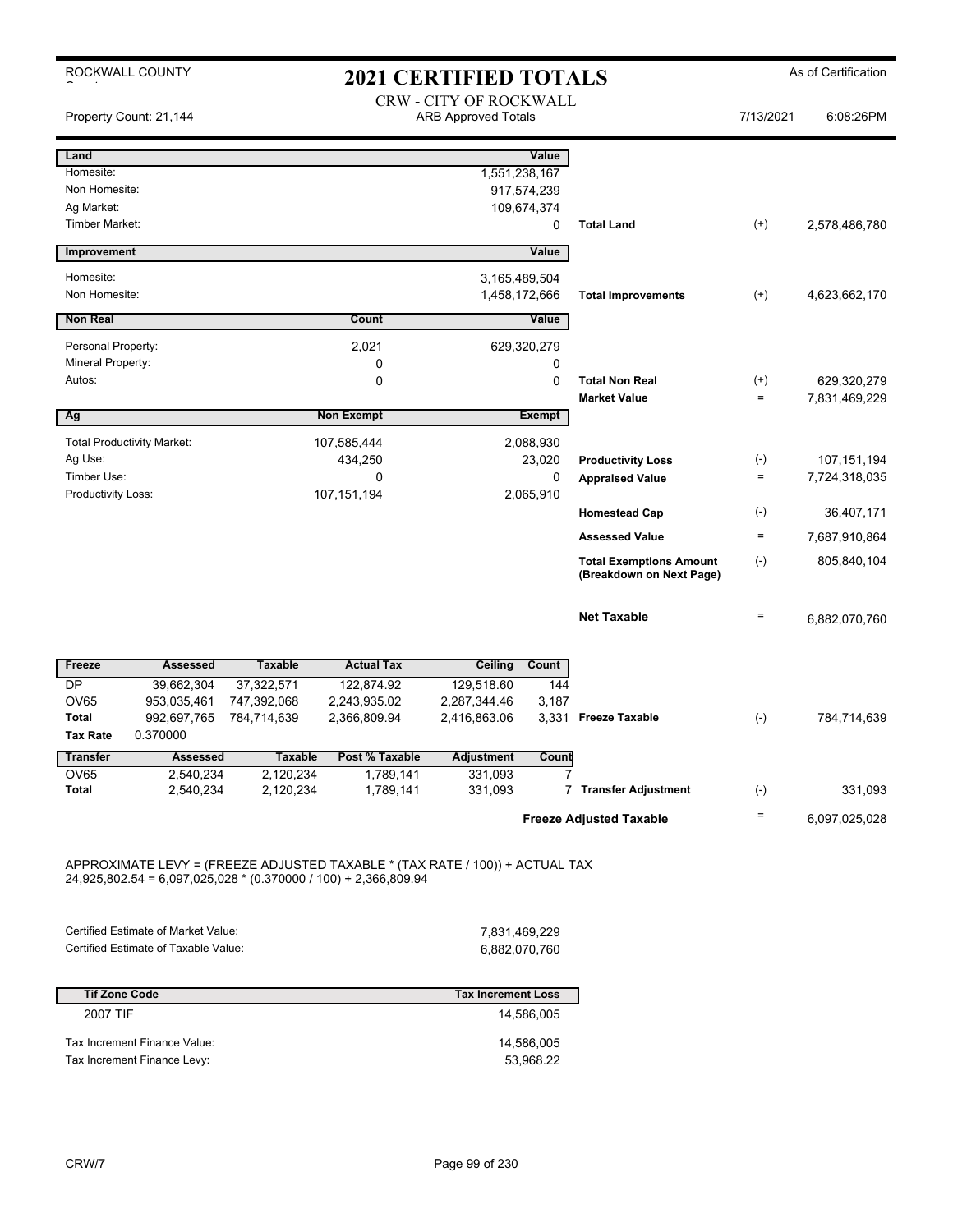# 2021 CERTIFIED TOTALS As of Certification CRW - CITY OF ROCKWALL

Property Count: 21,144 **ARB Approved Totals** ARB Approved Totals 7/13/2021 6:09:09PM

| <b>Exemption</b> | Count          | Local       | <b>State</b> | Total       |
|------------------|----------------|-------------|--------------|-------------|
| AB               |                | 156,824     | <sup>0</sup> | 156,824     |
| <b>DP</b>        | 154            | 0           | 0            | 0           |
| <b>DSTR</b>      | 31             | 1,614,346   | 0            | 1,614,346   |
| DV <sub>1</sub>  | 85             | 0           | 702,000      | 702,000     |
| DV1S             | 1              | $\pmb{0}$   | 5,000        | 5,000       |
| DV <sub>2</sub>  | 65             | $\mathbf 0$ | 559,500      | 559,500     |
| DV2S             | 3              | $\mathbf 0$ | 22,500       | 22,500      |
| DV3              | 69             | $\mathbf 0$ | 724,000      | 724,000     |
| DV3S             | 2              | 0           | 20,000       | 20,000      |
| DV4              | 221            | $\mathbf 0$ | 1,536,430    | 1,536,430   |
| DV4S             | 5              | 0           | 60,000       | 60,000      |
| <b>DVHS</b>      | 178            | $\mathbf 0$ | 65,328,043   | 65,328,043  |
| <b>DVHSS</b>     | 6              | $\pmb{0}$   | 1,340,605    | 1,340,605   |
| EX-XG            | $\overline{2}$ | $\mathbf 0$ | 266,610      | 266,610     |
| EX-XI            | 4              | $\mathbf 0$ | 4,315,560    | 4,315,560   |
| EX-XL            | 25             | $\pmb{0}$   | 26,949,820   | 26,949,820  |
| EX-XR            | 8              | $\mathbf 0$ | 1,603,620    | 1,603,620   |
| EX-XU            |                | $\mathbf 0$ | 32,660       | 32,660      |
| EX-XV            | 384            | $\mathbf 0$ | 446,305,630  | 446,305,630 |
| EX366            | 153            | $\mathbf 0$ | 51,800       | 51,800      |
| <b>FR</b>        | 16             | 45,176,412  | $\Omega$     | 45,176,412  |
| LIH              |                | $\Omega$    | 2,744,720    | 2,744,720   |
| <b>OV65</b>      | 3,502          | 204,220,088 | 0            | 204,220,088 |
| <b>OV65S</b>     | 23             | 1,380,000   | 0            | 1,380,000   |
| PC               | 12             | 723,936     | 0            | 723,936     |
| SO               |                | 0           | 0            | 0           |
|                  | <b>Totals</b>  | 253,271,606 | 552,568,498  | 805,840,104 |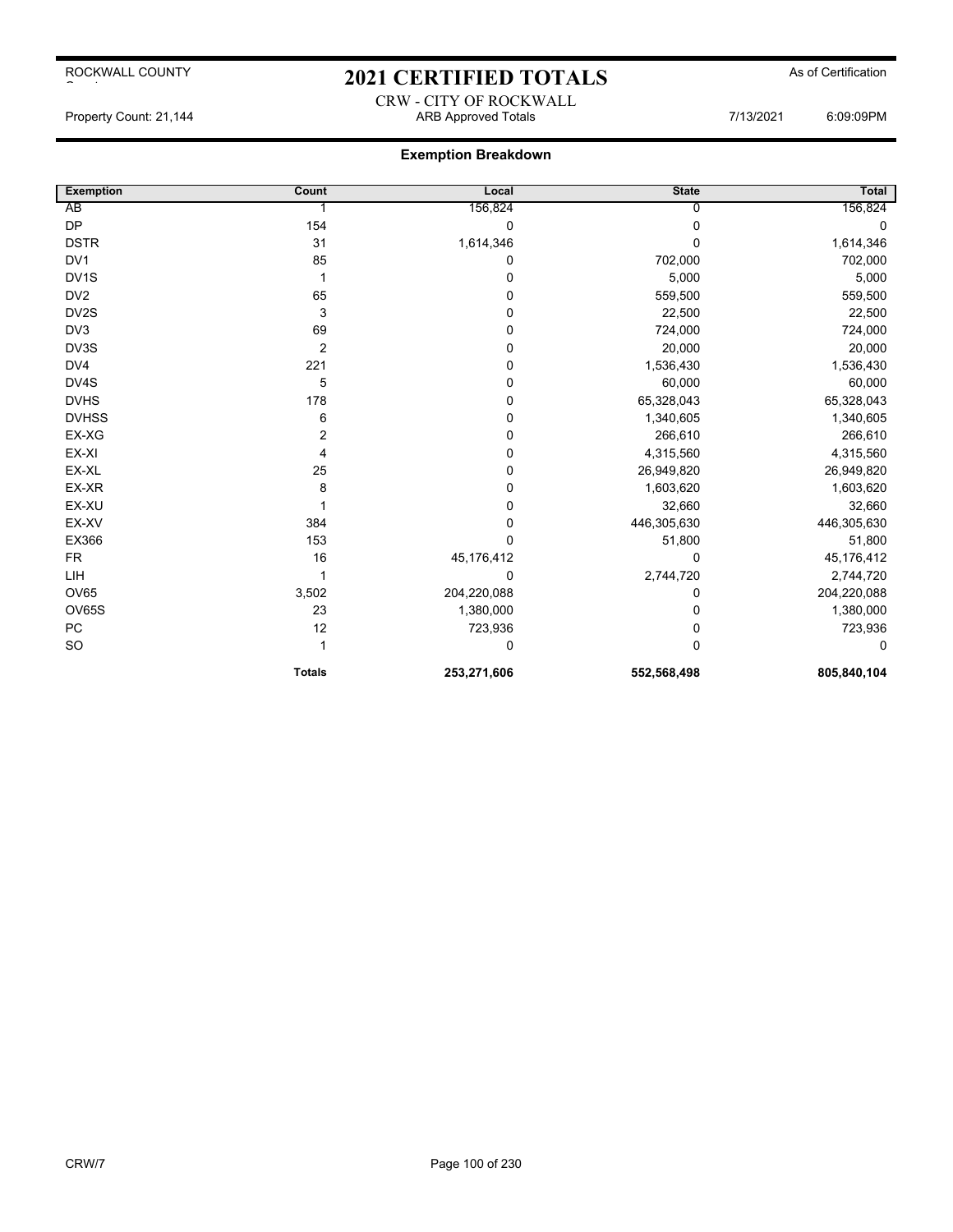| ROCKWALL COUNTY                         | <b>2021 CERTIFIED TOTALS</b> | As of Certification            |                                |           |           |
|-----------------------------------------|------------------------------|--------------------------------|--------------------------------|-----------|-----------|
|                                         |                              | <b>CRW - CITY OF ROCKWALL</b>  |                                |           |           |
| Property Count: 5                       |                              | <b>Under ARB Review Totals</b> |                                | 7/13/2021 | 6:08:26PM |
|                                         |                              |                                |                                |           |           |
| Land<br>Homesite:                       |                              | Value                          |                                |           |           |
| Non Homesite:                           |                              | 479,300<br>0                   |                                |           |           |
| Ag Market:                              |                              | 0                              |                                |           |           |
| <b>Timber Market:</b>                   |                              | 0                              | <b>Total Land</b>              | $^{(+)}$  | 479,300   |
|                                         |                              |                                |                                |           |           |
| Improvement                             |                              | Value                          |                                |           |           |
| Homesite:                               |                              | 994,620                        |                                |           |           |
| Non Homesite:                           |                              | 0                              | <b>Total Improvements</b>      | $^{(+)}$  | 994,620   |
| Non Real                                | Count                        | Value                          |                                |           |           |
|                                         |                              |                                |                                |           |           |
| Personal Property:<br>Mineral Property: | 1                            | 1,808,990                      |                                |           |           |
| Autos:                                  | 0<br>$\Omega$                | 0<br>$\Omega$                  | <b>Total Non Real</b>          | $^{(+)}$  | 1,808,990 |
|                                         |                              |                                | <b>Market Value</b>            | $\equiv$  | 3,282,910 |
| Ag                                      | <b>Non Exempt</b>            | Exempt                         |                                |           |           |
| <b>Total Productivity Market:</b>       | 0                            | 0                              |                                |           |           |
| Ag Use:                                 | 0                            | 0                              | <b>Productivity Loss</b>       | $(-)$     | 0         |
| Timber Use:                             | 0                            | 0                              | <b>Appraised Value</b>         | $=$       | 3,282,910 |
| Productivity Loss:                      | 0                            | 0                              |                                |           |           |
|                                         |                              |                                | <b>Homestead Cap</b>           | $(-)$     | 0         |
|                                         |                              |                                | <b>Assessed Value</b>          | $\equiv$  | 3,282,910 |
|                                         |                              |                                | <b>Total Exemptions Amount</b> | $(-)$     | 179,514   |
|                                         |                              |                                | (Breakdown on Next Page)       |           |           |
|                                         |                              |                                | <b>Net Taxable</b>             | $=$       | 3,103,396 |

#### APPROXIMATE TOTAL LEVY = NET TAXABLE \* (TAX RATE / 100) 11,482.57 = 3,103,396 \* (0.370000 / 100)

| Certified Estimate of Market Value:<br>Certified Estimate of Taxable Value: | 3.163.730<br>3.047.846 |
|-----------------------------------------------------------------------------|------------------------|
| Tax Increment Finance Value:                                                |                        |
| Tax Increment Finance Levy:                                                 | 0.00                   |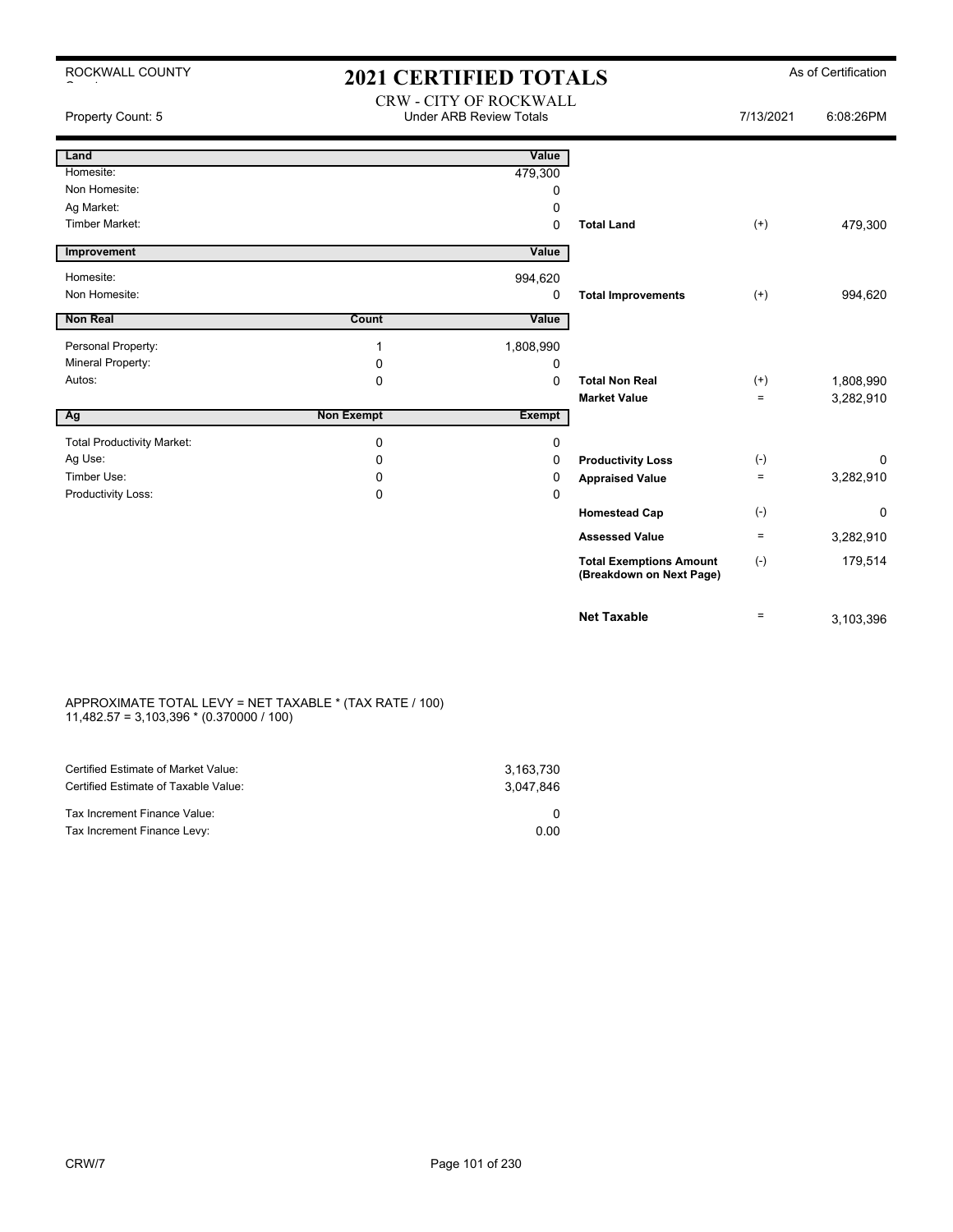### 2021 CERTIFIED TOTALS As of Certification

#### CRW - CITY OF ROCKWALL Property Count: 5 **Property Count: 5** CO9:09PM

| Exemption   | Count         | Local   | <b>State</b> | <b>Total</b> |
|-------------|---------------|---------|--------------|--------------|
| <b>DSTR</b> |               | 179,514 |              | 179,514      |
|             | <b>Totals</b> | 179,514 |              | 179,514      |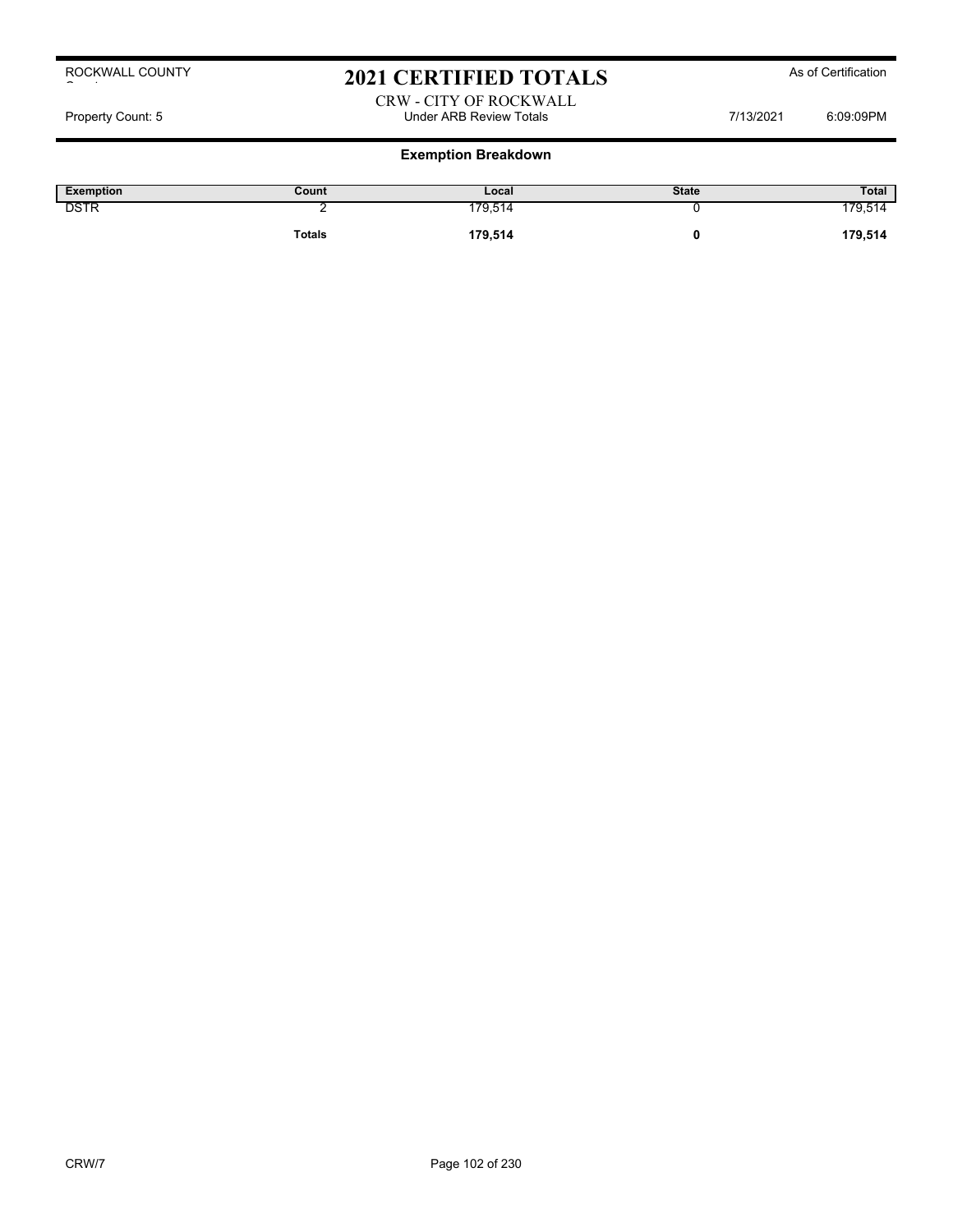| ROCKWALL COUNTY          |                                   |                |                   | <b>2021 CERTIFIED TOTALS</b>                         |               |                                                            |           | As of Certification |
|--------------------------|-----------------------------------|----------------|-------------------|------------------------------------------------------|---------------|------------------------------------------------------------|-----------|---------------------|
|                          | Property Count: 21,149            |                |                   | <b>CRW - CITY OF ROCKWALL</b><br><b>Grand Totals</b> |               |                                                            | 7/13/2021 | 6:08:26PM           |
| Land                     |                                   |                |                   |                                                      | Value         |                                                            |           |                     |
| Homesite:                |                                   |                |                   |                                                      | 1,551,717,467 |                                                            |           |                     |
| Non Homesite:            |                                   |                |                   |                                                      | 917,574,239   |                                                            |           |                     |
| Ag Market:               |                                   |                |                   |                                                      | 109,674,374   |                                                            |           |                     |
| <b>Timber Market:</b>    |                                   |                |                   |                                                      | 0             | <b>Total Land</b>                                          | $(+)$     | 2,578,966,080       |
| <b>Improvement</b>       |                                   |                |                   |                                                      | Value         |                                                            |           |                     |
| Homesite:                |                                   |                |                   |                                                      | 3,166,484,124 |                                                            |           |                     |
| Non Homesite:            |                                   |                |                   |                                                      | 1,458,172,666 | <b>Total Improvements</b>                                  | $^{(+)}$  | 4,624,656,790       |
| <b>Non Real</b>          |                                   |                | Count             |                                                      | Value         |                                                            |           |                     |
| Personal Property:       |                                   |                | 2,022             |                                                      | 631,129,269   |                                                            |           |                     |
| Mineral Property:        |                                   |                | $\mathbf 0$       |                                                      | 0             |                                                            |           |                     |
| Autos:                   |                                   |                | $\mathbf 0$       |                                                      | 0             | <b>Total Non Real</b>                                      | $^{(+)}$  | 631,129,269         |
|                          |                                   |                |                   |                                                      |               | <b>Market Value</b>                                        | $\equiv$  | 7,834,752,139       |
| Ag                       |                                   |                | <b>Non Exempt</b> |                                                      | <b>Exempt</b> |                                                            |           |                     |
|                          | <b>Total Productivity Market:</b> |                | 107,585,444       |                                                      | 2,088,930     |                                                            |           |                     |
| Ag Use:                  |                                   |                | 434,250           |                                                      | 23,020        | <b>Productivity Loss</b>                                   | $(-)$     | 107,151,194         |
| Timber Use:              |                                   |                | $\Omega$          |                                                      | 0             | <b>Appraised Value</b>                                     | $\equiv$  | 7,727,600,945       |
| Productivity Loss:       |                                   |                | 107, 151, 194     |                                                      | 2,065,910     |                                                            |           |                     |
|                          |                                   |                |                   |                                                      |               | <b>Homestead Cap</b>                                       | $(-)$     | 36,407,171          |
|                          |                                   |                |                   |                                                      |               | <b>Assessed Value</b>                                      | $\equiv$  | 7,691,193,774       |
|                          |                                   |                |                   |                                                      |               | <b>Total Exemptions Amount</b><br>(Breakdown on Next Page) | $(-)$     | 806,019,618         |
|                          |                                   |                |                   |                                                      |               | <b>Net Taxable</b>                                         | $\equiv$  | 6,885,174,156       |
| Freeze                   | <b>Assessed</b>                   | <b>Taxable</b> | <b>Actual Tax</b> | Ceiling                                              | Count         |                                                            |           |                     |
| DP                       | 39,662,304                        | 37,322,571     | 122,874.92        | 129,518.60                                           | 144           |                                                            |           |                     |
| <b>OV65</b>              | 953,035,461                       | 747,392,068    | 2,243,935.02      | 2,287,344.46                                         | 3,187         |                                                            |           |                     |
| Total<br><b>Tax Rate</b> | 992,697,765<br>0.370000           | 784,714,639    | 2,366,809.94      | 2,416,863.06                                         |               | 3,331 Freeze Taxable                                       | $(-)$     | 784,714,639         |
| <b>Transfer</b>          | <b>Assessed</b>                   | <b>Taxable</b> | Post % Taxable    | <b>Adjustment</b>                                    | Count         |                                                            |           |                     |
| OV65                     | 2,540,234                         | 2,120,234      | 1,789,141         | 331,093                                              |               |                                                            |           |                     |
| Total                    | 2,540,234                         | 2,120,234      | 1,789,141         | 331,093                                              |               | 7 Transfer Adjustment                                      | $(-)$     | 331,093             |
|                          |                                   |                |                   |                                                      |               |                                                            | $\equiv$  |                     |
|                          |                                   |                |                   |                                                      |               | <b>Freeze Adjusted Taxable</b>                             |           | 6,100,128,424       |

APPROXIMATE LEVY = (FREEZE ADJUSTED TAXABLE \* (TAX RATE / 100)) + ACTUAL TAX 24,937,285.11 = 6,100,128,424 \* (0.370000 / 100) + 2,366,809.94

| Certified Estimate of Market Value:  | 7.834.632.959 |
|--------------------------------------|---------------|
| Certified Estimate of Taxable Value: | 6,885,118,606 |

| <b>Tif Zone Code</b>         | <b>Tax Increment Loss</b> |
|------------------------------|---------------------------|
| 2007 TIF                     | 14.586.005                |
| Tax Increment Finance Value: | 14.586.005                |
| Tax Increment Finance Levy:  | 53.968.22                 |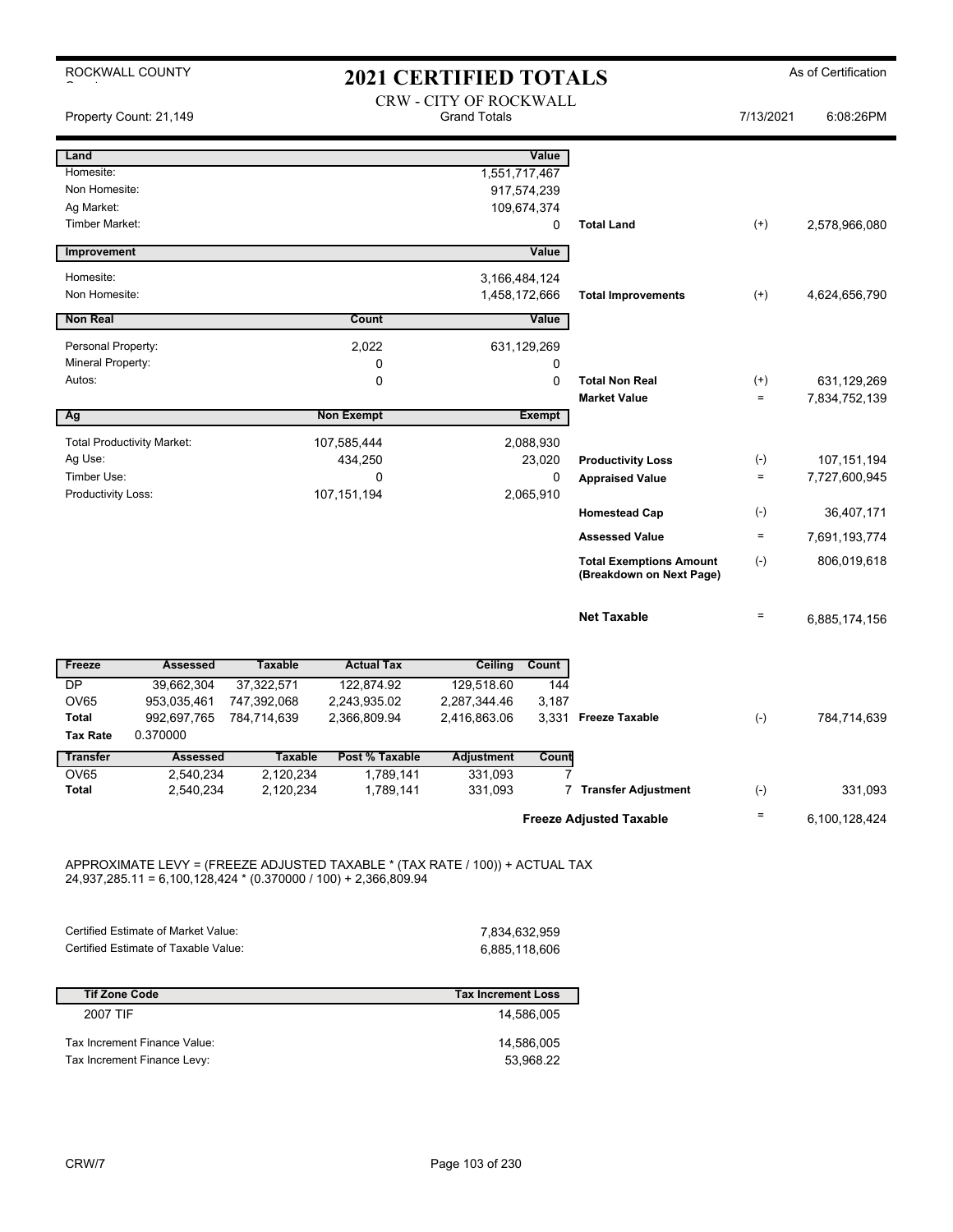# 2021 CERTIFIED TOTALS As of Certification CRW - CITY OF ROCKWALL

Property Count: 21,149 **Fig. 21,149** Grand Totals **Grand Totals** 6:09:09PM

| <b>Exemption</b> | Count          | Local       | <b>State</b> | <b>Total</b> |
|------------------|----------------|-------------|--------------|--------------|
| AB               |                | 156,824     |              | 156,824      |
| <b>DP</b>        | 154            | 0           | 0            | 0            |
| <b>DSTR</b>      | 33             | 1,793,860   | 0            | 1,793,860    |
| DV <sub>1</sub>  | 85             | 0           | 702,000      | 702,000      |
| DV1S             | 1              | 0           | 5,000        | 5,000        |
| DV <sub>2</sub>  | 65             | 0           | 559,500      | 559,500      |
| DV2S             | 3              | 0           | 22,500       | 22,500       |
| DV3              | 69             | 0           | 724,000      | 724,000      |
| DV3S             | $\overline{2}$ | 0           | 20,000       | 20,000       |
| DV4              | 221            | 0           | 1,536,430    | 1,536,430    |
| DV4S             | 5              | 0           | 60,000       | 60,000       |
| <b>DVHS</b>      | 178            | 0           | 65,328,043   | 65,328,043   |
| <b>DVHSS</b>     | 6              | 0           | 1,340,605    | 1,340,605    |
| EX-XG            | $\overline{2}$ | 0           | 266,610      | 266,610      |
| EX-XI            | 4              | 0           | 4,315,560    | 4,315,560    |
| EX-XL            | 25             | 0           | 26,949,820   | 26,949,820   |
| EX-XR            | 8              | 0           | 1,603,620    | 1,603,620    |
| EX-XU            |                | 0           | 32,660       | 32,660       |
| EX-XV            | 384            | 0           | 446,305,630  | 446,305,630  |
| EX366            | 153            | 0           | 51,800       | 51,800       |
| <b>FR</b>        | 16             | 45,176,412  | 0            | 45,176,412   |
| LIH              |                | 0           | 2,744,720    | 2,744,720    |
| <b>OV65</b>      | 3,502          | 204,220,088 | 0            | 204,220,088  |
| <b>OV65S</b>     | 23             | 1,380,000   | 0            | 1,380,000    |
| ${\sf PC}$       | 12             | 723,936     | 0            | 723,936      |
| SO               | 1              | 0           | 0            | 0            |
|                  | <b>Totals</b>  | 253,451,120 | 552,568,498  | 806,019,618  |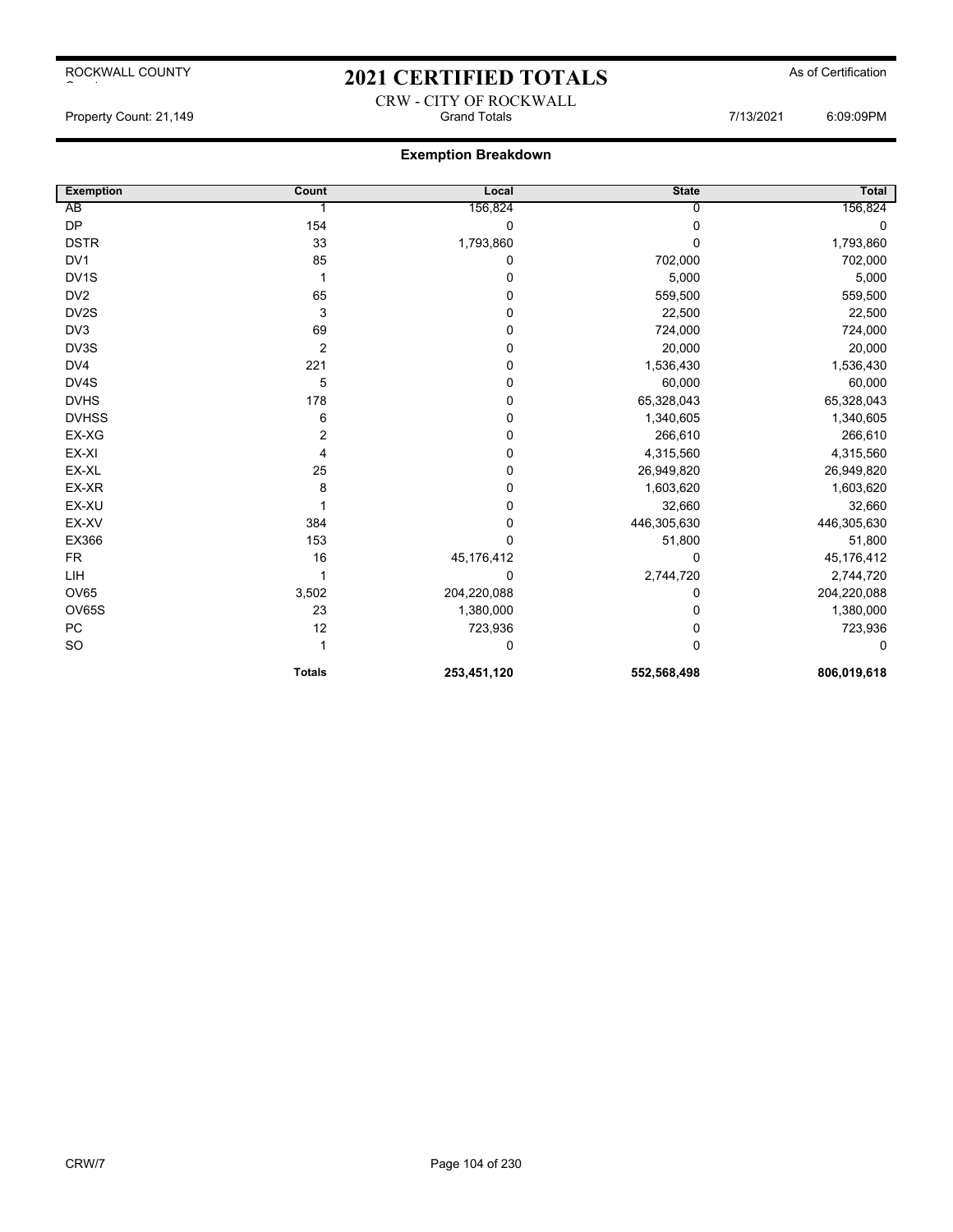# 2021 CERTIFIED TOTALS As of Certification

CRW - CITY OF ROCKWALL Property Count: 21,144 **ARB Approved Totals** ARB Approved Totals **7/13/2021** 6:09:09PM

|                | <b>State Code Description</b>       | Count          | Acres       | <b>New Value</b> | <b>Market Value</b> | Taxable Value   |
|----------------|-------------------------------------|----------------|-------------|------------------|---------------------|-----------------|
| Α              | SINGLE FAMILY RESIDENCE             | 15,647         | 4,368.4350  | \$82,477,800     | \$4,685,897,052     | \$4,374,554,726 |
| B              | <b>MULTIFAMILY RESIDENCE</b>        | 35             | 93.4780     | \$0              | \$155,824,990       | \$155,658,203   |
| C <sub>1</sub> | VACANT LOTS AND LAND TRACTS         | 1,403          | 1,943.5846  | \$0              | \$185,910,637       | \$185,910,637   |
| D <sub>1</sub> | QUALIFIED OPEN-SPACE LAND           | 197            | 5,460.8207  | \$0              | \$107,585,444       | \$433,900       |
| D <sub>2</sub> | <b>IMPROVEMENTS ON QUALIFIED OP</b> | 40             |             | \$44,880         | \$1,263,293         | \$1,260,849     |
| Е              | RURAL LAND. NON QUALIFIED OPE       | 130            | 634.4118    | \$926,260        | \$43,593,896        |                 |
|                |                                     |                |             |                  |                     | \$41,592,557    |
| F <sub>1</sub> | <b>COMMERCIAL REAL PROPERTY</b>     | 744            | 1,398.9604  | \$31,804,500     | \$1,340,392,990     | \$1,339,996,291 |
| F <sub>2</sub> | INDUSTRIAL AND MANUFACTURIN         | 25             | 125.4951    | \$0              | \$132,079,193       | \$132,079,193   |
| J2             | <b>GAS DISTRIBUTION SYSTEM</b>      | 3              | 0.6200      | \$0              | \$15,342,550        | \$15,342,550    |
| J3             | ELECTRIC COMPANY (INCLUDING C       | 3              | 1.0550      | \$0              | \$37,623,570        | \$37,623,570    |
| J4             | TELEPHONE COMPANY (INCLUDI          |                | 0.5740      | \$0              | \$4,343,921         | \$4,343,921     |
| J <sub>5</sub> | <b>RAILROAD</b>                     |                |             | \$0              | \$525,270           | \$525,270       |
| J6             | PIPELAND COMPANY                    | 15             |             | \$0              | \$2,360,620         | \$2,360,620     |
| J7             | <b>CABLE TELEVISION COMPANY</b>     | $\overline{2}$ |             | \$0              | \$5,460,490         | \$5,460,490     |
| L1             | <b>COMMERCIAL PERSONAL PROPE</b>    | 1,694          |             | \$0              | \$417,380,699       | \$393,325,788   |
| L2             | INDUSTRIAL AND MANUFACTURIN         | 84             |             | \$0              | \$97,476,830        | \$75,587,080    |
| M <sub>1</sub> | TANGIBLE OTHER PERSONAL. MOB        | 89             |             | \$0              | \$1,612,432         | \$1,490,183     |
| O              | <b>RESIDENTIAL INVENTORY</b>        | 657            | 132.6950    | \$17,632,550     | \$67,104,522        | \$67,104,522    |
| S              | SPECIAL INVENTORY TAX               | 31             |             | \$0              | \$47,420,410        | \$47,420,410    |
| X              | TOTALLY EXEMPT PROPERTY             | 578            | 2.304.4739  | \$16,856,140     | \$482,270,420       | \$0             |
|                |                                     | <b>Totals</b>  | 16,464.6035 | \$149,742,130    | \$7,831,469,229     | \$6,882,070,760 |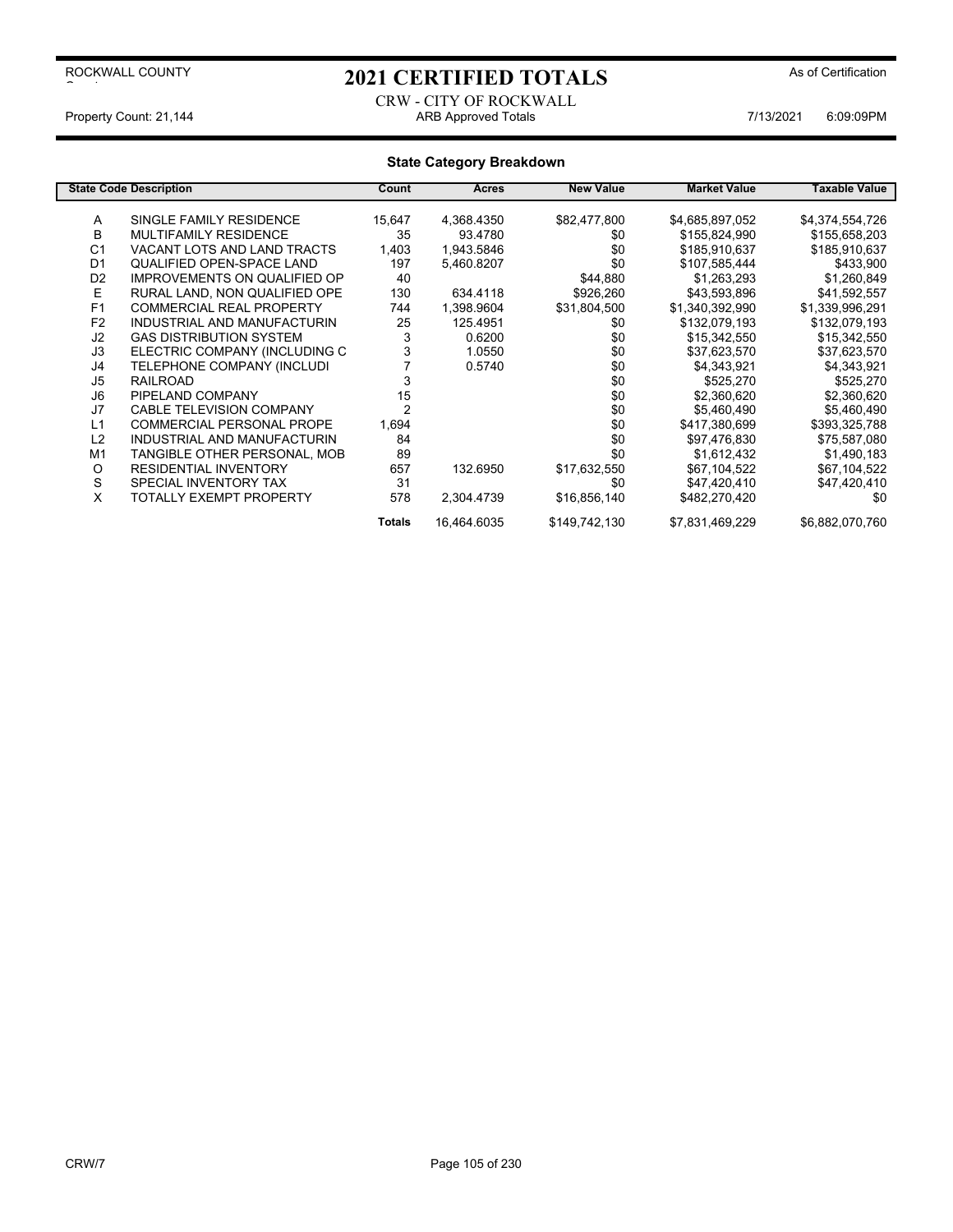# 2021 CERTIFIED TOTALS As of Certification

CRW - CITY OF ROCKWALL Property Count: 5 **Property Count: 5** CO9:09PM

| <b>State Code Description</b> |                                                      | Count  | Acres  | <b>New Value</b> | <b>Market Value</b>        | <b>Taxable Value</b>       |
|-------------------------------|------------------------------------------------------|--------|--------|------------------|----------------------------|----------------------------|
|                               | SINGLE FAMILY RESIDENCE<br>COMMERCIAL PERSONAL PROPE |        | 0.5267 | \$0<br>\$0       | \$1.473.920<br>\$1.808.990 | \$1,294,406<br>\$1,808,990 |
|                               |                                                      | Totals | 0.5267 | \$0              | \$3.282.910                | \$3,103,396                |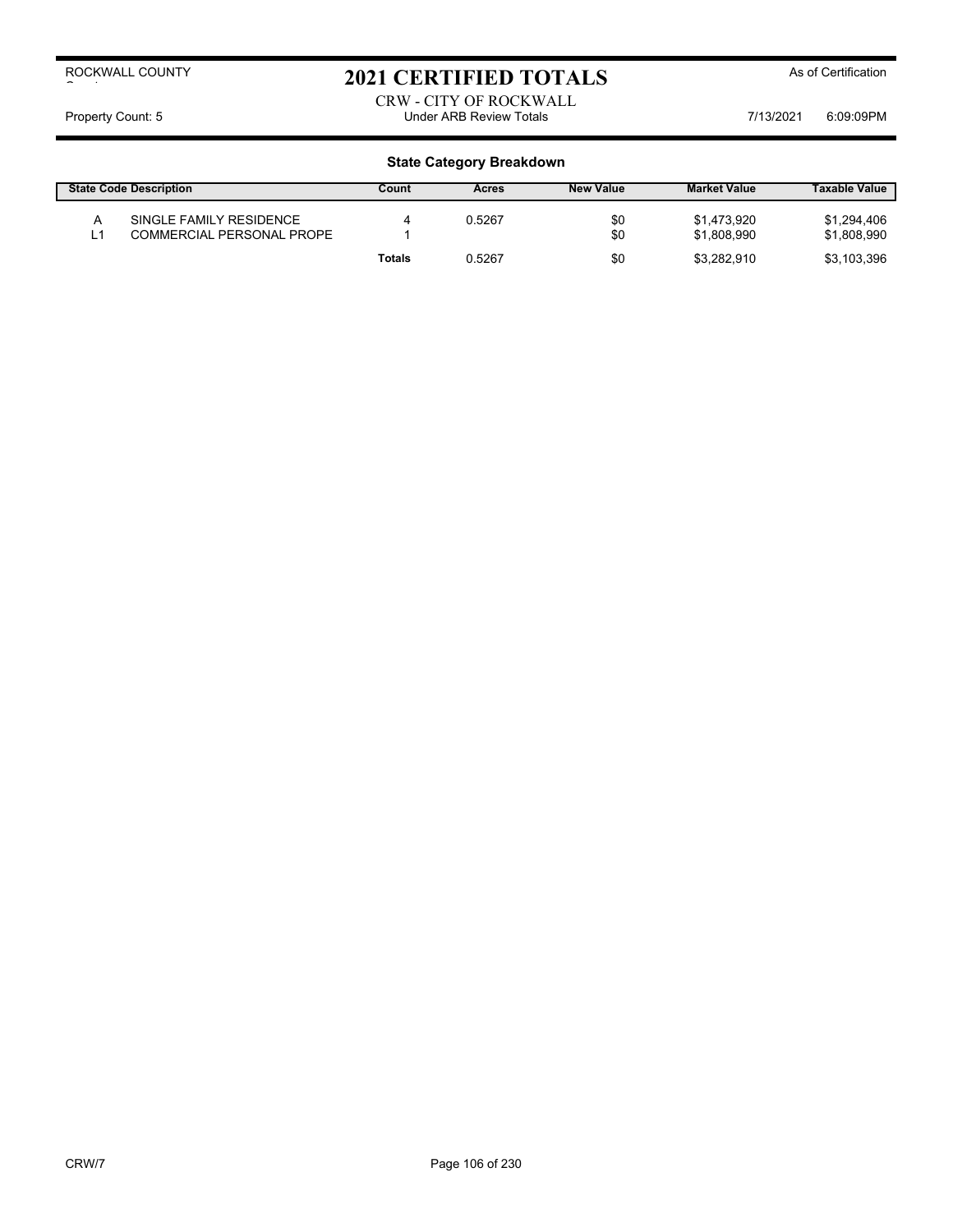# 2021 CERTIFIED TOTALS As of Certification

CRW - CITY OF ROCKWALL Property Count: 21,149 **Count: 21,149** Crand Totals Grand Totals **7/13/2021** 6:09:09PM

|                | <b>State Code Description</b>       | Count          | Acres       | <b>New Value</b> | <b>Market Value</b> | <b>Taxable Value</b> |
|----------------|-------------------------------------|----------------|-------------|------------------|---------------------|----------------------|
|                |                                     |                |             |                  |                     |                      |
| Α              | SINGLE FAMILY RESIDENCE             | 15,651         | 4,368.9617  | \$82,477,800     | \$4,687,370,972     | \$4,375,849,132      |
| B              | <b>MULTIFAMILY RESIDENCE</b>        | 35             | 93.4780     | \$0              | \$155,824,990       | \$155,658,203        |
| C <sub>1</sub> | VACANT LOTS AND LAND TRACTS         | 1,403          | 1,943.5846  | \$0              | \$185,910,637       | \$185,910,637        |
| D <sub>1</sub> | QUALIFIED OPEN-SPACE LAND           | 197            | 5,460.8207  | \$0              | \$107,585,444       | \$433,900            |
| D <sub>2</sub> | <b>IMPROVEMENTS ON QUALIFIED OP</b> | 40             |             | \$44,880         | \$1,263,293         | \$1,260,849          |
| Е              | RURAL LAND. NON QUALIFIED OPE       | 130            | 634.4118    | \$926,260        | \$43,593,896        | \$41,592,557         |
| F <sub>1</sub> | <b>COMMERCIAL REAL PROPERTY</b>     | 744            | 1,398.9604  | \$31,804,500     | \$1,340,392,990     | \$1,339,996,291      |
| F <sub>2</sub> | INDUSTRIAL AND MANUFACTURIN         | 25             | 125.4951    | \$0              | \$132,079,193       | \$132,079,193        |
| J2             | <b>GAS DISTRIBUTION SYSTEM</b>      | 3              | 0.6200      | \$0              | \$15,342,550        | \$15,342,550         |
| J3             | ELECTRIC COMPANY (INCLUDING C       | 3              | 1.0550      | \$0              | \$37,623,570        | \$37,623,570         |
| J4             | TELEPHONE COMPANY (INCLUDI          |                | 0.5740      | \$0              | \$4,343,921         | \$4,343,921          |
| J5             | <b>RAILROAD</b>                     |                |             | \$0              | \$525,270           | \$525,270            |
| J <sub>6</sub> | PIPELAND COMPANY                    | 15             |             | \$0              | \$2,360,620         | \$2,360,620          |
| J7             | <b>CABLE TELEVISION COMPANY</b>     | $\overline{2}$ |             | \$0              | \$5,460,490         | \$5,460,490          |
| L1             | <b>COMMERCIAL PERSONAL PROPE</b>    | 1,695          |             | \$0              | \$419,189,689       | \$395,134,778        |
| L2             | INDUSTRIAL AND MANUFACTURIN         | 84             |             | \$0              | \$97,476,830        | \$75,587,080         |
| M <sub>1</sub> | TANGIBLE OTHER PERSONAL, MOB        | 89             |             | \$0              | \$1,612,432         | \$1,490,183          |
| O              | <b>RESIDENTIAL INVENTORY</b>        | 657            | 132.6950    | \$17,632,550     | \$67,104,522        | \$67,104,522         |
| S              | SPECIAL INVENTORY TAX               | 31             |             | \$0              | \$47,420,410        | \$47,420,410         |
| X              | TOTALLY EXEMPT PROPERTY             | 578            | 2.304.4739  | \$16,856,140     | \$482,270,420       | \$0                  |
|                |                                     | Totals         | 16,465.1302 | \$149,742,130    | \$7,834,752,139     | \$6,885,174,156      |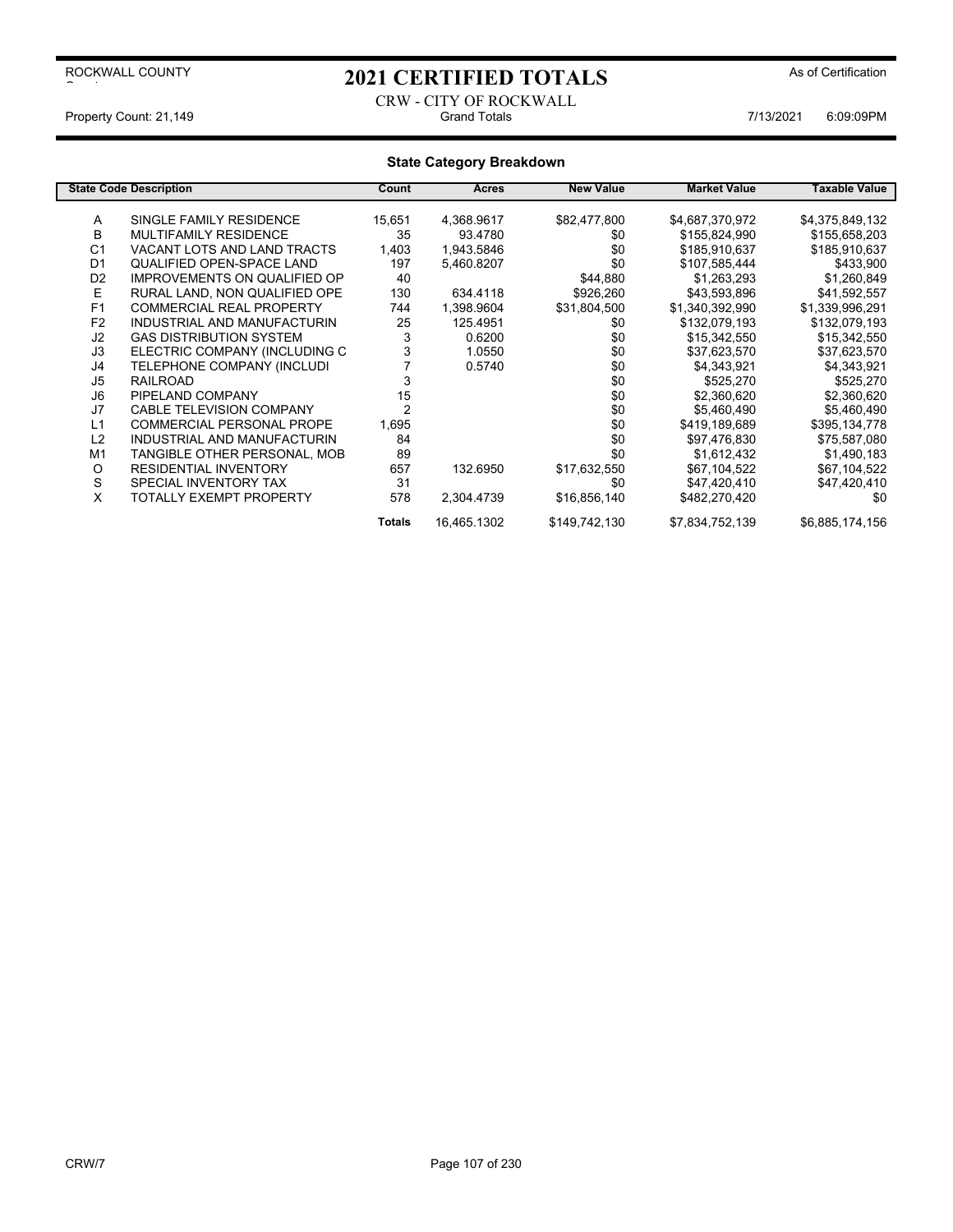### 2021 CERTIFIED TOTALS As of Certification

CRW - CITY OF ROCKWALL

#### **New Value**

**TOTAL NEW VALUE MARKET: TOTAL NEW VALUE TAXABLE: \$130,825,149**

| \$149,742,130 |  |
|---------------|--|
| \$130 825 149 |  |

|                                    |                                                                       | <b>New Exemptions</b>                  |                                    |                                   |
|------------------------------------|-----------------------------------------------------------------------|----------------------------------------|------------------------------------|-----------------------------------|
|                                    |                                                                       |                                        |                                    |                                   |
| <b>Exemption</b><br>EX-XV          | <b>Description</b><br>Other Exemptions (including public property, re | Count<br>3                             | 2020 Market Value                  | \$703,290                         |
| EX366                              | HB366 Exempt                                                          | 18                                     | 2020 Market Value                  | \$59,990                          |
|                                    |                                                                       | <b>ABSOLUTE EXEMPTIONS VALUE LOSS</b>  |                                    | \$763,280                         |
| <b>Exemption</b>                   | <b>Description</b>                                                    |                                        | Count                              | <b>Exemption Amount</b>           |
| <b>DP</b>                          | Disability                                                            |                                        | 4                                  | \$0                               |
| DV <sub>1</sub>                    | Disabled Veterans 10% - 29%                                           |                                        | 3                                  | \$29,000                          |
| DV <sub>2</sub>                    | Disabled Veterans 30% - 49%                                           |                                        | 10                                 | \$76,500                          |
| DV <sub>3</sub><br>DV <sub>4</sub> | Disabled Veterans 50% - 69%<br>Disabled Veterans 70% - 100%           |                                        | 12<br>16                           | \$124,000<br>\$108,000            |
| <b>DVHS</b>                        | Disabled Veteran Homestead                                            |                                        | 13                                 | \$4,839,958                       |
| OV65                               | Over <sub>65</sub>                                                    |                                        | 175                                | \$10,088,090                      |
| OV65S                              | OV65 Surviving Spouse                                                 |                                        | 1                                  | \$60,000                          |
|                                    |                                                                       | <b>PARTIAL EXEMPTIONS VALUE LOSS</b>   | 234                                | \$15,325,548                      |
|                                    |                                                                       |                                        | <b>NEW EXEMPTIONS VALUE LOSS</b>   | \$16,088,828                      |
|                                    |                                                                       | <b>Increased Exemptions</b>            |                                    |                                   |
| <b>Exemption</b>                   | <b>Description</b>                                                    |                                        | Count                              | <b>Increased Exemption Amount</b> |
|                                    |                                                                       |                                        |                                    |                                   |
|                                    |                                                                       | <b>INCREASED EXEMPTIONS VALUE LOSS</b> |                                    |                                   |
|                                    |                                                                       |                                        | <b>TOTAL EXEMPTIONS VALUE LOSS</b> | \$16,088,828                      |
|                                    |                                                                       | <b>New Ag / Timber Exemptions</b>      |                                    |                                   |
| 2020 Market Value                  |                                                                       | \$1,346,989                            |                                    | Count: 4                          |
| 2021 Ag/Timber Use                 |                                                                       | \$2,970                                |                                    |                                   |
|                                    | <b>NEW AG / TIMBER VALUE LOSS</b>                                     | \$1,344,019                            |                                    |                                   |
|                                    |                                                                       | <b>New Annexations</b>                 |                                    |                                   |
| Count                              | <b>Market Value</b>                                                   | <b>Taxable Value</b>                   |                                    |                                   |
| 22                                 | \$5,013,610                                                           | \$3,900,676                            |                                    |                                   |
|                                    |                                                                       | <b>New Deannexations</b>               |                                    |                                   |
|                                    |                                                                       | <b>Average Homestead Value</b>         |                                    |                                   |
|                                    |                                                                       | Category A and E                       |                                    |                                   |
|                                    |                                                                       |                                        |                                    |                                   |
|                                    | <b>Count of HS Residences</b>                                         | <b>Average Market</b>                  | <b>Average HS Exemption</b>        | <b>Average Taxable</b>            |
|                                    | 10,933                                                                | \$323,502<br><b>Category A Only</b>    | \$3,322                            | \$320,180                         |
|                                    | <b>Count of HS Residences</b>                                         | <b>Average Market</b>                  | <b>Average HS Exemption</b>        | <b>Average Taxable</b>            |
|                                    | 10,893                                                                | \$323,185                              | \$3,293                            | \$319,892                         |

Property Count: 21,149 **Effective Rate Assumption Effective Rate Assumption** 7/13/2021 6:09:09PM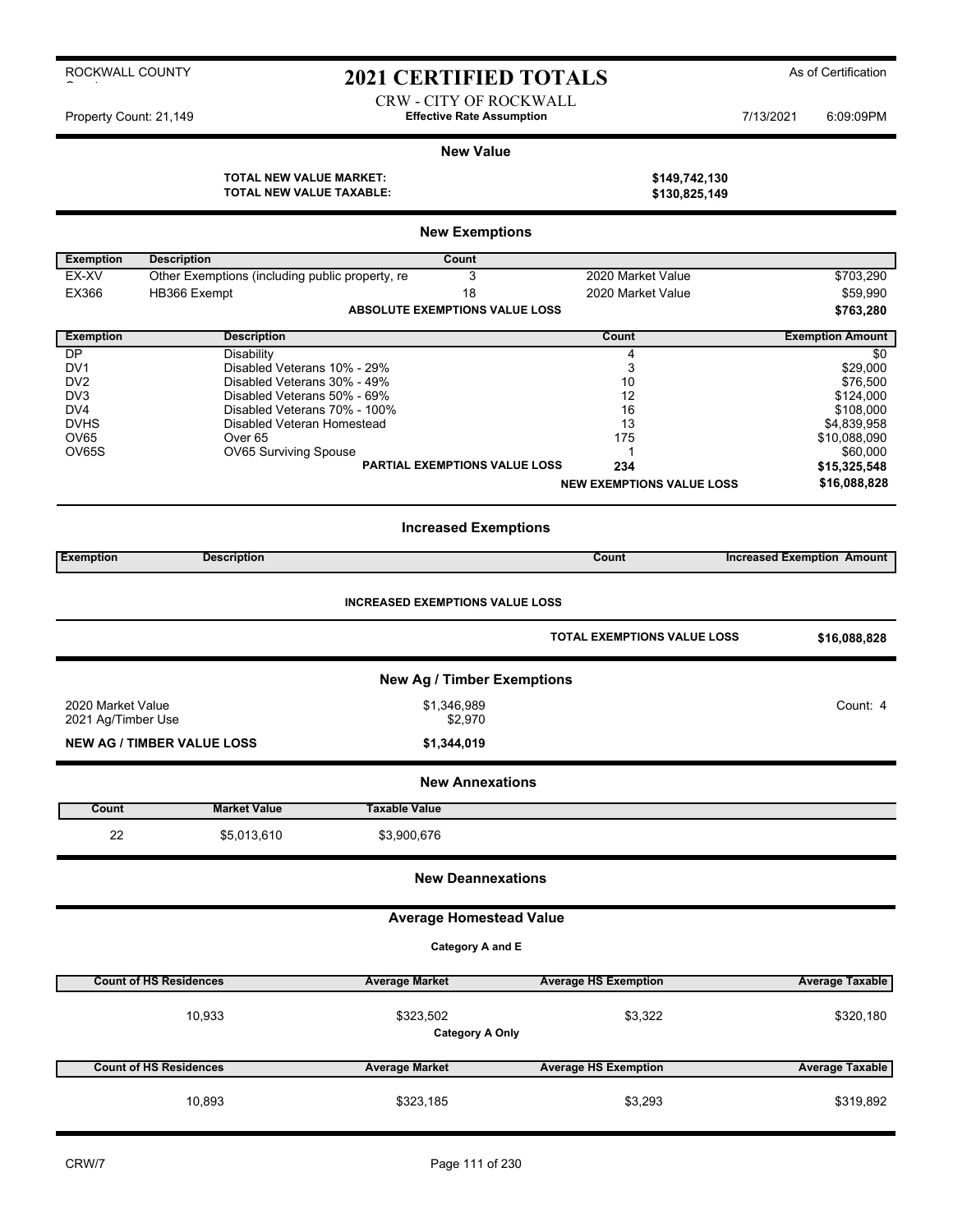### 2021 CERTIFIED TOTALS As of Certification

### CRW - CITY OF ROCKWALL

**Lower Value Used**

**Count of Protested Properties Total Market Value Total Value Used**

5 \$3,282,910.00 \$3,047,846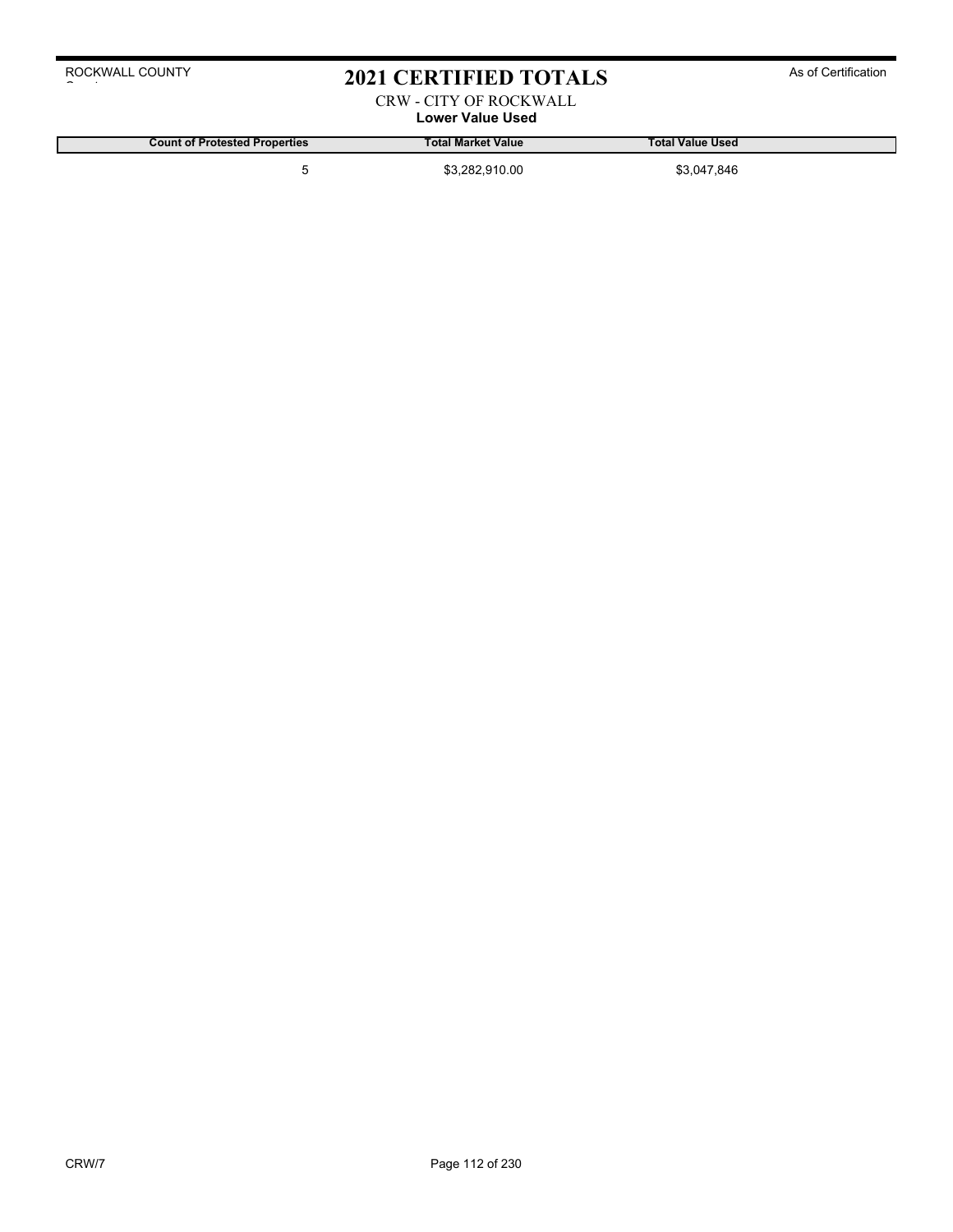| ROCKWALL COUNTY<br><b>2021 CERTIFIED TOTALS</b> |                                                          |                                                          |                   |                                                                              |               |                                                            | As of Certification |            |
|-------------------------------------------------|----------------------------------------------------------|----------------------------------------------------------|-------------------|------------------------------------------------------------------------------|---------------|------------------------------------------------------------|---------------------|------------|
| Property Count: 540                             |                                                          | <b>CWY - CITY OF WYLIE</b><br><b>ARB Approved Totals</b> |                   |                                                                              |               | 7/13/2021                                                  | 6:08:26PM           |            |
| Land                                            |                                                          |                                                          |                   |                                                                              | Value         |                                                            |                     |            |
| Homesite:                                       |                                                          |                                                          |                   | 26,737,841                                                                   |               |                                                            |                     |            |
| Non Homesite:                                   |                                                          |                                                          |                   | 4,960,510                                                                    |               |                                                            |                     |            |
| Ag Market:                                      |                                                          |                                                          |                   |                                                                              | 393,440       |                                                            |                     |            |
| <b>Timber Market:</b>                           |                                                          |                                                          |                   |                                                                              | 0             | <b>Total Land</b>                                          | $(+)$               | 32,091,791 |
| Improvement                                     |                                                          |                                                          |                   |                                                                              | Value         |                                                            |                     |            |
| Homesite:                                       |                                                          |                                                          |                   | 54,901,355                                                                   |               |                                                            |                     |            |
| Non Homesite:                                   |                                                          |                                                          |                   | 1,095,347                                                                    |               | <b>Total Improvements</b>                                  | $(+)$               | 55,996,702 |
| <b>Non Real</b>                                 |                                                          |                                                          | Count             |                                                                              | Value         |                                                            |                     |            |
| Personal Property:                              |                                                          |                                                          | 18                |                                                                              | 94,800        |                                                            |                     |            |
| Mineral Property:                               |                                                          |                                                          | $\mathbf 0$       |                                                                              | 0             |                                                            |                     |            |
| Autos:                                          |                                                          |                                                          | 0                 |                                                                              | $\mathbf 0$   | <b>Total Non Real</b>                                      | $^{(+)}$            | 94,800     |
|                                                 |                                                          |                                                          |                   |                                                                              |               | <b>Market Value</b>                                        | $\equiv$            | 88,183,293 |
| Ag                                              |                                                          |                                                          | <b>Non Exempt</b> |                                                                              | <b>Exempt</b> |                                                            |                     |            |
|                                                 | <b>Total Productivity Market:</b>                        |                                                          | 393,440           |                                                                              | $\pmb{0}$     |                                                            |                     |            |
| Ag Use:                                         |                                                          |                                                          | 2,420             |                                                                              | $\pmb{0}$     | <b>Productivity Loss</b>                                   | $(\text{-})$        | 391,020    |
| Timber Use:                                     |                                                          |                                                          | $\mathbf 0$       |                                                                              | $\mathbf 0$   | <b>Appraised Value</b>                                     | $\qquad \qquad =$   | 87,792,273 |
| Productivity Loss:                              |                                                          |                                                          | 391,020           |                                                                              | $\mathbf 0$   |                                                            |                     |            |
|                                                 |                                                          |                                                          |                   |                                                                              |               | <b>Homestead Cap</b>                                       | $(-)$               | 56,316     |
|                                                 |                                                          |                                                          |                   |                                                                              |               | <b>Assessed Value</b>                                      | $\quad =$           | 87,735,957 |
|                                                 |                                                          |                                                          |                   |                                                                              |               | <b>Total Exemptions Amount</b><br>(Breakdown on Next Page) | $(\textnormal{-})$  | 1,740,230  |
|                                                 |                                                          |                                                          |                   |                                                                              |               | <b>Net Taxable</b>                                         | $\quad \  \, =$     | 85,995,727 |
| Freeze                                          | <b>Assessed</b>                                          | <b>Taxable</b>                                           | <b>Actual Tax</b> | Ceiling                                                                      | Count         |                                                            |                     |            |
| DP                                              | 959,950                                                  | 813,960                                                  | 4,298.14          | 4,298.14                                                                     | 5             |                                                            |                     |            |
| OV65                                            | 6,168,326                                                | 5,290,906                                                | 29,462.75         | 29,586.26                                                                    | 33            |                                                            |                     |            |
| <b>Total</b>                                    | 7,128,276                                                | 6,104,866                                                | 33,760.89         | 33,884.40                                                                    |               | 38 Freeze Taxable                                          | $(-)$               | 6,104,866  |
| <b>Tax Rate</b>                                 | 0.671979                                                 |                                                          |                   |                                                                              |               |                                                            |                     |            |
|                                                 |                                                          |                                                          |                   |                                                                              |               | <b>Freeze Adjusted Taxable</b>                             | $=$                 | 79,890,861 |
|                                                 | $570,610.70 = 79,890,861 * (0.671979 / 100) + 33,760.89$ |                                                          |                   | APPROXIMATE LEVY = (FREEZE ADJUSTED TAXABLE * (TAX RATE / 100)) + ACTUAL TAX |               |                                                            |                     |            |

| Certified Estimate of Market Value:  | 88.183.293 |
|--------------------------------------|------------|
| Certified Estimate of Taxable Value: | 85.995.727 |
|                                      |            |
|                                      |            |
| Tax Increment Finance Value:         |            |
| Tax Increment Finance Levy:          | 0.00       |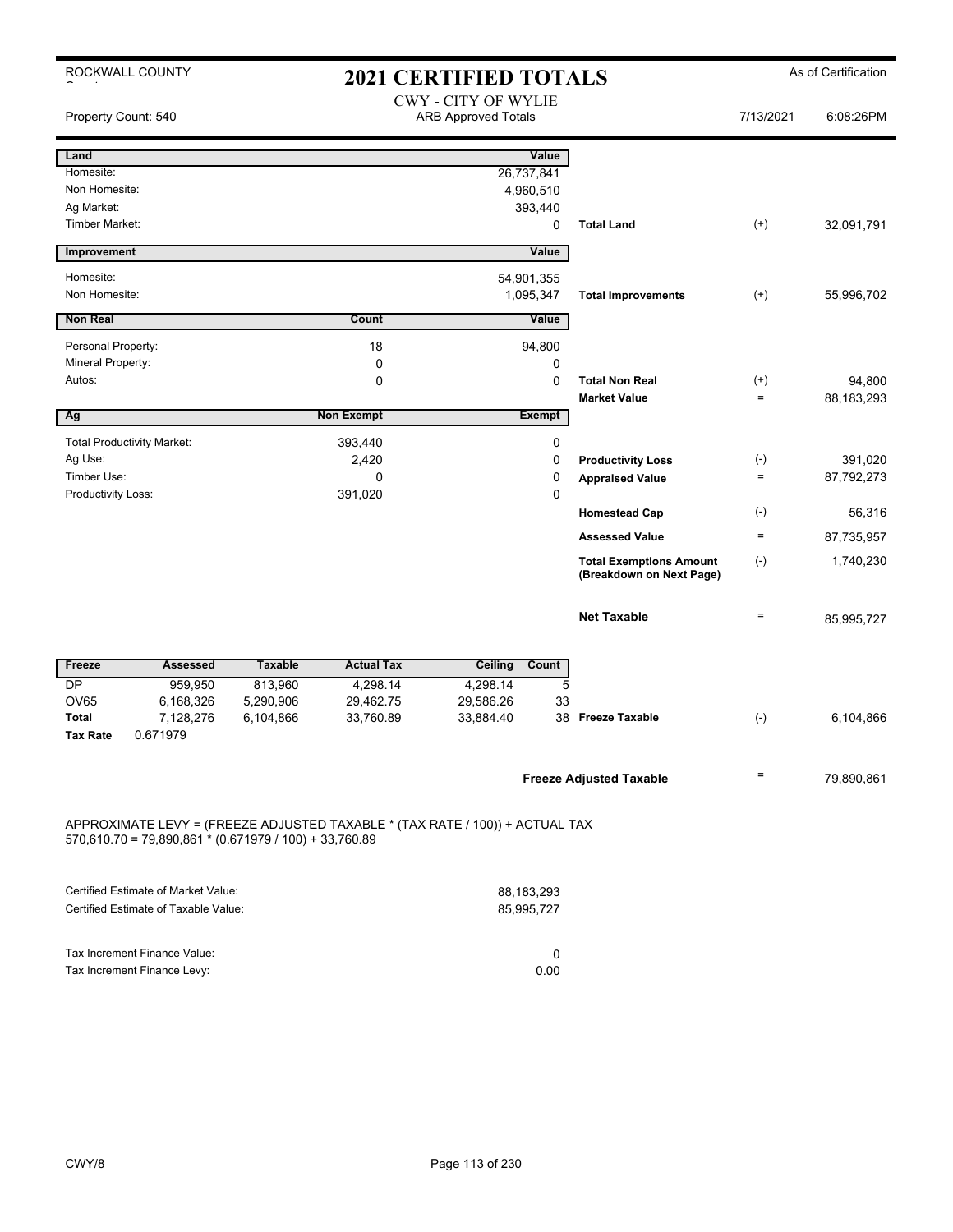# 2021 CERTIFIED TOTALS As of Certification

### CWY - CITY OF WYLIE Property Count: 540 **ARB Approved Totals** ARB Approved Totals 7/13/2021 6:09:09PM

| <b>Exemption</b> | <b>Count</b>  | Local     | <b>State</b> | Total     |
|------------------|---------------|-----------|--------------|-----------|
| DP               |               | 145,990   |              | 145,990   |
| DV <sub>1</sub>  | ົ             | 0         | 10,000       | 10,000    |
| DV3              |               | 0         | 10,000       | 10,000    |
| DV <sub>4</sub>  |               | 0         | 0            | 0         |
| <b>DVHS</b>      | ົ             | 0         | 271,070      | 271,070   |
| EX-XV            | 5             | 0         | 258,120      | 258,120   |
| EX366            | 5             | 0         | 1,330        | 1,330     |
| OV65             | 39            | 1,043,720 | 0            | 1,043,720 |
|                  | <b>Totals</b> | 1,189,710 | 550,520      | 1,740,230 |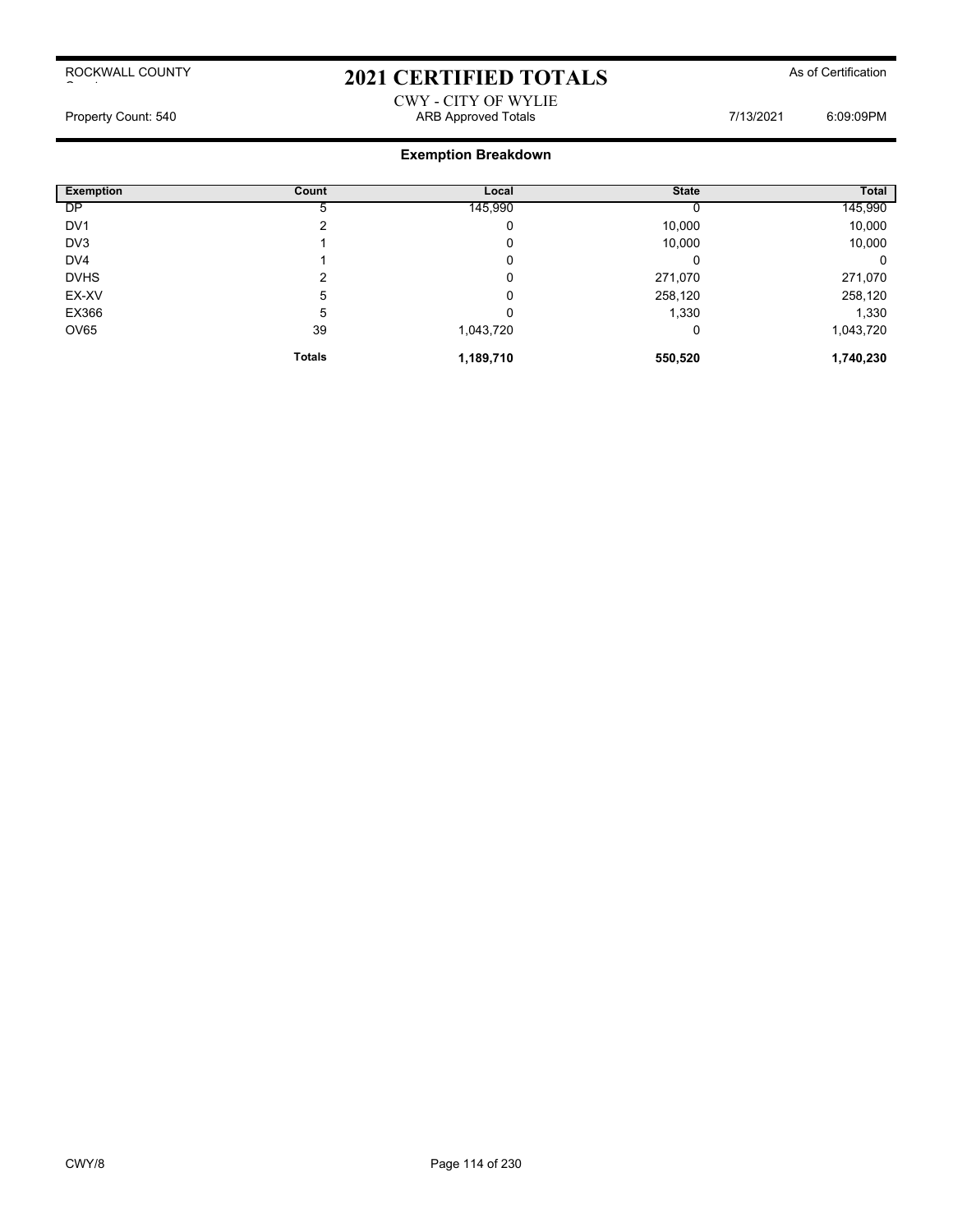| ROCKWALL COUNTY<br><b>2021 CERTIFIED TOTALS</b> |                                                               |                |                                                                              |                                                   |               | As of Certification                                        |                    |            |
|-------------------------------------------------|---------------------------------------------------------------|----------------|------------------------------------------------------------------------------|---------------------------------------------------|---------------|------------------------------------------------------------|--------------------|------------|
| Property Count: 540                             |                                                               |                |                                                                              | <b>CWY - CITY OF WYLIE</b><br><b>Grand Totals</b> |               |                                                            | 7/13/2021          | 6:08:26PM  |
| Land                                            |                                                               |                |                                                                              |                                                   | Value         |                                                            |                    |            |
| Homesite:                                       |                                                               |                |                                                                              | 26,737,841                                        |               |                                                            |                    |            |
| Non Homesite:                                   |                                                               |                |                                                                              | 4,960,510                                         |               |                                                            |                    |            |
| Ag Market:                                      |                                                               |                |                                                                              |                                                   | 393,440       |                                                            |                    |            |
| <b>Timber Market:</b>                           |                                                               |                |                                                                              |                                                   | 0             | <b>Total Land</b>                                          | $^{(+)}$           | 32,091,791 |
| Improvement                                     |                                                               |                |                                                                              |                                                   | Value         |                                                            |                    |            |
| Homesite:                                       |                                                               |                |                                                                              | 54,901,355                                        |               |                                                            |                    |            |
| Non Homesite:                                   |                                                               |                |                                                                              | 1,095,347                                         |               | <b>Total Improvements</b>                                  | $^{(+)}$           | 55,996,702 |
| <b>Non Real</b>                                 |                                                               |                | Count                                                                        |                                                   | Value         |                                                            |                    |            |
| Personal Property:                              |                                                               |                | 18                                                                           |                                                   | 94,800        |                                                            |                    |            |
| Mineral Property:                               |                                                               |                | $\mathbf 0$                                                                  |                                                   | $\mathbf 0$   |                                                            |                    |            |
| Autos:                                          |                                                               |                | $\mathbf 0$                                                                  |                                                   | $\mathbf 0$   | <b>Total Non Real</b>                                      | $^{(+)}$           | 94,800     |
|                                                 |                                                               |                |                                                                              |                                                   |               | <b>Market Value</b>                                        | $\equiv$           | 88,183,293 |
| Ag                                              |                                                               |                | <b>Non Exempt</b>                                                            |                                                   | <b>Exempt</b> |                                                            |                    |            |
|                                                 | <b>Total Productivity Market:</b>                             |                | 393,440                                                                      |                                                   | $\pmb{0}$     |                                                            |                    |            |
| Ag Use:                                         |                                                               |                | 2,420                                                                        |                                                   | $\mathbf 0$   | <b>Productivity Loss</b>                                   | $(\text{-})$       | 391,020    |
| Timber Use:                                     |                                                               |                | 0                                                                            |                                                   | $\pmb{0}$     | <b>Appraised Value</b>                                     | $\quad \  \  =$    | 87,792,273 |
| Productivity Loss:                              |                                                               |                | 391,020                                                                      |                                                   | $\pmb{0}$     |                                                            |                    |            |
|                                                 |                                                               |                |                                                                              |                                                   |               | <b>Homestead Cap</b>                                       | $(\textnormal{-})$ | 56,316     |
|                                                 |                                                               |                |                                                                              |                                                   |               | <b>Assessed Value</b>                                      | $\equiv$           | 87,735,957 |
|                                                 |                                                               |                |                                                                              |                                                   |               | <b>Total Exemptions Amount</b><br>(Breakdown on Next Page) | $(-)$              | 1,740,230  |
|                                                 |                                                               |                |                                                                              |                                                   |               | <b>Net Taxable</b>                                         | $\qquad \qquad =$  | 85,995,727 |
| Freeze                                          | <b>Assessed</b>                                               | <b>Taxable</b> | <b>Actual Tax</b>                                                            | Ceiling                                           | Count         |                                                            |                    |            |
| DP                                              | 959,950                                                       | 813,960        | 4,298.14                                                                     | 4,298.14                                          | 5             |                                                            |                    |            |
| <b>OV65</b>                                     | 6,168,326                                                     | 5,290,906      | 29,462.75                                                                    | 29,586.26                                         | 33            |                                                            |                    |            |
| <b>Total</b><br><b>Tax Rate</b>                 | 7,128,276<br>0.671979                                         | 6,104,866      | 33,760.89                                                                    | 33,884.40                                         |               | 38 Freeze Taxable                                          | $(\hbox{-})$       | 6,104,866  |
|                                                 |                                                               |                |                                                                              |                                                   |               | <b>Freeze Adjusted Taxable</b>                             | $\qquad \qquad =$  | 79,890,861 |
|                                                 | $570,610.70 = 79,890,861 \times (0.671979 / 100) + 33,760.89$ |                | APPROXIMATE LEVY = (FREEZE ADJUSTED TAXABLE * (TAX RATE / 100)) + ACTUAL TAX |                                                   |               |                                                            |                    |            |

| Certified Estimate of Market Value:  | 88.183.293 |
|--------------------------------------|------------|
| Certified Estimate of Taxable Value: | 85.995.727 |
|                                      |            |
|                                      |            |
| Tax Increment Finance Value:         |            |
| Tax Increment Finance Levy:          | 0.00       |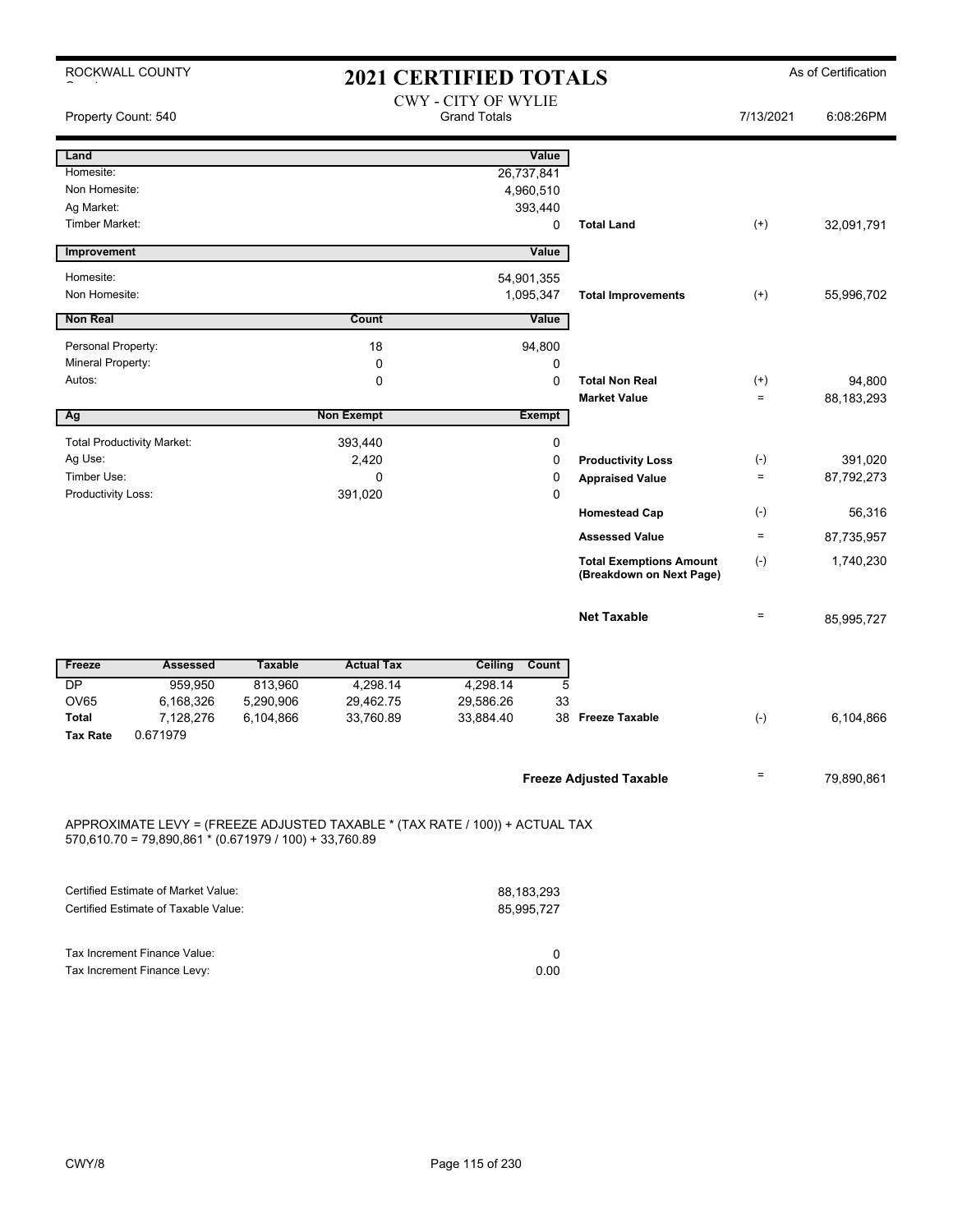### 2021 CERTIFIED TOTALS As of Certification

### CWY - CITY OF WYLIE Property Count: 540 Crand Totals Grand Totals Crand Totals 7/13/2021 6:09:09PM

| <b>Exemption</b> | <b>Count</b>  | Local     | <b>State</b> | Total     |
|------------------|---------------|-----------|--------------|-----------|
| DP               |               | 145,990   |              | 145,990   |
| DV <sub>1</sub>  | ົ             | 0         | 10,000       | 10,000    |
| DV3              |               | 0         | 10,000       | 10,000    |
| DV <sub>4</sub>  |               | 0         | 0            | 0         |
| <b>DVHS</b>      | ົ             | 0         | 271,070      | 271,070   |
| EX-XV            | 5             | 0         | 258,120      | 258,120   |
| EX366            | 5             | 0         | 1,330        | 1,330     |
| OV65             | 39            | 1,043,720 | 0            | 1,043,720 |
|                  | <b>Totals</b> | 1,189,710 | 550,520      | 1,740,230 |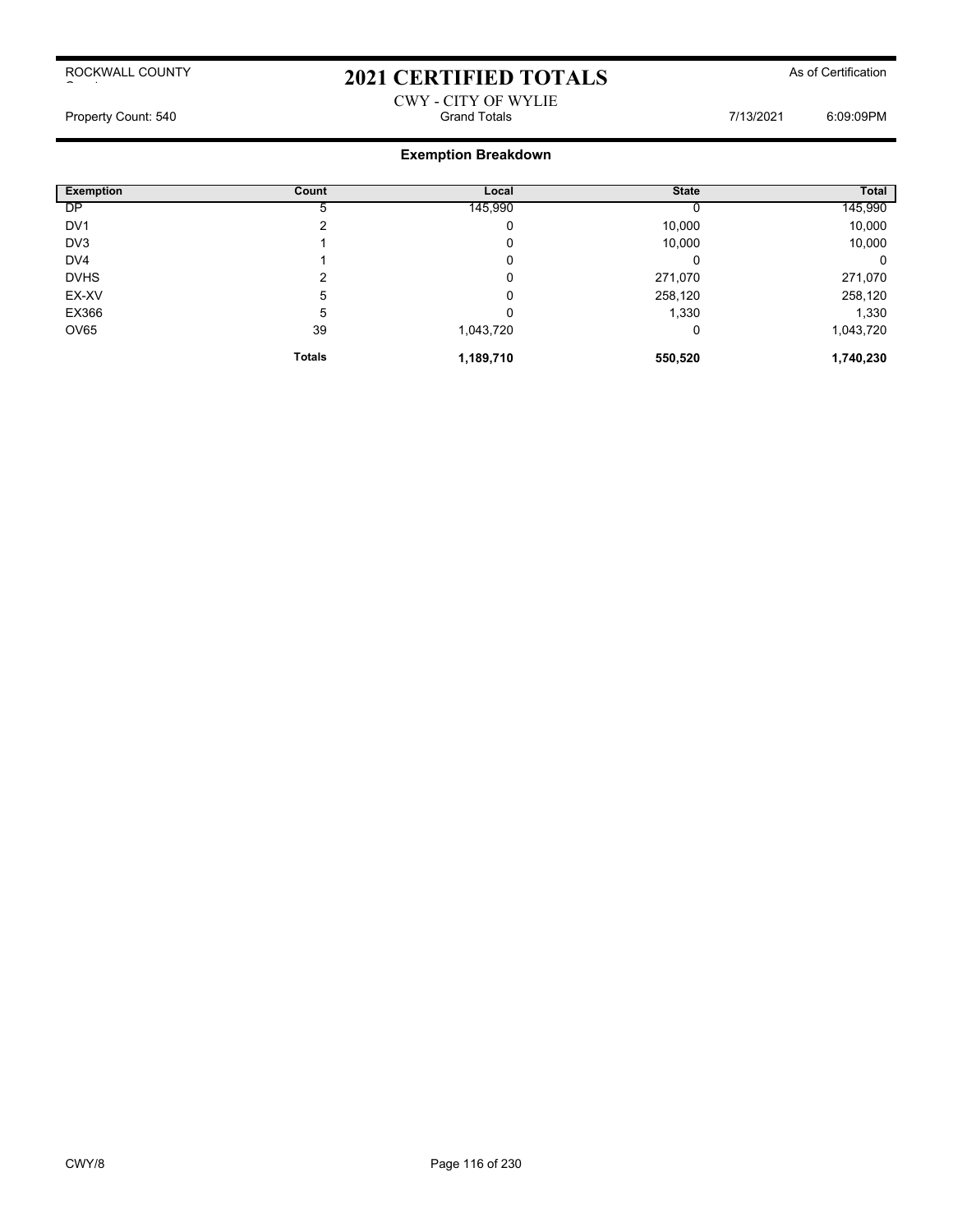### 2021 CERTIFIED TOTALS As of Certification

CWY - CITY OF WYLIE Property Count: 540 **ARB Approved Totals** ARB Approved Totals **7/13/2021** 6:09:09PM

|                | <b>State Code Description</b>    | Count         | Acres    | <b>New Value</b> | <b>Market Value</b> | Taxable Value |
|----------------|----------------------------------|---------------|----------|------------------|---------------------|---------------|
| A              | SINGLE FAMILY RESIDENCE          | 320           | 62.0825  | \$503.850        | \$80,248,693        | \$78,979,938  |
| C1             | VACANT LOTS AND LAND TRACTS      | 82            | 13.6997  | \$0              | \$3,592,270         | \$3,592,270   |
| D1             | <b>QUALIFIED OPEN-SPACE LAND</b> |               | 15.4110  | \$0              | \$393,440           | \$2,420       |
| F <sub>1</sub> | <b>COMMERCIAL REAL PROPERTY</b>  |               | 17.8960  | \$25,000         | \$1,241,340         | \$1,241,340   |
| J4             | TELEPHONE COMPANY (INCLUDI       |               |          | \$0              | \$19,820            | \$19.820      |
| L1             | <b>COMMERCIAL PERSONAL PROPE</b> |               |          | \$0              | \$73.650            | \$73,650      |
| M <sub>1</sub> | TANGIBLE OTHER PERSONAL, MOB     | 113           |          | \$111.750        | \$2,354,630         | \$2,086,289   |
| S              | SPECIAL INVENTORY TAX            |               |          | \$0              | \$0                 | \$0           |
| v<br>⋏         | <b>TOTALLY EXEMPT PROPERTY</b>   | 10            | 5.6490   | \$0              | \$259,450           | \$0           |
|                |                                  | <b>Totals</b> | 114.7382 | \$640.600        | \$88,183,293        | \$85,995,727  |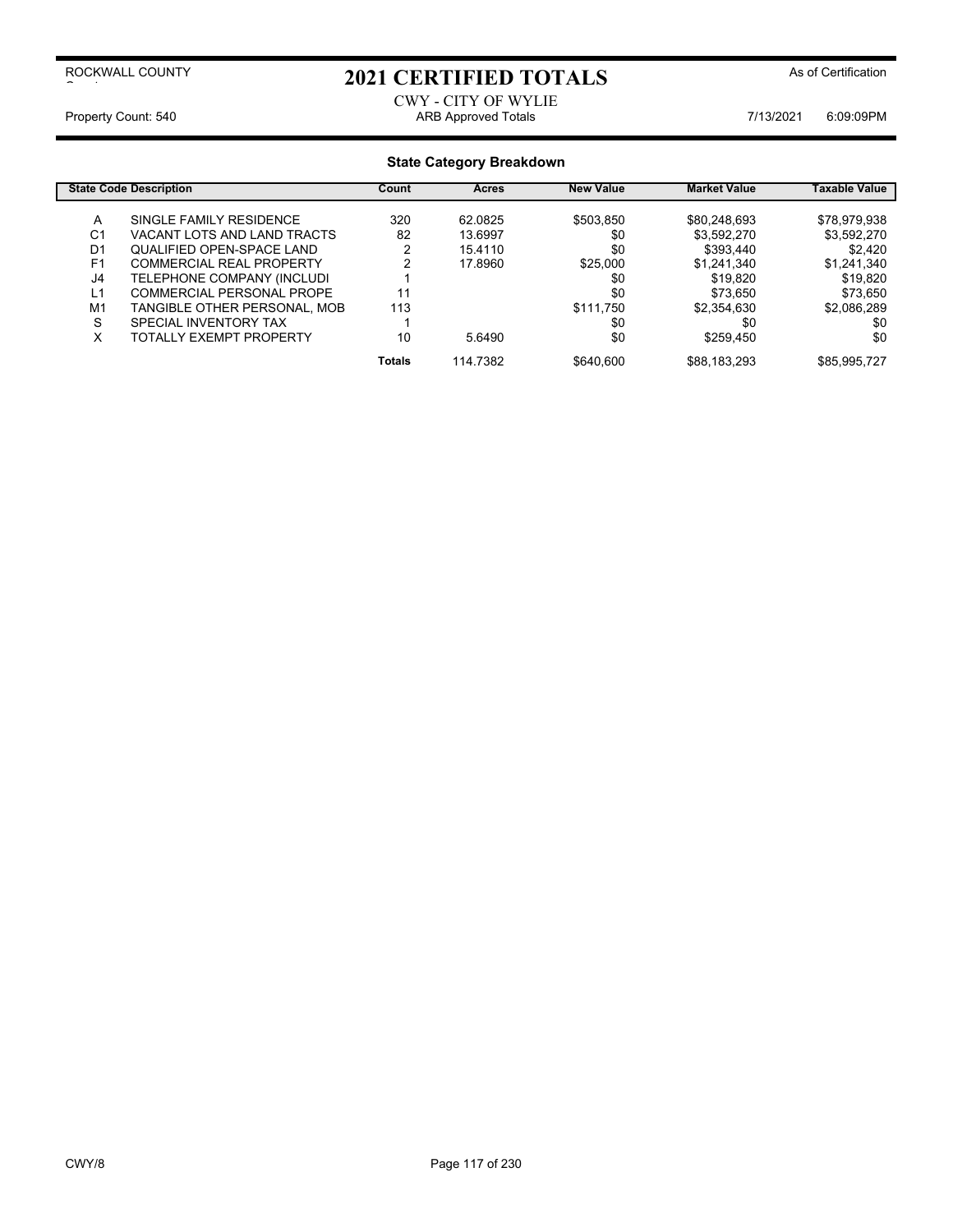### 2021 CERTIFIED TOTALS As of Certification

CWY - CITY OF WYLIE Property Count: 540 Crand Totals Grand Totals Crand Totals 7/13/2021 6:09:09PM

|                | <b>State Code Description</b>   | Count         | Acres    | <b>New Value</b> | <b>Market Value</b> | Taxable Value |
|----------------|---------------------------------|---------------|----------|------------------|---------------------|---------------|
| A              | SINGLE FAMILY RESIDENCE         | 320           | 62.0825  | \$503.850        | \$80,248,693        | \$78,979,938  |
| C1             | VACANT LOTS AND LAND TRACTS     | 82            | 13.6997  | \$0              | \$3,592,270         | \$3,592,270   |
| D1             | QUALIFIED OPEN-SPACE LAND       |               | 15.4110  | \$0              | \$393,440           | \$2,420       |
| F <sub>1</sub> | <b>COMMERCIAL REAL PROPERTY</b> |               | 17.8960  | \$25.000         | \$1,241,340         | \$1,241,340   |
| J4             | TELEPHONE COMPANY (INCLUDI      |               |          | \$0              | \$19,820            | \$19.820      |
| L1             | COMMERCIAL PERSONAL PROPE       |               |          | \$0              | \$73,650            | \$73,650      |
| M <sub>1</sub> | TANGIBLE OTHER PERSONAL, MOB    | 113           |          | \$111.750        | \$2.354.630         | \$2,086,289   |
| S              | SPECIAL INVENTORY TAX           |               |          | \$0              | \$0                 | \$0           |
| x              | <b>TOTALLY EXEMPT PROPERTY</b>  | 10            | 5.6490   | \$0              | \$259,450           | \$0           |
|                |                                 | <b>Totals</b> | 114.7382 | \$640.600        | \$88,183,293        | \$85.995.727  |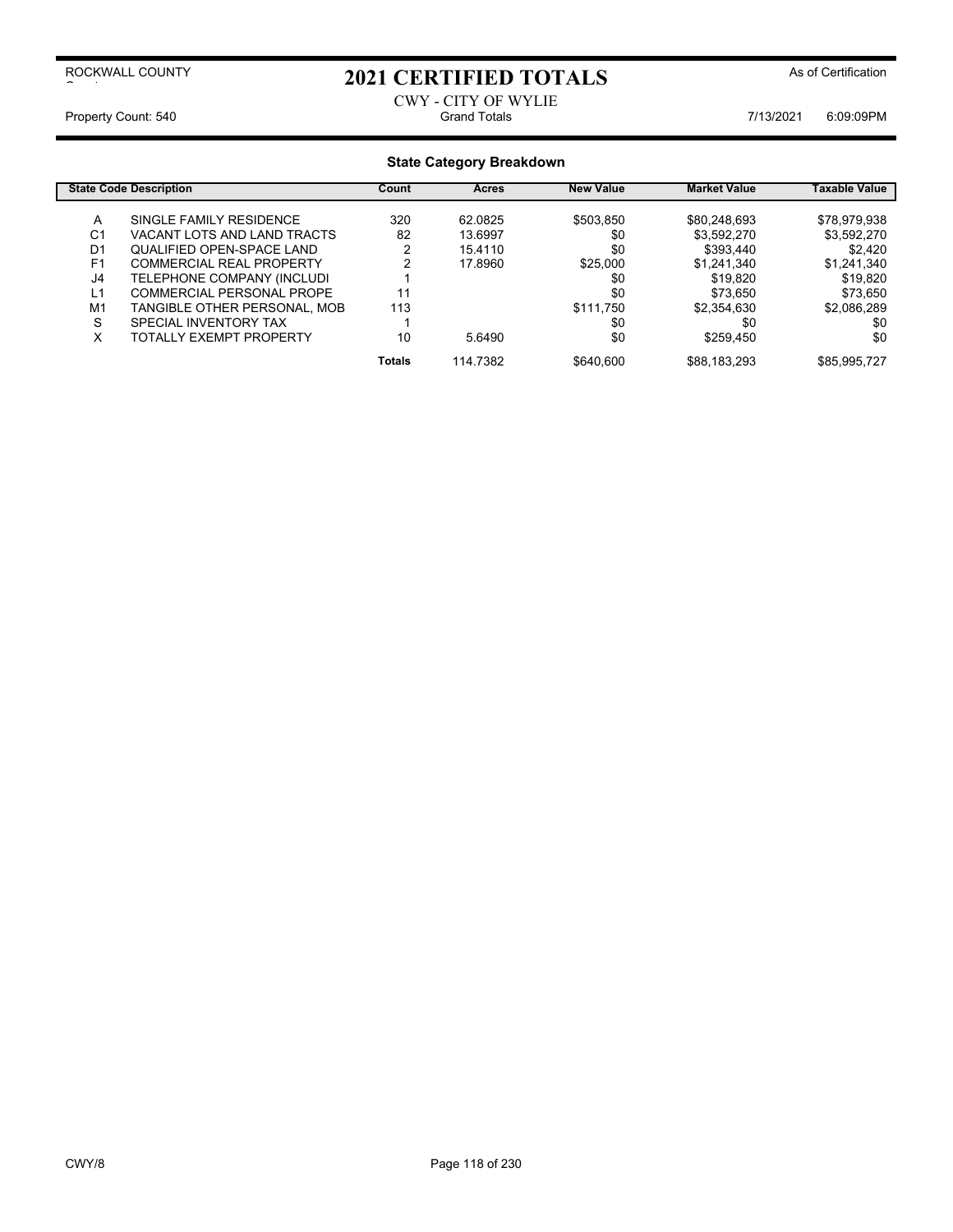| <b>Exemption</b> | <b>Description</b>            |                                        | Count                              |                                   | <b>Exemption Amount</b> |
|------------------|-------------------------------|----------------------------------------|------------------------------------|-----------------------------------|-------------------------|
| OV65             | Over <sub>65</sub>            | <b>PARTIAL EXEMPTIONS VALUE LOSS</b>   |                                    |                                   | \$30,000<br>\$30,000    |
|                  |                               |                                        | <b>NEW EXEMPTIONS VALUE LOSS</b>   |                                   | \$30,000                |
|                  |                               | <b>Increased Exemptions</b>            |                                    |                                   |                         |
| <b>Exemption</b> | <b>Description</b>            |                                        | <b>Count</b>                       | <b>Increased Exemption Amount</b> |                         |
|                  |                               | <b>INCREASED EXEMPTIONS VALUE LOSS</b> |                                    |                                   |                         |
|                  |                               |                                        | <b>TOTAL EXEMPTIONS VALUE LOSS</b> |                                   | \$30,000                |
|                  |                               | <b>New Ag / Timber Exemptions</b>      |                                    |                                   |                         |
|                  |                               | <b>New Annexations</b>                 |                                    |                                   |                         |
|                  |                               | <b>New Deannexations</b>               |                                    |                                   |                         |
|                  |                               | <b>Average Homestead Value</b>         |                                    |                                   |                         |
|                  |                               | <b>Category A and E</b>                |                                    |                                   |                         |
|                  | <b>Count of HS Residences</b> | <b>Average Market</b>                  | <b>Average HS Exemption</b>        |                                   | <b>Average Taxable</b>  |

|                                                            | <b>NEW VAIUE</b>       |
|------------------------------------------------------------|------------------------|
| <b>TOTAL NEW VALUE MARKET:</b><br>TOTAL NEW VALUE TAXABLE: | \$640,600<br>\$640,600 |
|                                                            |                        |

**Exemption Description Count** 

ROCKWALL COUNTY

 $\sim$  to the set of  $\sim$ 

|                               |                                      | <b>PARTIAL EXEMPTIONS VALUE LOSS</b>   | Ί.<br><b>NEW EXEMPTIONS VALUE LOSS</b> | \$30,000<br>\$30,000              |
|-------------------------------|--------------------------------------|----------------------------------------|----------------------------------------|-----------------------------------|
|                               |                                      | <b>Increased Exemptions</b>            |                                        |                                   |
| <b>Exemption</b>              | <b>Description</b>                   |                                        | Count                                  | <b>Increased Exemption Amount</b> |
|                               |                                      | <b>INCREASED EXEMPTIONS VALUE LOSS</b> |                                        |                                   |
|                               |                                      |                                        | <b>TOTAL EXEMPTIONS VALUE LOSS</b>     | \$30,000                          |
|                               |                                      | <b>New Ag / Timber Exemptions</b>      |                                        |                                   |
|                               |                                      | <b>New Annexations</b>                 |                                        |                                   |
|                               |                                      | <b>New Deannexations</b>               |                                        |                                   |
|                               |                                      | <b>Average Homestead Value</b>         |                                        |                                   |
|                               |                                      | Category A and E                       |                                        |                                   |
| <b>Count of HS Residences</b> |                                      | <b>Average Market</b>                  | <b>Average HS Exemption</b>            | <b>Average Taxable</b>            |
|                               | 194                                  | \$254,710<br><b>Category A Only</b>    | \$255                                  | \$254,455                         |
| <b>Count of HS Residences</b> |                                      | <b>Average Market</b>                  | <b>Average HS Exemption</b>            | <b>Average Taxable</b>            |
|                               | 194                                  | \$254,710                              | \$255                                  | \$254,455                         |
|                               |                                      | <b>Lower Value Used</b>                |                                        |                                   |
|                               | <b>Count of Protested Properties</b> | <b>Total Market Value</b>              | <b>Total Value Used</b>                |                                   |

CWY - CITY OF WYLIE Property Count: 540 **Effective Rate Assumption Effective Rate Assumption** 7/13/2021 6:09:09PM

**New Value**

**New Exemptions**

**ABSOLUTE EXEMPTIONS VALUE LOSS**

2021 CERTIFIED TOTALS As of Certification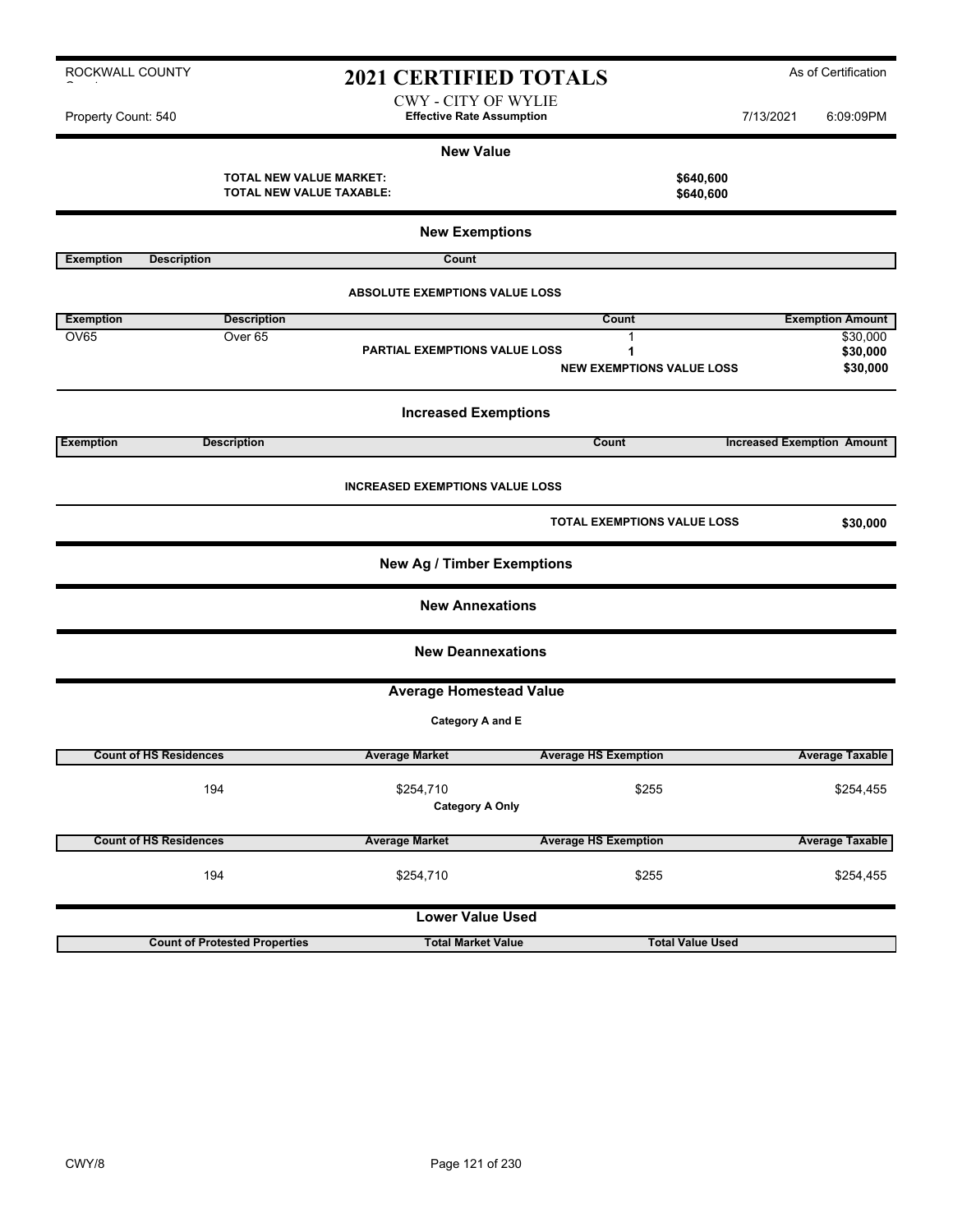|                                     | ROCKWALL COUNTY                         |                             |                                                                              | <b>2021 CERTIFIED TOTALS</b>                               |                  |                                                            |              | As of Certification |
|-------------------------------------|-----------------------------------------|-----------------------------|------------------------------------------------------------------------------|------------------------------------------------------------|------------------|------------------------------------------------------------|--------------|---------------------|
|                                     | Property Count: 49,612                  |                             |                                                                              | <b>GRW - ROCKWALL COUNTY</b><br><b>ARB Approved Totals</b> |                  |                                                            | 7/13/2021    | 6:08:26PM           |
| Land                                |                                         |                             |                                                                              |                                                            | Value            |                                                            |              |                     |
| Homesite:                           |                                         |                             |                                                                              |                                                            | 3,697,250,871    |                                                            |              |                     |
| Non Homesite:                       |                                         |                             |                                                                              |                                                            | 1,615,900,403    |                                                            |              |                     |
| Ag Market:<br><b>Timber Market:</b> |                                         |                             |                                                                              |                                                            | 541,385,033<br>0 | <b>Total Land</b>                                          | $^{(+)}$     | 5,854,536,307       |
|                                     |                                         |                             |                                                                              |                                                            |                  |                                                            |              |                     |
| Improvement                         |                                         |                             |                                                                              |                                                            | Value            |                                                            |              |                     |
| Homesite:                           |                                         |                             |                                                                              |                                                            | 7,961,786,546    |                                                            |              |                     |
| Non Homesite:                       |                                         |                             |                                                                              |                                                            | 2,066,777,692    | <b>Total Improvements</b>                                  | $^{(+)}$     | 10,028,564,238      |
| <b>Non Real</b>                     |                                         |                             | Count                                                                        |                                                            | Value            |                                                            |              |                     |
| Personal Property:                  |                                         |                             | 3,212                                                                        |                                                            | 931,661,408      |                                                            |              |                     |
| Mineral Property:                   |                                         |                             | 0                                                                            |                                                            | 0                |                                                            |              |                     |
| Autos:                              |                                         |                             | $\mathbf 0$                                                                  |                                                            | $\mathbf 0$      | <b>Total Non Real</b>                                      | $^{(+)}$     | 931,661,408         |
|                                     |                                         |                             |                                                                              |                                                            |                  | <b>Market Value</b>                                        | $\equiv$     | 16,814,761,953      |
| Ag                                  |                                         |                             | <b>Non Exempt</b>                                                            |                                                            | Exempt           |                                                            |              |                     |
|                                     | <b>Total Productivity Market:</b>       |                             | 538,894,203                                                                  |                                                            | 2,490,830        |                                                            |              |                     |
| Ag Use:                             |                                         |                             | 2,996,403                                                                    |                                                            | 25,500           | <b>Productivity Loss</b>                                   | $(\text{-})$ | 535,897,800         |
| Timber Use:                         |                                         |                             | 0                                                                            |                                                            | 0                | <b>Appraised Value</b>                                     | $\equiv$     | 16,278,864,153      |
| Productivity Loss:                  |                                         |                             | 535,897,800                                                                  |                                                            | 2,465,330        |                                                            | $(-)$        | 119,587,570         |
|                                     |                                         |                             |                                                                              |                                                            |                  | <b>Homestead Cap</b>                                       |              |                     |
|                                     |                                         |                             |                                                                              |                                                            |                  | <b>Assessed Value</b>                                      | $\equiv$     | 16,159,276,583      |
|                                     |                                         |                             |                                                                              |                                                            |                  | <b>Total Exemptions Amount</b><br>(Breakdown on Next Page) | $(-)$        | 1,307,834,816       |
|                                     |                                         |                             |                                                                              |                                                            |                  | <b>Net Taxable</b>                                         | $\equiv$     | 14,851,441,767      |
| Freeze                              | Assessed                                | <b>Taxable</b>              | <b>Actual Tax</b>                                                            | Ceiling                                                    | Count            |                                                            |              |                     |
| <b>DP</b>                           | 101,601,817                             | 94,822,504                  | 255,407.18                                                                   | 269,416.65                                                 | 390              |                                                            |              |                     |
| <b>OV65</b>                         | 2,110,864,275 1,837,047,027             |                             | 4,812,377.83                                                                 | 4,907,024.29                                               | 6,556            |                                                            |              |                     |
| <b>Total</b><br><b>Tax Rate</b>     | 2,212,466,092 1,931,869,531<br>0.313100 |                             | 5,067,785.01                                                                 | 5,176,440.94                                               | 6,946            | <b>Freeze Taxable</b>                                      | $(-)$        | 1.931.869.531       |
|                                     |                                         |                             |                                                                              |                                                            |                  |                                                            |              |                     |
| <b>Transfer</b><br>OV65             | <b>Assessed</b><br>9,451,536            | <b>Taxable</b><br>8,611,536 | Post % Taxable<br>7,449,825                                                  | <b>Adjustment</b><br>1,161,711                             | Count<br>24      |                                                            |              |                     |
| <b>Total</b>                        | 9,451,536                               | 8,611,536                   | 7,449,825                                                                    | 1,161,711                                                  |                  | 24 Transfer Adjustment                                     | $(\text{-})$ | 1,161,711           |
|                                     |                                         |                             |                                                                              |                                                            |                  | <b>Freeze Adjusted Taxable</b>                             | Ξ            | 12,918,410,525      |
|                                     |                                         |                             | APPROXIMATE LEVY = (FREEZE ADJUSTED TAXABLE * (TAX RATE / 100)) + ACTUAL TAX |                                                            |                  |                                                            |              |                     |

45,515,328.36 = 12,918,410,525 \* (0.313100 / 100) + 5,067,785.01

| Certified Estimate of Market Value:  | 16.814.761.953 |
|--------------------------------------|----------------|
| Certified Estimate of Taxable Value: | 14.851.441.767 |

| <b>Tif Zone Code</b>         | <b>Tax Increment Loss</b> |
|------------------------------|---------------------------|
| 2007 TIF                     | 14.586.005                |
| Tax Increment Finance Value: | 14,586,005                |
| Tax Increment Finance Levy:  | 45,668.78                 |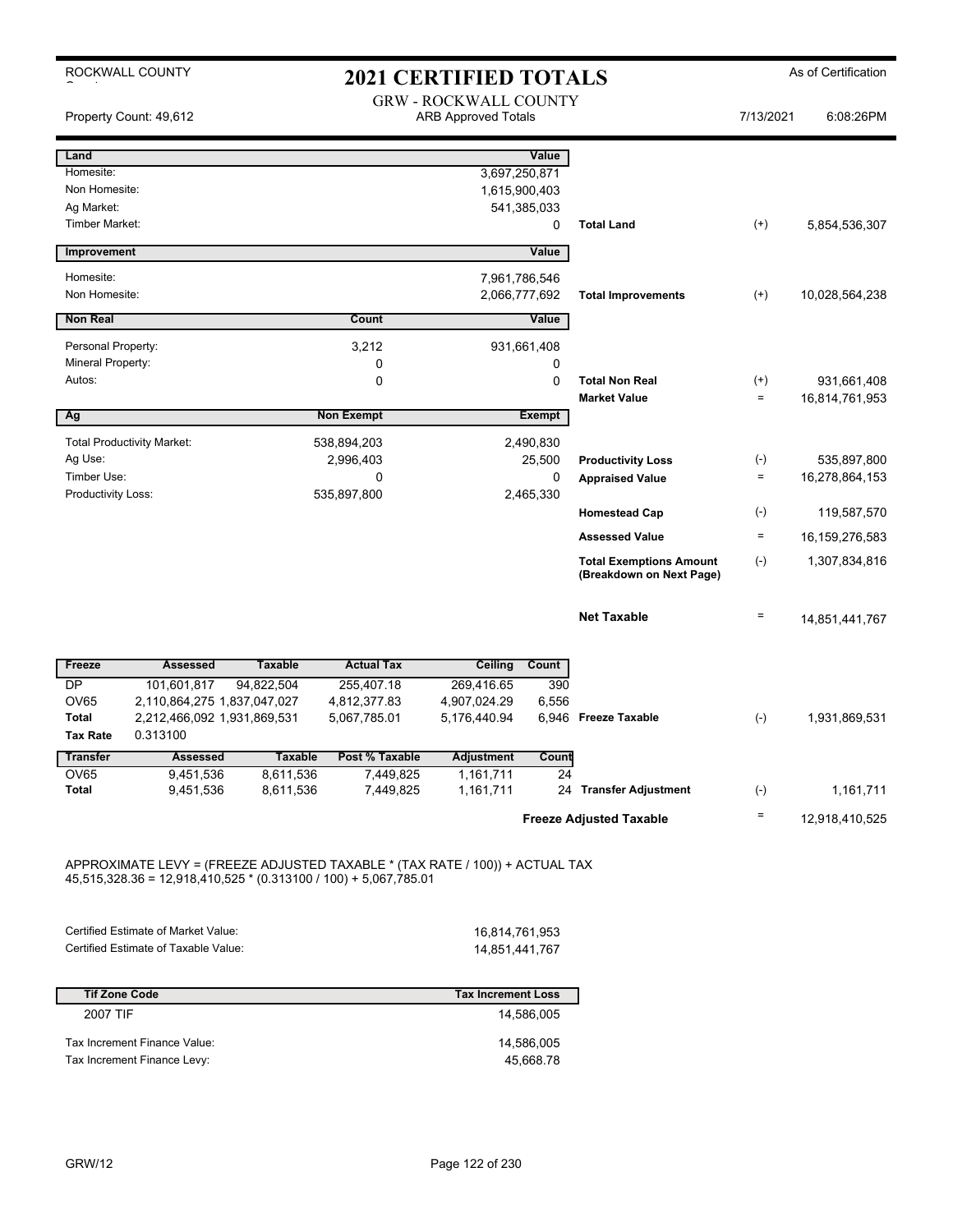### 2021 CERTIFIED TOTALS As of Certification GRW - ROCKWALL COUNTY

**Exemption Breakdown**

Property Count: 49,612 ARB Approved Totals 7/13/2021 6:09:09PM

| <b>Exemption</b>  | Count          | Local       | <b>State</b>   | Total         |
|-------------------|----------------|-------------|----------------|---------------|
| AB                |                | 0           | $\overline{0}$ | $\Omega$      |
| <b>DP</b>         | 424            | $\mathbf 0$ | 0              | $\mathbf 0$   |
| <b>DSTR</b>       | 79             | 6,951,148   | 0              | 6,951,148     |
| DV <sub>1</sub>   | 191            | 0           | 1,528,000      | 1,528,000     |
| DV <sub>1</sub> S | $\overline{2}$ | $\pmb{0}$   | 10,000         | 10,000        |
| DV <sub>2</sub>   | 163            | $\mathbf 0$ | 1,368,000      | 1,368,000     |
| DV2S              | 4              | $\pmb{0}$   | 30,000         | 30,000        |
| DV3               | 189            | $\mathbf 0$ | 1,890,350      | 1,890,350     |
| DV3S              | $\overline{2}$ | $\pmb{0}$   | 20,000         | 20,000        |
| DV4               | 595            | $\pmb{0}$   | 4,139,090      | 4,139,090     |
| DV4S              | 16             | $\mathbf 0$ | 150,000        | 150,000       |
| <b>DVHS</b>       | 501            | $\pmb{0}$   | 181,058,785    | 181,058,785   |
| <b>DVHSS</b>      | 13             | $\pmb{0}$   | 3,016,033      | 3,016,033     |
| EX                | 1              | $\mathbf 0$ | 19,790         | 19,790        |
| EX-XG             | 2              | $\pmb{0}$   | 266,610        | 266,610       |
| EX-XI             | 4              | $\pmb{0}$   | 4,315,560      | 4,315,560     |
| EX-XJ             | 1              | $\mathbf 0$ | 52,500         | 52,500        |
| EX-XL             | 27             | $\pmb{0}$   | 27,247,730     | 27,247,730    |
| EX-XR             | 28             | $\mathbf 0$ | 5,340,590      | 5,340,590     |
| EX-XU             | $\mathbf{1}$   | $\mathbf 0$ | 32,660         | 32,660        |
| EX-XV             | 645            | $\pmb{0}$   | 774,040,190    | 774,040,190   |
| EX366             | 278            | $\mathbf 0$ | 97,480         | 97,480        |
| <b>FR</b>         | 19             | 45,591,610  | $\Omega$       | 45,591,610    |
| LIH               |                | 0           | 2,744,720      | 2,744,720     |
| <b>MASSS</b>      | 1              | 0           | 320,220        | 320,220       |
| <b>OV65</b>       | 7,242          | 244,545,543 | 0              | 244,545,543   |
| <b>OV65S</b>      | 40             | 1,400,000   | 0              | 1,400,000     |
| PC                | 12             | 1,658,207   | 0              | 1,658,207     |
| SO                | 1              | 0           | $\Omega$       | 0             |
|                   | <b>Totals</b>  | 300,146,508 | 1,007,688,308  | 1,307,834,816 |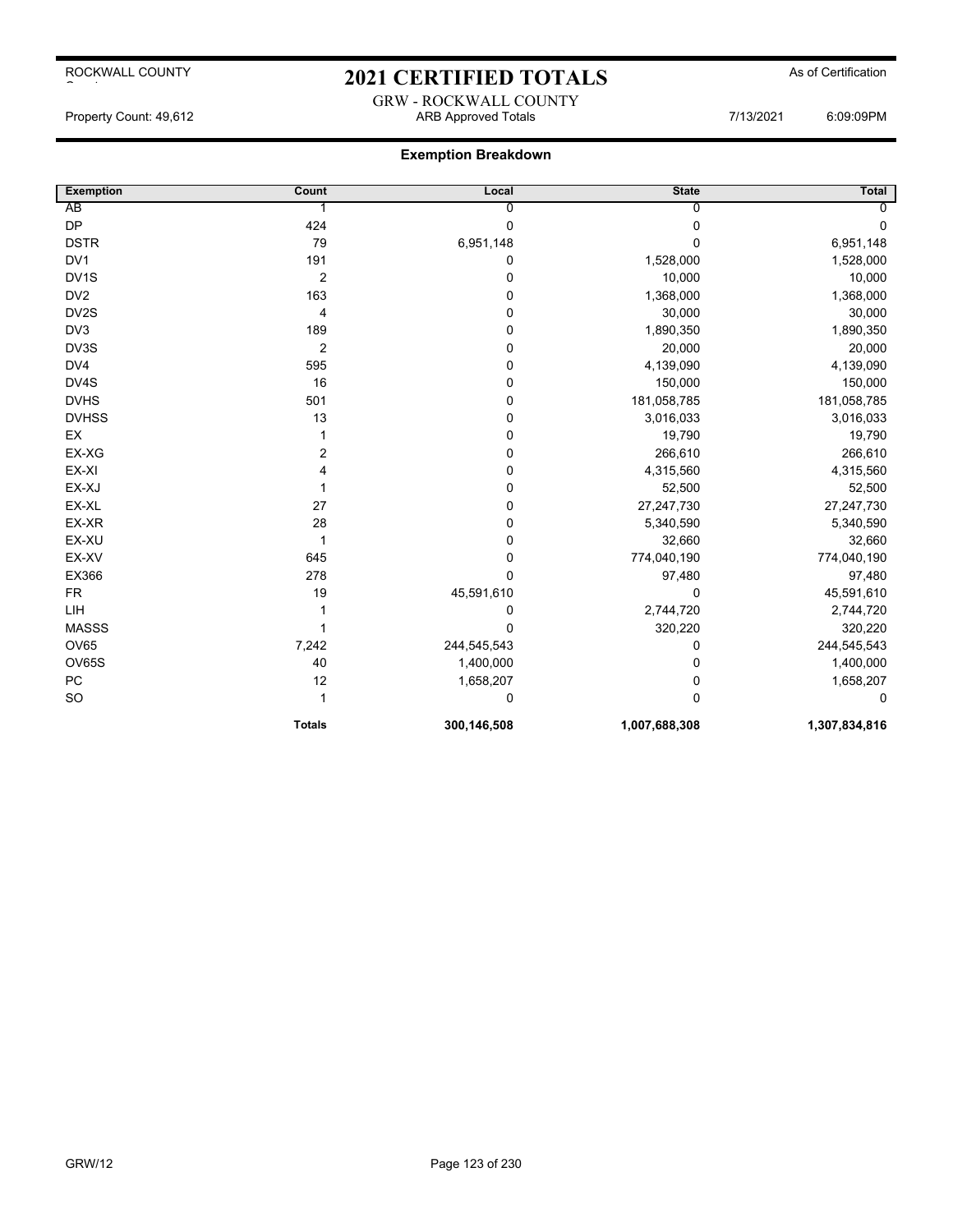| Property Count: 18                |                |                   | <b>GRW - ROCKWALL COUNTY</b><br><b>Under ARB Review Totals</b>             |             |                                                                     | 7/13/2021                                                                                                                                                  | 6:08:26PM                 |
|-----------------------------------|----------------|-------------------|----------------------------------------------------------------------------|-------------|---------------------------------------------------------------------|------------------------------------------------------------------------------------------------------------------------------------------------------------|---------------------------|
|                                   |                |                   |                                                                            |             |                                                                     |                                                                                                                                                            |                           |
|                                   |                |                   |                                                                            | Value       |                                                                     |                                                                                                                                                            |                           |
|                                   |                |                   | 1,575,420                                                                  |             |                                                                     |                                                                                                                                                            |                           |
|                                   |                |                   | 539,560                                                                    |             |                                                                     |                                                                                                                                                            |                           |
|                                   |                |                   |                                                                            | $\pmb{0}$   |                                                                     |                                                                                                                                                            |                           |
|                                   |                |                   |                                                                            | $\mathbf 0$ | <b>Total Land</b>                                                   | $(+)$                                                                                                                                                      | 2,114,980                 |
|                                   |                |                   |                                                                            | Value       |                                                                     |                                                                                                                                                            |                           |
|                                   |                |                   |                                                                            |             |                                                                     |                                                                                                                                                            |                           |
|                                   |                |                   |                                                                            |             | <b>Total Improvements</b>                                           | $(+)$                                                                                                                                                      | 2,639,250                 |
|                                   |                | Count             |                                                                            |             |                                                                     |                                                                                                                                                            |                           |
|                                   |                | 2                 |                                                                            |             |                                                                     |                                                                                                                                                            |                           |
|                                   |                | $\mathbf 0$       |                                                                            | 0           |                                                                     |                                                                                                                                                            |                           |
|                                   |                | $\pmb{0}$         |                                                                            | $\pmb{0}$   | <b>Total Non Real</b>                                               | $^{(+)}$                                                                                                                                                   | 2,081,730                 |
|                                   |                |                   |                                                                            |             | <b>Market Value</b>                                                 | $=$                                                                                                                                                        | 6,835,960                 |
|                                   |                |                   |                                                                            |             |                                                                     |                                                                                                                                                            |                           |
| <b>Total Productivity Market:</b> |                | $\pmb{0}$         |                                                                            | $\pmb{0}$   |                                                                     |                                                                                                                                                            |                           |
|                                   |                | 0                 |                                                                            | 0           | <b>Productivity Loss</b>                                            | $(\text{-})$                                                                                                                                               | 0                         |
|                                   |                | 0                 |                                                                            | $\mathbf 0$ | <b>Appraised Value</b>                                              | $=$                                                                                                                                                        | 6,835,960                 |
|                                   |                | 0                 |                                                                            | 0           |                                                                     |                                                                                                                                                            |                           |
|                                   |                |                   |                                                                            |             |                                                                     |                                                                                                                                                            | 123,581                   |
|                                   |                |                   |                                                                            |             | <b>Assessed Value</b>                                               | $=$                                                                                                                                                        | 6,712,379                 |
|                                   |                |                   |                                                                            |             | <b>Total Exemptions Amount</b><br>(Breakdown on Next Page)          | $(\cdot)$                                                                                                                                                  | 240,719                   |
|                                   |                |                   |                                                                            |             | <b>Net Taxable</b>                                                  | $\equiv$                                                                                                                                                   | 6,471,660                 |
| <b>Assessed</b>                   | <b>Taxable</b> | <b>Actual Tax</b> | Ceiling                                                                    |             |                                                                     |                                                                                                                                                            |                           |
| 202,807                           | 202,807        | 577.26            | 577.26                                                                     | 1           |                                                                     |                                                                                                                                                            |                           |
| 236,795                           | 201,795        | 573.42            | 573.42                                                                     | 1           |                                                                     |                                                                                                                                                            |                           |
| 439,602                           | 404,602        | 1,150.68          |                                                                            |             |                                                                     |                                                                                                                                                            | 404,602                   |
|                                   |                |                   |                                                                            |             |                                                                     |                                                                                                                                                            |                           |
|                                   |                |                   |                                                                            |             |                                                                     | $\equiv$                                                                                                                                                   | 6,067,058                 |
|                                   | 0.313100       |                   | <b>Non Exempt</b><br>$20,146.64 = 6,067,058 * (0.313100 / 100) + 1,150.68$ | 1,150.68    | 2,615,190<br>24,060<br>Value<br>2,081,730<br><b>Exempt</b><br>Count | <b>Homestead Cap</b><br>2 Freeze Taxable<br><b>Freeze Adjusted Taxable</b><br>APPROXIMATE LEVY = (FREEZE ADJUSTED TAXABLE * (TAX RATE / 100)) + ACTUAL TAX | $(\cdot)$<br>$(\text{-})$ |

| Certified Estimate of Market Value:  | 6.015.515 |
|--------------------------------------|-----------|
| Certified Estimate of Taxable Value: | 5.734.611 |
| Tax Increment Finance Value:         |           |
| Tax Increment Finance Levy:          | 0.00      |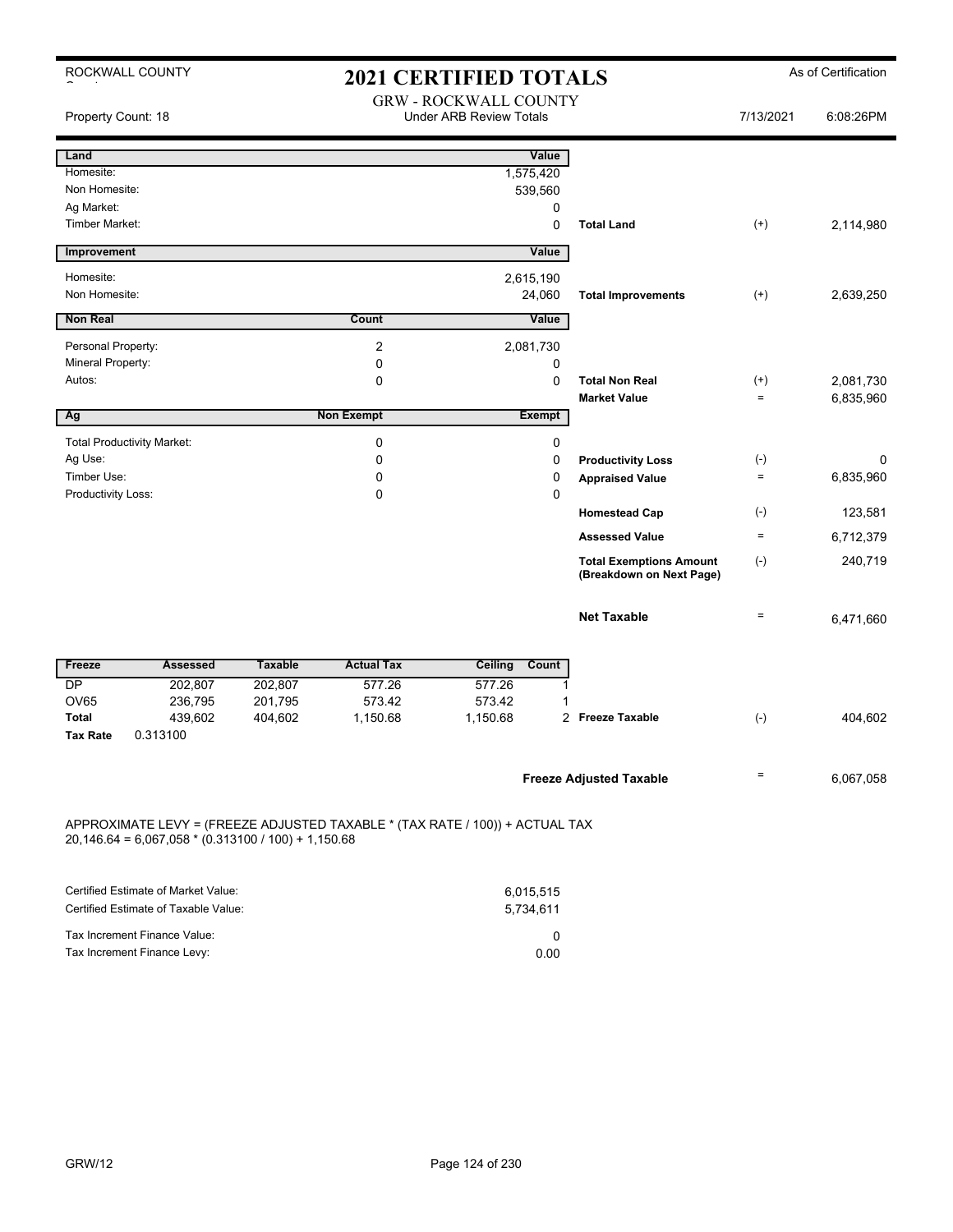### 2021 CERTIFIED TOTALS As of Certification

GRW - ROCKWALL COUNTY Property Count: 18 **Property Count: 18** COUNTER TOTAL COUNTER Review Totals **Property Count: 18** 6:09:09PM

| <b>Exemption</b> | Count         | Local   | <b>State</b> | <b>Total</b> |
|------------------|---------------|---------|--------------|--------------|
| DP               |               |         |              |              |
| <b>DSTR</b>      |               | 205,719 |              | 205,719      |
| <b>OV65</b>      |               | 35,000  |              | 35,000       |
|                  | <b>Totals</b> | 240,719 |              | 240,719      |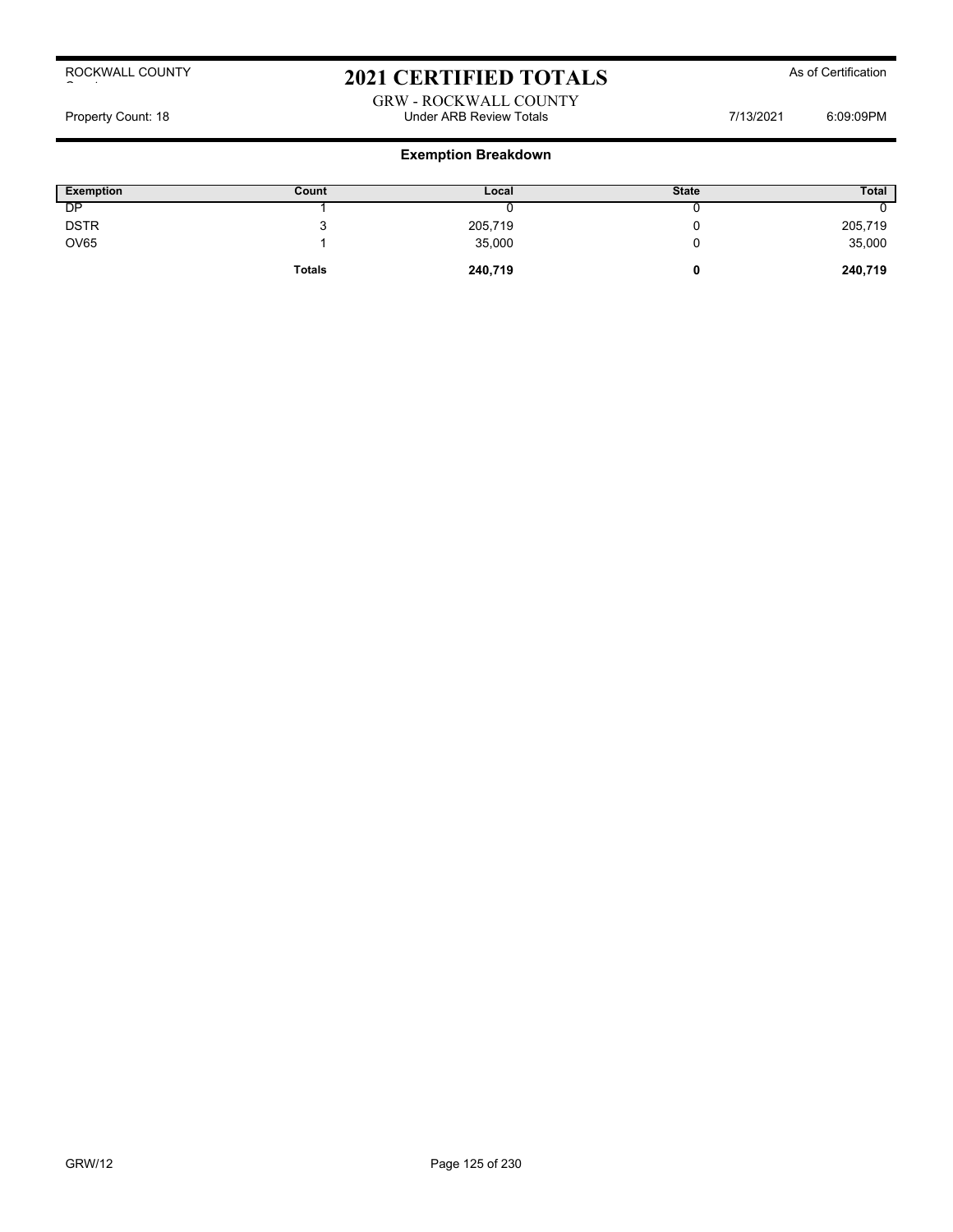|                       | ROCKWALL COUNTY<br><b>2021 CERTIFIED TOTALS</b> |                        |                        |                                                     |               |                                                            | As of Certification |                |
|-----------------------|-------------------------------------------------|------------------------|------------------------|-----------------------------------------------------|---------------|------------------------------------------------------------|---------------------|----------------|
|                       | Property Count: 49,630                          |                        |                        | <b>GRW - ROCKWALL COUNTY</b><br><b>Grand Totals</b> |               |                                                            | 7/13/2021           | 6:08:26PM      |
| Land                  |                                                 |                        |                        |                                                     | Value         |                                                            |                     |                |
| Homesite:             |                                                 |                        |                        |                                                     | 3,698,826,291 |                                                            |                     |                |
| Non Homesite:         |                                                 |                        |                        |                                                     | 1,616,439,963 |                                                            |                     |                |
| Ag Market:            |                                                 |                        |                        |                                                     | 541,385,033   |                                                            |                     |                |
| <b>Timber Market:</b> |                                                 |                        |                        |                                                     | $\mathbf 0$   | <b>Total Land</b>                                          | $(+)$               | 5,856,651,287  |
| Improvement           |                                                 |                        |                        |                                                     | Value         |                                                            |                     |                |
| Homesite:             |                                                 |                        |                        |                                                     | 7,964,401,736 |                                                            |                     |                |
| Non Homesite:         |                                                 |                        |                        |                                                     | 2,066,801,752 | <b>Total Improvements</b>                                  | $^{(+)}$            | 10,031,203,488 |
| <b>Non Real</b>       |                                                 |                        | Count                  |                                                     | Value         |                                                            |                     |                |
| Personal Property:    |                                                 |                        | 3.214                  |                                                     | 933,743,138   |                                                            |                     |                |
| Mineral Property:     |                                                 |                        | $\mathbf 0$            |                                                     | $\Omega$      |                                                            |                     |                |
| Autos:                |                                                 |                        | $\Omega$               |                                                     | $\Omega$      | <b>Total Non Real</b>                                      | $^{(+)}$            | 933,743,138    |
|                       |                                                 |                        |                        |                                                     |               | <b>Market Value</b>                                        | $=$                 | 16,821,597,913 |
| Ag                    |                                                 |                        | <b>Non Exempt</b>      |                                                     | <b>Exempt</b> |                                                            |                     |                |
|                       | <b>Total Productivity Market:</b>               |                        | 538,894,203            |                                                     | 2,490,830     |                                                            |                     |                |
| Ag Use:               |                                                 |                        | 2,996,403              |                                                     | 25,500        | <b>Productivity Loss</b>                                   | $(-)$               | 535,897,800    |
| Timber Use:           |                                                 |                        | 0                      |                                                     | $\mathbf 0$   | <b>Appraised Value</b>                                     | $\quad \  \  =$     | 16,285,700,113 |
| Productivity Loss:    |                                                 |                        | 535,897,800            |                                                     | 2,465,330     |                                                            |                     |                |
|                       |                                                 |                        |                        |                                                     |               | <b>Homestead Cap</b>                                       | $(\text{-})$        | 119,711,151    |
|                       |                                                 |                        |                        |                                                     |               | <b>Assessed Value</b>                                      | $\equiv$            | 16,165,988,962 |
|                       |                                                 |                        |                        |                                                     |               | <b>Total Exemptions Amount</b><br>(Breakdown on Next Page) | $(-)$               | 1,308,075,535  |
|                       |                                                 |                        |                        |                                                     |               | <b>Net Taxable</b>                                         | $\quad \  \, =$     | 14,857,913,427 |
| Freeze                | <b>Assessed</b>                                 | <b>Taxable</b>         | <b>Actual Tax</b>      | <b>Ceiling</b>                                      | Count         |                                                            |                     |                |
| <b>DP</b>             | 101,804,624                                     | 95,025,311             | 255.984.44             | 269.993.91                                          | 391           |                                                            |                     |                |
| <b>OV65</b>           | 2,111,101,070 1,837,248,822                     |                        | 4,812,951.25           | 4,907,597.71                                        | 6,557         |                                                            |                     |                |
| <b>Total</b>          | 2,212,905,694 1,932,274,133                     |                        | 5,068,935.69           | 5,177,591.62                                        |               | 6,948 Freeze Taxable                                       | $(-)$               | 1,932,274,133  |
| <b>Tax Rate</b>       | 0.313100                                        |                        |                        |                                                     |               |                                                            |                     |                |
| <b>Transfer</b>       | <b>Assessed</b>                                 | <b>Taxable</b>         | Post % Taxable         | <b>Adjustment</b>                                   | Count         |                                                            |                     |                |
| OV65<br>Total         | 9,451,536<br>9,451,536                          | 8,611,536<br>8,611,536 | 7.449.825<br>7,449,825 | 1,161,711<br>1,161,711                              | 24            | 24 Transfer Adjustment                                     | $(-)$               |                |
|                       |                                                 |                        |                        |                                                     |               |                                                            |                     | 1,161,711      |
|                       |                                                 |                        |                        |                                                     |               | <b>Freeze Adjusted Taxable</b>                             | $\qquad \qquad =$   | 12,924,477,583 |
|                       |                                                 |                        |                        |                                                     |               |                                                            |                     |                |

APPROXIMATE LEVY = (FREEZE ADJUSTED TAXABLE \* (TAX RATE / 100)) + ACTUAL TAX 45,535,475.00 = 12,924,477,583 \* (0.313100 / 100) + 5,068,935.69

| Certified Estimate of Market Value:  | 16.820.777.468 |
|--------------------------------------|----------------|
| Certified Estimate of Taxable Value: | 14.857.176.378 |

| <b>Tif Zone Code</b>         | <b>Tax Increment Loss</b> |
|------------------------------|---------------------------|
| 2007 TIF                     | 14.586.005                |
| Tax Increment Finance Value: | 14,586,005                |
| Tax Increment Finance Levy:  | 45,668.78                 |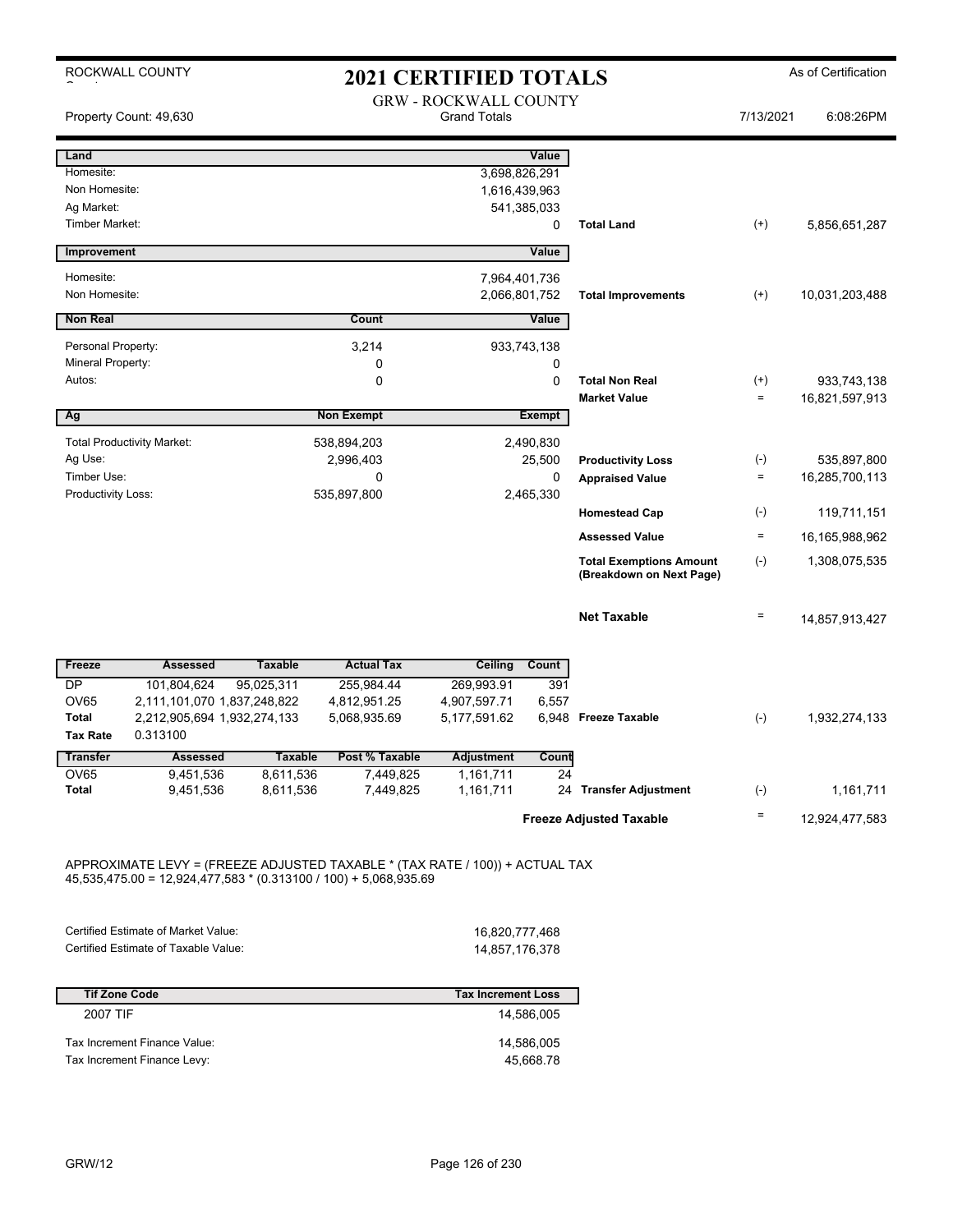### 2021 CERTIFIED TOTALS As of Certification GRW - ROCKWALL COUNTY

Property Count: 49,630 Grand Totals 7/13/2021 6:09:09PM

| <b>Exemption</b>  | Count            | Local          | <b>State</b>  | <b>Total</b>  |
|-------------------|------------------|----------------|---------------|---------------|
| AB                | 1                | $\overline{0}$ | $\Omega$      | $\Omega$      |
| <b>DP</b>         | 425              | $\pmb{0}$      | 0             | 0             |
| <b>DSTR</b>       | 82               | 7,156,867      | $\mathbf{0}$  | 7,156,867     |
| DV1               | 191              | 0              | 1,528,000     | 1,528,000     |
| DV <sub>1</sub> S | $\overline{2}$   | 0              | 10,000        | 10,000        |
| DV <sub>2</sub>   | 163              | 0              | 1,368,000     | 1,368,000     |
| DV2S              | 4                | 0              | 30,000        | 30,000        |
| DV3               | 189              | 0              | 1,890,350     | 1,890,350     |
| DV3S              | $\boldsymbol{2}$ | $\pmb{0}$      | 20,000        | 20,000        |
| DV4               | 595              | 0              | 4,139,090     | 4,139,090     |
| DV4S              | 16               | 0              | 150,000       | 150,000       |
| <b>DVHS</b>       | 501              | $\pmb{0}$      | 181,058,785   | 181,058,785   |
| <b>DVHSS</b>      | 13               | 0              | 3,016,033     | 3,016,033     |
| EX                | 1                | $\pmb{0}$      | 19,790        | 19,790        |
| EX-XG             | 2                | $\mathbf 0$    | 266,610       | 266,610       |
| EX-XI             | 4                | 0              | 4,315,560     | 4,315,560     |
| EX-XJ             |                  | 0              | 52,500        | 52,500        |
| EX-XL             | 27               | 0              | 27,247,730    | 27,247,730    |
| EX-XR             | 28               | 0              | 5,340,590     | 5,340,590     |
| EX-XU             | 1                | 0              | 32,660        | 32,660        |
| EX-XV             | 645              | 0              | 774,040,190   | 774,040,190   |
| EX366             | 278              | $\mathbf 0$    | 97,480        | 97,480        |
| <b>FR</b>         | 19               | 45,591,610     | 0             | 45,591,610    |
| LIH               |                  | 0              | 2,744,720     | 2,744,720     |
| <b>MASSS</b>      |                  | 0              | 320,220       | 320,220       |
| OV65              | 7,243            | 244,580,543    | 0             | 244,580,543   |
| OV65S             | 40               | 1,400,000      | 0             | 1,400,000     |
| PC                | 12               | 1,658,207      | 0             | 1,658,207     |
| <b>SO</b>         | 1                | 0              | $\mathbf{0}$  | 0             |
|                   | <b>Totals</b>    | 300,387,227    | 1,007,688,308 | 1,308,075,535 |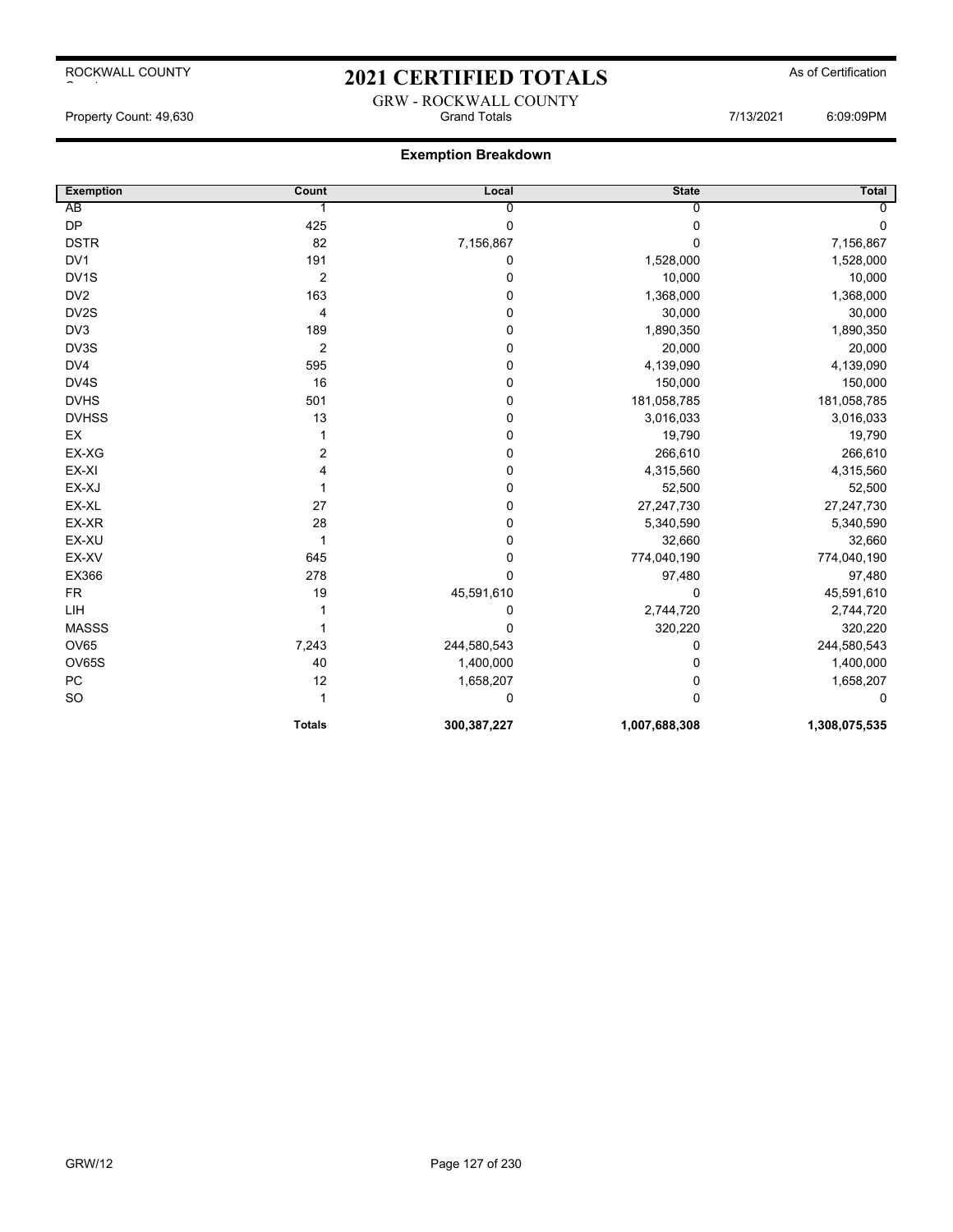### 2021 CERTIFIED TOTALS As of Certification

GRW - ROCKWALL COUNTY<br>ARB Approved Totals Property Count: 49,612 **ARB Approved Totals** ARB Approved Totals **7/13/2021** 6:09:09PM

|                | <b>State Code Description</b>       | Count          | Acres       | <b>New Value</b> | <b>Market Value</b> | <b>Taxable Value</b> |
|----------------|-------------------------------------|----------------|-------------|------------------|---------------------|----------------------|
|                | SINGLE FAMILY RESIDENCE             | 35,574         |             | \$355,033,590    | \$11,316,579,263    | \$10,771,829,794     |
| Α              |                                     |                | 17,741.8331 |                  |                     |                      |
| B              | <b>MULTIFAMILY RESIDENCE</b>        | 54             | 120.2484    | \$134,950        | \$159,058,288       | \$158,916,756        |
| C <sub>1</sub> | VACANT LOTS AND LAND TRACTS         | 3,434          | 5,972.7624  | \$0              | \$406,942,224       | \$406,908,224        |
| D <sub>1</sub> | QUALIFIED OPEN-SPACE LAND           | 1,423          | 37,741.7104 | \$0              | \$538,894,203       | \$2,994,225          |
| D <sub>2</sub> | <b>IMPROVEMENTS ON QUALIFIED OP</b> | 314            |             | \$349,010        | \$6,649,970         | \$6,640,996          |
| E              | RURAL LAND, NON QUALIFIED OPE       | 1,294          | 6,428.2755  | \$5,277,540      | \$425,318,547       | \$405,877,522        |
| F1             | <b>COMMERCIAL REAL PROPERTY</b>     | 1,290          | 2,984.7540  | \$42,511,530     | \$1,805,251,456     | \$1,804,854,445      |
| F <sub>2</sub> | INDUSTRIAL AND MANUFACTURIN         | 29             | 140.3311    | \$0              | \$135,028,583       | \$135,028,583        |
| J <sub>1</sub> | <b>WATER SYSTEMS</b>                |                |             | \$0              | \$3,750             | \$3,750              |
| J2             | <b>GAS DISTRIBUTION SYSTEM</b>      | 11             | 0.7450      | \$0              | \$25.577.780        | \$25,577,780         |
| J3             | ELECTRIC COMPANY (INCLUDING C       | 21             | 46.3280     | \$0              | \$123,298,140       | \$123,298,140        |
| J4             | TELEPHONE COMPANY (INCLUDI          | 23             | 0.9630      | \$0              | \$9,008,123         | \$9,008,123          |
| J5             | <b>RAILROAD</b>                     | 22             | 8.3800      | \$0              | \$2,415,830         | \$2,415,830          |
| J6             | PIPELAND COMPANY                    | 49             |             | \$0              | \$62,081,780        | \$62,081,780         |
| J7             | <b>CABLE TELEVISION COMPANY</b>     | 12             | 0.4300      | \$0              | \$12,152,790        | \$12,152,790         |
| J9             | RAILROAD ROLLING STOCK              | $\overline{2}$ |             | \$0              | \$3,113,270         | \$3,113,270          |
| L1             | <b>COMMERCIAL PERSONAL PROPE</b>    | 2,455          |             | \$0              | \$519,275,178       | \$495,132,811        |
| L2             | INDUSTRIAL AND MANUFACTURIN         | 229            |             | \$0              | \$105,272,790       | \$82,121,027         |
| M <sub>1</sub> | TANGIBLE OTHER PERSONAL, MOB        | 658            |             | \$668,320        | \$14,069,473        | \$13,206,178         |
| O              | <b>RESIDENTIAL INVENTORY</b>        | 2,849          | 655.6064    | \$81,873,820     | \$277,854,775       | \$277,521,833        |
| S              | SPECIAL INVENTORY TAX               | 75             |             | \$0              | \$52,757,910        | \$52,757,910         |
| X              | TOTALLY EXEMPT PROPERTY             | 987            | 3,998.6699  | \$29,290,700     | \$814,157,830       | \$0                  |
|                |                                     | <b>Totals</b>  | 75,841.0372 | \$515,139,460    | \$16,814,761,953    | \$14,851,441,767     |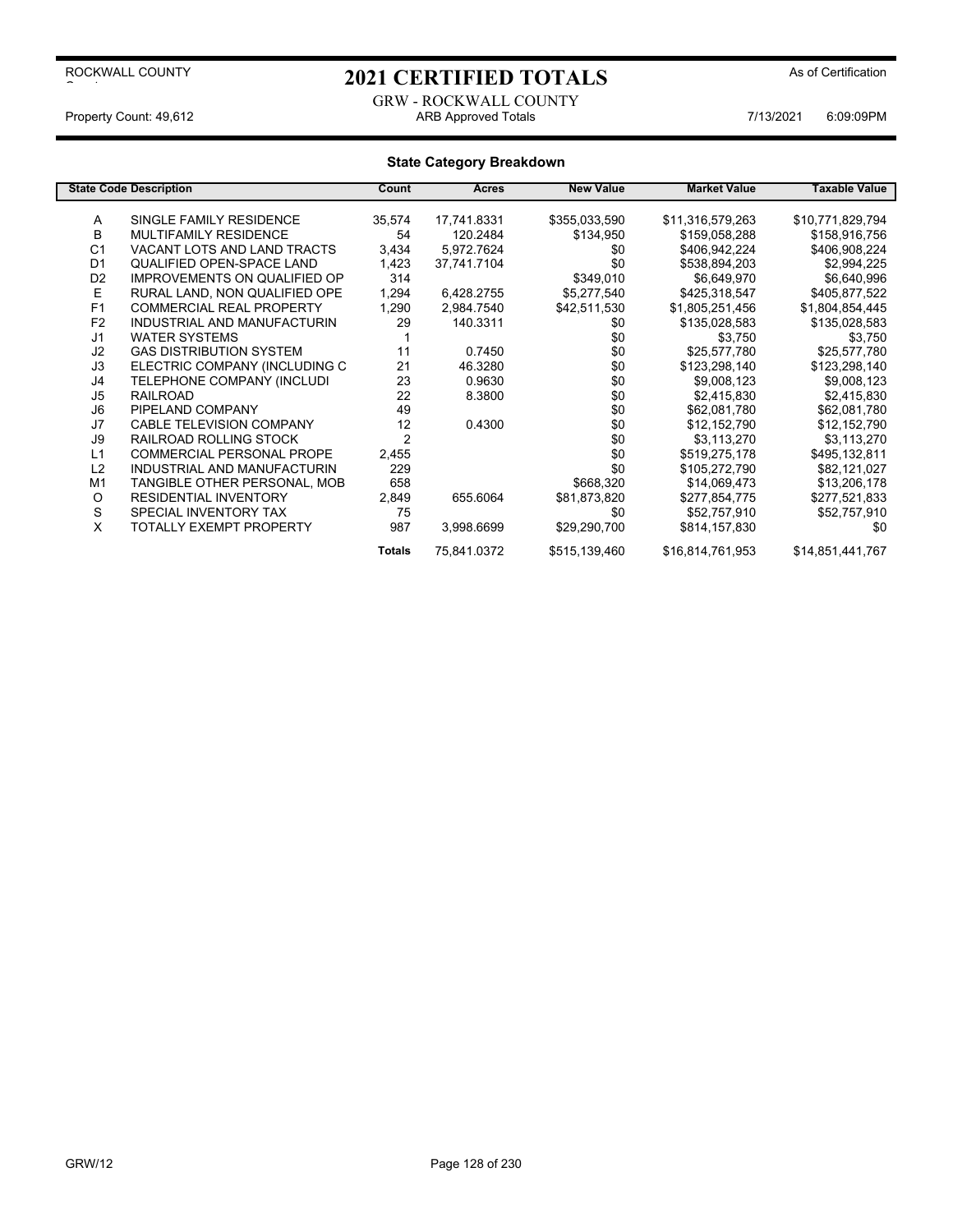# 2021 CERTIFIED TOTALS As of Certification

#### GRW - ROCKWALL COUNTY Property Count: 18 **Property Count: 18** COUNTER THE STATE Under ARB Review Totals **7/13/2021** 6:09:09PM

|               | <b>State Code Description</b>                                                           | Count  | Acres                       | <b>New Value</b>        | <b>Market Value</b>                   | <b>Taxable Value</b>                  |
|---------------|-----------------------------------------------------------------------------------------|--------|-----------------------------|-------------------------|---------------------------------------|---------------------------------------|
| A<br>C1<br>E. | SINGLE FAMILY RESIDENCE<br>VACANT LOTS AND LAND TRACTS<br>RURAL LAND, NON QUALIFIED OPE | 12     | 6.0686<br>7.1500<br>12.7940 | \$482.890<br>\$0<br>\$0 | \$3,802,130<br>\$390.800<br>\$561.300 | \$3,437,830<br>\$390,800<br>\$561.300 |
| L1            | <b>COMMERCIAL PERSONAL PROPE</b>                                                        | ◠      |                             | \$0                     | \$2.081.730                           | \$2,081,730                           |
|               |                                                                                         | Totals | 26.0126                     | \$482.890               | \$6.835.960                           | \$6.471.660                           |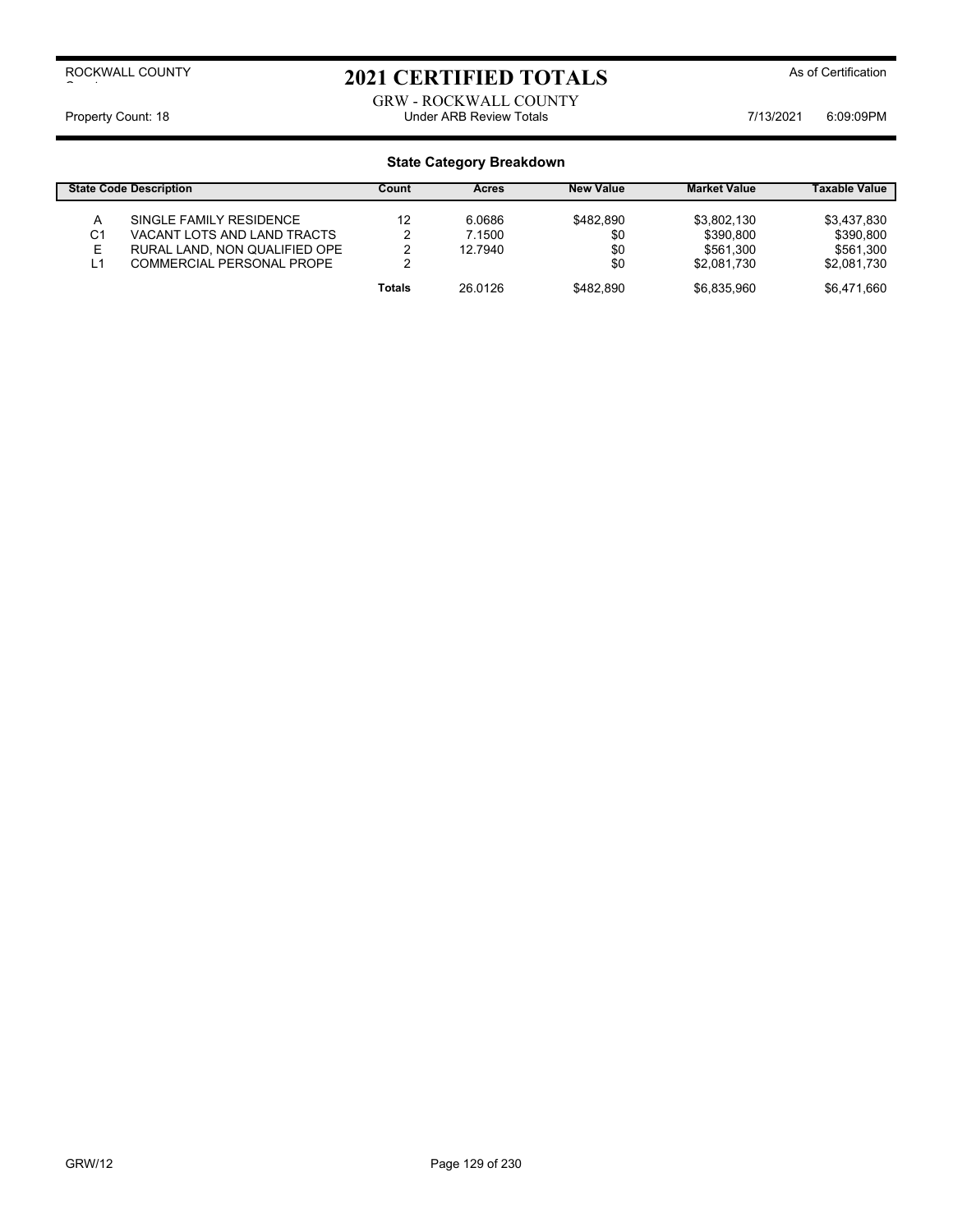# 2021 CERTIFIED TOTALS As of Certification

#### GRW - ROCKWALL COUNTY Property Count: 49,630 Grand Totals 7/13/2021 6:09:09PM

|                | <b>State Code Description</b>       | Count          | Acres       | <b>New Value</b> | <b>Market Value</b> | Taxable Value    |
|----------------|-------------------------------------|----------------|-------------|------------------|---------------------|------------------|
|                |                                     |                |             |                  |                     |                  |
| Α              | SINGLE FAMILY RESIDENCE             | 35,586         | 17,747.9017 | \$355,516,480    | \$11,320,381,393    | \$10,775,267,624 |
| B              | <b>MULTIFAMILY RESIDENCE</b>        | 54             | 120.2484    | \$134,950        | \$159,058,288       | \$158,916,756    |
| C <sub>1</sub> | VACANT LOTS AND LAND TRACTS         | 3,436          | 5,979.9124  | \$0              | \$407,333,024       | \$407,299,024    |
| D <sub>1</sub> | QUALIFIED OPEN-SPACE LAND           | 1,423          | 37,741.7104 | \$0              | \$538,894,203       | \$2,994,225      |
| D <sub>2</sub> | <b>IMPROVEMENTS ON QUALIFIED OP</b> | 314            |             | \$349,010        | \$6,649,970         | \$6,640,996      |
| E              | RURAL LAND, NON QUALIFIED OPE       | 1,296          | 6,441.0695  | \$5,277,540      | \$425,879,847       | \$406,438,822    |
| F1             | <b>COMMERCIAL REAL PROPERTY</b>     | 1,290          | 2,984.7540  | \$42,511,530     | \$1,805,251,456     | \$1,804,854,445  |
| F <sub>2</sub> | INDUSTRIAL AND MANUFACTURIN         | 29             | 140.3311    | \$0              | \$135,028,583       | \$135,028,583    |
| J <sub>1</sub> | <b>WATER SYSTEMS</b>                |                |             | \$0              | \$3,750             | \$3,750          |
| J2             | <b>GAS DISTRIBUTION SYSTEM</b>      | 11             | 0.7450      | \$0              | \$25,577,780        | \$25,577,780     |
| J3             | ELECTRIC COMPANY (INCLUDING C       | 21             | 46.3280     | \$0              | \$123,298,140       | \$123,298,140    |
| J4             | TELEPHONE COMPANY (INCLUDI          | 23             | 0.9630      | \$0              | \$9,008,123         | \$9,008,123      |
| J <sub>5</sub> | <b>RAILROAD</b>                     | 22             | 8.3800      | \$0              | \$2,415,830         | \$2,415,830      |
| J6             | PIPELAND COMPANY                    | 49             |             | \$0              | \$62,081,780        | \$62,081,780     |
| J7             | <b>CABLE TELEVISION COMPANY</b>     | 12             | 0.4300      | \$0              | \$12,152,790        | \$12,152,790     |
| J9             | RAILROAD ROLLING STOCK              | $\overline{2}$ |             | \$0              | \$3,113,270         | \$3,113,270      |
| L1             | <b>COMMERCIAL PERSONAL PROPE</b>    | 2,457          |             | \$0              | \$521,356,908       | \$497,214,541    |
| L2             | INDUSTRIAL AND MANUFACTURIN         | 229            |             | \$0              | \$105,272,790       | \$82,121,027     |
| M <sub>1</sub> | TANGIBLE OTHER PERSONAL, MOB        | 658            |             | \$668,320        | \$14,069,473        | \$13,206,178     |
| O              | <b>RESIDENTIAL INVENTORY</b>        | 2,849          | 655.6064    | \$81,873,820     | \$277,854,775       | \$277,521,833    |
| S              | SPECIAL INVENTORY TAX               | 75             |             | \$0              | \$52,757,910        | \$52,757,910     |
| X              | TOTALLY EXEMPT PROPERTY             | 987            | 3,998.6699  | \$29,290,700     | \$814,157,830       | \$0              |
|                |                                     | <b>Totals</b>  | 75,867.0498 | \$515,622,350    | \$16,821,597,913    | \$14,857,913,427 |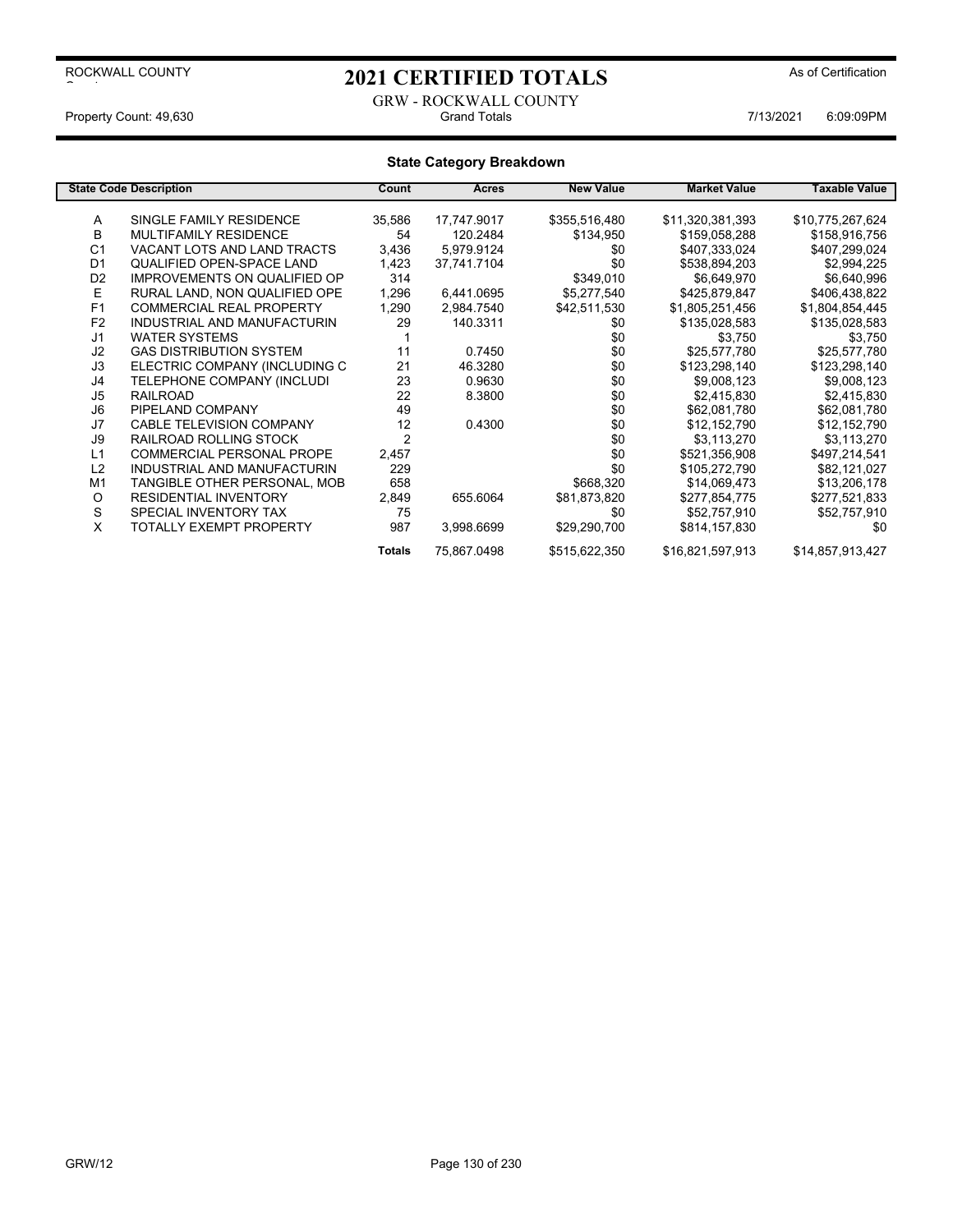### 2021 CERTIFIED TOTALS As of Certification

GRW - ROCKWALL COUNTY Property Count: 49,630 **Effective Rate Assumption Effective Rate Assumption** 7/13/2021 6:09:09PM

#### **New Value**

**TOTAL NEW VALUE MARKET: \$515,622,350 TOTAL NEW VALUE TAXABLE: \$479,405,787**

|                                    |                                                                       | <b>New Exemptions</b>                         |                                    |                                   |
|------------------------------------|-----------------------------------------------------------------------|-----------------------------------------------|------------------------------------|-----------------------------------|
|                                    |                                                                       |                                               |                                    |                                   |
| <b>Exemption</b><br>EX-XV          | <b>Description</b><br>Other Exemptions (including public property, re | Count<br>$\overline{7}$                       | 2020 Market Value                  | \$2,872,010                       |
| EX366                              | HB366 Exempt                                                          | 22                                            | 2020 Market Value                  | \$7,460                           |
|                                    |                                                                       |                                               |                                    |                                   |
|                                    |                                                                       | <b>ABSOLUTE EXEMPTIONS VALUE LOSS</b>         |                                    | \$2,879,470                       |
| <b>Exemption</b>                   | <b>Description</b>                                                    |                                               | Count                              | <b>Exemption Amount</b>           |
| DP                                 | Disability                                                            |                                               | 21                                 | \$0                               |
| DV <sub>1</sub><br>DV <sub>2</sub> | Disabled Veterans 10% - 29%<br>Disabled Veterans 30% - 49%            |                                               | 15<br>23                           | \$89,000<br>\$178,500             |
| DV2S                               |                                                                       | Disabled Veterans Surviving Spouse 30% - 49%  | 1                                  | \$7,500                           |
| DV3                                | Disabled Veterans 50% - 69%                                           |                                               | 35                                 | \$356,000                         |
| DV <sub>4</sub>                    | Disabled Veterans 70% - 100%                                          |                                               | 87                                 | \$726,000                         |
| DV4S                               |                                                                       | Disabled Veterans Surviving Spouse 70% - 100% | 5                                  | \$36,000                          |
| <b>DVHS</b>                        | Disabled Veteran Homestead                                            |                                               | 40                                 | \$13,612,322                      |
| OV65                               | Over <sub>65</sub>                                                    |                                               | 376                                | \$12,671,897                      |
| <b>OV65S</b>                       | OV65 Surviving Spouse                                                 |                                               | $\overline{\mathbf{c}}$            | \$70,000                          |
|                                    |                                                                       | <b>PARTIAL EXEMPTIONS VALUE LOSS</b>          | 605                                | \$27,747,219                      |
|                                    |                                                                       |                                               | <b>NEW EXEMPTIONS VALUE LOSS</b>   | \$30,626,689                      |
|                                    |                                                                       |                                               |                                    |                                   |
|                                    |                                                                       | <b>Increased Exemptions</b>                   |                                    |                                   |
| <b>Exemption</b>                   | <b>Description</b>                                                    |                                               | Count                              | <b>Increased Exemption Amount</b> |
|                                    |                                                                       |                                               |                                    |                                   |
|                                    |                                                                       | <b>INCREASED EXEMPTIONS VALUE LOSS</b>        |                                    |                                   |
|                                    |                                                                       |                                               | <b>TOTAL EXEMPTIONS VALUE LOSS</b> | \$30,626,689                      |
|                                    |                                                                       | <b>New Ag / Timber Exemptions</b>             |                                    |                                   |
| 2020 Market Value                  |                                                                       | \$4,057,189                                   |                                    | Count: 20                         |
| 2021 Ag/Timber Use                 |                                                                       | \$10,150                                      |                                    |                                   |
|                                    | <b>NEW AG / TIMBER VALUE LOSS</b>                                     | \$4,047,039                                   |                                    |                                   |
|                                    |                                                                       |                                               |                                    |                                   |
|                                    |                                                                       | <b>New Annexations</b>                        |                                    |                                   |
|                                    |                                                                       | <b>New Deannexations</b>                      |                                    |                                   |
|                                    |                                                                       | <b>Average Homestead Value</b>                |                                    |                                   |
|                                    |                                                                       | Category A and E                              |                                    |                                   |
|                                    |                                                                       |                                               |                                    |                                   |
|                                    | <b>Count of HS Residences</b>                                         | <b>Average Market</b>                         | <b>Average HS Exemption</b>        | <b>Average Taxable</b>            |
|                                    | 25,860                                                                | \$343,669<br><b>Category A Only</b>           | \$4,623                            | \$339,046                         |
|                                    | <b>Count of HS Residences</b>                                         | <b>Average Market</b>                         | <b>Average HS Exemption</b>        | <b>Average Taxable</b>            |
|                                    |                                                                       |                                               |                                    |                                   |
|                                    | 25,235                                                                | \$342,742                                     | \$4,496                            | \$338,246                         |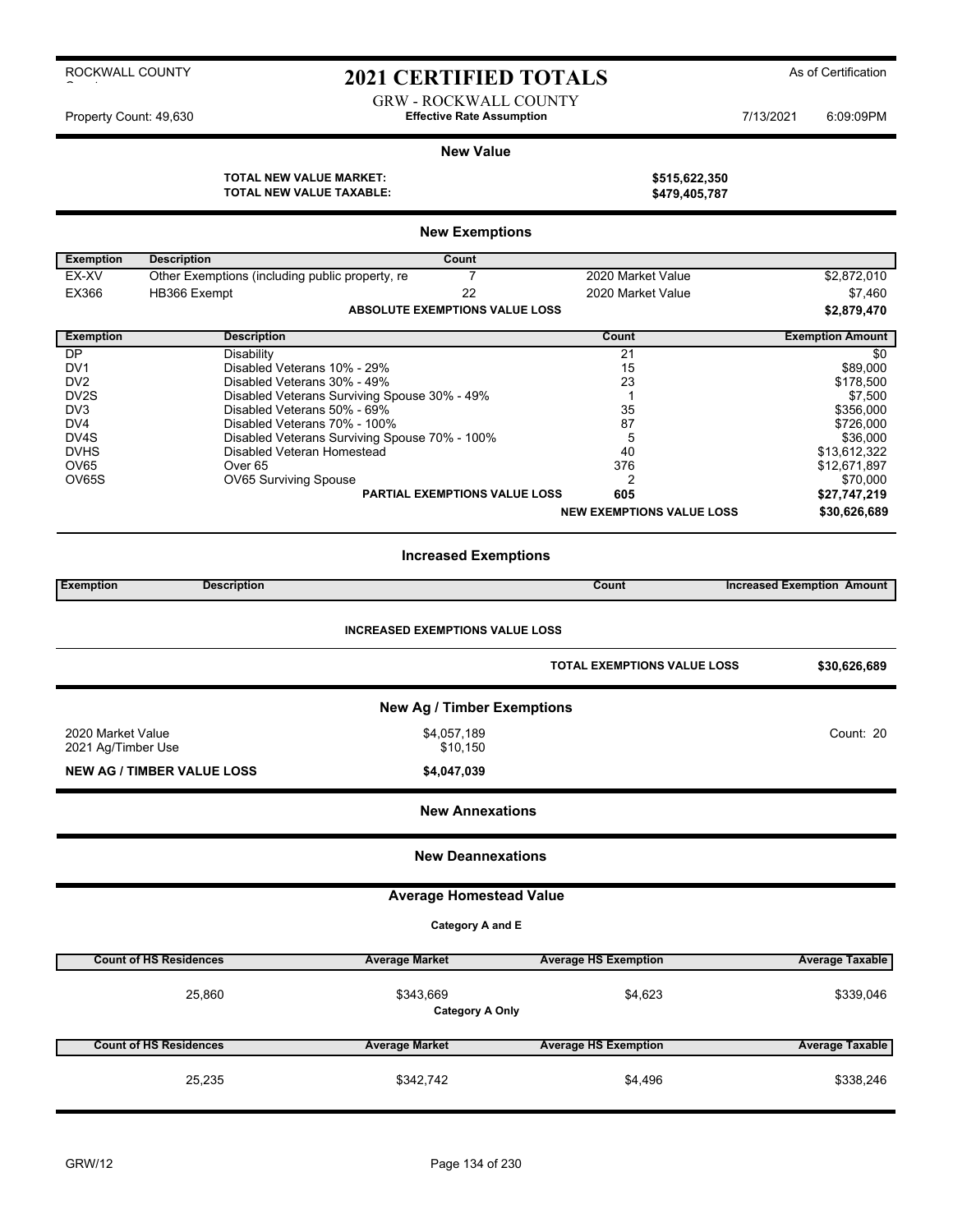### 2021 CERTIFIED TOTALS As of Certification

### GRW - ROCKWALL COUNTY

### **Lower Value Used**

**Count of Protested Properties Total Market Value Total Value Used**

18 \$6,835,960.00 \$6,835,960.00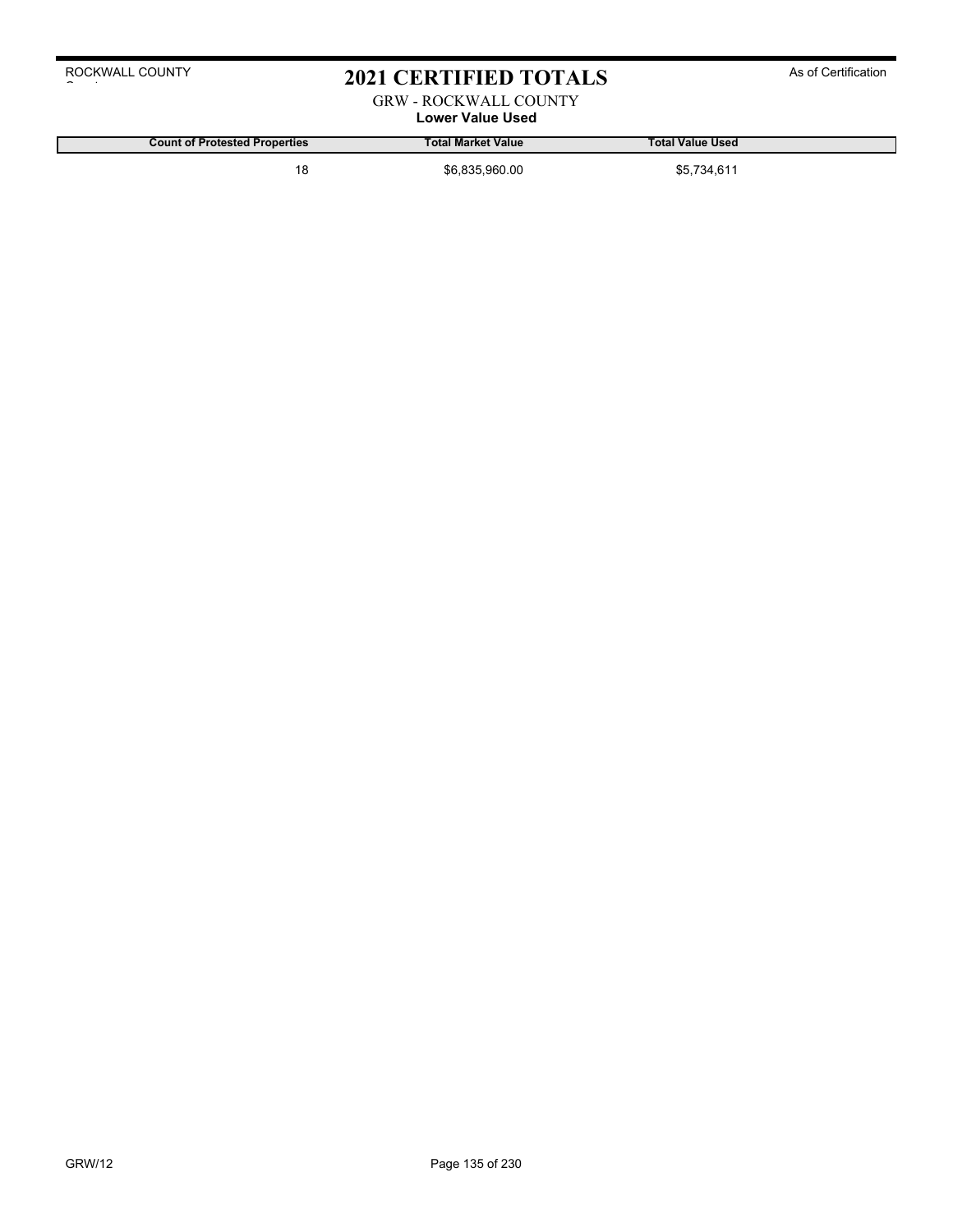| ROCKWALL COUNTY                   | <b>2021 CERTIFIED TOTALS</b> |                                                     |                                                            |           | As of Certification |
|-----------------------------------|------------------------------|-----------------------------------------------------|------------------------------------------------------------|-----------|---------------------|
| Property Count: 2,112             |                              | MU1 - RW CO CONS MUD1<br><b>ARB Approved Totals</b> |                                                            | 7/13/2021 | 6:08:26PM           |
| Land                              |                              | Value                                               |                                                            |           |                     |
| Homesite:                         |                              | 153,900,540                                         |                                                            |           |                     |
| Non Homesite:                     |                              | 11,182,860                                          |                                                            |           |                     |
| Ag Market:                        |                              | $\mathbf 0$                                         |                                                            |           |                     |
| Timber Market:                    |                              | $\mathbf 0$                                         | <b>Total Land</b>                                          | $(+)$     | 165,083,400         |
| Improvement                       |                              | Value                                               |                                                            |           |                     |
| Homesite:                         |                              | 379,631,833                                         |                                                            |           |                     |
| Non Homesite:                     |                              | 13,097,680                                          | <b>Total Improvements</b>                                  | $(+)$     | 392,729,513         |
| Non Real                          | Count                        | Value                                               |                                                            |           |                     |
| Personal Property:                | 72                           | 6,011,410                                           |                                                            |           |                     |
| Mineral Property:                 | 0                            | $\mathbf 0$                                         |                                                            |           |                     |
| Autos:                            | $\mathbf 0$                  | $\mathbf 0$                                         | <b>Total Non Real</b>                                      | $(+)$     | 6,011,410           |
|                                   |                              |                                                     | <b>Market Value</b>                                        | $=$       | 563,824,323         |
| Ag                                | <b>Non Exempt</b>            | <b>Exempt</b>                                       |                                                            |           |                     |
| <b>Total Productivity Market:</b> | 0                            | 0                                                   |                                                            |           |                     |
| Ag Use:                           | $\Omega$                     | $\mathbf 0$                                         | <b>Productivity Loss</b>                                   | $(-)$     | 0                   |
| Timber Use:                       | 0                            | 0                                                   | <b>Appraised Value</b>                                     | $=$       | 563,824,323         |
| Productivity Loss:                | 0                            | $\mathbf 0$                                         |                                                            |           |                     |
|                                   |                              |                                                     | <b>Homestead Cap</b>                                       | $(-)$     | 705,460             |
|                                   |                              |                                                     | <b>Assessed Value</b>                                      | $=$       | 563,118,863         |
|                                   |                              |                                                     | <b>Total Exemptions Amount</b><br>(Breakdown on Next Page) | $(-)$     | 27,505,862          |
|                                   |                              |                                                     | <b>Net Taxable</b>                                         | $=$       | 535,613,001         |

#### APPROXIMATE TOTAL LEVY = NET TAXABLE \* (TAX RATE / 100) 1,580,058.35 = 535,613,001 \* (0.295000 / 100)

| Certified Estimate of Market Value:<br>Certified Estimate of Taxable Value: | 563,824,323<br>535.613.001 |
|-----------------------------------------------------------------------------|----------------------------|
| Tax Increment Finance Value:                                                |                            |
| Tax Increment Finance Levy:                                                 | 0.00                       |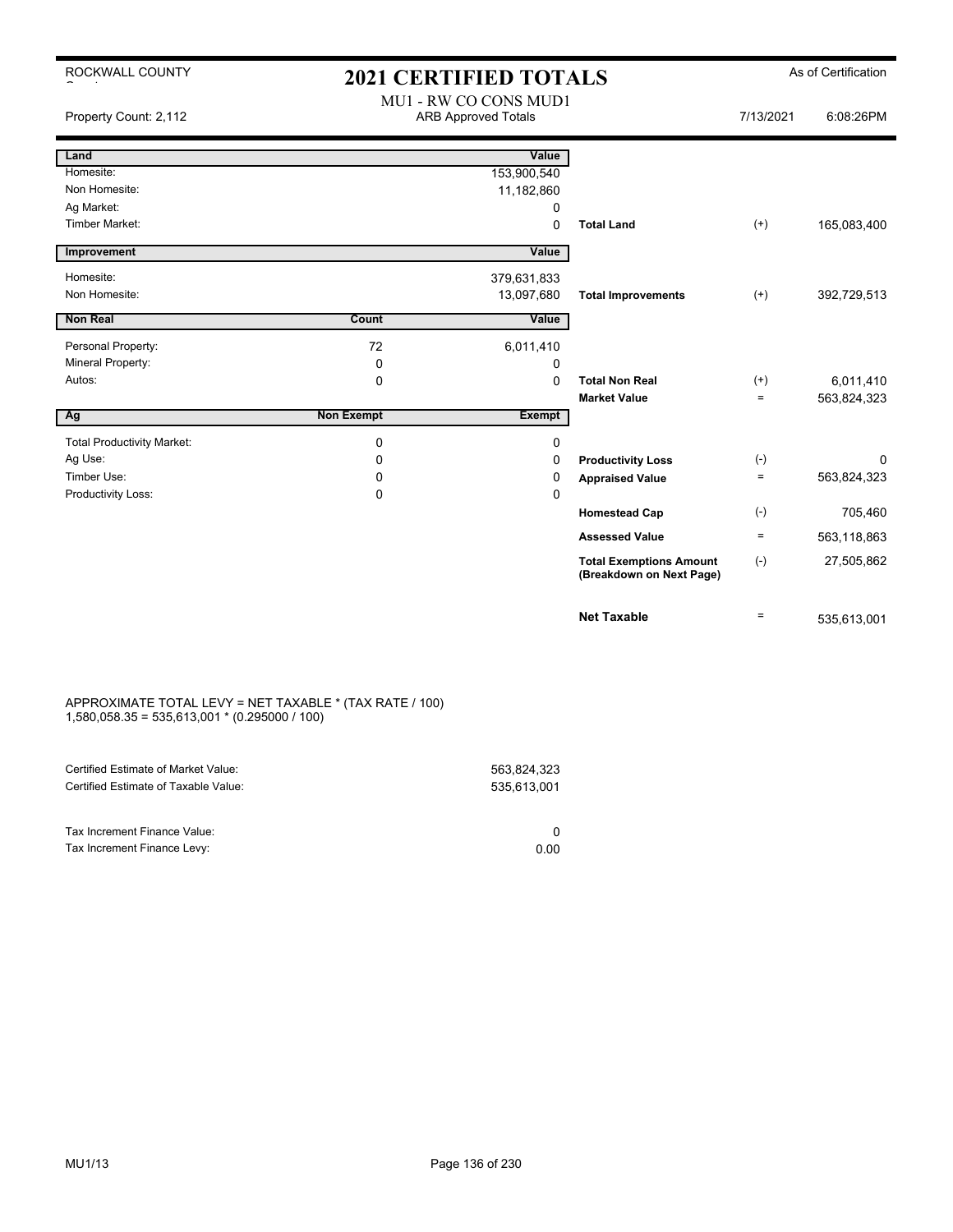### 2021 CERTIFIED TOTALS As of Certification

#### MU1 - RW CO CONS MUD1 Property Count: 2,112 ARB Approved Totals 7/13/2021 6:09:09PM

| <b>Exemption</b> | Count         | Local     | <b>State</b> | <b>Total</b> |
|------------------|---------------|-----------|--------------|--------------|
| <b>DP</b>        | 20            | 524,623   |              | 524,623      |
| DV <sub>1</sub>  | 9             | 0         | 66,000       | 66,000       |
| DV <sub>2</sub>  | 10            | 0         | 84,000       | 84,000       |
| DV3              | 10            | 0         | 104,000      | 104,000      |
| DV <sub>4</sub>  | 48            | 0         | 372,000      | 372,000      |
| <b>DVHS</b>      | 31            | 0         | 9,110,197    | 9,110,197    |
| EX               |               | 0         | 19,790       | 19,790       |
| EX-XV            |               | 0         | 10,583,730   | 10,583,730   |
| EX366            | 15            | 0         | 4,930        | 4,930        |
| <b>MASSS</b>     |               | 0         | 320,220      | 320,220      |
| OV65             | 233           | 6,292,625 |              | 6,292,625    |
| OV65S            |               | 23,747    | 0            | 23,747       |
|                  | <b>Totals</b> | 6,840,995 | 20,664,867   | 27,505,862   |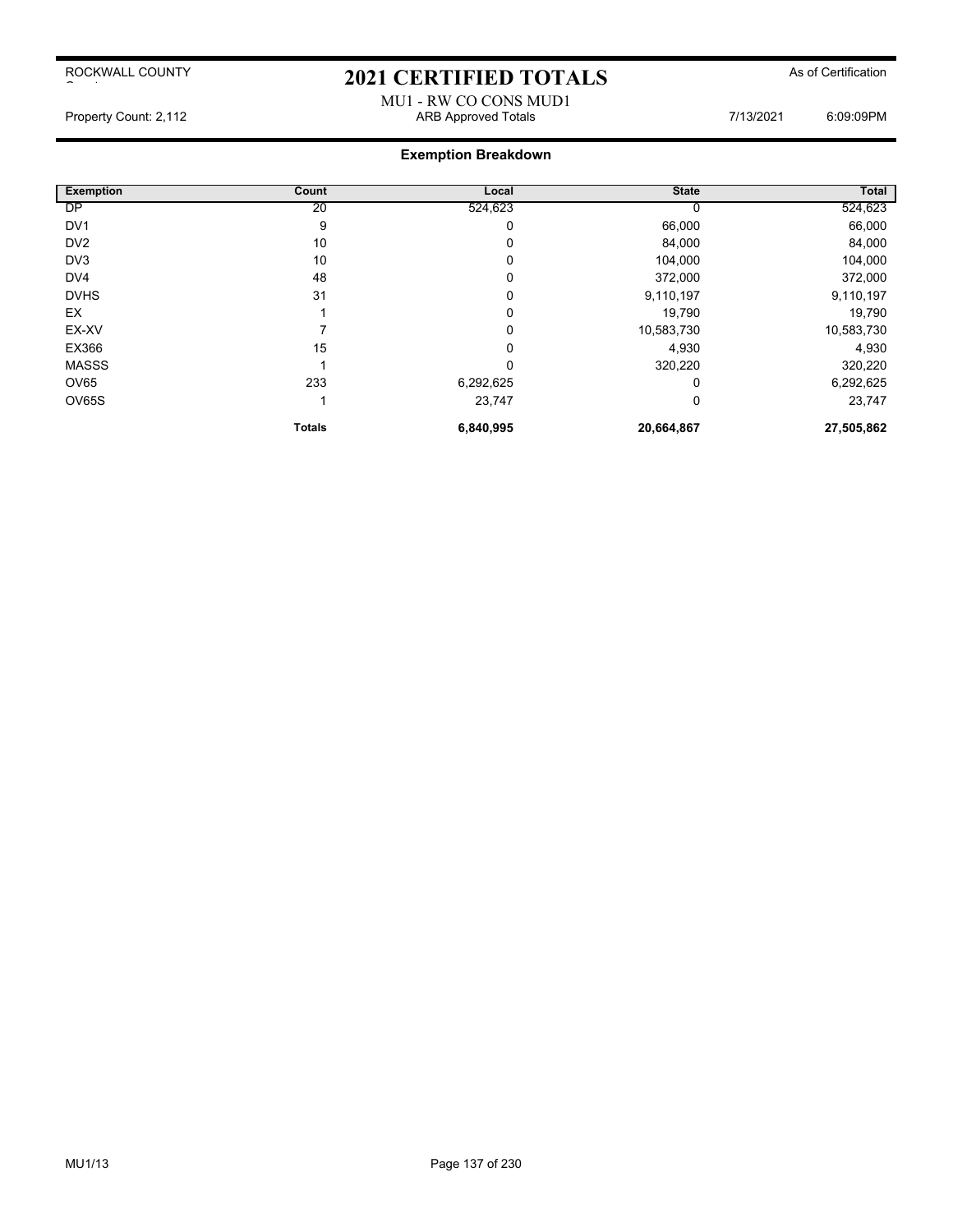| ROCKWALL COUNTY                   | <b>2021 CERTIFIED TOTALS</b>                 |             |                                                            |           | As of Certification |
|-----------------------------------|----------------------------------------------|-------------|------------------------------------------------------------|-----------|---------------------|
| Property Count: 2,112             | MU1 - RW CO CONS MUD1<br><b>Grand Totals</b> |             | 7/13/2021                                                  | 6:08:26PM |                     |
| Land                              |                                              | Value       |                                                            |           |                     |
| Homesite:                         |                                              | 153,900,540 |                                                            |           |                     |
| Non Homesite:                     |                                              | 11,182,860  |                                                            |           |                     |
| Ag Market:                        |                                              | 0           |                                                            |           |                     |
| <b>Timber Market:</b>             |                                              | 0           | <b>Total Land</b>                                          | $^{(+)}$  | 165,083,400         |
| Improvement                       |                                              | Value       |                                                            |           |                     |
| Homesite:                         |                                              | 379,631,833 |                                                            |           |                     |
| Non Homesite:                     |                                              | 13,097,680  | <b>Total Improvements</b>                                  | $^{(+)}$  | 392,729,513         |
| <b>Non Real</b>                   | Count                                        | Value       |                                                            |           |                     |
| Personal Property:                | 72                                           | 6,011,410   |                                                            |           |                     |
| Mineral Property:                 | 0                                            | 0           |                                                            |           |                     |
| Autos:                            | 0                                            | 0           | <b>Total Non Real</b>                                      | $^{(+)}$  | 6,011,410           |
|                                   |                                              |             | <b>Market Value</b>                                        | $=$       | 563,824,323         |
| Ag                                | <b>Non Exempt</b>                            | Exempt      |                                                            |           |                     |
| <b>Total Productivity Market:</b> | 0                                            | 0           |                                                            |           |                     |
| Ag Use:                           | 0                                            | 0           | <b>Productivity Loss</b>                                   | $(-)$     | $\Omega$            |
| Timber Use:                       | 0                                            | 0           | <b>Appraised Value</b>                                     | $\equiv$  | 563,824,323         |
| Productivity Loss:                | 0                                            | $\Omega$    |                                                            |           |                     |
|                                   |                                              |             | <b>Homestead Cap</b>                                       | $(-)$     | 705,460             |
|                                   |                                              |             | <b>Assessed Value</b>                                      | $=$       | 563,118,863         |
|                                   |                                              |             | <b>Total Exemptions Amount</b><br>(Breakdown on Next Page) | $(-)$     | 27,505,862          |
|                                   |                                              |             | <b>Net Taxable</b>                                         | $=$       | 535,613,001         |

#### APPROXIMATE TOTAL LEVY = NET TAXABLE \* (TAX RATE / 100) 1,580,058.35 = 535,613,001 \* (0.295000 / 100)

| 535.613.001 |
|-------------|
| 0.00        |
|             |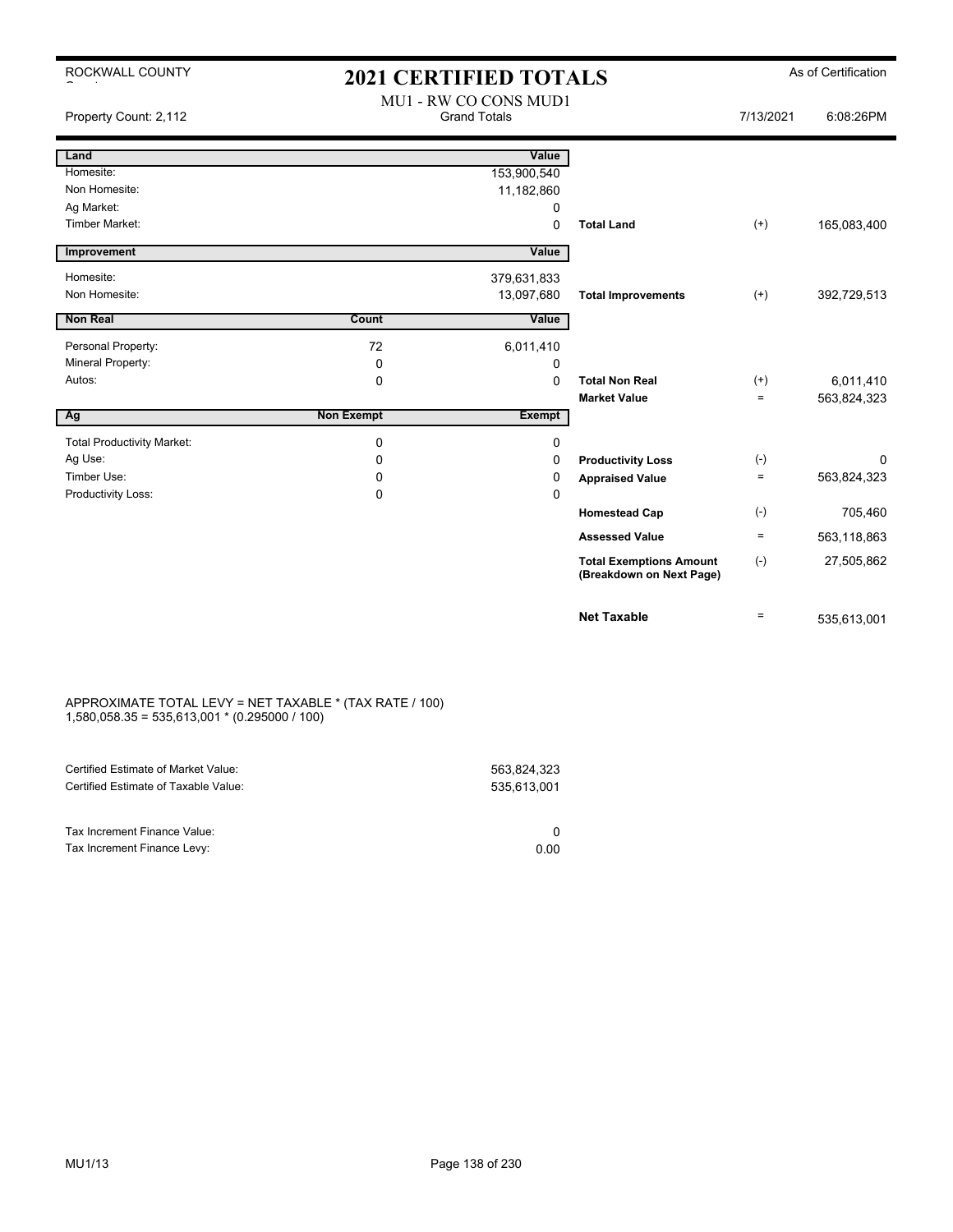ROCKWALL COUNTY  $\sim$  to the set of  $\sim$ 

# 2021 CERTIFIED TOTALS As of Certification MU1 - RW CO CONS MUD1<br>Grand Totals

Property Count: 2,112 **Accord Property Count: 2,112** Crand Totals **Count: 2,112** Crand Totals **7/13/2021** 6:09:09PM

| <b>Exemption</b> | Count         | Local     | <b>State</b> | <b>Total</b> |
|------------------|---------------|-----------|--------------|--------------|
| <b>DP</b>        | 20            | 524,623   |              | 524,623      |
| DV <sub>1</sub>  | 9             | 0         | 66,000       | 66,000       |
| DV <sub>2</sub>  | 10            | 0         | 84,000       | 84,000       |
| DV3              | 10            | 0         | 104,000      | 104,000      |
| DV4              | 48            | 0         | 372,000      | 372,000      |
| <b>DVHS</b>      | 31            | 0         | 9,110,197    | 9,110,197    |
| EX               |               | 0         | 19,790       | 19,790       |
| EX-XV            |               | 0         | 10,583,730   | 10,583,730   |
| EX366            | 15            | 0         | 4,930        | 4,930        |
| <b>MASSS</b>     |               | 0         | 320,220      | 320,220      |
| OV65             | 233           | 6,292,625 | 0            | 6,292,625    |
| OV65S            |               | 23,747    | 0            | 23,747       |
|                  | <b>Totals</b> | 6,840,995 | 20,664,867   | 27,505,862   |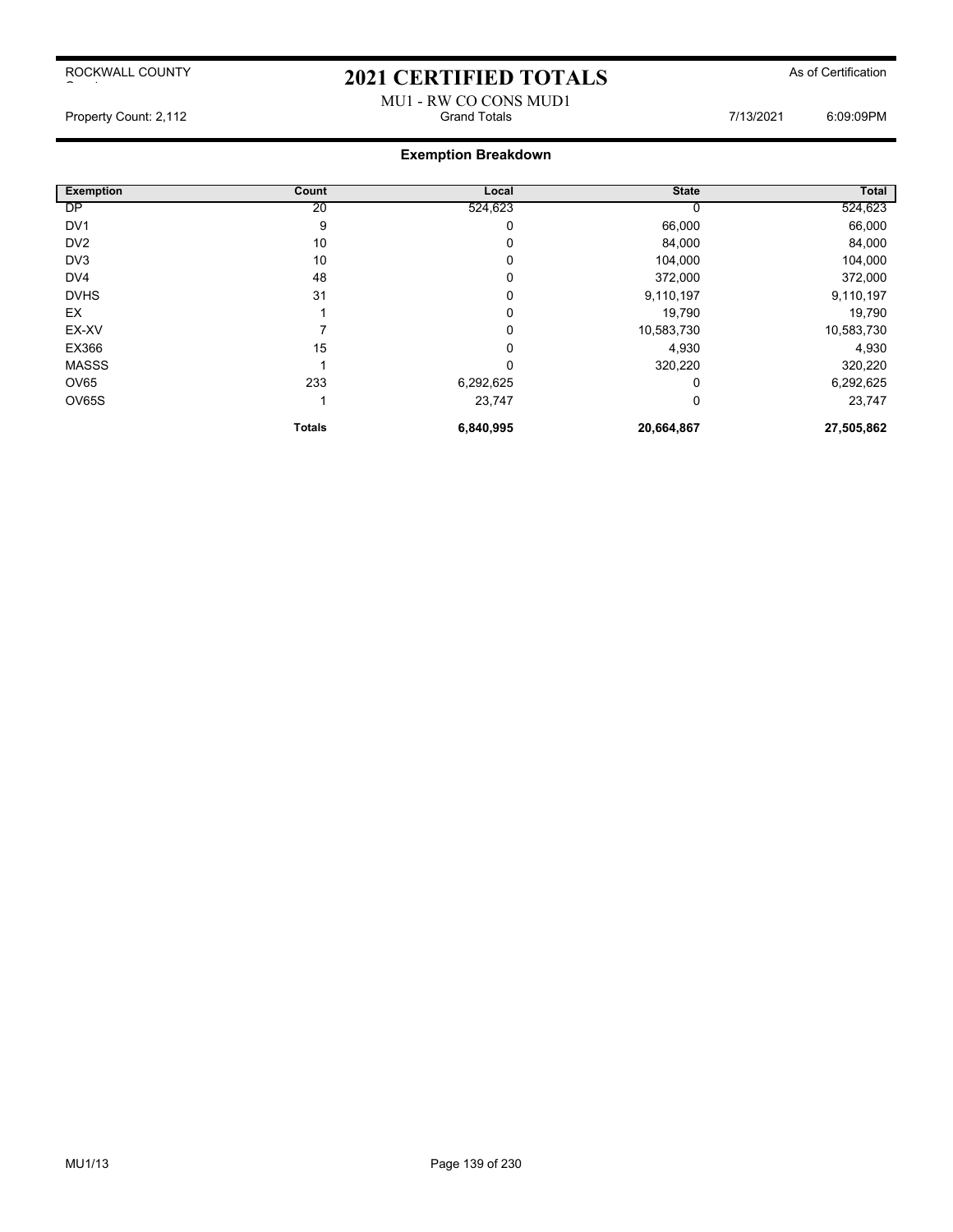# 2021 CERTIFIED TOTALS As of Certification

## MU1 - RW CO CONS MUD1 Property Count: 2,112 **ARB Approved Totals** ARB Approved Totals 7/13/2021 6:09:09PM

|                | <b>State Code Description</b>   | Count         | Acres    | <b>New Value</b> | <b>Market Value</b> | Taxable Value |
|----------------|---------------------------------|---------------|----------|------------------|---------------------|---------------|
| A              | SINGLE FAMILY RESIDENCE         | .894          | 326.9337 | \$10,179,740     | \$538,738,953       | \$521,136,081 |
| C <sub>1</sub> | VACANT LOTS AND LAND TRACTS     | 136           | 73.1760  | \$0              | \$6,864,990         | \$6,864,990   |
| E              | RURAL LAND, NON QUALIFIED OPE   |               | 12.2890  | \$0              | \$1,070,620         | \$1,070,620   |
| F <sub>1</sub> | <b>COMMERCIAL REAL PROPERTY</b> |               | 9.7020   | \$1,000          | \$4,910             | \$4.910       |
| J3             | ELECTRIC COMPANY (INCLUDING C   |               |          | \$0              | \$4,943,630         | \$4,943,630   |
| L1             | COMMERCIAL PERSONAL PROPE       | 56            |          | \$0              | \$1,062,850         | \$1,062,850   |
| O              | <b>RESIDENTIAL INVENTORY</b>    | 2             | 0.2576   | \$0              | \$529.920           | \$529.920     |
| х              | TOTALLY EXEMPT PROPERTY         | 22            | 48.7330  | \$0              | \$10,608,450        | \$0           |
|                |                                 | <b>Totals</b> | 471.0913 | \$10.180.740     | \$563,824,323       | \$535,613,001 |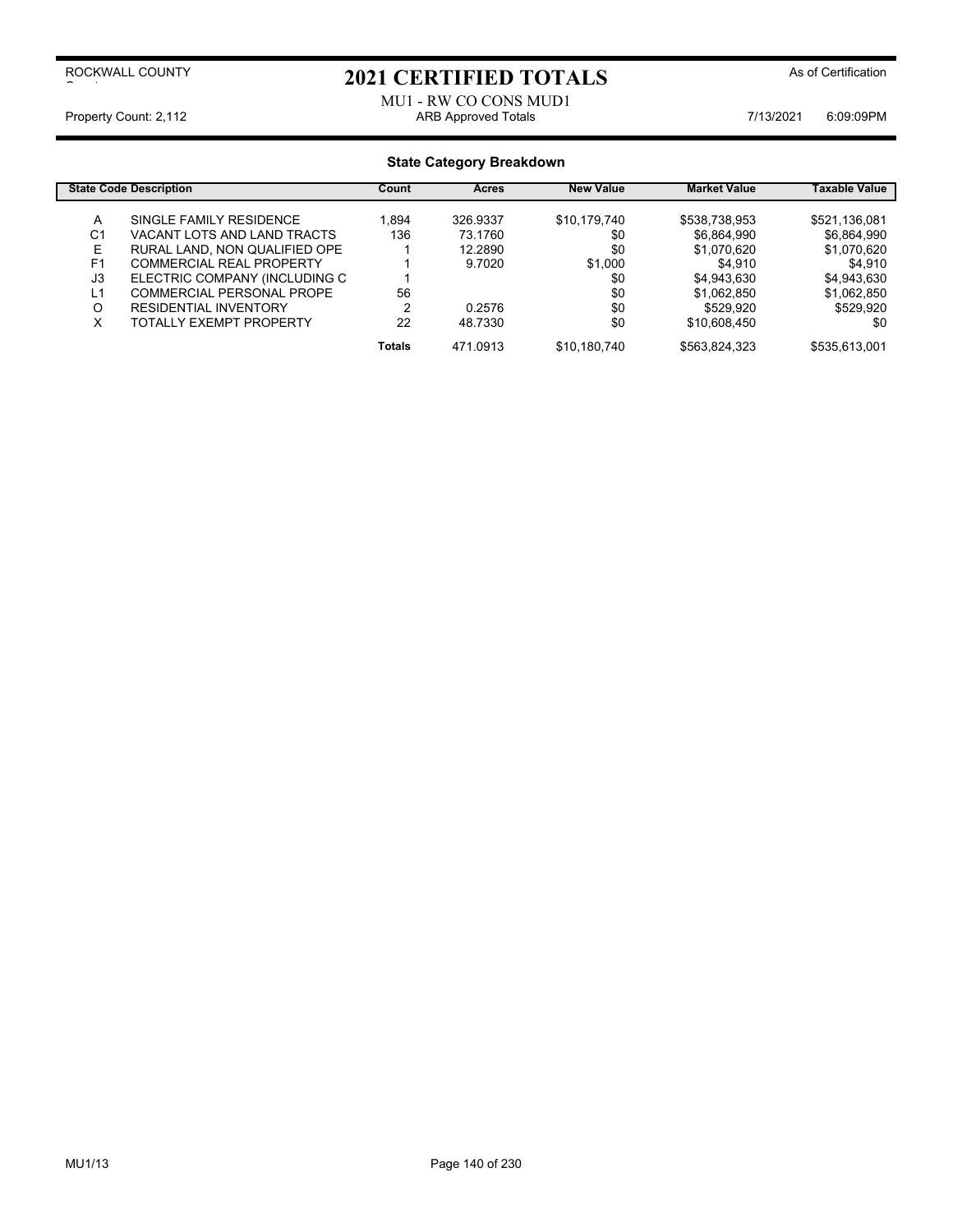# 2021 CERTIFIED TOTALS As of Certification

## MU1 - RW CO CONS MUD1<br>Grand Totals Property Count: 2,112 **Count: 2,112** Crand Totals Grand Totals **7/13/2021** 6:09:09PM

|                | <b>State Code Description</b>   | Count         | Acres    | <b>New Value</b> | <b>Market Value</b> | Taxable Value |
|----------------|---------------------------------|---------------|----------|------------------|---------------------|---------------|
| А              | SINGLE FAMILY RESIDENCE         | 1.894         | 326.9337 | \$10.179.740     | \$538,738,953       | \$521,136,081 |
| C1             | VACANT LOTS AND LAND TRACTS     | 136           | 73.1760  | \$0              | \$6,864,990         | \$6.864.990   |
| Е              | RURAL LAND, NON QUALIFIED OPE   |               | 12.2890  | \$0              | \$1.070.620         | \$1,070,620   |
| F <sub>1</sub> | <b>COMMERCIAL REAL PROPERTY</b> |               | 9.7020   | \$1,000          | \$4.910             | \$4.910       |
| J3             | ELECTRIC COMPANY (INCLUDING C   |               |          | \$0              | \$4,943,630         | \$4,943,630   |
| L1             | COMMERCIAL PERSONAL PROPE       | 56            |          | \$0              | \$1,062,850         | \$1,062,850   |
| Ω              | <b>RESIDENTIAL INVENTORY</b>    |               | 0.2576   | \$0              | \$529.920           | \$529.920     |
| x              | <b>TOTALLY EXEMPT PROPERTY</b>  | 22            | 48.7330  | \$0              | \$10,608,450        | \$0           |
|                |                                 | <b>Totals</b> | 471.0913 | \$10,180,740     | \$563,824,323       | \$535,613,001 |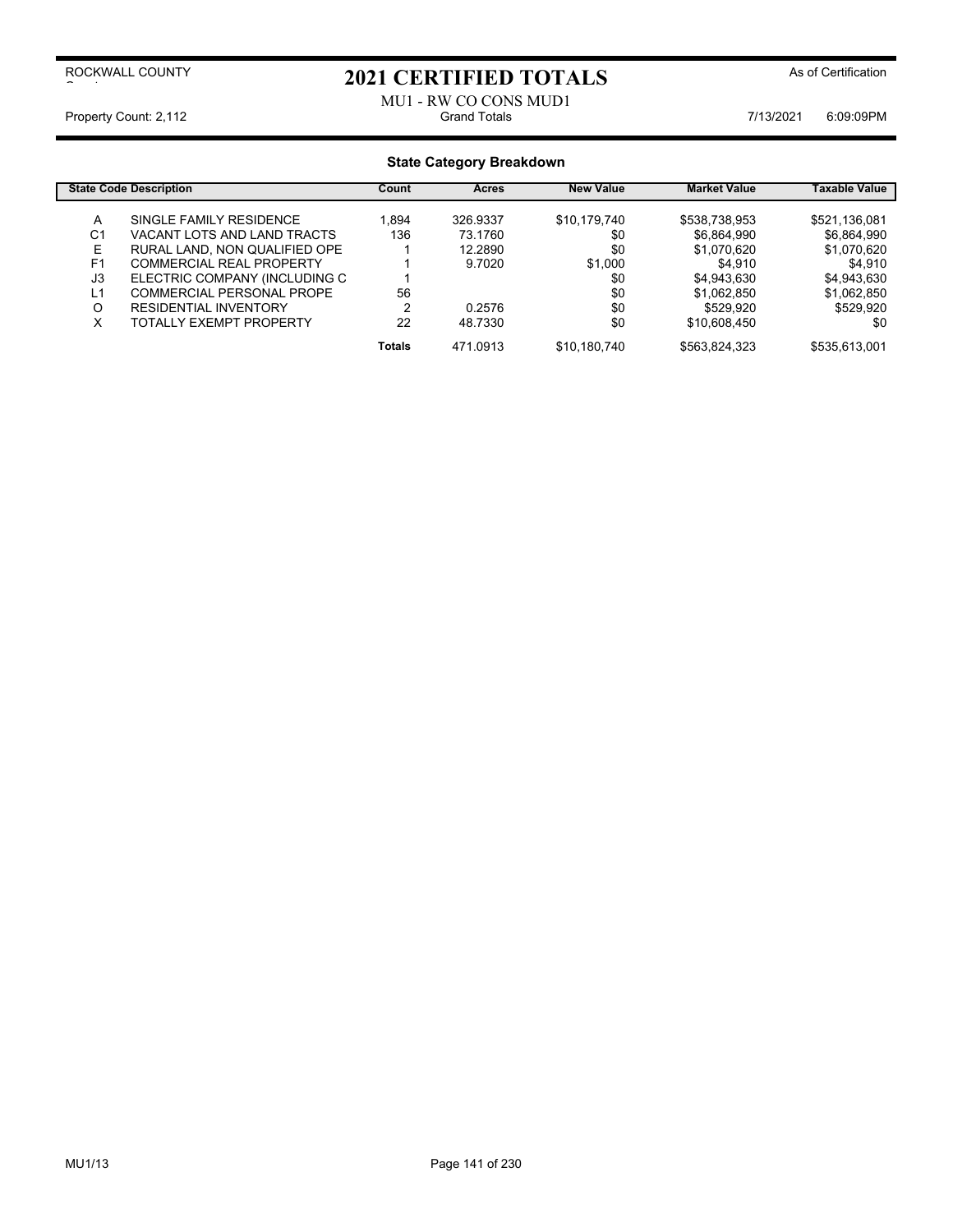# 2021 CERTIFIED TOTALS As of Certification

MU1 - RW CO CONS MUD1 Property Count: 2,112 **Effective Rate Assumption Effective Rate Assumption** 7/13/2021 6:09:09PM

#### **New Value**

**TOTAL NEW VALUE MARKET: \$10,180,740 TOTAL NEW VALUE TAXABLE: \$9,626,712**

|                  |                               | <b>New Exemptions</b>                  |                                    |                                   |
|------------------|-------------------------------|----------------------------------------|------------------------------------|-----------------------------------|
| <b>Exemption</b> | <b>Description</b>            | Count                                  |                                    |                                   |
| <b>EX366</b>     | HB366 Exempt                  | 1                                      | 2020 Market Value                  | \$2,220                           |
|                  |                               | <b>ABSOLUTE EXEMPTIONS VALUE LOSS</b>  |                                    | \$2,220                           |
| <b>Exemption</b> | <b>Description</b>            |                                        | Count                              | <b>Exemption Amount</b>           |
| DP               | Disability                    |                                        | 1                                  | \$36,568                          |
| DV <sub>1</sub>  | Disabled Veterans 10% - 29%   |                                        | 1                                  | \$5,000                           |
| DV <sub>2</sub>  | Disabled Veterans 30% - 49%   |                                        | 1                                  | \$7,500                           |
| DV4              | Disabled Veterans 70% - 100%  |                                        | 8                                  | \$96,000                          |
| <b>DVHS</b>      | Disabled Veteran Homestead    |                                        | $\overline{2}$                     | \$665,182                         |
| OV65             | Over <sub>65</sub>            |                                        | 16                                 | \$470,284                         |
|                  |                               | PARTIAL EXEMPTIONS VALUE LOSS          | 29                                 | \$1,280,534                       |
|                  |                               |                                        | <b>NEW EXEMPTIONS VALUE LOSS</b>   | \$1,282,754                       |
|                  |                               | <b>Increased Exemptions</b>            |                                    |                                   |
| <b>Exemption</b> | <b>Description</b>            |                                        | Count                              | <b>Increased Exemption Amount</b> |
|                  |                               | <b>INCREASED EXEMPTIONS VALUE LOSS</b> | <b>TOTAL EXEMPTIONS VALUE LOSS</b> | \$1,282,754                       |
|                  |                               | <b>New Ag / Timber Exemptions</b>      |                                    |                                   |
|                  |                               | <b>New Annexations</b>                 |                                    |                                   |
|                  |                               | <b>New Deannexations</b>               |                                    |                                   |
| Count            | <b>Market Value</b>           | <b>Taxable Value</b>                   |                                    |                                   |
| 3                | \$705,860                     | \$705,860                              |                                    |                                   |
|                  |                               | <b>Average Homestead Value</b>         |                                    |                                   |
|                  |                               | Category A and E                       |                                    |                                   |
|                  | <b>Count of HS Residences</b> | <b>Average Market</b>                  | <b>Average HS Exemption</b>        | <b>Average Taxable</b>            |
|                  |                               |                                        |                                    |                                   |
|                  | 1,394                         | \$290,494                              | \$506                              | \$289,988                         |
|                  |                               | <b>Category A Only</b>                 |                                    |                                   |
|                  |                               |                                        |                                    |                                   |
|                  | <b>Count of HS Residences</b> | <b>Average Market</b>                  | <b>Average HS Exemption</b>        | <b>Average Taxable</b>            |
|                  |                               |                                        |                                    |                                   |
|                  | 1,394                         | \$290,494                              | \$506                              | \$289,988                         |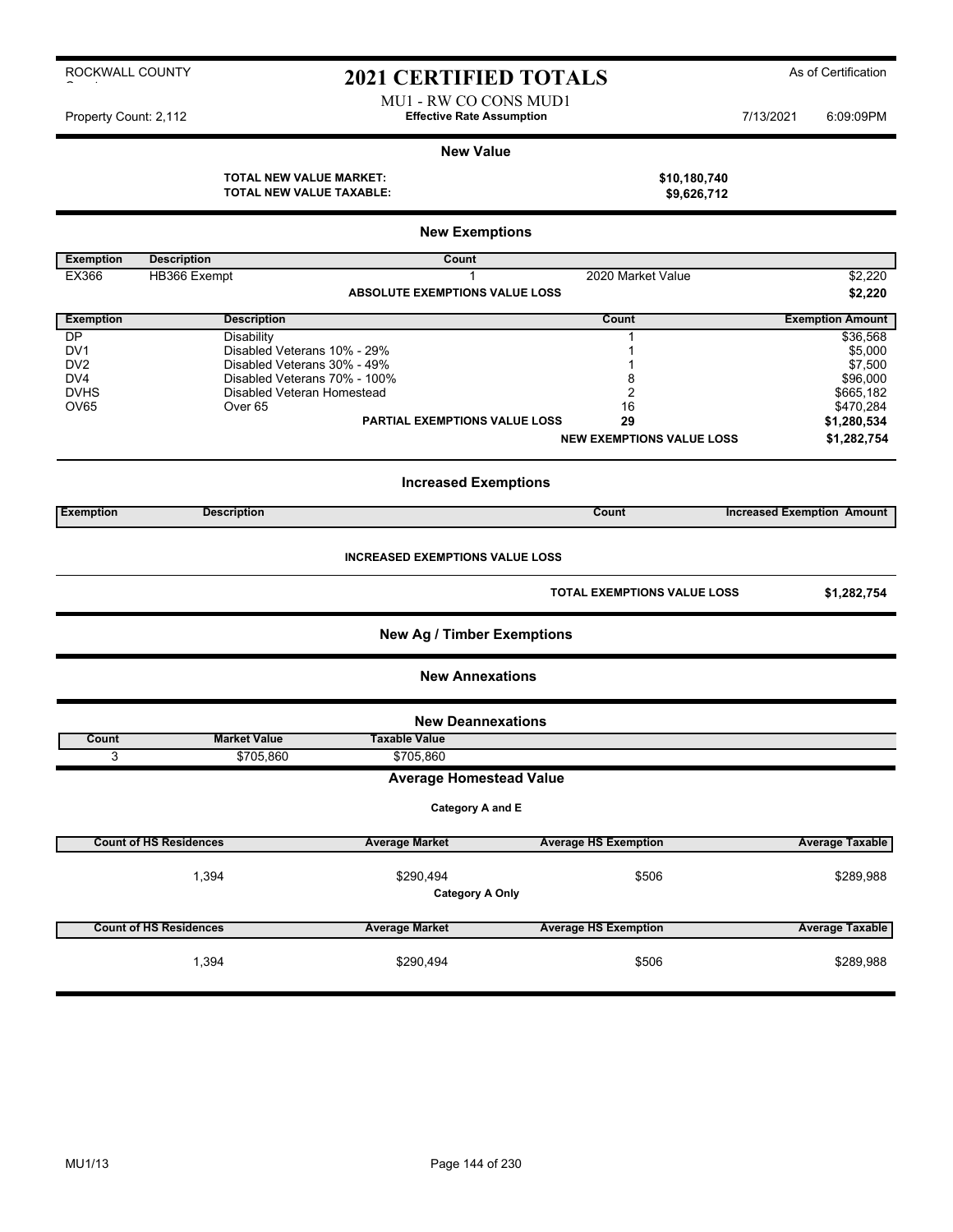# 2021 CERTIFIED TOTALS As of Certification

MU1 - RW CO CONS MUD1 **Lower Value Used**

**Count of Protested Properties Total Market Value Count of Protested Properties Count of Protested Properties**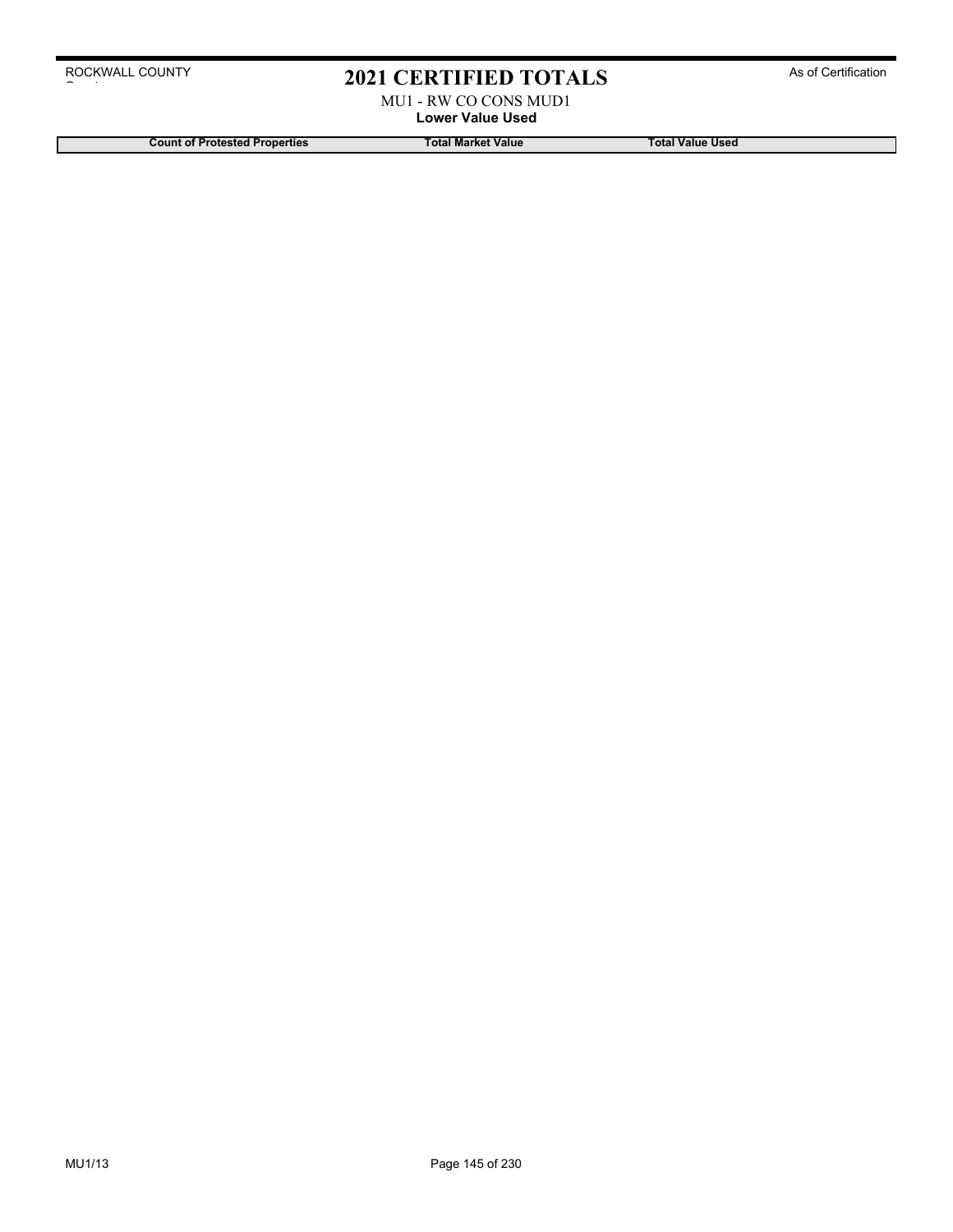| ROCKWALL COUNTY                   | <b>2021 CERTIFIED TOTALS</b>                   |                |                                                            |           | As of Certification |
|-----------------------------------|------------------------------------------------|----------------|------------------------------------------------------------|-----------|---------------------|
| Property Count: 1,075             | MU6 - RW CO MUD6<br><b>ARB Approved Totals</b> |                |                                                            | 7/13/2021 | 6:08:26PM           |
| Land                              |                                                | Value          |                                                            |           |                     |
| Homesite:                         |                                                | 71,130,340     |                                                            |           |                     |
| Non Homesite:                     |                                                | 4,214,400      |                                                            |           |                     |
| Ag Market:                        |                                                | 0              |                                                            |           |                     |
| <b>Timber Market:</b>             |                                                | $\Omega$       | <b>Total Land</b>                                          | $(+)$     | 75,344,740          |
| Improvement                       |                                                | Value          |                                                            |           |                     |
| Homesite:                         |                                                | 159,331,067    |                                                            |           |                     |
| Non Homesite:                     |                                                | 19,000,870     | <b>Total Improvements</b>                                  | $(+)$     | 178,331,937         |
| <b>Non Real</b>                   | Count                                          | Value          |                                                            |           |                     |
| Personal Property:                | 16                                             |                |                                                            |           |                     |
| Mineral Property:                 | 0                                              | 1,126,880<br>0 |                                                            |           |                     |
| Autos:                            | 0                                              | 0              | <b>Total Non Real</b>                                      | $^{(+)}$  | 1,126,880           |
|                                   |                                                |                | <b>Market Value</b>                                        | $\equiv$  | 254,803,557         |
| Ag                                | <b>Non Exempt</b>                              | <b>Exempt</b>  |                                                            |           |                     |
| <b>Total Productivity Market:</b> | 0                                              | 0              |                                                            |           |                     |
| Ag Use:                           | 0                                              | 0              | <b>Productivity Loss</b>                                   | $(-)$     | 0                   |
| Timber Use:                       | 0                                              | 0              | <b>Appraised Value</b>                                     | $\equiv$  | 254,803,557         |
| Productivity Loss:                | 0                                              | 0              |                                                            |           |                     |
|                                   |                                                |                | <b>Homestead Cap</b>                                       | $(-)$     | 49,643              |
|                                   |                                                |                | <b>Assessed Value</b>                                      | $\equiv$  | 254,753,914         |
|                                   |                                                |                | <b>Total Exemptions Amount</b><br>(Breakdown on Next Page) | $(-)$     | 22,067,265          |
|                                   |                                                |                | <b>Net Taxable</b>                                         | $\equiv$  | 232,686,649         |

#### APPROXIMATE TOTAL LEVY = NET TAXABLE \* (TAX RATE / 100) 1,745,149.87 = 232,686,649 \* (0.750000 / 100)

| Certified Estimate of Market Value:                         | 254,803,557 |
|-------------------------------------------------------------|-------------|
| Certified Estimate of Taxable Value:                        | 232.686.649 |
| Tax Increment Finance Value:<br>Tax Increment Finance Levy: | 0.00        |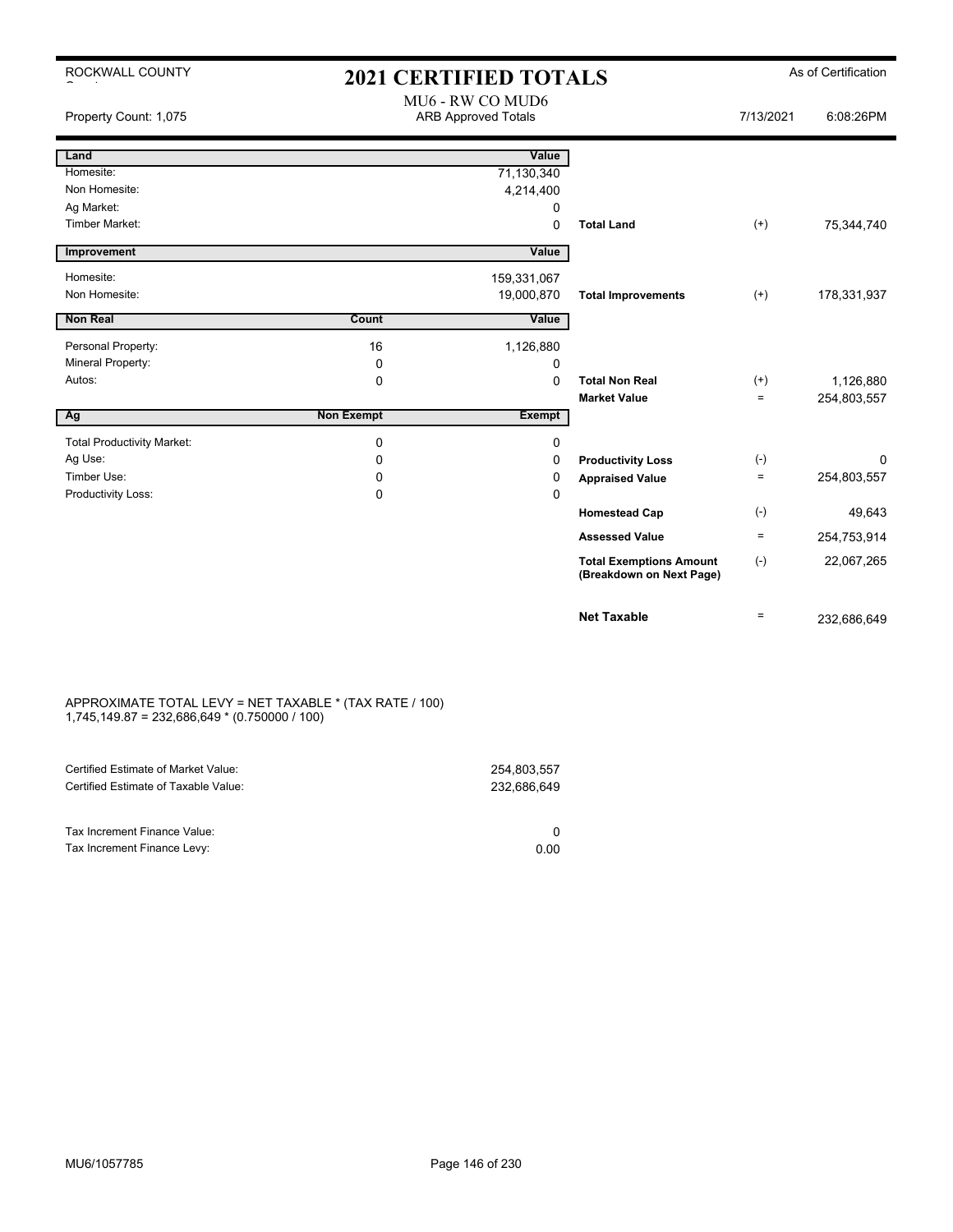# 2021 CERTIFIED TOTALS As of Certification

MU6 - RW CO MUD6 Property Count: 1,075 **ARB Approved Totals ARB Approved Totals** 7/13/2021 6:09:09PM

| <b>Exemption</b> | Count         | Local | <b>State</b> | Total      |
|------------------|---------------|-------|--------------|------------|
| DV <sub>1</sub>  |               |       | 32,000       | 32,000     |
| DV <sub>2</sub>  | 9             | 0     | 72,000       | 72,000     |
| DV3              |               | 0     | 72,000       | 72,000     |
| DV4              | 20            | 0     | 168,000      | 168,000    |
| DV4S             | ົ             | 0     | 18,000       | 18,000     |
| <b>DVHS</b>      | 12            | 0     | 2,523,995    | 2,523,995  |
| EX-XV            |               | 0     | 19,180,860   | 19,180,860 |
| EX366            | 3             | 0     | 410          | 410        |
|                  | <b>Totals</b> | 0     | 22,067,265   | 22,067,265 |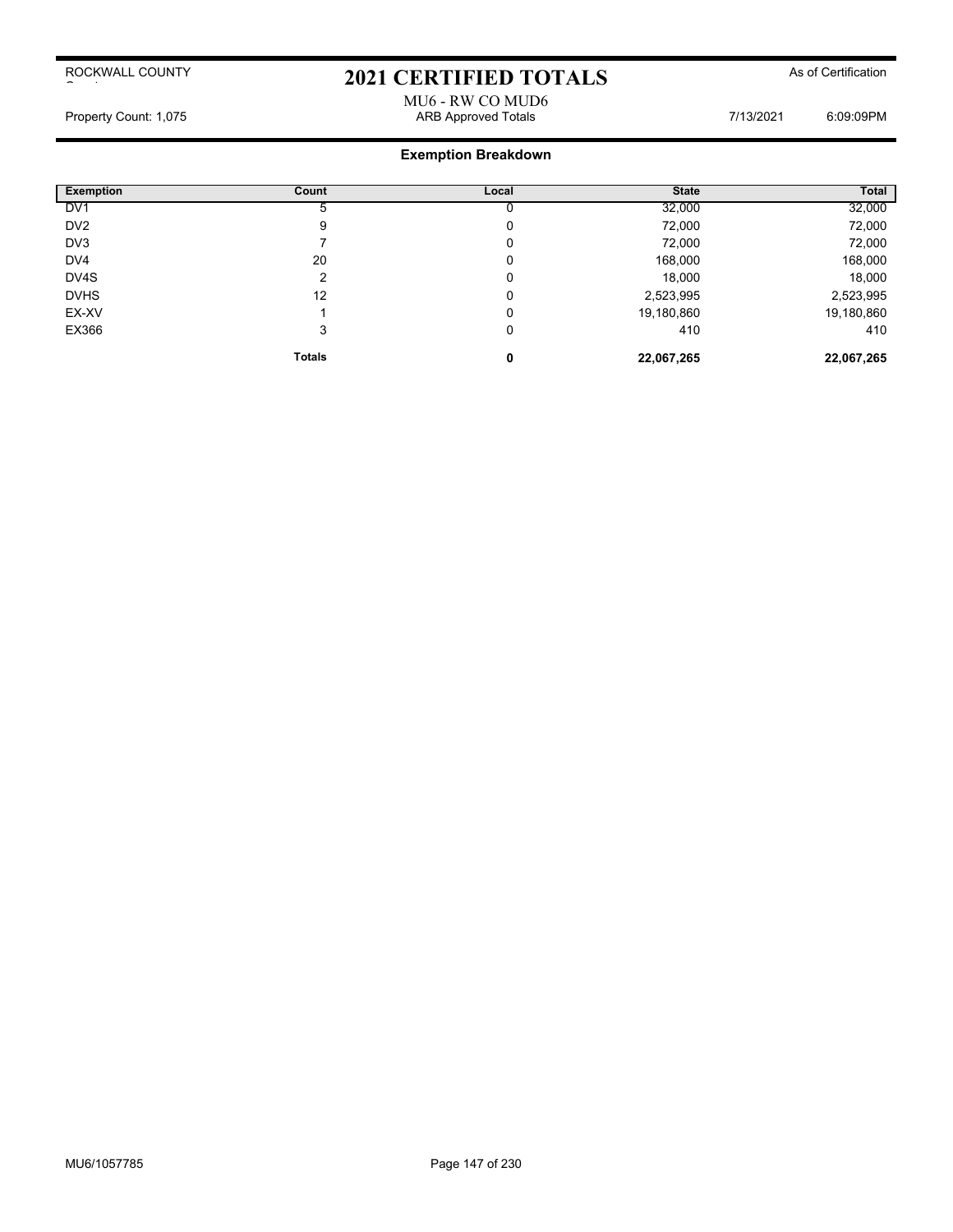| ROCKWALL COUNTY                   | <b>2021 CERTIFIED TOTALS</b>            |               |                                                            |           | As of Certification |
|-----------------------------------|-----------------------------------------|---------------|------------------------------------------------------------|-----------|---------------------|
| Property Count: 1,075             | MU6 - RW CO MUD6<br><b>Grand Totals</b> |               |                                                            | 7/13/2021 | 6:08:26PM           |
| Land                              |                                         | Value         |                                                            |           |                     |
| Homesite:                         |                                         | 71,130,340    |                                                            |           |                     |
| Non Homesite:                     |                                         | 4,214,400     |                                                            |           |                     |
| Ag Market:                        |                                         | 0             |                                                            |           |                     |
| Timber Market:                    |                                         | 0             | <b>Total Land</b>                                          | $^{(+)}$  | 75,344,740          |
| Improvement                       |                                         | Value         |                                                            |           |                     |
| Homesite:                         |                                         | 159,331,067   |                                                            |           |                     |
| Non Homesite:                     |                                         | 19,000,870    | <b>Total Improvements</b>                                  | $^{(+)}$  | 178,331,937         |
| Non Real                          | Count                                   | Value         |                                                            |           |                     |
|                                   |                                         |               |                                                            |           |                     |
| Personal Property:                | 16                                      | 1,126,880     |                                                            |           |                     |
| Mineral Property:                 | 0                                       | 0             |                                                            |           |                     |
| Autos:                            | $\mathbf 0$                             | $\Omega$      | <b>Total Non Real</b>                                      | $^{(+)}$  | 1,126,880           |
|                                   |                                         |               | <b>Market Value</b>                                        | $=$       | 254,803,557         |
| Ag                                | <b>Non Exempt</b>                       | <b>Exempt</b> |                                                            |           |                     |
| <b>Total Productivity Market:</b> | $\mathbf 0$                             | 0             |                                                            |           |                     |
| Ag Use:                           | $\Omega$                                | 0             | <b>Productivity Loss</b>                                   | $(-)$     | $\Omega$            |
| Timber Use:                       | 0                                       | 0             | <b>Appraised Value</b>                                     | $=$       | 254,803,557         |
| Productivity Loss:                | 0                                       | 0             |                                                            |           |                     |
|                                   |                                         |               | <b>Homestead Cap</b>                                       | $(-)$     | 49,643              |
|                                   |                                         |               | <b>Assessed Value</b>                                      | $\equiv$  | 254,753,914         |
|                                   |                                         |               | <b>Total Exemptions Amount</b><br>(Breakdown on Next Page) | $(-)$     | 22,067,265          |
|                                   |                                         |               | <b>Net Taxable</b>                                         | $=$       | 232,686,649         |

#### APPROXIMATE TOTAL LEVY = NET TAXABLE \* (TAX RATE / 100) 1,745,149.87 = 232,686,649 \* (0.750000 / 100)

| Certified Estimate of Market Value:                         | 254,803,557 |
|-------------------------------------------------------------|-------------|
| Certified Estimate of Taxable Value:                        | 232.686.649 |
| Tax Increment Finance Value:<br>Tax Increment Finance Levy: | 0.00        |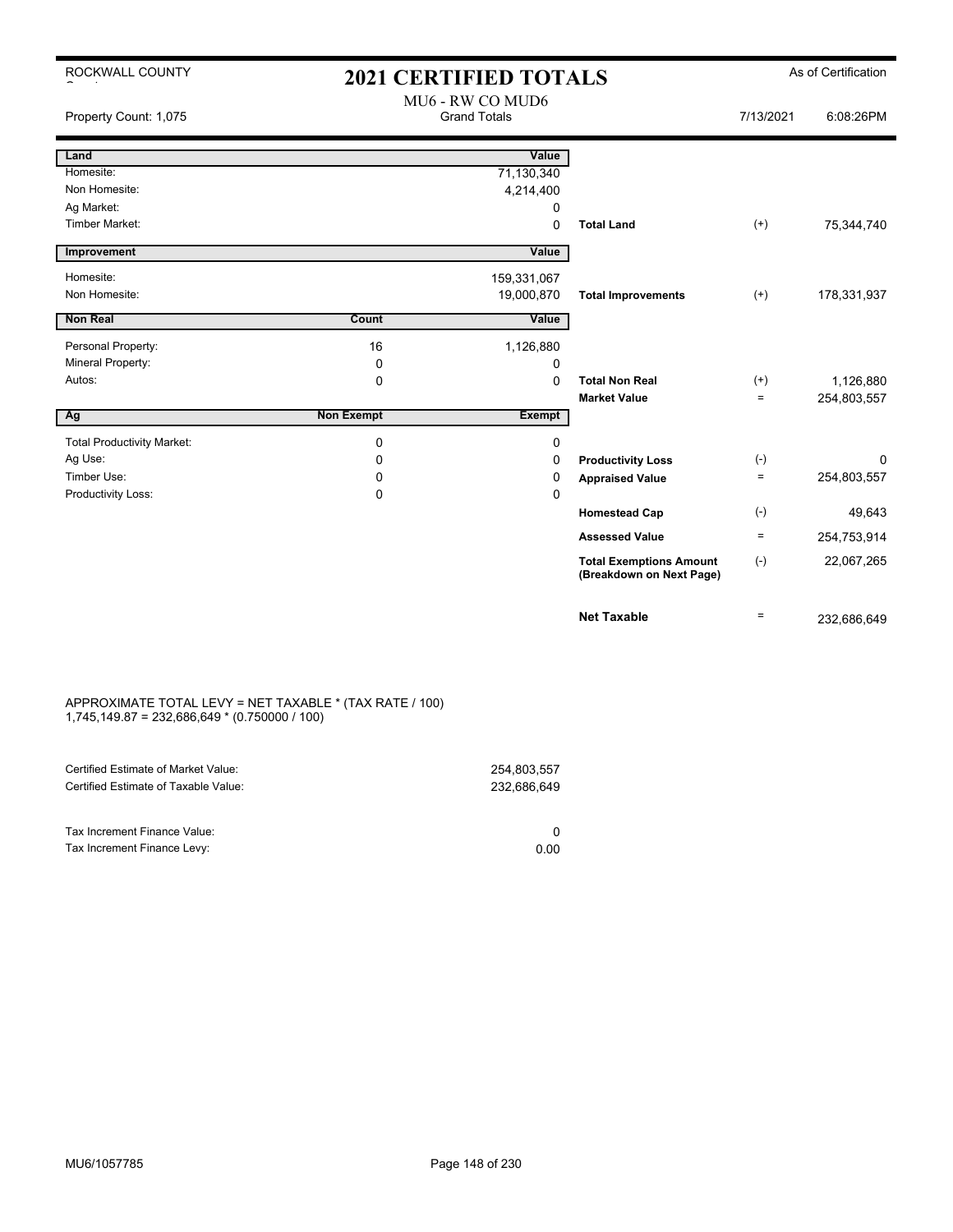# 2021 CERTIFIED TOTALS As of Certification

### MU6 - RW CO MUD6 Property Count: 1,075 Grand Totals 7/13/2021 6:09:09PM

| <b>Exemption</b> | Count         | Local | <b>State</b> | Total      |
|------------------|---------------|-------|--------------|------------|
| DV <sub>1</sub>  | $\mathbf{p}$  |       | 32,000       | 32,000     |
| DV <sub>2</sub>  | 9             | 0     | 72,000       | 72,000     |
| DV <sub>3</sub>  |               | 0     | 72,000       | 72,000     |
| DV <sub>4</sub>  | 20            | 0     | 168,000      | 168,000    |
| DV4S             | ົ             | 0     | 18,000       | 18,000     |
| <b>DVHS</b>      | 12            | 0     | 2,523,995    | 2,523,995  |
| EX-XV            |               | 0     | 19,180,860   | 19,180,860 |
| EX366            | 3             | 0     | 410          | 410        |
|                  | <b>Totals</b> | 0     | 22,067,265   | 22,067,265 |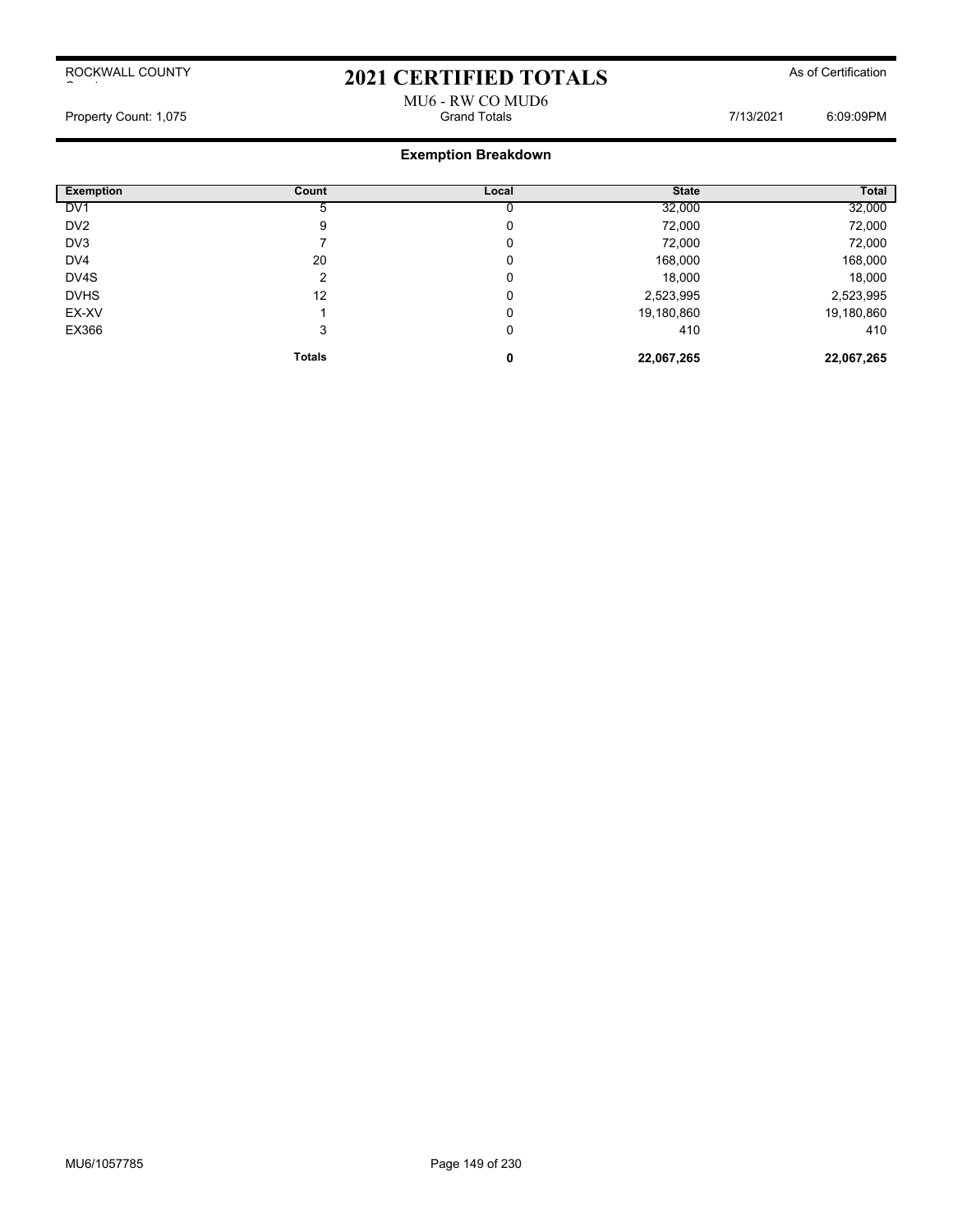## 2021 CERTIFIED TOTALS As of Certification

### MU6 - RW CO MUD6 Property Count: 1,075 **ARB Approved Totals** ARB Approved Totals **ARB Approved Totals** 7/13/2021 6:09:09PM

| <b>State Code Description</b> |                                 | Count         | <b>Acres</b> | <b>New Value</b> | <b>Market Value</b> | Taxable Value |
|-------------------------------|---------------------------------|---------------|--------------|------------------|---------------------|---------------|
| A                             | SINGLE FAMILY RESIDENCE         | 997           | 141.6406     | \$36,331,750     | \$228,741,077       | \$225,805,439 |
| C <sub>1</sub>                | VACANT LOTS AND LAND TRACTS     | 44            | 107.1228     | \$0              | \$2,193,850         | \$2,193,850   |
| E                             | RURAL LAND, NON QUALIFIED OPE   | 6             | 76.7950      | \$0              | \$1,079,130         | \$1,079,130   |
| F <sub>1</sub>                | <b>COMMERCIAL REAL PROPERTY</b> |               | 5.6510       | \$0              | \$4.740             | \$4.740       |
| J3                            | ELECTRIC COMPANY (INCLUDING C   |               |              | \$0              | \$1,009,700         | \$1,009,700   |
| L1                            | COMMERCIAL PERSONAL PROPE       | 12            |              | \$0              | \$116.770           | \$116.770     |
| O                             | <b>RESIDENTIAL INVENTORY</b>    | 12            | 1.6175       | \$478.570        | \$2,477,020         | \$2,477,020   |
| х                             | TOTALLY EXEMPT PROPERTY         | 4             | 27,0000      | \$0              | \$19,181,270        | \$0           |
|                               |                                 | <b>Totals</b> | 359.8269     | \$36,810,320     | \$254,803,557       | \$232,686,649 |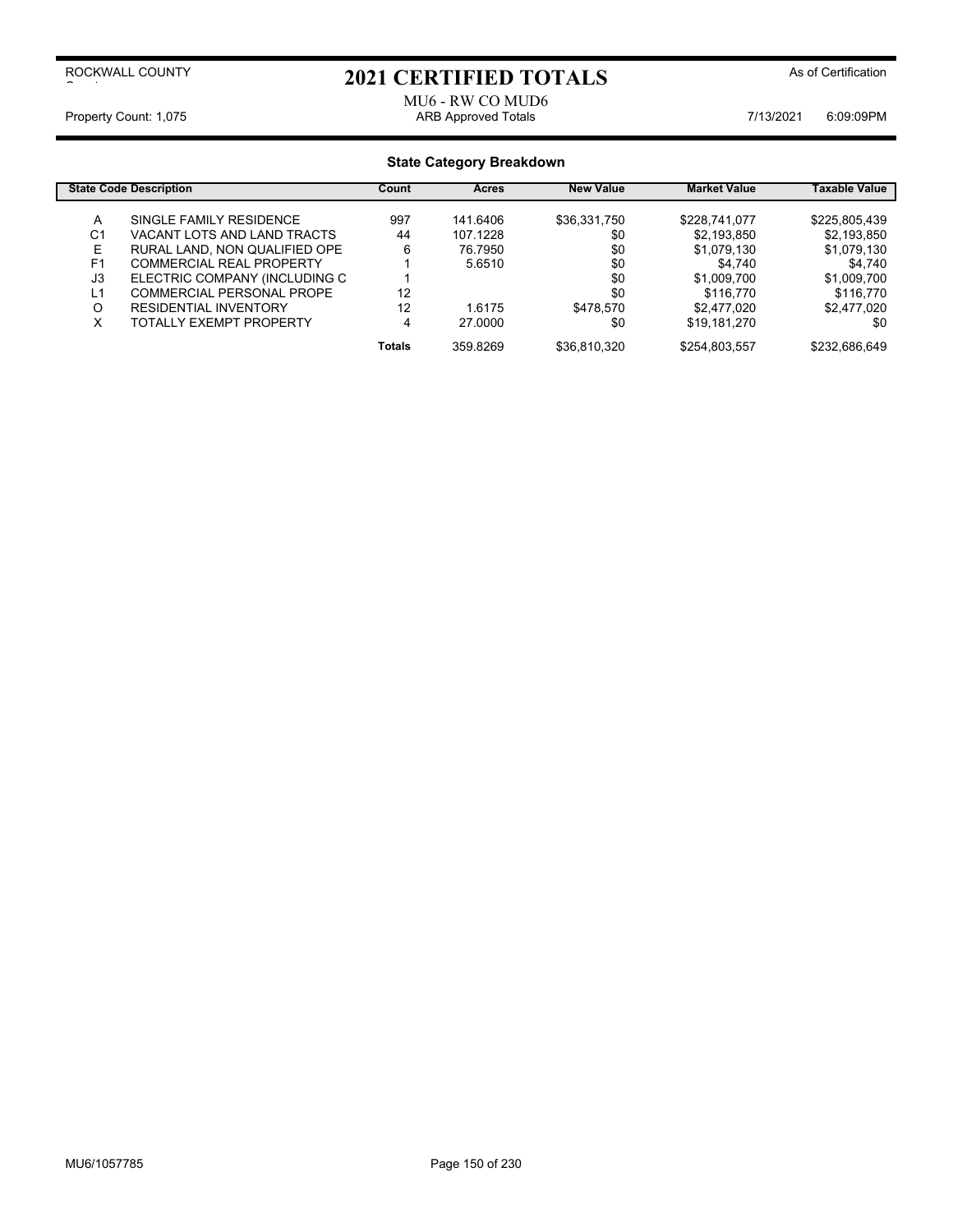## 2021 CERTIFIED TOTALS As of Certification

### MU6 - RW CO MUD6<br>Grand Totals Property Count: 1,075 Crand Totals Grand Totals Crand Totals 7/13/2021 6:09:09PM

| <b>State Code Description</b> |                                 | Count         | <b>Acres</b> | <b>New Value</b> | <b>Market Value</b> | Taxable Value |
|-------------------------------|---------------------------------|---------------|--------------|------------------|---------------------|---------------|
| A                             | SINGLE FAMILY RESIDENCE         | 997           | 141.6406     | \$36,331,750     | \$228,741,077       | \$225,805,439 |
| C <sub>1</sub>                | VACANT LOTS AND LAND TRACTS     | 44            | 107.1228     | \$0              | \$2,193,850         | \$2,193,850   |
| E                             | RURAL LAND, NON QUALIFIED OPE   | 6             | 76.7950      | \$0              | \$1,079,130         | \$1,079,130   |
| F <sub>1</sub>                | <b>COMMERCIAL REAL PROPERTY</b> |               | 5.6510       | \$0              | \$4.740             | \$4.740       |
| J3                            | ELECTRIC COMPANY (INCLUDING C   |               |              | \$0              | \$1,009,700         | \$1,009,700   |
| L1                            | COMMERCIAL PERSONAL PROPE       | 12            |              | \$0              | \$116.770           | \$116.770     |
| O                             | <b>RESIDENTIAL INVENTORY</b>    | 12            | 1.6175       | \$478.570        | \$2,477,020         | \$2,477,020   |
| х                             | TOTALLY EXEMPT PROPERTY         | 4             | 27,0000      | \$0              | \$19,181,270        | \$0           |
|                               |                                 | <b>Totals</b> | 359.8269     | \$36,810,320     | \$254,803,557       | \$232,686,649 |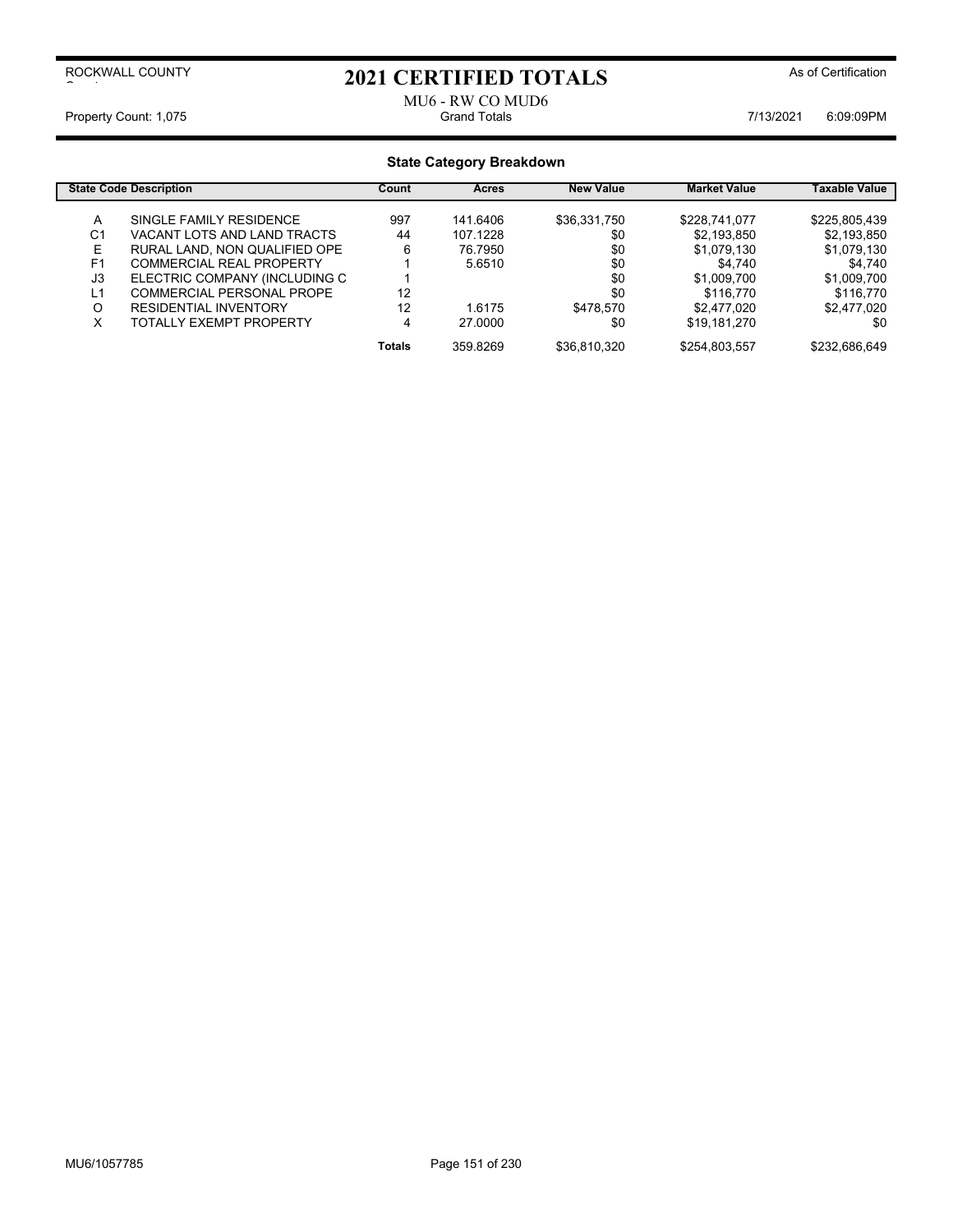## 2021 CERTIFIED TOTALS As of Certification

MU6 - RW CO MUD6 Property Count: 1,075 **Effective Rate Assumption Effective Rate Assumption** 7/13/2021 6:09:09PM

#### **New Value**

**TOTAL NEW VALUE MARKET: \$36,810,320 TOTAL NEW VALUE TAXABLE: \$36,524,403**

| <b>New Exemptions</b> |                                                                                           |                                               |                                  |                                   |  |  |  |  |
|-----------------------|-------------------------------------------------------------------------------------------|-----------------------------------------------|----------------------------------|-----------------------------------|--|--|--|--|
| <b>Exemption</b>      | <b>Description</b>                                                                        | <b>Count</b>                                  |                                  |                                   |  |  |  |  |
| EX366                 | HB366 Exempt                                                                              | 1                                             | 2020 Market Value                | \$290                             |  |  |  |  |
|                       |                                                                                           | <b>ABSOLUTE EXEMPTIONS VALUE LOSS</b>         |                                  | \$290                             |  |  |  |  |
| <b>Exemption</b>      | <b>Description</b>                                                                        |                                               | Count                            | <b>Exemption Amount</b>           |  |  |  |  |
| DV <sub>1</sub>       | Disabled Veterans 10% - 29%                                                               |                                               | $\mathbf{1}$                     | \$5,000                           |  |  |  |  |
| DV <sub>2</sub>       | Disabled Veterans 30% - 49%                                                               |                                               | $\overline{2}$                   | \$15,000                          |  |  |  |  |
| DV3                   | Disabled Veterans 50% - 69%                                                               |                                               | $\overline{2}$                   | \$22,000                          |  |  |  |  |
| DV <sub>4</sub>       | Disabled Veterans 70% - 100%                                                              |                                               | 4                                | \$36,000                          |  |  |  |  |
| DV4S                  |                                                                                           | Disabled Veterans Surviving Spouse 70% - 100% | 1                                | \$12,000                          |  |  |  |  |
| <b>DVHS</b>           | Disabled Veteran Homestead                                                                |                                               | 2                                | \$414,352                         |  |  |  |  |
|                       |                                                                                           | <b>PARTIAL EXEMPTIONS VALUE LOSS</b>          | 12                               | \$504,352                         |  |  |  |  |
|                       |                                                                                           |                                               | <b>NEW EXEMPTIONS VALUE LOSS</b> | \$504,642                         |  |  |  |  |
|                       | <b>Increased Exemptions</b>                                                               |                                               |                                  |                                   |  |  |  |  |
| <b>Exemption</b>      | <b>Description</b>                                                                        |                                               | Count                            | <b>Increased Exemption Amount</b> |  |  |  |  |
|                       | <b>INCREASED EXEMPTIONS VALUE LOSS</b><br><b>TOTAL EXEMPTIONS VALUE LOSS</b><br>\$504,642 |                                               |                                  |                                   |  |  |  |  |
|                       |                                                                                           | <b>New Ag / Timber Exemptions</b>             |                                  |                                   |  |  |  |  |
|                       |                                                                                           | <b>New Annexations</b>                        |                                  |                                   |  |  |  |  |
|                       |                                                                                           | <b>New Deannexations</b>                      |                                  |                                   |  |  |  |  |
| Count                 | <b>Market Value</b>                                                                       | <b>Taxable Value</b>                          |                                  |                                   |  |  |  |  |
| $\mathbf{1}$          | \$419,120                                                                                 | \$4,150                                       |                                  |                                   |  |  |  |  |
|                       |                                                                                           | <b>Average Homestead Value</b>                |                                  |                                   |  |  |  |  |
|                       |                                                                                           | Category A and E                              |                                  |                                   |  |  |  |  |
|                       | <b>Count of HS Residences</b>                                                             | <b>Average Market</b>                         | <b>Average HS Exemption</b>      | <b>Average Taxable</b>            |  |  |  |  |
|                       |                                                                                           |                                               |                                  |                                   |  |  |  |  |
|                       | 667                                                                                       | \$231,168                                     | \$74                             | \$231,094                         |  |  |  |  |
|                       | <b>Category A Only</b>                                                                    |                                               |                                  |                                   |  |  |  |  |
|                       | <b>Count of HS Residences</b>                                                             | <b>Average Market</b>                         | <b>Average HS Exemption</b>      | <b>Average Taxable</b>            |  |  |  |  |
|                       | 667                                                                                       | \$231,168                                     | \$74                             | \$231,094                         |  |  |  |  |

#### ROCKWALL COUNTY  $\sim$  to the set of the set of the set of the set of the set of the set of the set of the set of the set of the set of the set of the set of the set of the set of the set of the set of the set of the set of the set of the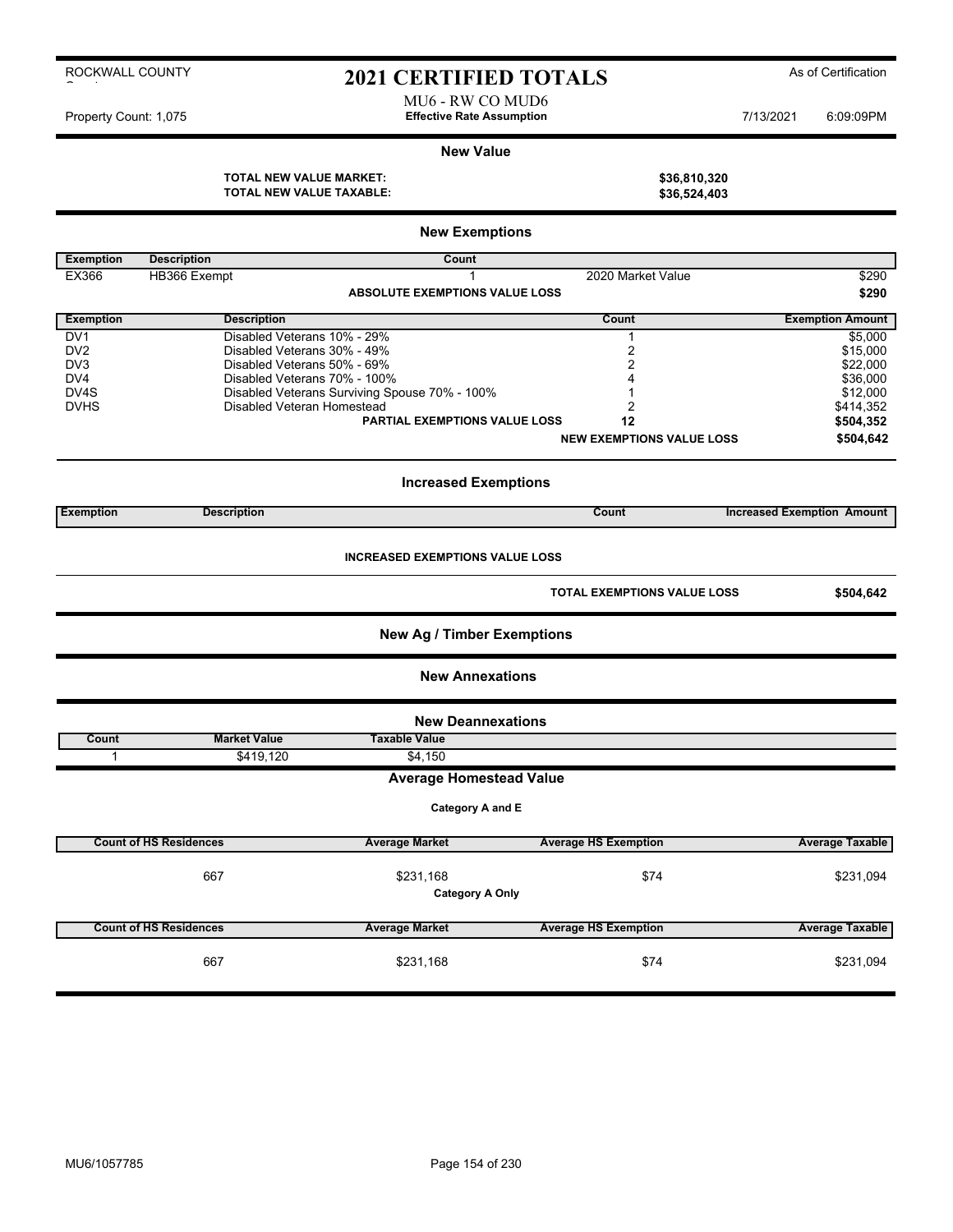# 2021 CERTIFIED TOTALS As of Certification

MU6 - RW CO MUD6 **Lower Value Used**

**Count of Protested Properties Total Market Value Total Value Used**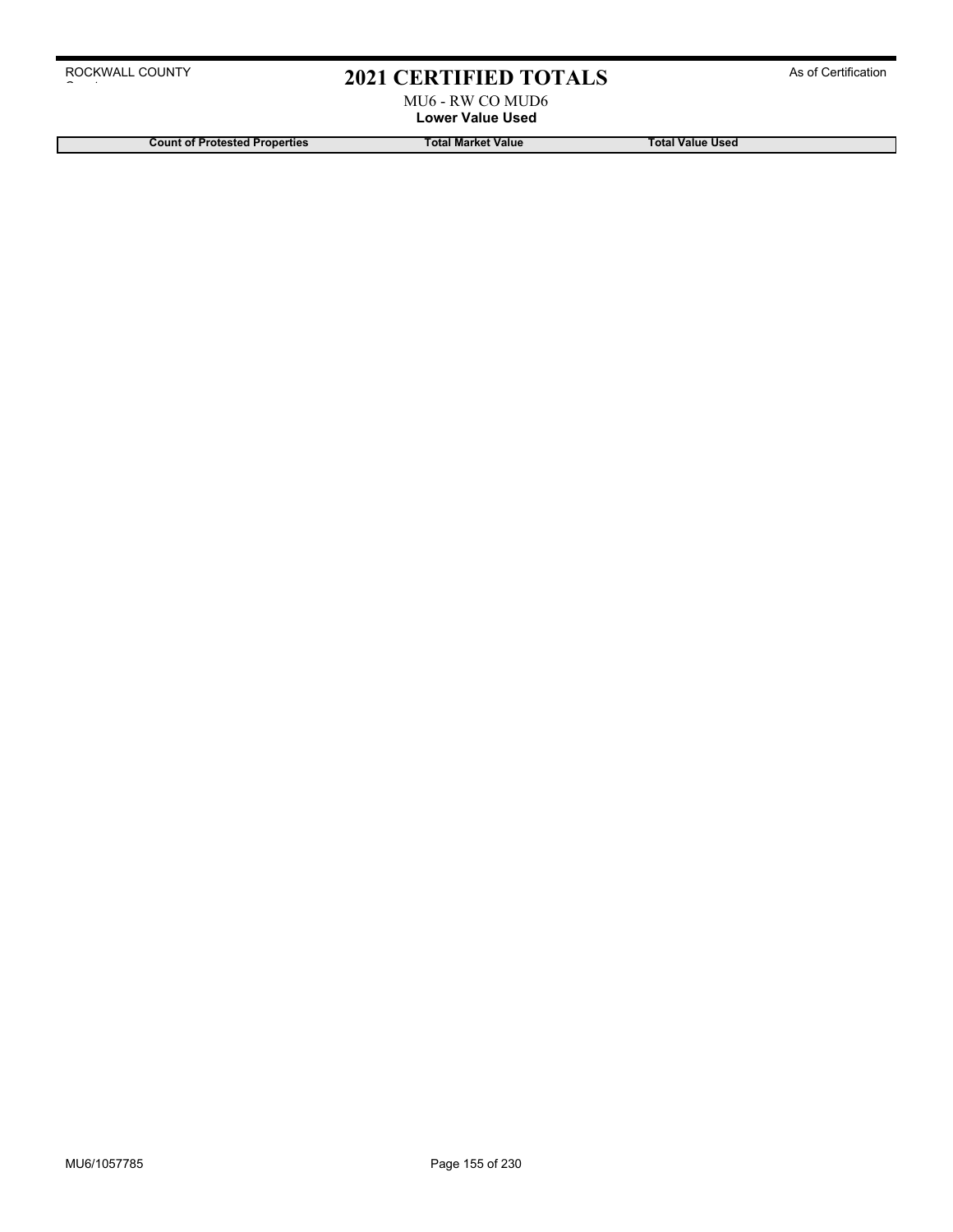| ROCKWALL COUNTY                   | <b>2021 CERTIFIED TOTALS</b> |                                                 |                                                            |                   | As of Certification |  |  |
|-----------------------------------|------------------------------|-------------------------------------------------|------------------------------------------------------------|-------------------|---------------------|--|--|
| Property Count: 230               |                              | MU7 - RW CO MUD 7<br><b>ARB Approved Totals</b> |                                                            | 7/13/2021         | 6:08:26PM           |  |  |
| Land                              |                              | Value                                           |                                                            |                   |                     |  |  |
| Homesite:                         |                              | 7,699,249                                       |                                                            |                   |                     |  |  |
| Non Homesite:                     |                              | 7,649,870                                       |                                                            |                   |                     |  |  |
| Ag Market:                        |                              | 0                                               |                                                            |                   |                     |  |  |
| Timber Market:                    |                              | 0                                               | <b>Total Land</b>                                          | $(+)$             | 15,349,119          |  |  |
| Improvement                       |                              | Value                                           |                                                            |                   |                     |  |  |
| Homesite:                         |                              | 21,243,139                                      |                                                            |                   |                     |  |  |
| Non Homesite:                     |                              | 1,585,680                                       | <b>Total Improvements</b>                                  | $(+)$             | 22,828,819          |  |  |
| <b>Non Real</b>                   | Count                        | Value                                           |                                                            |                   |                     |  |  |
|                                   |                              |                                                 |                                                            |                   |                     |  |  |
| Personal Property:                | 10                           | 247,840                                         |                                                            |                   |                     |  |  |
| Mineral Property:                 | $\mathbf 0$                  | 0                                               | <b>Total Non Real</b>                                      |                   |                     |  |  |
| Autos:                            | $\mathbf 0$                  | 0                                               | <b>Market Value</b>                                        | $(+)$<br>$\equiv$ | 247,840             |  |  |
| Ag                                | <b>Non Exempt</b>            | <b>Exempt</b>                                   |                                                            |                   | 38,425,778          |  |  |
|                                   |                              |                                                 |                                                            |                   |                     |  |  |
| <b>Total Productivity Market:</b> | $\mathbf 0$                  | 0                                               |                                                            |                   |                     |  |  |
| Ag Use:                           | $\Omega$                     | 0                                               | <b>Productivity Loss</b>                                   | $(-)$             | 0                   |  |  |
| Timber Use:                       | 0                            | 0                                               | <b>Appraised Value</b>                                     | $=$               | 38,425,778          |  |  |
| Productivity Loss:                | $\mathbf 0$                  | 0                                               |                                                            |                   |                     |  |  |
|                                   |                              |                                                 | <b>Homestead Cap</b>                                       | $(-)$             | 93,518              |  |  |
|                                   |                              |                                                 | <b>Assessed Value</b>                                      | $\equiv$          | 38,332,260          |  |  |
|                                   |                              |                                                 | <b>Total Exemptions Amount</b><br>(Breakdown on Next Page) | $(-)$             | 2,687,830           |  |  |
|                                   |                              |                                                 | <b>Net Taxable</b>                                         | $=$               | 35.644.430          |  |  |

#### APPROXIMATE TOTAL LEVY = NET TAXABLE \* (TAX RATE / 100) 267,333.23 = 35,644,430 \* (0.750000 / 100)

| 0.00 |
|------|
|      |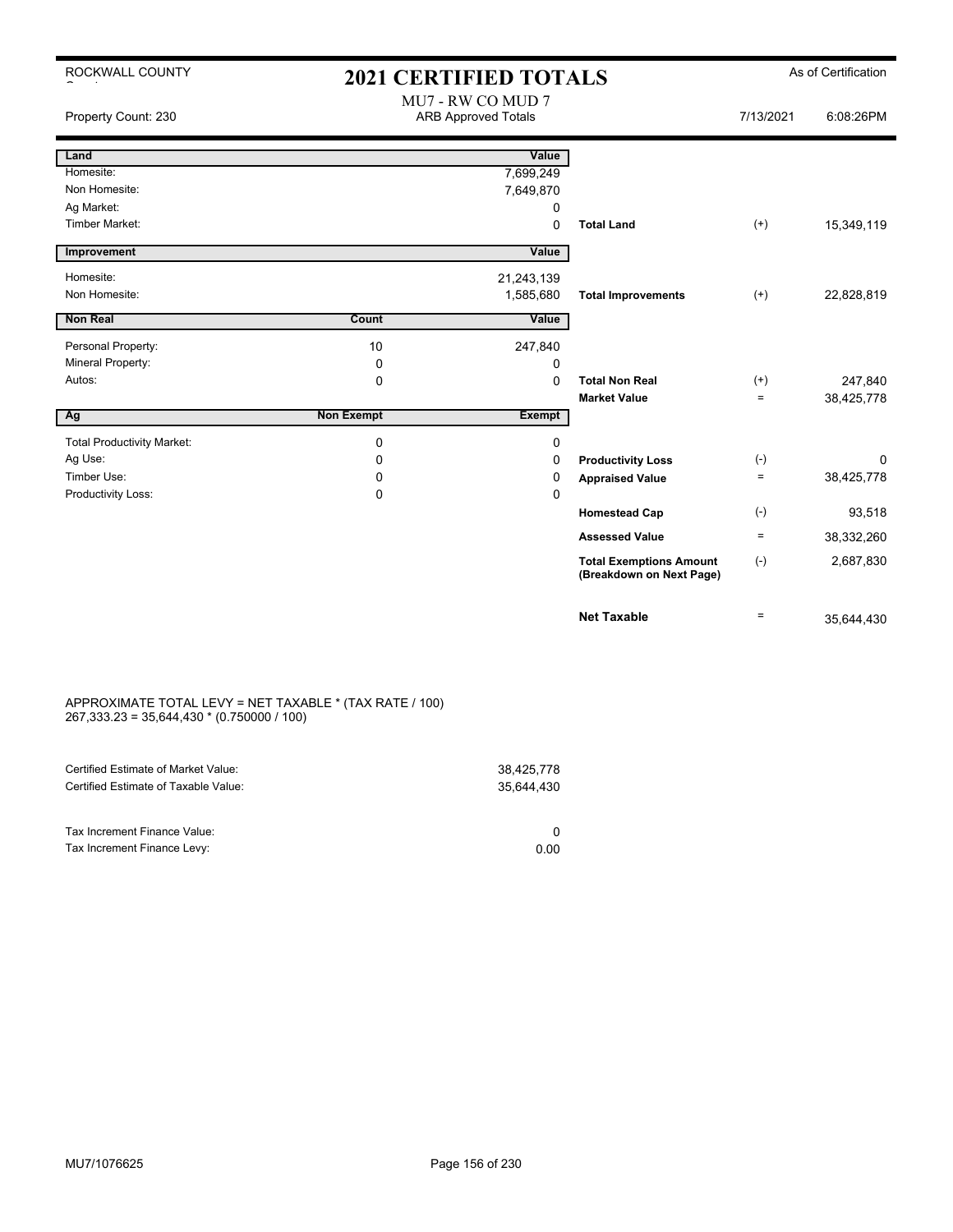# 2021 CERTIFIED TOTALS As of Certification

## MU7 - RW CO MUD 7 Property Count: 230 **ARB Approved Totals ARB Approved Totals** 7/13/2021 6:09:09PM

| <b>Exemption</b> | Count         | Local | <b>State</b> | <b>Total</b> |
|------------------|---------------|-------|--------------|--------------|
| DV <sub>1</sub>  |               |       | 12,000       | 12,000       |
| DV4              |               | υ     | 12,000       | 12,000       |
| <b>DVHS</b>      |               | 0     | 257,400      | 257,400      |
| EX-XV            | ◠             | υ     | 2,406,330    | 2,406,330    |
| EX366            |               | 0     | 100          | 100          |
|                  | <b>Totals</b> | 0     | 2,687,830    | 2,687,830    |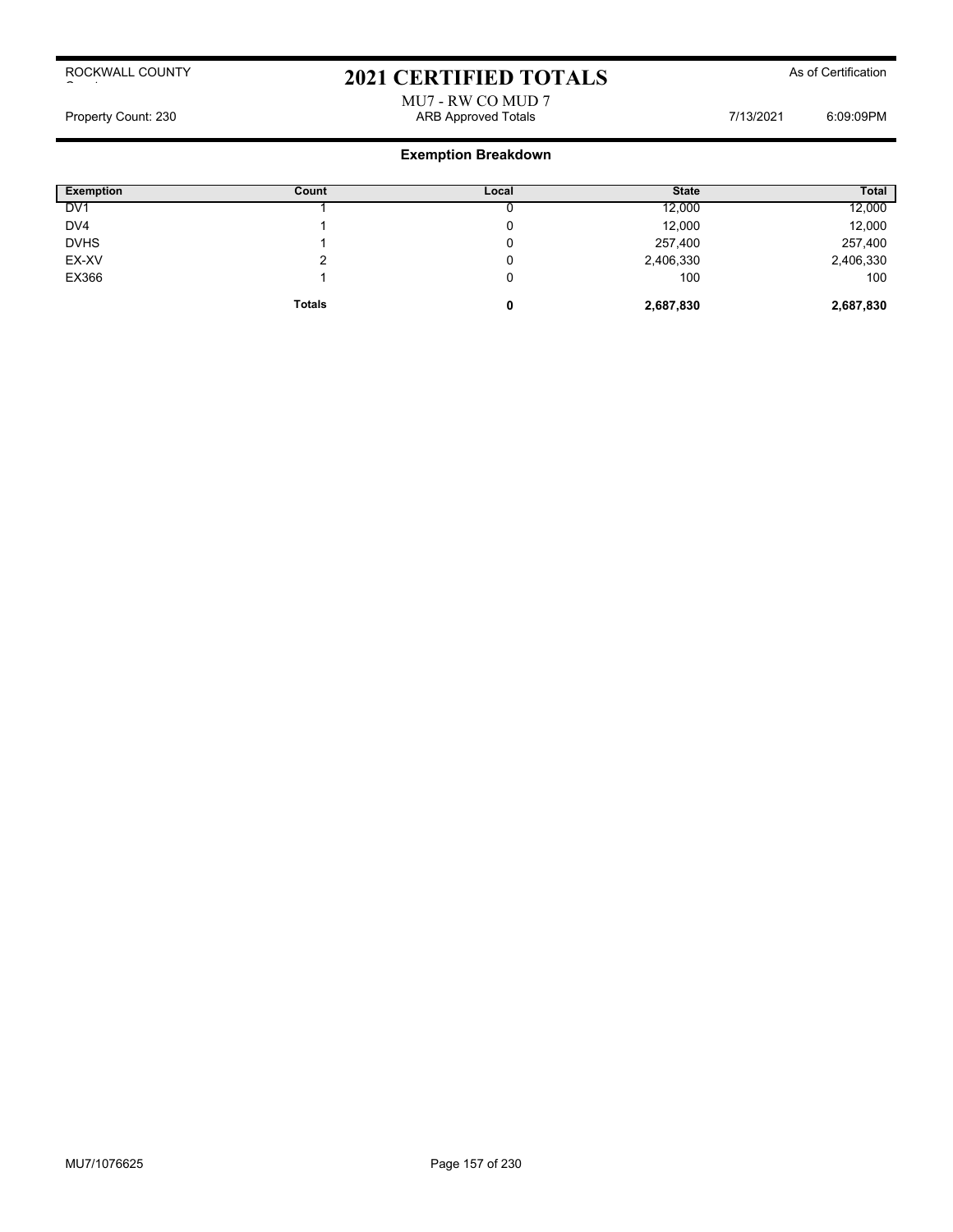| ROCKWALL COUNTY                   | <b>2021 CERTIFIED TOTALS</b> |                                          |                                                            | As of Certification |            |  |
|-----------------------------------|------------------------------|------------------------------------------|------------------------------------------------------------|---------------------|------------|--|
| Property Count: 230               |                              | MU7 - RW CO MUD 7<br><b>Grand Totals</b> |                                                            | 7/13/2021           | 6:08:26PM  |  |
| Land                              |                              | Value                                    |                                                            |                     |            |  |
| Homesite:                         |                              | 7,699,249                                |                                                            |                     |            |  |
| Non Homesite:                     |                              | 7,649,870                                |                                                            |                     |            |  |
| Ag Market:                        |                              | 0                                        |                                                            |                     |            |  |
| <b>Timber Market:</b>             |                              | $\Omega$                                 | <b>Total Land</b>                                          | $(+)$               | 15,349,119 |  |
| Improvement                       |                              | Value                                    |                                                            |                     |            |  |
| Homesite:                         |                              | 21,243,139                               |                                                            |                     |            |  |
| Non Homesite:                     |                              | 1,585,680                                | <b>Total Improvements</b>                                  | $(+)$               | 22,828,819 |  |
| <b>Non Real</b>                   | Count                        | Value                                    |                                                            |                     |            |  |
| Personal Property:                | 10                           | 247,840                                  |                                                            |                     |            |  |
| Mineral Property:                 | 0                            | 0                                        |                                                            |                     |            |  |
| Autos:                            | $\mathbf 0$                  | 0                                        | <b>Total Non Real</b>                                      | $(+)$               | 247,840    |  |
|                                   |                              |                                          | <b>Market Value</b>                                        | $\equiv$            | 38,425,778 |  |
| Ag                                | <b>Non Exempt</b>            | <b>Exempt</b>                            |                                                            |                     |            |  |
| <b>Total Productivity Market:</b> | $\mathbf 0$                  | 0                                        |                                                            |                     |            |  |
| Ag Use:                           | 0                            | 0                                        | <b>Productivity Loss</b>                                   | $(-)$               | 0          |  |
| Timber Use:                       | 0                            | 0                                        | <b>Appraised Value</b>                                     | $=$                 | 38,425,778 |  |
| Productivity Loss:                | 0                            | 0                                        |                                                            |                     |            |  |
|                                   |                              |                                          | <b>Homestead Cap</b>                                       | $(-)$               | 93,518     |  |
|                                   |                              |                                          | <b>Assessed Value</b>                                      | $\equiv$            | 38,332,260 |  |
|                                   |                              |                                          | <b>Total Exemptions Amount</b><br>(Breakdown on Next Page) | $(-)$               | 2,687,830  |  |
|                                   |                              |                                          | <b>Net Taxable</b>                                         | $\equiv$            | 35,644,430 |  |

#### APPROXIMATE TOTAL LEVY = NET TAXABLE \* (TAX RATE / 100) 267,333.23 = 35,644,430 \* (0.750000 / 100)

| Certified Estimate of Market Value:                         | 38,425,778 |
|-------------------------------------------------------------|------------|
| Certified Estimate of Taxable Value:                        | 35.644.430 |
| Tax Increment Finance Value:<br>Tax Increment Finance Levy: | 0.00       |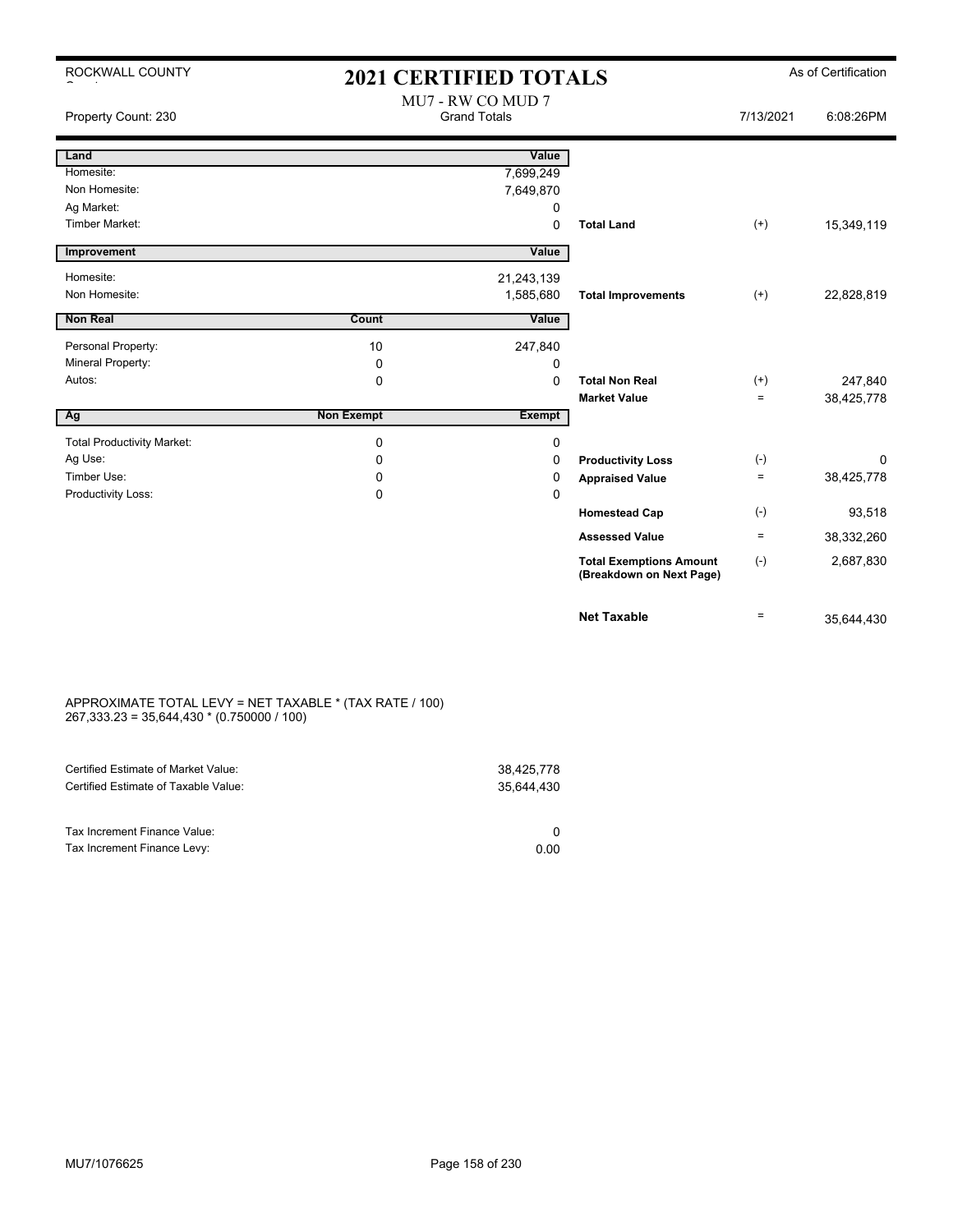## 2021 CERTIFIED TOTALS As of Certification

### MU7 - RW CO MUD 7 Property Count: 230 Grand Totals 7/13/2021 6:09:09PM

| <b>Exemption</b> | Count         | Local | <b>State</b> | <b>Total</b> |
|------------------|---------------|-------|--------------|--------------|
| DV <sub>1</sub>  |               |       | 12,000       | 12,000       |
| DV4              |               | u     | 12,000       | 12,000       |
| <b>DVHS</b>      |               | v     | 257,400      | 257,400      |
| EX-XV            |               | u     | 2,406,330    | 2,406,330    |
| EX366            |               | v     | 100          | 100          |
|                  | <b>Totals</b> | 0     | 2,687,830    | 2,687,830    |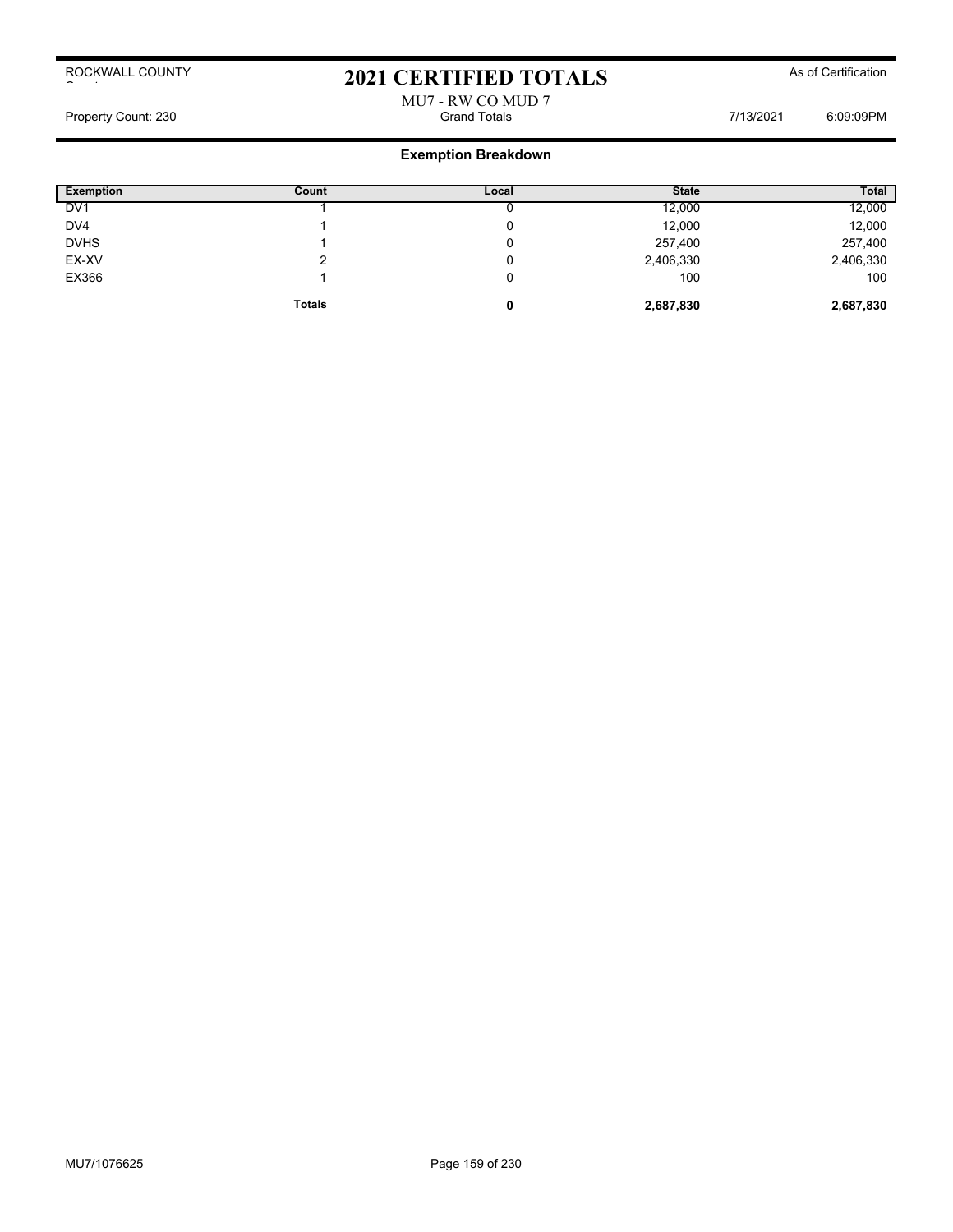# 2021 CERTIFIED TOTALS As of Certification

MU7 - RW CO MUD 7 Property Count: 230 **ARB Approved Totals ARB Approved Totals** 7/13/2021 6:09:09PM

| <b>State Code Description</b> |                                  | Count         | Acres    | <b>New Value</b> | <b>Market Value</b> | Taxable Value |
|-------------------------------|----------------------------------|---------------|----------|------------------|---------------------|---------------|
| А                             | SINGLE FAMILY RESIDENCE          | 127           | 17.8974  | \$2.848.470      | \$29.611.888        | \$29.236.970  |
| C1                            | VACANT LOTS AND LAND TRACTS      | 90            | 41.5237  | \$0              | \$5.717.280         | \$5,717,280   |
| E                             | RURAL LAND, NON QUALIFIED OPE    |               | 22.1220  | \$0              | \$442.440           | \$442,440     |
| J3                            | ELECTRIC COMPANY (INCLUDING C    |               |          | \$0              | \$207.660           | \$207,660     |
| L1                            | <b>COMMERCIAL PERSONAL PROPE</b> |               |          | \$0              | \$40.080            | \$40,080      |
| x                             | <b>TOTALLY EXEMPT PROPERTY</b>   |               | 32.8260  | \$0              | \$2.406.430         | \$0           |
|                               |                                  | <b>Totals</b> | 114.3691 | \$2.848.470      | \$38.425.778        | \$35.644.430  |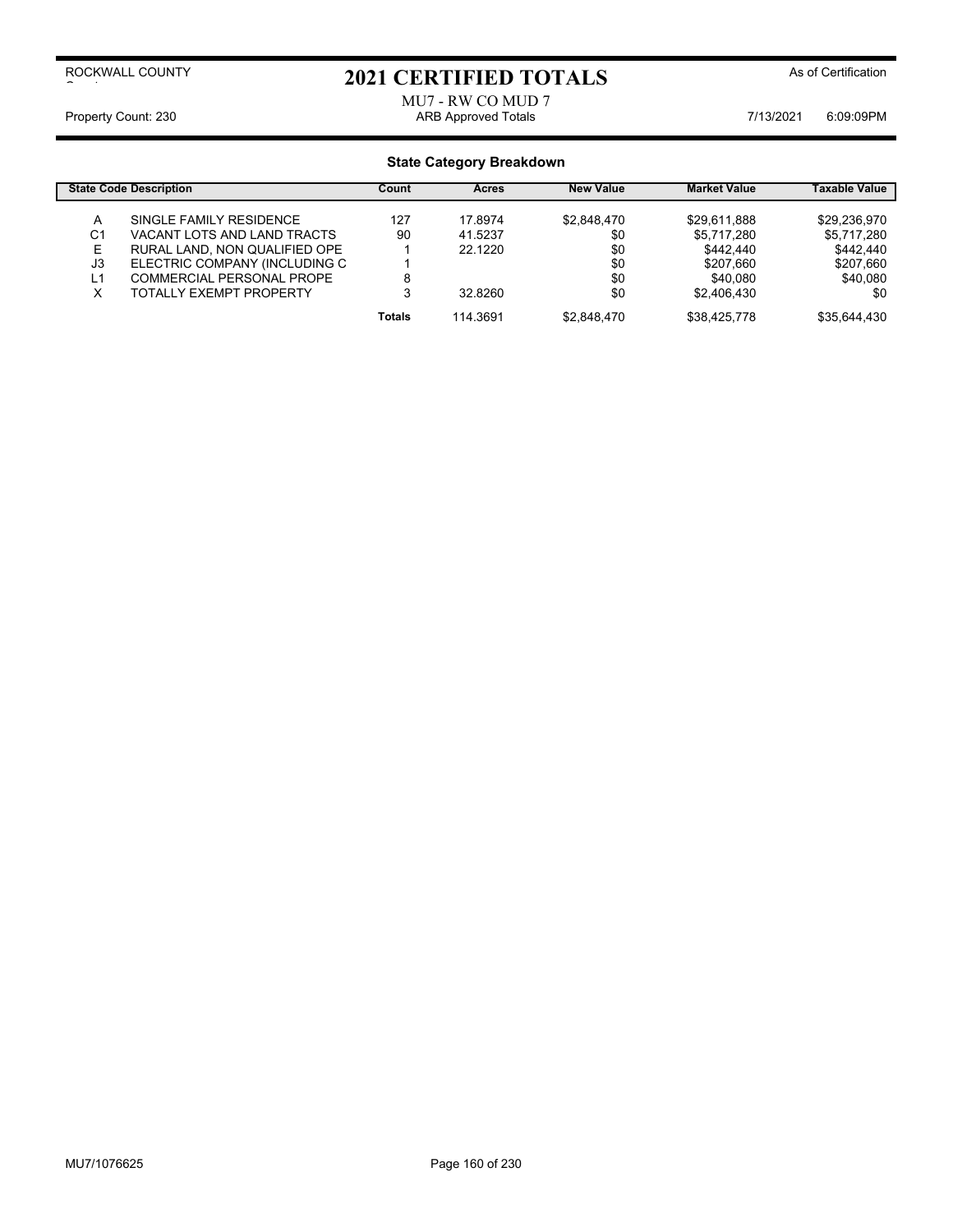## 2021 CERTIFIED TOTALS As of Certification

### MU7 - RW CO MUD 7<br>Grand Totals Property Count: 230 **Fig. 200** Grand Totals **Count: 230** Grand Totals **6:09:09PM**

| <b>State Code Description</b> |                                  | Count         | Acres    | <b>New Value</b> | <b>Market Value</b> | Taxable Value |
|-------------------------------|----------------------------------|---------------|----------|------------------|---------------------|---------------|
| А                             | SINGLE FAMILY RESIDENCE          | 127           | 17.8974  | \$2.848.470      | \$29.611.888        | \$29.236.970  |
| C1                            | VACANT LOTS AND LAND TRACTS      | 90            | 41.5237  | \$0              | \$5.717.280         | \$5,717,280   |
| E                             | RURAL LAND, NON QUALIFIED OPE    |               | 22.1220  | \$0              | \$442.440           | \$442,440     |
| J3                            | ELECTRIC COMPANY (INCLUDING C    |               |          | \$0              | \$207.660           | \$207,660     |
| L1                            | <b>COMMERCIAL PERSONAL PROPE</b> |               |          | \$0              | \$40.080            | \$40,080      |
| x                             | <b>TOTALLY EXEMPT PROPERTY</b>   |               | 32.8260  | \$0              | \$2.406.430         | \$0           |
|                               |                                  | <b>Totals</b> | 114.3691 | \$2.848.470      | \$38.425.778        | \$35.644.430  |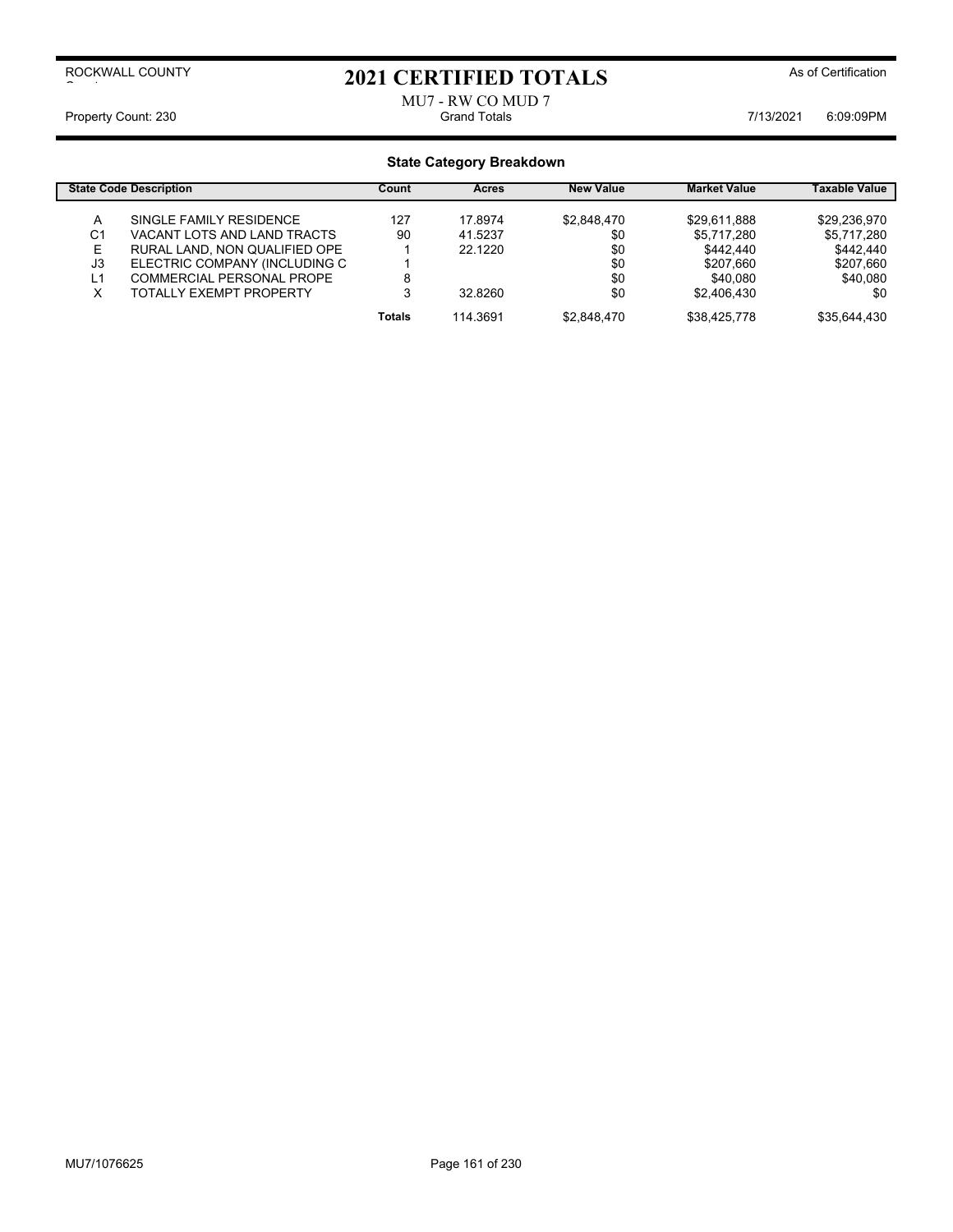| ROCKWALL COUNTY<br>2021 CERTIFIED TOTALS |                               |                                                     |                                                       |                                  | As of Certification        |           |                                   |  |  |  |
|------------------------------------------|-------------------------------|-----------------------------------------------------|-------------------------------------------------------|----------------------------------|----------------------------|-----------|-----------------------------------|--|--|--|
| Property Count: 230                      |                               |                                                     | MU7 - RW CO MUD 7<br><b>Effective Rate Assumption</b> |                                  |                            | 7/13/2021 | 6:09:09PM                         |  |  |  |
|                                          |                               |                                                     | <b>New Value</b>                                      |                                  |                            |           |                                   |  |  |  |
|                                          |                               | TOTAL NEW VALUE MARKET:<br>TOTAL NEW VALUE TAXABLE: |                                                       |                                  | \$2,848,470<br>\$2,848,470 |           |                                   |  |  |  |
|                                          | <b>New Exemptions</b>         |                                                     |                                                       |                                  |                            |           |                                   |  |  |  |
| <b>Exemption</b>                         | <b>Description</b>            |                                                     | Count                                                 |                                  |                            |           |                                   |  |  |  |
|                                          |                               |                                                     | <b>ABSOLUTE EXEMPTIONS VALUE LOSS</b>                 |                                  |                            |           |                                   |  |  |  |
| <b>Exemption</b>                         |                               | <b>Description</b>                                  |                                                       | Count                            |                            |           | <b>Exemption Amount</b>           |  |  |  |
|                                          |                               |                                                     | PARTIAL EXEMPTIONS VALUE LOSS                         | <b>NEW EXEMPTIONS VALUE LOSS</b> |                            |           | \$0                               |  |  |  |
|                                          |                               |                                                     | <b>Increased Exemptions</b>                           |                                  |                            |           |                                   |  |  |  |
| <b>Exemption</b>                         |                               | <b>Description</b>                                  |                                                       | Count                            |                            |           | <b>Increased Exemption Amount</b> |  |  |  |
|                                          |                               |                                                     | <b>INCREASED EXEMPTIONS VALUE LOSS</b>                |                                  |                            |           |                                   |  |  |  |
|                                          |                               |                                                     |                                                       | TOTAL EXEMPTIONS VALUE LOSS      |                            |           | \$0                               |  |  |  |
|                                          |                               |                                                     | <b>New Ag / Timber Exemptions</b>                     |                                  |                            |           |                                   |  |  |  |
|                                          |                               |                                                     | <b>New Annexations</b>                                |                                  |                            |           |                                   |  |  |  |
|                                          |                               |                                                     | <b>New Deannexations</b>                              |                                  |                            |           |                                   |  |  |  |
|                                          |                               |                                                     | <b>Average Homestead Value</b>                        |                                  |                            |           |                                   |  |  |  |
|                                          |                               |                                                     | Category A and E                                      |                                  |                            |           |                                   |  |  |  |
|                                          | <b>Count of HS Residences</b> |                                                     | <b>Average Market</b>                                 | <b>Average HS Exemption</b>      |                            |           | <b>Average Taxable</b>            |  |  |  |
|                                          |                               | 58                                                  | \$250,362<br><b>Category A Only</b>                   | \$1,612                          |                            |           | \$248,750                         |  |  |  |
|                                          | <b>Count of HS Residences</b> |                                                     | <b>Average Market</b>                                 | <b>Average HS Exemption</b>      |                            |           | <b>Average Taxable</b>            |  |  |  |
|                                          |                               | 58                                                  | \$250,362                                             | \$1,612                          |                            |           | \$248,750                         |  |  |  |
|                                          |                               |                                                     | <b>Lower Value Used</b>                               |                                  |                            |           |                                   |  |  |  |

**Count of Protested Properties Total Market Value Total Value Used**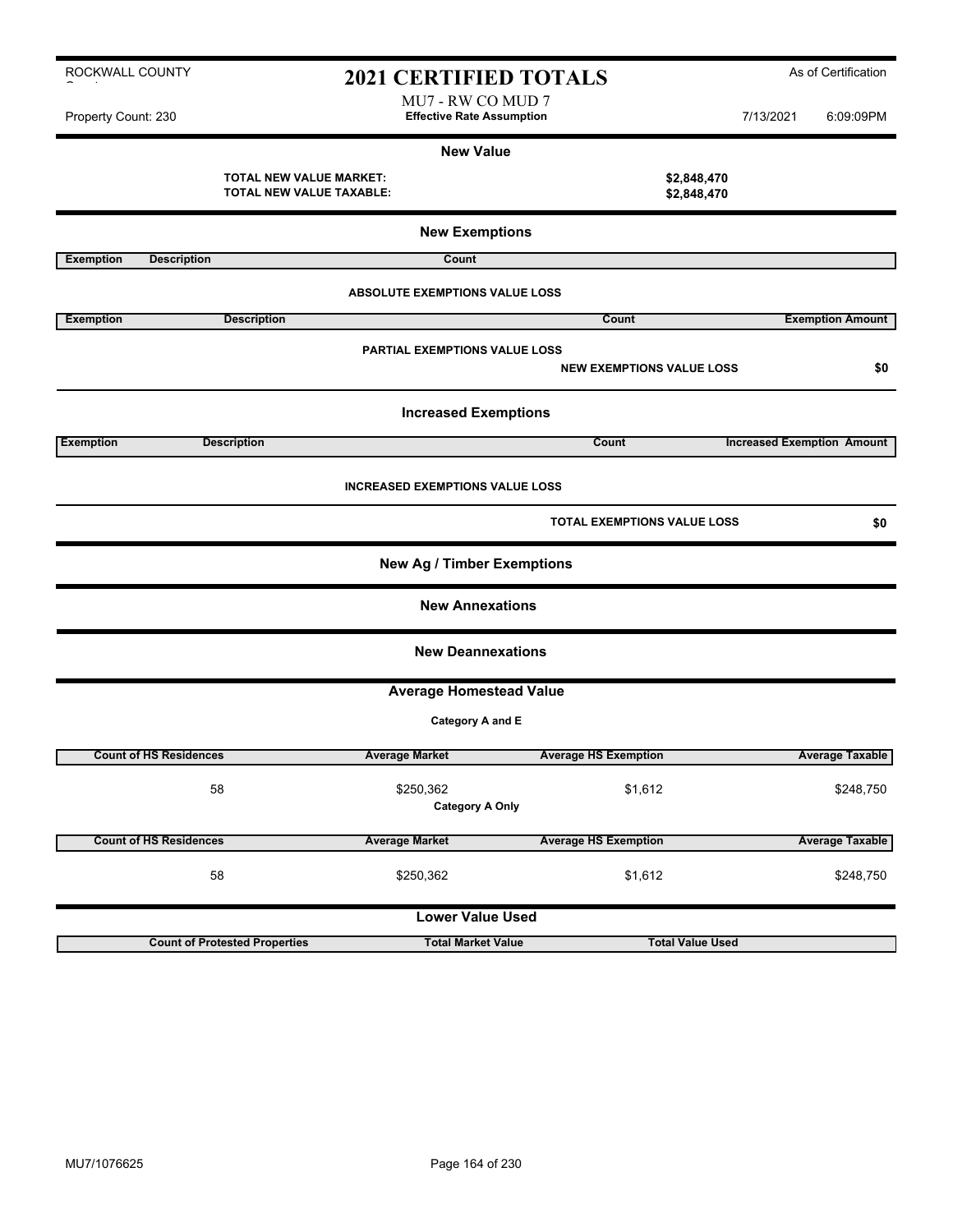| ROCKWALL COUNTY                   | <b>2021 CERTIFIED TOTALS</b> |                                                |                                                            |              | As of Certification |
|-----------------------------------|------------------------------|------------------------------------------------|------------------------------------------------------------|--------------|---------------------|
| Property Count: 267               |                              | MU8 - RW CO MUD8<br><b>ARB Approved Totals</b> |                                                            | 7/13/2021    | 6:08:26PM           |
| Land                              |                              | Value                                          |                                                            |              |                     |
| Homesite:                         |                              | 13,415,000                                     |                                                            |              |                     |
| Non Homesite:                     |                              | 8,278,640                                      |                                                            |              |                     |
| Ag Market:                        |                              | 0                                              |                                                            |              |                     |
| Timber Market:                    |                              | 0                                              | <b>Total Land</b>                                          | $(+)$        | 21,693,640          |
| Improvement                       |                              | Value                                          |                                                            |              |                     |
| Homesite:                         |                              | 48,422,555                                     |                                                            |              |                     |
| Non Homesite:                     |                              | 0                                              | <b>Total Improvements</b>                                  | $(+)$        | 48,422,555          |
| Non Real                          | <b>Count</b>                 | Value                                          |                                                            |              |                     |
| Personal Property:                | 9                            | 476,030                                        |                                                            |              |                     |
| Mineral Property:                 | 0                            | 0                                              |                                                            |              |                     |
| Autos:                            | 0                            | $\Omega$                                       | <b>Total Non Real</b>                                      | $^{(+)}$     | 476,030             |
|                                   |                              |                                                | <b>Market Value</b>                                        | $\equiv$     | 70,592,225          |
| Ag                                | <b>Non Exempt</b>            | <b>Exempt</b>                                  |                                                            |              |                     |
| <b>Total Productivity Market:</b> | 0                            | 0                                              |                                                            |              |                     |
| Ag Use:                           | $\Omega$                     | 0                                              | <b>Productivity Loss</b>                                   | $(\text{-})$ | $\Omega$            |
| Timber Use:                       | 0                            | 0                                              | <b>Appraised Value</b>                                     | $=$          | 70,592,225          |
| Productivity Loss:                | 0                            | 0                                              |                                                            |              |                     |
|                                   |                              |                                                | <b>Homestead Cap</b>                                       | $(-)$        | 39,392              |
|                                   |                              |                                                | <b>Assessed Value</b>                                      | $\equiv$     | 70,552,833          |
|                                   |                              |                                                | <b>Total Exemptions Amount</b><br>(Breakdown on Next Page) | $(-)$        | 2,763,603           |
|                                   |                              |                                                | <b>Net Taxable</b>                                         | $\equiv$     | 67.789.230          |

#### APPROXIMATE TOTAL LEVY = NET TAXABLE \* (TAX RATE / 100) 508,419.23 = 67,789,230 \* (0.750000 / 100)

| Certified Estimate of Market Value:<br>Certified Estimate of Taxable Value: | 70.592.225<br>67.789.230 |
|-----------------------------------------------------------------------------|--------------------------|
| Tax Increment Finance Value:                                                |                          |
| Tax Increment Finance Levy:                                                 | 0.00                     |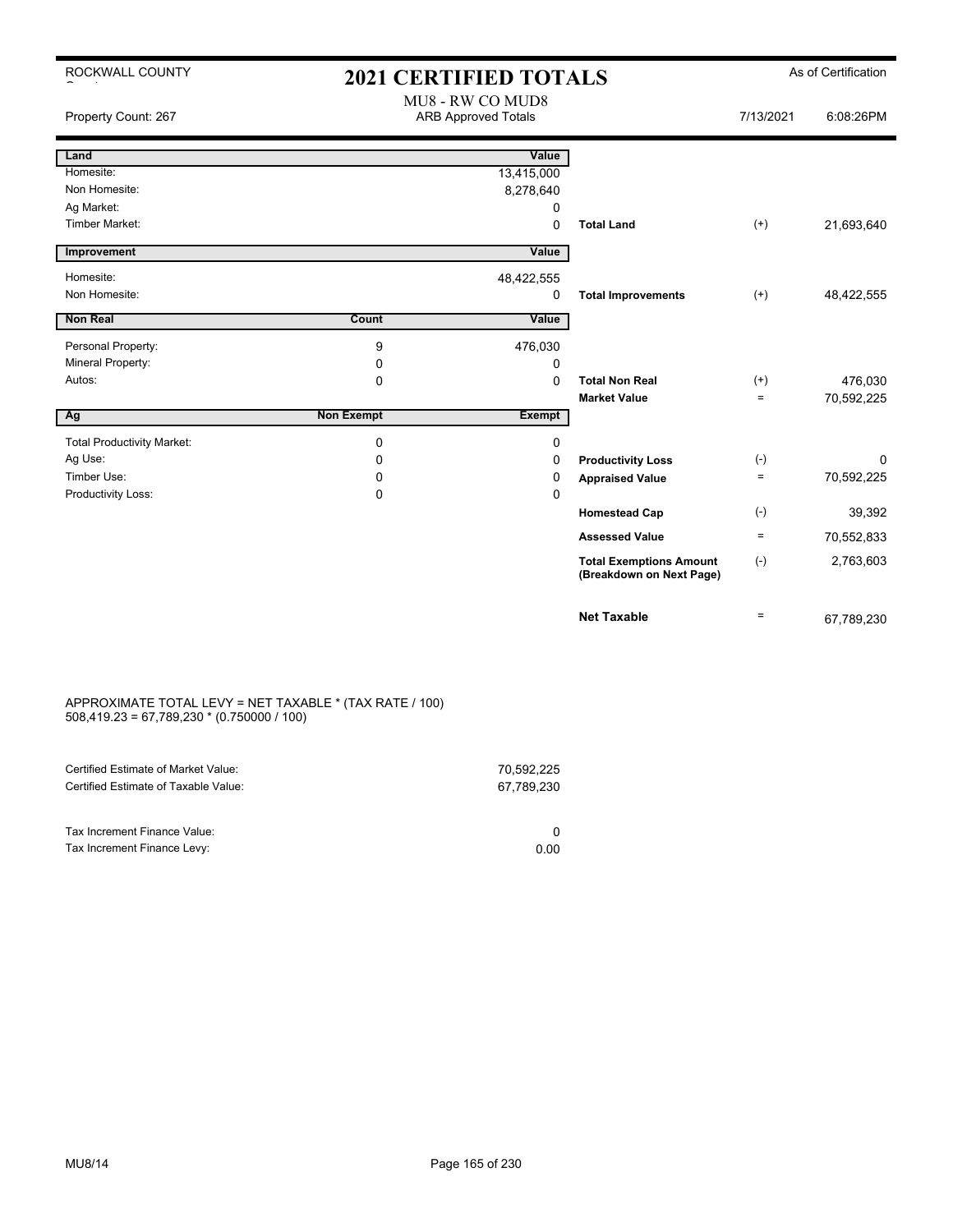# 2021 CERTIFIED TOTALS As of Certification

### MU8 - RW CO MUD8 Property Count: 267 Area and the Counterpart of the Counterpart of the ARB Approved Totals 7/13/2021 Area 5:09:09PM

| <b>Exemption</b> | Count         | Local | <b>State</b> | <b>Total</b> |
|------------------|---------------|-------|--------------|--------------|
| DV <sub>1</sub>  |               |       | 5,000        | 5,000        |
| DV <sub>2</sub>  |               | u     | 7,500        | 7,500        |
| DV <sub>3</sub>  | 3             | u     | 30,000       | 30,000       |
| DV <sub>4</sub>  | 8             | v     | 60,000       | 60,000       |
| <b>DVHS</b>      |               | v     | 2,660,773    | 2,660,773    |
| EX366            |               | υ     | 330          | 330          |
|                  | <b>Totals</b> | 0     | 2,763,603    | 2,763,603    |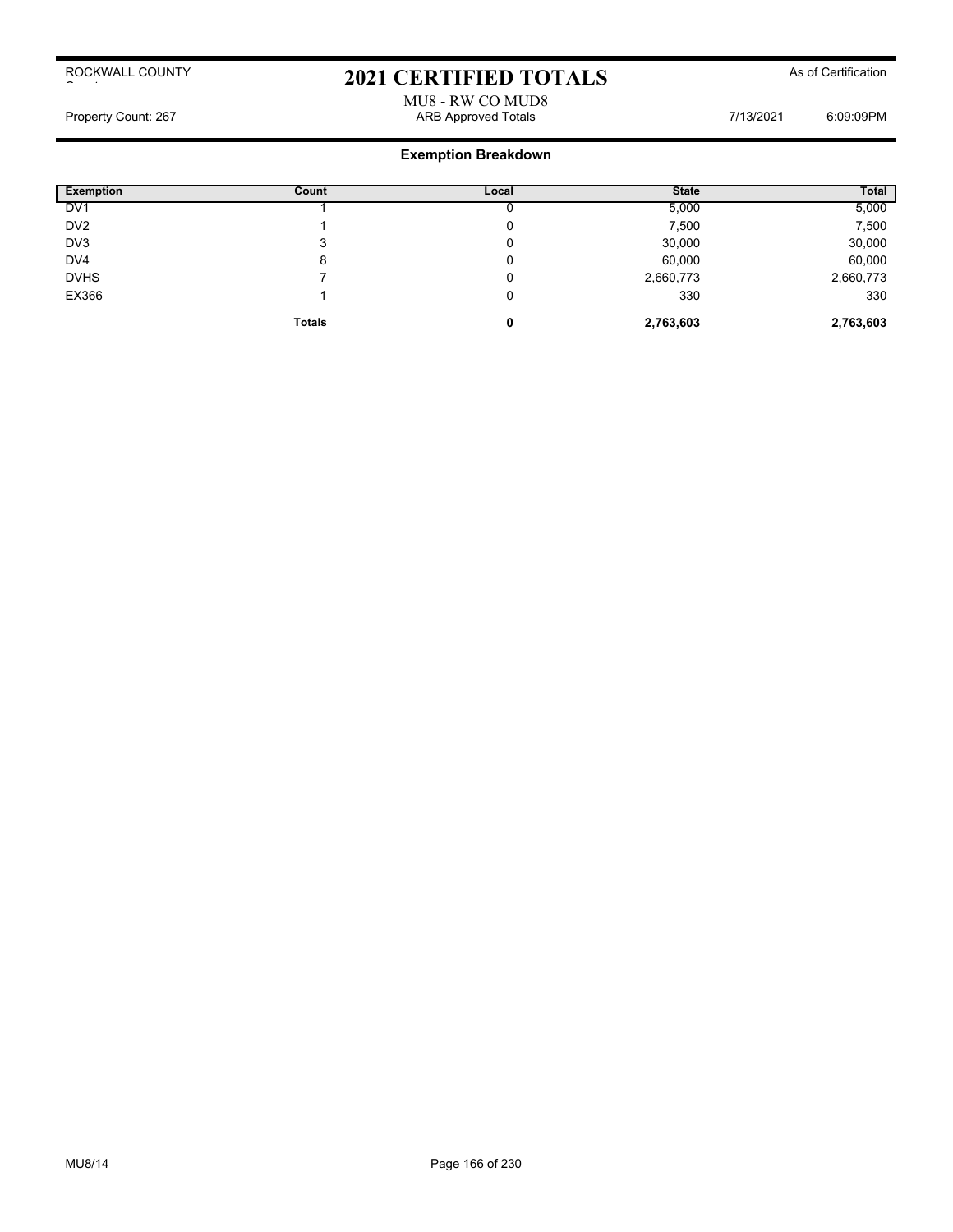| ROCKWALL COUNTY                   | <b>2021 CERTIFIED TOTALS</b> |                                         |                                                            |           | As of Certification |
|-----------------------------------|------------------------------|-----------------------------------------|------------------------------------------------------------|-----------|---------------------|
| Property Count: 267               |                              | MU8 - RW CO MUD8<br><b>Grand Totals</b> |                                                            | 7/13/2021 | 6:08:26PM           |
| Land                              |                              | Value                                   |                                                            |           |                     |
| Homesite:                         |                              | 13,415,000                              |                                                            |           |                     |
| Non Homesite:                     |                              | 8,278,640                               |                                                            |           |                     |
| Ag Market:                        |                              | 0                                       |                                                            |           |                     |
| <b>Timber Market:</b>             |                              | 0                                       | <b>Total Land</b>                                          | $^{(+)}$  | 21,693,640          |
| Improvement                       |                              | Value                                   |                                                            |           |                     |
| Homesite:                         |                              | 48,422,555                              |                                                            |           |                     |
| Non Homesite:                     |                              | 0                                       | <b>Total Improvements</b>                                  | $^{(+)}$  | 48,422,555          |
| <b>Non Real</b>                   | Count                        | Value                                   |                                                            |           |                     |
| Personal Property:                | 9                            | 476,030                                 |                                                            |           |                     |
| Mineral Property:                 | 0                            | 0                                       |                                                            |           |                     |
| Autos:                            | $\Omega$                     | $\Omega$                                | <b>Total Non Real</b>                                      | $^{(+)}$  | 476,030             |
|                                   |                              |                                         | <b>Market Value</b>                                        | $=$       | 70,592,225          |
| Ag                                | <b>Non Exempt</b>            | <b>Exempt</b>                           |                                                            |           |                     |
| <b>Total Productivity Market:</b> | 0                            | 0                                       |                                                            |           |                     |
| Ag Use:                           | 0                            | 0                                       | <b>Productivity Loss</b>                                   | $(-)$     | 0                   |
| Timber Use:                       | 0                            | 0                                       | <b>Appraised Value</b>                                     | ÷.        | 70,592,225          |
| Productivity Loss:                | 0                            | $\Omega$                                |                                                            |           |                     |
|                                   |                              |                                         | <b>Homestead Cap</b>                                       | $(-)$     | 39,392              |
|                                   |                              |                                         | <b>Assessed Value</b>                                      | $\equiv$  | 70,552,833          |
|                                   |                              |                                         | <b>Total Exemptions Amount</b><br>(Breakdown on Next Page) | $(-)$     | 2,763,603           |
|                                   |                              |                                         | <b>Net Taxable</b>                                         | $=$       | 67,789,230          |

#### APPROXIMATE TOTAL LEVY = NET TAXABLE \* (TAX RATE / 100) 508,419.23 = 67,789,230 \* (0.750000 / 100)

| Certified Estimate of Market Value:<br>Certified Estimate of Taxable Value: | 70.592.225<br>67.789.230 |
|-----------------------------------------------------------------------------|--------------------------|
| Tax Increment Finance Value:                                                |                          |
| Tax Increment Finance Levy:                                                 | 0.00                     |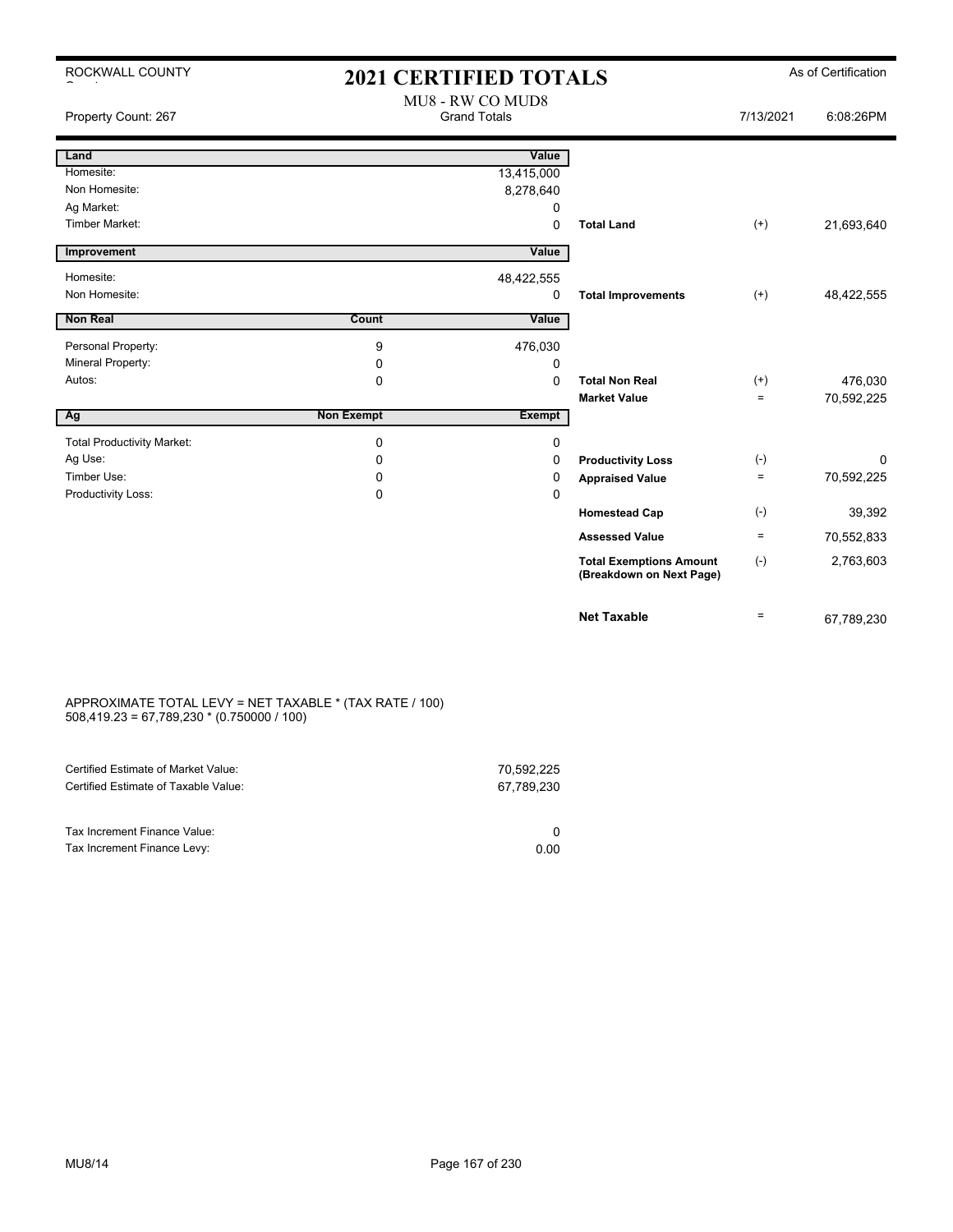# 2021 CERTIFIED TOTALS As of Certification

### MU8 - RW CO MUD8 Property Count: 267 Grand Totals 7/13/2021 6:09:09PM

| Exemption       | Count         | Local | <b>State</b> | <b>Total</b> |
|-----------------|---------------|-------|--------------|--------------|
| DV <sub>1</sub> |               |       | 5,000        | 5,000        |
| DV <sub>2</sub> |               |       | 7,500        | 7,500        |
| DV3             | 3             |       | 30,000       | 30,000       |
| DV4             | 8             |       | 60,000       | 60,000       |
| <b>DVHS</b>     |               | U     | 2,660,773    | 2,660,773    |
| EX366           |               | U     | 330          | 330          |
|                 | <b>Totals</b> | 0     | 2,763,603    | 2,763,603    |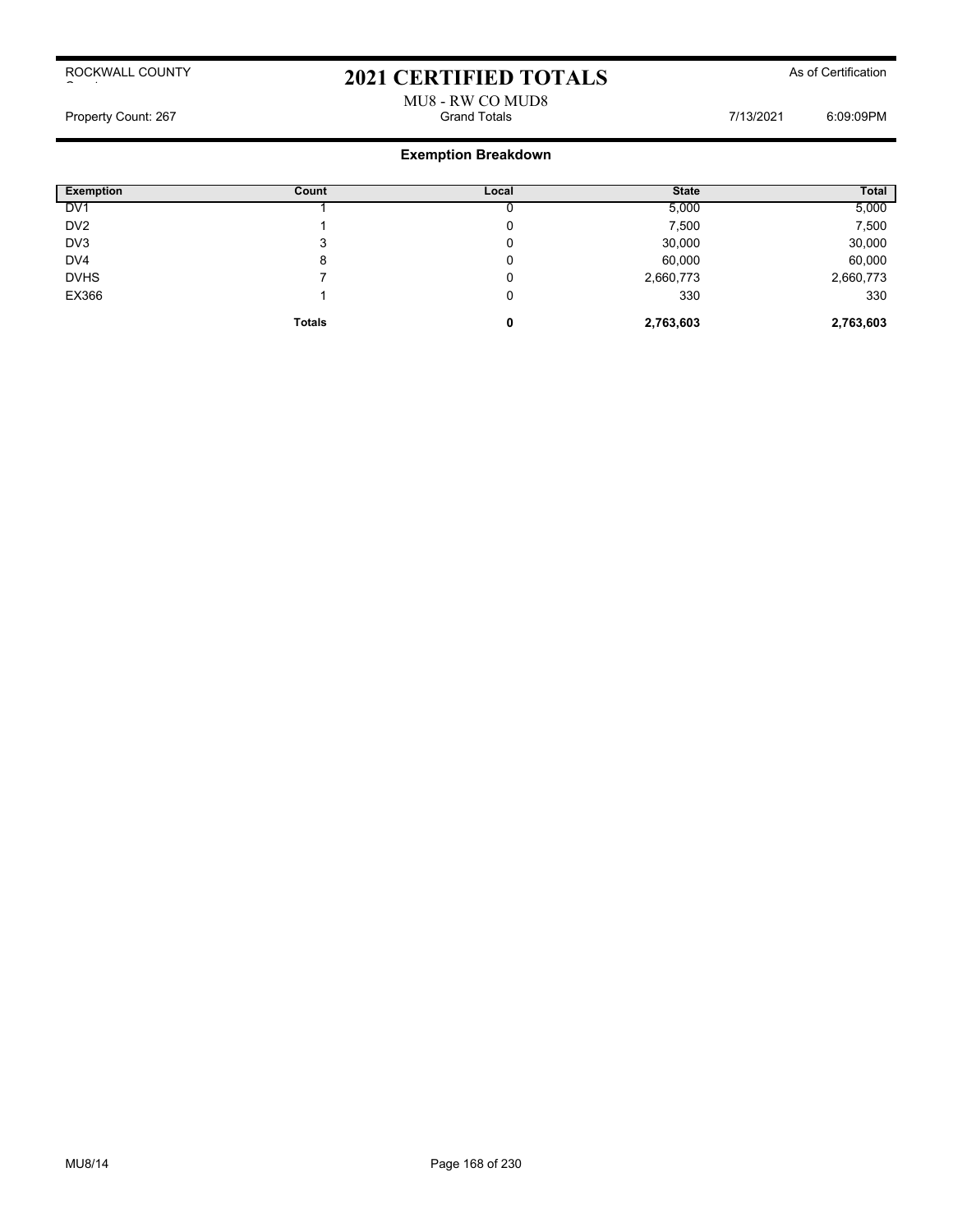# 2021 CERTIFIED TOTALS As of Certification

MU8 - RW CO MUD8 Property Count: 267 **ARB Approved Totals** ARB Approved Totals **7/13/2021** 6:09:09PM

|    | <b>State Code Description</b> | Count         | <b>Acres</b> | <b>New Value</b> | <b>Market Value</b> | Taxable Value |
|----|-------------------------------|---------------|--------------|------------------|---------------------|---------------|
| A  | SINGLE FAMILY RESIDENCE       | 185           | 37.1888      | \$26,154,330     | \$62,137,555        | \$59,334,890  |
| C1 | VACANT LOTS AND LAND TRACTS   | 70            | 79.6154      | \$0              | \$5,411,210         | \$5,411,210   |
| E. | RURAL LAND, NON QUALIFIED OPE | 3             | 130.3560     | \$0              | \$2,492,430         | \$2,492,430   |
| J3 | ELECTRIC COMPANY (INCLUDING C |               |              | \$0              | \$405,790           | \$405,790     |
| L1 | COMMERCIAL PERSONAL PROPE     |               |              | \$0              | \$69.910            | \$69,910      |
| O  | <b>RESIDENTIAL INVENTORY</b>  |               | 0.1941       | \$0              | \$75,000            | \$75,000      |
| x  | TOTALLY EXEMPT PROPERTY       |               |              | \$0              | \$330               | \$0           |
|    |                               | <b>Totals</b> | 247.3543     | \$26,154,330     | \$70,592,225        | \$67,789,230  |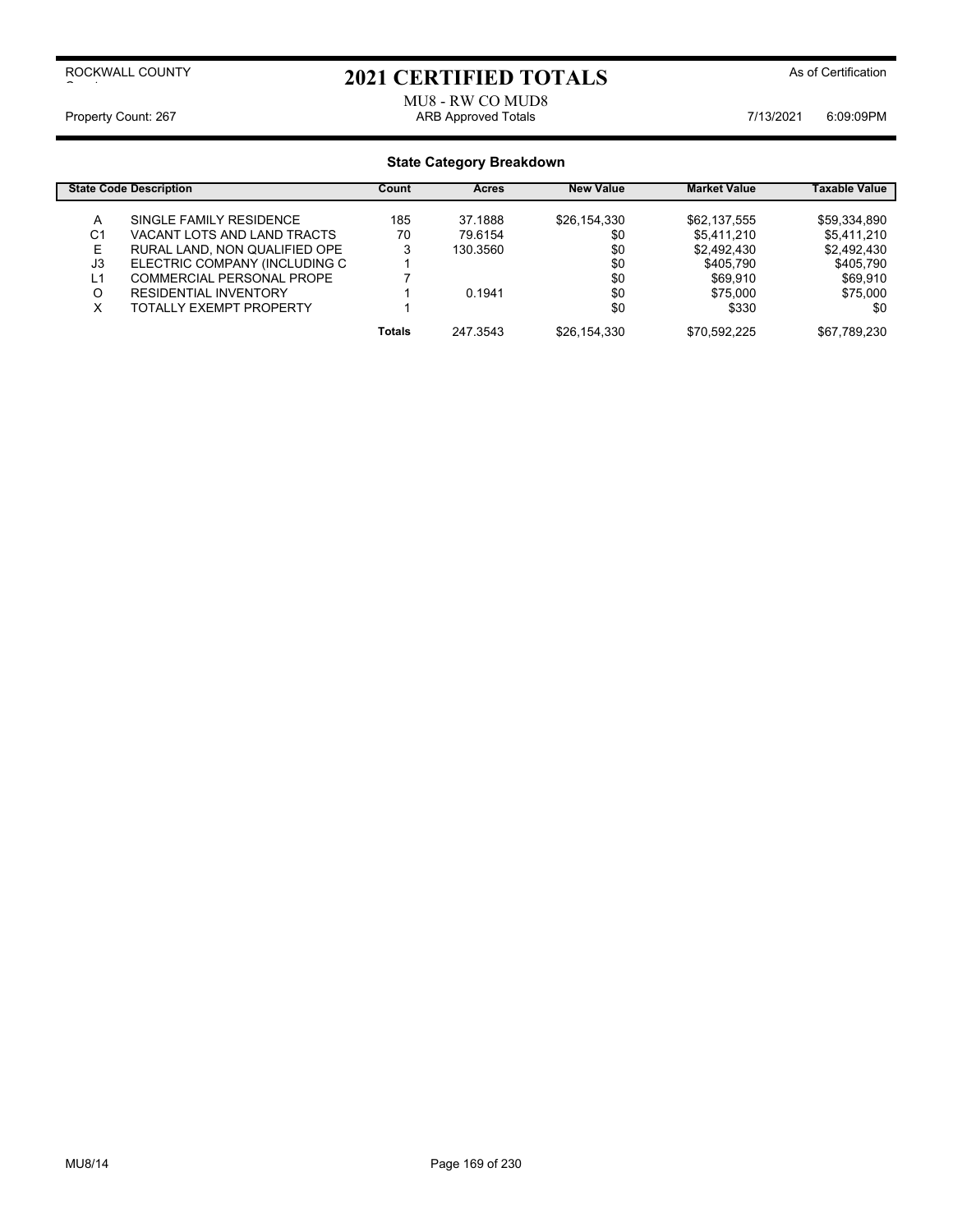# 2021 CERTIFIED TOTALS As of Certification

### MU8 - RW CO MUD8<br>Grand Totals Property Count: 267 Count: 267 Count: 267 Count: 267 Count: 267 Count: 267 Count: 267 Count: 267 Count: 267 Count: 267 Count: 267 Count: 267 Count: 267 Count: 267 Count: 267 Count: 267 Count: 267 Count: 267 Count: 267 Coun

|    | <b>State Code Description</b>  | Count         | <b>Acres</b> | <b>New Value</b> | <b>Market Value</b> | Taxable Value |
|----|--------------------------------|---------------|--------------|------------------|---------------------|---------------|
| А  | SINGLE FAMILY RESIDENCE        | 185           | 37.1888      | \$26,154,330     | \$62,137,555        | \$59,334,890  |
| C1 | VACANT LOTS AND LAND TRACTS    | 70            | 79.6154      | \$0              | \$5.411.210         | \$5,411,210   |
| E  | RURAL LAND, NON QUALIFIED OPE  |               | 130.3560     | \$0              | \$2,492,430         | \$2,492,430   |
| J3 | ELECTRIC COMPANY (INCLUDING C  |               |              | \$0              | \$405.790           | \$405.790     |
| L1 | COMMERCIAL PERSONAL PROPE      |               |              | \$0              | \$69,910            | \$69,910      |
| O  | <b>RESIDENTIAL INVENTORY</b>   |               | 0.1941       | \$0              | \$75,000            | \$75,000      |
| X  | <b>TOTALLY EXEMPT PROPERTY</b> |               |              | \$0              | \$330               | \$0           |
|    |                                | <b>Totals</b> | 247.3543     | \$26,154,330     | \$70.592.225        | \$67,789,230  |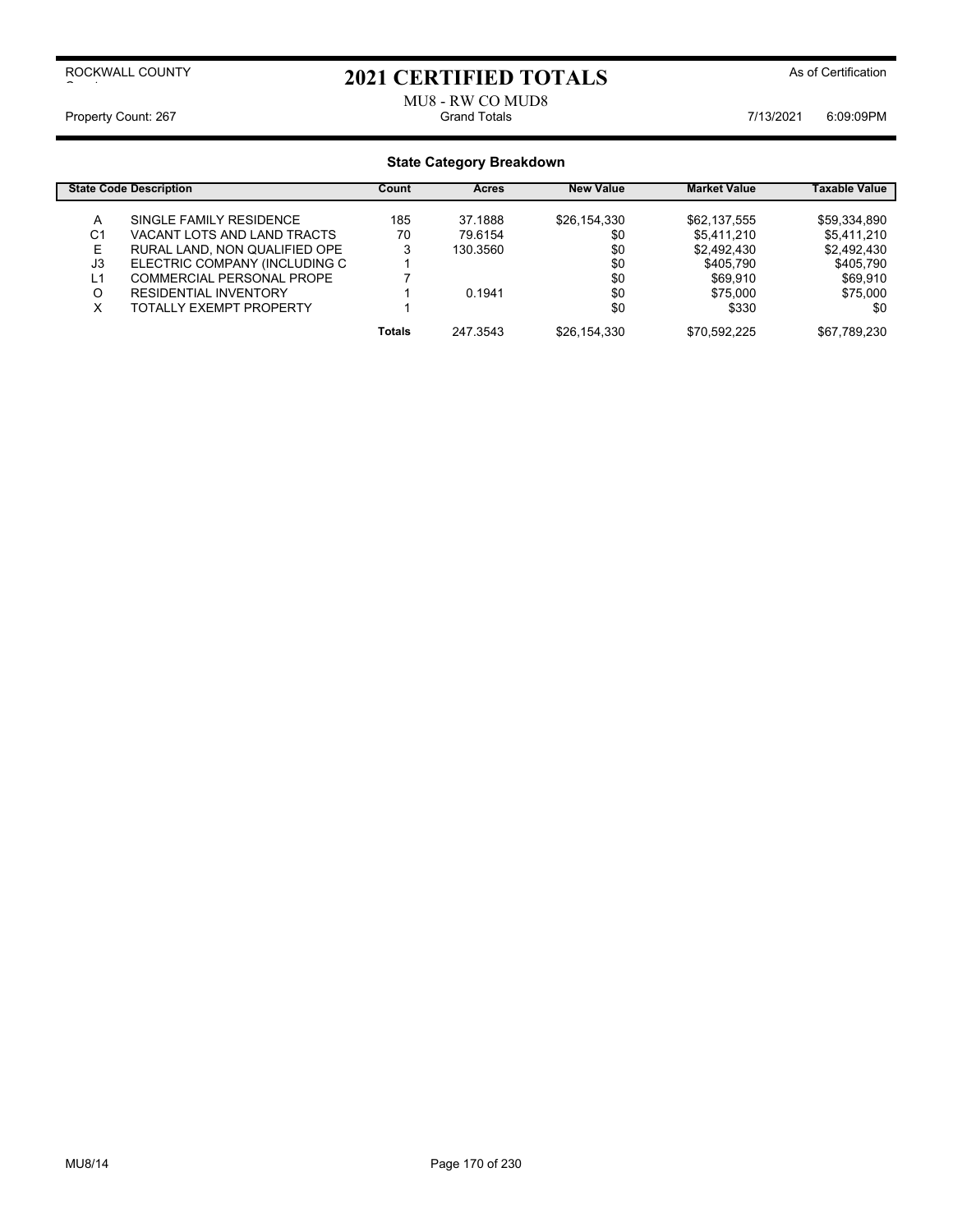## 2021 CERTIFIED TOTALS As of Certification

MU8 - RW CO MUD8 Property Count: 267 **Effective Rate Assumption Effective Rate Assumption** 7/13/2021 6:09:09PM

#### **New Value**

**New Exemptions**

**TOTAL NEW VALUE MARKET: \$26,154,330 TOTAL NEW VALUE TAXABLE: \$25,555,701**

| <b>Exemption</b> | <b>Description</b>                    | Count                                  |                                    |                                   |  |  |  |
|------------------|---------------------------------------|----------------------------------------|------------------------------------|-----------------------------------|--|--|--|
|                  | <b>ABSOLUTE EXEMPTIONS VALUE LOSS</b> |                                        |                                    |                                   |  |  |  |
| <b>Exemption</b> | <b>Description</b>                    |                                        | Count                              | <b>Exemption Amount</b>           |  |  |  |
| DV <sub>1</sub>  | Disabled Veterans 10% - 29%           |                                        | $\mathbf{1}$                       | \$5,000                           |  |  |  |
| DV <sub>2</sub>  | Disabled Veterans 30% - 49%           |                                        | $\mathbf 1$                        | \$7,500                           |  |  |  |
| DV <sub>3</sub>  | Disabled Veterans 50% - 69%           |                                        | 3                                  | \$30,000                          |  |  |  |
| DV4              | Disabled Veterans 70% - 100%          |                                        | 3                                  | \$24,000                          |  |  |  |
| <b>DVHS</b>      | Disabled Veteran Homestead            |                                        | 4                                  | \$1,340,453                       |  |  |  |
|                  |                                       | <b>PARTIAL EXEMPTIONS VALUE LOSS</b>   | 12                                 | \$1,406,953                       |  |  |  |
|                  |                                       |                                        | <b>NEW EXEMPTIONS VALUE LOSS</b>   | \$1,406,953                       |  |  |  |
|                  |                                       |                                        |                                    |                                   |  |  |  |
|                  |                                       | <b>Increased Exemptions</b>            |                                    |                                   |  |  |  |
| <b>Exemption</b> | <b>Description</b>                    |                                        | <b>Count</b>                       | <b>Increased Exemption Amount</b> |  |  |  |
|                  |                                       | <b>INCREASED EXEMPTIONS VALUE LOSS</b> |                                    |                                   |  |  |  |
|                  |                                       |                                        | <b>TOTAL EXEMPTIONS VALUE LOSS</b> | \$1,406,953                       |  |  |  |
|                  |                                       | <b>New Ag / Timber Exemptions</b>      |                                    |                                   |  |  |  |
|                  |                                       | <b>New Annexations</b>                 |                                    |                                   |  |  |  |
|                  |                                       | <b>New Deannexations</b>               |                                    |                                   |  |  |  |
| Count            | <b>Market Value</b>                   | <b>Taxable Value</b>                   |                                    |                                   |  |  |  |
| $\mathbf{1}$     | \$111,100                             | \$160                                  |                                    |                                   |  |  |  |
|                  |                                       | <b>Average Homestead Value</b>         |                                    |                                   |  |  |  |
|                  |                                       | Category A and E                       |                                    |                                   |  |  |  |
|                  | <b>Count of HS Residences</b>         | <b>Average Market</b>                  | <b>Average HS Exemption</b>        | <b>Average Taxable</b>            |  |  |  |
|                  | 101                                   | \$369,073<br><b>Category A Only</b>    | \$390                              | \$368,683                         |  |  |  |
|                  | <b>Count of HS Residences</b>         | <b>Average Market</b>                  | <b>Average HS Exemption</b>        | <b>Average Taxable</b>            |  |  |  |
|                  | 101                                   | \$369,073                              | \$390                              | \$368,683                         |  |  |  |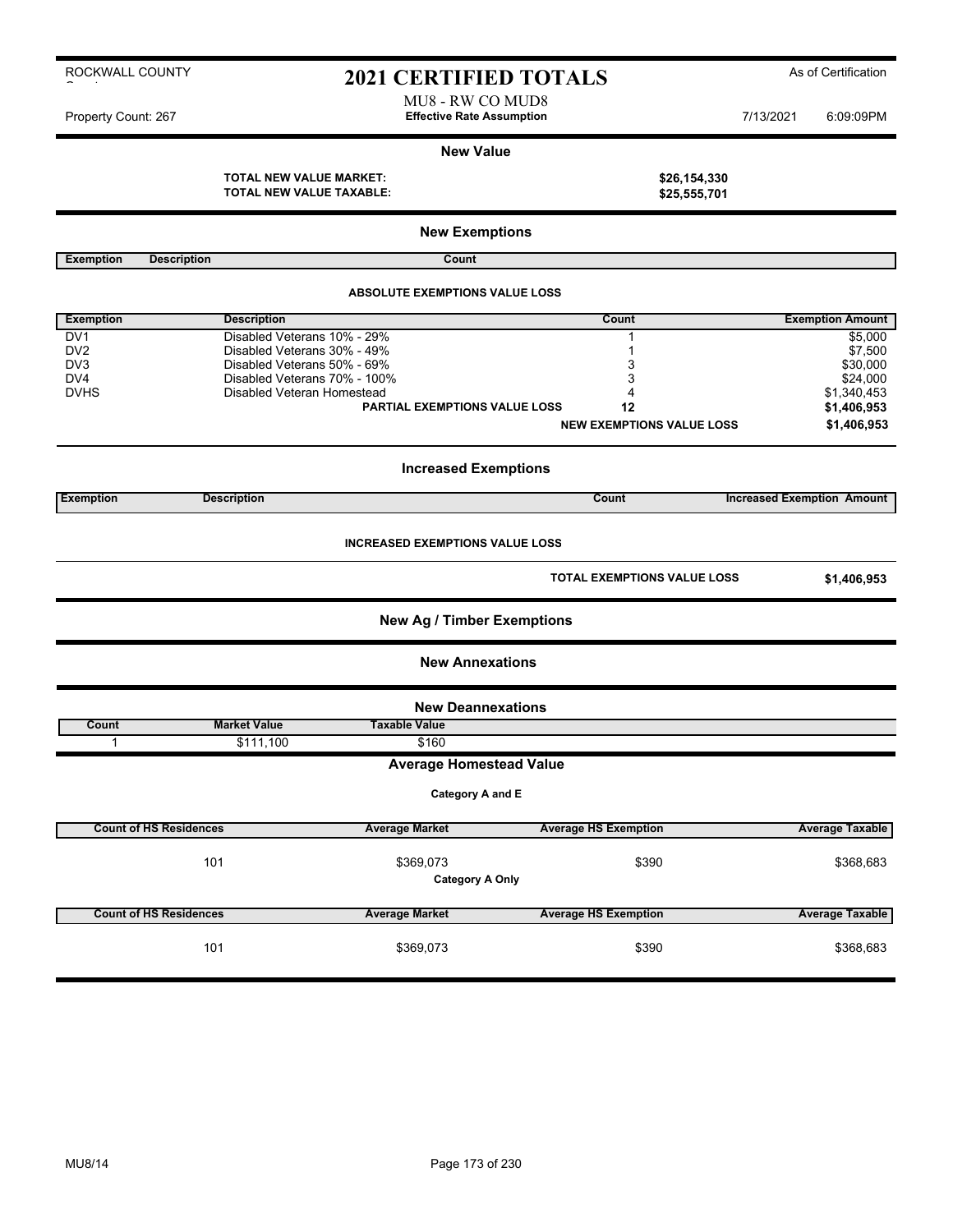# 2021 CERTIFIED TOTALS As of Certification

MU8 - RW CO MUD8 **Lower Value Used**

**Count of Protested Properties Total Market Value Count of Protested Properties Count of Protested Properties**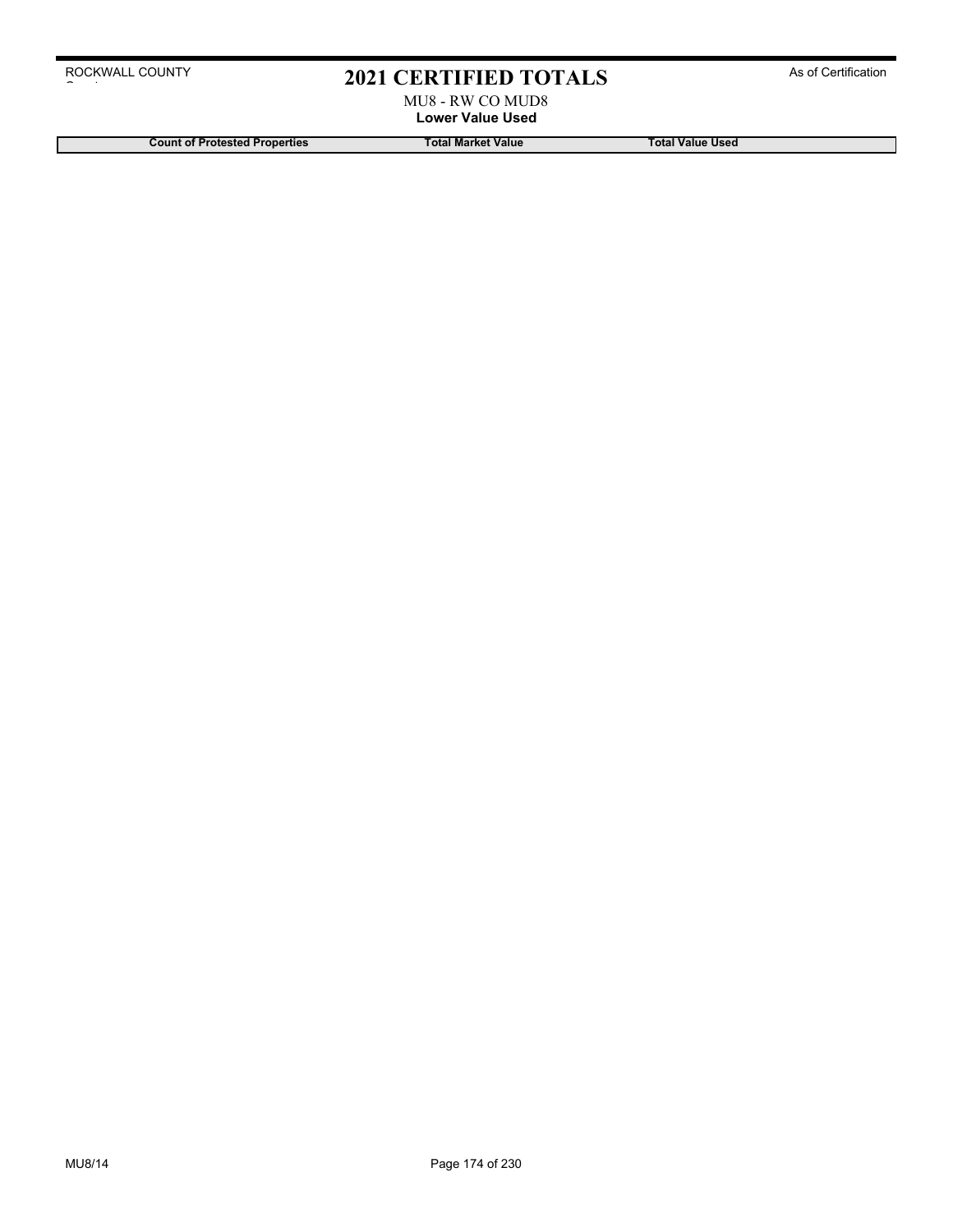| ROCKWALL COUNTY                   | <b>2021 CERTIFIED TOTALS</b> |                                                     |                                                            |           | As of Certification |
|-----------------------------------|------------------------------|-----------------------------------------------------|------------------------------------------------------------|-----------|---------------------|
| Property Count: 615               |                              | MU9 - RW CO CONS MUD9<br><b>ARB Approved Totals</b> |                                                            | 7/13/2021 | 6:08:26PM           |
| Land                              |                              | Value                                               |                                                            |           |                     |
| Homesite:                         |                              | 22,377,800                                          |                                                            |           |                     |
| Non Homesite:                     |                              | 19,242,098                                          |                                                            |           |                     |
| Ag Market:                        |                              | 0                                                   |                                                            |           |                     |
| <b>Timber Market:</b>             |                              | 0                                                   | <b>Total Land</b>                                          | $^{(+)}$  | 41,619,898          |
| Improvement                       |                              | Value                                               |                                                            |           |                     |
| Homesite:                         |                              | 71,308,628                                          |                                                            |           |                     |
| Non Homesite:                     |                              | 10,474,130                                          | <b>Total Improvements</b>                                  | $^{(+)}$  | 81,782,758          |
| <b>Non Real</b>                   | Count                        | Value                                               |                                                            |           |                     |
| Personal Property:                | 13                           | 1,029,760                                           |                                                            |           |                     |
| Mineral Property:                 | 0                            | 0                                                   |                                                            |           |                     |
| Autos:                            | 0                            | $\Omega$                                            | <b>Total Non Real</b>                                      | $(+)$     | 1,029,760           |
|                                   |                              |                                                     | <b>Market Value</b>                                        | $=$       | 124,432,416         |
| Ag                                | <b>Non Exempt</b>            | Exempt                                              |                                                            |           |                     |
| <b>Total Productivity Market:</b> | 0                            | 0                                                   |                                                            |           |                     |
| Ag Use:                           | 0                            | $\Omega$                                            | <b>Productivity Loss</b>                                   | $(-)$     | $\Omega$            |
| Timber Use:                       | 0                            | $\Omega$                                            | <b>Appraised Value</b>                                     | $=$       | 124,432,416         |
| Productivity Loss:                | 0                            | 0                                                   |                                                            |           |                     |
|                                   |                              |                                                     | <b>Homestead Cap</b>                                       | $(-)$     | 0                   |
|                                   |                              |                                                     | <b>Assessed Value</b>                                      | $\equiv$  | 124,432,416         |
|                                   |                              |                                                     | <b>Total Exemptions Amount</b><br>(Breakdown on Next Page) | $(-)$     | 14,386,420          |
|                                   |                              |                                                     | <b>Net Taxable</b>                                         | $\equiv$  | 110,045,996         |

#### APPROXIMATE TOTAL LEVY = NET TAXABLE \* (TAX RATE / 100) 825,344.97 = 110,045,996 \* (0.750000 / 100)

| Certified Estimate of Market Value:                         | 124.432.416 |
|-------------------------------------------------------------|-------------|
| Certified Estimate of Taxable Value:                        | 110.045.996 |
| Tax Increment Finance Value:<br>Tax Increment Finance Levy: | 0.00        |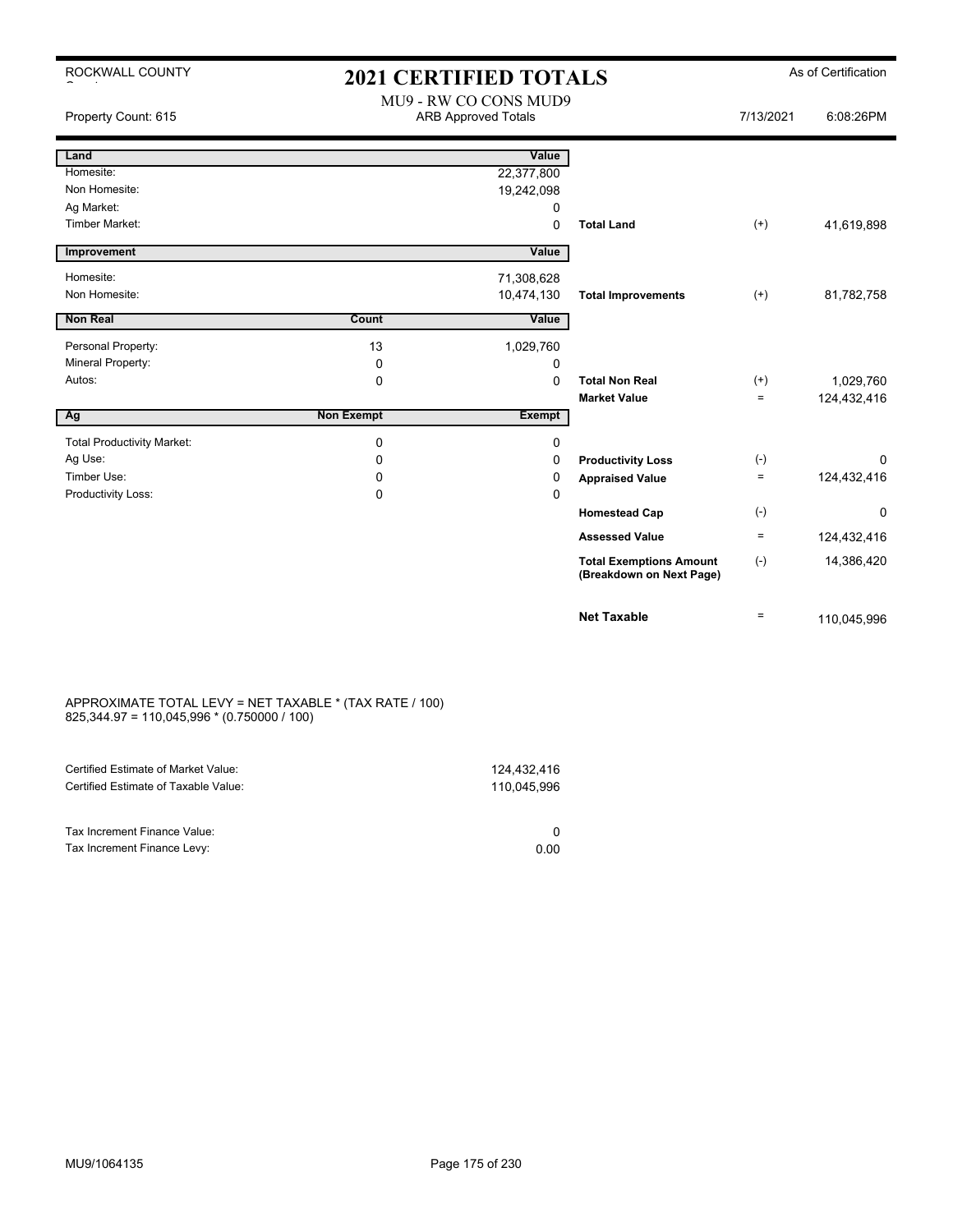# 2021 CERTIFIED TOTALS As of Certification

## MU9 - RW CO CONS MUD9 Property Count: 615 **ARB Approved Totals** ARB Approved Totals **1998** 7/13/2021 6:09:09PM

| <b>Exemption</b> | Count         | Local | <b>State</b> | Total      |
|------------------|---------------|-------|--------------|------------|
| DV <sub>3</sub>  |               |       | 40,000       | 40,000     |
| DV4              |               | 0     | 60,000       | 60,000     |
| DV4S             |               | 0     |              | 0          |
| <b>DVHS</b>      | 5             | 0     | 1,733,800    | 1,733,800  |
| <b>DVHSS</b>     |               | 0     | 251,610      | 251,610    |
| EX-XV            | 3             | 0     | 12,300,450   | 12,300,450 |
| EX366            |               | 0     | 560          | 560        |
|                  | <b>Totals</b> | 0     | 14,386,420   | 14,386,420 |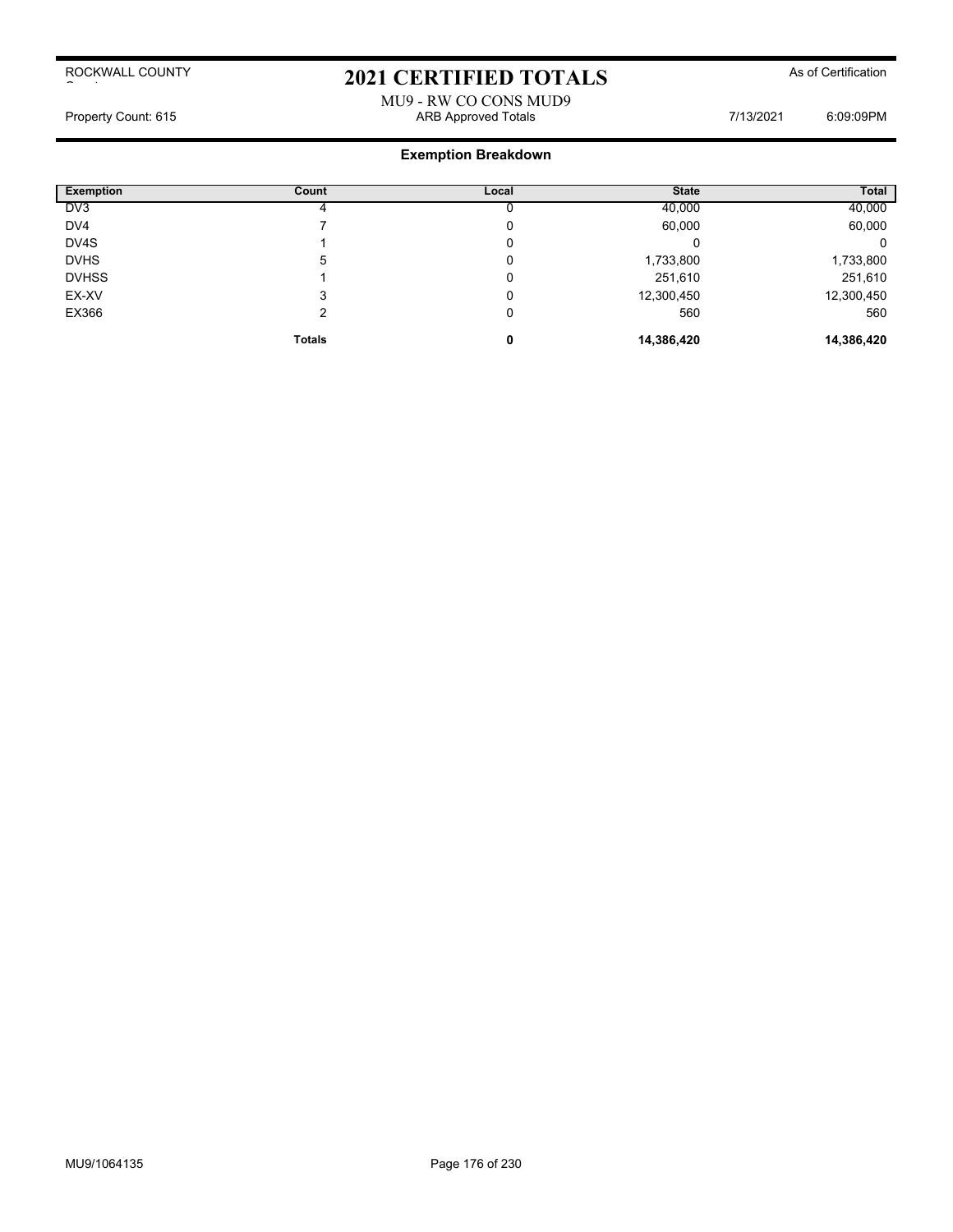| ROCKWALL COUNTY                   | <b>2021 CERTIFIED TOTALS</b> |                                              |                                                            | As of Certification |             |  |
|-----------------------------------|------------------------------|----------------------------------------------|------------------------------------------------------------|---------------------|-------------|--|
| Property Count: 615               |                              | MU9 - RW CO CONS MUD9<br><b>Grand Totals</b> |                                                            | 7/13/2021           | 6:08:26PM   |  |
| Land                              |                              | Value                                        |                                                            |                     |             |  |
| Homesite:                         |                              | 22,377,800                                   |                                                            |                     |             |  |
| Non Homesite:                     |                              | 19,242,098                                   |                                                            |                     |             |  |
| Ag Market:                        |                              | 0                                            |                                                            |                     |             |  |
| <b>Timber Market:</b>             |                              | $\mathbf 0$                                  | <b>Total Land</b>                                          | $^{(+)}$            | 41,619,898  |  |
| Improvement                       |                              | Value                                        |                                                            |                     |             |  |
| Homesite:                         |                              | 71,308,628                                   |                                                            |                     |             |  |
| Non Homesite:                     |                              | 10,474,130                                   | <b>Total Improvements</b>                                  | $(+)$               | 81,782,758  |  |
| Non Real                          | Count                        | Value                                        |                                                            |                     |             |  |
| Personal Property:                | 13                           | 1,029,760                                    |                                                            |                     |             |  |
| Mineral Property:                 | 0                            | 0                                            |                                                            |                     |             |  |
| Autos:                            | $\Omega$                     | $\Omega$                                     | <b>Total Non Real</b>                                      | $^{(+)}$            | 1,029,760   |  |
|                                   |                              |                                              | <b>Market Value</b>                                        | $\equiv$            | 124,432,416 |  |
| Ag                                | <b>Non Exempt</b>            | <b>Exempt</b>                                |                                                            |                     |             |  |
| <b>Total Productivity Market:</b> | $\mathbf 0$                  | 0                                            |                                                            |                     |             |  |
| Ag Use:                           | 0                            | 0                                            | <b>Productivity Loss</b>                                   | $(-)$               | $\Omega$    |  |
| Timber Use:                       | 0                            | 0                                            | <b>Appraised Value</b>                                     | $\equiv$            | 124,432,416 |  |
| Productivity Loss:                | 0                            | 0                                            |                                                            |                     |             |  |
|                                   |                              |                                              | <b>Homestead Cap</b>                                       | $(-)$               | 0           |  |
|                                   |                              |                                              | <b>Assessed Value</b>                                      | $\equiv$            | 124,432,416 |  |
|                                   |                              |                                              | <b>Total Exemptions Amount</b><br>(Breakdown on Next Page) | $(-)$               | 14,386,420  |  |
|                                   |                              |                                              | <b>Net Taxable</b>                                         | $\equiv$            | 110,045,996 |  |

#### APPROXIMATE TOTAL LEVY = NET TAXABLE \* (TAX RATE / 100) 825,344.97 = 110,045,996 \* (0.750000 / 100)

| 124.432.416<br>110.045.996 |
|----------------------------|
| 0.00                       |
|                            |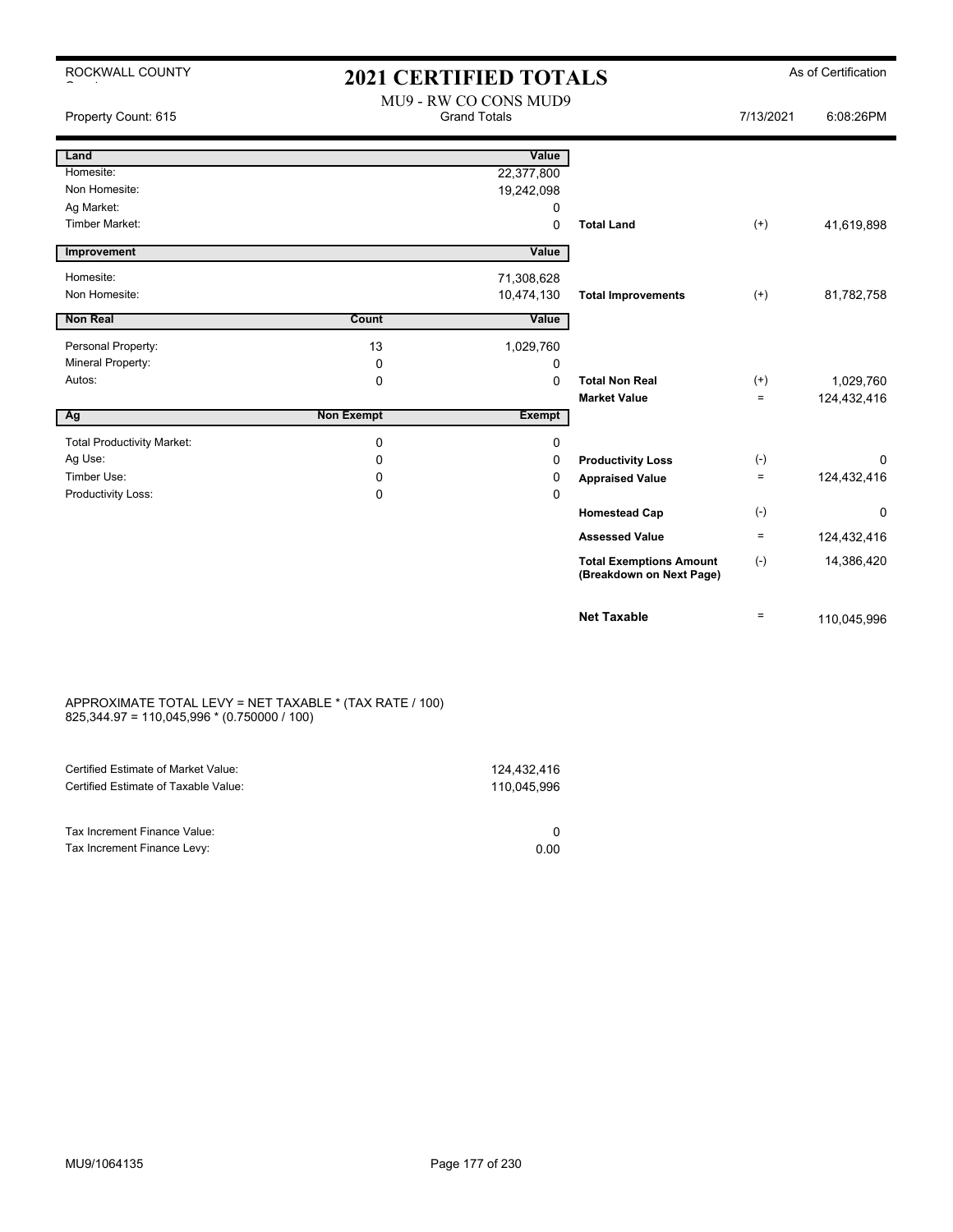# 2021 CERTIFIED TOTALS As of Certification

MU9 - RW CO CONS MUD9<br>Grand Totals Property Count: 615 Count: 615 Count: 615 Count: 615 Count: 615 Count: 615 Count: 615 Count: 615 Count: 615 Count: 615

| <b>Exemption</b> | Count         | Local | <b>State</b> | Total      |
|------------------|---------------|-------|--------------|------------|
| DV3              |               |       | 40,000       | 40,000     |
| DV4              |               | υ     | 60,000       | 60,000     |
| DV4S             |               | 0     | U            | 0          |
| <b>DVHS</b>      | 5             | 0     | 1,733,800    | 1,733,800  |
| <b>DVHSS</b>     |               | 0     | 251,610      | 251,610    |
| EX-XV            | 3             | 0     | 12,300,450   | 12,300,450 |
| EX366            |               | 0     | 560          | 560        |
|                  | <b>Totals</b> | 0     | 14,386,420   | 14,386,420 |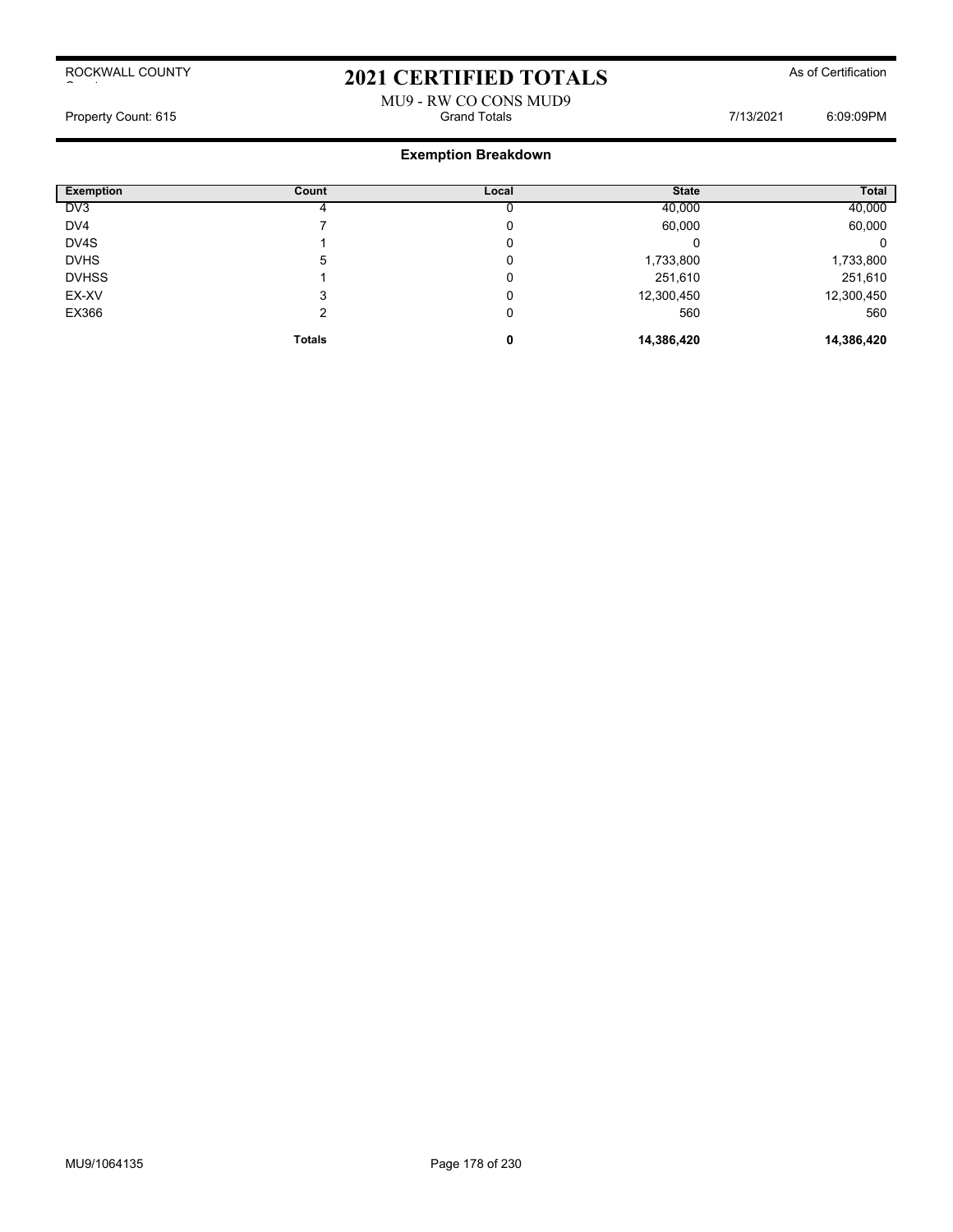## 2021 CERTIFIED TOTALS As of Certification

### MU9 - RW CO CONS MUD9 Property Count: 615 **ARB Approved Totals** ARB Approved Totals **7/13/2021** 6:09:09PM

| <b>State Code Description</b> |                                 | Count         | Acres    | <b>New Value</b> | <b>Market Value</b> | Taxable Value |
|-------------------------------|---------------------------------|---------------|----------|------------------|---------------------|---------------|
| A                             | SINGLE FAMILY RESIDENCE         | 345           | 51.7602  | \$38,295,500     | \$94.016.428        | \$91,931,018  |
| C1                            | VACANT LOTS AND LAND TRACTS     | 254           | 117.8540 | \$0              | \$17,014,878        | \$17,014,878  |
| F <sub>1</sub>                | <b>COMMERCIAL REAL PROPERTY</b> |               |          | \$4.900          | \$4,900             | \$4,900       |
| J3                            | ELECTRIC COMPANY (INCLUDING C   |               |          | \$0              | \$980.040           | \$980,040     |
| L1                            | COMMERCIAL PERSONAL PROPE       | 10            |          | \$0              | \$49.160            | \$49,160      |
| O                             | <b>RESIDENTIAL INVENTORY</b>    |               | 0.1297   | \$0              | \$66,000            | \$66,000      |
| Х                             | TOTALLY EXEMPT PROPERTY         | 5             | 19.0140  | \$0              | \$12,301,010        | \$0           |
|                               |                                 | <b>Totals</b> | 188.7579 | \$38,300,400     | \$124,432,416       | \$110,045,996 |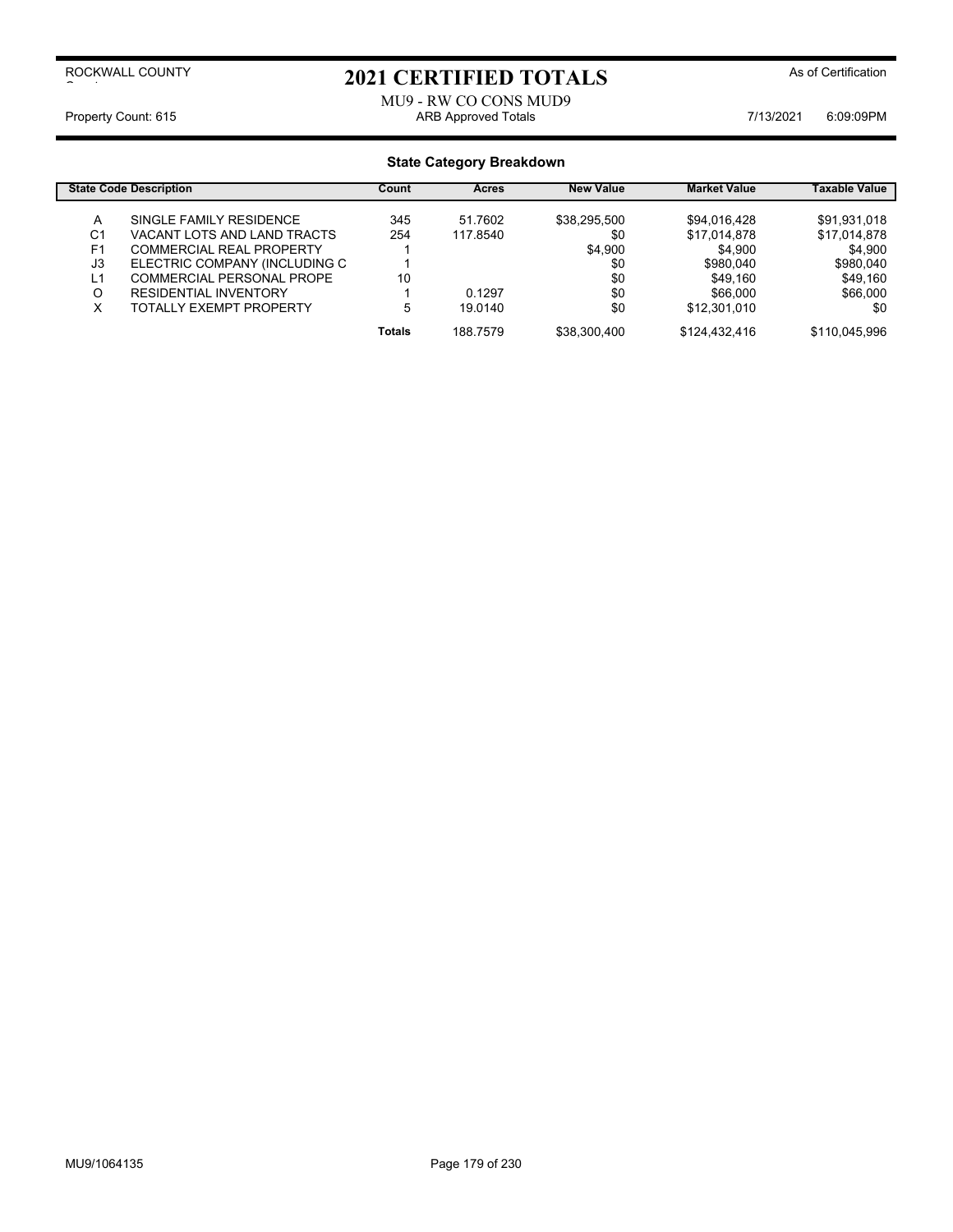# 2021 CERTIFIED TOTALS As of Certification

## MU9 - RW CO CONS MUD9<br>Grand Totals Property Count: 615 Count: 615 Count: 615 Count: 615 Count: 615

| <b>State Code Description</b> |                                  | Count         | <b>Acres</b> | <b>New Value</b> | <b>Market Value</b> | Taxable Value |
|-------------------------------|----------------------------------|---------------|--------------|------------------|---------------------|---------------|
| A                             | SINGLE FAMILY RESIDENCE          | 345           | 51.7602      | \$38,295,500     | \$94.016.428        | \$91,931,018  |
| C1                            | VACANT LOTS AND LAND TRACTS      | 254           | 117.8540     | \$0              | \$17,014,878        | \$17,014,878  |
| F <sub>1</sub>                | COMMERCIAL REAL PROPERTY         |               |              | \$4.900          | \$4,900             | \$4,900       |
| J3                            | ELECTRIC COMPANY (INCLUDING C    |               |              | \$0              | \$980.040           | \$980,040     |
| L1                            | <b>COMMERCIAL PERSONAL PROPE</b> | 10            |              | \$0              | \$49.160            | \$49,160      |
| O                             | <b>RESIDENTIAL INVENTORY</b>     |               | 0.1297       | \$0              | \$66,000            | \$66,000      |
| х                             | TOTALLY EXEMPT PROPERTY          | 5             | 19.0140      | \$0              | \$12,301,010        | \$0           |
|                               |                                  | <b>Totals</b> | 188.7579     | \$38,300,400     | \$124,432,416       | \$110,045,996 |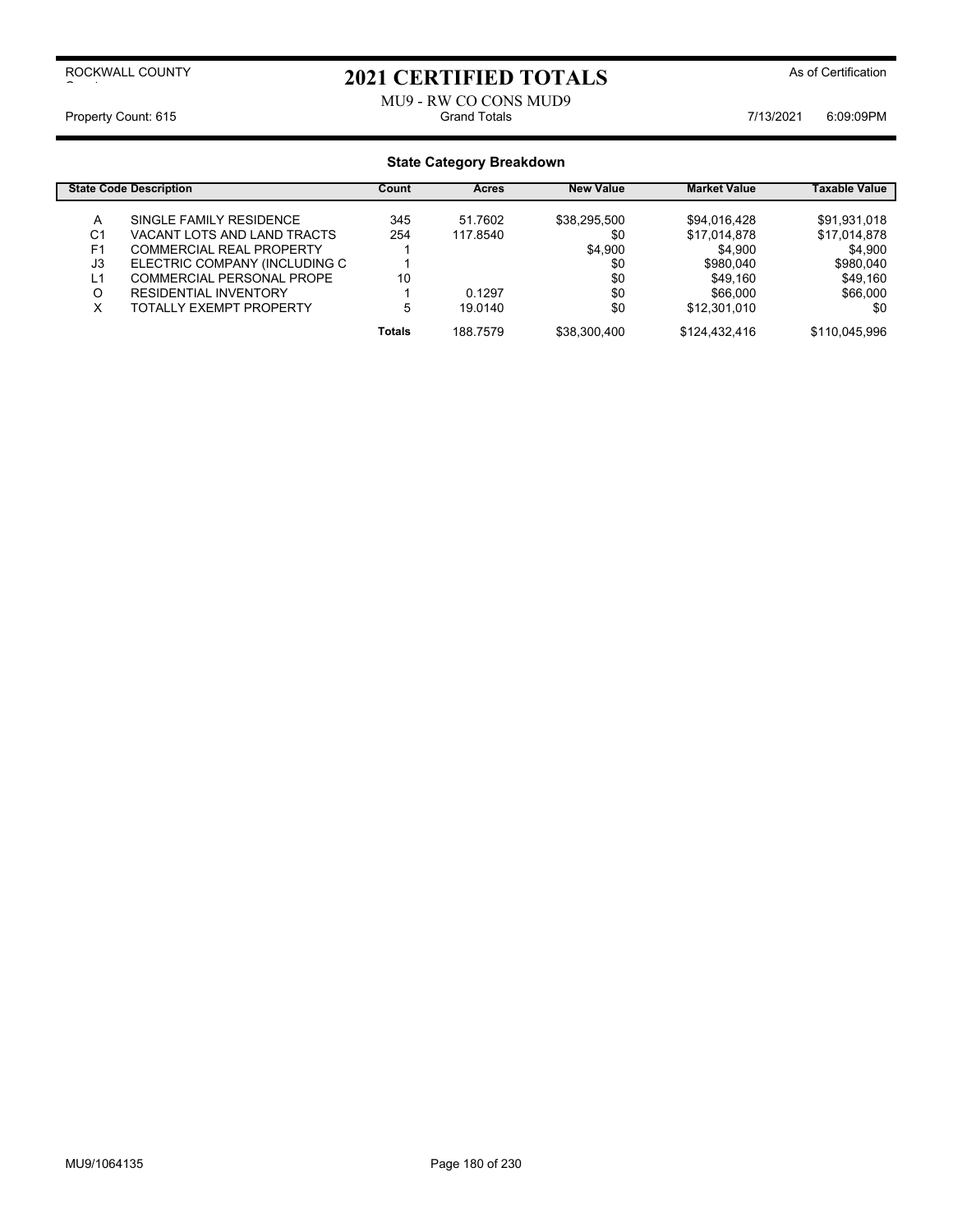# 2021 CERTIFIED TOTALS As of Certification

MU9 - RW CO CONS MUD9 Property Count: 615 **Effective Rate Assumption Effective Rate Assumption** 7/13/2021 6:09:09PM

#### **New Value**

**TOTAL NEW VALUE MARKET: \$38,300,400 TOTAL NEW VALUE TAXABLE: \$38,114,790**

|                   |                               | <b>New Exemptions</b>                         |                                    |                                   |
|-------------------|-------------------------------|-----------------------------------------------|------------------------------------|-----------------------------------|
| <b>Exemption</b>  | <b>Description</b>            | Count                                         |                                    |                                   |
|                   |                               | <b>ABSOLUTE EXEMPTIONS VALUE LOSS</b>         |                                    |                                   |
| <b>Exemption</b>  | <b>Description</b>            |                                               | Count                              | <b>Exemption Amount</b>           |
| D <sub>V</sub> 3  |                               | Disabled Veterans 50% - 69%                   | $\mathbf{1}$                       | \$10,000                          |
| DV4               |                               | Disabled Veterans 70% - 100%                  | 5                                  |                                   |
| DV <sub>4</sub> S |                               | Disabled Veterans Surviving Spouse 70% - 100% | 1                                  | \$48,000<br>\$0                   |
| <b>DVHS</b>       |                               | Disabled Veteran Homestead                    |                                    | \$263,410                         |
|                   |                               | <b>PARTIAL EXEMPTIONS VALUE LOSS</b>          | 8                                  | \$321,410                         |
|                   |                               |                                               |                                    |                                   |
|                   |                               |                                               | <b>NEW EXEMPTIONS VALUE LOSS</b>   | \$321,410                         |
|                   |                               | <b>Increased Exemptions</b>                   |                                    |                                   |
| <b>Exemption</b>  | <b>Description</b>            |                                               | Count                              | <b>Increased Exemption Amount</b> |
|                   |                               |                                               |                                    |                                   |
|                   |                               | <b>INCREASED EXEMPTIONS VALUE LOSS</b>        |                                    |                                   |
|                   |                               |                                               | <b>TOTAL EXEMPTIONS VALUE LOSS</b> | \$321,410                         |
|                   |                               | <b>New Ag / Timber Exemptions</b>             |                                    |                                   |
|                   |                               | <b>New Annexations</b>                        |                                    |                                   |
|                   |                               | <b>New Deannexations</b>                      |                                    |                                   |
|                   |                               | <b>Average Homestead Value</b>                |                                    |                                   |
|                   |                               |                                               |                                    |                                   |
|                   |                               | Category A and E                              |                                    |                                   |
|                   | <b>Count of HS Residences</b> | <b>Average Market</b>                         | <b>Average HS Exemption</b>        | <b>Average Taxable</b>            |
|                   |                               |                                               |                                    |                                   |
|                   | 161                           | \$313,869                                     | \$0                                | \$313,869                         |
|                   |                               | <b>Category A Only</b>                        |                                    |                                   |
|                   | <b>Count of HS Residences</b> | <b>Average Market</b>                         | <b>Average HS Exemption</b>        | <b>Average Taxable</b>            |
|                   |                               |                                               |                                    |                                   |
|                   | 161                           | \$313,869                                     | \$0                                | \$313,869                         |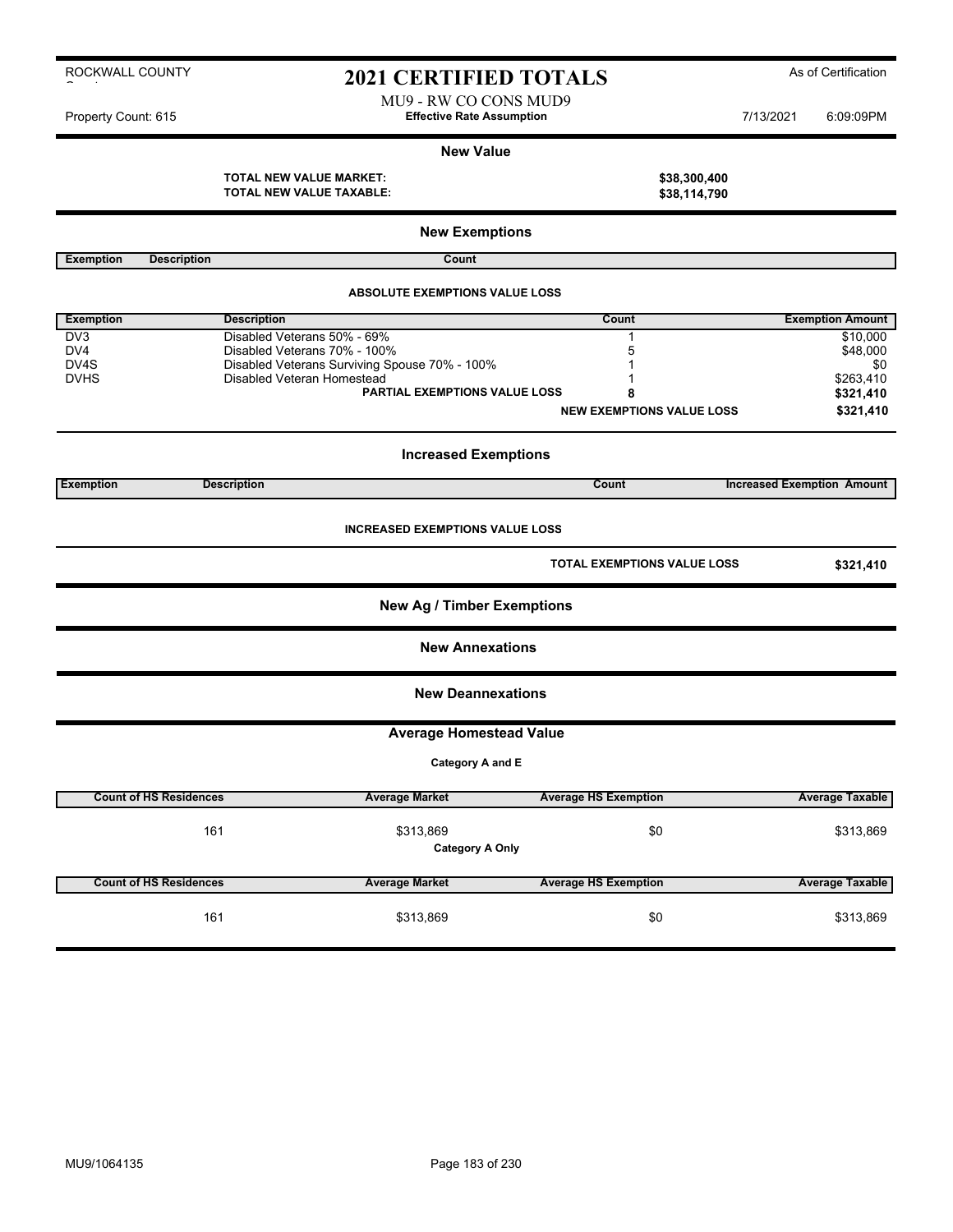# 2021 CERTIFIED TOTALS As of Certification

MU9 - RW CO CONS MUD9 **Lower Value Used**

**Count of Protested Properties Total Market Value Total Value Used**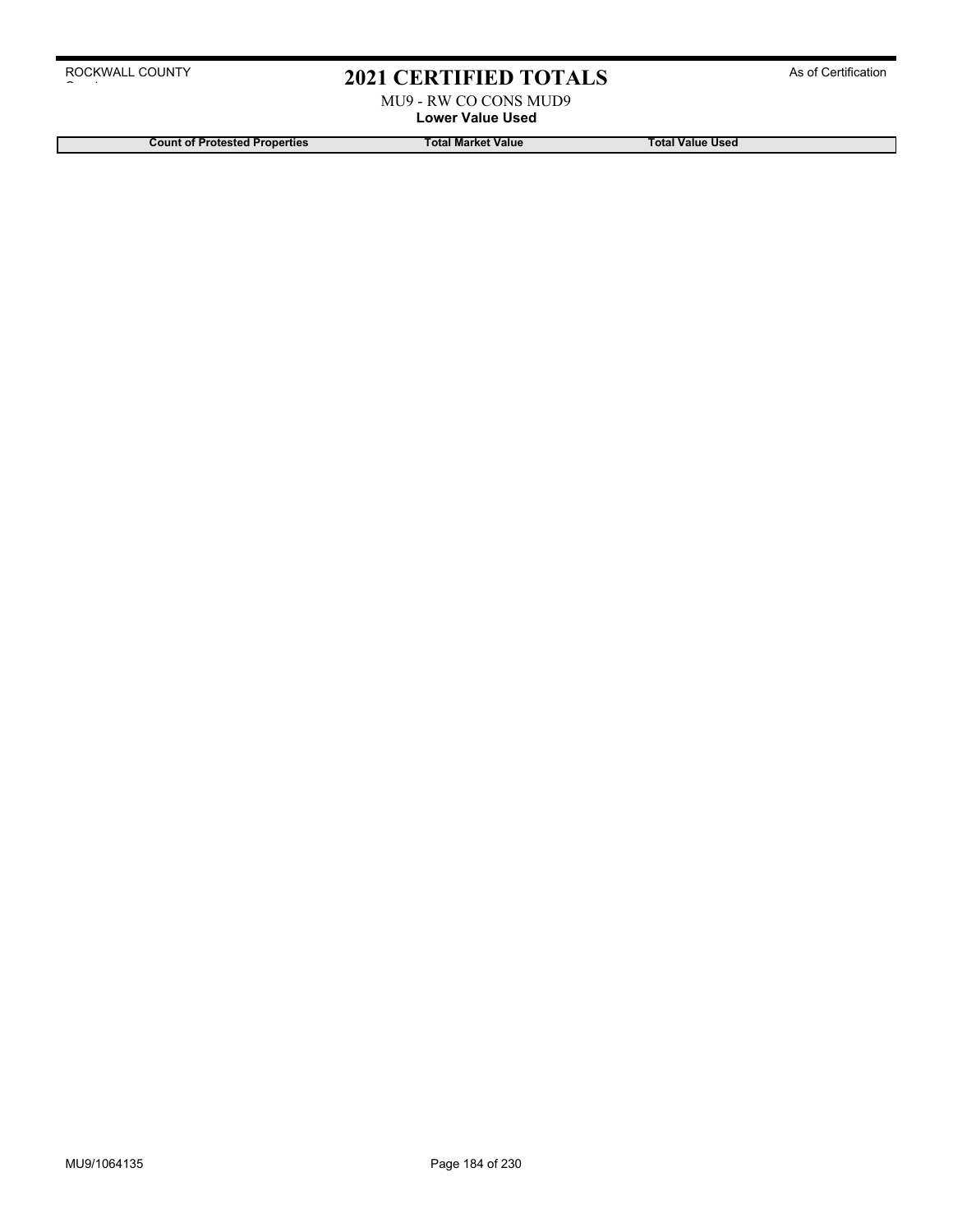|                                     | ROCKWALL COUNTY                   |                             |                             | <b>2021 CERTIFIED TOTALS</b>                              |                         |                                                            |                            | As of Certification |
|-------------------------------------|-----------------------------------|-----------------------------|-----------------------------|-----------------------------------------------------------|-------------------------|------------------------------------------------------------|----------------------------|---------------------|
|                                     | Property Count: 12,035            |                             |                             | <b>SRC - ROYSE CITY ISD</b><br><b>ARB Approved Totals</b> |                         |                                                            | 7/13/2021                  | 6:08:26PM           |
| Land                                |                                   |                             |                             |                                                           | Value                   |                                                            |                            |                     |
| Homesite:                           |                                   |                             |                             |                                                           | 604,506,939             |                                                            |                            |                     |
| Non Homesite:                       |                                   |                             |                             |                                                           | 258,857,103             |                                                            |                            |                     |
| Ag Market:<br><b>Timber Market:</b> |                                   |                             |                             |                                                           | 160,936,936<br>$\Omega$ | <b>Total Land</b>                                          | $^{(+)}$                   | 1,024,300,978       |
|                                     |                                   |                             |                             |                                                           |                         |                                                            |                            |                     |
| Improvement                         |                                   |                             |                             |                                                           | Value                   |                                                            |                            |                     |
| Homesite:                           |                                   |                             |                             | 1,296,179,591                                             |                         |                                                            |                            |                     |
| Non Homesite:                       |                                   |                             |                             |                                                           | 195,616,149             | <b>Total Improvements</b>                                  | $^{(+)}$                   | 1,491,795,740       |
| <b>Non Real</b>                     |                                   |                             | Count                       |                                                           | Value                   |                                                            |                            |                     |
| Personal Property:                  |                                   |                             | 608                         |                                                           | 151,570,310             |                                                            |                            |                     |
| Mineral Property:                   |                                   |                             | 0                           |                                                           | 0                       |                                                            |                            |                     |
| Autos:                              |                                   |                             | $\mathbf 0$                 |                                                           | 0                       | <b>Total Non Real</b>                                      | $^{(+)}$                   | 151,570,310         |
|                                     |                                   |                             |                             |                                                           |                         | <b>Market Value</b>                                        | $\equiv$                   | 2,667,667,028       |
| Ag                                  |                                   |                             | <b>Non Exempt</b>           |                                                           | <b>Exempt</b>           |                                                            |                            |                     |
|                                     | <b>Total Productivity Market:</b> |                             | 160,900,656                 |                                                           | 36,280                  |                                                            |                            |                     |
| Ag Use:                             |                                   |                             | 1,473,923                   |                                                           | 100                     | <b>Productivity Loss</b>                                   | $(\textnormal{-})$         | 159,426,733         |
| Timber Use:                         |                                   |                             | 0                           |                                                           | 0                       | <b>Appraised Value</b>                                     | $\equiv$                   | 2,508,240,295       |
| Productivity Loss:                  |                                   |                             | 159,426,733                 |                                                           | 36,180                  |                                                            |                            |                     |
|                                     |                                   |                             |                             |                                                           |                         | <b>Homestead Cap</b>                                       | $(-)$                      | 13,404,126          |
|                                     |                                   |                             |                             |                                                           |                         | <b>Assessed Value</b>                                      | $\equiv$                   | 2,494,836,169       |
|                                     |                                   |                             |                             |                                                           |                         | <b>Total Exemptions Amount</b><br>(Breakdown on Next Page) | $(-)$                      | 300,892,865         |
|                                     |                                   |                             |                             |                                                           |                         | <b>Net Taxable</b>                                         | $\quad \  \, =\quad \  \,$ | 2,193,943,304       |
| Freeze                              | <b>Assessed</b>                   | <b>Taxable</b>              | <b>Actual Tax</b>           | Ceiling                                                   | Count                   |                                                            |                            |                     |
| DP                                  | 19,240,703                        | 14,675,478                  | 155,707.47                  | 161,087.69                                                | 107                     |                                                            |                            |                     |
| <b>OV65</b>                         | 207,360,515                       | 157,521,933                 | 1,663,773.42                | 1,691,191.14                                              | 923                     |                                                            |                            |                     |
| <b>Total</b><br><b>Tax Rate</b>     | 226,601,218<br>1.464800           | 172,197,411                 | 1,819,480.89                | 1,852,278.83                                              |                         | 1,030 Freeze Taxable                                       | $(-)$                      | 172,197,411         |
|                                     |                                   |                             |                             |                                                           |                         |                                                            |                            |                     |
| <b>Transfer</b><br>OV65             | <b>Assessed</b><br>4,084,255      | <b>Taxable</b><br>3,372,255 | Post % Taxable<br>2,465,633 | <b>Adjustment</b><br>906,622                              | Count<br>14             |                                                            |                            |                     |
| <b>Total</b>                        | 4,084,255                         | 3,372,255                   | 2,465,633                   | 906,622                                                   |                         | 14 Transfer Adjustment                                     | $(-)$                      | 906,622             |
|                                     |                                   |                             |                             |                                                           |                         |                                                            | $\equiv$                   |                     |
|                                     |                                   |                             |                             |                                                           |                         | <b>Freeze Adjusted Taxable</b>                             |                            | 2,020,839,271       |

APPROXIMATE LEVY = (FREEZE ADJUSTED TAXABLE \* (TAX RATE / 100)) + ACTUAL TAX 31,420,734.53 = 2,020,839,271 \* (1.464800 / 100) + 1,819,480.89

| Certified Estimate of Market Value:  | 2,667,667,028 |
|--------------------------------------|---------------|
| Certified Estimate of Taxable Value: | 2.193.943.304 |
| Tax Increment Finance Value:         | <sup>0</sup>  |
| Tax Increment Finance Levy:          | 0.00          |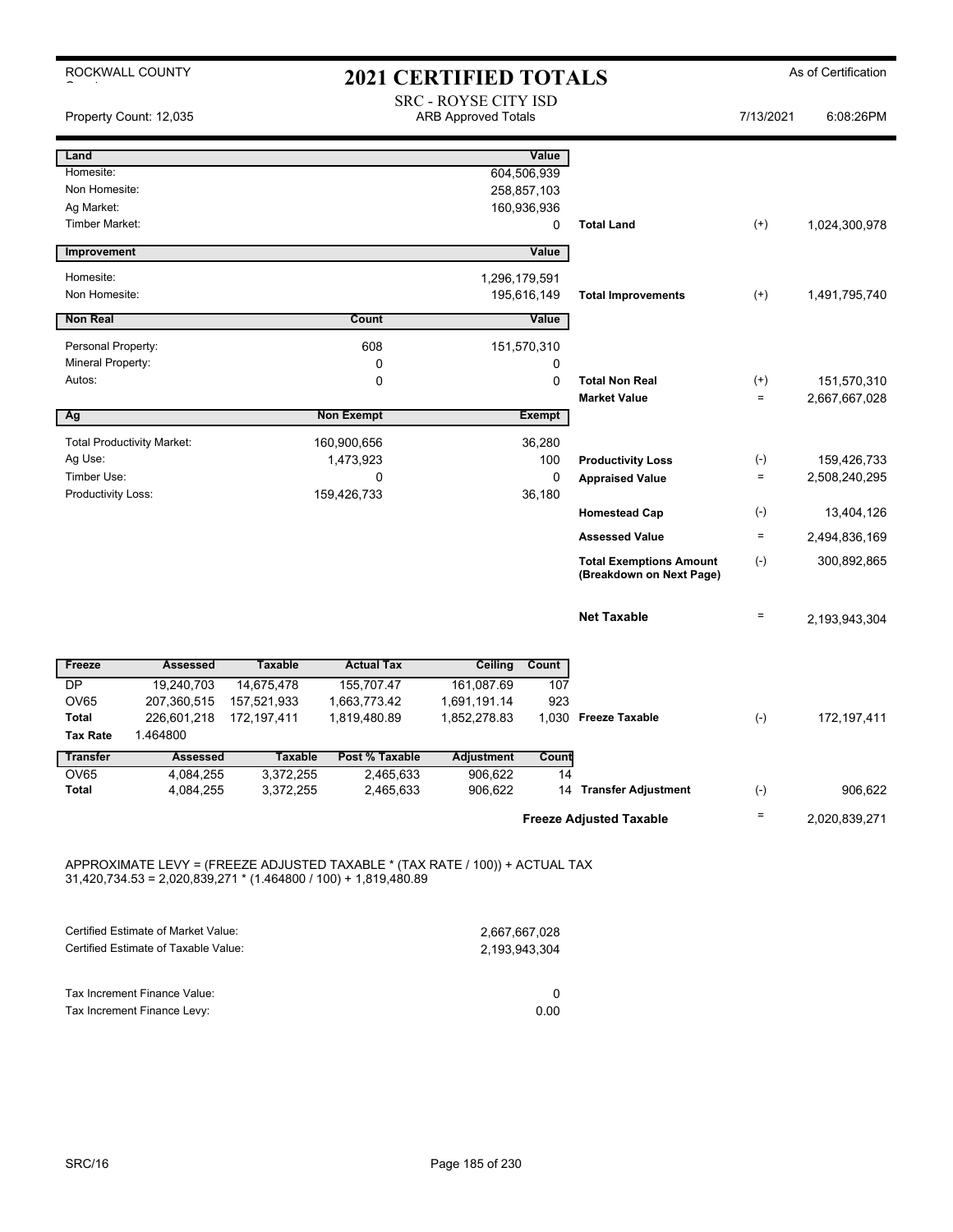# ROCKWALL COUNTY

# 2021 CERTIFIED TOTALS As of Certification

SRC - ROYSE CITY ISD<br>ARB Approved Totals

## **Exemption Breakdown**

| <b>Exemption</b> | Count          | Local      | <b>State</b> | <b>Total</b> |
|------------------|----------------|------------|--------------|--------------|
| <b>DP</b>        | 115            | 0          | 1,021,917    | 1,021,917    |
| <b>DSTR</b>      | $\overline{2}$ | 90,431     |              | 90,431       |
| DV <sub>1</sub>  | 36             | 0          | 264,000      | 264,000      |
| DV1S             |                | 0          | 5,000        | 5,000        |
| DV <sub>2</sub>  | 40             | 0          | 318,000      | 318,000      |
| DV3              | 45             | 0          | 454,350      | 454,350      |
| DV4              | 147            | 0          | 1,105,310    | 1,105,310    |
| DV4S             | $\overline{4}$ | 0          | 30,000       | 30,000       |
| <b>DVHS</b>      | 103            | 0          | 24,406,104   | 24,406,104   |
| <b>DVHSS</b>     | 2              | 0          | 444,000      | 444,000      |
| EX-XJ            |                | 0          | 52,500       | 52,500       |
| EX-XL            | 2              | 0          | 297,910      | 297,910      |
| EX-XR            | 15             | 0          | 3,263,240    | 3,263,240    |
| EX-XV            | 115            | 0          | 113,541,600  | 113,541,600  |
| EX366            | 73             | 0          | 24,800       | 24,800       |
| <b>FR</b>        | 3              | 415,198    |              | 415,198      |
| HS               | 5,235          | 0          | 129,295,791  | 129,295,791  |
| <b>MASSS</b>     |                |            | 295,220      | 295,220      |
| OV65             | 1,072          | 14,898,660 | 10,342,449   | 25,241,109   |
| OV65S            | 11             | 165,000    | 110,000      | 275,000      |
| ${\sf PC}$       |                | 51,385     |              | 51,385       |
| <b>SO</b>        |                | 0          |              | $\Omega$     |
|                  | <b>Totals</b>  | 15,620,674 | 285,272,191  | 300,892,865  |

 $\sim$  to the set of  $\sim$ 

Property Count: 12,035 **ARB Approved Totals ARB Approved Totals** 7/13/2021 6:09:09PM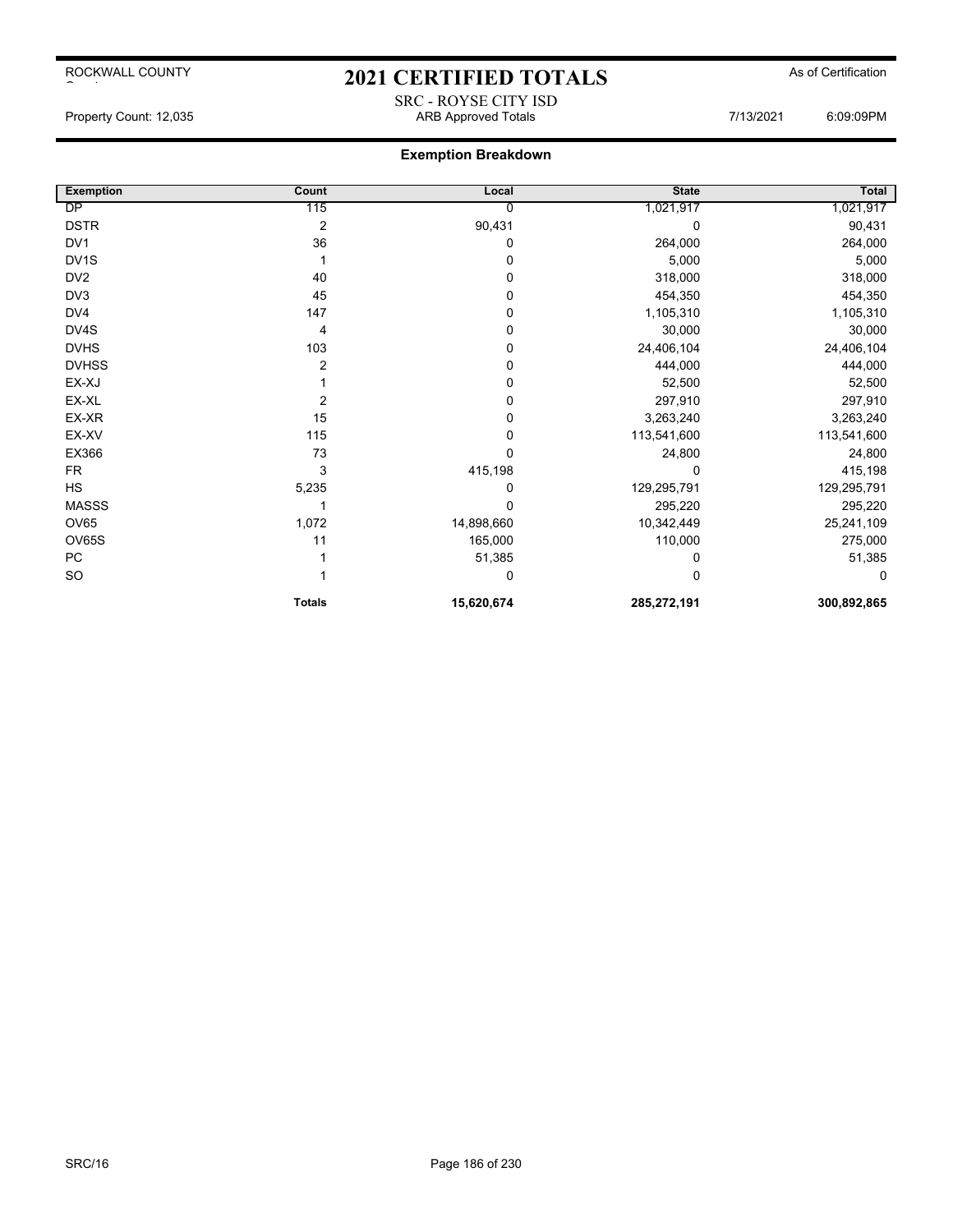| ROCKWALL COUNTY                                                                                                                     |                |                   | <b>2021 CERTIFIED TOTALS</b>                           |                    |                                                            |           | As of Certification |
|-------------------------------------------------------------------------------------------------------------------------------------|----------------|-------------------|--------------------------------------------------------|--------------------|------------------------------------------------------------|-----------|---------------------|
| Property Count: 5                                                                                                                   |                |                   | SRC - ROYSE CITY ISD<br><b>Under ARB Review Totals</b> |                    |                                                            | 7/13/2021 | 6:08:26PM           |
| Land                                                                                                                                |                |                   |                                                        | Value              |                                                            |           |                     |
| Homesite:                                                                                                                           |                |                   |                                                        | 245,920            |                                                            |           |                     |
| Non Homesite:                                                                                                                       |                |                   |                                                        | 374,950            |                                                            |           |                     |
| Ag Market:                                                                                                                          |                |                   |                                                        | 0                  |                                                            |           |                     |
| Timber Market:                                                                                                                      |                |                   |                                                        | 0                  | <b>Total Land</b>                                          | $^{(+)}$  | 620,870             |
| Improvement                                                                                                                         |                |                   |                                                        | Value              |                                                            |           |                     |
| Homesite:                                                                                                                           |                |                   |                                                        | 532,330            |                                                            |           |                     |
| Non Homesite:                                                                                                                       |                |                   |                                                        | 18,320             | <b>Total Improvements</b>                                  | $^{(+)}$  | 550,650             |
| <b>Non Real</b>                                                                                                                     |                | Count             |                                                        | Value              |                                                            |           |                     |
| Personal Property:                                                                                                                  |                | $\mathbf 0$       |                                                        | 0                  |                                                            |           |                     |
| Mineral Property:                                                                                                                   |                | 0                 |                                                        | 0                  |                                                            |           |                     |
| Autos:                                                                                                                              |                | 0                 |                                                        | $\Omega$           | <b>Total Non Real</b>                                      | $^{(+)}$  | 0                   |
|                                                                                                                                     |                |                   |                                                        |                    | <b>Market Value</b>                                        | $\equiv$  | 1,171,520           |
| Ag                                                                                                                                  |                | <b>Non Exempt</b> |                                                        | <b>Exempt</b>      |                                                            |           |                     |
| <b>Total Productivity Market:</b>                                                                                                   |                | $\mathbf 0$       |                                                        | 0                  |                                                            |           |                     |
| Ag Use:                                                                                                                             |                | $\mathbf 0$       |                                                        | $\mathbf 0$        | <b>Productivity Loss</b>                                   | $(-)$     | 0                   |
| Timber Use:                                                                                                                         |                | 0                 |                                                        | $\mathbf 0$        | <b>Appraised Value</b>                                     | $\equiv$  | 1,171,520           |
| Productivity Loss:                                                                                                                  |                | $\Omega$          |                                                        | $\Omega$           |                                                            |           |                     |
|                                                                                                                                     |                |                   |                                                        |                    | <b>Homestead Cap</b>                                       | $(-)$     | 3,423               |
|                                                                                                                                     |                |                   |                                                        |                    | <b>Assessed Value</b>                                      | $\equiv$  | 1,168,097           |
|                                                                                                                                     |                |                   |                                                        |                    | <b>Total Exemptions Amount</b><br>(Breakdown on Next Page) | $(-)$     | 60,000              |
|                                                                                                                                     |                |                   |                                                        |                    | <b>Net Taxable</b>                                         | $\equiv$  | 1,108,097           |
| Freeze<br><b>Assessed</b>                                                                                                           | <b>Taxable</b> | <b>Actual Tax</b> | <b>Ceiling</b>                                         | Count              |                                                            |           |                     |
| DP<br>202,807                                                                                                                       | 167,807        | 2,187.97          | 2,187.97                                               |                    |                                                            |           |                     |
| <b>Total</b><br>202,807<br><b>Tax Rate</b><br>1.464800                                                                              | 167,807        | 2,187.97          | 2,187.97                                               | 1                  | <b>Freeze Taxable</b>                                      | $(-)$     | 167,807             |
|                                                                                                                                     |                |                   |                                                        |                    | <b>Freeze Adjusted Taxable</b>                             | $\equiv$  | 940,290             |
| APPROXIMATE LEVY = (FREEZE ADJUSTED TAXABLE * (TAX RATE / 100)) + ACTUAL TAX<br>$15,961.34 = 940,290 * (1.464800 / 100) + 2,187.97$ |                |                   |                                                        |                    |                                                            |           |                     |
| Certified Estimate of Market Value:                                                                                                 |                |                   |                                                        |                    |                                                            |           |                     |
| Certified Estimate of Taxable Value:                                                                                                |                |                   |                                                        | 907,690<br>722,670 |                                                            |           |                     |
|                                                                                                                                     |                |                   |                                                        |                    |                                                            |           |                     |
| Tax Increment Finance Value:                                                                                                        |                |                   |                                                        | 0                  |                                                            |           |                     |
| Tax Increment Finance Levy:                                                                                                         |                |                   |                                                        | 0.00               |                                                            |           |                     |

Tax Increment Finance Levy: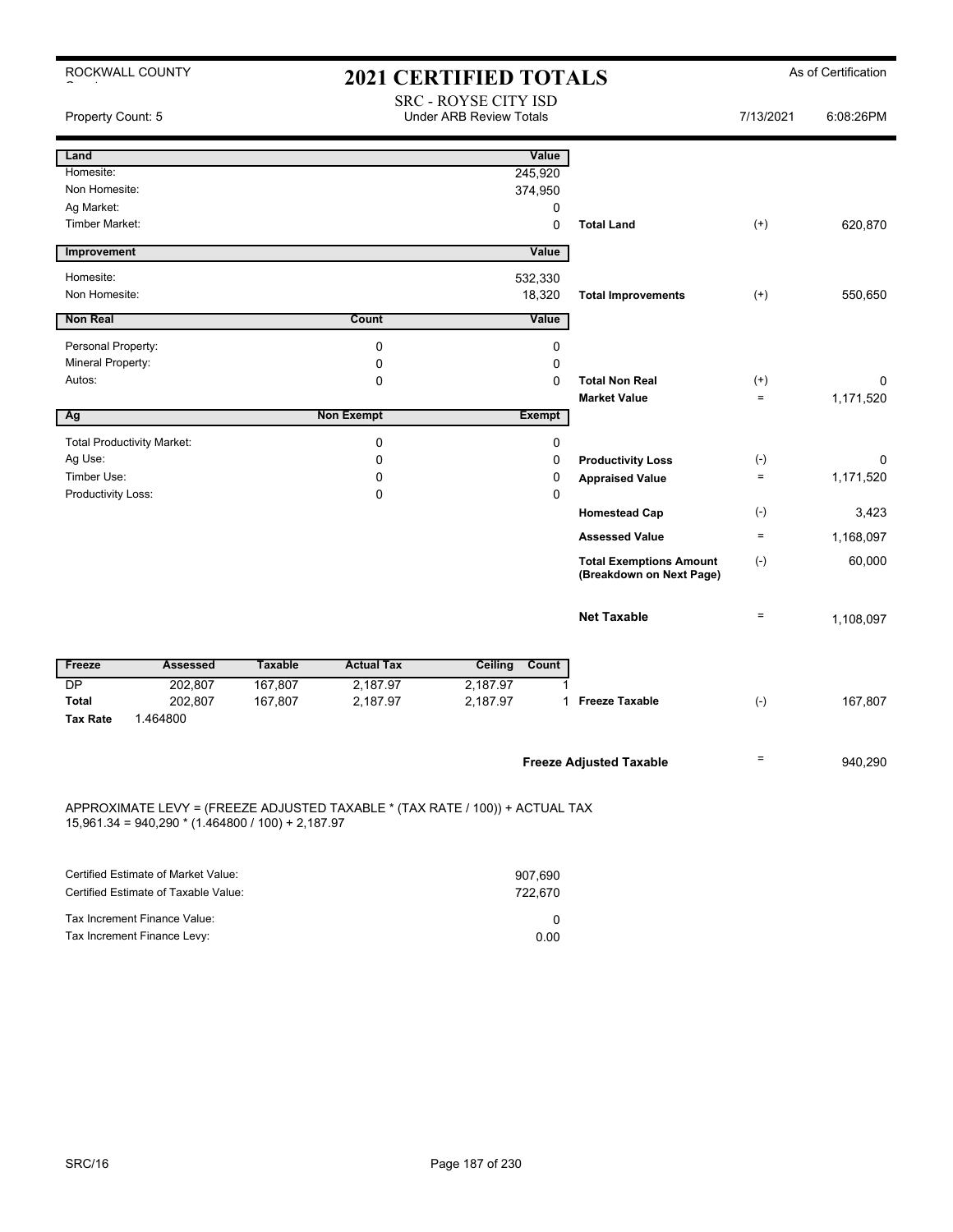# 2021 CERTIFIED TOTALS As of Certification

### SRC - ROYSE CITY ISD Property Count: 5 **Property Count: 5** CO9:09PM

| Exemption | Count         | Local | <b>State</b> | <b>Total</b> |
|-----------|---------------|-------|--------------|--------------|
| DΡ        |               |       | 10,000       | 10,000       |
| HS        |               |       | 50,000       | 50,000       |
|           | <b>Totals</b> |       | 60,000       | 60,000       |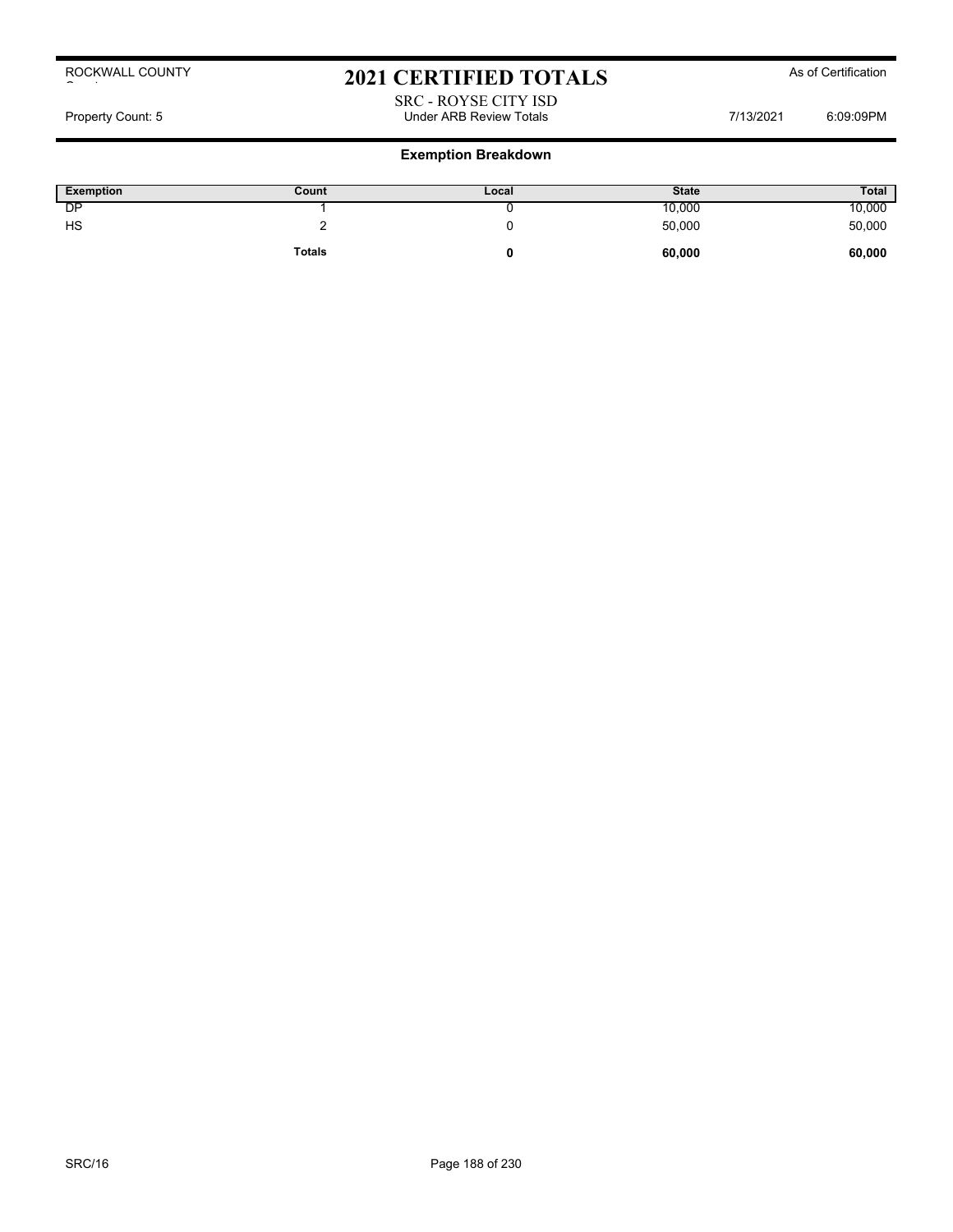|                                     | ROCKWALL COUNTY                   |                        |                        | <b>2021 CERTIFIED TOTALS</b>                       |                  |                                                            |                 | As of Certification |
|-------------------------------------|-----------------------------------|------------------------|------------------------|----------------------------------------------------|------------------|------------------------------------------------------------|-----------------|---------------------|
|                                     | Property Count: 12,040            |                        |                        | <b>SRC - ROYSE CITY ISD</b><br><b>Grand Totals</b> |                  |                                                            | 7/13/2021       | 6:08:26PM           |
| Land                                |                                   |                        |                        |                                                    | Value            |                                                            |                 |                     |
| Homesite:                           |                                   |                        |                        |                                                    | 604,752,859      |                                                            |                 |                     |
| Non Homesite:                       |                                   |                        |                        |                                                    | 259,232,053      |                                                            |                 |                     |
| Ag Market:<br><b>Timber Market:</b> |                                   |                        |                        |                                                    | 160,936,936<br>0 | <b>Total Land</b>                                          | $^{(+)}$        | 1,024,921,848       |
|                                     |                                   |                        |                        |                                                    |                  |                                                            |                 |                     |
| Improvement                         |                                   |                        |                        |                                                    | Value            |                                                            |                 |                     |
| Homesite:                           |                                   |                        |                        |                                                    | 1,296,711,921    |                                                            |                 |                     |
| Non Homesite:                       |                                   |                        |                        |                                                    | 195,634,469      | <b>Total Improvements</b>                                  | $^{(+)}$        | 1,492,346,390       |
| <b>Non Real</b>                     |                                   |                        | Count                  |                                                    | Value            |                                                            |                 |                     |
| Personal Property:                  |                                   |                        | 608                    |                                                    | 151,570,310      |                                                            |                 |                     |
| Mineral Property:                   |                                   |                        | 0                      |                                                    | 0                |                                                            |                 |                     |
| Autos:                              |                                   |                        | 0                      |                                                    | 0                | <b>Total Non Real</b>                                      | $^{(+)}$        | 151,570,310         |
|                                     |                                   |                        |                        |                                                    |                  | <b>Market Value</b>                                        | $\equiv$        | 2,668,838,548       |
| Ag                                  |                                   |                        | <b>Non Exempt</b>      |                                                    | <b>Exempt</b>    |                                                            |                 |                     |
|                                     | <b>Total Productivity Market:</b> |                        | 160,900,656            |                                                    | 36,280           |                                                            |                 |                     |
| Ag Use:                             |                                   |                        | 1,473,923              |                                                    | 100              | <b>Productivity Loss</b>                                   | $(-)$           | 159,426,733         |
| Timber Use:                         |                                   |                        | $\Omega$               |                                                    | 0                | <b>Appraised Value</b>                                     | $\equiv$        | 2,509,411,815       |
| Productivity Loss:                  |                                   |                        | 159,426,733            |                                                    | 36,180           |                                                            |                 |                     |
|                                     |                                   |                        |                        |                                                    |                  | <b>Homestead Cap</b>                                       | $(-)$           | 13,407,549          |
|                                     |                                   |                        |                        |                                                    |                  | <b>Assessed Value</b>                                      | $\equiv$        | 2,496,004,266       |
|                                     |                                   |                        |                        |                                                    |                  | <b>Total Exemptions Amount</b><br>(Breakdown on Next Page) | $(-)$           | 300,952,865         |
|                                     |                                   |                        |                        |                                                    |                  | <b>Net Taxable</b>                                         | $\equiv$        | 2,195,051,401       |
| Freeze                              | <b>Assessed</b>                   | <b>Taxable</b>         | <b>Actual Tax</b>      | Ceiling                                            | Count            |                                                            |                 |                     |
| <b>DP</b>                           | 19,443,510                        | 14,843,285             | 157,895.44             | 163,275.66                                         | 108              |                                                            |                 |                     |
| <b>OV65</b>                         | 207,360,515                       | 157,521,933            | 1,663,773.42           | 1,691,191.14                                       | 923              |                                                            |                 |                     |
| <b>Total</b>                        | 226,804,025                       | 172,365,218            | 1,821,668.86           | 1,854,466.80                                       | 1,031            | <b>Freeze Taxable</b>                                      | $(-)$           | 172,365,218         |
| <b>Tax Rate</b>                     | 1.464800                          |                        |                        |                                                    |                  |                                                            |                 |                     |
| <b>Transfer</b>                     | <b>Assessed</b>                   | <b>Taxable</b>         | Post % Taxable         | <b>Adjustment</b>                                  | Count            |                                                            |                 |                     |
| <b>OV65</b><br><b>Total</b>         | 4,084,255<br>4,084,255            | 3,372,255<br>3,372,255 | 2,465,633<br>2,465,633 | 906,622<br>906,622                                 | 14               | 14 Transfer Adjustment                                     | $(-)$           | 906,622             |
|                                     |                                   |                        |                        |                                                    |                  |                                                            |                 |                     |
|                                     |                                   |                        |                        |                                                    |                  | <b>Freeze Adjusted Taxable</b>                             | $\quad \  \  =$ | 2,021,779,561       |

APPROXIMATE LEVY = (FREEZE ADJUSTED TAXABLE \* (TAX RATE / 100)) + ACTUAL TAX 31,436,695.87 = 2,021,779,561 \* (1.464800 / 100) + 1,821,668.86

| Certified Estimate of Market Value:  | 2,668,574,718 |
|--------------------------------------|---------------|
| Certified Estimate of Taxable Value: | 2.194.665.974 |
| Tax Increment Finance Value:         | <sup>0</sup>  |
| Tax Increment Finance Levy:          | 0.OO          |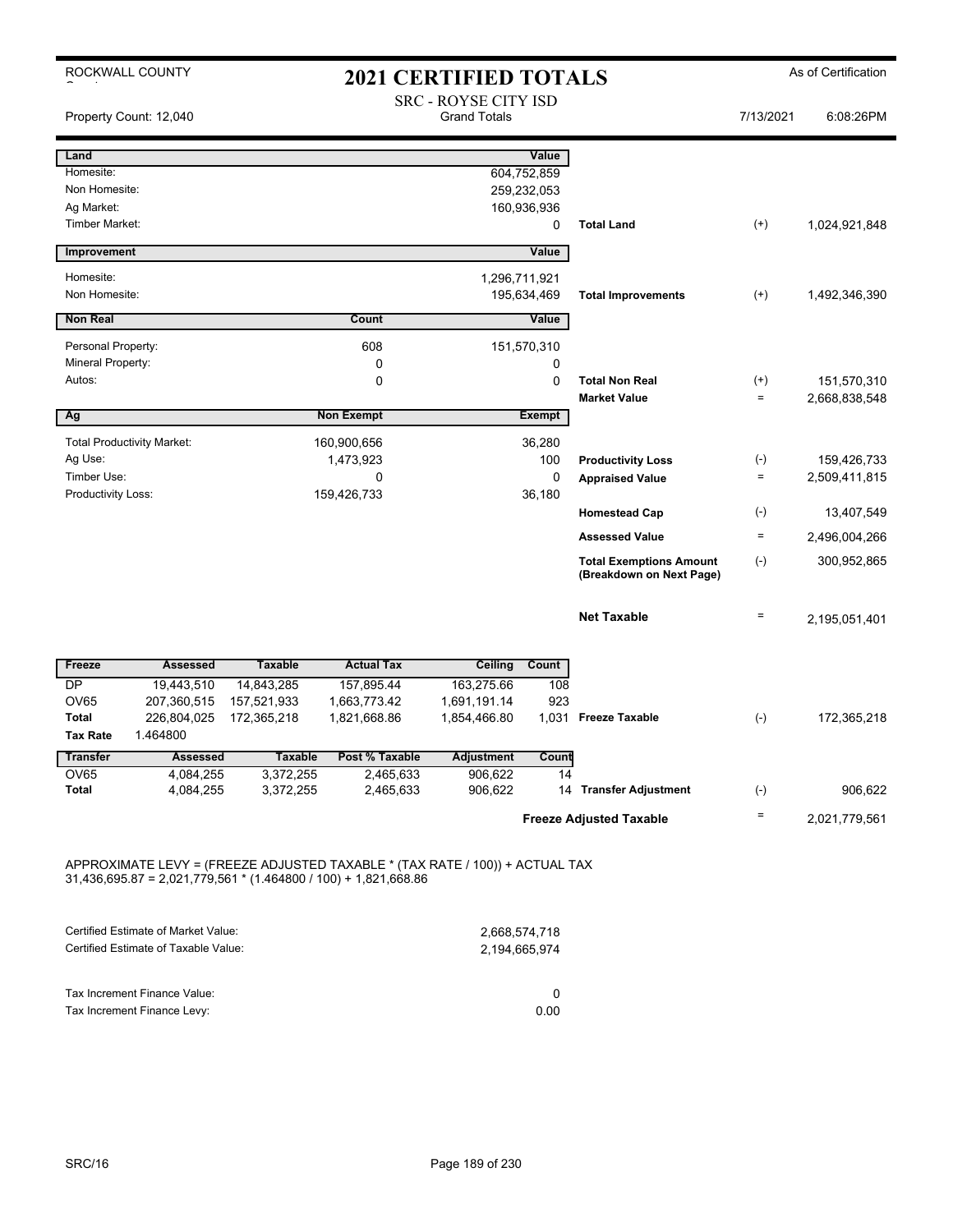# 2021 CERTIFIED TOTALS As of Certification SRC - ROYSE CITY ISD

Property Count: 12,040 **Count: 12,040** Grand Totals Grand Totals **6:09:09PM** 

| <b>Exemption</b>  | Count            | Local      | <b>State</b> | <b>Total</b> |
|-------------------|------------------|------------|--------------|--------------|
| DP                | 116              | 0          | 1,031,917    | 1,031,917    |
| <b>DSTR</b>       | $\boldsymbol{2}$ | 90,431     | 0            | 90,431       |
| DV <sub>1</sub>   | 36               | 0          | 264,000      | 264,000      |
| DV <sub>1</sub> S |                  | 0          | 5,000        | 5,000        |
| DV <sub>2</sub>   | 40               | 0          | 318,000      | 318,000      |
| DV3               | 45               | 0          | 454,350      | 454,350      |
| DV4               | 147              | 0          | 1,105,310    | 1,105,310    |
| DV4S              | 4                | 0          | 30,000       | 30,000       |
| <b>DVHS</b>       | 103              | 0          | 24,406,104   | 24,406,104   |
| <b>DVHSS</b>      | $\overline{2}$   | 0          | 444,000      | 444,000      |
| EX-XJ             |                  | 0          | 52,500       | 52,500       |
| EX-XL             | 2                | 0          | 297,910      | 297,910      |
| EX-XR             | 15               | 0          | 3,263,240    | 3,263,240    |
| EX-XV             | 115              | 0          | 113,541,600  | 113,541,600  |
| EX366             | 73               | 0          | 24,800       | 24,800       |
| <b>FR</b>         | 3                | 415,198    | O            | 415,198      |
| HS                | 5,237            | 0          | 129,345,791  | 129,345,791  |
| <b>MASSS</b>      |                  | 0          | 295,220      | 295,220      |
| <b>OV65</b>       | 1,072            | 14,898,660 | 10,342,449   | 25,241,109   |
| OV65S             | 11               | 165,000    | 110,000      | 275,000      |
| <b>PC</b>         |                  | 51,385     | 0            | 51,385       |
| <b>SO</b>         |                  | 0          | O            | 0            |
|                   | <b>Totals</b>    | 15,620,674 | 285,332,191  | 300,952,865  |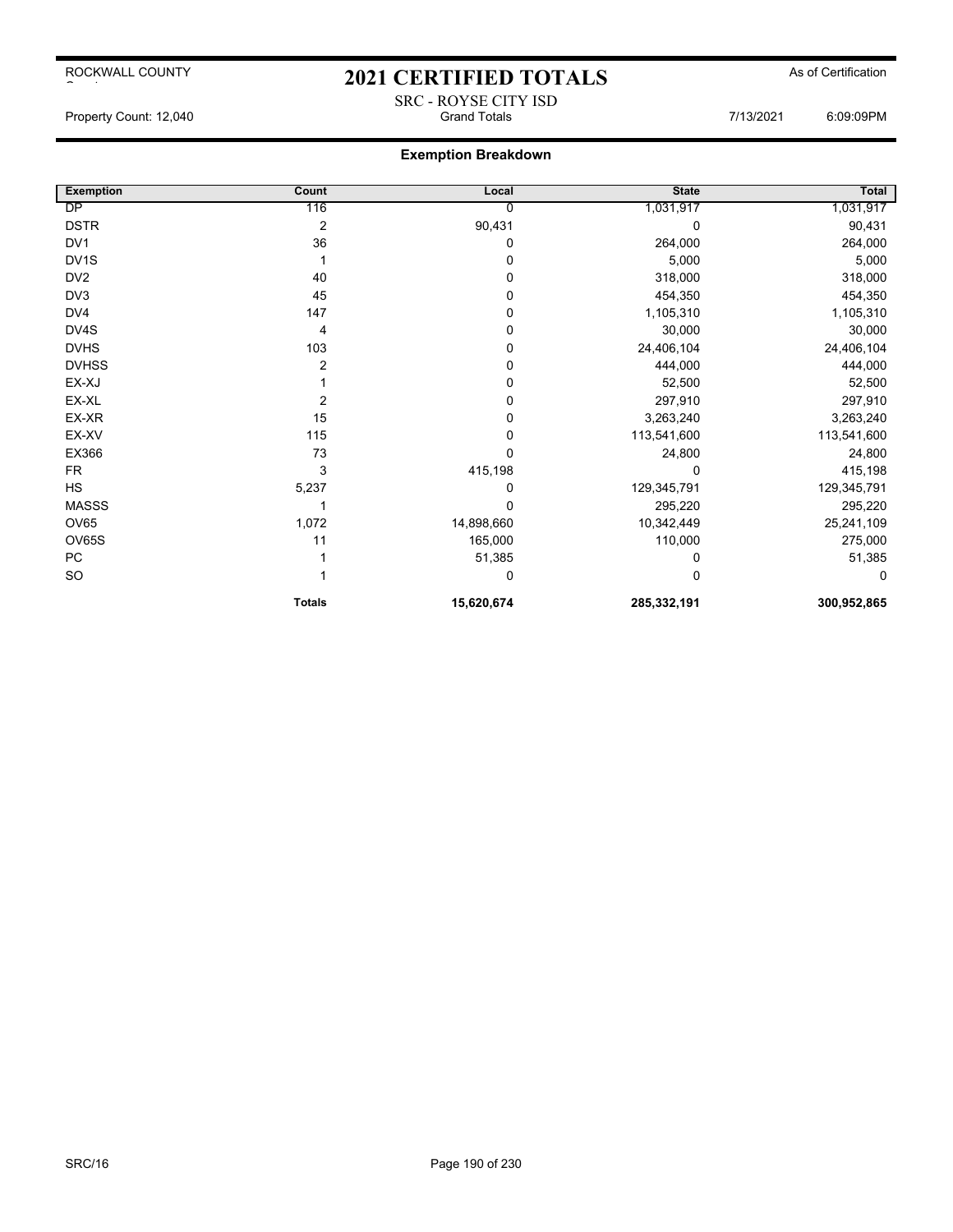# 2021 CERTIFIED TOTALS As of Certification

### SRC - ROYSE CITY ISD<br>ARB Approved Totals Property Count: 12,035 **ARB Approved Totals ARB Approved Totals** 7/13/2021 6:09:09PM

|                | <b>State Code Description</b>       | Count  | Acres       | <b>New Value</b> | <b>Market Value</b> | Taxable Value   |
|----------------|-------------------------------------|--------|-------------|------------------|---------------------|-----------------|
| Α              | SINGLE FAMILY RESIDENCE             | 7,579  | 4,374.9140  | \$116,397,660    | \$1,785,712,631     | \$1,599,437,592 |
| B              | <b>MULTIFAMILY RESIDENCE</b>        | 12     | 24.6364     | \$134,950        | \$2,013,228         | \$2,013,228     |
| C <sub>1</sub> | VACANT LOTS AND LAND TRACTS         | 975    | 1,843.1881  | \$0              | \$88,263,678        | \$88,251,678    |
| D <sub>1</sub> | QUALIFIED OPEN-SPACE LAND           | 552    | 15,383.4595 | \$0              | \$160,900,656       | \$1,473,353     |
| D <sub>2</sub> | <b>IMPROVEMENTS ON QUALIFIED OP</b> | 94     |             | \$158,330        | \$1,696,203         | \$1,696,203     |
| E              | RURAL LAND, NON QUALIFIED OPE       | 454    | 2,629.7809  | \$1,306,650      | \$103,512,266       | \$94,529,141    |
| F <sub>1</sub> | <b>COMMERCIAL REAL PROPERTY</b>     | 272    | 574.3712    | \$4,293,470      | \$142,477,534       | \$142,476,170   |
| F <sub>2</sub> | INDUSTRIAL AND MANUFACTURIN         |        | 7.0000      | \$0              | \$1,168,270         | \$1,168,270     |
| J2             | <b>GAS DISTRIBUTION SYSTEM</b>      | 4      | 0.1250      | \$0              | \$2,823,350         | \$2,823,350     |
| J3             | ELECTRIC COMPANY (INCLUDING C       | 10     | 37.5400     | \$0              | \$46,927,630        | \$46,927,630    |
| J4             | TELEPHONE COMPANY (INCLUDI          | 6      | 0.3615      | \$0              | \$983,032           | \$983,032       |
| J5             | <b>RAILROAD</b>                     | 13     | 8.3800      | \$0              | \$1,221,750         | \$1,221,750     |
| J6             | PIPELAND COMPANY                    |        |             | \$0              | \$45,464,240        | \$45,464,240    |
| J7             | <b>CABLE TELEVISION COMPANY</b>     | 4      | 0.4300      | \$0              | \$4,371,730         | \$4,371,730     |
| L1             | <b>COMMERCIAL PERSONAL PROPE</b>    | 417    |             | \$0              | \$40,194,000        | \$40,106,544    |
| L2             | INDUSTRIAL AND MANUFACTURIN         | 59     |             | \$0              | \$3,195,770         | \$2,816,643     |
| M <sub>1</sub> | TANGIBLE OTHER PERSONAL, MOB        | 327    |             | \$332,940        | \$7,742,692         | \$6,364,432     |
| O              | <b>RESIDENTIAL INVENTORY</b>        | 1,383  | 221.6945    | \$39,427,420     | \$111,263,928       | \$111,263,928   |
| S              | SPECIAL INVENTORY TAX               | 16     |             | \$0              | \$554,390           | \$554,390       |
| X              | TOTALLY EXEMPT PROPERTY             | 206    | 683.3201    | \$7,783,540      | \$117,180,050       | \$0             |
|                |                                     | Totals | 25,789.2012 | \$169,834,960    | \$2,667,667,028     | \$2,193,943,304 |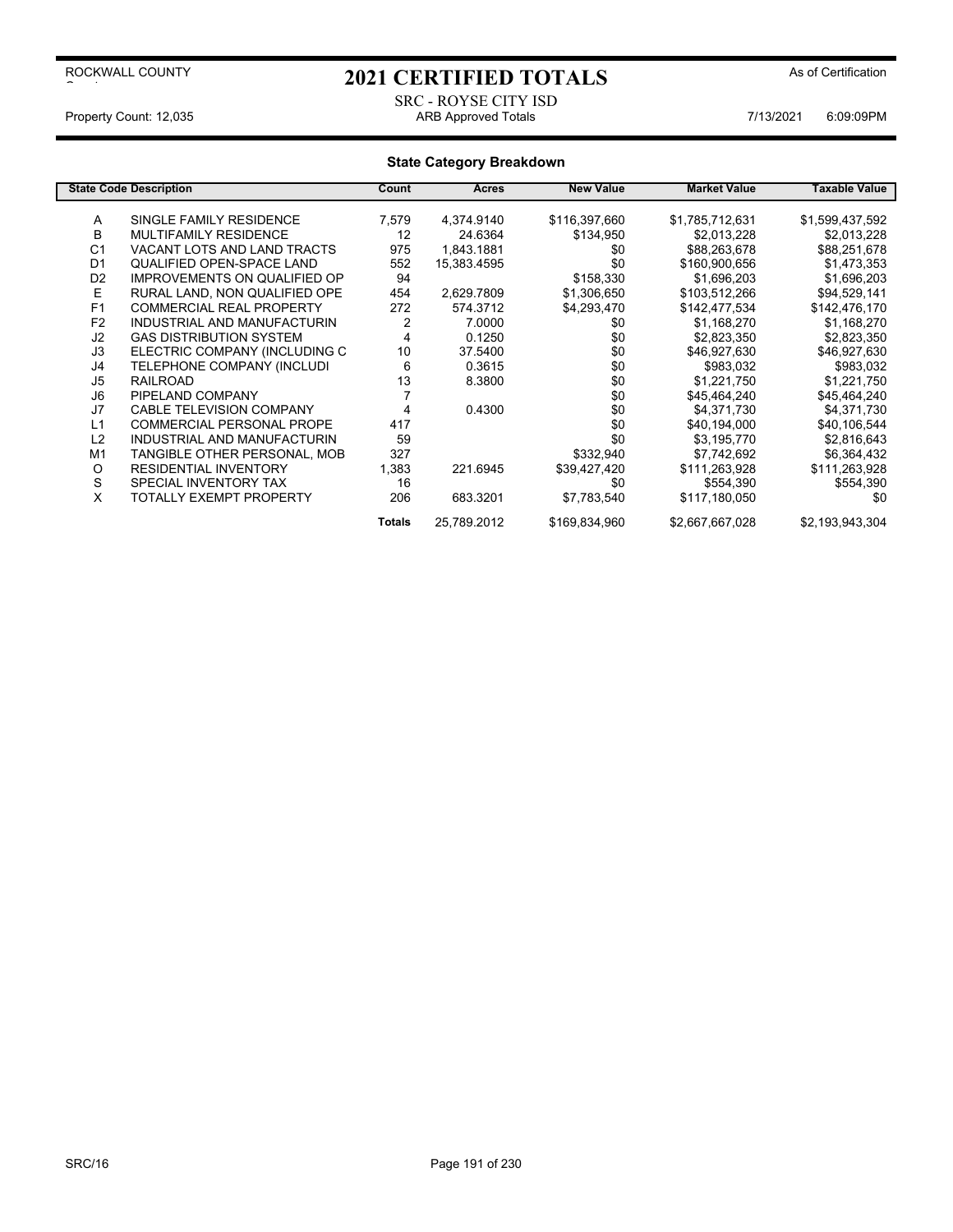2021 CERTIFIED TOTALS As of Certification

SRC - ROYSE CITY ISD Property Count: 5 **Property Count: 5** CO9:09PM

|    | <b>State Code Description</b> | Count         | Acres   | <b>New Value</b> | <b>Market Value</b> | <b>Taxable Value</b> |
|----|-------------------------------|---------------|---------|------------------|---------------------|----------------------|
|    | SINGLE FAMILY RESIDENCE       |               | 0.4725  | \$0              | \$560.330           | \$521,907            |
| C1 | VACANT LOTS AND LAND TRACTS   |               | 5.0000  | \$0              | \$214.500           | \$214,500            |
|    | RURAL LAND, NON QUALIFIED OPE |               | 7.3070  | \$0              | \$396.690           | \$371,690            |
|    |                               | <b>Totals</b> | 12.7795 | \$0              | \$1.171.520         | \$1,108,097          |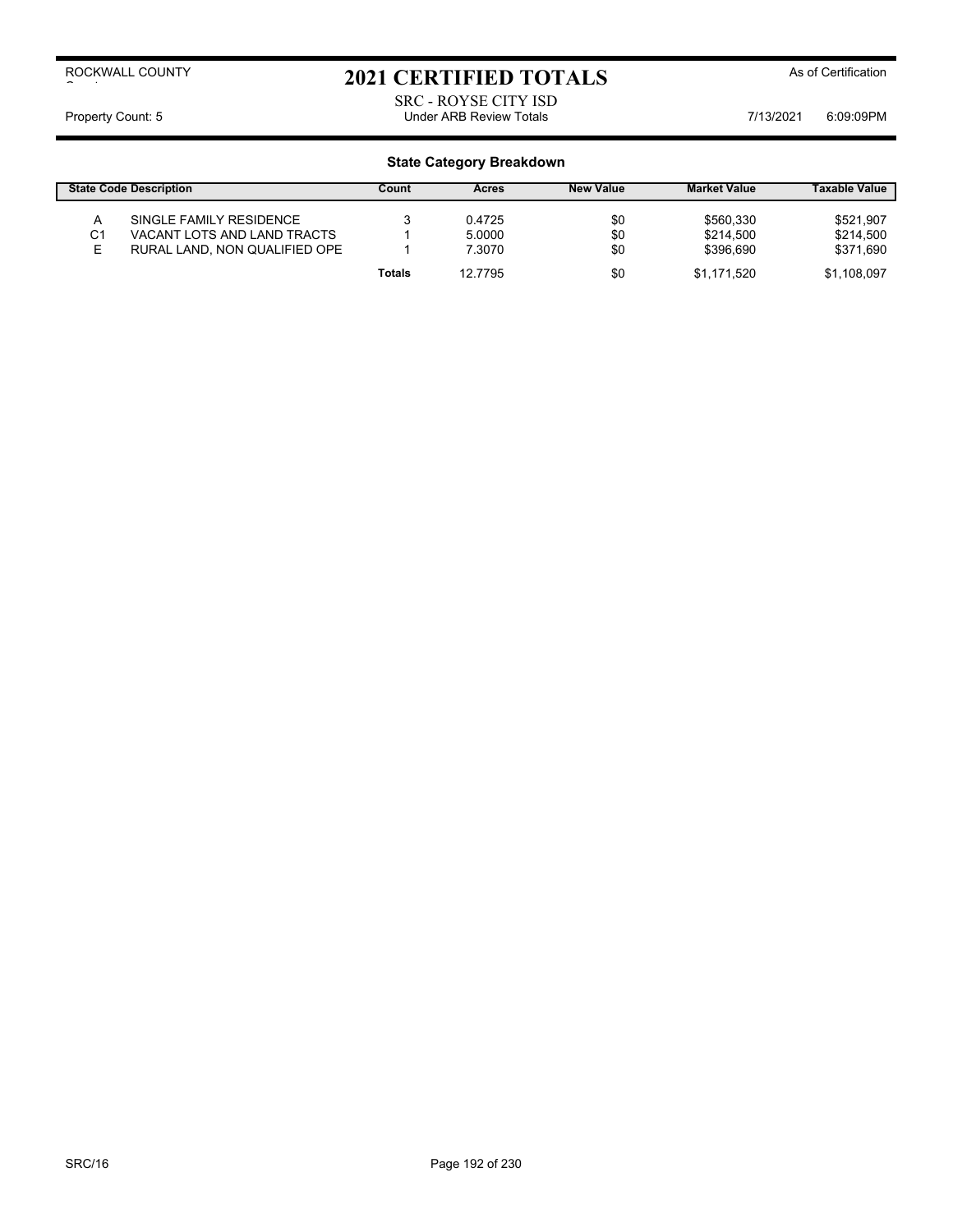# 2021 CERTIFIED TOTALS As of Certification

### SRC - ROYSE CITY ISD Property Count: 12,040 **Count: 12,040** Grand Totals Grand Totals **7/13/2021** 6:09:09PM

|                | <b>State Code Description</b>       | Count  | Acres       | <b>New Value</b> | <b>Market Value</b> | Taxable Value   |
|----------------|-------------------------------------|--------|-------------|------------------|---------------------|-----------------|
|                |                                     |        |             |                  |                     |                 |
| A              | SINGLE FAMILY RESIDENCE             | 7,582  | 4,375.3865  | \$116,397,660    | \$1,786,272,961     | \$1,599,959,499 |
| в              | MULTIFAMILY RESIDENCE               | 12     | 24.6364     | \$134,950        | \$2,013,228         | \$2,013,228     |
| C <sub>1</sub> | VACANT LOTS AND LAND TRACTS         | 976    | 1,848.1881  | \$0              | \$88,478,178        | \$88,466,178    |
| D <sub>1</sub> | QUALIFIED OPEN-SPACE LAND           | 552    | 15,383.4595 | \$0              | \$160,900,656       | \$1,473,353     |
| D <sub>2</sub> | <b>IMPROVEMENTS ON QUALIFIED OP</b> | 94     |             | \$158,330        | \$1,696,203         | \$1,696,203     |
| E              | RURAL LAND. NON QUALIFIED OPE       | 455    | 2.637.0879  | \$1,306,650      | \$103.908.956       | \$94,900,831    |
| F <sub>1</sub> | <b>COMMERCIAL REAL PROPERTY</b>     | 272    | 574.3712    | \$4,293,470      | \$142,477,534       | \$142,476,170   |
| F <sub>2</sub> | INDUSTRIAL AND MANUFACTURIN         | 2      | 7.0000      | \$0              | \$1,168,270         | \$1,168,270     |
| J2             | <b>GAS DISTRIBUTION SYSTEM</b>      | 4      | 0.1250      | \$0              | \$2,823,350         | \$2,823,350     |
| J3             | ELECTRIC COMPANY (INCLUDING C       | 10     | 37.5400     | \$0              | \$46,927,630        | \$46,927,630    |
| J4             | TELEPHONE COMPANY (INCLUDI          | 6      | 0.3615      | \$0              | \$983,032           | \$983,032       |
| J5             | <b>RAILROAD</b>                     | 13     | 8.3800      | \$0              | \$1,221,750         | \$1,221,750     |
| J6             | PIPELAND COMPANY                    |        |             | \$0              | \$45,464,240        | \$45,464,240    |
| J7             | <b>CABLE TELEVISION COMPANY</b>     |        | 0.4300      | \$0              | \$4,371,730         | \$4,371,730     |
| L <sub>1</sub> | <b>COMMERCIAL PERSONAL PROPE</b>    | 417    |             | \$0              | \$40,194,000        | \$40,106,544    |
| L2             | INDUSTRIAL AND MANUFACTURIN         | 59     |             | \$0              | \$3,195,770         | \$2,816,643     |
| M <sub>1</sub> | TANGIBLE OTHER PERSONAL, MOB        | 327    |             | \$332,940        | \$7,742,692         | \$6,364,432     |
| O              | <b>RESIDENTIAL INVENTORY</b>        | 1,383  | 221.6945    | \$39,427,420     | \$111,263,928       | \$111,263,928   |
| S              | SPECIAL INVENTORY TAX               | 16     |             | \$0              | \$554,390           | \$554,390       |
| X              | TOTALLY EXEMPT PROPERTY             | 206    | 683.3201    | \$7,783,540      | \$117,180,050       | \$0             |
|                |                                     | Totals | 25,801.9807 | \$169,834,960    | \$2,668,838,548     | \$2,195,051,401 |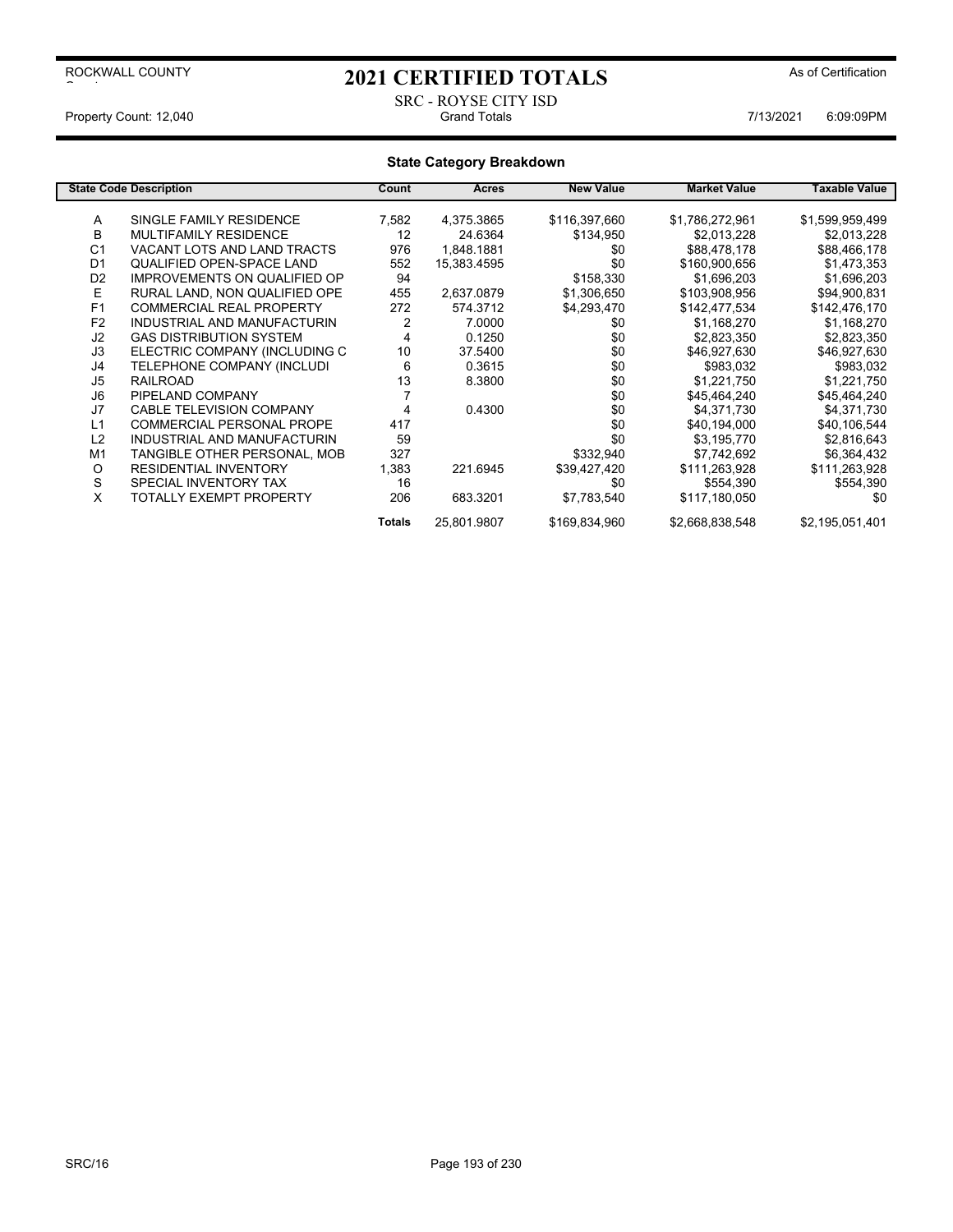# 2021 CERTIFIED TOTALS As of Certification

SRC - ROYSE CITY ISD Property Count: 12,040 **Effective Rate Assumption Effective Rate Assumption** 7/13/2021 6:09:09PM

#### **New Value**

**TOTAL NEW VALUE MARKET: \$169,834,960**

|                                    | <b>OTAL NEW VALUE WAINLET.</b><br>TOTAL NEW VALUE TAXABLE: |                                               |                                        | ง เ งฮ,๐งฺ+,ฮงบ<br>\$160,528,503   |                                   |
|------------------------------------|------------------------------------------------------------|-----------------------------------------------|----------------------------------------|------------------------------------|-----------------------------------|
|                                    |                                                            |                                               | <b>New Exemptions</b>                  |                                    |                                   |
| <b>Exemption</b>                   | <b>Description</b>                                         |                                               | Count                                  |                                    |                                   |
| EX-XV                              | Other Exemptions (including public property, re            |                                               | 4                                      | 2020 Market Value                  | \$2,168,720                       |
| EX366                              | HB366 Exempt                                               |                                               | 8                                      | 2020 Market Value                  | \$14,290                          |
|                                    |                                                            |                                               | <b>ABSOLUTE EXEMPTIONS VALUE LOSS</b>  |                                    | \$2,183,010                       |
| <b>Exemption</b>                   | <b>Description</b>                                         |                                               |                                        | Count                              | <b>Exemption Amount</b>           |
| <b>DP</b>                          | Disability                                                 |                                               |                                        | 4                                  | \$40,000                          |
| DV <sub>1</sub><br>DV <sub>2</sub> | Disabled Veterans 10% - 29%<br>Disabled Veterans 30% - 49% |                                               |                                        | 4<br>6                             | \$20,000                          |
| DV3                                | Disabled Veterans 50% - 69%                                |                                               |                                        | 11                                 | \$49,500<br>\$112,000             |
| DV4                                | Disabled Veterans 70% - 100%                               |                                               |                                        | 36                                 | \$348,000                         |
| DV4S                               |                                                            | Disabled Veterans Surviving Spouse 70% - 100% |                                        | 2                                  | \$12,000                          |
| <b>DVHS</b>                        | Disabled Veteran Homestead                                 |                                               |                                        | 6                                  | \$1,369,190                       |
| <b>HS</b>                          | Homestead                                                  |                                               |                                        | 540                                | \$13,402,923                      |
| OV65                               | Over 65                                                    |                                               |                                        | 79                                 | \$1,903,563                       |
|                                    |                                                            |                                               | <b>PARTIAL EXEMPTIONS VALUE LOSS</b>   | 688                                | \$17,257,176                      |
|                                    |                                                            |                                               |                                        | <b>NEW EXEMPTIONS VALUE LOSS</b>   | \$19,440,186                      |
| <b>Exemption</b>                   | <b>Description</b>                                         |                                               | <b>Increased Exemptions</b>            | Count                              | <b>Increased Exemption Amount</b> |
|                                    |                                                            |                                               |                                        |                                    |                                   |
|                                    |                                                            |                                               | <b>INCREASED EXEMPTIONS VALUE LOSS</b> |                                    |                                   |
|                                    |                                                            |                                               |                                        | <b>TOTAL EXEMPTIONS VALUE LOSS</b> | \$19,440,186                      |
|                                    |                                                            |                                               | <b>New Ag / Timber Exemptions</b>      |                                    |                                   |
| 2020 Market Value                  |                                                            |                                               | \$952,813                              |                                    | Count: 8                          |
| 2021 Ag/Timber Use                 |                                                            |                                               | \$2,980                                |                                    |                                   |
|                                    | <b>NEW AG / TIMBER VALUE LOSS</b>                          |                                               | \$949,833                              |                                    |                                   |
|                                    |                                                            |                                               | <b>New Annexations</b>                 |                                    |                                   |
|                                    |                                                            |                                               | <b>New Deannexations</b>               |                                    |                                   |
|                                    |                                                            |                                               | <b>Average Homestead Value</b>         |                                    |                                   |
|                                    |                                                            |                                               | Category A and E                       |                                    |                                   |
|                                    | <b>Count of HS Residences</b>                              | <b>Average Market</b>                         |                                        | <b>Average HS Exemption</b>        | <b>Average Taxable</b>            |
|                                    |                                                            |                                               |                                        |                                    |                                   |
|                                    | 5,167                                                      | \$250,695                                     |                                        | \$27,383                           | \$223,312                         |
|                                    |                                                            |                                               | <b>Category A Only</b>                 |                                    |                                   |
|                                    | <b>Count of HS Residences</b>                              | <b>Average Market</b>                         |                                        | <b>Average HS Exemption</b>        | <b>Average Taxable</b>            |
|                                    |                                                            |                                               |                                        |                                    |                                   |
|                                    | 4,966                                                      | \$250,082                                     |                                        | \$27,228                           | \$222,854                         |
|                                    |                                                            |                                               |                                        |                                    |                                   |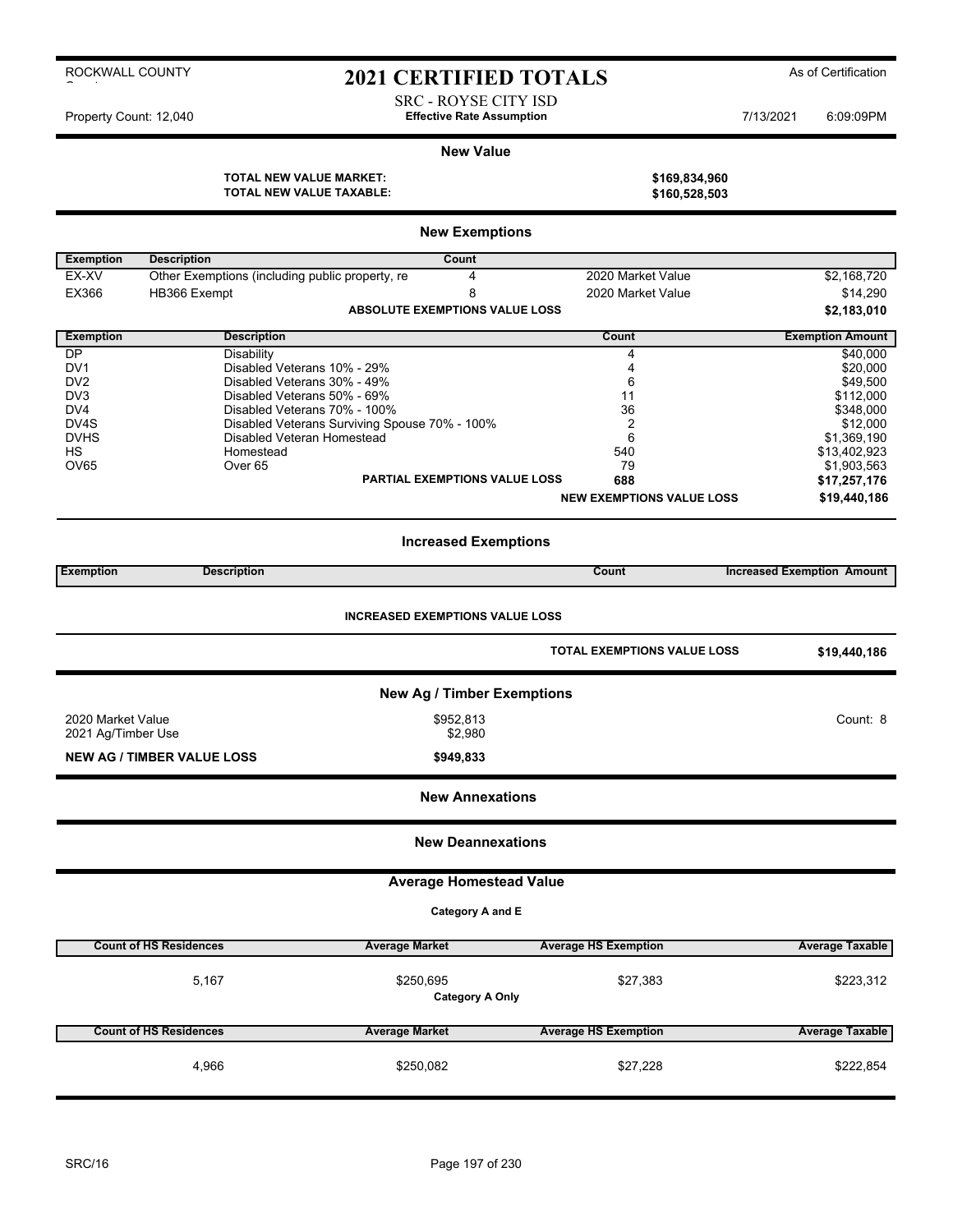# 2021 CERTIFIED TOTALS As of Certification

### SRC - ROYSE CITY ISD **Lower Value Used**

**Count of Protested Properties Total Market Value Total Value Used**

5 \$1,171,520.00 \$722,670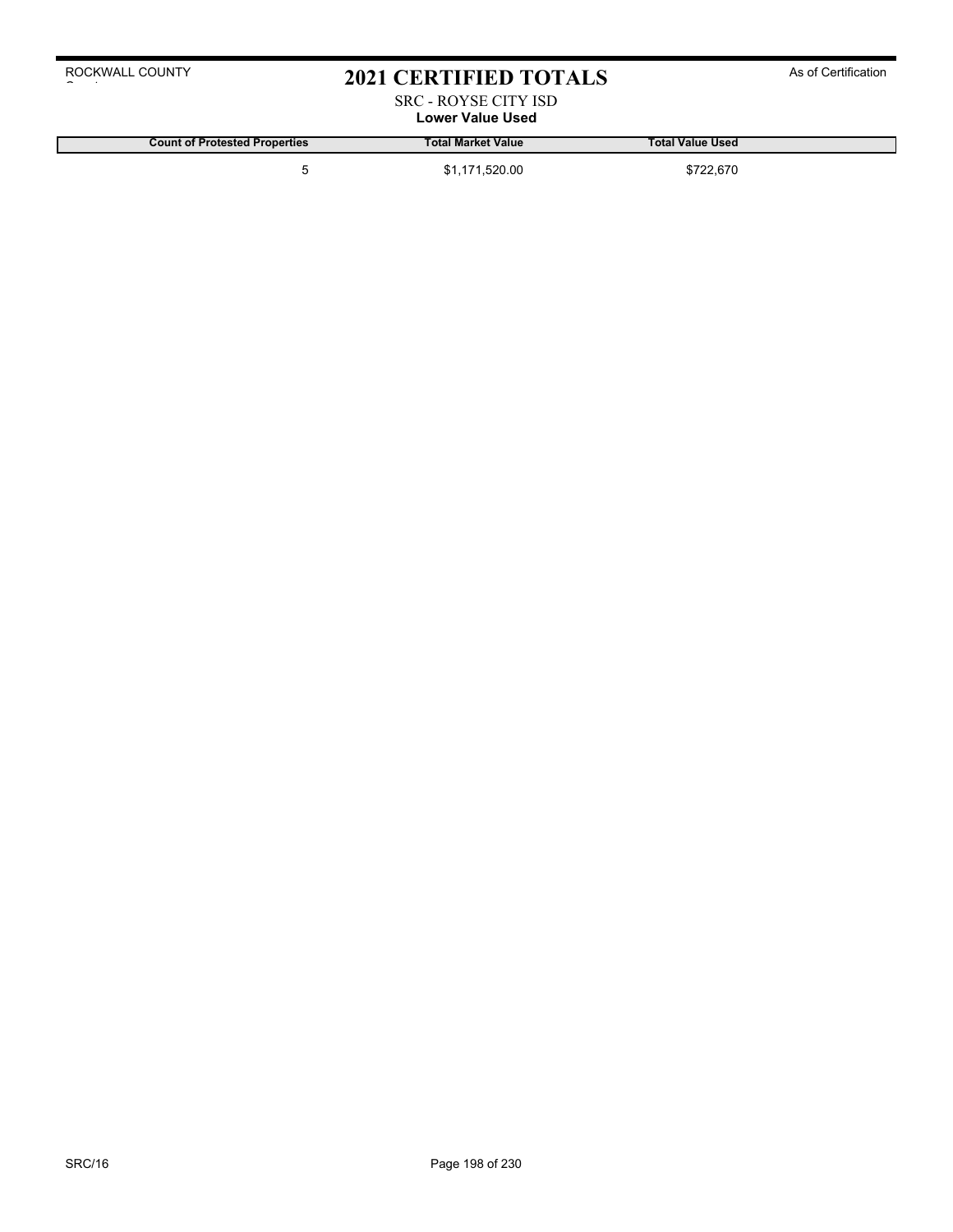|                                 | ROCKWALL COUNTY                         |                                                         |                   | <b>2021 CERTIFIED TOTALS</b> |                                |                                                            |                               | As of Certification              |
|---------------------------------|-----------------------------------------|---------------------------------------------------------|-------------------|------------------------------|--------------------------------|------------------------------------------------------------|-------------------------------|----------------------------------|
|                                 | Property Count: 37,736                  | <b>SRW - ROCKWALL ISD</b><br><b>ARB Approved Totals</b> |                   |                              |                                | 7/13/2021                                                  | 6:08:26PM                     |                                  |
| Land                            |                                         |                                                         |                   |                              | Value                          |                                                            |                               |                                  |
| Homesite:<br>Non Homesite:      |                                         |                                                         |                   |                              | 3,092,830,182<br>1,357,151,230 |                                                            |                               |                                  |
| Ag Market:                      |                                         |                                                         |                   |                              | 380,448,097                    |                                                            |                               |                                  |
| <b>Timber Market:</b>           |                                         |                                                         |                   |                              | 0                              | <b>Total Land</b>                                          | $^{(+)}$                      | 4,830,429,509                    |
| Improvement                     |                                         |                                                         |                   |                              | Value                          |                                                            |                               |                                  |
| Homesite:                       |                                         |                                                         |                   |                              | 6,665,977,215                  |                                                            |                               |                                  |
| Non Homesite:                   |                                         |                                                         |                   |                              | 1,871,161,543                  | <b>Total Improvements</b>                                  | $^{(+)}$                      | 8,537,138,758                    |
| <b>Non Real</b>                 |                                         |                                                         | Count             |                              | Value                          |                                                            |                               |                                  |
| Personal Property:              |                                         |                                                         | 2,760             |                              | 776,986,038                    |                                                            |                               |                                  |
| Mineral Property:               |                                         |                                                         | 0                 |                              | 0                              |                                                            |                               |                                  |
| Autos:                          |                                         |                                                         | 0                 |                              | 0                              | <b>Total Non Real</b><br><b>Market Value</b>               | $^{(+)}$<br>$\qquad \qquad =$ | 776,986,038<br>14, 144, 554, 305 |
| Ag                              |                                         |                                                         | <b>Non Exempt</b> |                              | Exempt                         |                                                            |                               |                                  |
|                                 | <b>Total Productivity Market:</b>       |                                                         | 377,993,547       |                              | 2,454,550                      |                                                            |                               |                                  |
| Ag Use:                         |                                         |                                                         | 1,522,480         |                              | 25,400                         | <b>Productivity Loss</b>                                   | $(-)$                         | 376,471,067                      |
| Timber Use:                     |                                         |                                                         | 0                 |                              | $\mathbf 0$                    | <b>Appraised Value</b>                                     | $\quad =$                     | 13,768,083,238                   |
| Productivity Loss:              |                                         |                                                         | 376,471,067       |                              | 2,429,150                      | <b>Homestead Cap</b>                                       | $(-)$                         | 106,183,444                      |
|                                 |                                         |                                                         |                   |                              |                                | <b>Assessed Value</b>                                      | $\equiv$                      | 13,661,899,794                   |
|                                 |                                         |                                                         |                   |                              |                                | <b>Total Exemptions Amount</b><br>(Breakdown on Next Page) | $(-)$                         | 1,604,329,411                    |
|                                 |                                         |                                                         |                   |                              |                                |                                                            |                               |                                  |
|                                 |                                         |                                                         |                   |                              |                                | <b>Net Taxable</b>                                         | $\equiv$                      | 12,057,570,383                   |
| Freeze                          | <b>Assessed</b>                         | <b>Taxable</b>                                          | <b>Actual Tax</b> | Ceiling                      | Count                          |                                                            |                               |                                  |
| DP                              | 82,361,114                              | 67,738,457                                              | 690,198.32        | 706,967.71                   | 283                            |                                                            |                               |                                  |
| OV65                            | 1,903,503,760 1,557,961,084             |                                                         | 15,359,734.90     | 15,544,495.78                | 5,633                          |                                                            |                               |                                  |
| <b>Total</b><br><b>Tax Rate</b> | 1,985,864,874 1,625,699,541<br>1.310000 |                                                         | 16,049,933.22     | 16,251,463.49                |                                | 5,916 Freeze Taxable                                       | $(-)$                         | 1,625,699,541                    |
| <b>Transfer</b>                 | <b>Assessed</b>                         | <b>Taxable</b>                                          | Post % Taxable    | <b>Adjustment</b>            | Count                          |                                                            |                               |                                  |
| DP                              | 715,570                                 | 645,570                                                 | 505,659           | 139,911                      | $\overline{c}$                 |                                                            |                               |                                  |
| OV65                            | 21,118,106                              | 18,118,106                                              | 13,510,839        | 4,607,267                    | 56                             |                                                            |                               |                                  |
| <b>Total</b>                    | 21,833,676                              | 18,763,676                                              | 14,016,498        | 4,747,178                    | 58                             | <b>Transfer Adjustment</b>                                 | $(\text{-})$                  | 4,747,178                        |
|                                 |                                         |                                                         |                   |                              |                                | <b>Freeze Adjusted Taxable</b>                             | Ξ                             | 10,427,123,664                   |
|                                 |                                         |                                                         |                   |                              |                                |                                                            |                               |                                  |

APPROXIMATE LEVY = (FREEZE ADJUSTED TAXABLE \* (TAX RATE / 100)) + ACTUAL TAX 152,645,253.22 = 10,427,123,664 \* (1.310000 / 100) + 16,049,933.22

| Certified Estimate of Market Value:  | 14.144.554.305 |
|--------------------------------------|----------------|
| Certified Estimate of Taxable Value: | 12.057.570.383 |
|                                      |                |
| Tax Increment Finance Value:         |                |
|                                      |                |
| Tax Increment Finance Levy:          | 0.00           |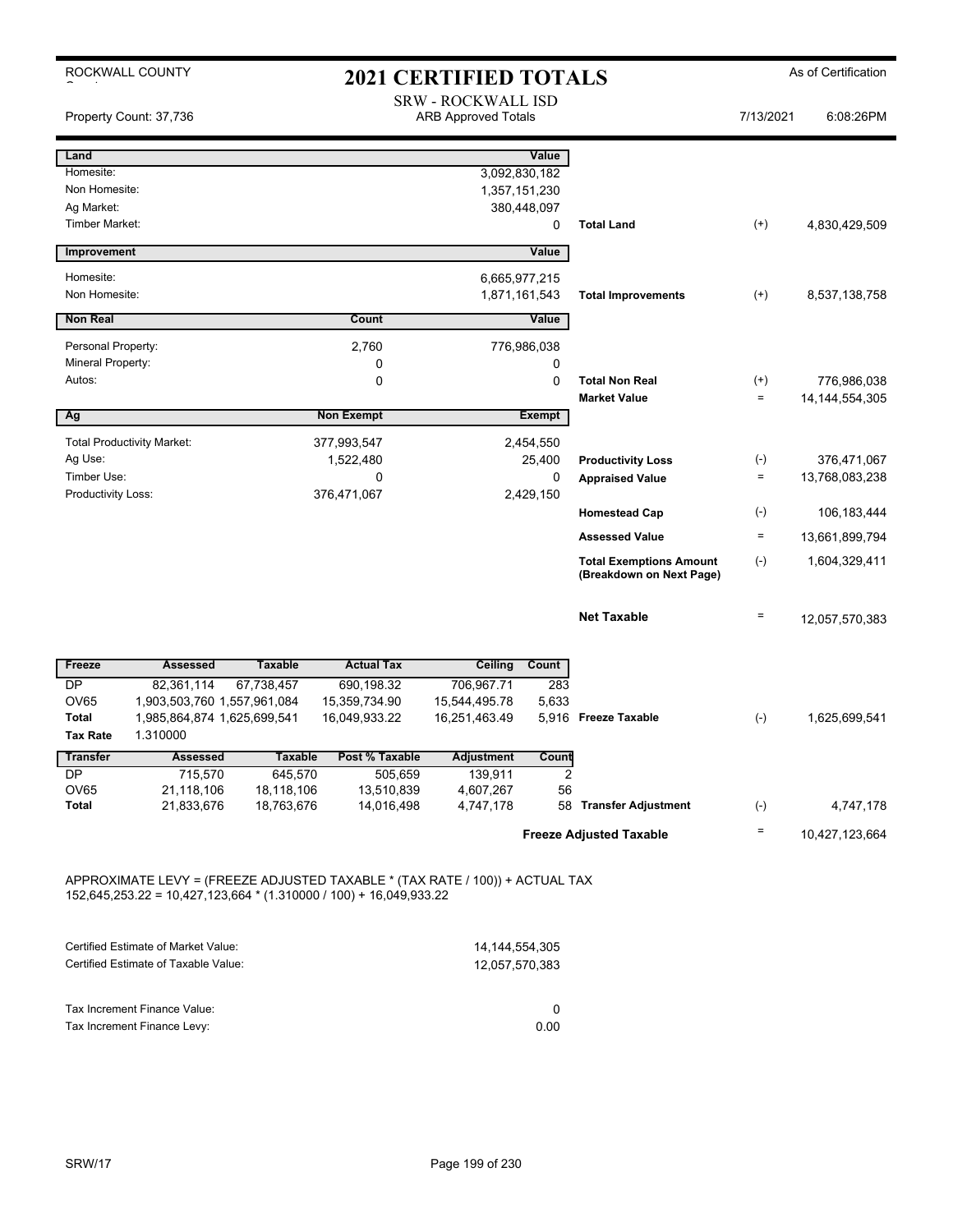# 2021 CERTIFIED TOTALS As of Certification SRW - ROCKWALL ISD

Property Count: 37,736 ARB Approved Totals 7/13/2021 6:09:09PM

| <b>Exemption</b>  | Count         | Local         | <b>State</b>  | <b>Total</b>  |
|-------------------|---------------|---------------|---------------|---------------|
| AB                |               | 0             | 0             |               |
| <b>DP</b>         | 309           | $\pmb{0}$     | 2,981,396     | 2,981,396     |
| <b>DSTR</b>       | 77            | 6,860,717     | 0             | 6,860,717     |
| DV1               | 155           | 0             | 1,264,000     | 1,264,000     |
| DV <sub>1</sub> S | 1             | 0             | 5,000         | 5,000         |
| DV <sub>2</sub>   | 123           | 0             | 1,050,000     | 1,050,000     |
| DV2S              | 4             | 0             | 30,000        | 30,000        |
| DV <sub>3</sub>   | 144           | 0             | 1,436,000     | 1,436,000     |
| DV3S              | 2             | 0             | 20,000        | 20,000        |
| DV4               | 448           | 0             | 3,033,780     | 3,033,780     |
| DV4S              | 12            | 0             | 120,000       | 120,000       |
| <b>DVHS</b>       | 398           | 0             | 144,494,432   | 144,494,432   |
| <b>DVHSS</b>      | 11            | 0             | 2,267,033     | 2,267,033     |
| EX                |               | $\pmb{0}$     | 19,790        | 19,790        |
| EX-XG             | 2             | 0             | 266,610       | 266,610       |
| EX-XI             | 4             | 0             | 4,315,560     | 4,315,560     |
| EX-XL             | 25            | 0             | 26,949,820    | 26,949,820    |
| EX-XR             | 13            | 0             | 2,077,350     | 2,077,350     |
| EX-XU             | $\mathbf{1}$  | 0             | 32,660        | 32,660        |
| EX-XV             | 530           | 0             | 660,498,590   | 660,498,590   |
| EX366             | 222           | $\mathbf 0$   | 76,240        | 76,240        |
| <b>FR</b>         | 16            | 45,176,412    | 0             | 45,176,412    |
| HS                | 20,754        | 0             | 516,232,946   | 516,232,946   |
| LIH               |               | $\mathbf 0$   | 2,744,720     | 2,744,720     |
| <b>OV65</b>       | 6,170         | 118,919,772   | 60,979,763    | 179,899,535   |
| OV65S             | 29            | 580,000       | 290,000       | 870,000       |
| PC                | 12            | 1,606,820     | 0             | 1,606,820     |
| <b>SO</b>         | 1             | 0             | $\Omega$      | 0             |
|                   | <b>Totals</b> | 173, 143, 721 | 1,431,185,690 | 1,604,329,411 |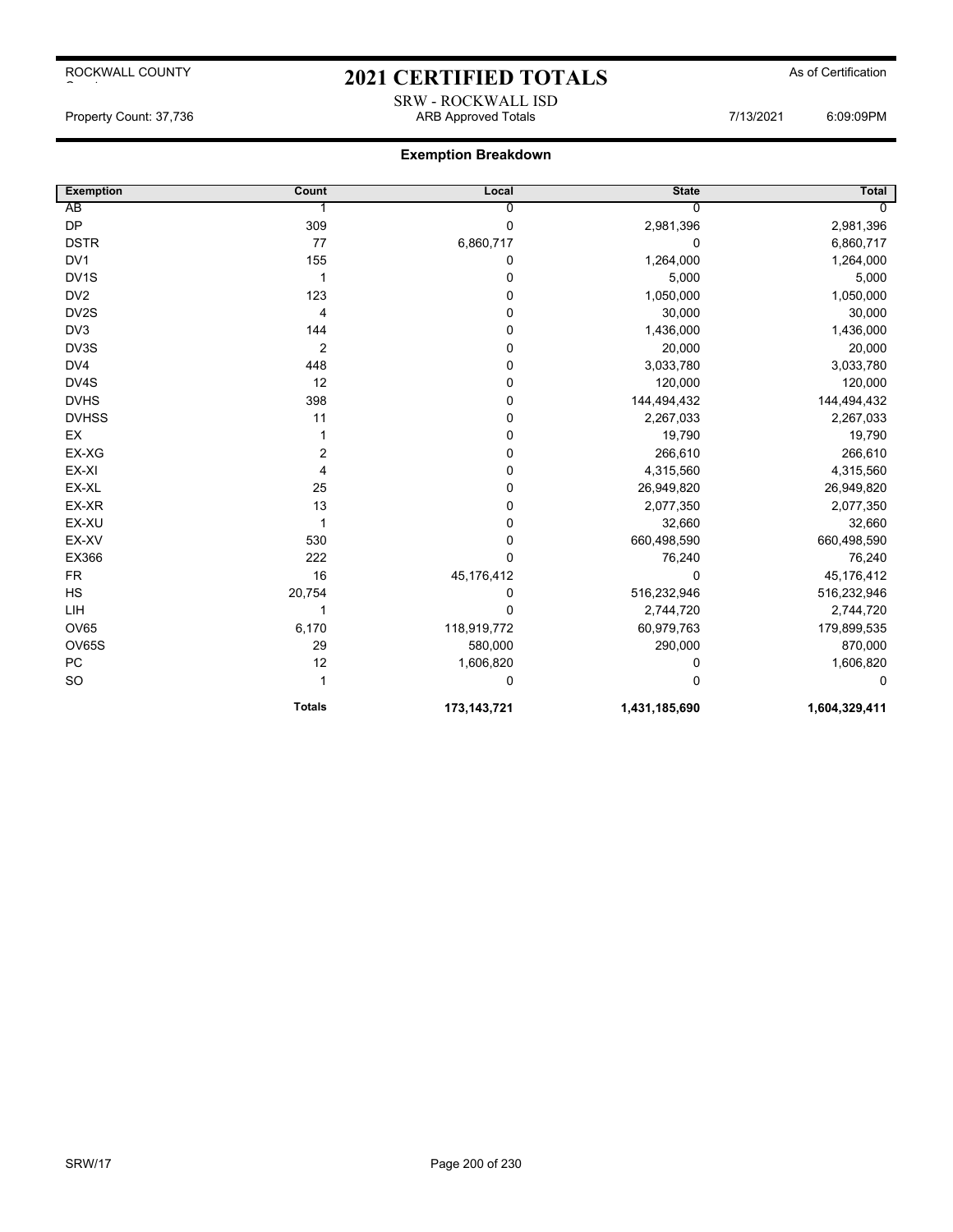| ROCKWALL COUNTY                                                                                                                       |                |                   | <b>2021 CERTIFIED TOTALS</b>                                |               |                                                            |           | As of Certification |
|---------------------------------------------------------------------------------------------------------------------------------------|----------------|-------------------|-------------------------------------------------------------|---------------|------------------------------------------------------------|-----------|---------------------|
| Property Count: 13                                                                                                                    |                |                   | <b>SRW - ROCKWALL ISD</b><br><b>Under ARB Review Totals</b> |               |                                                            | 7/13/2021 | 6:08:26PM           |
| Land                                                                                                                                  |                |                   |                                                             | Value         |                                                            |           |                     |
| Homesite:                                                                                                                             |                |                   | 1,329,500                                                   |               |                                                            |           |                     |
| Non Homesite:                                                                                                                         |                |                   |                                                             | 164,610       |                                                            |           |                     |
| Ag Market:                                                                                                                            |                |                   |                                                             | 0             |                                                            |           |                     |
| <b>Timber Market:</b>                                                                                                                 |                |                   |                                                             | $\mathbf 0$   | <b>Total Land</b>                                          | $^{(+)}$  | 1,494,110           |
| Improvement                                                                                                                           |                |                   |                                                             | Value         |                                                            |           |                     |
| Homesite:                                                                                                                             |                |                   | 2,082,860                                                   |               |                                                            |           |                     |
| Non Homesite:                                                                                                                         |                |                   |                                                             | 5,740         | <b>Total Improvements</b>                                  | $^{(+)}$  | 2,088,600           |
| <b>Non Real</b>                                                                                                                       |                | Count             |                                                             | Value         |                                                            |           |                     |
| Personal Property:                                                                                                                    |                | 2                 | 2,081,730                                                   |               |                                                            |           |                     |
| Mineral Property:                                                                                                                     |                | $\mathbf 0$       |                                                             | 0             |                                                            |           |                     |
| Autos:                                                                                                                                |                | 0                 |                                                             | $\mathbf 0$   | <b>Total Non Real</b>                                      | $^{(+)}$  | 2,081,730           |
|                                                                                                                                       |                |                   |                                                             |               | <b>Market Value</b>                                        | $\equiv$  | 5,664,440           |
| Ag                                                                                                                                    |                | <b>Non Exempt</b> |                                                             | <b>Exempt</b> |                                                            |           |                     |
| <b>Total Productivity Market:</b>                                                                                                     |                | $\mathbf 0$       |                                                             | 0             |                                                            |           |                     |
| Ag Use:                                                                                                                               |                | 0                 |                                                             | $\mathbf 0$   | <b>Productivity Loss</b>                                   | $(-)$     | 0                   |
| Timber Use:                                                                                                                           |                | 0                 |                                                             | $\mathbf 0$   | <b>Appraised Value</b>                                     | $\equiv$  | 5,664,440           |
| Productivity Loss:                                                                                                                    |                | 0                 |                                                             | $\Omega$      |                                                            |           |                     |
|                                                                                                                                       |                |                   |                                                             |               | <b>Homestead Cap</b>                                       | $(-)$     | 120,158             |
|                                                                                                                                       |                |                   |                                                             |               | <b>Assessed Value</b>                                      | $\equiv$  | 5,544,282           |
|                                                                                                                                       |                |                   |                                                             |               | <b>Total Exemptions Amount</b><br>(Breakdown on Next Page) | $(-)$     | 410,719             |
|                                                                                                                                       |                |                   |                                                             |               | <b>Net Taxable</b>                                         | $\equiv$  | 5,133,563           |
| Freeze<br><b>Assessed</b>                                                                                                             | <b>Taxable</b> | <b>Actual Tax</b> | Ceiling                                                     | Count         |                                                            |           |                     |
| <b>OV65</b><br>236,795                                                                                                                | 181,795        | 1,836.00          | 1,836.00                                                    |               |                                                            |           |                     |
| <b>Total</b><br>236,795<br><b>Tax Rate</b><br>1.310000                                                                                | 181,795        | 1,836.00          | 1,836.00                                                    | 1             | <b>Freeze Taxable</b>                                      | $(-)$     | 181,795             |
|                                                                                                                                       |                |                   |                                                             |               |                                                            |           |                     |
|                                                                                                                                       |                |                   |                                                             |               | <b>Freeze Adjusted Taxable</b>                             | $\equiv$  | 4,951,768           |
| APPROXIMATE LEVY = (FREEZE ADJUSTED TAXABLE * (TAX RATE / 100)) + ACTUAL TAX<br>$66,704.16 = 4,951,768 * (1.310000 / 100) + 1,836.00$ |                |                   |                                                             |               |                                                            |           |                     |
|                                                                                                                                       |                |                   |                                                             |               |                                                            |           |                     |
| Certified Estimate of Market Value:<br>Certified Estimate of Taxable Value:                                                           |                |                   | 5,107,825                                                   |               |                                                            |           |                     |
|                                                                                                                                       |                |                   | 4,847,702                                                   |               |                                                            |           |                     |
| Tax Increment Finance Value:                                                                                                          |                |                   |                                                             | 0             |                                                            |           |                     |

Tax Increment Finance Levy: 0.00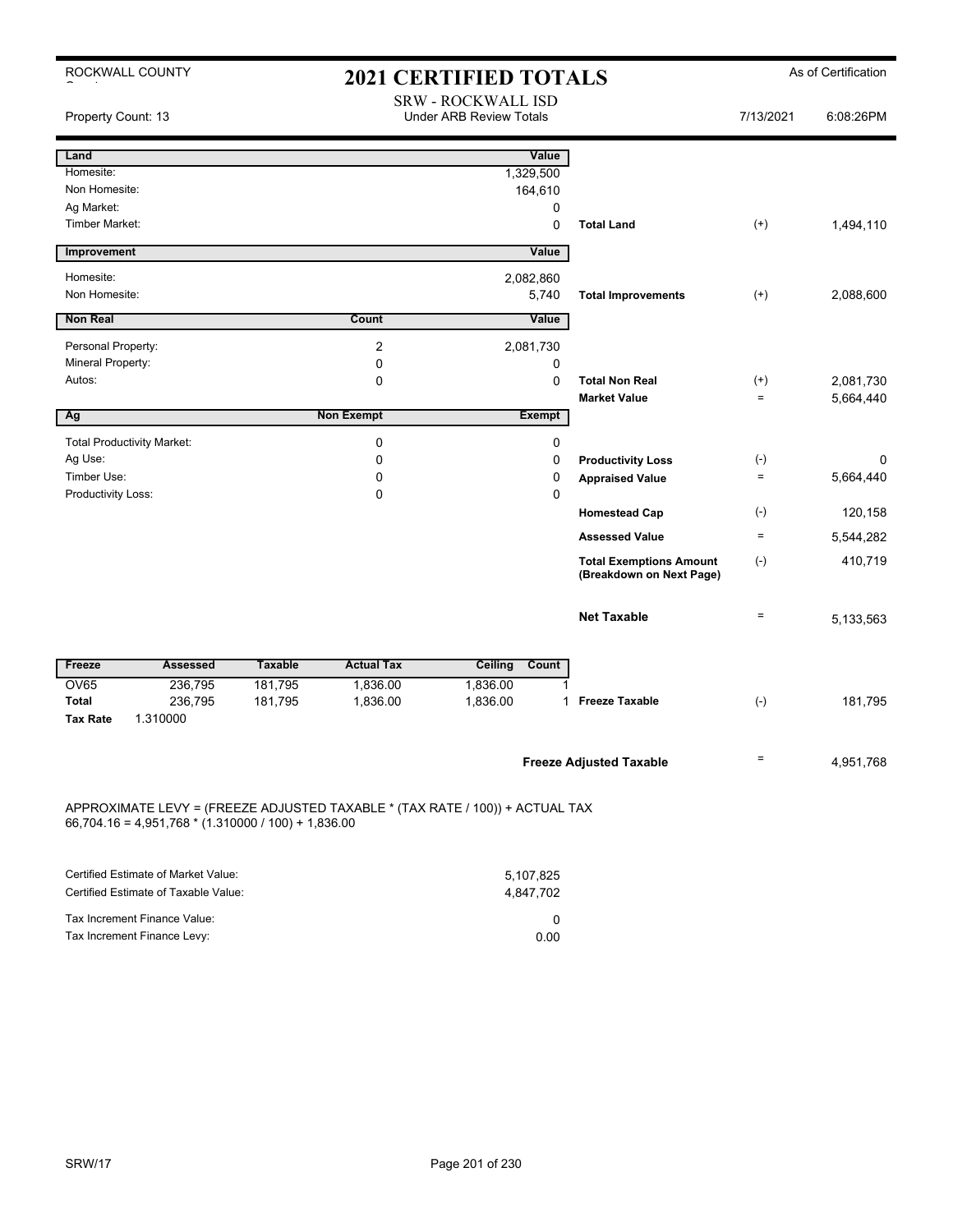# 2021 CERTIFIED TOTALS As of Certification

SRW - ROCKWALL ISD Property Count: 13 **Property Count: 13** COUNTER TOTAL STATE Review Totals **Property Count: 13** COUNTER 6:09:09PM

| Exemption   | Count         | Local   | <b>State</b> | <b>Total</b> |
|-------------|---------------|---------|--------------|--------------|
| <b>DSTR</b> |               | 205,719 |              | 205,719      |
| HS          |               |         | 175,000      | 175,000      |
| <b>OV65</b> |               | 20,000  | 10,000       | 30,000       |
|             | <b>Totals</b> | 225,719 | 185,000      | 410,719      |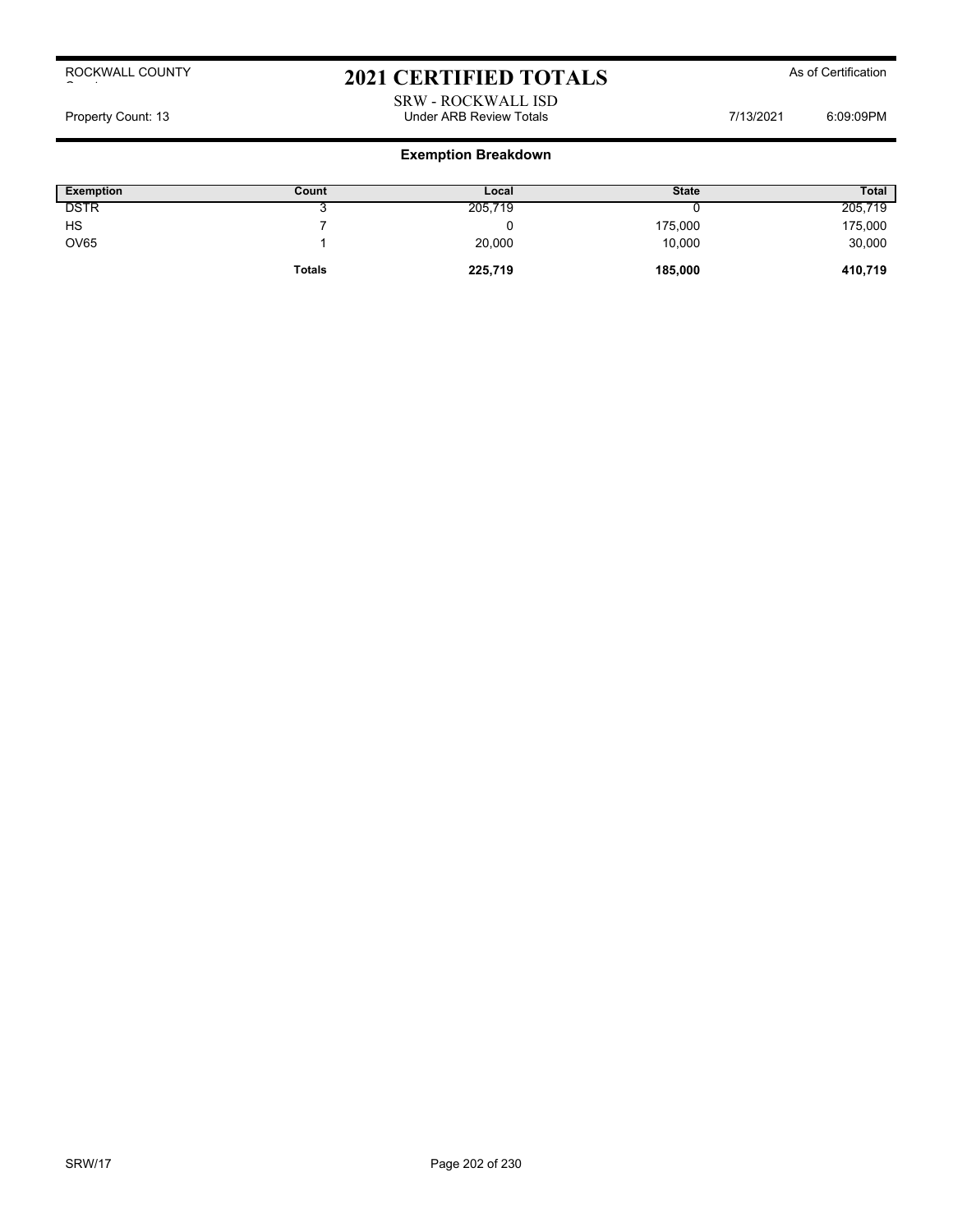|                                         | ROCKWALL COUNTY                   |                              |                                 | <b>2021 CERTIFIED TOTALS</b>                     |                                |                                                            |                   | As of Certification |
|-----------------------------------------|-----------------------------------|------------------------------|---------------------------------|--------------------------------------------------|--------------------------------|------------------------------------------------------------|-------------------|---------------------|
|                                         | Property Count: 37,749            |                              |                                 | <b>SRW - ROCKWALL ISD</b><br><b>Grand Totals</b> |                                |                                                            | 7/13/2021         | 6:08:26PM           |
| Land                                    |                                   |                              |                                 |                                                  | Value                          |                                                            |                   |                     |
| Homesite:                               |                                   |                              |                                 |                                                  | 3,094,159,682                  |                                                            |                   |                     |
| Non Homesite:                           |                                   |                              |                                 |                                                  | 1,357,315,840                  |                                                            |                   |                     |
| Ag Market:<br><b>Timber Market:</b>     |                                   |                              |                                 |                                                  | 380,448,097<br>0               | <b>Total Land</b>                                          | $^{(+)}$          | 4,831,923,619       |
| Improvement                             |                                   |                              |                                 |                                                  | Value                          |                                                            |                   |                     |
|                                         |                                   |                              |                                 |                                                  |                                |                                                            |                   |                     |
| Homesite:<br>Non Homesite:              |                                   |                              |                                 |                                                  | 6,668,060,075<br>1,871,167,283 | <b>Total Improvements</b>                                  | $^{(+)}$          | 8,539,227,358       |
| <b>Non Real</b>                         |                                   |                              | Count                           |                                                  | Value                          |                                                            |                   |                     |
|                                         |                                   |                              |                                 |                                                  |                                |                                                            |                   |                     |
| Personal Property:<br>Mineral Property: |                                   |                              | 2,762<br>0                      |                                                  | 779,067,768<br>0               |                                                            |                   |                     |
| Autos:                                  |                                   |                              | 0                               |                                                  | 0                              | <b>Total Non Real</b>                                      | $^{(+)}$          | 779,067,768         |
|                                         |                                   |                              |                                 |                                                  |                                | <b>Market Value</b>                                        | $\qquad \qquad =$ | 14, 150, 218, 745   |
| Ag                                      |                                   |                              | <b>Non Exempt</b>               |                                                  | <b>Exempt</b>                  |                                                            |                   |                     |
|                                         | <b>Total Productivity Market:</b> |                              | 377,993,547                     |                                                  | 2,454,550                      |                                                            |                   |                     |
| Ag Use:                                 |                                   |                              | 1,522,480                       |                                                  | 25,400                         | <b>Productivity Loss</b>                                   | $(-)$             | 376,471,067         |
| Timber Use:                             |                                   |                              | 0                               |                                                  | 0                              | <b>Appraised Value</b>                                     | $\equiv$          | 13,773,747,678      |
| Productivity Loss:                      |                                   |                              | 376,471,067                     |                                                  | 2,429,150                      | <b>Homestead Cap</b>                                       | $(-)$             | 106,303,602         |
|                                         |                                   |                              |                                 |                                                  |                                | <b>Assessed Value</b>                                      | $\equiv$          | 13,667,444,076      |
|                                         |                                   |                              |                                 |                                                  |                                |                                                            |                   |                     |
|                                         |                                   |                              |                                 |                                                  |                                | <b>Total Exemptions Amount</b><br>(Breakdown on Next Page) | $(-)$             | 1,604,740,130       |
|                                         |                                   |                              |                                 |                                                  |                                |                                                            |                   |                     |
|                                         |                                   |                              |                                 |                                                  |                                | <b>Net Taxable</b>                                         | $\quad \  \  =$   | 12,062,703,946      |
|                                         |                                   |                              |                                 |                                                  |                                |                                                            |                   |                     |
| Freeze<br><b>DP</b>                     | <b>Assessed</b><br>82.361.114     | <b>Taxable</b><br>67,738,457 | <b>Actual Tax</b><br>690,198.32 | Ceiling<br>706,967.71                            | Count<br>283                   |                                                            |                   |                     |
| <b>OV65</b>                             | 1,903,740,555 1,558,142,879       |                              | 15,361,570.90                   | 15,546,331.78                                    | 5,634                          |                                                            |                   |                     |
| Total                                   | 1,986,101,669 1,625,881,336       |                              | 16,051,769.22                   | 16,253,299.49                                    |                                | 5,917 Freeze Taxable                                       | $(-)$             | 1,625,881,336       |
| <b>Tax Rate</b>                         | 1.310000                          |                              |                                 |                                                  |                                |                                                            |                   |                     |
| <b>Transfer</b>                         | <b>Assessed</b>                   | Taxable                      | Post % Taxable                  | <b>Adjustment</b>                                | Count                          |                                                            |                   |                     |
| DP<br>OV65                              | 715,570<br>21,118,106             | 645,570<br>18,118,106        | 505,659<br>13,510,839           | 139,911<br>4,607,267                             | $\overline{2}$<br>56           |                                                            |                   |                     |
| <b>Total</b>                            | 21,833,676                        | 18,763,676                   | 14,016,498                      | 4,747,178                                        |                                | 58 Transfer Adjustment                                     | $(\text{-})$      | 4,747,178           |
|                                         |                                   |                              |                                 |                                                  |                                | <b>Freeze Adjusted Taxable</b>                             | Ξ                 |                     |
|                                         |                                   |                              |                                 |                                                  |                                |                                                            |                   | 10,432,075,432      |
|                                         |                                   |                              |                                 |                                                  |                                |                                                            |                   |                     |

APPROXIMATE LEVY = (FREEZE ADJUSTED TAXABLE \* (TAX RATE / 100)) + ACTUAL TAX 152,711,957.38 = 10,432,075,432 \* (1.310000 / 100) + 16,051,769.22

| Certified Estimate of Market Value:  | 14.149.662.130 |
|--------------------------------------|----------------|
| Certified Estimate of Taxable Value: | 12.062.418.085 |
|                                      |                |
|                                      |                |
| Tax Increment Finance Value:         |                |
| Tax Increment Finance Levy:          | 0.00           |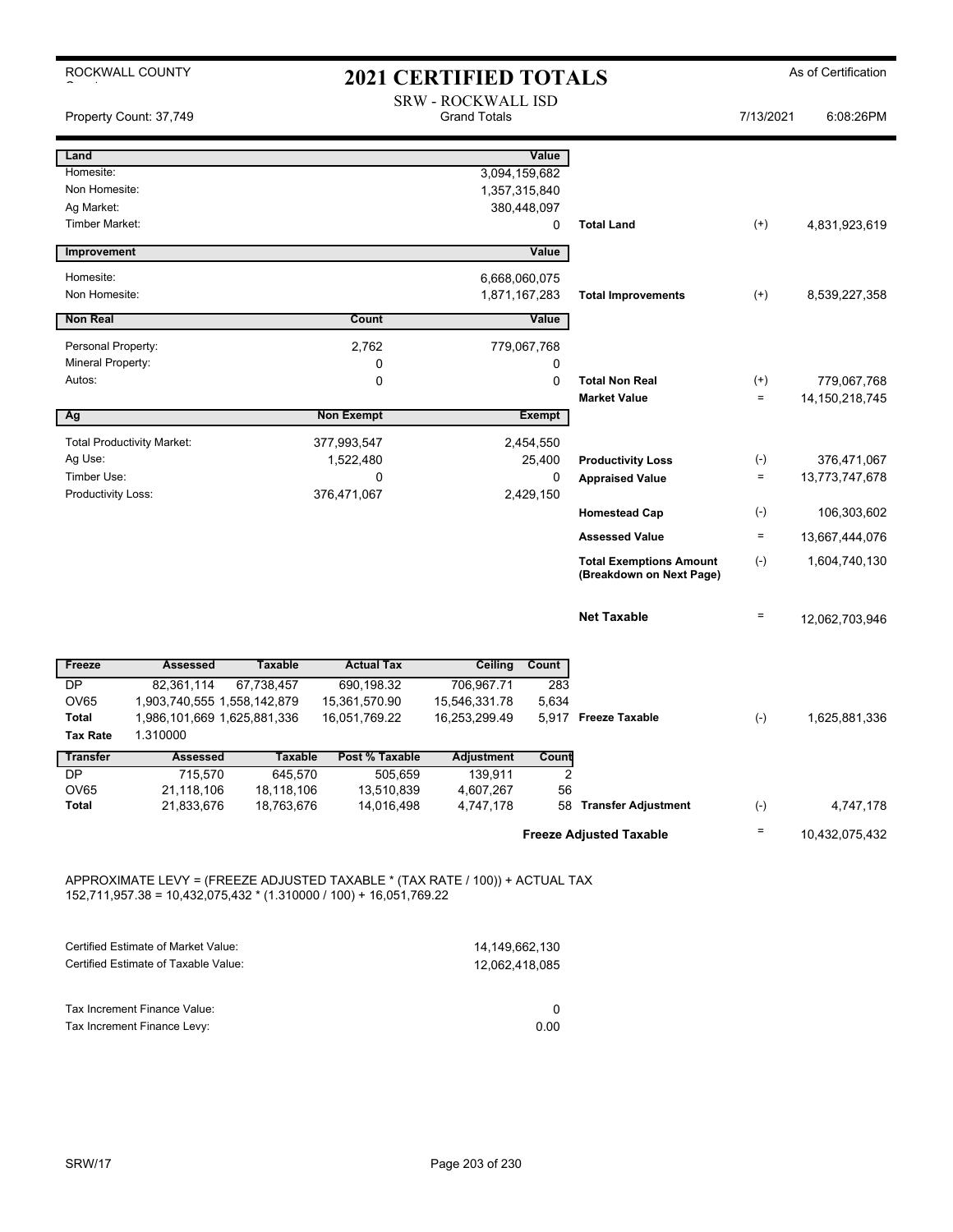# 2021 CERTIFIED TOTALS As of Certification SRW - ROCKWALL ISD

Property Count: 37,749 Grand Totals 7/13/2021 6:09:09PM

| <b>Exemption</b>  | Count          | Local       | <b>State</b>  | <b>Total</b>  |
|-------------------|----------------|-------------|---------------|---------------|
| AB                |                | 0           | 0             | 0             |
| <b>DP</b>         | 309            | 0           | 2,981,396     | 2,981,396     |
| <b>DSTR</b>       | 80             | 7,066,436   | 0             | 7,066,436     |
| DV <sub>1</sub>   | 155            | 0           | 1,264,000     | 1,264,000     |
| DV <sub>1</sub> S | 1              | 0           | 5,000         | 5,000         |
| DV <sub>2</sub>   | 123            | 0           | 1,050,000     | 1,050,000     |
| DV2S              | 4              | 0           | 30,000        | 30,000        |
| DV3               | 144            | 0           | 1,436,000     | 1,436,000     |
| DV3S              | 2              | 0           | 20,000        | 20,000        |
| DV4               | 448            | 0           | 3,033,780     | 3,033,780     |
| DV4S              | 12             | 0           | 120,000       | 120,000       |
| <b>DVHS</b>       | 398            | 0           | 144,494,432   | 144,494,432   |
| <b>DVHSS</b>      | 11             | 0           | 2,267,033     | 2,267,033     |
| EX                |                | 0           | 19,790        | 19,790        |
| EX-XG             | $\overline{c}$ | 0           | 266,610       | 266,610       |
| EX-XI             | 4              | 0           | 4,315,560     | 4,315,560     |
| EX-XL             | 25             | 0           | 26,949,820    | 26,949,820    |
| EX-XR             | 13             | 0           | 2,077,350     | 2,077,350     |
| EX-XU             | 1              | 0           | 32,660        | 32,660        |
| EX-XV             | 530            | 0           | 660,498,590   | 660,498,590   |
| EX366             | 222            | $\Omega$    | 76,240        | 76,240        |
| <b>FR</b>         | 16             | 45,176,412  | 0             | 45,176,412    |
| HS                | 20,761         | 0           | 516,407,946   | 516,407,946   |
| LIH               | 1              | 0           | 2,744,720     | 2,744,720     |
| <b>OV65</b>       | 6,171          | 118,939,772 | 60,989,763    | 179,929,535   |
| OV65S             | 29             | 580,000     | 290,000       | 870,000       |
| PC                | 12             | 1,606,820   | 0             | 1,606,820     |
| <b>SO</b>         |                | 0           | 0             | 0             |
|                   | <b>Totals</b>  | 173,369,440 | 1,431,370,690 | 1,604,740,130 |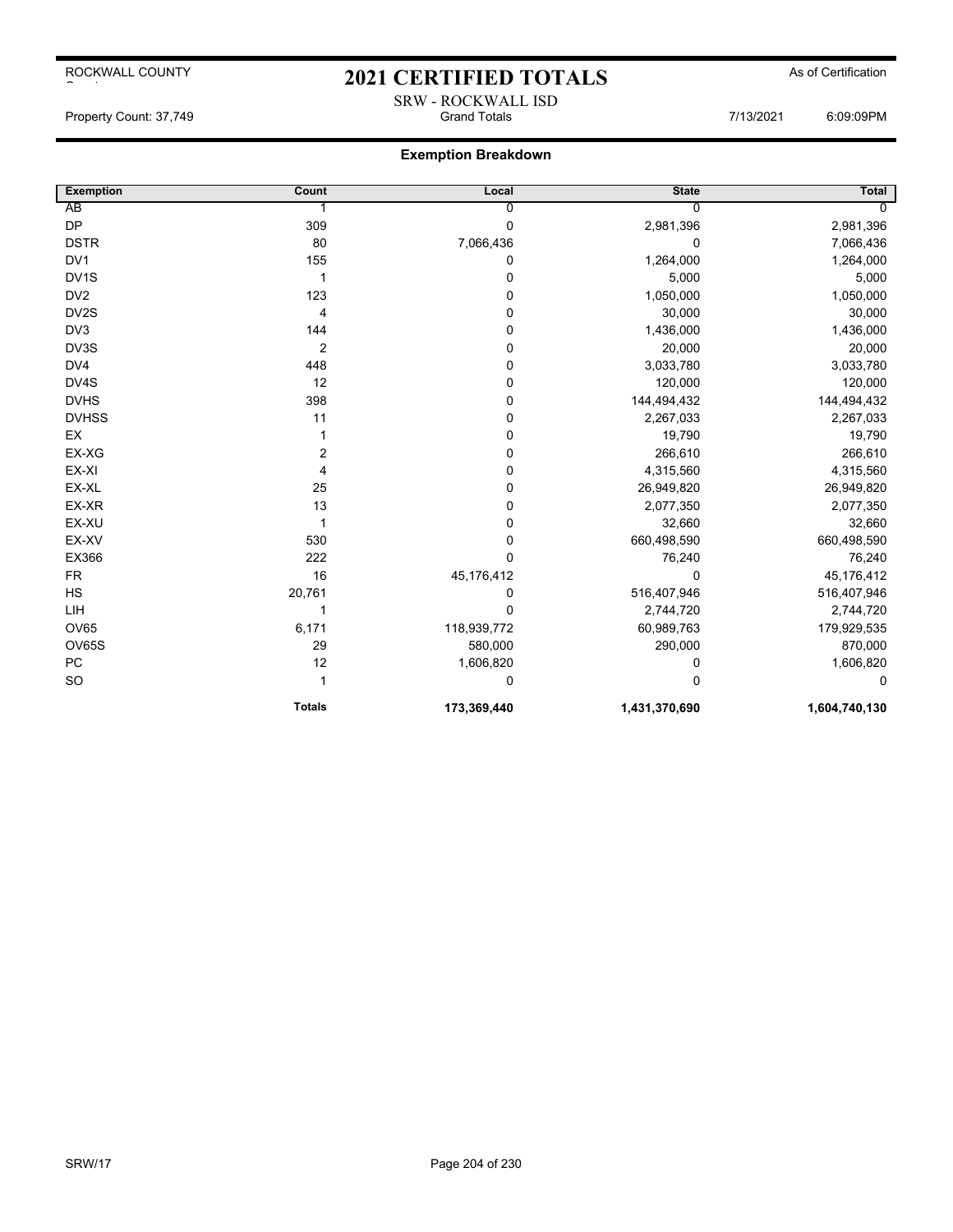# 2021 CERTIFIED TOTALS As of Certification

### SRW - ROCKWALL ISD<br>ARB Approved Totals Property Count: 37,736 **ARB Approved Totals** ARB Approved Totals 7/13/2021 6:09:09PM

|                | <b>State Code Description</b>       | Count  | Acres       | <b>New Value</b> | <b>Market Value</b> | Taxable Value    |
|----------------|-------------------------------------|--------|-------------|------------------|---------------------|------------------|
|                |                                     |        |             |                  |                     |                  |
| Α              | SINGLE FAMILY RESIDENCE             | 27,996 | 13,367.6691 | \$238,635,930    | \$9,531,323,142     | \$8,592,170,374  |
| B              | <b>MULTIFAMILY RESIDENCE</b>        | 42     | 95.6120     | \$0              | \$157,045,060       | \$156,817,118    |
| C <sub>1</sub> | VACANT LOTS AND LAND TRACTS         | 2,461  | 4,131.1493  | \$0              | \$318,786,476       | \$318,764,476    |
| D <sub>1</sub> | QUALIFIED OPEN-SPACE LAND           | 871    | 22,358.2509 | \$0              | \$377,993,547       | \$1,520,872      |
| D <sub>2</sub> | <b>IMPROVEMENTS ON QUALIFIED OP</b> | 220    |             | \$190,680        | \$4,953,767         | \$4,944,793      |
| E              | RURAL LAND, NON QUALIFIED OPE       | 840    | 3.798.4946  | \$3,970,890      | \$321,806,281       | \$296,440,139    |
| F <sub>1</sub> | <b>COMMERCIAL REAL PROPERTY</b>     | 1,018  | 2,410.3828  | \$38,218,060     | \$1,662,773,922     | \$1,662,368,980  |
| F <sub>2</sub> | INDUSTRIAL AND MANUFACTURIN         | 27     | 133.3311    | \$0              | \$133,860,313       | \$133,860,313    |
| J <sub>1</sub> | <b>WATER SYSTEMS</b>                |        |             | \$0              | \$3,750             | \$3,750          |
| J2             | <b>GAS DISTRIBUTION SYSTEM</b>      |        | 0.6200      | \$0              | \$22,754,430        | \$22,754,430     |
| J3             | ELECTRIC COMPANY (INCLUDING C       | 11     | 8.7880      | \$0              | \$76,370,510        | \$76,370,510     |
| J4             | TELEPHONE COMPANY (INCLUDI          | 18     | 0.6015      | \$0              | \$8,025,091         | \$8,025,091      |
| J5             | <b>RAILROAD</b>                     | 9      |             | \$0              | \$1,194,080         | \$1,194,080      |
| J <sub>6</sub> | PIPELAND COMPANY                    | 42     |             | \$0              | \$16,617,540        | \$16,617,540     |
| J7             | <b>CABLE TELEVISION COMPANY</b>     | 8      |             | \$0              | \$7,781,060         | \$7,781,060      |
| L1             | <b>COMMERCIAL PERSONAL PROPE</b>    | 2,177  |             | \$0              | \$479,085,828       | \$455,030,917    |
| L2             | INDUSTRIAL AND MANUFACTURIN         | 171    |             | \$0              | \$102,077,020       | \$79,304,386     |
| M1             | TANGIBLE OTHER PERSONAL, MOB        | 331    |             | \$335,380        | \$6,326,781         | \$5,140,129      |
| O              | <b>RESIDENTIAL INVENTORY</b>        | 1,466  | 433.9119    | \$42,446,400     | \$166,590,847       | \$166,257,905    |
| S              | SPECIAL INVENTORY TAX               | 59     |             | \$0              | \$52,203,520        | \$52,203,520     |
| X              | TOTALLY EXEMPT PROPERTY             | 798    | 3,315.3498  | \$21,507,160     | \$696,981,340       | \$0              |
|                |                                     | Totals | 50,054.1610 | \$345,304,500    | \$14,144,554,305    | \$12,057,570,383 |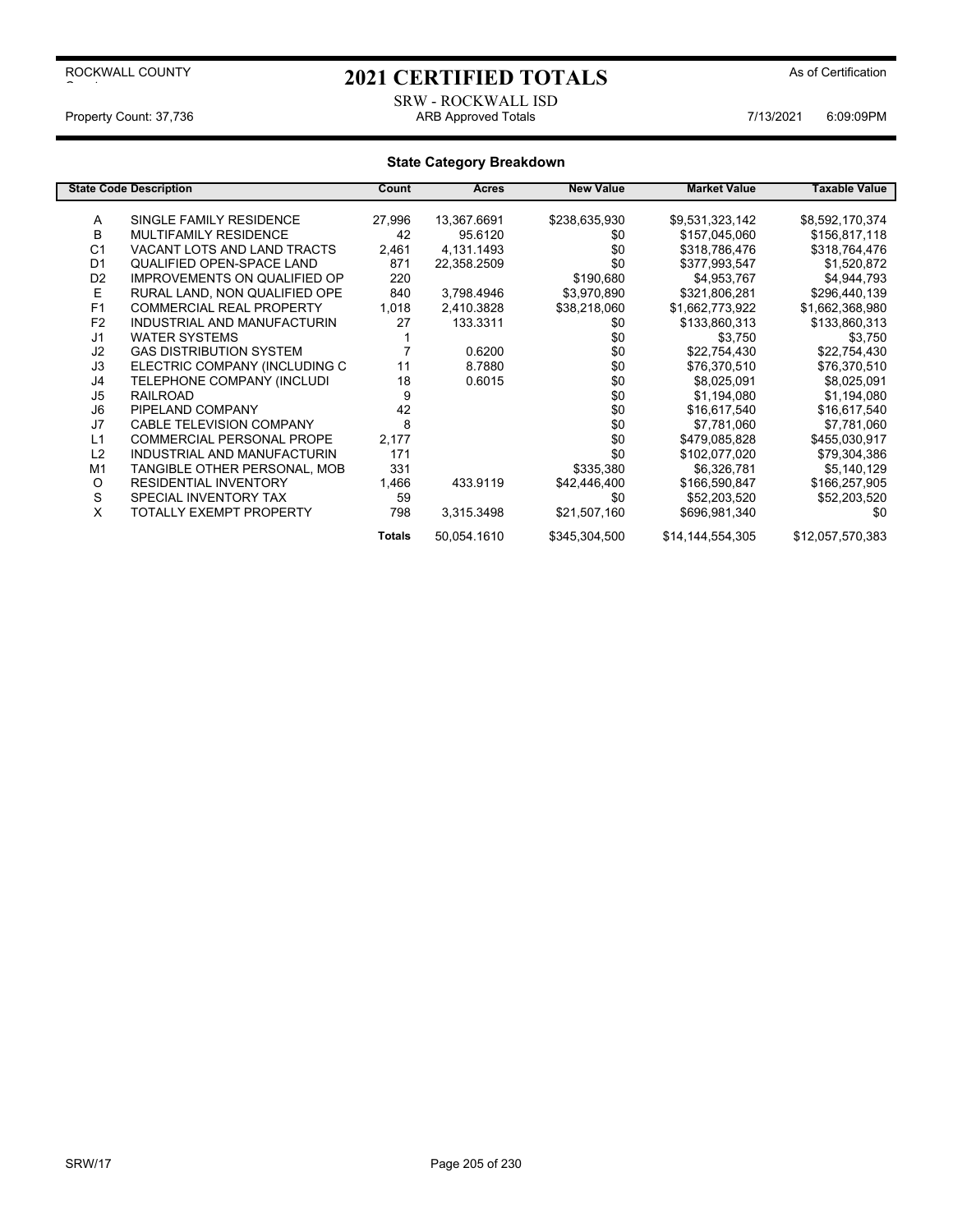# 2021 CERTIFIED TOTALS As of Certification

SRW - ROCKWALL ISD Property Count: 13 **Property Count: 13** COUNTER TOTAL STATE Review Totals **Property Count: 13** COSCOPM

|         | <b>State Code Description</b>                              | Count  | <b>Acres</b>     | <b>New Value</b> | <b>Market Value</b>      | <b>Taxable Value</b>     |
|---------|------------------------------------------------------------|--------|------------------|------------------|--------------------------|--------------------------|
| A<br>C1 | SINGLE FAMILY RESIDENCE<br>VACANT LOTS AND LAND TRACTS     |        | 5.5961<br>2.1500 | \$482.890<br>\$0 | \$3.241.800<br>\$176.300 | \$2,710,923<br>\$176.300 |
| Е<br>L1 | RURAL LAND, NON QUALIFIED OPE<br>COMMERCIAL PERSONAL PROPE | っ      | 5.4870           | \$0<br>\$0       | \$164.610<br>\$2.081.730 | \$164.610<br>\$2.081.730 |
|         |                                                            | Totals | 13.2331          | \$482.890        | \$5,664,440              | \$5,133,563              |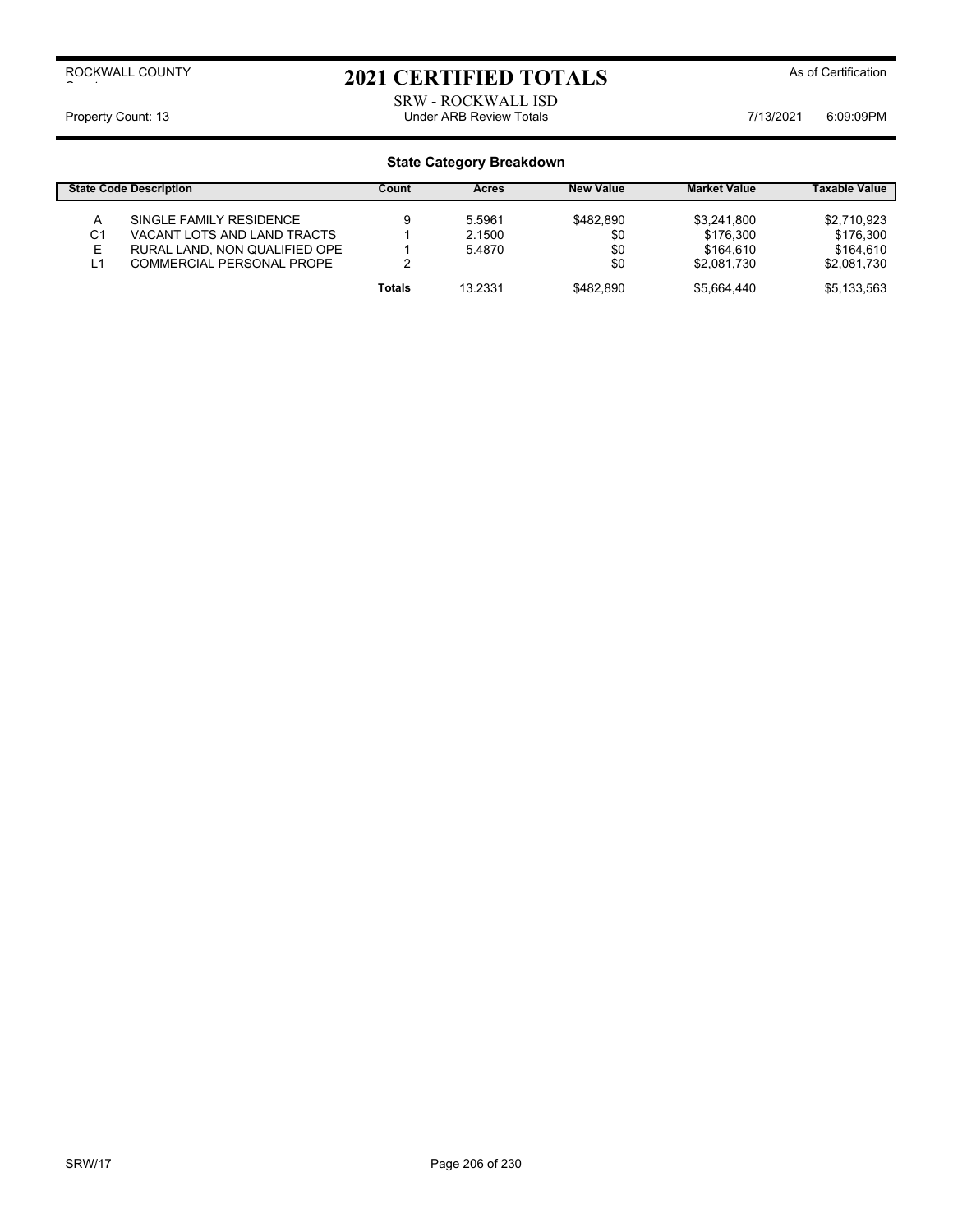# 2021 CERTIFIED TOTALS As of Certification

### SRW - ROCKWALL ISD Property Count: 37,749 **Fig. 2018** Grand Totals **Count: 37,749** Grand Totals **7/13/2021** 6:09:09PM

|                | <b>State Code Description</b>       | Count         | Acres       | <b>New Value</b> | <b>Market Value</b> | Taxable Value    |
|----------------|-------------------------------------|---------------|-------------|------------------|---------------------|------------------|
|                |                                     |               |             |                  |                     |                  |
| Α              | SINGLE FAMILY RESIDENCE             | 28,005        | 13,373.2652 | \$239,118,820    | \$9,534,564,942     | \$8,594,881,297  |
| B              | MULTIFAMILY RESIDENCE               | 42            | 95.6120     | \$0              | \$157,045,060       | \$156,817,118    |
| C <sub>1</sub> | VACANT LOTS AND LAND TRACTS         | 2,462         | 4,133.2993  | \$0              | \$318,962,776       | \$318,940,776    |
| D <sub>1</sub> | QUALIFIED OPEN-SPACE LAND           | 871           | 22,358.2509 | \$0              | \$377,993,547       | \$1,520,872      |
| D <sub>2</sub> | <b>IMPROVEMENTS ON QUALIFIED OP</b> | 220           |             | \$190,680        | \$4,953,767         | \$4,944,793      |
| Е              | RURAL LAND, NON QUALIFIED OPE       | 841           | 3,803.9816  | \$3,970,890      | \$321,970,891       | \$296,604,749    |
| F <sub>1</sub> | <b>COMMERCIAL REAL PROPERTY</b>     | 1,018         | 2,410.3828  | \$38,218,060     | \$1,662,773,922     | \$1,662,368,980  |
| F <sub>2</sub> | INDUSTRIAL AND MANUFACTURIN         | 27            | 133.3311    | \$0              | \$133,860,313       | \$133,860,313    |
| J <sub>1</sub> | <b>WATER SYSTEMS</b>                |               |             | \$0              | \$3,750             | \$3,750          |
| J2             | <b>GAS DISTRIBUTION SYSTEM</b>      |               | 0.6200      | \$0              | \$22,754,430        | \$22,754,430     |
| J3             | ELECTRIC COMPANY (INCLUDING C       | 11            | 8.7880      | \$0              | \$76,370,510        | \$76,370,510     |
| J4             | TELEPHONE COMPANY (INCLUDI          | 18            | 0.6015      | \$0              | \$8,025,091         | \$8,025,091      |
| J5             | <b>RAILROAD</b>                     | 9             |             | \$0              | \$1,194,080         | \$1,194,080      |
| J6             | PIPELAND COMPANY                    | 42            |             | \$0              | \$16,617,540        | \$16,617,540     |
| J7             | <b>CABLE TELEVISION COMPANY</b>     | 8             |             | \$0              | \$7,781,060         | \$7,781,060      |
| L1             | <b>COMMERCIAL PERSONAL PROPE</b>    | 2,179         |             | \$0              | \$481,167,558       | \$457,112,647    |
| L2             | INDUSTRIAL AND MANUFACTURIN         | 171           |             | \$0              | \$102,077,020       | \$79,304,386     |
| M <sub>1</sub> | TANGIBLE OTHER PERSONAL, MOB        | 331           |             | \$335,380        | \$6,326,781         | \$5,140,129      |
| O              | <b>RESIDENTIAL INVENTORY</b>        | 1,466         | 433.9119    | \$42,446,400     | \$166,590,847       | \$166,257,905    |
| S              | SPECIAL INVENTORY TAX               | 59            |             | \$0              | \$52,203,520        | \$52,203,520     |
| X              | TOTALLY EXEMPT PROPERTY             | 798           | 3,315.3498  | \$21,507,160     | \$696,981,340       | \$0              |
|                |                                     | <b>Totals</b> | 50,067.3941 | \$345,787,390    | \$14,150,218,745    | \$12,062,703,946 |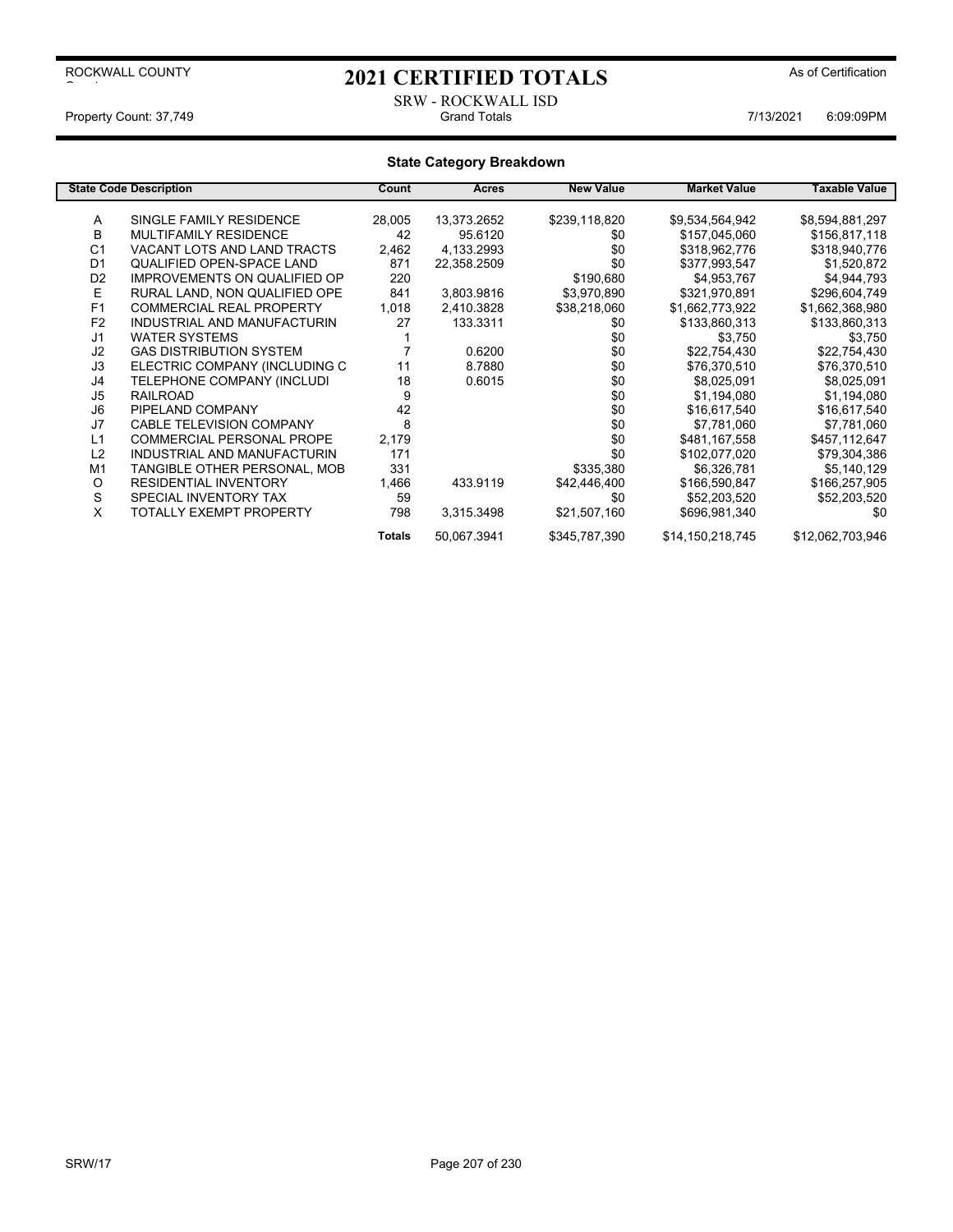# 2021 CERTIFIED TOTALS As of Certification

SRW - ROCKWALL ISD Property Count: 37,749 **Effective Rate Assumption Effective Rate Assumption** 7/13/2021 6:09:09PM

#### **New Value**

**TOTAL NEW VALUE MARKET: \$345,787,390 TOTAL NEW VALUE TAXABLE: \$318,744,541**

|  | <b>TOTAL NEW VALUE MARKET:</b>  |
|--|---------------------------------|
|  | <b>TOTAL NEW VALUE TAXABLE:</b> |

| <b>New Exemptions</b> |                                                 |                                               |                                    |                                   |  |  |
|-----------------------|-------------------------------------------------|-----------------------------------------------|------------------------------------|-----------------------------------|--|--|
| <b>Exemption</b>      | <b>Description</b>                              | Count                                         |                                    |                                   |  |  |
| EX-XV                 | Other Exemptions (including public property, re | 3                                             | 2020 Market Value                  | \$703,290                         |  |  |
| EX366                 | HB366 Exempt                                    | 19                                            | 2020 Market Value                  | \$4,950                           |  |  |
|                       |                                                 | <b>ABSOLUTE EXEMPTIONS VALUE LOSS</b>         |                                    | \$708,240                         |  |  |
|                       |                                                 |                                               |                                    |                                   |  |  |
| <b>Exemption</b>      | <b>Description</b>                              |                                               | Count                              | <b>Exemption Amount</b>           |  |  |
| $\overline{DP}$       | Disability                                      |                                               | 17                                 | \$158,863                         |  |  |
| DV <sub>1</sub>       | Disabled Veterans 10% - 29%                     |                                               | 11                                 | \$69,000                          |  |  |
| DV <sub>2</sub>       | Disabled Veterans 30% - 49%                     |                                               | 17                                 | \$129,000                         |  |  |
| DV <sub>2</sub> S     |                                                 | Disabled Veterans Surviving Spouse 30% - 49%  | 1                                  | \$7,500                           |  |  |
| DV <sub>3</sub>       | Disabled Veterans 50% - 69%                     |                                               | 24                                 | \$244,000                         |  |  |
| DV4                   | Disabled Veterans 70% - 100%                    |                                               | 51                                 | \$378,000                         |  |  |
| DV <sub>4</sub> S     |                                                 | Disabled Veterans Surviving Spouse 70% - 100% | 3                                  | \$24,000                          |  |  |
| <b>DVHS</b>           | Disabled Veteran Homestead                      |                                               | 34                                 | \$11,422,694                      |  |  |
| НS                    | Homestead                                       |                                               | 1,161                              | \$28,787,500                      |  |  |
| OV65                  | Over <sub>65</sub>                              |                                               | 297                                | \$8,633,090                       |  |  |
| OV65S                 | OV65 Surviving Spouse                           | <b>PARTIAL EXEMPTIONS VALUE LOSS</b>          | 2                                  | \$60,000                          |  |  |
|                       |                                                 |                                               | 1,618                              | \$49,913,647                      |  |  |
|                       |                                                 |                                               | <b>NEW EXEMPTIONS VALUE LOSS</b>   | \$50,621,887                      |  |  |
|                       |                                                 | <b>Increased Exemptions</b>                   |                                    |                                   |  |  |
| <b>Exemption</b>      | <b>Description</b>                              |                                               | Count                              | <b>Increased Exemption Amount</b> |  |  |
|                       |                                                 | <b>INCREASED EXEMPTIONS VALUE LOSS</b>        | <b>TOTAL EXEMPTIONS VALUE LOSS</b> | \$50,621,887                      |  |  |
|                       |                                                 | <b>New Ag / Timber Exemptions</b>             |                                    |                                   |  |  |
| 2020 Market Value     |                                                 | \$3,104,376                                   |                                    | Count: 12                         |  |  |
| 2021 Ag/Timber Use    |                                                 | \$7,170                                       |                                    |                                   |  |  |
|                       |                                                 |                                               |                                    |                                   |  |  |
|                       | <b>NEW AG / TIMBER VALUE LOSS</b>               | \$3,097,206                                   |                                    |                                   |  |  |
|                       |                                                 | <b>New Annexations</b>                        |                                    |                                   |  |  |
|                       |                                                 | <b>New Deannexations</b>                      |                                    |                                   |  |  |
|                       |                                                 | <b>Average Homestead Value</b>                |                                    |                                   |  |  |
|                       |                                                 | Category A and E                              |                                    |                                   |  |  |
|                       |                                                 |                                               |                                    |                                   |  |  |
|                       | <b>Count of HS Residences</b>                   | <b>Average Market</b>                         | <b>Average HS Exemption</b>        | <b>Average Taxable</b>            |  |  |
|                       | 20,694                                          | \$366,889<br><b>Category A Only</b>           | \$30,032                           | \$336,857                         |  |  |
|                       | <b>Count of HS Residences</b>                   | <b>Average Market</b>                         | <b>Average HS Exemption</b>        | <b>Average Taxable</b>            |  |  |
|                       | 20,270                                          | \$365,448                                     | \$29,899                           | \$335,549                         |  |  |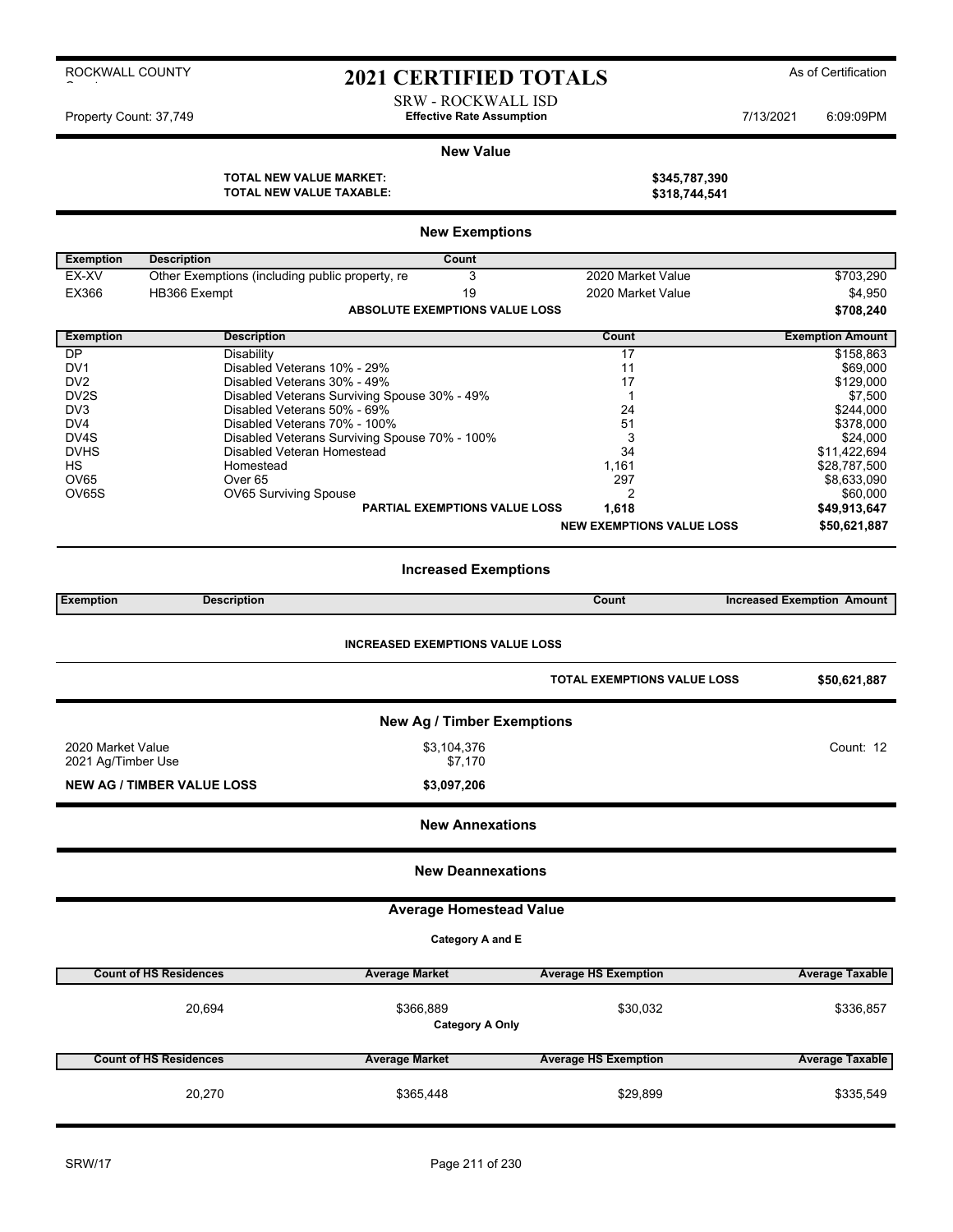# 2021 CERTIFIED TOTALS As of Certification

### SRW - ROCKWALL ISD **Lower Value Used**

**Count of Protested Properties Total Market Value Total Value Used**

13 \$5,664,440.00 \$4,847,702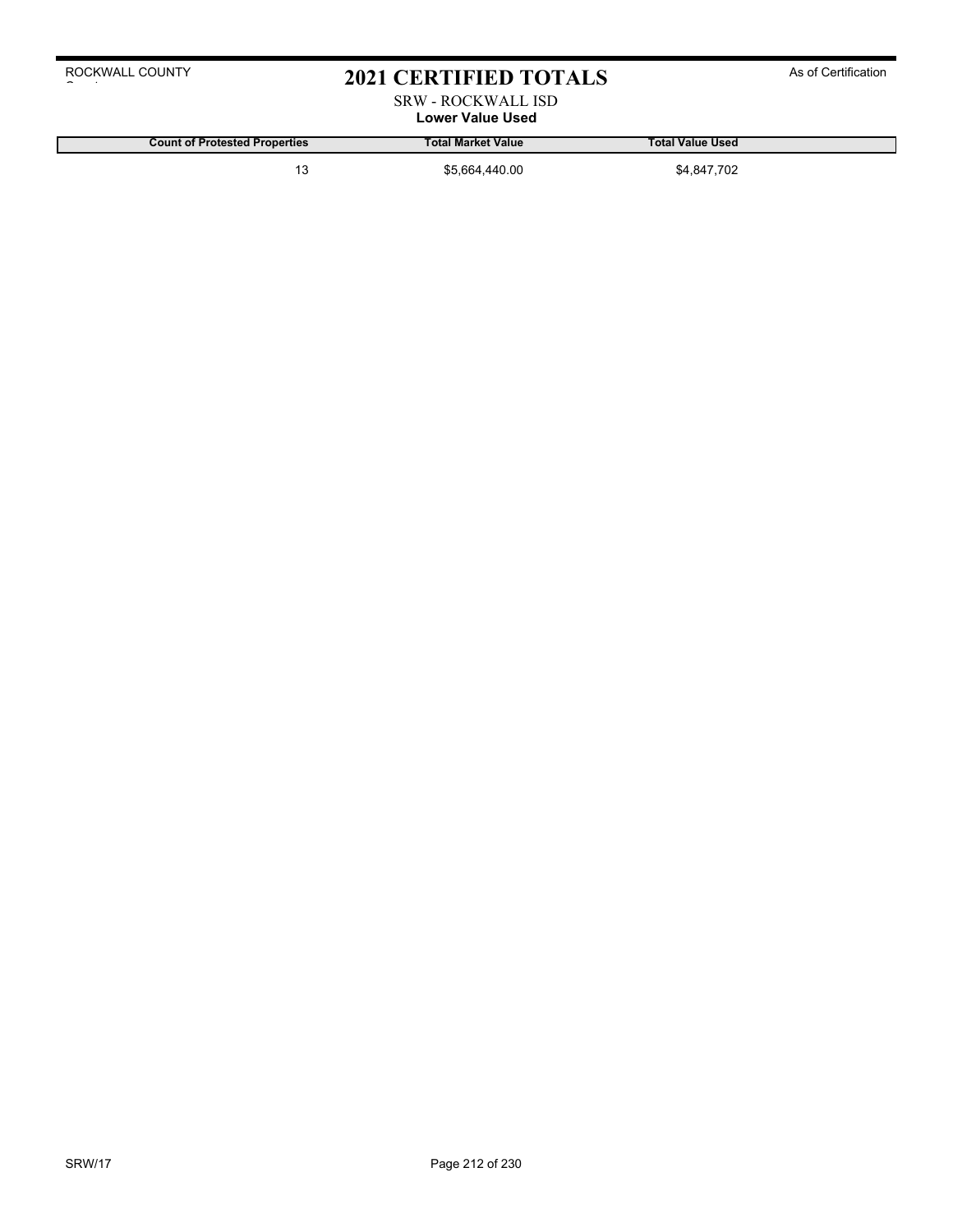| ROCKWALL COUNTY                   | <b>2021 CERTIFIED TOTALS</b> |                                                    |                                                            |           | As of Certification |
|-----------------------------------|------------------------------|----------------------------------------------------|------------------------------------------------------------|-----------|---------------------|
| Property Count: 87                |                              | TF1 - ROCKWALL TIF#1<br><b>ARB Approved Totals</b> |                                                            | 7/13/2021 | 6:08:26PM           |
| Land                              |                              | Value                                              |                                                            |           |                     |
| Homesite:                         |                              | $\Omega$                                           |                                                            |           |                     |
| Non Homesite:                     |                              | 48,125,499                                         |                                                            |           |                     |
| Ag Market:                        |                              | 0                                                  |                                                            |           |                     |
| Timber Market:                    |                              | $\mathbf 0$                                        | <b>Total Land</b>                                          | $(+)$     | 48,125,499          |
| Improvement                       |                              | Value                                              |                                                            |           |                     |
| Homesite:                         |                              | 0                                                  |                                                            |           |                     |
| Non Homesite:                     |                              | 88,100,165                                         | <b>Total Improvements</b>                                  | $^{(+)}$  | 88,100,165          |
| <b>Non Real</b>                   | <b>Count</b>                 | Value                                              |                                                            |           |                     |
| Personal Property:                | $\mathbf 0$                  | 0                                                  |                                                            |           |                     |
| Mineral Property:                 | 0                            | 0                                                  |                                                            |           |                     |
| Autos:                            | $\Omega$                     | $\Omega$                                           | <b>Total Non Real</b>                                      | $^{(+)}$  | 0                   |
|                                   |                              |                                                    | <b>Market Value</b>                                        | $=$       | 136,225,664         |
| Ag                                | <b>Non Exempt</b>            | <b>Exempt</b>                                      |                                                            |           |                     |
| <b>Total Productivity Market:</b> | $\mathbf 0$                  | $\mathbf 0$                                        |                                                            |           |                     |
| Ag Use:                           | 0                            | 0                                                  | <b>Productivity Loss</b>                                   | $(-)$     | $\Omega$            |
| Timber Use:                       | 0                            | 0                                                  | <b>Appraised Value</b>                                     | $\equiv$  | 136,225,664         |
| Productivity Loss:                | 0                            | $\Omega$                                           |                                                            |           |                     |
|                                   |                              |                                                    | <b>Homestead Cap</b>                                       | $(-)$     | 0                   |
|                                   |                              |                                                    | <b>Assessed Value</b>                                      | $=$       | 136,225,664         |
|                                   |                              |                                                    | <b>Total Exemptions Amount</b><br>(Breakdown on Next Page) | $(-)$     | 6,582,010           |
|                                   |                              |                                                    | <b>Net Taxable</b>                                         | $=$       | 129,643,654         |

#### APPROXIMATE TOTAL LEVY = NET TAXABLE \* (TAX RATE / 100) 0.00 = 129,643,654 \* (0.000000 / 100)

| 0.00 |
|------|
|      |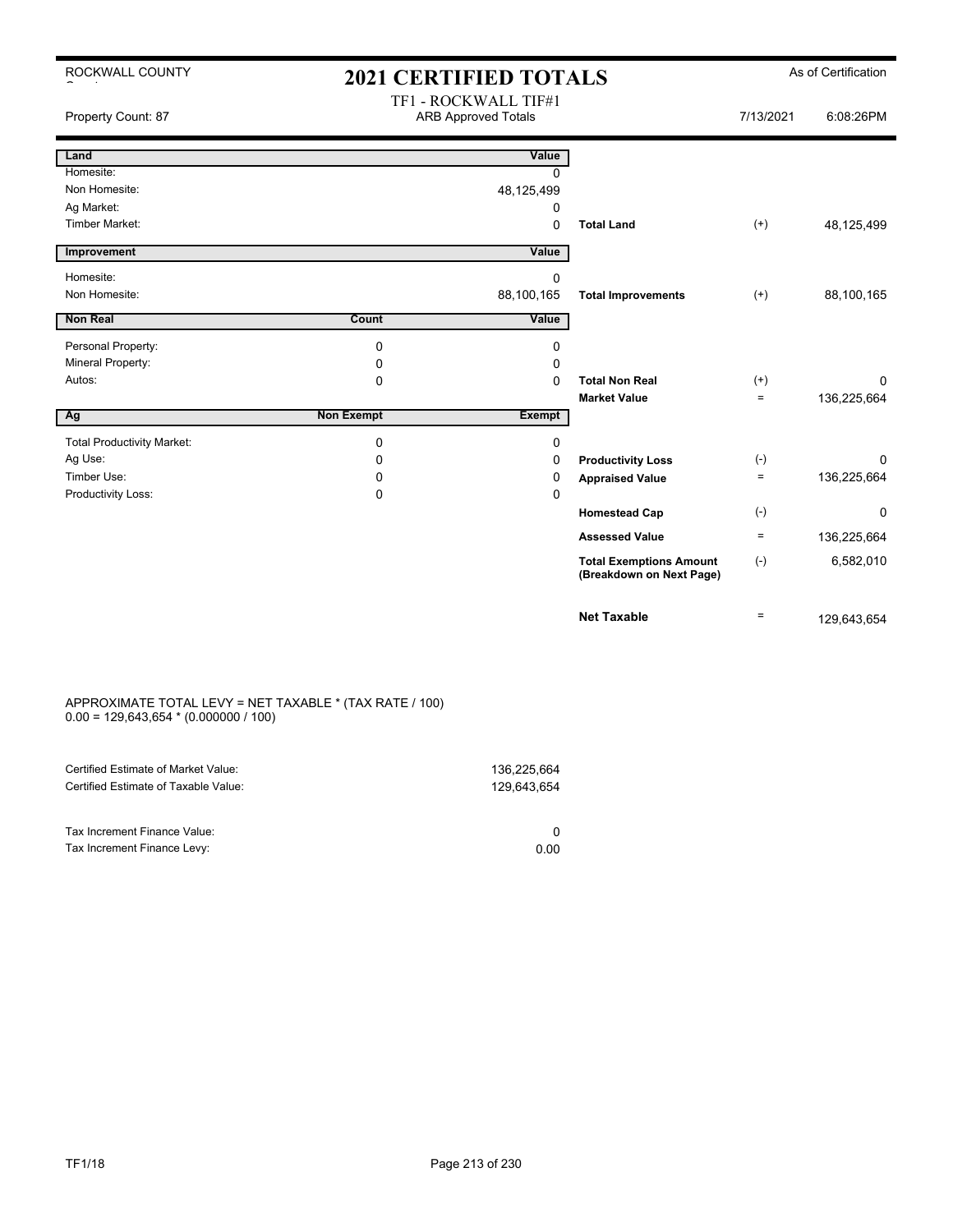# 2021 CERTIFIED TOTALS As of Certification

TF1 - ROCKWALL TIF#1 Property Count: 87 ARB Approved Totals 7/13/2021 6:09:09PM ARB Approved Totals 7/13/2021 6:09:09PM

| <b>Exemption</b> | Count         | Local | <b>State</b> | Total     |
|------------------|---------------|-------|--------------|-----------|
| EX-XV            | c<br>∠∠       |       | 6,582,010    | 6,582,010 |
|                  | <b>Totals</b> |       | 6,582,010    | 6,582,010 |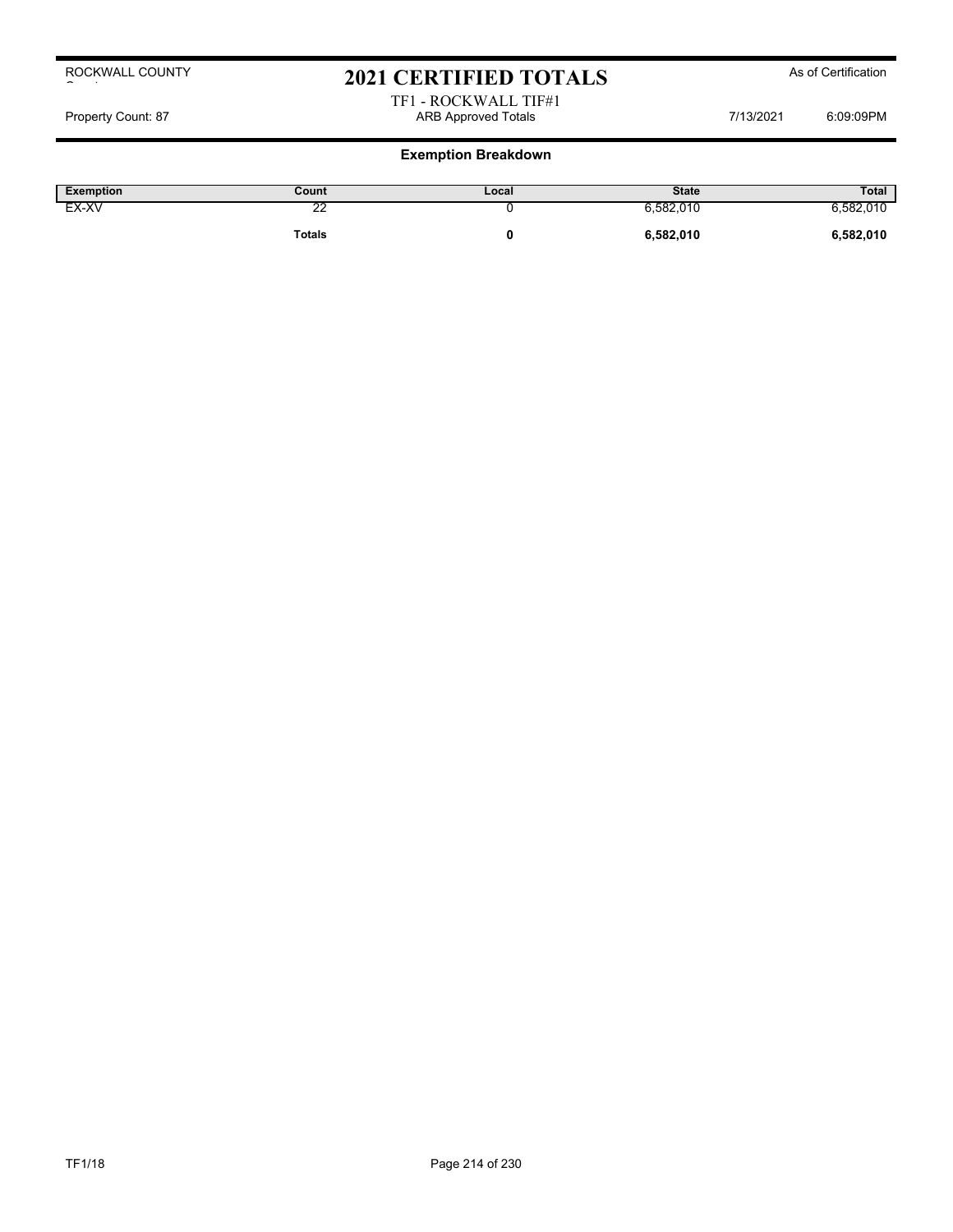| ROCKWALL COUNTY                   | <b>2021 CERTIFIED TOTALS</b> |                                             |                                                            | As of Certification |             |  |
|-----------------------------------|------------------------------|---------------------------------------------|------------------------------------------------------------|---------------------|-------------|--|
| Property Count: 87                |                              | TF1 - ROCKWALL TIF#1<br><b>Grand Totals</b> |                                                            | 7/13/2021           | 6:08:26PM   |  |
| Land                              |                              | Value                                       |                                                            |                     |             |  |
| Homesite:                         |                              | <sup>0</sup>                                |                                                            |                     |             |  |
| Non Homesite:                     |                              | 48,125,499                                  |                                                            |                     |             |  |
| Ag Market:                        |                              | 0                                           |                                                            |                     |             |  |
| <b>Timber Market:</b>             |                              | 0                                           | <b>Total Land</b>                                          | $(+)$               | 48,125,499  |  |
| Improvement                       |                              | Value                                       |                                                            |                     |             |  |
| Homesite:                         |                              | 0                                           |                                                            |                     |             |  |
| Non Homesite:                     |                              | 88,100,165                                  | <b>Total Improvements</b>                                  | $(+)$               | 88,100,165  |  |
| <b>Non Real</b>                   | Count                        | Value                                       |                                                            |                     |             |  |
| Personal Property:                | 0                            | 0                                           |                                                            |                     |             |  |
| Mineral Property:                 | 0                            | 0                                           |                                                            |                     |             |  |
| Autos:                            | 0                            | 0                                           | <b>Total Non Real</b>                                      | $^{(+)}$            | $\Omega$    |  |
|                                   |                              |                                             | <b>Market Value</b>                                        | $=$                 | 136,225,664 |  |
| Ag                                | <b>Non Exempt</b>            | <b>Exempt</b>                               |                                                            |                     |             |  |
| <b>Total Productivity Market:</b> | 0                            | 0                                           |                                                            |                     |             |  |
| Ag Use:                           | 0                            | 0                                           | <b>Productivity Loss</b>                                   | $(-)$               | $\Omega$    |  |
| Timber Use:                       | 0                            | 0                                           | <b>Appraised Value</b>                                     | $\equiv$            | 136,225,664 |  |
| Productivity Loss:                | 0                            | 0                                           |                                                            |                     |             |  |
|                                   |                              |                                             | <b>Homestead Cap</b>                                       | $(-)$               | 0           |  |
|                                   |                              |                                             | <b>Assessed Value</b>                                      | $=$                 | 136,225,664 |  |
|                                   |                              |                                             | <b>Total Exemptions Amount</b><br>(Breakdown on Next Page) | $(-)$               | 6,582,010   |  |
|                                   |                              |                                             | <b>Net Taxable</b>                                         | $=$                 | 129,643,654 |  |

#### APPROXIMATE TOTAL LEVY = NET TAXABLE \* (TAX RATE / 100) 0.00 = 129,643,654 \* (0.000000 / 100)

| Certified Estimate of Market Value:                         | 136,225,664 |
|-------------------------------------------------------------|-------------|
| Certified Estimate of Taxable Value:                        | 129.643.654 |
| Tax Increment Finance Value:<br>Tax Increment Finance Levy: | 0.00        |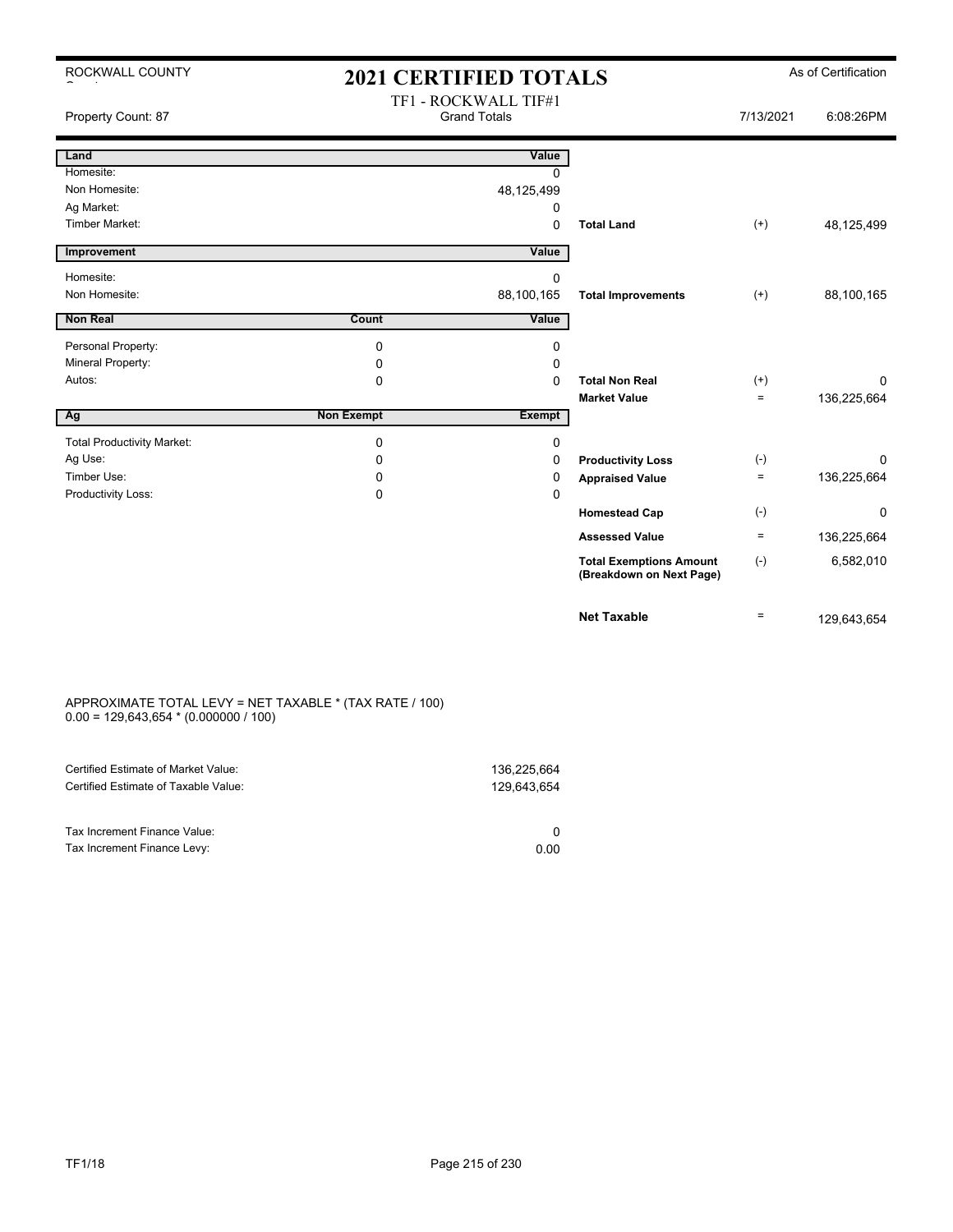# 2021 CERTIFIED TOTALS As of Certification

#### TF1 - ROCKWALL TIF#1 Property Count: 87 Grand Totals 7/13/2021 6:09:09PM

| Exemption | Count   | Local | <b>State</b> | Total     |
|-----------|---------|-------|--------------|-----------|
| EX-XV     | ç<br>-- |       | 582,010 ن    | 3.582.010 |
|           | Totals  |       | 6,582,010    | 6,582,010 |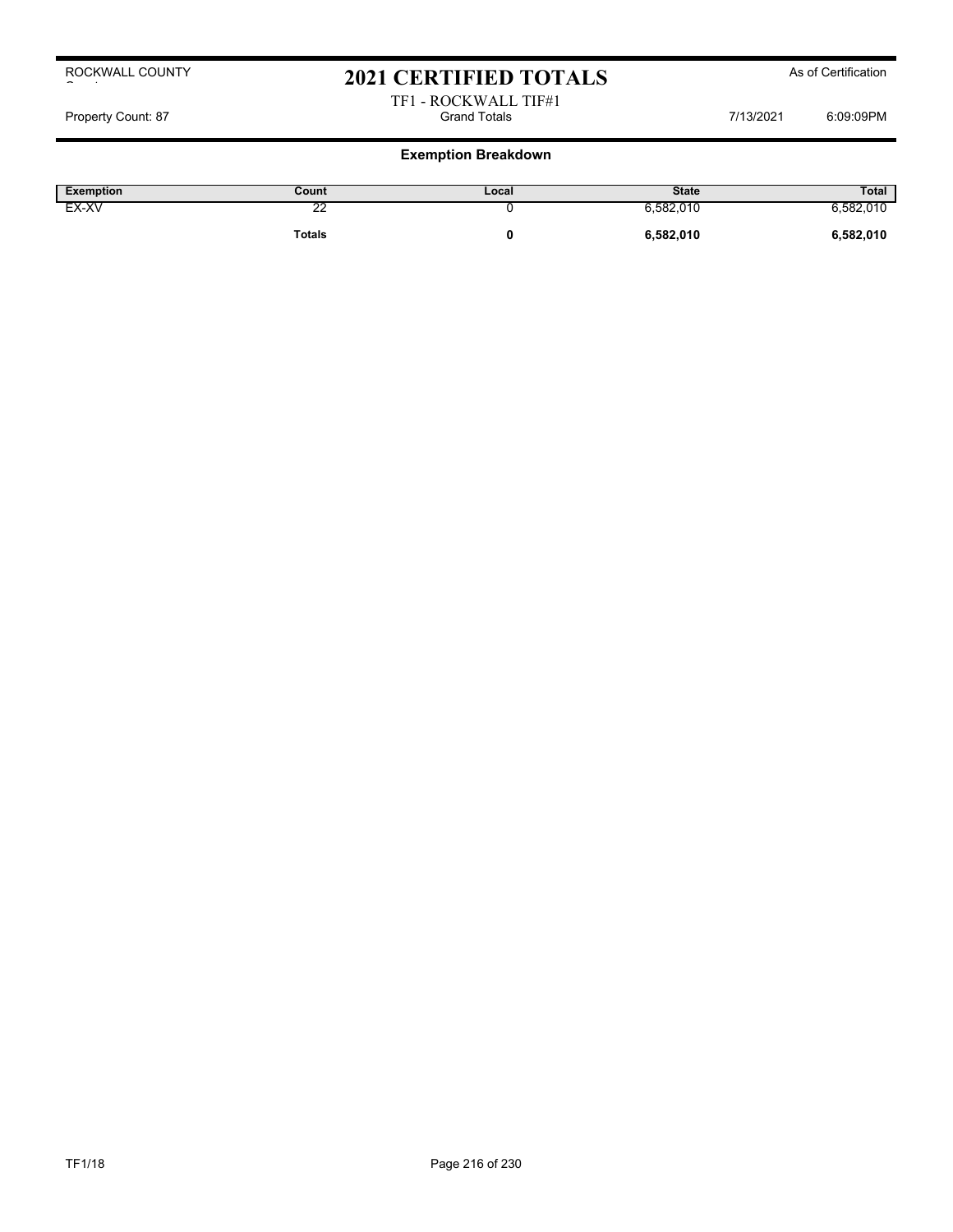# 2021 CERTIFIED TOTALS As of Certification

TF1 - ROCKWALL TIF#1 Property Count: 87 ARB Approved Totals 7/13/2021 6:09:09PM

|                | <b>State Code Description</b>   | Count  | Acres   | <b>New Value</b> | <b>Market Value</b> | <b>Taxable Value</b> |
|----------------|---------------------------------|--------|---------|------------------|---------------------|----------------------|
| C1             | VACANT LOTS AND LAND TRACTS     | 48     | 32.7935 | \$0              | \$11,992,960        | \$11,992,960         |
| F <sub>1</sub> | <b>COMMERCIAL REAL PROPERTY</b> | 23     | 38.7023 | \$3.782.700      | \$117,650,694       | \$117,650,694        |
| v              | TOTALLY EXEMPT PROPERTY         | 22     | 11.3685 | \$0              | \$6.582,010         | \$0                  |
|                |                                 | Totals | 82.8643 | \$3.782.700      | \$136,225,664       | \$129.643.654        |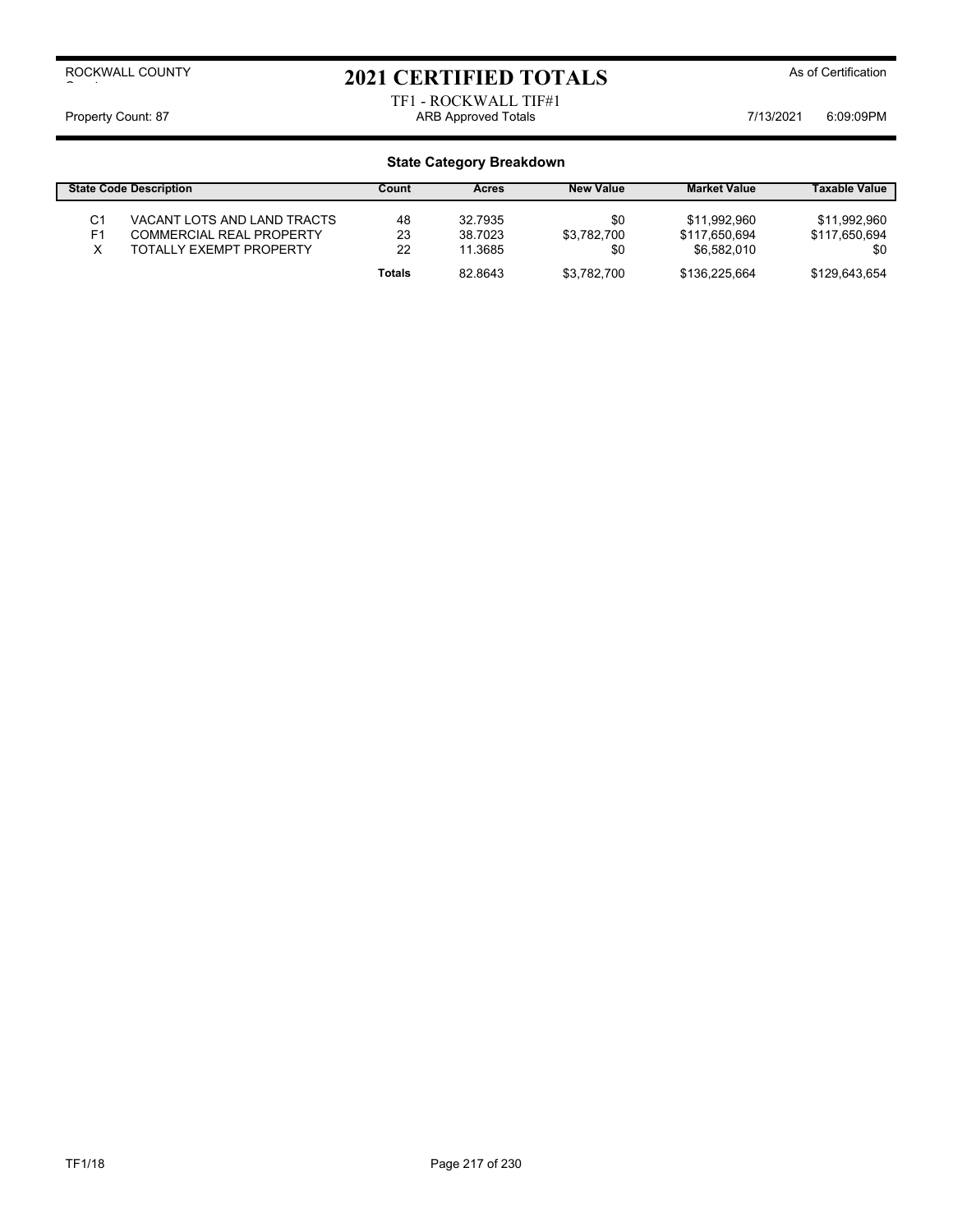# 2021 CERTIFIED TOTALS As of Certification

TF1 - ROCKWALL TIF#1 Property Count: 87 Grand Totals 7/13/2021 6:09:09PM

|                | <b>State Code Description</b>   | Count  | <b>Acres</b> | <b>New Value</b> | <b>Market Value</b> | <b>Taxable Value</b> |
|----------------|---------------------------------|--------|--------------|------------------|---------------------|----------------------|
| C1             | VACANT LOTS AND LAND TRACTS     | 48     | 32.7935      | \$0              | \$11,992,960        | \$11,992,960         |
| F <sub>1</sub> | <b>COMMERCIAL REAL PROPERTY</b> | 23     | 38.7023      | \$3.782.700      | \$117.650.694       | \$117,650,694        |
|                | <b>TOTALLY EXEMPT PROPERTY</b>  | 22     | 11.3685      | \$0              | \$6.582.010         | \$0                  |
|                |                                 | Totals | 82.8643      | \$3.782.700      | \$136,225,664       | \$129.643.654        |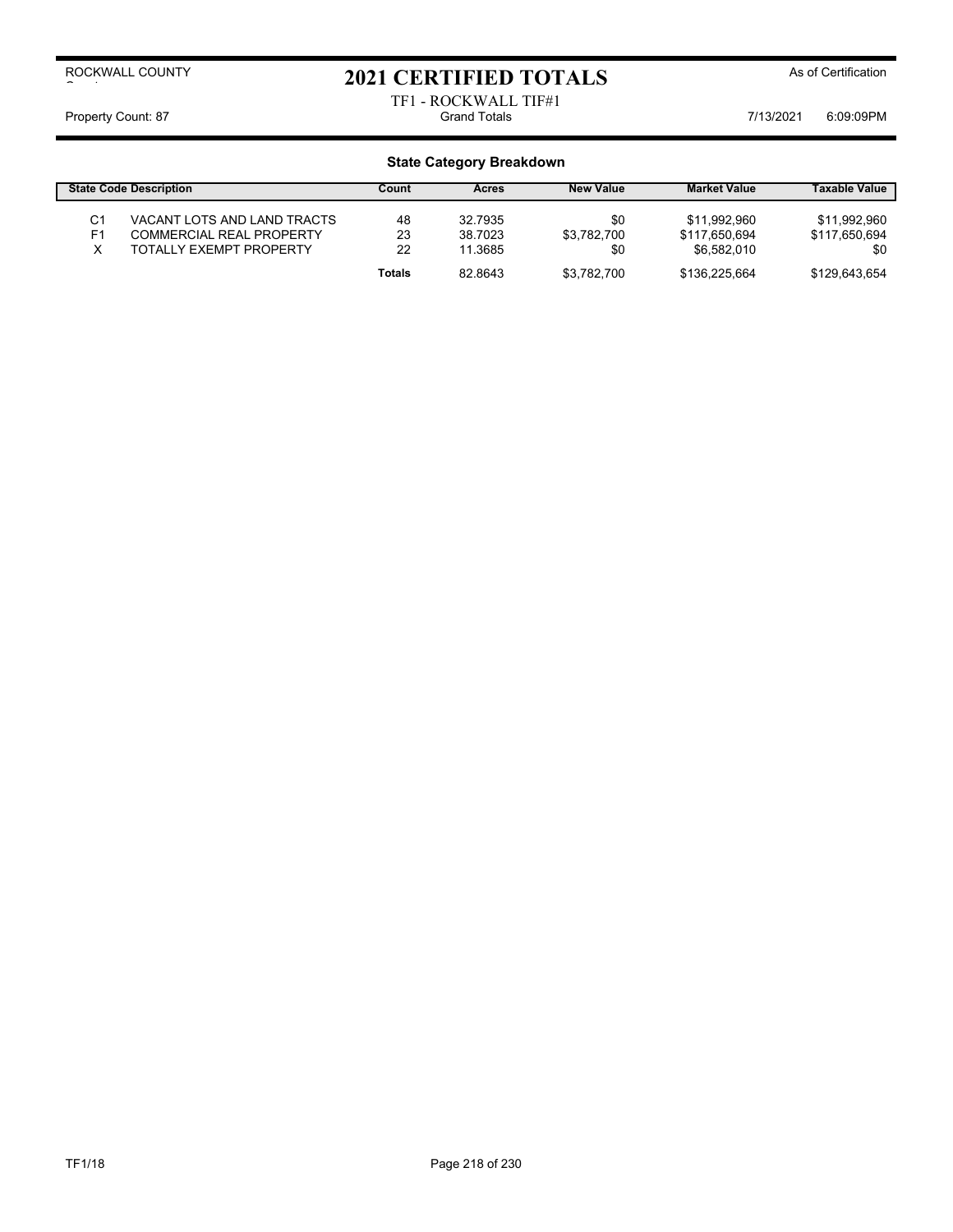| ROCKWALL COUNTY    |                                                            | <b>2021 CERTIFIED TOTALS</b>                             |                             |                                    |           | As of Certification               |
|--------------------|------------------------------------------------------------|----------------------------------------------------------|-----------------------------|------------------------------------|-----------|-----------------------------------|
| Property Count: 87 |                                                            | TF1 - ROCKWALL TIF#1<br><b>Effective Rate Assumption</b> |                             |                                    | 7/13/2021 | 6:09:09PM                         |
|                    |                                                            | <b>New Value</b>                                         |                             |                                    |           |                                   |
|                    | <b>TOTAL NEW VALUE MARKET:</b><br>TOTAL NEW VALUE TAXABLE: |                                                          |                             | \$3,782,700<br>\$3,782,700         |           |                                   |
|                    |                                                            | <b>New Exemptions</b>                                    |                             |                                    |           |                                   |
| <b>Exemption</b>   | <b>Description</b>                                         | Count                                                    |                             |                                    |           |                                   |
|                    |                                                            | <b>ABSOLUTE EXEMPTIONS VALUE LOSS</b>                    |                             |                                    |           |                                   |
| <b>Exemption</b>   | <b>Description</b>                                         |                                                          | <b>Count</b>                |                                    |           | <b>Exemption Amount</b>           |
|                    |                                                            | <b>PARTIAL EXEMPTIONS VALUE LOSS</b>                     |                             | <b>NEW EXEMPTIONS VALUE LOSS</b>   |           | \$0                               |
|                    |                                                            | <b>Increased Exemptions</b>                              |                             |                                    |           |                                   |
| <b>Exemption</b>   | <b>Description</b>                                         |                                                          | Count                       |                                    |           | <b>Increased Exemption Amount</b> |
|                    |                                                            | <b>INCREASED EXEMPTIONS VALUE LOSS</b>                   |                             |                                    |           |                                   |
|                    |                                                            |                                                          |                             | <b>TOTAL EXEMPTIONS VALUE LOSS</b> |           | \$0                               |
|                    |                                                            | <b>New Ag / Timber Exemptions</b>                        |                             |                                    |           |                                   |
|                    |                                                            | <b>New Annexations</b>                                   |                             |                                    |           |                                   |
|                    |                                                            | <b>New Deannexations</b>                                 |                             |                                    |           |                                   |
|                    |                                                            | <b>Average Homestead Value</b>                           |                             |                                    |           |                                   |
|                    |                                                            |                                                          |                             |                                    |           |                                   |
|                    | <b>Count of HS Residences</b>                              | <b>Average Market</b>                                    | <b>Average HS Exemption</b> |                                    |           | <b>Average Taxable</b>            |
|                    |                                                            | <b>Lower Value Used</b>                                  |                             |                                    |           |                                   |
|                    | <b>Count of Protested Properties</b>                       | <b>Total Market Value</b>                                |                             | <b>Total Value Used</b>            |           |                                   |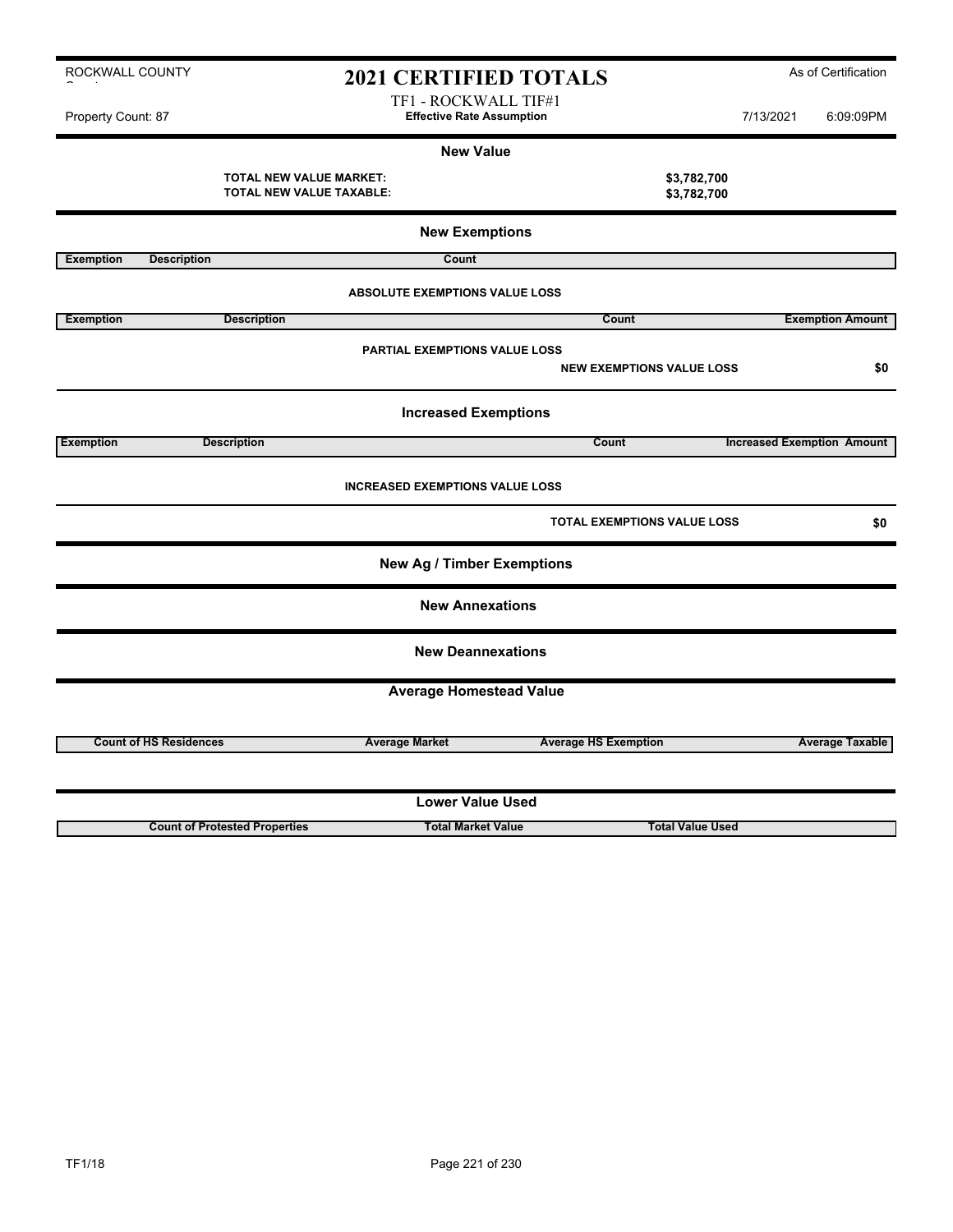| ROCKWALL COUNTY                   | <b>2021 CERTIFIED TOTALS</b> |                                                           |                                                            |                   | As of Certification |
|-----------------------------------|------------------------------|-----------------------------------------------------------|------------------------------------------------------------|-------------------|---------------------|
| Property Count: 3                 |                              | TIF#2 - ROWLETT TIF/TIR2 #2<br><b>ARB Approved Totals</b> |                                                            | 7/13/2021         | 6:08:26PM           |
| Land                              |                              | Value                                                     |                                                            |                   |                     |
| Homesite:                         |                              | $\Omega$                                                  |                                                            |                   |                     |
| Non Homesite:                     |                              | 24,099,949                                                |                                                            |                   |                     |
| Ag Market:                        |                              | 0                                                         |                                                            |                   |                     |
| Timber Market:                    |                              | $\mathbf 0$                                               | <b>Total Land</b>                                          | $(+)$             | 24,099,949          |
| Improvement                       |                              | Value                                                     |                                                            |                   |                     |
| Homesite:                         |                              | $\mathbf 0$                                               |                                                            |                   |                     |
| Non Homesite:                     |                              | 128,278                                                   | <b>Total Improvements</b>                                  | $(+)$             | 128,278             |
| Non Real                          | Count                        | Value                                                     |                                                            |                   |                     |
| Personal Property:                | $\mathbf 0$                  | 0                                                         |                                                            |                   |                     |
| Mineral Property:                 | 0                            | 0                                                         |                                                            |                   |                     |
| Autos:                            | 0                            | $\Omega$                                                  | <b>Total Non Real</b>                                      | $^{(+)}$          | 0                   |
|                                   |                              |                                                           | <b>Market Value</b>                                        | $=$               | 24,228,227          |
| Ag                                | <b>Non Exempt</b>            | <b>Exempt</b>                                             |                                                            |                   |                     |
| <b>Total Productivity Market:</b> | 0                            | 0                                                         |                                                            |                   |                     |
| Ag Use:                           | $\Omega$                     | $\Omega$                                                  | <b>Productivity Loss</b>                                   | $(-)$             | $\Omega$            |
| Timber Use:                       | $\Omega$                     | 0                                                         | <b>Appraised Value</b>                                     | $\qquad \qquad =$ | 24,228,227          |
| Productivity Loss:                | $\Omega$                     | $\Omega$                                                  |                                                            |                   |                     |
|                                   |                              |                                                           | <b>Homestead Cap</b>                                       | $(-)$             | 0                   |
|                                   |                              |                                                           | <b>Assessed Value</b>                                      | $\equiv$          | 24,228,227          |
|                                   |                              |                                                           | <b>Total Exemptions Amount</b><br>(Breakdown on Next Page) | $(-)$             | 0                   |
|                                   |                              |                                                           | <b>Net Taxable</b>                                         | $=$               | 24,228,227          |

#### APPROXIMATE TOTAL LEVY = NET TAXABLE \* (TAX RATE / 100)  $0.00 = 24,228,227 * (0.000000 / 100)$

| Certified Estimate of Market Value:<br>Certified Estimate of Taxable Value: | 24,228,227<br>24.228.227 |
|-----------------------------------------------------------------------------|--------------------------|
| Tax Increment Finance Value:                                                |                          |
| Tax Increment Finance Levy:                                                 | 0.00                     |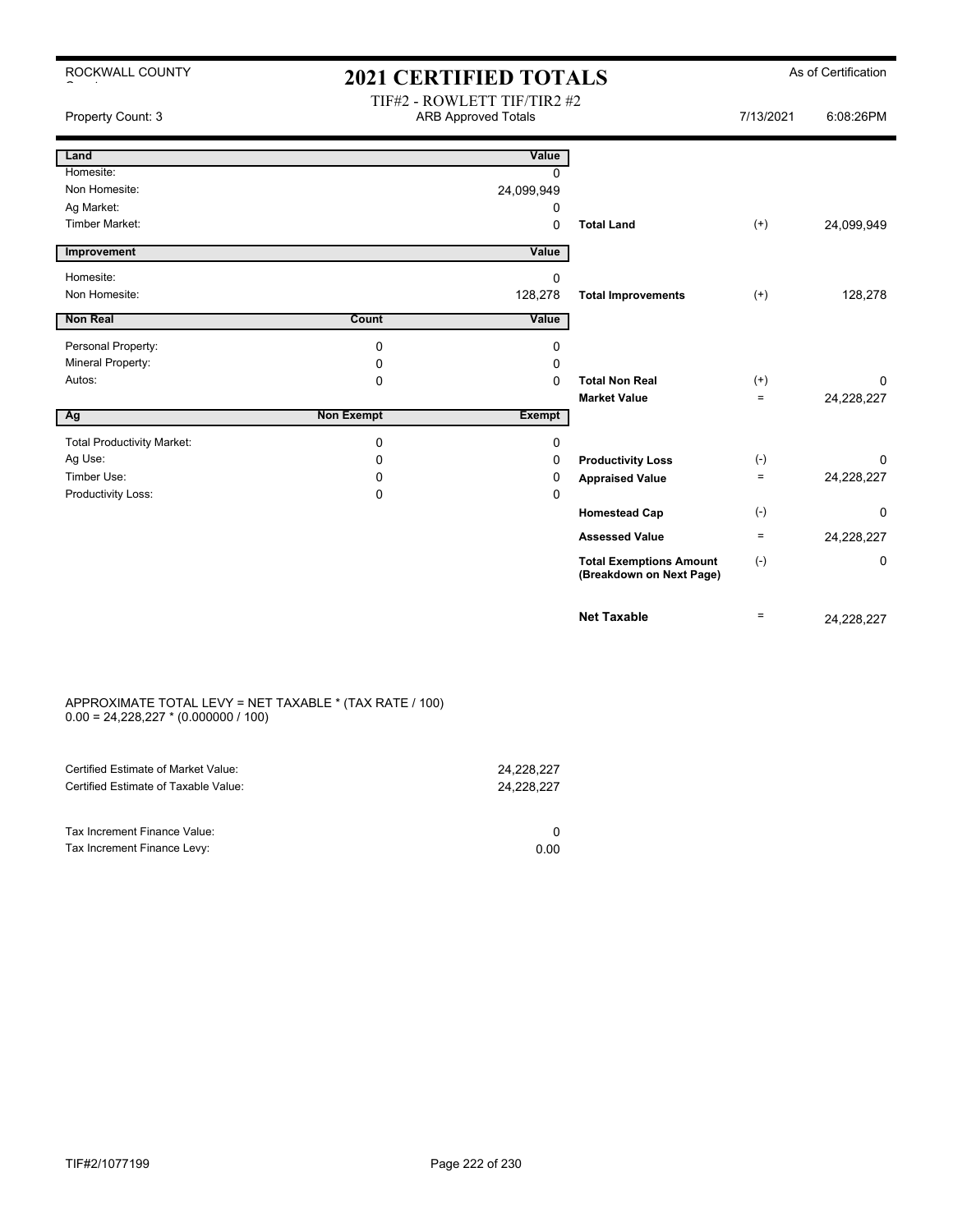# 2021 CERTIFIED TOTALS As of Certification

TIF#2 - ROWLETT TIF/TIR2 #2 Property Count: 3 **ARB Approved Totals ARB Approved Totals** 7/13/2021 6:09:09PM

| Exemption | Count  | Local | <b>State</b> | Total |
|-----------|--------|-------|--------------|-------|
|           |        |       |              |       |
|           | Totals |       |              |       |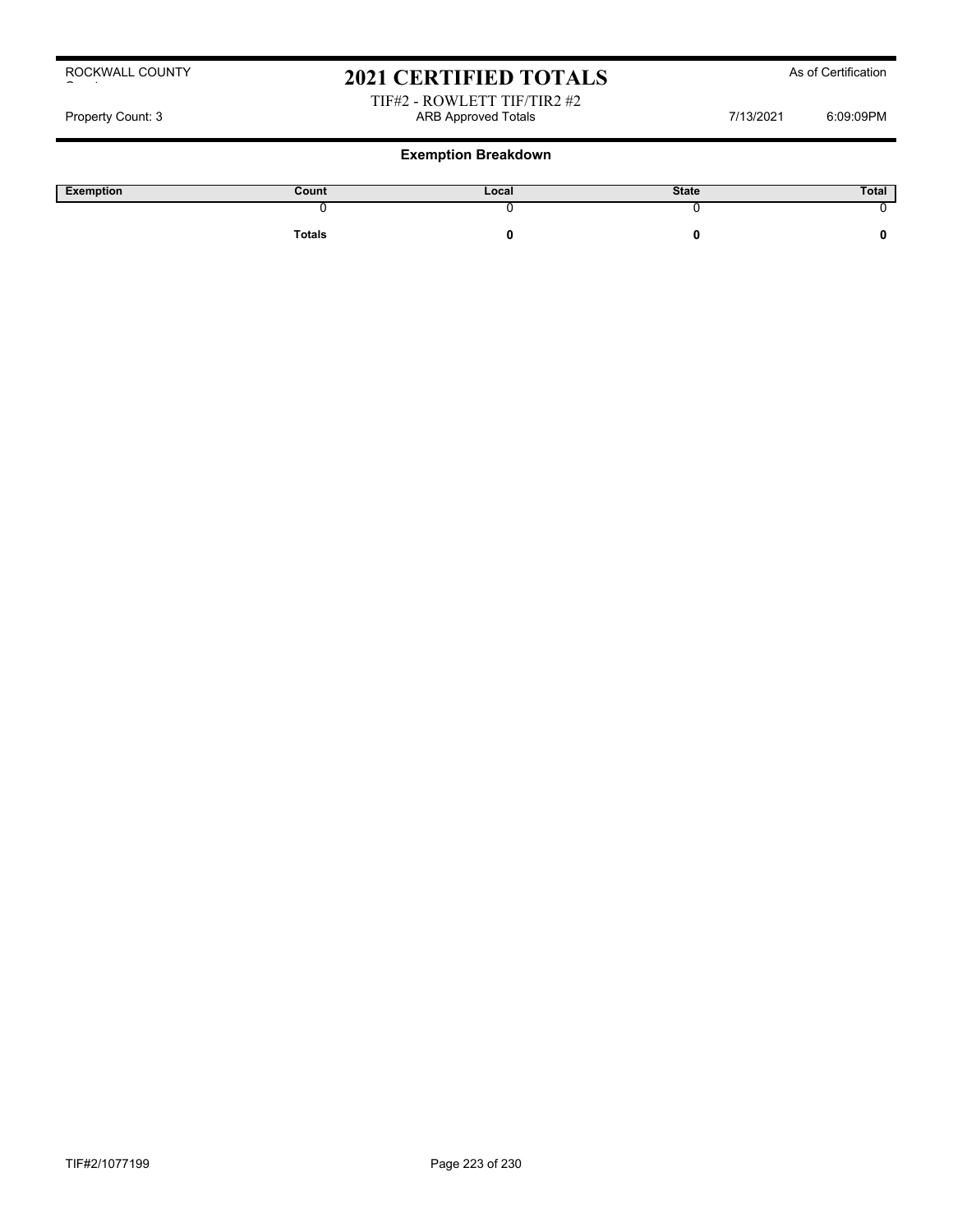| ROCKWALL COUNTY                   | <b>2021 CERTIFIED TOTALS</b> |                                                    |                                                            | As of Certification |             |
|-----------------------------------|------------------------------|----------------------------------------------------|------------------------------------------------------------|---------------------|-------------|
| Property Count: 3                 |                              | TIF#2 - ROWLETT TIF/TIR2 #2<br><b>Grand Totals</b> |                                                            | 7/13/2021           | 6:08:26PM   |
| Land                              |                              | Value                                              |                                                            |                     |             |
| Homesite:                         |                              | 0                                                  |                                                            |                     |             |
| Non Homesite:                     |                              | 24,099,949                                         |                                                            |                     |             |
| Ag Market:                        |                              | 0                                                  |                                                            |                     |             |
| <b>Timber Market:</b>             |                              | $\Omega$                                           | <b>Total Land</b>                                          | $(+)$               | 24,099,949  |
| Improvement                       |                              | Value                                              |                                                            |                     |             |
| Homesite:                         |                              | 0                                                  |                                                            |                     |             |
| Non Homesite:                     |                              | 128,278                                            | <b>Total Improvements</b>                                  | $(+)$               | 128,278     |
| <b>Non Real</b>                   | Count                        | Value                                              |                                                            |                     |             |
| Personal Property:                | 0                            | 0                                                  |                                                            |                     |             |
| Mineral Property:                 | 0                            | 0                                                  |                                                            |                     |             |
| Autos:                            | 0                            | $\Omega$                                           | <b>Total Non Real</b>                                      | $(+)$               | $\mathbf 0$ |
|                                   |                              |                                                    | <b>Market Value</b>                                        | $=$                 | 24,228,227  |
| Ag                                | <b>Non Exempt</b>            | <b>Exempt</b>                                      |                                                            |                     |             |
| <b>Total Productivity Market:</b> | 0                            | 0                                                  |                                                            |                     |             |
| Ag Use:                           | 0                            | 0                                                  | <b>Productivity Loss</b>                                   | $(-)$               | 0           |
| Timber Use:                       | $\Omega$                     | 0                                                  | <b>Appraised Value</b>                                     | $=$                 | 24,228,227  |
| Productivity Loss:                | 0                            | $\Omega$                                           |                                                            |                     |             |
|                                   |                              |                                                    | <b>Homestead Cap</b>                                       | $(-)$               | $\Omega$    |
|                                   |                              |                                                    | <b>Assessed Value</b>                                      | $=$                 | 24,228,227  |
|                                   |                              |                                                    | <b>Total Exemptions Amount</b><br>(Breakdown on Next Page) | $(-)$               | 0           |
|                                   |                              |                                                    | <b>Net Taxable</b>                                         | $=$                 | 24.228.227  |

#### APPROXIMATE TOTAL LEVY = NET TAXABLE \* (TAX RATE / 100)  $0.00 = 24,228,227 * (0.000000 / 100)$

| Certified Estimate of Market Value:<br>Certified Estimate of Taxable Value: | 24,228,227<br>24,228,227 |
|-----------------------------------------------------------------------------|--------------------------|
| Tax Increment Finance Value:                                                |                          |
| Tax Increment Finance Levy:                                                 | 0.00                     |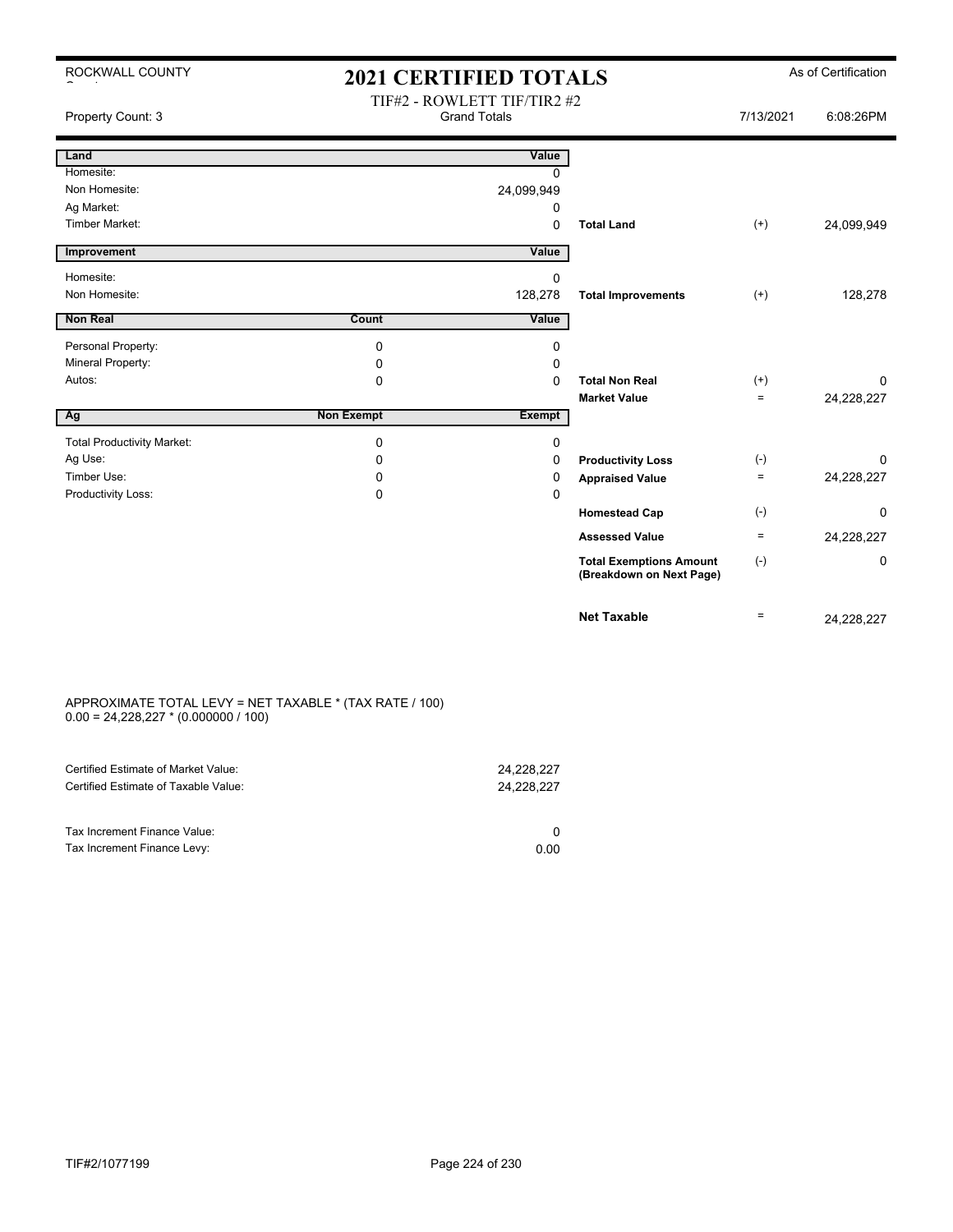# 2021 CERTIFIED TOTALS As of Certification

### TIF#2 - ROWLETT TIF/TIR2 #2<br>Grand Totals Property Count: 3 Crand Totals Grand Totals Count: 3 Count: 3 Count: 3 Count: 3 Count: 3 Count: 3 Count: 3 Count: 0

| Exemption | Count         | Local | <b>State</b> | Total |
|-----------|---------------|-------|--------------|-------|
|           |               |       |              |       |
|           | <b>Totals</b> |       |              |       |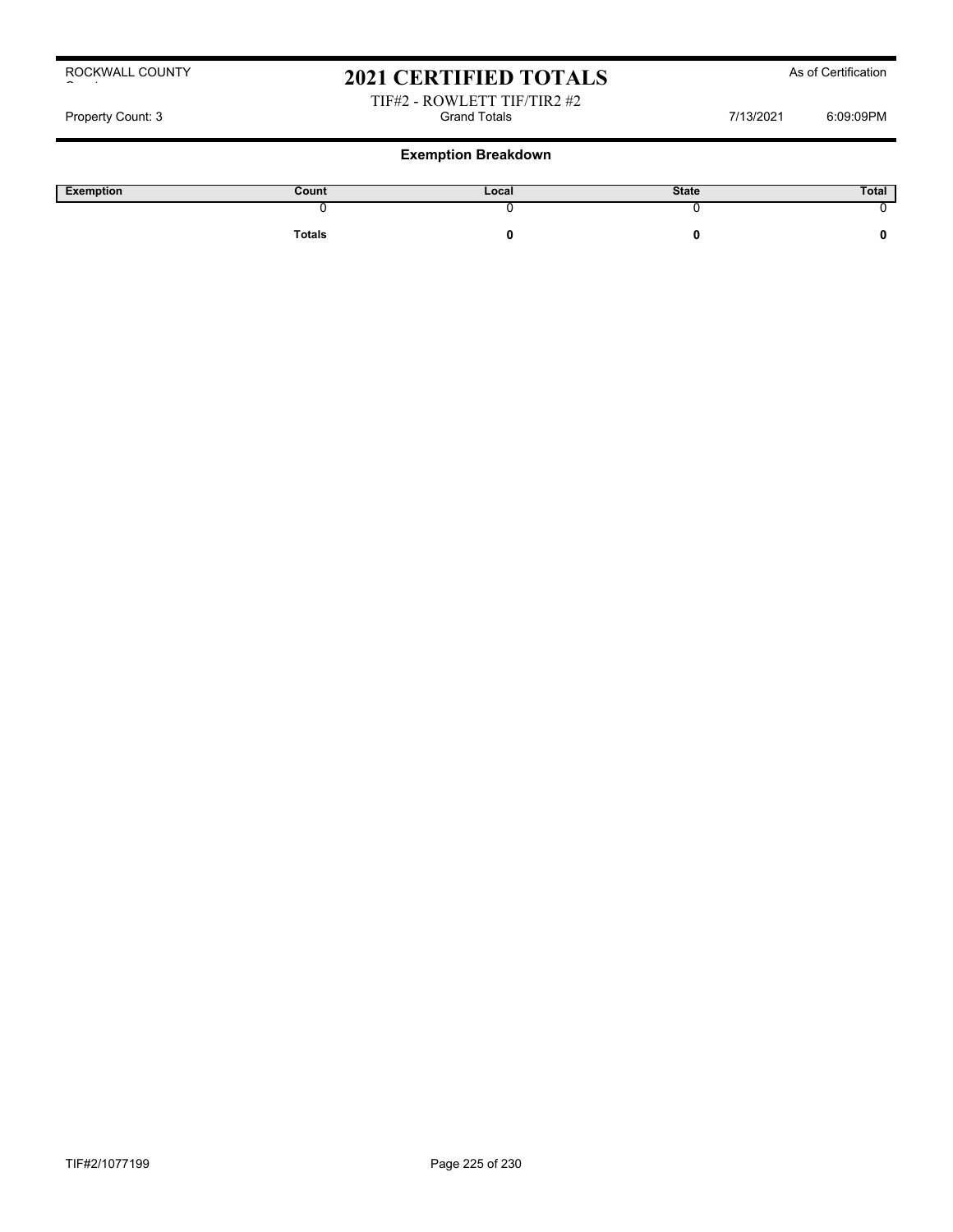# 2021 CERTIFIED TOTALS As of Certification

### TIF#2 - ROWLETT TIF/TIR2 #2 Property Count: 3 **ARB Approved Totals** ARB Approved Totals **7/13/2021** 6:09:09PM

| <b>State Code Description</b> |                                                                | Count         | Acres             | <b>New Value</b> | <b>Market Value</b>         | <b>Taxable Value</b>        |
|-------------------------------|----------------------------------------------------------------|---------------|-------------------|------------------|-----------------------------|-----------------------------|
| C1<br>F1                      | VACANT LOTS AND LAND TRACTS<br><b>COMMERCIAL REAL PROPERTY</b> |               | 6.7900<br>67.2664 | \$0<br>\$0       | \$2,001.681<br>\$22.226.546 | \$2,001,681<br>\$22,226,546 |
|                               |                                                                | <b>Totals</b> | 74.0564           | \$0              | \$24.228.227                | \$24.228.227                |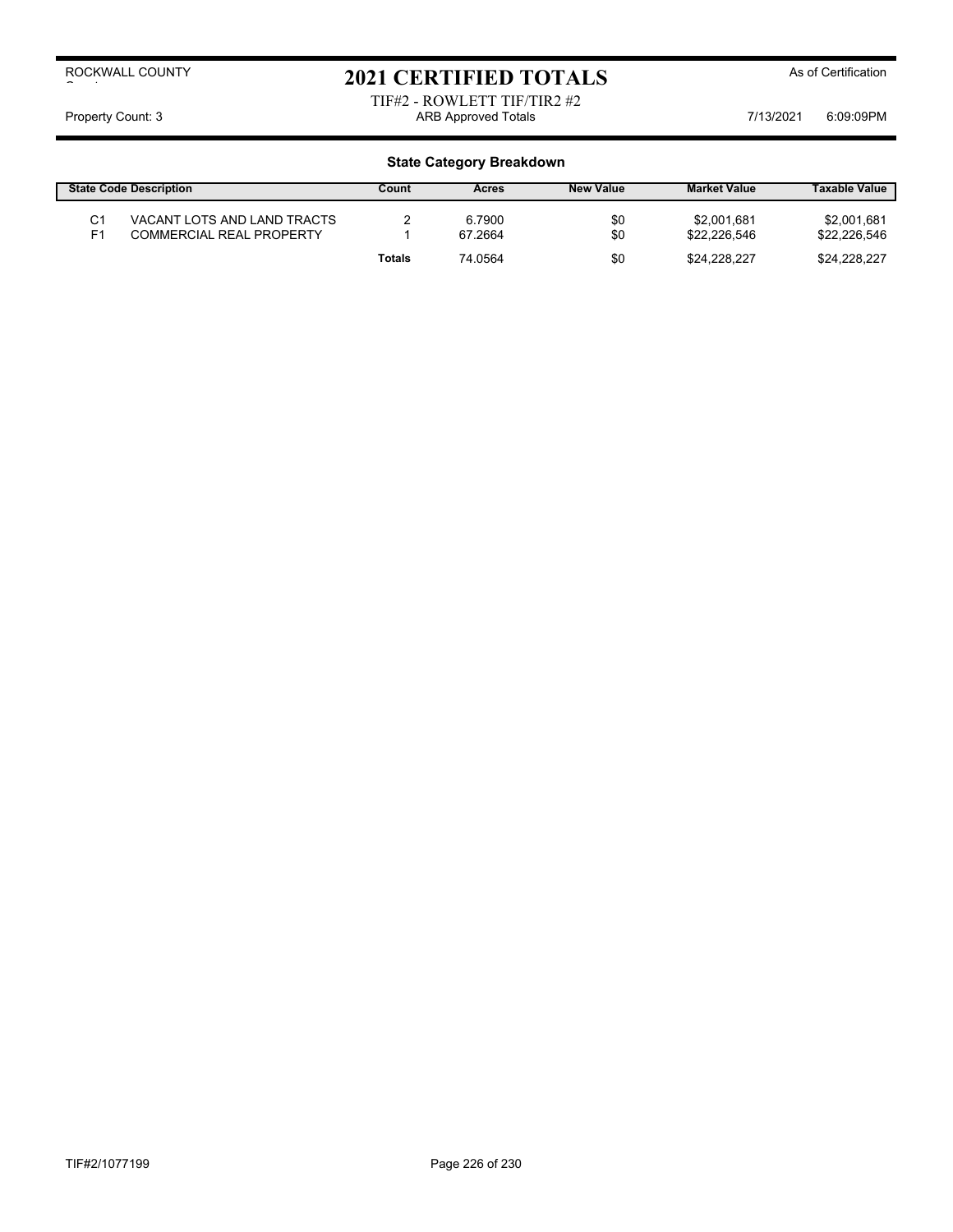# 2021 CERTIFIED TOTALS As of Certification

### TIF#2 - ROWLETT TIF/TIR2 #2<br>Grand Totals Property Count: 3 Crand Totals Grand Totals Count: 3 Crand Totals Count: 3 Count: 3 CO9:09PM

| <b>State Code Description</b> |                                                                | Count  | Acres             | <b>New Value</b> | <b>Market Value</b>         | <b>Taxable Value</b>        |
|-------------------------------|----------------------------------------------------------------|--------|-------------------|------------------|-----------------------------|-----------------------------|
| C1<br>F <sub>1</sub>          | VACANT LOTS AND LAND TRACTS<br><b>COMMERCIAL REAL PROPERTY</b> |        | 6.7900<br>67.2664 | \$0<br>\$0       | \$2,001.681<br>\$22.226.546 | \$2,001,681<br>\$22,226,546 |
|                               |                                                                | Totals | 74.0564           | \$0              | \$24.228.227                | \$24.228.227                |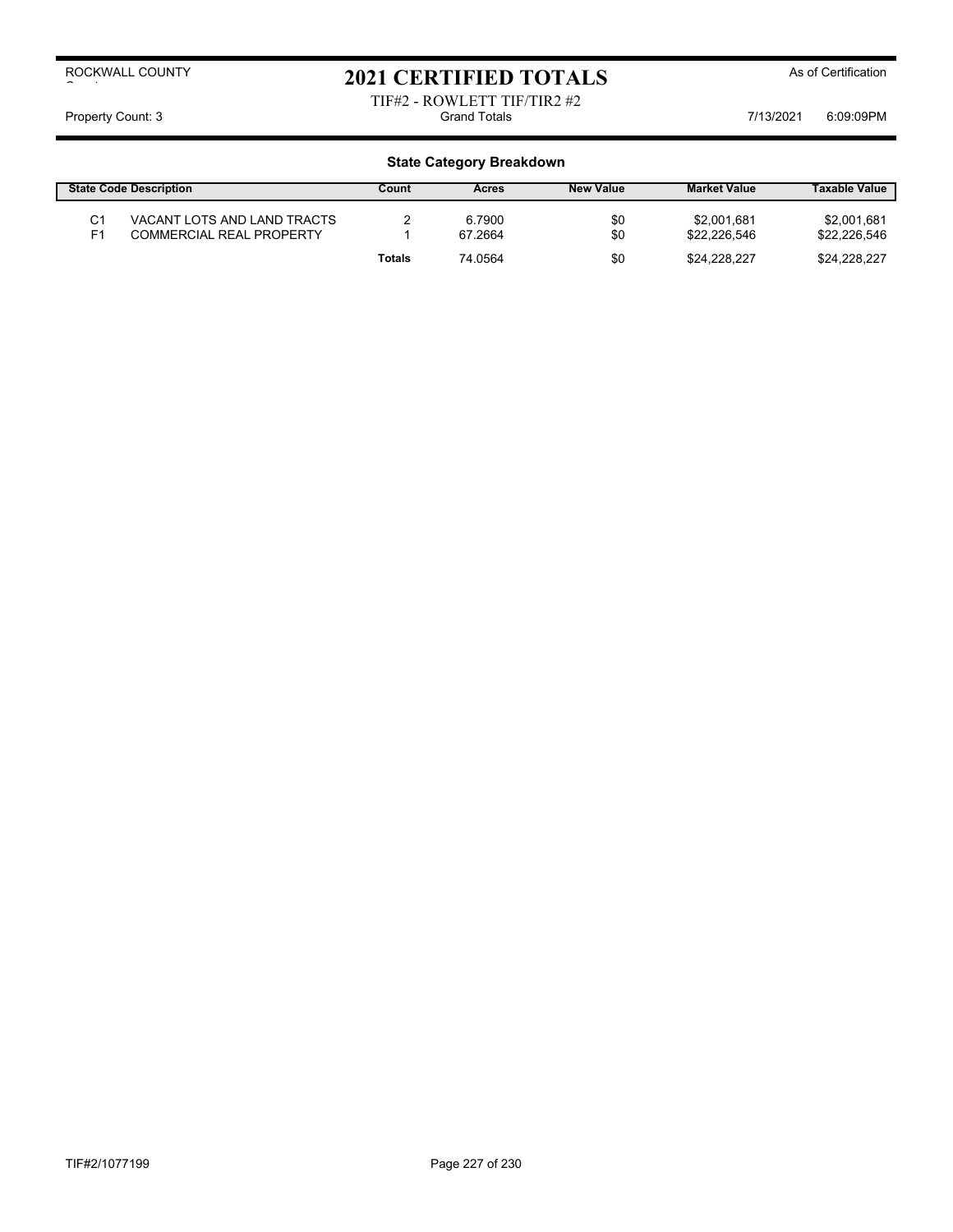TIF#2 - ROWLETT TIF/TIR2 #2 Property Count: 3 **Effective Rate Assumption Effective Rate Assumption** 7/13/2021 6:09:09PM

|                  |                                                            | <b>New Value</b>                       |                                    |                         |                                   |
|------------------|------------------------------------------------------------|----------------------------------------|------------------------------------|-------------------------|-----------------------------------|
|                  | TOTAL NEW VALUE MARKET:<br><b>TOTAL NEW VALUE TAXABLE:</b> |                                        |                                    | \$0<br>\$0              |                                   |
|                  |                                                            | <b>New Exemptions</b>                  |                                    |                         |                                   |
| <b>Exemption</b> | <b>Description</b>                                         | Count                                  |                                    |                         |                                   |
|                  |                                                            | ABSOLUTE EXEMPTIONS VALUE LOSS         |                                    |                         |                                   |
| <b>Exemption</b> | <b>Description</b>                                         |                                        | Count                              |                         | <b>Exemption Amount</b>           |
|                  |                                                            | <b>PARTIAL EXEMPTIONS VALUE LOSS</b>   | <b>NEW EXEMPTIONS VALUE LOSS</b>   |                         | \$0                               |
|                  |                                                            | <b>Increased Exemptions</b>            |                                    |                         |                                   |
| <b>Exemption</b> | <b>Description</b>                                         |                                        | Count                              |                         | <b>Increased Exemption Amount</b> |
|                  |                                                            | <b>INCREASED EXEMPTIONS VALUE LOSS</b> |                                    |                         |                                   |
|                  |                                                            |                                        | <b>TOTAL EXEMPTIONS VALUE LOSS</b> |                         | \$0                               |
|                  |                                                            | <b>New Ag / Timber Exemptions</b>      |                                    |                         |                                   |
|                  |                                                            | <b>New Annexations</b>                 |                                    |                         |                                   |
|                  |                                                            | <b>New Deannexations</b>               |                                    |                         |                                   |
|                  |                                                            | <b>Average Homestead Value</b>         |                                    |                         |                                   |
|                  |                                                            |                                        |                                    |                         |                                   |
|                  | <b>Count of HS Residences</b>                              | <b>Average Market</b>                  | <b>Average HS Exemption</b>        |                         | <b>Average Taxable</b>            |
|                  |                                                            | <b>Lower Value Used</b>                |                                    |                         |                                   |
|                  |                                                            |                                        |                                    |                         |                                   |
|                  | <b>Count of Protested Properties</b>                       | <b>Total Market Value</b>              |                                    | <b>Total Value Used</b> |                                   |

ROCKWALL COUNTY

 $\sim$  to the set of  $\sim$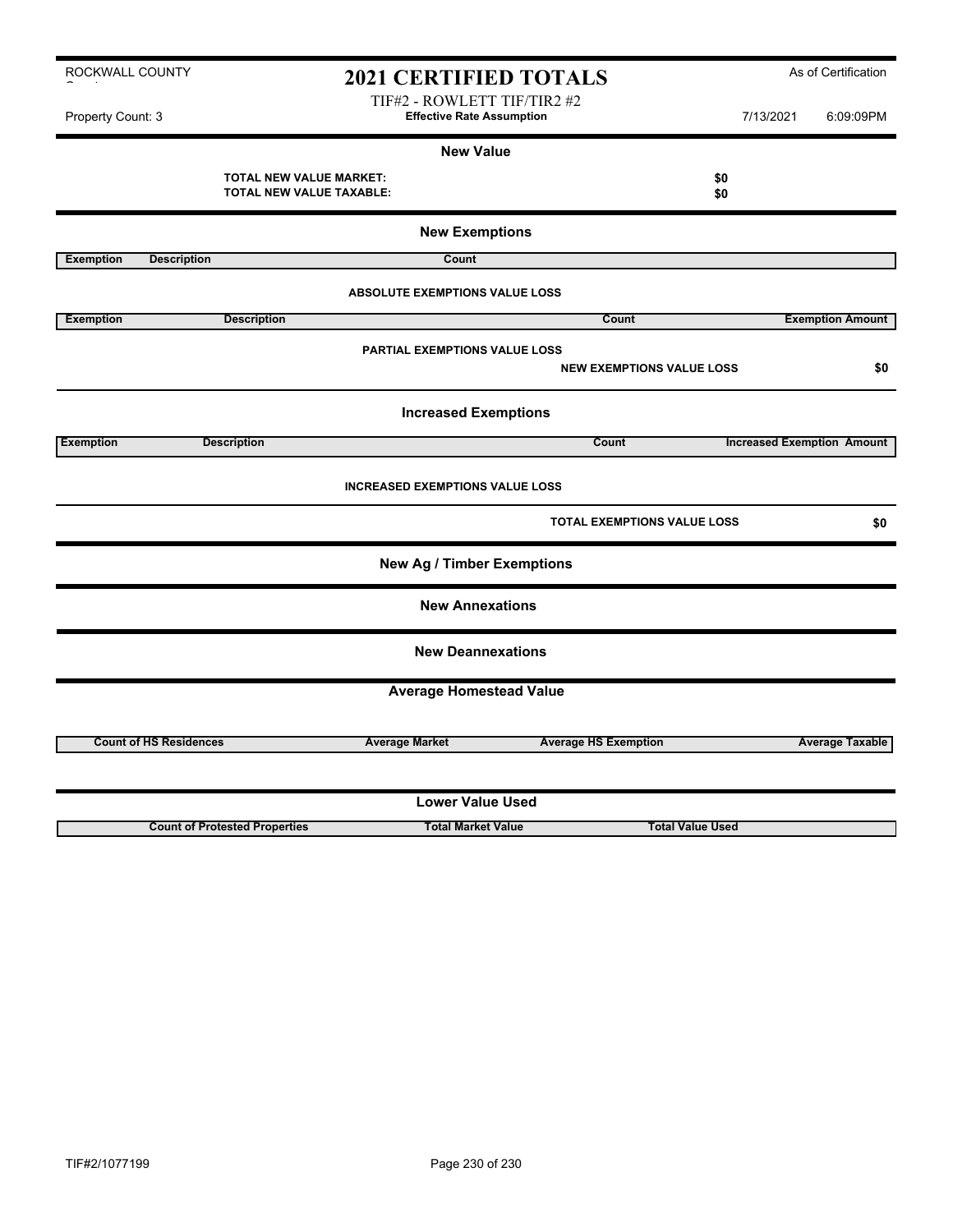| ROCKWALL COUNTY |
|-----------------|
|                 |

| Property Count: 380               |                   | TIRZ1 - ROYSE CITY TAX INCREMENT REINVESTMENT ZONE 1<br><b>ARB Approved Totals</b> |                                                            |          | 6:12:09PM    |
|-----------------------------------|-------------------|------------------------------------------------------------------------------------|------------------------------------------------------------|----------|--------------|
| Land                              |                   | Value                                                                              |                                                            |          |              |
| Homesite:                         |                   | 12,040,365                                                                         |                                                            |          |              |
| Non Homesite:                     |                   | 11,594,255                                                                         |                                                            |          |              |
| Ag Market:                        |                   | 1,468,220                                                                          |                                                            |          |              |
| Timber Market:                    |                   | 0                                                                                  | <b>Total Land</b>                                          | $^{(+)}$ | 25,102,840   |
| Improvement                       |                   | Value                                                                              |                                                            |          |              |
| Homesite:                         |                   | 24,779,232                                                                         |                                                            |          |              |
| Non Homesite:                     |                   | 3,100                                                                              | <b>Total Improvements</b>                                  | $(+)$    | 24,782,332   |
| <b>Non Real</b>                   | Count             | Value                                                                              |                                                            |          |              |
| Personal Property:                | 0                 | 0                                                                                  |                                                            |          |              |
| Mineral Property:                 | 0                 | $\Omega$                                                                           |                                                            |          |              |
| Autos:                            | 0                 | $\Omega$                                                                           | <b>Total Non Real</b>                                      | $^{(+)}$ | $\Omega$     |
|                                   |                   |                                                                                    | <b>Market Value</b>                                        | $=$      | 49,885,172   |
| Ag                                | <b>Non Exempt</b> | <b>Exempt</b>                                                                      |                                                            |          |              |
| <b>Total Productivity Market:</b> | 1,468,220         | 0                                                                                  |                                                            |          |              |
| Ag Use:                           | 14,670            | 0                                                                                  | <b>Productivity Loss</b>                                   | $(-)$    | 1,453,550    |
| Timber Use:                       | $\Omega$          | 0                                                                                  | <b>Appraised Value</b>                                     | $\equiv$ | 48,431,622   |
| Productivity Loss:                | 1,453,550         | 0                                                                                  |                                                            |          |              |
|                                   |                   |                                                                                    | <b>Homestead Cap</b>                                       | $(-)$    | 0            |
|                                   |                   |                                                                                    | <b>Assessed Value</b>                                      | $\equiv$ | 48,431,622   |
|                                   |                   |                                                                                    | <b>Total Exemptions Amount</b><br>(Breakdown on Next Page) | $(-)$    | 264,361      |
|                                   |                   |                                                                                    | <b>Net Taxable</b>                                         | $=$      | 48, 167, 261 |

### APPROXIMATE TOTAL LEVY = NET TAXABLE \* (TAX RATE / 100)  $0.00 = 48,167,261 * (0.000000 / 100)$

| Certified Estimate of Market Value:                         | 49.885.172 |
|-------------------------------------------------------------|------------|
| Certified Estimate of Taxable Value:                        | 48,167,261 |
| Tax Increment Finance Value:<br>Tax Increment Finance Levy: | 0.00       |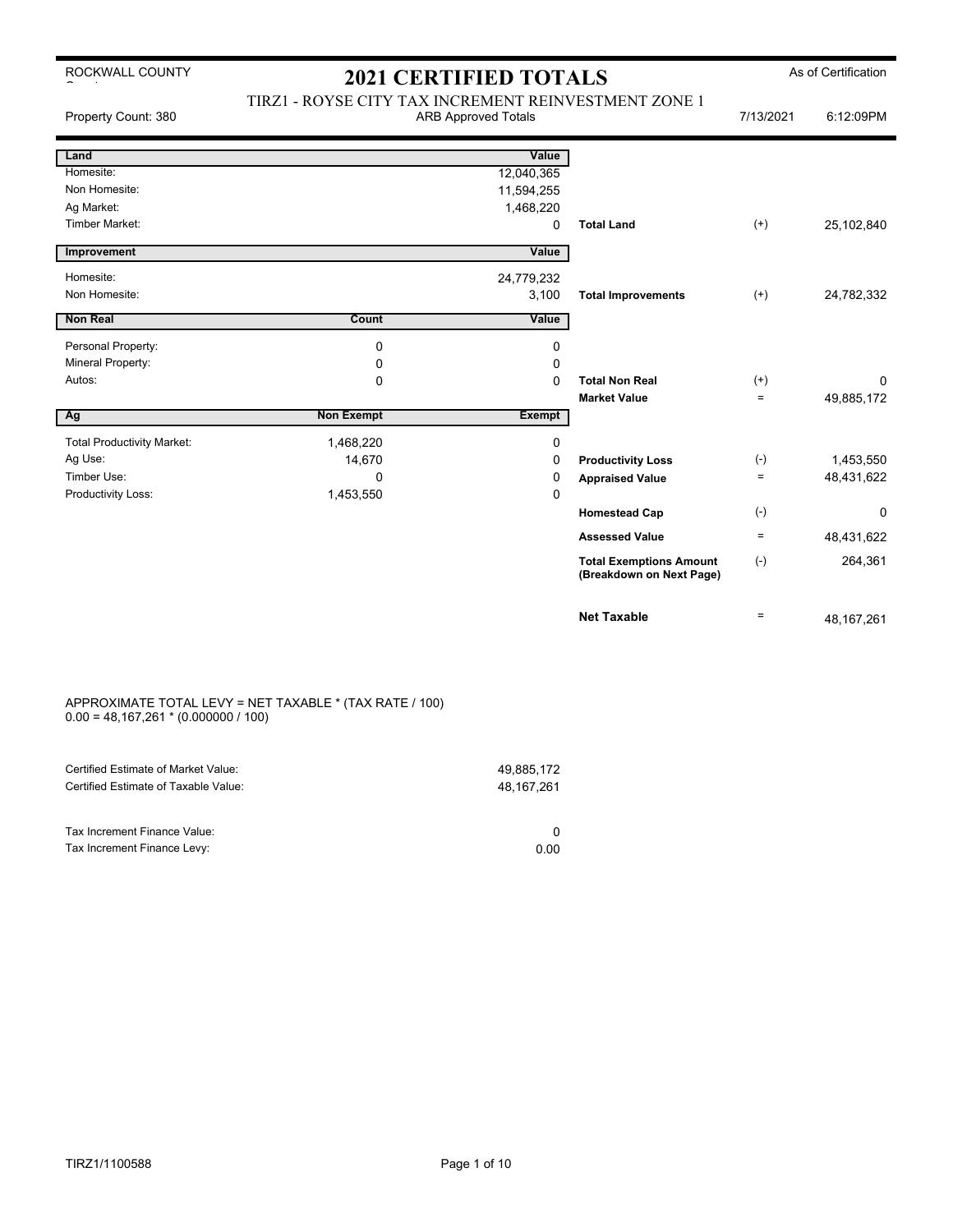ROCKWALL COUNTY  $\sim$  to the set of  $\sim$ 

# 2021 CERTIFIED TOTALS As of Certification

### TIRZ1 - ROYSE CITY TAX INCREMENT REINVESTMENT ZONE 1 Property Count: 380 **ARB Approved Totals ARB Approved Totals** 7/13/2021 6:12:16PM

## **Exemption Breakdown**

| <b>Exemption</b> | Count         | Local  | <b>State</b> | <b>Total</b> |
|------------------|---------------|--------|--------------|--------------|
| DV <sub>3</sub>  |               |        | 10,000       | 10,000       |
| DV4              | ົ             |        | 24,000       | 24,000       |
| <b>DVHS</b>      |               | u      | 206,361      | 206,361      |
| <b>OV65</b>      | 4             | 24,000 |              | 24,000       |
|                  | <b>Totals</b> | 24,000 | 240,361      | 264,361      |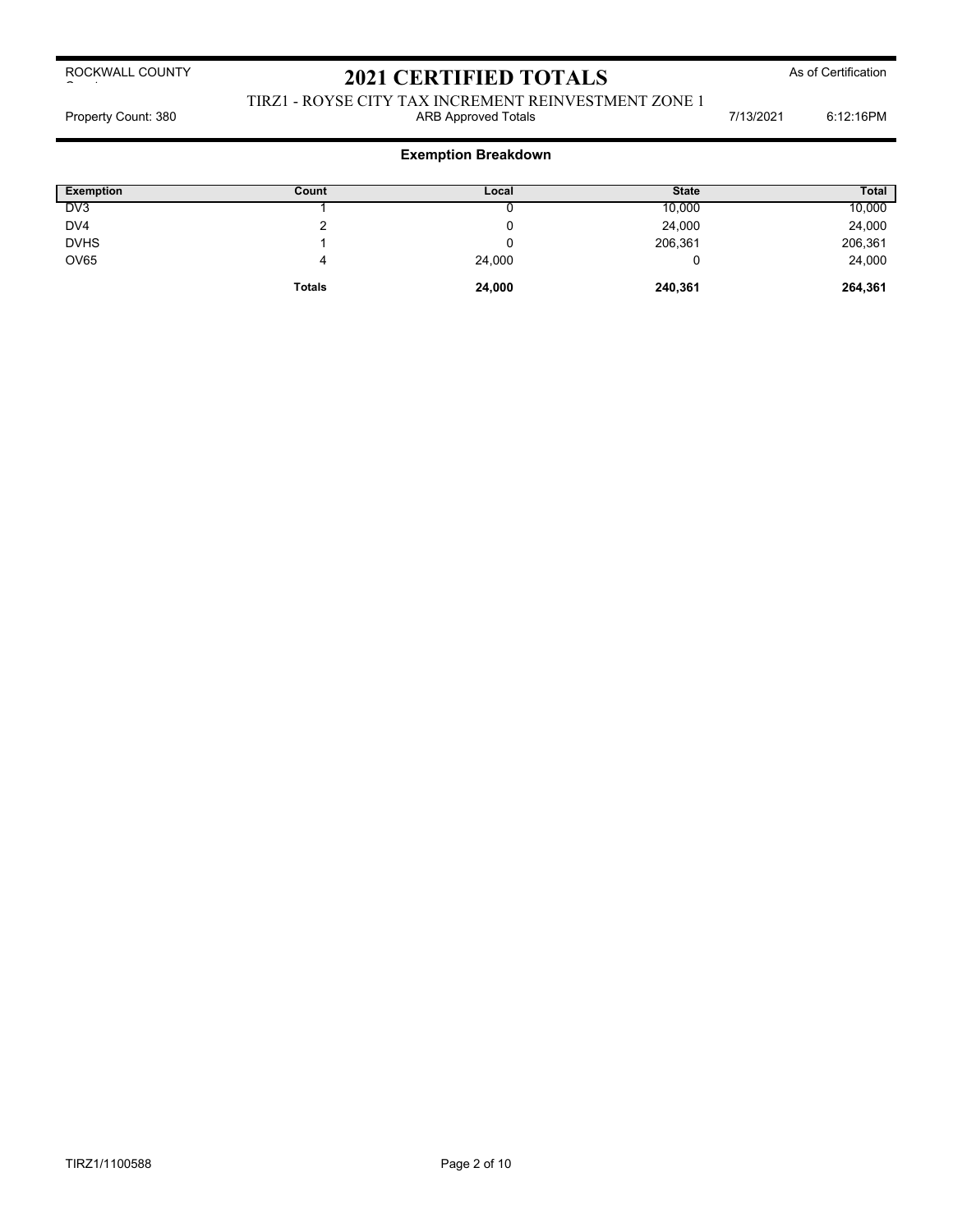| ROCKWALL COUNTY |
|-----------------|
|                 |

| Property Count: 380               | TIRZ1 - ROYSE CITY TAX INCREMENT REINVESTMENT ZONE 1 | <b>Grand Totals</b> |                                                            | 7/13/2021    | 6:12:09PM    |
|-----------------------------------|------------------------------------------------------|---------------------|------------------------------------------------------------|--------------|--------------|
| Land                              |                                                      | Value               |                                                            |              |              |
| Homesite:                         |                                                      | 12,040,365          |                                                            |              |              |
| Non Homesite:                     |                                                      | 11,594,255          |                                                            |              |              |
| Ag Market:                        |                                                      | 1,468,220           |                                                            |              |              |
| <b>Timber Market:</b>             |                                                      | $\mathbf 0$         | <b>Total Land</b>                                          | $^{(+)}$     | 25,102,840   |
| Improvement                       |                                                      | Value               |                                                            |              |              |
| Homesite:                         |                                                      | 24,779,232          |                                                            |              |              |
| Non Homesite:                     |                                                      | 3,100               | <b>Total Improvements</b>                                  | $^{(+)}$     | 24,782,332   |
| <b>Non Real</b>                   | Count                                                | Value               |                                                            |              |              |
| Personal Property:                | 0                                                    | 0                   |                                                            |              |              |
| Mineral Property:                 | 0                                                    | 0                   |                                                            |              |              |
| Autos:                            | 0                                                    | $\mathbf 0$         | <b>Total Non Real</b>                                      | $^{(+)}$     | $\mathbf 0$  |
|                                   |                                                      |                     | <b>Market Value</b>                                        | $\equiv$     | 49,885,172   |
| Ag                                | <b>Non Exempt</b>                                    | <b>Exempt</b>       |                                                            |              |              |
| <b>Total Productivity Market:</b> | 1,468,220                                            | $\mathbf 0$         |                                                            |              |              |
| Ag Use:                           | 14,670                                               | 0                   | <b>Productivity Loss</b>                                   | $(-)$        | 1,453,550    |
| Timber Use:                       | 0                                                    | 0                   | <b>Appraised Value</b>                                     | $\equiv$     | 48,431,622   |
| Productivity Loss:                | 1,453,550                                            | $\mathbf 0$         |                                                            |              |              |
|                                   |                                                      |                     | <b>Homestead Cap</b>                                       | $(\text{-})$ | $\mathbf 0$  |
|                                   |                                                      |                     | <b>Assessed Value</b>                                      | $\equiv$     | 48,431,622   |
|                                   |                                                      |                     | <b>Total Exemptions Amount</b><br>(Breakdown on Next Page) | $(-)$        | 264,361      |
|                                   |                                                      |                     | <b>Net Taxable</b>                                         | $\equiv$     | 48, 167, 261 |

### APPROXIMATE TOTAL LEVY = NET TAXABLE \* (TAX RATE / 100)  $0.00 = 48,167,261 * (0.000000 / 100)$

| Certified Estimate of Market Value:                         | 49.885.172 |
|-------------------------------------------------------------|------------|
| Certified Estimate of Taxable Value:                        | 48,167,261 |
| Tax Increment Finance Value:<br>Tax Increment Finance Levy: | 0.00       |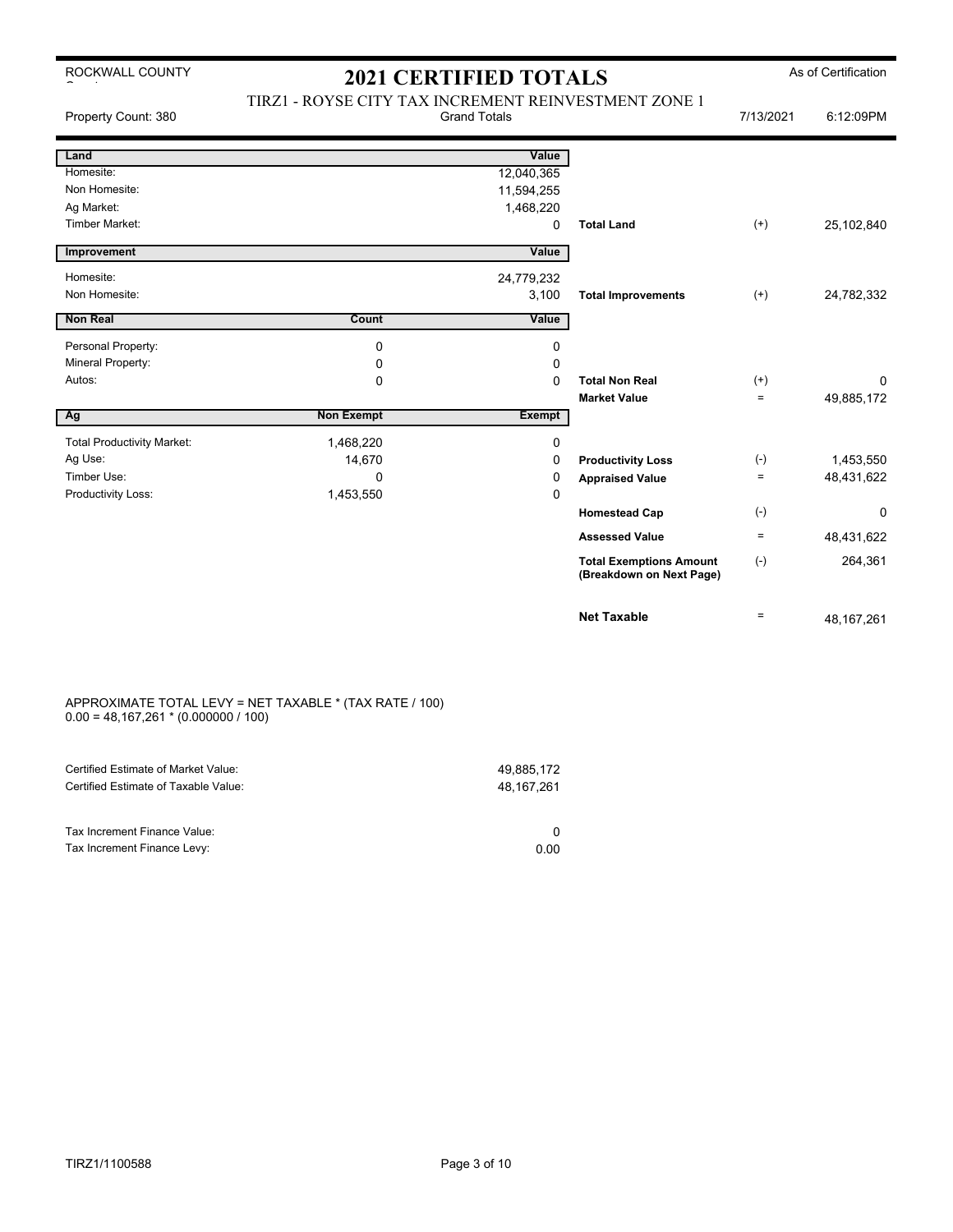ROCKWALL COUNTY  $\sim$  to the set of  $\sim$ 

# 2021 CERTIFIED TOTALS As of Certification

TIRZ1 - ROYSE CITY TAX INCREMENT REINVESTMENT ZONE 1 Property Count: 380 **Fig. 2018** Grand Totals **Count: 380** Grand Totals **6:12:16PM** 

## **Exemption Breakdown**

| <b>Exemption</b> | Count         | Local  | <b>State</b> | <b>Total</b> |
|------------------|---------------|--------|--------------|--------------|
| $D\sqrt{3}$      |               |        | 10,000       | 10,000       |
| DV4              | c             |        | 24,000       | 24,000       |
| <b>DVHS</b>      |               | u      | 206,361      | 206,361      |
| OV65             | 4             | 24,000 |              | 24,000       |
|                  | <b>Totals</b> | 24,000 | 240,361      | 264,361      |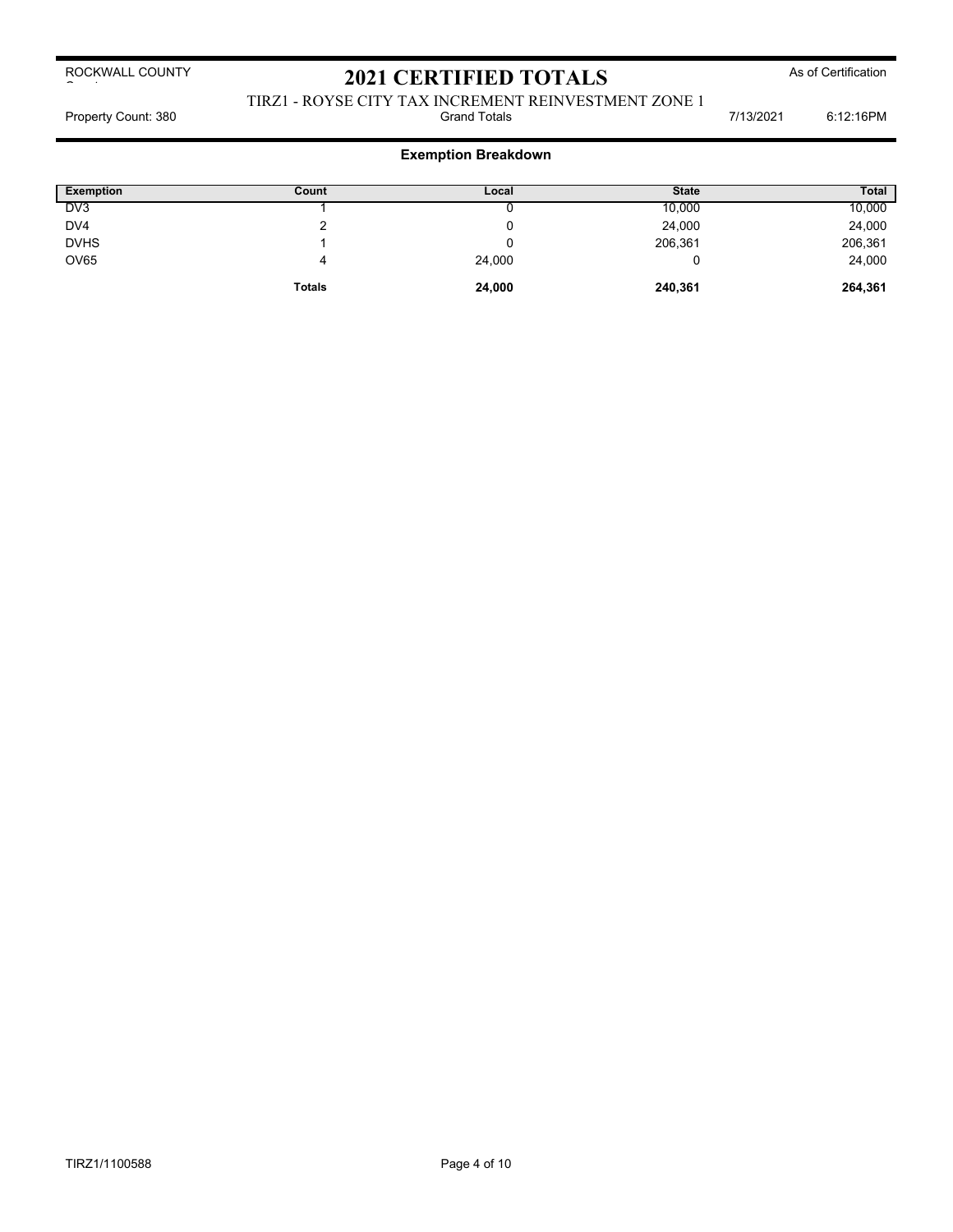### TIRZ1 - ROYSE CITY TAX INCREMENT REINVESTMENT ZONE 1 Property Count: 380 **ARB Approved Totals ARB Approved Totals ARB Approved Totals Property Count: 380** 6:12:16PM

## **State Category Breakdown**

|                | <b>State Code Description</b>   | <b>New Value</b><br><b>Market Value</b><br>Count<br>Acres |          |              | <b>Taxable Value</b> |              |
|----------------|---------------------------------|-----------------------------------------------------------|----------|--------------|----------------------|--------------|
| А              | SINGLE FAMILY RESIDENCE         | 76                                                        | 14.4409  | \$16.469.350 | \$22.632.339         | \$22.367.978 |
| C1             | VACANT LOTS AND LAND TRACTS     | 63                                                        | 67.6184  | \$0          | \$3,680,460          | \$3,680,460  |
| D <sub>1</sub> | QUALIFIED OPEN-SPACE LAND       |                                                           | 93.2200  | \$0          | \$1.468.220          | \$14,670     |
| F <sub>1</sub> | <b>COMMERCIAL REAL PROPERTY</b> |                                                           |          | \$1.000      | \$3.200              | \$3.200      |
| O              | <b>RESIDENTIAL INVENTORY</b>    | 239                                                       | 44.8448  | \$8.860,010  | \$22.100.953         | \$22.100.953 |
|                |                                 | <b>Totals</b>                                             | 220 1241 | \$25.330.360 | \$49.885.172         | \$48.167.261 |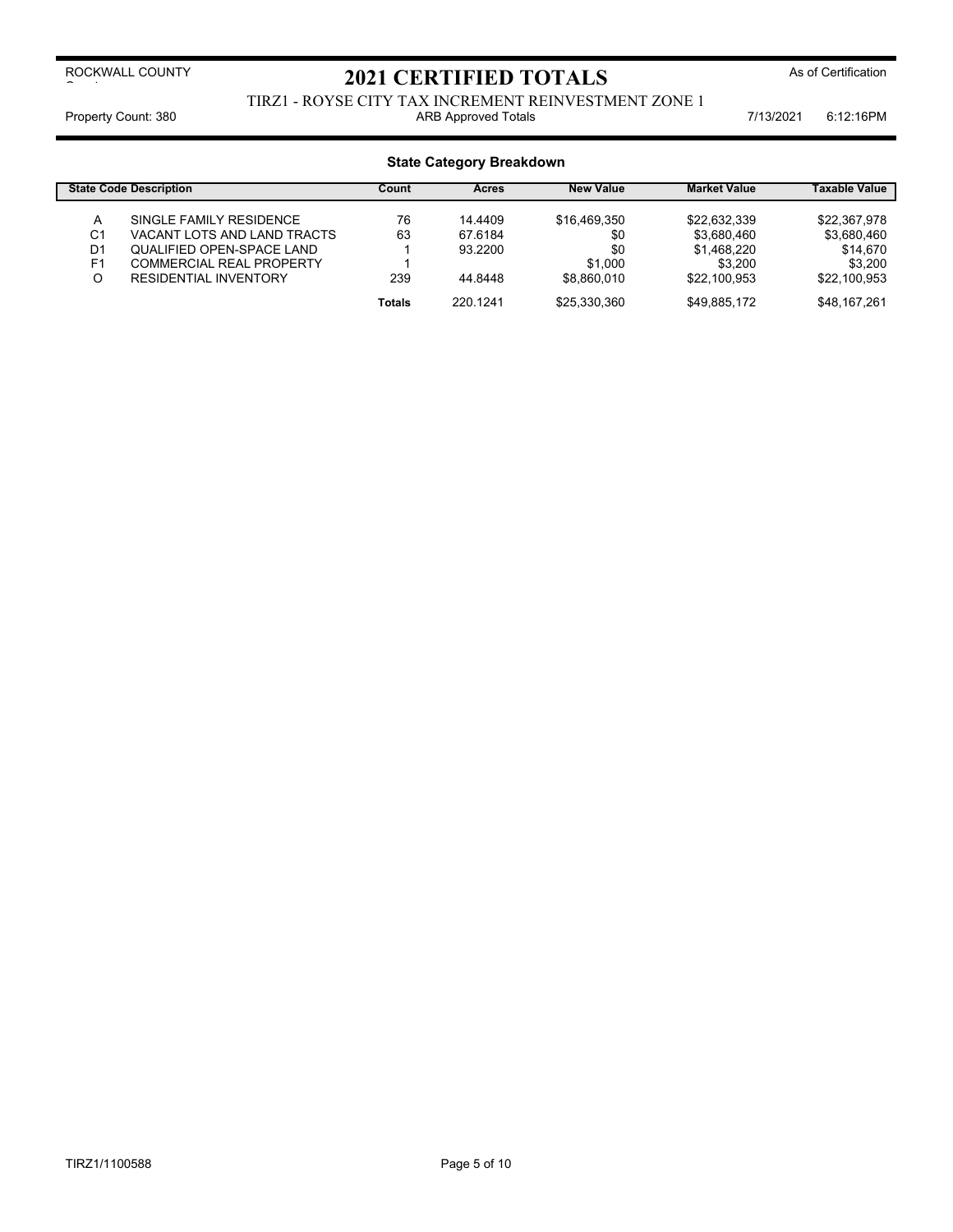TIRZ1 - ROYSE CITY TAX INCREMENT REINVESTMENT ZONE 1 Property Count: 380 **Fig. 12:16PM** Grand Totals **Count: 380** Grand Totals **6:12:16PM** 

## **State Category Breakdown**

| <b>New Value</b><br><b>State Code Description</b><br><b>Market Value</b><br>Count<br><b>Acres</b> |                              |        | <b>Taxable Value</b> |              |              |              |
|---------------------------------------------------------------------------------------------------|------------------------------|--------|----------------------|--------------|--------------|--------------|
| А                                                                                                 | SINGLE FAMILY RESIDENCE      | 76     | 14.4409              | \$16.469.350 | \$22.632.339 | \$22.367.978 |
| C1                                                                                                | VACANT LOTS AND LAND TRACTS  | 63     | 67.6184              | \$0          | \$3.680.460  | \$3,680,460  |
| D <sub>1</sub>                                                                                    | QUALIFIED OPEN-SPACE LAND    |        | 93.2200              | \$0          | \$1.468.220  | \$14,670     |
| F <sub>1</sub>                                                                                    | COMMERCIAL REAL PROPERTY     |        |                      | \$1.000      | \$3.200      | \$3.200      |
|                                                                                                   | <b>RESIDENTIAL INVENTORY</b> | 239    | 44.8448              | \$8.860,010  | \$22,100,953 | \$22.100.953 |
|                                                                                                   |                              | Totals | 220 1241             | \$25,330,360 | \$49,885,172 | \$48,167,261 |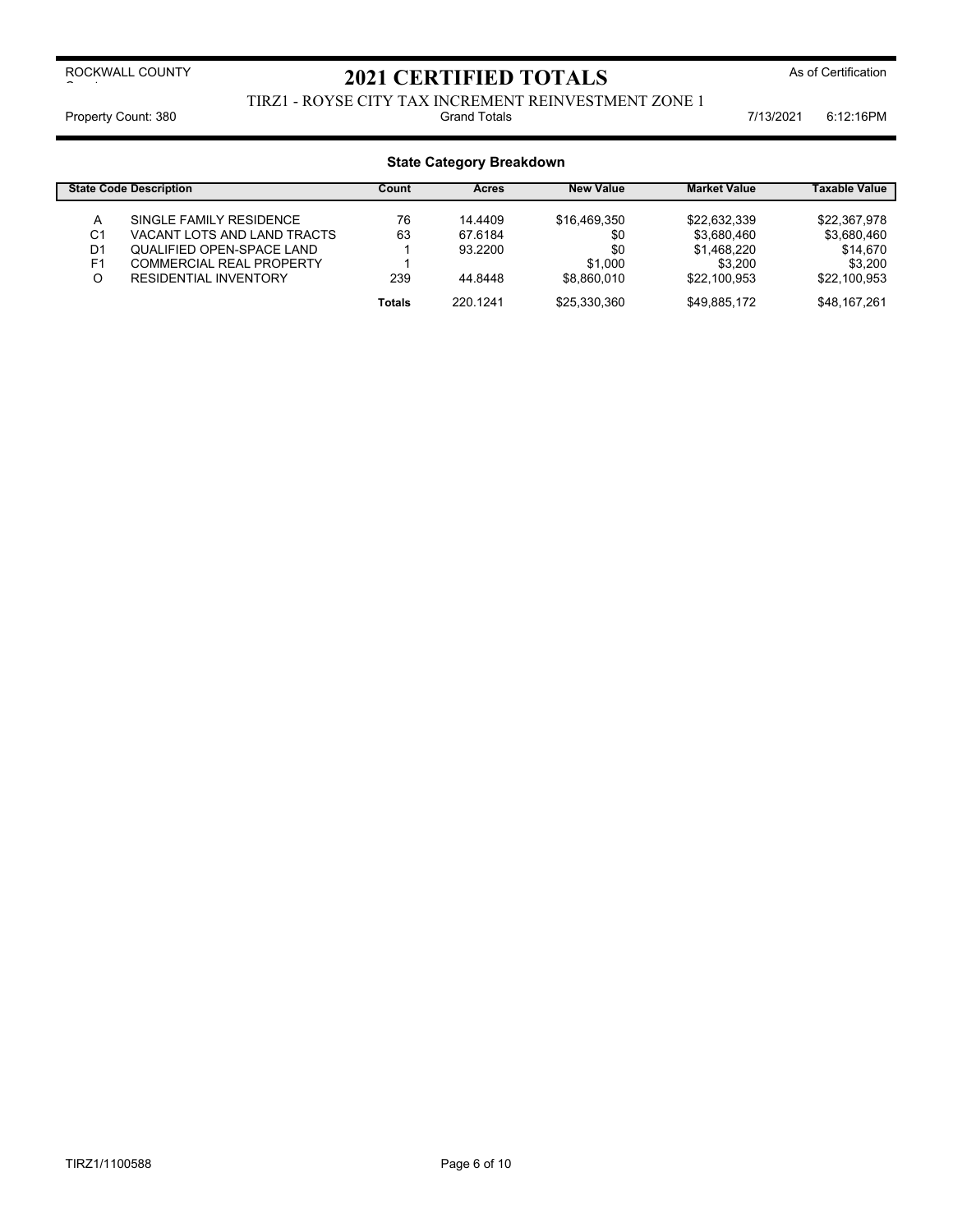## 2021 CERTIFIED TOTALS<sup>As of Certification</sup>

TIRZ1 - ROYSE CITY TAX INCREMENT REINVESTMENT ZONE 1 Property Count: 380 **Effective Rate Assumption Example 10** 13/2021 6:12:16PM

**New Value TOTAL NEW VALUE MARKET: \$25,330,360 TOTAL NEW VALUE TAXABLE: \$25,127,324 New Exemptions Exemption Description Count ABSOLUTE EXEMPTIONS VALUE LOSS Exemption Count Exemption Amount** Description **Count Count Exemption Amount Exemption Amount** DV3 Disabled Veterans 50% - 69% 1 \$10,000 DV4 Disabled Veterans 70% - 100% 2 \$24,000 DVHS Disabled Veteran Homestead 1 \$206,361  $\rm OV65$   $\rm OV67$   $\rm OV67$   $\rm OV67$   $\rm S24,000$ **PARTIAL EXEMPTIONS VALUE LOSS 8 \$264,361 NEW EXEMPTIONS VALUE LOSS \$264,361 Increased Exemptions Exemption Description Count Increased Exemption Amount INCREASED EXEMPTIONS VALUE LOSS TOTAL EXEMPTIONS VALUE LOSS \$264,361 New Ag / Timber Exemptions New Annexations New Deannexations Average Homestead Value Category A and E Count of HS Residences Average Market Average HS Exemption Average Taxable** 41 \$300,271 \$0 \$300,271 **Category A Only**

| <b>Average Taxable</b> | <b>Average HS Exemption</b> | <b>Average Market</b> | <b>Count of HS Residences</b> |
|------------------------|-----------------------------|-----------------------|-------------------------------|
| \$300,271              | \$0                         | \$300.271             | 41                            |